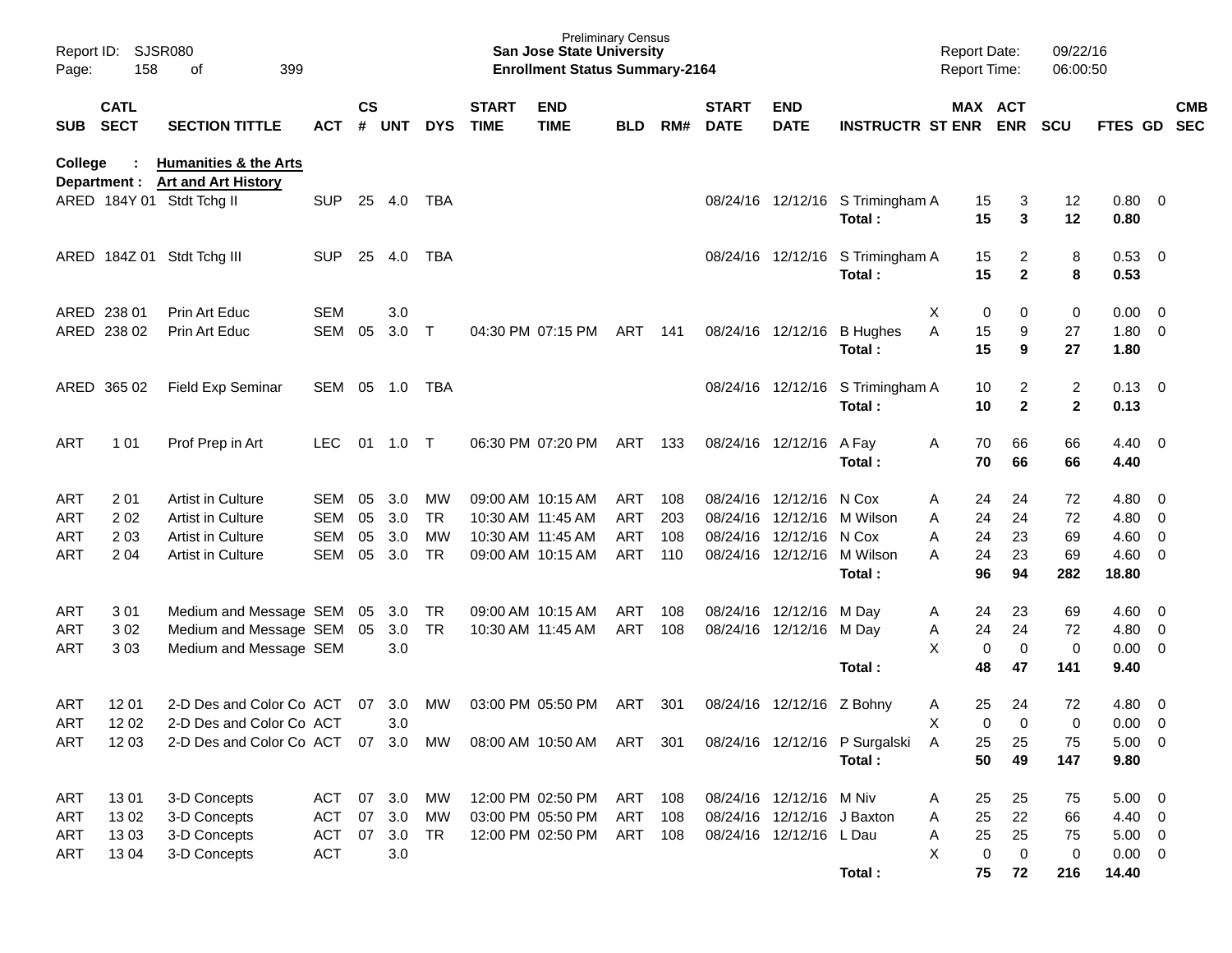| Page:      | <b>SJSR080</b><br>Report ID:<br>159<br>399<br>οf |                           |            |                        |                  |            |              | <b>Preliminary Census</b><br><b>San Jose State University</b><br><b>Enrollment Status Summary-2164</b> |            |     |              |                             |                         |   | <b>Report Date:</b><br><b>Report Time:</b> |             | 09/22/16<br>06:00:50 |         |                         |            |
|------------|--------------------------------------------------|---------------------------|------------|------------------------|------------------|------------|--------------|--------------------------------------------------------------------------------------------------------|------------|-----|--------------|-----------------------------|-------------------------|---|--------------------------------------------|-------------|----------------------|---------|-------------------------|------------|
|            | <b>CATL</b>                                      |                           |            | $\mathbf{c}\mathbf{s}$ |                  |            | <b>START</b> | <b>END</b>                                                                                             |            |     | <b>START</b> | <b>END</b>                  |                         |   | MAX ACT                                    |             |                      |         |                         | <b>CMB</b> |
| <b>SUB</b> | <b>SECT</b>                                      | <b>SECTION TITTLE</b>     | <b>ACT</b> | #                      | <b>UNT</b>       | <b>DYS</b> | <b>TIME</b>  | <b>TIME</b>                                                                                            | <b>BLD</b> | RM# | <b>DATE</b>  | <b>DATE</b>                 | <b>INSTRUCTR ST ENR</b> |   |                                            | <b>ENR</b>  | <b>SCU</b>           | FTES GD |                         | <b>SEC</b> |
| ART        | 24 01                                            | Drawing I                 | ACT        | 07                     | 3.0              | МW         |              | 12:00 PM 02:50 PM                                                                                      | ART        | 312 | 08/24/16     |                             | 12/12/16 P Surgalski    | A | 24                                         | 23          | 69                   | 4.60    | 0                       |            |
| ART        | 24 02                                            | Drawing I                 | <b>ACT</b> | 07                     | 3.0              | <b>TR</b>  |              | 03:00 PM 05:50 PM                                                                                      | <b>ART</b> | 312 | 08/24/16     |                             | 12/12/16 E Friedman     | A | 24                                         | 24          | 72                   | 4.80    | 0                       |            |
| ART        | 24 03                                            | Drawing I                 | <b>ACT</b> |                        | 3.0              |            |              |                                                                                                        |            |     |              |                             |                         | Χ | 0                                          | 0           | 0                    | 0.00    | 0                       |            |
| ART        | 24 04                                            | Drawing I                 | <b>ACT</b> | 07                     | 3.0              | MW         |              | 08:00 AM 10:50 AM                                                                                      | <b>ART</b> | 312 | 08/24/16     | 12/12/16                    | E Friedman              | A | 24                                         | 24          | 72                   | 4.80    | 0                       |            |
| ART        | 24 05                                            | Drawing I                 | <b>ACT</b> | 07                     | 3.0              | MW         |              | 03:00 PM 05:50 PM                                                                                      | <b>ART</b> | 312 | 08/24/16     | 12/12/16                    | D Feasel                | Α | 24                                         | 24          | 72                   | 4.80    | 0                       |            |
| ART        | 24 06                                            | Drawing I                 | <b>ACT</b> | 07                     | 3.0              | TR         |              | 08:00 AM 10:50 AM                                                                                      | <b>ART</b> | 337 | 08/24/16     | 12/12/16                    | E Friedman              | A | 24                                         | 24          | 72                   | 4.80    | 0                       |            |
|            |                                                  |                           |            |                        |                  |            |              |                                                                                                        |            |     |              |                             | Total:                  |   | 120                                        | 119         | 357                  | 23.80   |                         |            |
| ART        | 26 01                                            | Drawing II                | <b>ACT</b> | 07                     | 3.0              | TR         |              | 12:00 PM 02:50 PM                                                                                      | ART        | 312 | 08/24/16     | 12/12/16                    | M Taylor                | A | 24                                         | 22          | 66                   | 4.40    | 0                       |            |
| ART        | 26 02                                            | Drawing II                | <b>ACT</b> | 07                     | 3.0              | <b>TR</b>  |              | 08:00 AM 10:50 AM                                                                                      | <b>ART</b> | 312 | 08/24/16     | 12/12/16                    | M Taylor                | A | 24                                         | 19          | 57                   | 3.80    | 0                       |            |
|            |                                                  |                           |            |                        |                  |            |              |                                                                                                        |            |     |              |                             | Total:                  |   | 48                                         | 41          | 123                  | 8.20    |                         |            |
| ART        | 39 01                                            | Multi Arts/Children       | LAB        | 07                     | 3.0              | TR         |              | 04:30 PM 07:30 PM                                                                                      | ART        | 203 |              | 08/24/16 12/12/16           | S Trimingham A          |   | 16                                         | 12          | 36                   | 2.40    | $\overline{\mathbf{0}}$ |            |
|            |                                                  |                           |            |                        |                  |            |              |                                                                                                        |            |     |              |                             | Total:                  |   | 16                                         | 12          | 36                   | 2.40    |                         |            |
| ART        | 46 01                                            | Intro to Ceramics         | <b>ACT</b> | 07                     | 3.0              | MW         |              | 03:00 PM 05:50 PM                                                                                      | IS         | 165 | 08/24/16     | 12/12/16                    | M Van Den DoA           |   | 25                                         | 23          | 69                   | 4.60    | 0                       |            |
| ART        | 46 02                                            | Intro to Ceramics         | <b>ACT</b> | 07                     | 3.0              | TR         |              | 12:00 PM 02:50 PM                                                                                      | IS         | 124 | 08/24/16     | 12/12/16                    | A Shiverdeck A          |   | 25                                         | 26          | 78                   | 5.20    | 0                       |            |
| ART        | 46 03                                            | Intro to Ceramics         | <b>ACT</b> | 07                     | 3.0              | MW         |              | 12:00 PM 02:50 PM                                                                                      | IS         | 165 | 08/24/16     | 12/12/16                    | R Ashman                | A | 24                                         | 25          | 75                   | 5.00    | 0                       |            |
|            |                                                  |                           |            |                        |                  |            |              |                                                                                                        |            |     |              |                             | Total:                  |   | 74                                         | 74          | 222                  | 14.80   |                         |            |
| ART        | 47 01                                            | Intro Metal Smithing      | <b>ACT</b> | 07                     | 3.0 <sub>2</sub> | -F         |              | 09:30 AM 03:30 PM                                                                                      | ART        | 210 | 08/24/16     | 12/12/16                    | Y Escalante             | A | 24                                         | 23          | 69                   | 4.60    | 0                       |            |
|            |                                                  |                           |            |                        |                  |            |              |                                                                                                        |            |     |              |                             | Total:                  |   | 24                                         | 23          | 69                   | 4.60    |                         |            |
| ART        | 61 01                                            | <b>Beginning Painting</b> | ACT        | 07                     | 3.0              | MW         |              | 03:00 PM 05:50 PM                                                                                      | ART        | 306 | 08/24/16     | 12/12/16                    | <b>G</b> Antokal        | A | 24                                         | 20          | 60                   | 4.00    | - 0                     |            |
|            |                                                  |                           |            |                        |                  |            |              |                                                                                                        |            |     |              |                             | Total:                  |   | 24                                         | 20          | 60                   | 4.00    |                         |            |
| ART        | 68 01                                            | Beg. Sculpture            | ACT        | 07                     | 3.0              | MW         |              | 12:00 PM 02:50 PM                                                                                      | AF         | 001 |              | 08/24/16 12/12/16           | N Cox                   | A | 24                                         | 24          | 72                   | 4.80    | - 0                     |            |
|            |                                                  |                           |            |                        |                  |            |              |                                                                                                        |            |     |              |                             | Total:                  |   | 24                                         | 24          | 72                   | 4.80    |                         |            |
| ART        | 74 01                                            | Intro to Digital Med      | <b>ACT</b> | 07                     | 3.0              | MW         |              | 03:00 PM 05:50 PM                                                                                      | ART        | 241 | 08/24/16     | 12/12/16                    | J Morgan                | Α | 24                                         | 24          | 72                   | 4.80    | $\overline{0}$          |            |
| <b>ART</b> | 74 02                                            | Intro to Digital Med      | <b>ACT</b> |                        | 3.0              |            |              |                                                                                                        |            |     |              |                             |                         | X | 0                                          | 0           | 0                    | 0.00    | $\overline{0}$          |            |
| <b>ART</b> | 74 03                                            | Intro to Digital Med      | ACT        |                        | $3.0\,$          |            |              |                                                                                                        |            |     |              |                             |                         | X | 0                                          | 0           | 0                    | 0.00    | 0                       |            |
| ART        | 74 04                                            | Intro to Digital Med      | <b>ACT</b> | 07                     | 3.0              | <b>MW</b>  |              | 06:00 PM 08:50 PM                                                                                      | ART        | 241 |              | 08/24/16 12/12/16 R Cortez  |                         | Α | 24                                         | 24          | 72                   | 4.80    | $\overline{0}$          |            |
| ART        | 74 05                                            | Intro to Digital Med      | <b>ACT</b> |                        | 3.0              |            |              |                                                                                                        |            |     |              |                             |                         | Χ | $\mathbf 0$                                | $\mathbf 0$ | 0                    | 0.00    | $\overline{0}$          |            |
| <b>ART</b> | 74 06                                            | Intro to Digital Med      | <b>ACT</b> | 07                     | 3.0              | <b>TR</b>  |              | 09:00 AM 11:50 AM                                                                                      | ART        | 241 |              | 08/24/16 12/12/16 T Cunniff |                         | Α | 24                                         | 23          | 69                   | 4.60    | $\overline{0}$          |            |
| ART        | 74 07                                            | Intro to Digital Med      | <b>ACT</b> | 07                     | 3.0              | <b>TR</b>  |              | 06:00 PM 08:50 PM                                                                                      | ART        | 241 |              | 08/24/16 12/12/16 S Pace    |                         | Α | 24                                         | 23          | 69                   | 4.60 0  |                         |            |
|            |                                                  |                           |            |                        |                  |            |              |                                                                                                        |            |     |              |                             | Total:                  |   | 96                                         | 94          | 282                  | 18.80   |                         |            |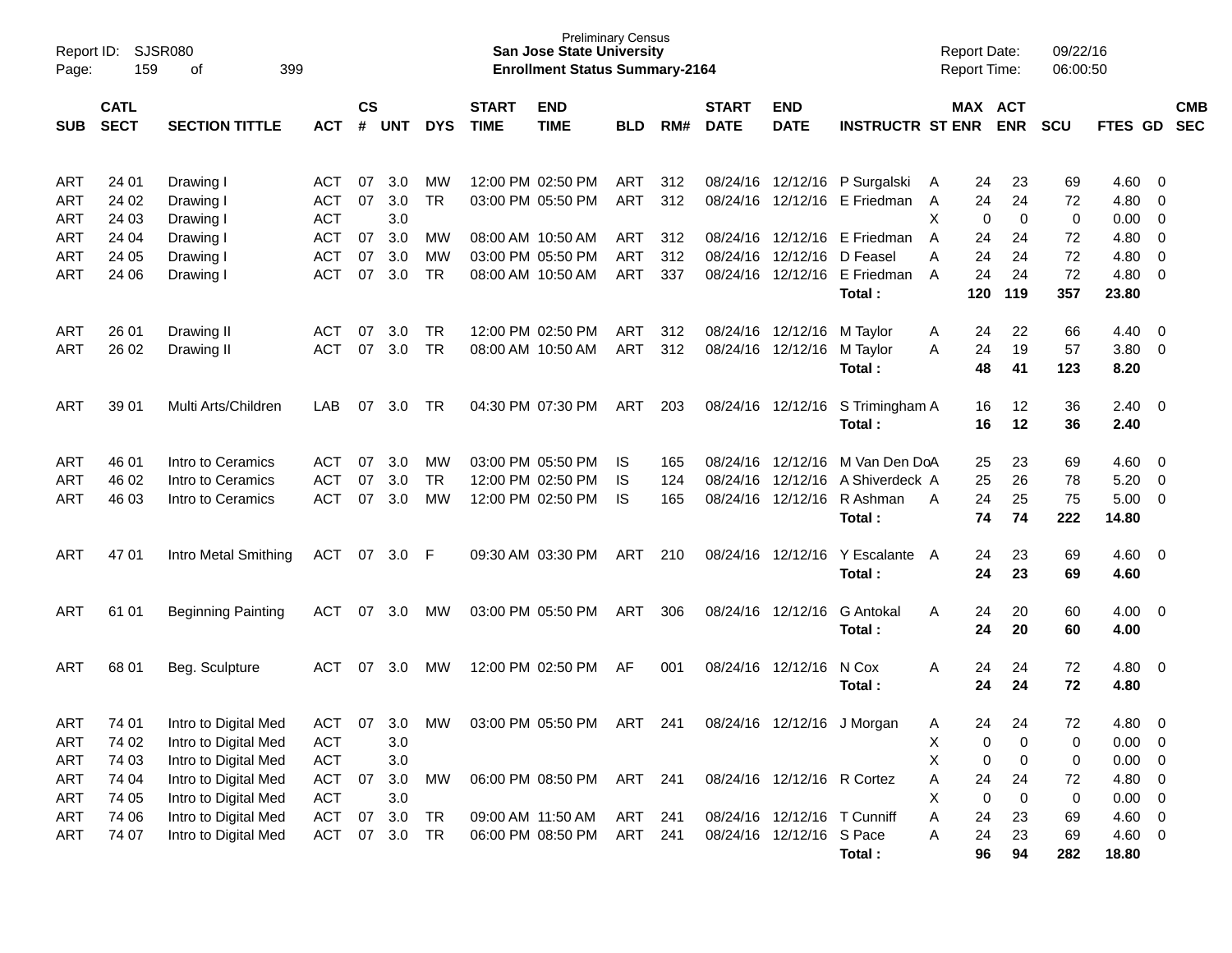| Report ID:<br>Page: | 160                        | <b>SJSR080</b><br>399<br>οf        |               |                    |        |            |                             | <b>Preliminary Census</b><br><b>San Jose State University</b><br><b>Enrollment Status Summary-2164</b> |            |     |                             |                           |                                  | <b>Report Date:</b><br><b>Report Time:</b> |            | 09/22/16<br>06:00:50 |                |                          |                          |
|---------------------|----------------------------|------------------------------------|---------------|--------------------|--------|------------|-----------------------------|--------------------------------------------------------------------------------------------------------|------------|-----|-----------------------------|---------------------------|----------------------------------|--------------------------------------------|------------|----------------------|----------------|--------------------------|--------------------------|
| <b>SUB</b>          | <b>CATL</b><br><b>SECT</b> | <b>SECTION TITTLE</b>              | <b>ACT</b>    | $\mathsf{cs}$<br># | UNT    | <b>DYS</b> | <b>START</b><br><b>TIME</b> | <b>END</b><br><b>TIME</b>                                                                              | <b>BLD</b> | RM# | <b>START</b><br><b>DATE</b> | <b>END</b><br><b>DATE</b> | <b>INSTRUCTR ST ENR</b>          | MAX ACT                                    | <b>ENR</b> | <b>SCU</b>           | <b>FTES GD</b> |                          | <b>CMB</b><br><b>SEC</b> |
| <b>ART</b>          | 75 01                      | Intro Digital Video                | <b>ACT</b>    | 07                 | 3.0    | TR         |                             | 12:00 PM 02:50 PM                                                                                      | ART        | 241 |                             | 08/24/16 12/12/16         | S Durie                          | 24<br>Α                                    | 22         | 66                   | 4.40           | - 0                      |                          |
| <b>ART</b>          | 75 02                      | Intro Digital Video                | <b>ACT</b>    | 07                 | 3.0    | <b>MW</b>  |                             | 12:00 PM 02:50 PM                                                                                      | ART        | 241 |                             | 08/24/16 12/12/16         | S Durie                          | 24<br>А                                    | 22         | 66                   | 4.40           | 0                        |                          |
|                     |                            |                                    |               |                    |        |            |                             |                                                                                                        |            |     |                             |                           | Total:                           | 48                                         | 44         | 132                  | 8.80           |                          |                          |
| ART                 |                            | 100W 01 Writng Wrkshp FA           | SEM           | 04                 | 3.0    | MW         |                             | 01:30 PM 02:45 PM                                                                                      | ART        | 141 |                             |                           | 08/24/16 12/12/16 A Junkerman A  | 25                                         | 24         | 72                   | 4.80           | $\overline{0}$           |                          |
| <b>ART</b>          |                            | 100W 02 Writng Wrkshp FA           | <b>SEM</b>    |                    | 3.0    |            |                             |                                                                                                        |            |     |                             |                           |                                  | Х<br>0                                     | 0          | 0                    | 0.00           | 0                        |                          |
| <b>ART</b>          |                            | 100W 03 Writng Wrkshp FA           | <b>SEM</b>    |                    | 3.0    |            |                             |                                                                                                        |            |     |                             |                           |                                  | X<br>0                                     | 0          | 0                    | 0.00           | 0                        |                          |
| <b>ART</b>          |                            | 100W 04 Writng Wrkshp FA           | <b>SEM</b>    | 04                 | 3.0    | TR         |                             | 12:00 PM 01:15 PM                                                                                      | ART        | 141 |                             | 08/24/16 12/12/16         | J Silk                           | Α<br>25                                    | 22         | 66                   | 4.40           | 0                        |                          |
| <b>ART</b>          |                            | 100W 05 Writng Wrkshp FA           | SEM           | 04                 | 3.0    | <b>TR</b>  |                             | 01:30 PM 02:45 PM                                                                                      | ART        | 141 |                             | 08/24/16 12/12/16         | J Silk                           | 25<br>Α                                    | 22         | 66                   | 4.40           | 0                        |                          |
|                     |                            |                                    |               |                    |        |            |                             |                                                                                                        |            |     |                             |                           | Total:                           | 75                                         | 68         | 204                  | 13.60          |                          |                          |
| ART                 | 101 01                     | Digital Media Art                  | ACT           | 07                 | 3.0    | <b>MW</b>  |                             | 03:00 PM 05:50 PM                                                                                      | ART        | 237 |                             | 08/24/16 12/12/16         | S Durie                          | Α<br>24                                    | 25         | 75                   | 5.00           | $\overline{\phantom{0}}$ |                          |
|                     |                            |                                    |               |                    |        |            |                             |                                                                                                        |            |     |                             |                           | Total:                           | 24                                         | 25         | 75                   | 5.00           |                          |                          |
| ART                 | 102 01                     | 3D Modeling and Prin ACT           |               |                    | 07 3.0 | TR         |                             | 03:00 PM 05:50 PM                                                                                      | ART        | 241 |                             | 08/24/16 12/12/16         | A Blanton                        | Α<br>24                                    | 24         | 72                   | 4.95           | $\overline{\mathbf{3}}$  |                          |
|                     |                            |                                    |               |                    |        |            |                             |                                                                                                        |            |     |                             |                           | Total:                           | 24                                         | 24         | 72                   | 4.95           |                          |                          |
| <b>ART</b>          | 103 01                     | Art as System                      | <b>ACT</b>    | 13                 | 3.0    | TR         |                             | 03:00 PM 05:50 PM                                                                                      | ART        | 237 |                             | 08/24/16 12/12/16         | S Durie                          | Α<br>24                                    | 24         | 72                   | 4.80           | $\overline{\mathbf{0}}$  |                          |
|                     |                            |                                    |               |                    |        |            |                             |                                                                                                        |            |     |                             |                           | Total:                           | 24                                         | 24         | 72                   | 4.80           |                          |                          |
| <b>ART</b>          | 104 01                     | Interdisc Sem Dig Me SEM 05 3.0 W  |               |                    |        |            |                             | 12:00 PM 02:45 PM                                                                                      | ART        | 237 |                             | 08/24/16 12/12/16         | A Blanton                        | Α<br>24                                    | 23         | 69                   | 4.65           | - 1                      |                          |
|                     |                            |                                    |               |                    |        |            |                             |                                                                                                        |            |     |                             |                           | Total:                           | 24                                         | 23         | 69                   | 4.65           |                          |                          |
| <b>ART</b>          | 105 01                     | Advanced Digit Video ACT           |               |                    | 07 3.0 | TR.        |                             | 12:00 PM 02:50 PM                                                                                      | ART        | 237 |                             | 08/24/16 12/12/16         | G Hobbs                          | Α<br>24                                    | 26         | 78                   | 5.25           | - 1                      |                          |
|                     |                            |                                    |               |                    |        |            |                             |                                                                                                        |            |     |                             |                           | Total:                           | 24                                         | 26         | 78                   | 5.25           |                          |                          |
| ART                 | 108 01                     | Intro Game Studies                 | <b>LEC</b>    | 01                 | 3.0    | MW         |                             | 06:00 PM 07:15 PM                                                                                      | ART        | 135 |                             | 08/24/16 12/12/16         | J Morgan                         | 55<br>A                                    | 15         | 45                   | 3.00           | $0\,$ C                  |                          |
| CS                  | 108 01                     | Intro Game Studies                 | <b>LEC</b>    | 01                 | 3.0    | MW         |                             | 06:00 PM 07:15 PM                                                                                      | ART        | 135 |                             | 08/24/16 12/12/16         | J Morgan                         | 0<br>A                                     | 39         | 117                  | 7.80           | $0\,C$                   |                          |
| ART                 | 108 02                     | Intro Game Studies                 | <b>LEC</b>    | 01                 | 3.0    | F          |                             | 12:00 PM 02:45 PM                                                                                      | ART        | 135 |                             | 08/24/16 12/12/16         | J Morgan                         | Α<br>55                                    | 18         | 54                   | 3.70           | 2 C                      |                          |
| CS                  | 108 02                     | Intro Game Studies                 | <b>LEC</b>    | 01                 | 3.0    | F          |                             | 12:00 PM 02:45 PM                                                                                      | <b>ART</b> | 135 |                             | 08/24/16 12/12/16         | J Morgan                         | Α<br>0                                     | 34         | 102                  | 6.80           | 0 <sup>o</sup>           |                          |
|                     |                            |                                    |               |                    |        |            |                             |                                                                                                        |            |     |                             |                           | Total:                           | 110                                        | 106        | 318                  | 21.30          |                          |                          |
| ART                 | 132 01                     | <b>TpcsInterCeramics</b>           | ACT 07 3.0 TR |                    |        |            |                             | 03:00 PM 05:50 PM IS                                                                                   |            | 124 |                             |                           | 08/24/16 12/12/16 A Shiverdeck A | 24                                         | 21         | 63                   | 4.40 4         |                          |                          |
|                     |                            |                                    |               |                    |        |            |                             |                                                                                                        |            |     |                             |                           | Total:                           | 24                                         | 21         | 63                   | 4.40           |                          |                          |
| ART                 | 13301                      | Tpcs:Ceramic Sculptu ACT 07 3.0 MW |               |                    |        |            |                             | 12:00 PM 02:50 PM IS                                                                                   |            | 124 |                             |                           | 08/24/16 12/12/16 M Van Den DoA  | 18                                         | 16         | 48                   | $3.40 \quad 4$ |                          |                          |
|                     |                            |                                    |               |                    |        |            |                             |                                                                                                        |            |     |                             |                           | Total:                           | 18                                         | 16         | 48                   | 3.40           |                          |                          |
| ART                 | 134 01                     | Tpcs:Advanced CeramiACT 13 3.0 MW  |               |                    |        |            |                             | 12:00 PM 02:50 PM IS                                                                                   |            | 124 |                             |                           | 08/24/16 12/12/16 M Van Den DoA  | $\overline{7}$                             | 7          | 21                   | $1.40 \ 0$     |                          |                          |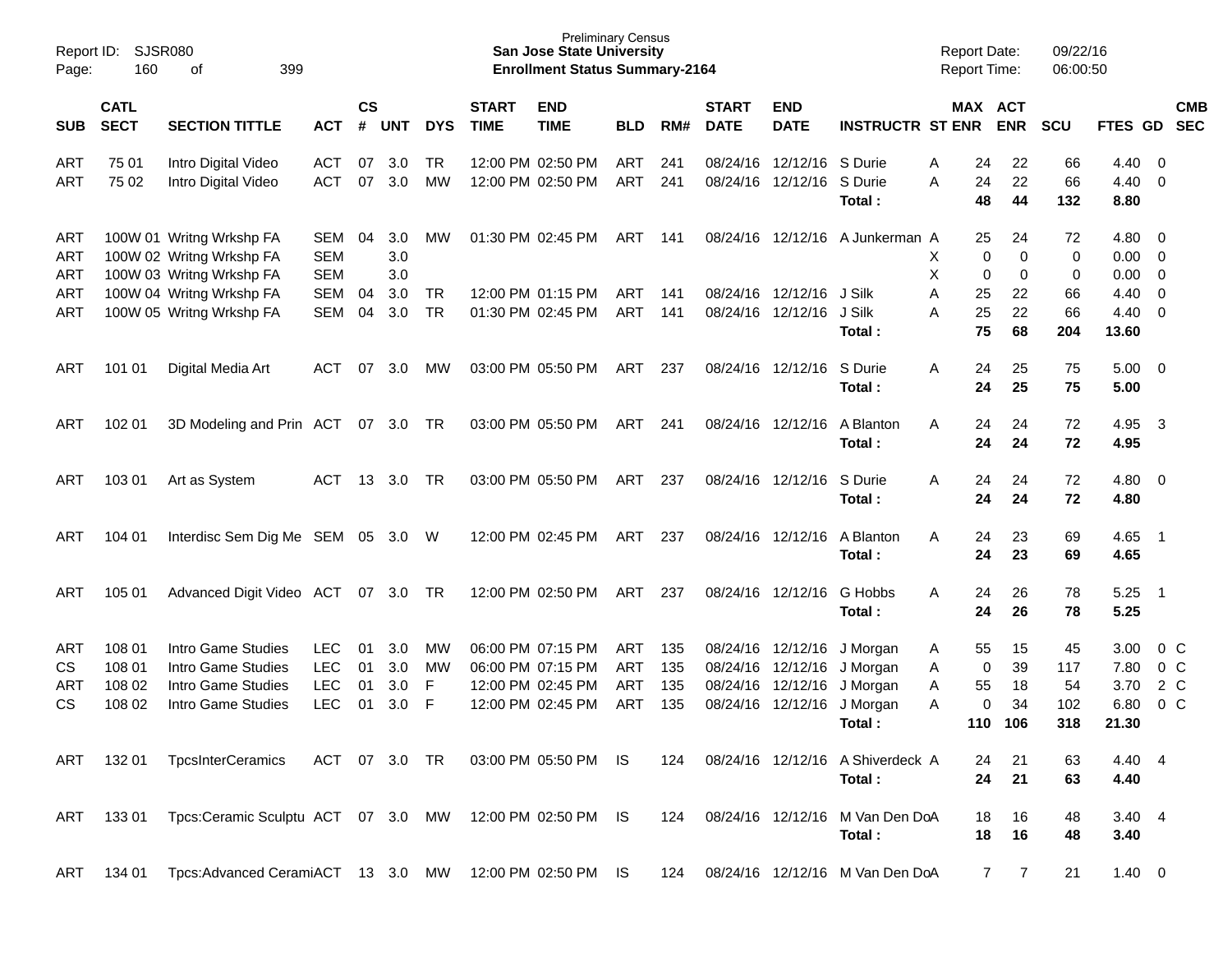| Page:      | Report ID: SJSR080<br>161  | 399<br>of                                |                          |                    |            |                        |                             | <b>Preliminary Census</b><br><b>San Jose State University</b><br><b>Enrollment Status Summary-2164</b> |                 |            |                             |                           |                                                                                | <b>Report Date:</b><br><b>Report Time:</b> |                                  | 09/22/16<br>06:00:50  |                             |                         |
|------------|----------------------------|------------------------------------------|--------------------------|--------------------|------------|------------------------|-----------------------------|--------------------------------------------------------------------------------------------------------|-----------------|------------|-----------------------------|---------------------------|--------------------------------------------------------------------------------|--------------------------------------------|----------------------------------|-----------------------|-----------------------------|-------------------------|
| <b>SUB</b> | <b>CATL</b><br><b>SECT</b> | <b>SECTION TITTLE</b>                    | <b>ACT</b>               | $\mathsf{cs}$<br># | <b>UNT</b> | <b>DYS</b>             | <b>START</b><br><b>TIME</b> | <b>END</b><br><b>TIME</b>                                                                              | <b>BLD</b>      | RM#        | <b>START</b><br><b>DATE</b> | <b>END</b><br><b>DATE</b> | <b>INSTRUCTR ST ENR</b>                                                        |                                            | MAX ACT<br><b>ENR</b>            | <b>SCU</b>            | FTES GD SEC                 | <b>CMB</b>              |
|            |                            |                                          |                          |                    |            |                        |                             |                                                                                                        |                 |            |                             |                           | Total:                                                                         |                                            | $\overline{7}$<br>$\overline{7}$ | 21                    | 1.40                        |                         |
| ART        | 135 01                     | Moldmaking                               | ACT                      | 07                 | 3.0        | -F                     |                             | 10:00 AM 04:00 PM                                                                                      | AF              | 001        |                             | 08/24/16 12/12/16         | C Eckert<br>Total:                                                             | A<br>24<br>24                              | 17<br>17                         | 51<br>51              | 3.604<br>3.60               |                         |
| ART<br>CA  | 139 01<br>139 01           | Adv. Multicultural<br>Adv. Multicultural | ACT<br><b>ACT</b>        | 07<br>07           | 3.0<br>3.0 | <b>TR</b><br><b>TR</b> |                             | 04:30 PM 07:20 PM<br>04:30 PM 07:20 PM                                                                 | ART<br>ART      | 203<br>203 |                             |                           | 08/24/16 12/12/16 S Trimingham A<br>08/24/16 12/12/16 S Trimingham A<br>Total: | 10<br>0<br>10                              | 10<br>0<br>10                    | 30<br>0<br>30         | 2.00<br>0.00<br>2.00        | $0\,C$<br>$0\,C$        |
| ART<br>ART | 140 01<br>140 02           | Glass<br>Glass                           | ACT<br><b>ACT</b>        | 07<br>07           | 3.0<br>3.0 | <b>TR</b><br><b>TR</b> |                             | 12:00 PM 02:50 PM<br>03:00 PM 05:50 PM                                                                 | IS<br><b>IS</b> | 235<br>235 |                             |                           | 08/24/16 12/12/16 C Straubing A<br>08/24/16 12/12/16 C Straubing A<br>Total:   | 20<br>20<br>40                             | 20<br>18<br>38                   | 60<br>54<br>114       | 4.10<br>$3.70$ 2<br>7.80    | $\overline{2}$          |
| ART        | 14701                      | Tpcs: Mtlsmithing/Je                     | ACT 07 3.0 TR            |                    |            |                        |                             | 12:00 PM 02:50 PM                                                                                      | ART             | 210        |                             | 08/24/16 12/12/16         | Y Escalante A<br>Total:                                                        | 24<br>24                                   | 19<br>19                         | 57<br>57              | 3.95<br>3.95                | $\overline{\mathbf{3}}$ |
| ART        | 149 01                     | Tpcs:JewelSmSculp                        | ACT                      | 07                 | 3.0        | <b>TR</b>              |                             | 03:00 PM 05:50 PM                                                                                      | ART             | 210        |                             | 08/24/16 12/12/16         | Y Escalante A<br>Total:                                                        | 24<br>24                                   | 23<br>23                         | 69<br>69              | 4.80 4<br>4.80              |                         |
| ART<br>ART | 150 01<br>150 02           | Intro Printmaking<br>Intro Printmaking   | <b>ACT</b><br><b>ACT</b> | 07                 | 3.0<br>3.0 | TR                     |                             | 03:00 PM 05:50 PM                                                                                      | ART             | 301        |                             | 08/24/16 12/12/16         | P Mullowney A<br>Total:                                                        | X<br>0<br>24<br>24                         | 0<br>19<br>19                    | $\pmb{0}$<br>57<br>57 | $0.00 \t 0$<br>3.95<br>3.95 | $\overline{\mathbf{3}}$ |
| ART        | 151 01                     | Screen-Printing                          | <b>ACT</b>               | 07                 | 3.0        | <b>TR</b>              |                             | 12:00 PM 02:50 PM                                                                                      | ART             | 301        |                             | 08/24/16 12/12/16         | I Carvajal<br>Total:                                                           | 24<br>Α<br>24                              | 24<br>24                         | 72<br>72              | 4.90 2<br>4.90              |                         |
| ART        | 155 01                     | Tpcs: Monotype                           | <b>ACT</b>               | 07                 | 3.0        | МW                     |                             | 03:00 PM 05:50 PM                                                                                      | ART             | 309        |                             | 08/24/16 12/12/16         | P Surgalski<br>Total:                                                          | 24<br>A<br>24                              | 18<br>18                         | 54<br>54              | 3.75<br>3.75                | $\overline{\mathbf{3}}$ |
| ART        | 158 01                     | Tpcs: Adv Drawing                        | <b>ACT</b>               | 07                 | 3.0        | <b>TR</b>              |                             | 12:00 PM 02:50 PM                                                                                      | ART             | 337        |                             | 08/24/16 12/12/16         | E Friedman<br>Total:                                                           | 24<br>A<br>24                              | 23<br>23                         | 69<br>69              | $4.60 \ 0$<br>4.60          |                         |
| ART        | 162 02                     | Watercolor                               | ACT 07 3.0               |                    |            | MW                     |                             | 12:00 PM 02:50 PM ART                                                                                  |                 | - 337      |                             |                           | 08/24/16 12/12/16 G Antokal<br>Total:                                          | 24<br>24                                   | 22<br>22                         | 66<br>66              | 4.45<br>4.45                | - 1                     |
| ART        |                            | 164A 01 Intermed Painting                | ACT 07 3.0 MW            |                    |            |                        |                             | 12:00 PM 02:50 PM ART 310                                                                              |                 |            | 08/24/16 12/12/16           |                           | D Feasel<br>Total:                                                             | 24<br>A<br>24                              | 23<br>23                         | 69<br>69              | $4.60$ 0<br>4.60            |                         |
| ART        | 165 01                     | Tpcs: Figure Paintin                     | ACT                      |                    | $3.0\,$    |                        |                             |                                                                                                        |                 |            |                             |                           |                                                                                | X                                          | 0<br>0                           | 0                     | $0.00 \t 0$                 |                         |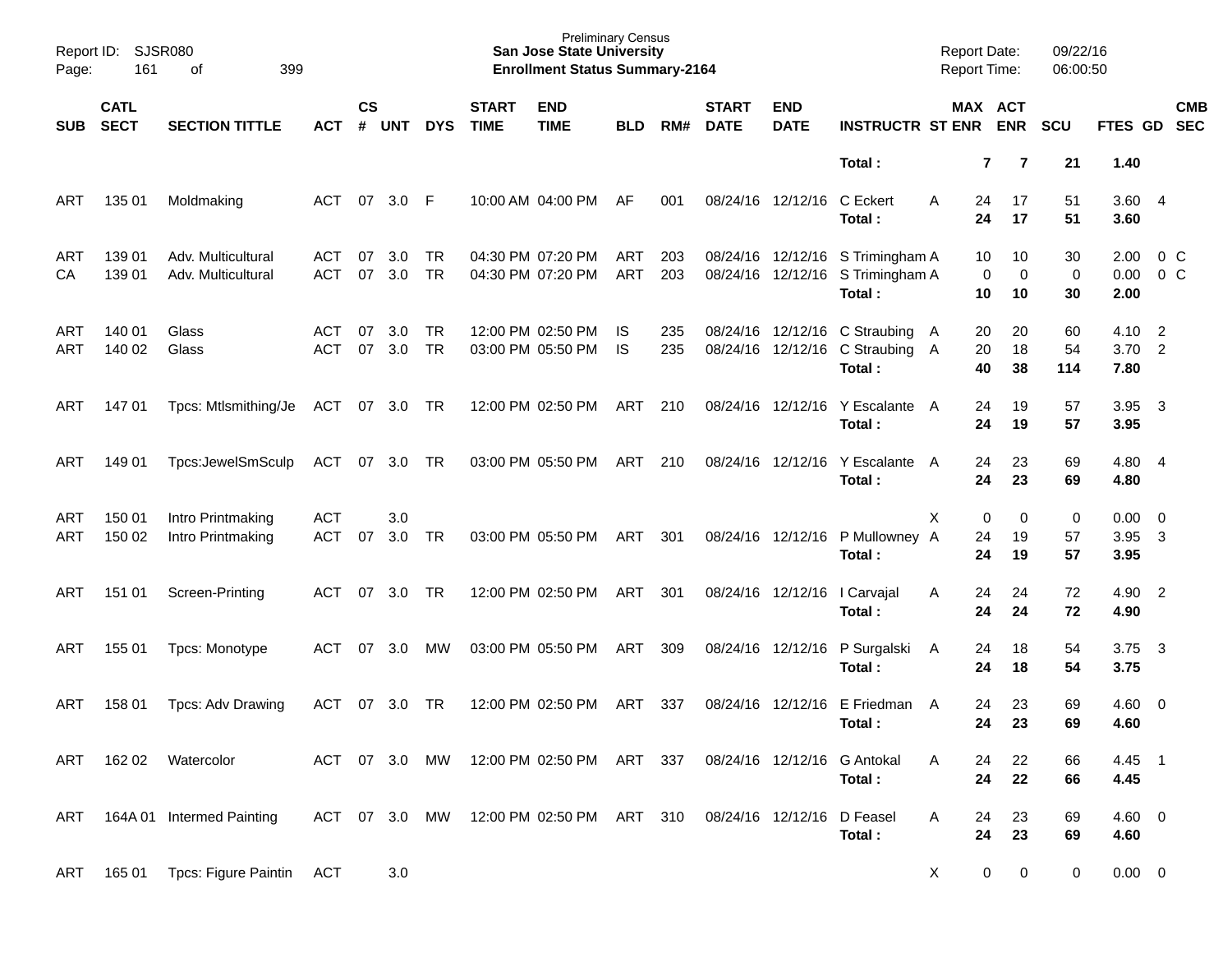| Page:                    | Report ID: SJSR080<br>162  | 399<br>οf                                                                            |                                        |                |                   |                                        |                             | <b>Preliminary Census</b><br><b>San Jose State University</b><br><b>Enrollment Status Summary-2164</b> |            |       |                             |                                 |                                                                                                                 | <b>Report Date:</b><br><b>Report Time:</b> |                    |                               | 09/22/16<br>06:00:50                    |                                           |            |
|--------------------------|----------------------------|--------------------------------------------------------------------------------------|----------------------------------------|----------------|-------------------|----------------------------------------|-----------------------------|--------------------------------------------------------------------------------------------------------|------------|-------|-----------------------------|---------------------------------|-----------------------------------------------------------------------------------------------------------------|--------------------------------------------|--------------------|-------------------------------|-----------------------------------------|-------------------------------------------|------------|
| <b>SUB</b>               | <b>CATL</b><br><b>SECT</b> | <b>SECTION TITTLE</b>                                                                | <b>ACT</b>                             | <b>CS</b>      | # UNT             | <b>DYS</b>                             | <b>START</b><br><b>TIME</b> | <b>END</b><br><b>TIME</b>                                                                              | <b>BLD</b> | RM#   | <b>START</b><br><b>DATE</b> | <b>END</b><br><b>DATE</b>       | <b>INSTRUCTR ST ENR ENR</b>                                                                                     |                                            |                    | MAX ACT                       | <b>SCU</b>                              | FTES GD SEC                               | <b>CMB</b> |
| ART                      | 165 02                     | Tpcs: Figure Paintin                                                                 | ACT 07 3.0 TR                          |                |                   |                                        |                             | 03:00 PM 05:50 PM                                                                                      | ART        | 306   |                             | 08/24/16 12/12/16               | D Feasel<br>Total:                                                                                              | A                                          | 24<br>24           | 23<br>23                      | 69<br>69                                | $4.65$ 1<br>4.65                          |            |
| ART                      | 166 01                     | Tpcs:Advanced Painti LAB 15 3.0 T                                                    |                                        |                |                   |                                        |                             | 12:00 PM 06:00 PM                                                                                      | ART        | 310   |                             | 08/24/16 12/12/16               | <b>G</b> Antokal<br>Total:                                                                                      | A                                          | 24<br>24           | 22<br>22                      | 66<br>66                                | 4.60 4<br>4.60                            |            |
| ART                      | 169 01                     | <b>Metal Sculpture</b>                                                               | ACT                                    | 07             | 3.0               | МW                                     |                             | 03:00 PM 05:50 PM                                                                                      | AF         | 001   |                             |                                 | 08/24/16 12/12/16 A Valenziano A<br>Total:                                                                      |                                            | 24<br>24           | 19<br>19                      | 57<br>57                                | 4.00 4<br>4.00                            |            |
| ART<br>ART               | 175 01<br>175 02           | Sp Top Studio Art<br>Sp Top Studio Art                                               | <b>ACT</b><br><b>ACT</b>               | 07             | 3.0<br>3.0        | TR                                     |                             | 06:00 PM 08:50 PM                                                                                      | ART        | 237   |                             | 08/24/16 12/12/16               | K Lee<br>Total:                                                                                                 | X<br>A                                     | 0<br>24<br>24      | 0<br>17<br>17                 | $\pmb{0}$<br>51<br>51                   | $0.00 \t 0$<br>$3.40 \ 0$<br>3.40         |            |
| ART<br>ART               | 178 01<br>178 03           | Art Field Work<br>Art Field Work                                                     | <b>SUP</b><br><b>SUP</b>               | 78<br>78       | 3.0<br>3.0        | <b>TBA</b><br><b>TBA</b>               |                             |                                                                                                        |            |       |                             |                                 | 08/24/16 12/12/16 A Raynsford A<br>08/24/16 12/12/16 A Raynsford A<br>Total:                                    |                                            | 0<br>10<br>10      | 0<br>0<br>$\bf{0}$            | 0<br>0<br>$\mathbf 0$                   | $0.00 \t 0$<br>$0.00 \t 0$<br>0.00        |            |
| ART                      | 179 01                     | Spec Prob in Art                                                                     | <b>SUP</b>                             |                | 78 3.0            | TBA                                    |                             |                                                                                                        |            |       |                             |                                 | 08/24/16 12/12/16 A Raynsford A<br>Total:                                                                       |                                            | 10<br>10           | 1<br>$\mathbf 1$              | 3<br>3                                  | $0.20 \ 0$<br>0.20                        |            |
| ART<br><b>ART</b><br>ART | 180 01<br>180 03<br>180 04 | <b>Indiv Studies</b><br><b>Indiv Studies</b><br><b>Indiv Studies</b>                 | <b>SUP</b><br><b>SUP</b><br><b>SUP</b> | 78<br>78<br>78 | 3.0<br>3.0<br>1.0 | <b>TBA</b><br><b>TBA</b><br><b>TBA</b> |                             |                                                                                                        |            |       |                             |                                 | 08/24/16 12/12/16 A Raynsford A<br>08/24/16 12/12/16 A Raynsford A<br>08/24/16 12/12/16 A Raynsford A<br>Total: |                                            | 0<br>25<br>5<br>30 | 0<br>24<br>$\mathbf{1}$<br>25 | $\pmb{0}$<br>72<br>$\overline{1}$<br>73 | $0.00 \t 0$<br>4.80 0<br>$0.07$ 0<br>4.87 |            |
| ART                      | 198 01                     | B.F.A. Seminar                                                                       | SEM                                    | 05             | 3.0               | TR                                     |                             | 10:30 AM 11:45 AM                                                                                      | ART        | - 110 |                             | 08/24/16 12/12/16               | J Silk<br>Total:                                                                                                | A                                          | 24<br>24           | 29<br>29                      | 87<br>87                                | 5.80 0<br>5.80                            |            |
| ART                      | 199 01                     | <b>BFA Project</b>                                                                   | SUP                                    | 78             | 3.0               | TBA                                    |                             |                                                                                                        |            |       |                             |                                 | 08/24/16 12/12/16 A Raynsford A<br>Total:                                                                       |                                            | 35<br>35           | 32<br>32                      | 96<br>96                                | $6.40 \quad 0$<br>6.40                    |            |
| ART<br>ART               |                            | 200W 01 Prof Writing Worksho SEM 05 3.0<br>200W 02 Prof Writing Worksho SEM 05 3.0 T |                                        |                |                   |                                        |                             | 03:00 PM 05:45 PM ART                                                                                  |            | 135   |                             | 08/24/16 12/12/16               | 08/24/16 12/12/16 J Hernandez A<br>Total:                                                                       | X                                          | 0<br>20<br>20      | 0<br>11<br>11                 | 0<br>33<br>33                           | $0.00 \t 0$<br>2.75 11<br>2.75            |            |
| ART                      | 208 01                     | <b>Grad Photo Crit</b>                                                               | LAB 15 3.0 T                           |                |                   |                                        |                             | 06:00 PM 08:50 PM IS                                                                                   |            |       |                             | 219C 08/24/16 12/12/16 R Lasser | Total:                                                                                                          | A                                          | 15<br>15           | 12<br>12                      | 36<br>36                                | 2.95 11<br>2.95                           |            |
| ART                      | 217 01                     | <b>Tutrls Pictorial</b>                                                              |                                        |                | LAB 78 3.0 TBA    |                                        |                             |                                                                                                        |            |       |                             |                                 | 08/24/16 12/12/16 A Raynsford A                                                                                 |                                            | 20                 | $\mathbf{1}$                  | 3                                       | $0.25$ 1                                  |            |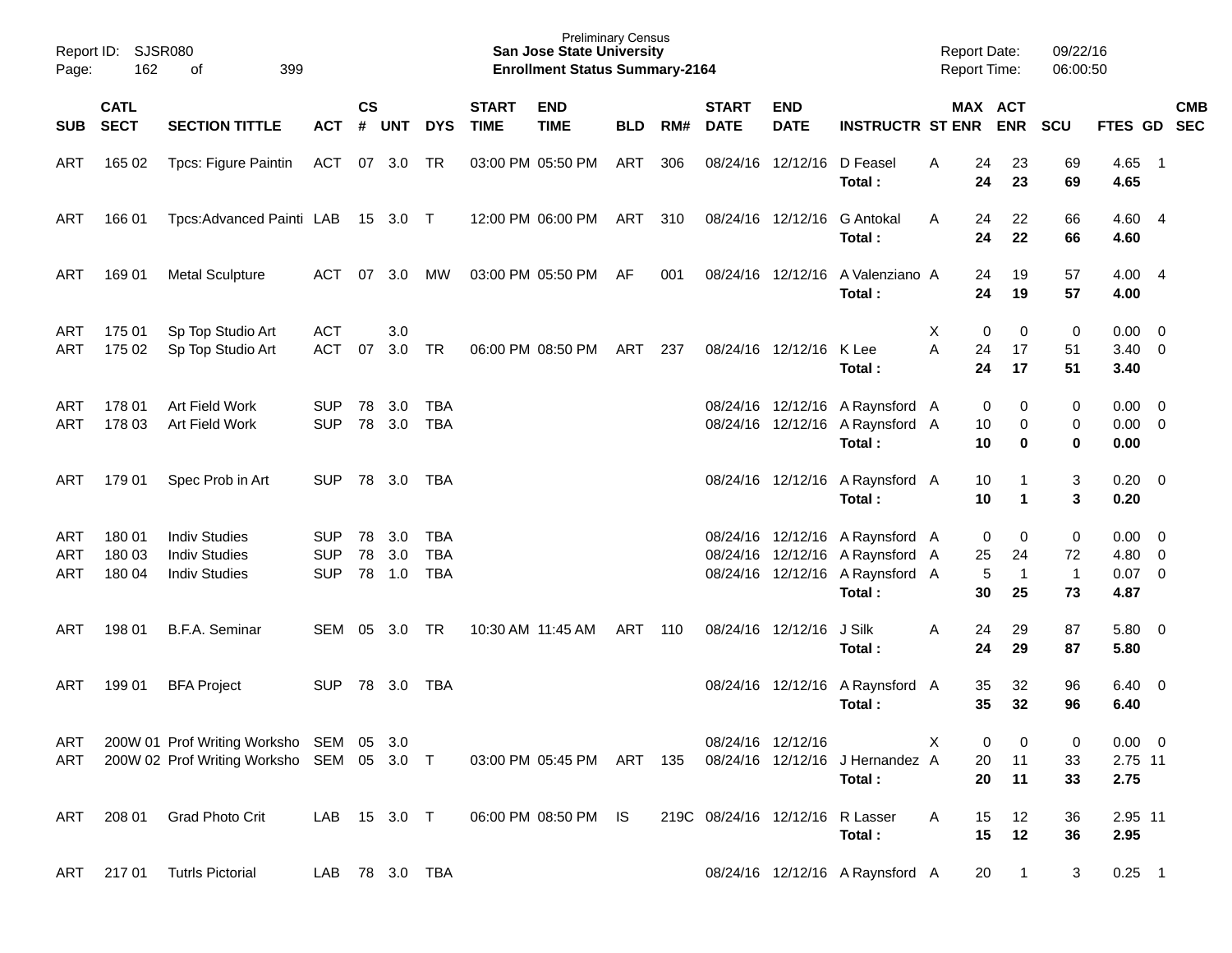| Page: | Report ID: SJSR080<br>163 | 399<br>of                 |                |               |                |            |                             | <b>San Jose State University</b><br><b>Enrollment Status Summary-2164</b> | <b>Preliminary Census</b> |     |                             |                             |                                           | <b>Report Date:</b> | <b>Report Time:</b>  | 09/22/16<br>06:00:50                         |                     |     |            |
|-------|---------------------------|---------------------------|----------------|---------------|----------------|------------|-----------------------------|---------------------------------------------------------------------------|---------------------------|-----|-----------------------------|-----------------------------|-------------------------------------------|---------------------|----------------------|----------------------------------------------|---------------------|-----|------------|
|       | <b>CATL</b><br>SUB SECT   | <b>SECTION TITTLE</b>     | ACT            | $\mathsf{cs}$ | # UNT          | <b>DYS</b> | <b>START</b><br><b>TIME</b> | <b>END</b><br><b>TIME</b>                                                 | <b>BLD</b>                | RM# | <b>START</b><br><b>DATE</b> | <b>END</b><br><b>DATE</b>   | <b>INSTRUCTR ST ENR ENR</b>               |                     | MAX ACT              | <b>SCU</b>                                   | FTES GD SEC         |     | <b>CMB</b> |
|       |                           |                           |                |               |                |            |                             |                                                                           |                           |     |                             |                             | Total:                                    |                     | 20<br>$\mathbf 1$    | 3                                            | 0.25                |     |            |
| ART   | 219 01                    | <b>Tutrls Spatial Art</b> | LAB            |               | 78 3.0 TBA     |            |                             |                                                                           |                           |     |                             |                             | 08/24/16 12/12/16 A Raynsford A<br>Total: |                     | 20<br>20             | 4<br>12<br>4<br>12                           | 1.004<br>1.00       |     |            |
| ART   | 220 01                    | <b>Tutrls Digital Art</b> | LAB            |               | 78 3.0 TBA     |            |                             |                                                                           |                           |     |                             |                             | 08/24/16 12/12/16 A Raynsford A<br>Total: |                     | 20<br>20             | $\overline{2}$<br>6<br>$\overline{2}$<br>6   | $0.50$ 2<br>0.50    |     |            |
| ART   | 222 01                    | <b>Grad Tutrls Photog</b> | LAB            |               | 78 3.0 TBA     |            |                             |                                                                           |                           |     |                             |                             | 08/24/16 12/12/16 A Raynsford A<br>Total: |                     | 20<br>20             | 4<br>12<br>4<br>12                           | 1.004<br>1.00       |     |            |
| ART   | 260 01                    | Spec Tutrls in Art        | LAB            |               | 78 3.0 TBA     |            |                             |                                                                           |                           |     |                             |                             | 08/24/16 12/12/16 A Raynsford A<br>Total: |                     | 20<br>20             | 5<br>15<br>$5\phantom{1}$<br>15              | $1.25 - 5$<br>1.25  |     |            |
| ART   | 281 01                    | Interdis Critique         |                |               | SEM 05 3.0 W   |            |                             | 03:00 PM 05:45 PM                                                         | ART                       | 110 |                             | 08/24/16 12/12/16           | G Hobbs<br>Total:                         | A                   | 15<br>13<br>15<br>13 | 39<br>39                                     | 3.25 13<br>3.25     |     |            |
| ART   |                           | 282A 01 Sem Theory & Crit |                |               | SEM 05 3.0 R   |            |                             | 03:00 PM 05:45 PM                                                         | ART                       | 110 |                             | 08/24/16 12/12/16           | J Silk<br>Total:                          | Α                   | 20<br>20             | $\overline{7}$<br>21<br>$\overline{7}$<br>21 | $1.75$ 7<br>1.75    |     |            |
| ART   |                           | 297A 01 MA Special Study  | <b>SUP</b>     | 78            | 3.0            | <b>TBA</b> |                             |                                                                           |                           |     |                             |                             | 08/24/16 12/12/16 A Raynsford A           |                     | 10                   | 0<br>0                                       | $0.00 \t 0$         |     |            |
| ART   |                           | 297A 02 MA Special Study  | <b>SUP</b>     | 78            | 3.0            | <b>TBA</b> |                             |                                                                           |                           |     |                             |                             | 08/24/16 12/12/16 A Raynsford A           |                     | 10                   | 0<br>0                                       | $0.00 \t 0$         |     |            |
| ART   |                           | 297A 03 MA Special Study  | <b>SUP</b>     | 78            | 3.0            | <b>TBA</b> |                             |                                                                           |                           |     |                             |                             | 08/24/16 12/12/16 A Raynsford A           |                     | 10                   | 0<br>0                                       | $0.00 \t 0$         |     |            |
| ART   |                           | 297A 04 MA Special Study  | <b>SUP</b>     |               | 78 3.0         | <b>TBA</b> |                             |                                                                           |                           |     |                             |                             | 08/24/16 12/12/16 A Raynsford A<br>Total: |                     | 10<br>40             | 0<br>0<br>0<br>0                             | $0.00 \t 0$<br>0.00 |     |            |
| ART   |                           | 297B 01 Masters Project   | <b>SUP</b>     |               | 78 3.0 TBA     |            |                             |                                                                           |                           |     |                             |                             | 08/24/16 12/12/16 A Raynsford A<br>Total: |                     | 10<br>10             | 0<br>0<br>0<br>0                             | $0.00 \t 0$<br>0.00 |     |            |
| ART   |                           | 298A 01 MFA Special Study | <b>SUP</b>     |               | 78 3.0         | TBA        |                             |                                                                           |                           |     |                             |                             | 08/24/16 12/12/16 A Raynsford A<br>Total: |                     | 25<br>25             | 5<br>15<br>$5\phantom{1}$<br>15              | 1.25<br>1.25        | - 5 |            |
| ART   |                           | 298B 01 MFA Project       | SUP 78 3.0 TBA |               |                |            |                             |                                                                           |                           |     |                             |                             | 08/24/16 12/12/16 A Raynsford A<br>Total: |                     | 25<br>25             | $\overline{2}$<br>6<br>$\mathbf{2}$<br>6     | $0.50$ 2<br>0.50    |     |            |
| ART   | 299 01                    | <b>Master's Thesis</b>    |                |               | SUP 78 3.0 TBA |            |                             |                                                                           |                           |     |                             |                             | 08/24/16 12/12/16 A Raynsford A<br>Total: |                     | 25<br>25             | $\overline{c}$<br>6<br>$\mathbf{2}$<br>6     | $0.50$ 2<br>0.50    |     |            |
|       | ARTH 1501                 | <b>Visual Culture</b>     |                |               | LEC 02 3.0 MW  |            |                             | 12:00 PM 01:15 PM ART 135                                                 |                           |     |                             | 08/24/16 12/12/16 I Pafford |                                           | A                   | 50<br>50             | 150                                          | $10.00 \t 0$        |     |            |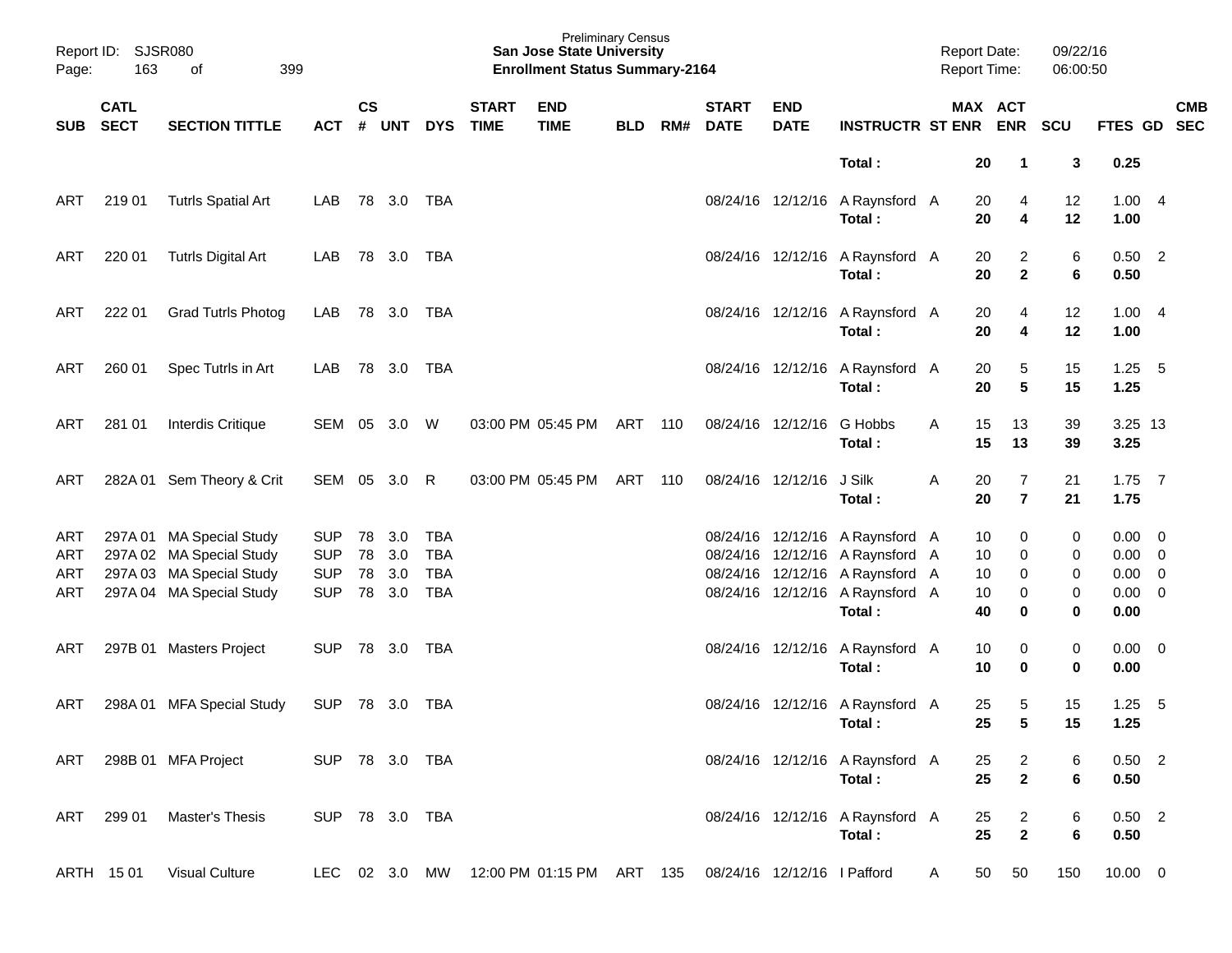| Report ID:<br>Page:                                  | 164                                  | SJSR080<br>399<br>οf                                                                                                                                                                                           |                                                                                  |                            |                                              |                                           |                             | <b>Preliminary Census</b><br><b>San Jose State University</b><br><b>Enrollment Status Summary-2164</b>                     |                                                |                          |                             |                                                                                                                              |                                                                           |                       | <b>Report Date:</b><br><b>Report Time:</b> |                                         | 09/22/16<br>06:00:50                     |                                                       |                                                                   |                          |
|------------------------------------------------------|--------------------------------------|----------------------------------------------------------------------------------------------------------------------------------------------------------------------------------------------------------------|----------------------------------------------------------------------------------|----------------------------|----------------------------------------------|-------------------------------------------|-----------------------------|----------------------------------------------------------------------------------------------------------------------------|------------------------------------------------|--------------------------|-----------------------------|------------------------------------------------------------------------------------------------------------------------------|---------------------------------------------------------------------------|-----------------------|--------------------------------------------|-----------------------------------------|------------------------------------------|-------------------------------------------------------|-------------------------------------------------------------------|--------------------------|
| <b>SUB</b>                                           | <b>CATL</b><br><b>SECT</b>           | <b>SECTION TITTLE</b>                                                                                                                                                                                          | <b>ACT</b>                                                                       | $\mathsf{cs}$<br>#         | <b>UNT</b>                                   | <b>DYS</b>                                | <b>START</b><br><b>TIME</b> | <b>END</b><br><b>TIME</b>                                                                                                  | <b>BLD</b>                                     | RM#                      | <b>START</b><br><b>DATE</b> | <b>END</b><br><b>DATE</b>                                                                                                    | <b>INSTRUCTR ST ENR</b>                                                   |                       |                                            | MAX ACT<br><b>ENR</b>                   | <b>SCU</b>                               | FTES GD                                               |                                                                   | <b>CMB</b><br><b>SEC</b> |
| ARTH 1503<br>ARTH                                    | 15 04                                | <b>Visual Culture</b><br><b>Visual Culture</b>                                                                                                                                                                 | LEC.<br><b>LEC</b>                                                               | 02<br>02                   | 3.0<br>3.0                                   | MW<br><b>MW</b>                           | 10:30 AM 11:45 AM           | 09:00 AM 10:15 AM                                                                                                          | ART<br>ART                                     | 133<br>133               | 08/24/16                    | 12/12/16   Pafford<br>08/24/16 12/12/16                                                                                      | l Pafford<br>Total:                                                       | A<br>A                | 70<br>70<br>190                            | 71<br>67<br>188                         | 213<br>201<br>564                        | 14.20<br>13.40<br>37.60                               | - 0<br>$\Omega$                                                   |                          |
| ARTH<br>ARTH<br>ARTH<br>ARTH                         | 70B 01<br>70B 02<br>70B 03<br>70B 04 | Art Hist Ren-Mod<br>Art Hist Ren-Mod<br>Art Hist Ren-Mod<br>Art Hist Ren-Mod                                                                                                                                   | LEC<br><b>LEC</b><br><b>LEC</b><br><b>LEC</b>                                    | 02<br>02<br>02<br>02       | 3.0<br>3.0<br>3.0<br>3.0                     | MW<br><b>TR</b><br><b>MW</b><br><b>MW</b> |                             | 03:00 PM 04:15 PM<br>03:00 PM 04:15 PM<br>04:30 PM 05:45 PM<br>01:30 PM 02:45 PM                                           | ART<br>ART<br>ART<br>ART                       | 133<br>133<br>135<br>135 | 08/24/16                    | 08/24/16 12/12/16<br>08/24/16 12/12/16 J Smits<br>12/12/16<br>08/24/16 12/12/16 I Pafford                                    | J Movassat<br>J Movassat<br>Total :                                       | A<br>A<br>A<br>A      | 70<br>70<br>50<br>50<br>240                | 62<br>66<br>44<br>46<br>218             | 186<br>198<br>132<br>138<br>654          | 12.40<br>13.20<br>8.80<br>9.20<br>43.60               | - 0<br>0<br>0<br>- 0                                              |                          |
| ARTH 72 01<br>ARTH 72 02<br>ARTH 72 03<br>ARTH 72 04 |                                      | Design in Society<br>Design in Society<br>Design in Society<br>Design in Society                                                                                                                               | <b>LEC</b><br><b>LEC</b><br><b>LEC</b><br><b>LEC</b>                             | 01<br>01<br>01<br>01       | 3.0<br>3.0<br>3.0<br>3.0                     | MW<br>F<br><b>TR</b><br><b>MW</b>         |                             | 04:30 PM 05:45 PM<br>09:30 AM 12:15 PM<br>12:00 PM 01:15 PM<br>03:00 PM 04:15 PM                                           | ART<br>ART<br>ART<br>ART                       | 133<br>133<br>133<br>135 | 08/24/16<br>08/24/16        | 08/24/16 12/12/16<br>08/24/16 12/12/16<br>12/12/16<br>12/12/16                                                               | E Consavari A<br>E Consavari A<br>J Thompson A<br>E Consavari A<br>Total: |                       | 70<br>70<br>70<br>50<br>260                | 70<br>69<br>68<br>50<br>257             | 210<br>207<br>204<br>150<br>771          | 14.00<br>13.80<br>13.60<br>10.00<br>51.40             | - 0<br>- 0<br>0<br>0                                              |                          |
| ARTH 110 01<br>ART                                   | 110 01                               | Hst/Thry New Media<br>Hst/Thry New Media                                                                                                                                                                       | <b>LEC</b><br><b>LEC</b>                                                         |                            | 3.0<br>3.0                                   |                                           |                             |                                                                                                                            |                                                |                          |                             |                                                                                                                              | Total:                                                                    | Χ<br>X                | 0<br>0<br>0                                | 0<br>0<br>0                             | 0<br>0<br>0                              | 0.00<br>0.00<br>0.00                                  | 0<br>- 0                                                          |                          |
| ARTH 126 01<br>PHOT 126 01                           |                                      | History of Photo<br>History of Photo                                                                                                                                                                           | <b>LEC</b><br><b>LEC</b>                                                         | 02<br>02                   | 3.0<br>3.0                                   | <b>TR</b><br><b>TR</b>                    |                             | 03:00 PM 04:15 PM<br>03:00 PM 04:15 PM                                                                                     | ART<br>ART                                     | 135<br>135               | 08/24/16                    | 12/12/16<br>08/24/16 12/12/16                                                                                                | P Albers<br>P Albers<br>Total :                                           | A<br>A                | 50<br>0<br>50                              | 27<br>15<br>42                          | 81<br>45<br>126                          | 5.40<br>3.00<br>8.40                                  | $0\,C$<br>0 <sup>C</sup>                                          |                          |
| ARTH 160 01                                          |                                      | <b>Modern Architecture</b>                                                                                                                                                                                     | <b>LEC</b>                                                                       | 02                         | 3.0                                          | MW                                        |                             | 12:00 PM 01:15 PM                                                                                                          | ART                                            | 133                      | 08/24/16 12/12/16           |                                                                                                                              | A Raynsford A<br>Total :                                                  |                       | 70<br>70                                   | 68<br>68                                | 204<br>204                               | 13.95<br>13.95                                        | $\overline{7}$                                                    |                          |
| ARTH 162 01                                          |                                      | Cal Architecture                                                                                                                                                                                               | <b>LEC</b>                                                                       |                            | 3.0                                          |                                           |                             |                                                                                                                            |                                                |                          |                             |                                                                                                                              | Total:                                                                    | X                     | 0<br>0                                     | 0<br>$\mathbf 0$                        | 0<br>0                                   | 0.00<br>0.00                                          | - 0                                                               |                          |
|                                                      |                                      | ARTH 176A 01 Gr Des Hist/Theory<br>DSGD 176A 01 Gr Des Hist/Theory<br>ARTH 176A 02 Gr Des Hist/Theory<br>DSGD 176A 02 Gr Des Hist/Theory<br>ARTH 176A 03 Gr Des Hist/Theory<br>DSGD 176A 03 Gr Des Hist/Theory | <b>LEC</b><br><b>LEC</b><br><b>LEC</b><br><b>LEC</b><br><b>LEC</b><br><b>LEC</b> | 01<br>01<br>01<br>01<br>01 | 3.0<br>3.0<br>3.0<br>3.0<br>3.0<br>01 3.0 TR | <b>TR</b><br>TR<br>TR<br>TR<br>TR         |                             | 09:00 AM 10:15 AM<br>09:00 AM 10:15 AM<br>10:30 AM 11:45 AM<br>10:30 AM 11:45 AM<br>01:30 PM 02:45 PM<br>01:30 PM 02:45 PM | ART<br>ART<br>ART<br>ART 135<br>ART<br>ART 135 | 133<br>133<br>135<br>135 | 08/24/16                    | 12/12/16<br>08/24/16 12/12/16 C Riley<br>08/24/16 12/12/16 C Riley<br>08/24/16 12/12/16 C Riley<br>08/24/16 12/12/16 C Riley | B Grindstaff A<br>08/24/16 12/12/16 B Grindstaff<br>Total:                | A<br>A<br>A<br>A<br>A | 70<br>0<br>50<br>0<br>50<br>0<br>170       | 25<br>45<br>21<br>31<br>16<br>29<br>167 | 75<br>135<br>63<br>93<br>48<br>87<br>501 | 5.05<br>9.00<br>4.20<br>6.20<br>3.20<br>5.80<br>33.45 | 1 C<br>0 <sup>o</sup><br>$0\,$ C<br>$0\,$ C<br>$0\,$ C<br>$0\,$ C |                          |
|                                                      | ARTH 178 01                          | Arth Field Work                                                                                                                                                                                                | SUP 78 3.0 TBA                                                                   |                            |                                              |                                           |                             |                                                                                                                            |                                                |                          |                             |                                                                                                                              | 08/24/16 12/12/16 A Raynsford A                                           |                       | 0                                          | 0                                       | 0                                        | $0.00 \t 0$                                           |                                                                   |                          |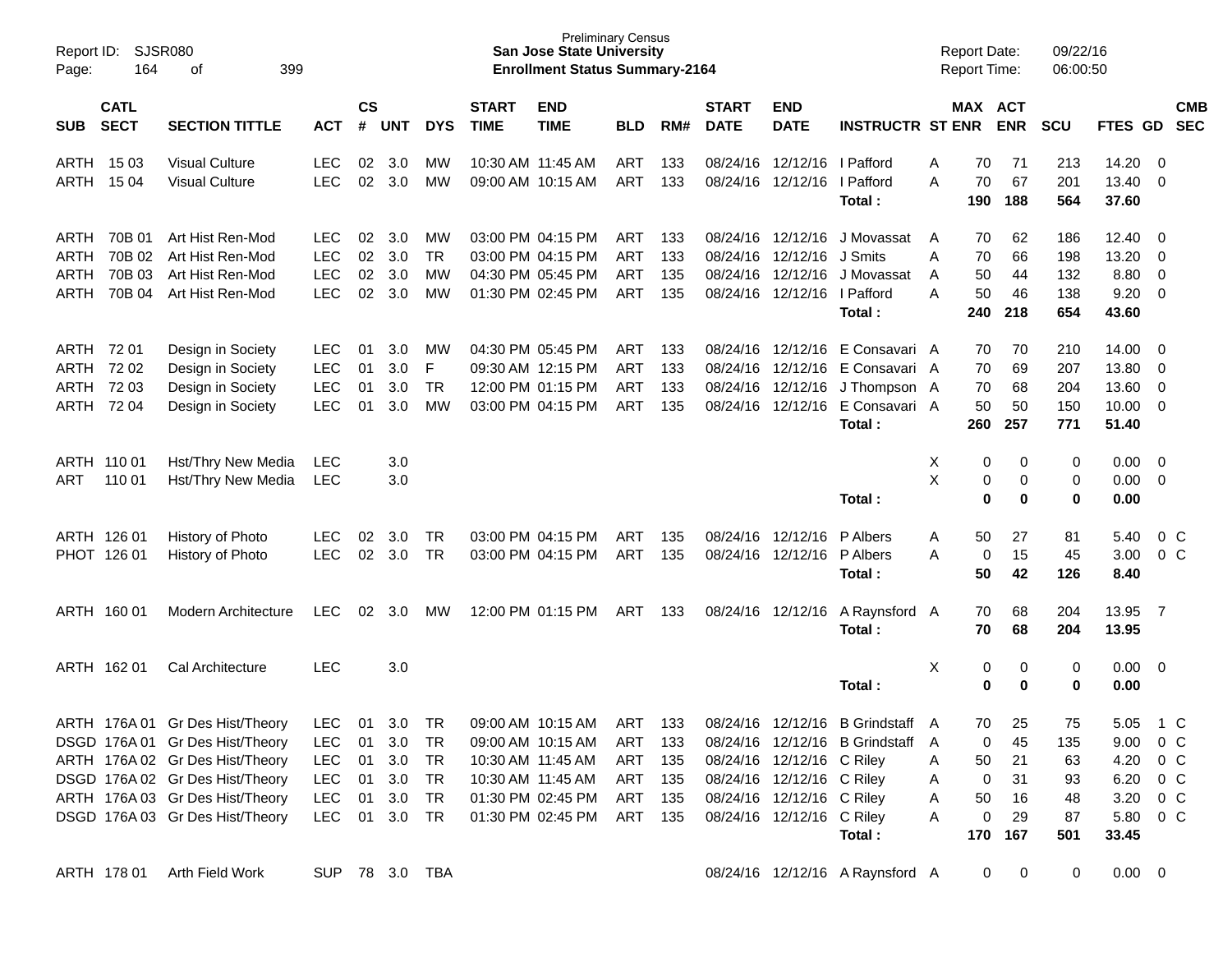| Page:    | Report ID: SJSR080<br>165                                          | 399<br>оf                                                                                   |                                                                    |                      |                                    |                                                 |                             | <b>Preliminary Census</b><br><b>San Jose State University</b><br><b>Enrollment Status Summary-2164</b> |                                |                                  |                             |                                                                                    |                                                                              | <b>Report Date:</b><br><b>Report Time:</b>     |                              | 09/22/16<br>06:00:50       |                                                     |                                                    |            |
|----------|--------------------------------------------------------------------|---------------------------------------------------------------------------------------------|--------------------------------------------------------------------|----------------------|------------------------------------|-------------------------------------------------|-----------------------------|--------------------------------------------------------------------------------------------------------|--------------------------------|----------------------------------|-----------------------------|------------------------------------------------------------------------------------|------------------------------------------------------------------------------|------------------------------------------------|------------------------------|----------------------------|-----------------------------------------------------|----------------------------------------------------|------------|
| SUB SECT | <b>CATL</b>                                                        | <b>SECTION TITTLE</b>                                                                       | <b>ACT</b>                                                         | <b>CS</b><br>#       | UNT                                | <b>DYS</b>                                      | <b>START</b><br><b>TIME</b> | <b>END</b><br><b>TIME</b>                                                                              | <b>BLD</b>                     | RM#                              | <b>START</b><br><b>DATE</b> | <b>END</b><br><b>DATE</b>                                                          | <b>INSTRUCTR ST ENR</b>                                                      |                                                | MAX ACT<br><b>ENR</b>        | <b>SCU</b>                 | FTES GD SEC                                         |                                                    | <b>CMB</b> |
|          | ARTH 178 02                                                        | Arth Field Work                                                                             | <b>SUP</b>                                                         |                      | 78 3.0                             | TBA                                             |                             |                                                                                                        |                                |                                  |                             |                                                                                    | 08/24/16 12/12/16 A Raynsford A<br>Total:                                    | 10<br>10                                       | 0<br>0                       | 0<br>0                     | 0.00<br>0.00                                        | $\overline{\phantom{0}}$                           |            |
|          | ARTH 180 01<br>ARTH 180 03                                         | Indiv Studies ArtH<br>Indiv Studies ArtH                                                    | <b>SUP</b><br><b>SUP</b>                                           | 78<br>78             | 4.0<br>3.0                         | TBA<br><b>TBA</b>                               |                             |                                                                                                        |                                |                                  |                             |                                                                                    | 08/24/16 12/12/16 A Raynsford A<br>08/24/16 12/12/16 A Raynsford A<br>Total: | 10<br>10                                       | 0<br>0<br>0<br>0             | 0<br>0<br>0                | 0.00<br>0.00<br>0.00                                | $\overline{\mathbf{0}}$<br>$\overline{\mathbf{0}}$ |            |
|          |                                                                    | ARTH 187A 01 Art Ital Ren 15th                                                              | <b>LEC</b>                                                         | 01                   | 3.0                                | MW                                              |                             | 10:30 AM 11:45 AM                                                                                      | ART                            | 135                              |                             | 08/24/16 12/12/16                                                                  | A Junkerman A<br>Total:                                                      | 50<br>50                                       | 45<br>45                     | 135<br>135                 | 9.15<br>9.15                                        | $\overline{\mathbf{3}}$                            |            |
|          |                                                                    | ARTH 189B 01 North Baroque Art &                                                            | LEC                                                                |                      | 3.0                                |                                                 |                             |                                                                                                        |                                |                                  |                             |                                                                                    | Total:                                                                       | Χ                                              | 0<br>0<br>$\mathbf 0$<br>0   | 0<br>0                     | $0.00 \quad 0$<br>0.00                              |                                                    |            |
|          |                                                                    | ARTH 190B 01 Early Modernist                                                                | <b>LEC</b>                                                         | 01                   | 3.0                                | TR                                              |                             | 01:30 PM 02:45 PM                                                                                      | ART                            | - 133                            |                             | 08/24/16 12/12/16                                                                  | J Thompson A<br>Total:                                                       | 70<br>70                                       | 41<br>41                     | 123<br>123                 | 8.40<br>8.40                                        | - 4                                                |            |
|          |                                                                    | ARTH 193A 01 Worlds Art/Culture<br>ARTH 193A 02 Worlds Art/Culture                          | <b>LEC</b><br><b>LEC</b>                                           | 02<br>02             | 3.0<br>3.0                         | <b>TR</b><br>TR                                 |                             | 12:00 PM 01:15 PM<br>09:00 AM 10:15 AM                                                                 | ART<br>ART                     | 135<br>135                       |                             | 08/24/16 12/12/16<br>08/24/16 12/12/16                                             | J Smits<br>J Smits<br>Total:                                                 | 50<br>A<br>50<br>А<br>100                      | 49<br>46<br>95               | 147<br>138<br>285          | 9.85<br>9.30 2<br>19.15                             | $\overline{\phantom{1}}$                           |            |
| ASIA     | 193B 01                                                            | ARTH 193B 01 East West in Art<br>East West in Art                                           | <b>LEC</b><br><b>LEC</b>                                           | 01<br>01             | 3.0<br>3.0                         | MW<br>MW                                        |                             | 09:00 AM 10:15 AM<br>09:00 AM 10:15 AM                                                                 | ART<br>ART                     | 135<br>135                       |                             | 08/24/16 12/12/16<br>08/24/16 12/12/16                                             | J Movassat<br>J Movassat<br>Total:                                           | 50<br>A<br>A<br>50                             | 38<br>0<br>$\mathbf 0$<br>38 | 114<br>0<br>114            | 7.70<br>0.00<br>7.70                                | 2 C<br>0 <sup>o</sup>                              |            |
|          | ARTH 272 01                                                        | Sem: Renaiss Art                                                                            | SEM                                                                | 05                   | $3.0$ T                            |                                                 |                             | 03:00 PM 05:45 PM                                                                                      | ART                            | 110                              |                             | 08/24/16 12/12/16                                                                  | A Junkerman A<br>Total:                                                      | 18<br>18                                       | 10<br>10                     | 30<br>30                   | 2.40<br>2.40                                        | - 8                                                |            |
|          | ARTH 279 01                                                        | Sem: Interdisciplin                                                                         | SEM                                                                | 05                   | 3.0                                | M                                               |                             | 03:00 PM 05:45 PM                                                                                      | ART                            | 110                              |                             | 08/24/16 12/12/16                                                                  | A Simonson A<br>Total:                                                       | 15<br>15                                       | 10<br>10                     | 30<br>30                   | 2.40<br>2.40                                        | - 8                                                |            |
|          | ARTH 291 01                                                        | <b>Grad Prob Art Hist</b>                                                                   | SEM 78 3.0                                                         |                      |                                    | TBA                                             |                             |                                                                                                        |                                |                                  |                             |                                                                                    | 08/24/16 12/12/16 A Raynsford A<br>Total:                                    |                                                | 5<br>0<br>5<br>0             | 0<br>0                     | 0.00<br>0.00                                        | $\overline{\phantom{0}}$                           |            |
|          | PHOT 40 01<br>PHOT 40 02<br>PHOT 40 03<br>PHOT 40 04<br>PHOT 40 05 | Beg Photography<br>Beg Photography<br>Beg Photography<br>Beg Photography<br>Beg Photography | <b>ACT</b><br><b>ACT</b><br><b>ACT</b><br><b>ACT</b><br><b>ACT</b> | 13<br>13<br>13<br>13 | 3.0<br>3.0<br>13 3.0<br>3.0<br>3.0 | MW<br><b>MW</b><br>TR<br><b>TR</b><br><b>MW</b> |                             | 06:00 PM 08:50 PM<br>12:00 PM 02:50 PM<br>12:00 PM 02:50 PM<br>03:00 PM 05:50 PM<br>03:00 PM 05:50 PM  | IS<br>DH.<br>DH.<br>DH.<br>DH. | 219C<br>410<br>410<br>410<br>410 |                             | 08/24/16 12/12/16 G Gray<br>08/24/16 12/12/16 C Mora<br>08/24/16 12/12/16 M Battey | 08/24/16 12/12/16 V Heilweil<br>08/24/16 12/12/16 R Gallagher                | 24<br>A<br>24<br>A<br>24<br>Α<br>24<br>A<br>24 | 22<br>25<br>23<br>24<br>23   | 66<br>75<br>69<br>72<br>69 | 4.40 0<br>$5.00 \t 0$<br>4.60 0<br>4.80 0<br>4.60 0 |                                                    |            |
|          | PHOT 40 06                                                         | Beg Photography                                                                             | <b>ACT</b>                                                         |                      | 13 3.0                             | TR                                              |                             | 08:00 AM 10:50 AM                                                                                      | DH.                            | 410                              |                             | 08/24/16 12/12/16 J Cathey                                                         |                                                                              | A<br>24<br>A                                   | 22                           | 66                         | 4.40 0                                              |                                                    |            |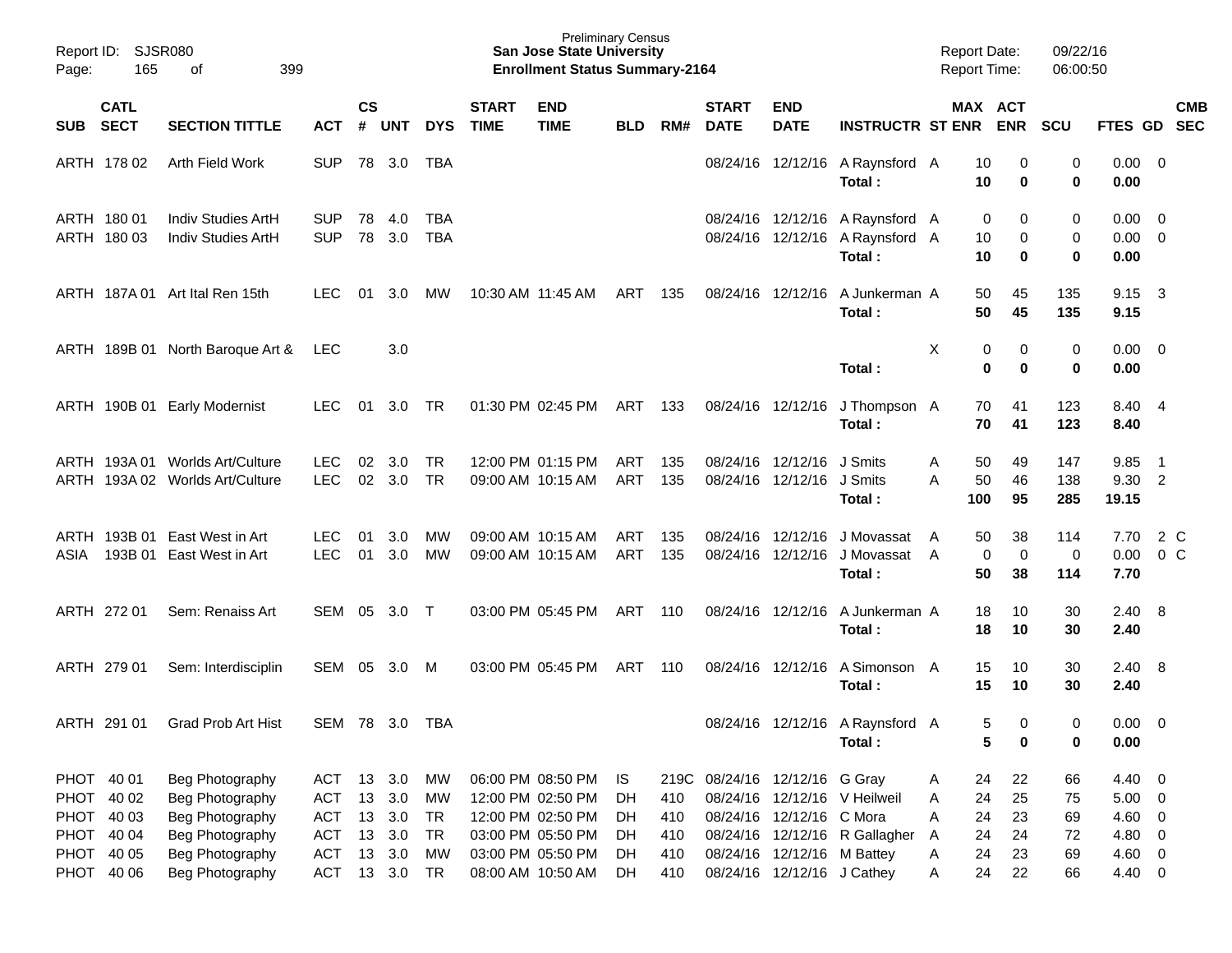| Report ID:<br>Page: | 166                                       | <b>SJSR080</b><br>399<br>οf                                          |                                 |                    |                   |                        |                             | <b>Preliminary Census</b><br><b>San Jose State University</b><br><b>Enrollment Status Summary-2164</b> |                  |                   |                                  |                                                          |                                                                              |             |                      | <b>Report Date:</b><br><b>Report Time:</b> | 09/22/16<br>06:00:50  |                                       |                            |            |
|---------------------|-------------------------------------------|----------------------------------------------------------------------|---------------------------------|--------------------|-------------------|------------------------|-----------------------------|--------------------------------------------------------------------------------------------------------|------------------|-------------------|----------------------------------|----------------------------------------------------------|------------------------------------------------------------------------------|-------------|----------------------|--------------------------------------------|-----------------------|---------------------------------------|----------------------------|------------|
| <b>SUB</b>          | <b>CATL</b><br><b>SECT</b>                | <b>SECTION TITTLE</b>                                                | <b>ACT</b>                      | $\mathsf{cs}$<br># | <b>UNT</b>        | <b>DYS</b>             | <b>START</b><br><b>TIME</b> | <b>END</b><br><b>TIME</b>                                                                              | <b>BLD</b>       | RM#               | <b>START</b><br><b>DATE</b>      | <b>END</b><br><b>DATE</b>                                | <b>INSTRUCTR ST ENR</b>                                                      |             |                      | <b>MAX ACT</b><br><b>ENR</b>               | <b>SCU</b>            | FTES GD SEC                           |                            | <b>CMB</b> |
| <b>PHOT</b>         | 40 07                                     | Beg Photography                                                      | ACT                             | 13                 | 3.0               | МW                     |                             | 08:00 AM 10:50 AM                                                                                      | IS               | 219C              | 08/24/16                         |                                                          | 12/12/16 B Khaleghi<br>Total:                                                | A           | 24<br>168            | 23<br>162                                  | 69<br>486             | $4.60$ 0<br>32.40                     |                            |            |
|                     | PHOT 110 01                               | Black & White Photo                                                  | ACT                             |                    | 13 3.0 TR         |                        |                             | 06:00 PM 08:50 PM                                                                                      | DН               | 406               |                                  |                                                          | 08/24/16 12/12/16 K McDonald A<br>Total:                                     |             | 21<br>21             | 21<br>21                                   | 63<br>63              | $4.20 \ 0$<br>4.20                    |                            |            |
|                     | PHOT 11201                                | <b>Color Photo</b>                                                   | ACT                             | 13                 | - 3.0             | МW                     |                             | 06:00 PM 08:50 PM                                                                                      | DH               | 410               |                                  |                                                          | 08/24/16 12/12/16 Y Williams<br>Total:                                       | A           | 24<br>24             | 21<br>21                                   | 63<br>63              | $4.20 \ 0$<br>4.20                    |                            |            |
|                     | PHOT 114 01                               | Adv Blk/Wht Photo                                                    | ACT.                            |                    | 13 3.0            | <b>TR</b>              |                             | 12:00 PM 02:50 PM                                                                                      | DH               | 406               |                                  | 08/24/16 12/12/16                                        | D Herrera<br>Total:                                                          | Α           | 21<br>21             | 19<br>19                                   | 57<br>57              | 3.85<br>3.85                          | $\overline{1}$             |            |
|                     | PHOT 115 01<br>PHOT 115 02                | Int Digital Imaging<br>Int Digital Imaging                           | ACT<br><b>ACT</b>               | 13<br>13           | 3.0<br>3.0        | МW<br>MW               |                             | 12:00 PM 02:50 PM<br>03:00 PM 05:50 PM                                                                 | IS.<br><b>IS</b> | 219<br>219        | 08/24/16                         |                                                          | 12/12/16 V Mendoza<br>08/24/16 12/12/16 V Mendoza<br>Total:                  | A<br>A      | 24<br>24<br>48       | 20<br>15<br>35                             | 60<br>45<br>105       | $4.00 \ 0$<br>3.05<br>7.05            | $\overline{1}$             |            |
|                     | PHOT 116 01                               | Cont Issues Photog                                                   | SEM                             | 04                 | 3.0               | $\top$                 |                             | 12:00 PM 02:50 PM                                                                                      | IS               |                   |                                  |                                                          | 219C 08/24/16 12/12/16 V Mendoza<br>Total:                                   | A           | 20<br>20             | 20<br>20                                   | 60<br>60              | 4.10<br>4.10                          | $\overline{\phantom{0}}^2$ |            |
|                     | PHOT 120 01<br>PHOT 120 02                | Image and Idea<br>Image and Idea                                     | ACT<br><b>ACT</b>               | 13<br>13           | 3.0<br>3.0        | <b>TR</b><br><b>TR</b> |                             | 12:00 PM 02:50 PM<br>03:00 PM 05:50 PM                                                                 | IS.<br><b>IS</b> | 219<br>219        |                                  | 08/24/16 12/12/16 R Lasser<br>08/24/16 12/12/16 R Lasser | Total:                                                                       | A<br>A      | 24<br>24<br>48       | 23<br>22<br>45                             | 69<br>66<br>135       | $4.60$ 0<br>$4.40 \quad 0$<br>9.00    |                            |            |
|                     | PHOT 121 01<br>PHOT 121 02<br>PHOT 121 03 | Intro to Studio Ligh<br>Intro to Studio Ligh<br>Intro to Studio Ligh | ACT<br><b>ACT</b><br><b>ACT</b> | 13<br>13<br>13     | 3.0<br>3.0<br>3.0 | МW<br><b>TR</b><br>MW  |                             | 12:00 PM 02:50 PM<br>12:00 PM 02:50 PM<br>03:00 PM 05:50 PM                                            | DН<br>DН<br>DH   | 407<br>407<br>407 | 08/24/16<br>08/24/16<br>08/24/16 | 12/12/16 S Frank                                         | 12/12/16 Y Williams<br>12/12/16 Y Williams<br>Total:                         | Α<br>Α<br>A | 18<br>18<br>18<br>54 | 18<br>18<br>18<br>54                       | 54<br>54<br>54<br>162 | $3.60 \ 0$<br>3.60 0<br>3.65<br>10.85 | $\overline{1}$             |            |
|                     | PHOT 122 01                               | Adv Studio Lighting                                                  | <b>ACT</b>                      | 13                 | 3.0               | TR                     |                             | 03:00 PM 05:50 PM                                                                                      | DН               | 407               | 08/24/16                         | 12/12/16                                                 | S Frank<br>Total:                                                            | A           | 18<br>18             | 18<br>18                                   | 54<br>54              | $3.60 \ 0$<br>3.60                    |                            |            |
|                     | PHOT 123 01                               | Photo Illustration                                                   | ACT 13 3.0 TR                   |                    |                   |                        |                             | 08:00 AM 10:50 AM                                                                                      | DH               | 407               |                                  | 08/24/16 12/12/16 S Frank                                | Total:                                                                       | Α           | 18<br>18             | 20<br>20                                   | 60<br>60              | 4.00 0<br>4.00                        |                            |            |
|                     | PHOT 180 01<br>PHOT 180 03                | Indiv St Photo<br>Indiv St Photo                                     | SUP 78 3.0 TBA                  |                    |                   | SUP 78 3.0 TBA         |                             |                                                                                                        |                  |                   |                                  |                                                          | 08/24/16 12/12/16 A Raynsford A<br>08/24/16 12/12/16 A Raynsford A<br>Total: |             | 0<br>10<br>10        | 0<br>8<br>8                                | 0<br>24<br>24         | $0.00 \t 0$<br>$1.60 \t 0$<br>1.60    |                            |            |
|                     |                                           | PHOT 197 01 Sr Project Photograp SEM 05 3.0 MW 06:00 PM 08:50 PM IS  |                                 |                    |                   |                        |                             |                                                                                                        |                  |                   |                                  |                                                          | 219 08/24/16 12/12/16 H Edwards A                                            |             | 24                   | 25                                         | 75                    | $5.00 \t 0$                           |                            |            |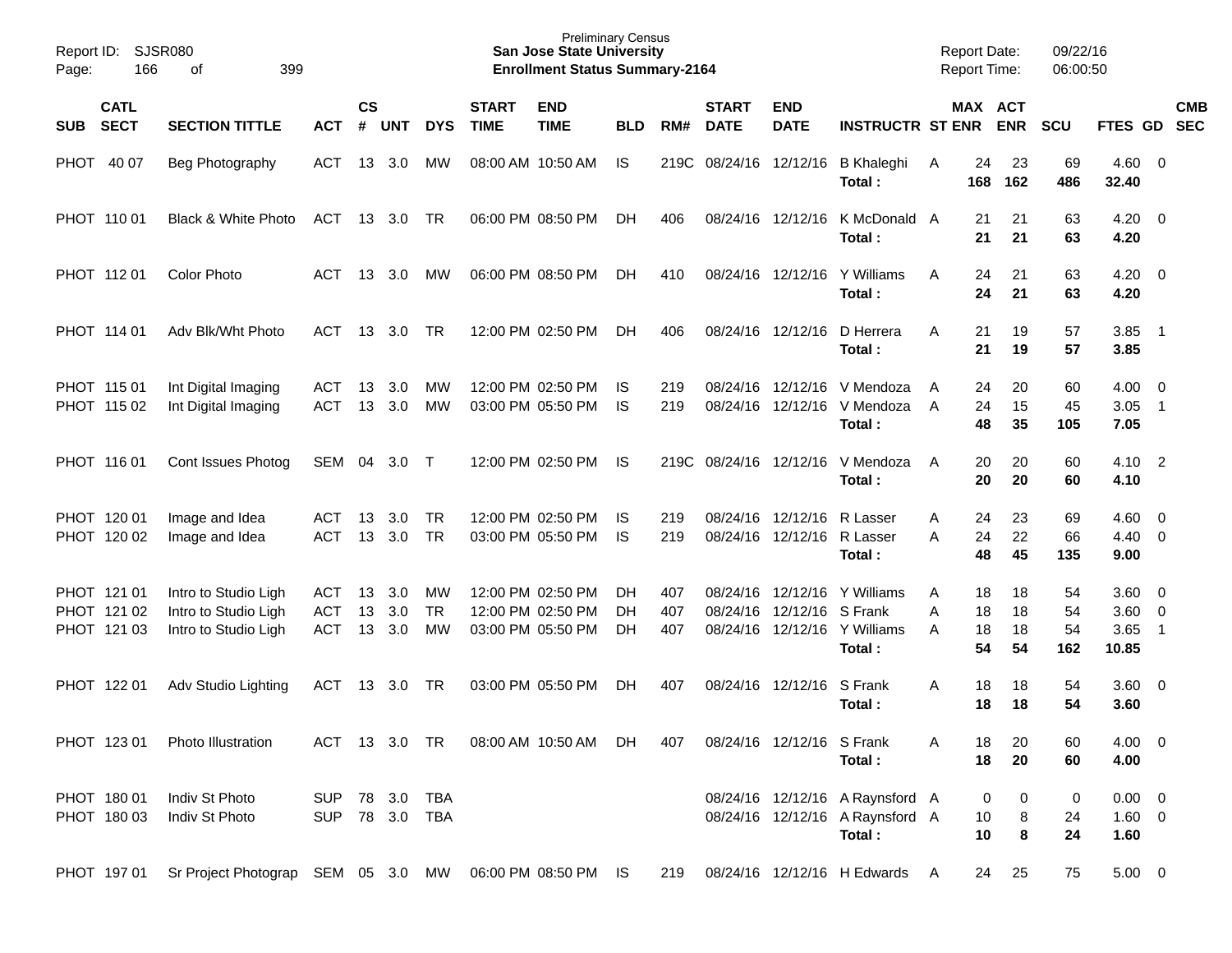| Report ID:<br>Page:<br>167               | SJSR080<br>οf              | 399        |                       |            |                             | <b>San Jose State University</b><br><b>Enrollment Status Summary-2164</b> | <b>Preliminary Census</b> |     |                             |                                                   |                                                | <b>Report Date:</b><br><b>Report Time:</b> |                            | 09/22/16<br>06:00:50        |                                     |                          |
|------------------------------------------|----------------------------|------------|-----------------------|------------|-----------------------------|---------------------------------------------------------------------------|---------------------------|-----|-----------------------------|---------------------------------------------------|------------------------------------------------|--------------------------------------------|----------------------------|-----------------------------|-------------------------------------|--------------------------|
| <b>CATL</b><br><b>SECT</b><br><b>SUB</b> | <b>SECTION TITTLE</b>      | <b>ACT</b> | CS<br><b>UNT</b><br># | <b>DYS</b> | <b>START</b><br><b>TIME</b> | <b>END</b><br>TIME                                                        | <b>BLD</b>                | RM# | <b>START</b><br><b>DATE</b> | <b>END</b><br><b>DATE</b>                         | <b>INSTRUCTR ST ENR</b>                        | <b>MAX</b>                                 | ACT<br><b>ENR</b>          | <b>SCU</b>                  | FTES GD                             | <b>CMB</b><br><b>SEC</b> |
|                                          |                            |            |                       |            |                             |                                                                           |                           |     |                             |                                                   | Total:                                         | 24                                         | 25                         | 75                          | 5.00                                |                          |
| Department :                             | <b>Art and Art History</b> |            |                       |            |                             |                                                                           |                           |     |                             | <b>Lower Division :</b><br><b>Upper Division:</b> | Department Total:<br><b>Graduate Division:</b> | 3770<br>1671<br>1761<br>338                | 3234<br>1604<br>1542<br>88 | 9569<br>4680<br>4629<br>260 | 645.73<br>312.00<br>312.80<br>20.93 |                          |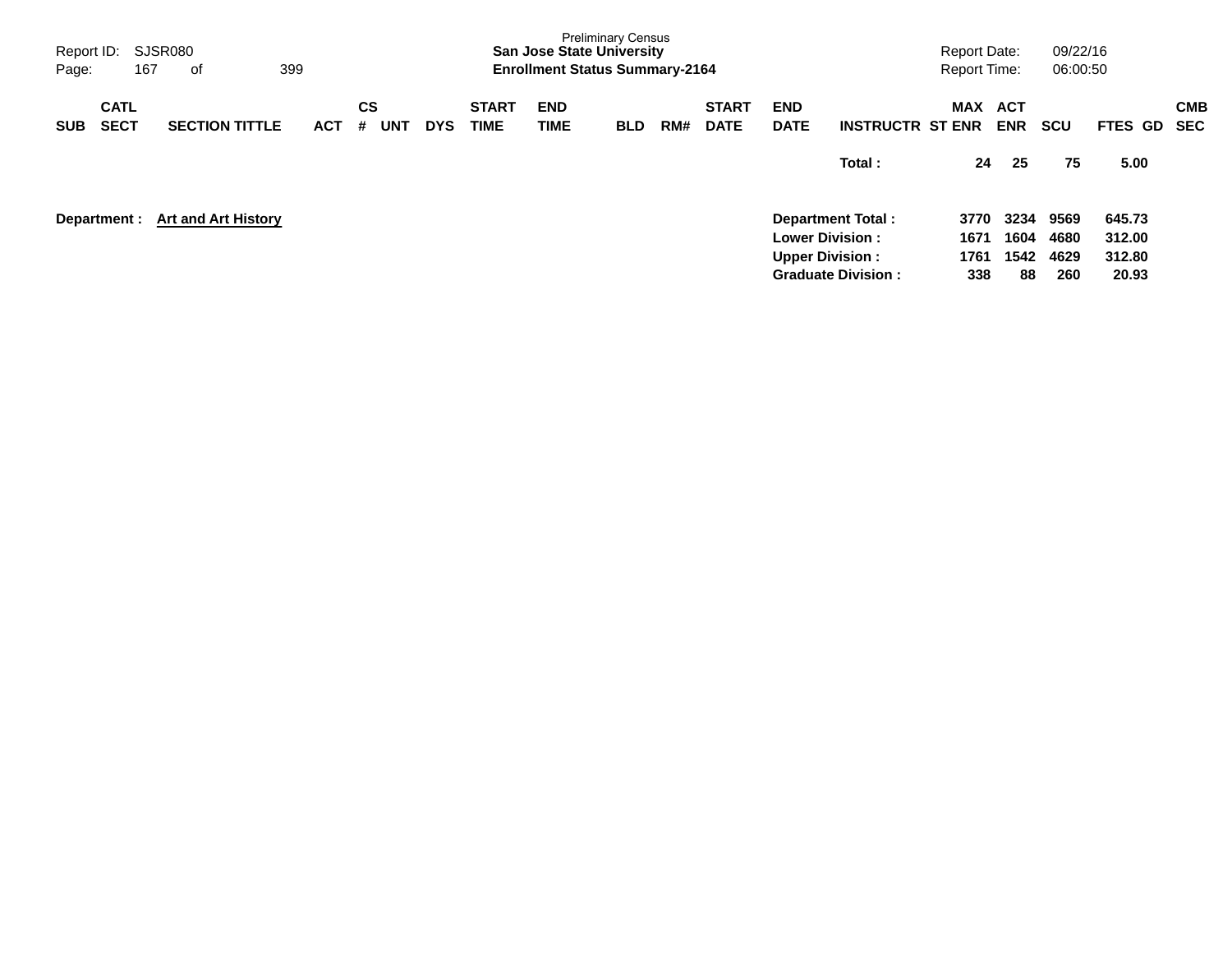| Report ID:<br>Page: | <b>SJSR080</b><br>168      |                                                   |               |                    |            |            | <b>Preliminary Census</b><br><b>San Jose State University</b><br><b>Enrollment Status Summary-2164</b> |                           |            |     |                             |                           | <b>Report Date:</b><br><b>Report Time:</b> |         |          | 09/22/16<br>06:00:50 |            |                |                          |                          |
|---------------------|----------------------------|---------------------------------------------------|---------------|--------------------|------------|------------|--------------------------------------------------------------------------------------------------------|---------------------------|------------|-----|-----------------------------|---------------------------|--------------------------------------------|---------|----------|----------------------|------------|----------------|--------------------------|--------------------------|
| <b>SUB</b>          | <b>CATL</b><br><b>SECT</b> | <b>SECTION TITTLE</b>                             | <b>ACT</b>    | $\mathsf{cs}$<br># | <b>UNT</b> | <b>DYS</b> | <b>START</b><br><b>TIME</b>                                                                            | <b>END</b><br><b>TIME</b> | <b>BLD</b> | RM# | <b>START</b><br><b>DATE</b> | <b>END</b><br><b>DATE</b> | <b>INSTRUCTR ST ENR</b>                    | MAX ACT |          | <b>ENR</b>           | <b>SCU</b> | FTES GD        |                          | <b>CMB</b><br><b>SEC</b> |
| <b>College</b>      | Department :               | <b>Humanities &amp; the Arts</b><br><b>Design</b> |               |                    |            |            |                                                                                                        |                           |            |     |                             |                           |                                            |         |          |                      |            |                |                          |                          |
| ANI                 | 1 0 1                      | <b>ANI Survey</b>                                 | <b>LEC</b>    | 02                 | 3.0        | $\top$     |                                                                                                        | 06:30 PM 09:20 PM         | HGH        | 118 |                             | 08/24/16 12/12/16         | M McNamara A<br>Total:                     |         | 48<br>48 | 38<br>38             | 114<br>114 | 7.60 0<br>7.60 |                          |                          |
| ANI                 | 12 01                      | Light & Optics                                    | ACT           | 07                 | 3.0        | MW.        | 08:30 AM 11:20 AM                                                                                      |                           | ART        | 243 |                             | 08/24/16 12/12/16         | J Clapp                                    | Α       | 25       | 24                   | 72         | $4.80\ 0$      |                          |                          |
| ANI                 | 12 02                      | Light & Optics                                    | <b>ACT</b>    | 07                 | 3.0        | <b>TR</b>  |                                                                                                        | 08:30 AM 11:20 AM         | <b>ART</b> | 243 | 08/24/16                    | 12/12/16                  | J Clapp                                    | Α       | 25       | 24                   | 72         | 4.80 0         |                          |                          |
| ANI                 | 12 03                      | Light & Optics                                    | <b>ACT</b>    | 07                 | 3.0        | <b>MW</b>  |                                                                                                        | 06:30 PM 09:20 PM         | ART        | 206 |                             | 08/24/16 12/12/16         | I Poslitur                                 | A       | 25       | 18                   | 54         | $3.60 \ 0$     |                          |                          |
|                     |                            |                                                   |               |                    |            |            |                                                                                                        |                           |            |     |                             |                           | Total:                                     |         | 75       | 66                   | 198        | 13.20          |                          |                          |
| ANI                 | 24 01                      | <b>Illus Fundamentals</b>                         | ACT           | 07                 | 3.0        | TR         | 08:30 AM 11:20 AM                                                                                      |                           | ART        | 314 |                             | 08/24/16 12/12/16         | A Wu                                       | Α       | 25       | 16                   | 48         | 3.20           | $\overline{\phantom{0}}$ |                          |
| ANI                 | 24 02                      | <b>Illus Fundamentals</b>                         | <b>ACT</b>    | 07                 | 3.0        | <b>TR</b>  |                                                                                                        | 12:30 PM 03:20 PM         | <b>ART</b> | 314 | 08/24/16                    | 12/12/16                  | A Wu                                       | Α       | 25       | 24                   | 72         | $4.80\ 0$      |                          |                          |
| ANI                 | 24 03                      | <b>Illus Fundamentals</b>                         | <b>ACT</b>    | 07                 | 3.0        | <b>TR</b>  |                                                                                                        | 03:30 PM 06:20 PM         | ART        | 314 |                             | 08/24/16 12/12/16         | A Wu                                       | Α       | 25       | 16                   | 48         | $3.20 \ 0$     |                          |                          |
|                     |                            |                                                   |               |                    |            |            |                                                                                                        |                           |            |     |                             |                           | Total:                                     |         | 75       | 56                   | 168        | 11.20          |                          |                          |
| ANI                 | 28 01                      | <b>ANI Fundamentals</b>                           | ACT           | 07                 | 3.0        | MW         |                                                                                                        | 08:30 AM 11:20 AM         | ART        | 218 |                             | 08/24/16 12/12/16         | <b>B</b> Moore                             | Α       | 25       | 21                   | 63         | 4.20           | $\overline{\phantom{0}}$ |                          |
| ANI                 | 28 02                      | <b>ANI Fundamentals</b>                           | <b>ACT</b>    | 07                 | 3.0        | MW         |                                                                                                        | 12:30 PM 03:20 PM         | <b>ART</b> | 218 | 08/24/16                    | 12/12/16                  | <b>B</b> Moore                             | Α       | 25       | 21                   | 63         | 4.20           | $\overline{\phantom{0}}$ |                          |
| ANI                 | 28 03                      | <b>ANI Fundamentals</b>                           | <b>ACT</b>    | 07                 | 3.0        | MW         |                                                                                                        | 03:30 PM 06:20 PM         | ART        | 218 |                             | 08/24/16 12/12/16         | <b>B</b> Moore                             | Α       | 25       | 20                   | 60         | $4.00 \ 0$     |                          |                          |
|                     |                            |                                                   |               |                    |            |            |                                                                                                        |                           |            |     |                             |                           | Total:                                     |         | 75       | 62                   | 186        | 12.40          |                          |                          |
| ANI                 | 50 01                      | <b>Visual Principles</b>                          | ACT           | 07                 | 3.0        | <b>MW</b>  |                                                                                                        | 12:30 PM 03:20 PM         | ART        | 243 | 08/24/16 12/12/16           |                           | E Briggs                                   | Α       | 25       | 25                   | 75         | 5.00           | $\overline{\phantom{0}}$ |                          |
| ANI                 | 50 02                      | <b>Visual Principles</b>                          | <b>ACT</b>    | 07                 | 3.0        | MW         |                                                                                                        | 03:30 PM 06:20 PM         | <b>ART</b> | 243 | 08/24/16                    | 12/12/16                  | E Briggs                                   | Α       | 25       | 24                   | 72         | 4.80 0         |                          |                          |
| ANI                 | 50 03                      | <b>Visual Principles</b>                          | <b>ACT</b>    | 07                 | 3.0        | MW         |                                                                                                        | 06:30 PM 09:20 PM         | ART        | 243 |                             | 08/24/16 12/12/16         | L Hill                                     | Α       | 25       | 18                   | 54         | $3.60 \ 0$     |                          |                          |
|                     |                            |                                                   |               |                    |            |            |                                                                                                        |                           |            |     |                             |                           | Total:                                     |         | 75       | 67                   | 201        | 13.40          |                          |                          |
| ANI                 | 51A 01                     | Intro 3D Modeling                                 | ACT           | 07                 | 3.0        | MW         |                                                                                                        | 12:30 PM 03:20 PM         | ART        | 222 | 08/24/16                    | 12/12/16                  | D Gustlin                                  | Α       | 20       | 19                   | 57         | 3.80           | $\overline{\phantom{0}}$ |                          |
| ANI                 | 51A02                      | Intro 3D Modeling                                 | <b>ACT</b>    | 07                 | 3.0        | <b>TR</b>  |                                                                                                        | 12:30 PM 03:20 PM         | ART        | 222 | 08/24/16                    | 12/12/16                  | T Austin                                   | A       | 20       | 17                   | 51         | $3.40 \ 0$     |                          |                          |
|                     |                            |                                                   |               |                    |            |            |                                                                                                        |                           |            |     |                             |                           | Total:                                     |         | 40       | 36                   | 108        | 7.20           |                          |                          |
| ANI                 | 51B01                      | Intro 3D Animation                                | <b>ACT</b>    | 07                 | 3.0        | <b>MW</b>  |                                                                                                        | 12:30 PM 03:20 PM         | ART        | 224 | 08/24/16                    | 12/12/16                  | M Meeker                                   | Α       | 20       | 20                   | 60         | 4.00           | $\overline{\mathbf{0}}$  |                          |
| ANI                 | 51B 02                     | Intro 3D Animation                                | <b>ACT</b>    | 07                 | 3.0        | МW         |                                                                                                        | 03:30 PM 06:20 PM         | <b>ART</b> | 224 |                             | 08/24/16 12/12/16         | M Meeker                                   | A       | 20       | 20                   | 60         | 4.00           | $\overline{0}$           |                          |
|                     |                            |                                                   |               |                    |            |            |                                                                                                        |                           |            |     |                             |                           | Total:                                     |         | 40       | 40                   | 120        | 8.00           |                          |                          |
| ANI                 | 55 01                      | <b>Beg Drawing ANI</b>                            | ACT 07 3.0 MW |                    |            |            |                                                                                                        | 03:30 PM 06:20 PM         | ART 314    |     | 08/24/16 12/12/16           |                           | L Hill                                     | A       | 25       | 20                   | 60         | $4.00 \ 0$     |                          |                          |
|                     |                            |                                                   |               |                    |            |            |                                                                                                        |                           |            |     |                             |                           | Total:                                     |         | 25       | 20                   | 60         | 4.00           |                          |                          |
| ANI                 |                            | 112A 01 Intro to ANI                              | ACT 07 3.0    |                    |            | MW         |                                                                                                        | 12:30 PM 03:20 PM         | ART        | 203 |                             | 08/24/16 12/12/16 C Chun  |                                            | Α       | 25       | 25                   | 75         | $5.00 \t 0$    |                          |                          |
| ANI                 |                            | 112A 02 Intro to ANI                              | ACT 07 3.0    |                    |            | MW         |                                                                                                        | 03:30 PM 06:20 PM         | ART        | 203 |                             | 08/24/16 12/12/16 C Chun  |                                            | A       | 25       | 25                   | 75         | $5.00 \t 0$    |                          |                          |
|                     |                            |                                                   |               |                    |            |            |                                                                                                        |                           |            |     |                             |                           | Total:                                     |         | 50       | 50                   | 150        | 10.00          |                          |                          |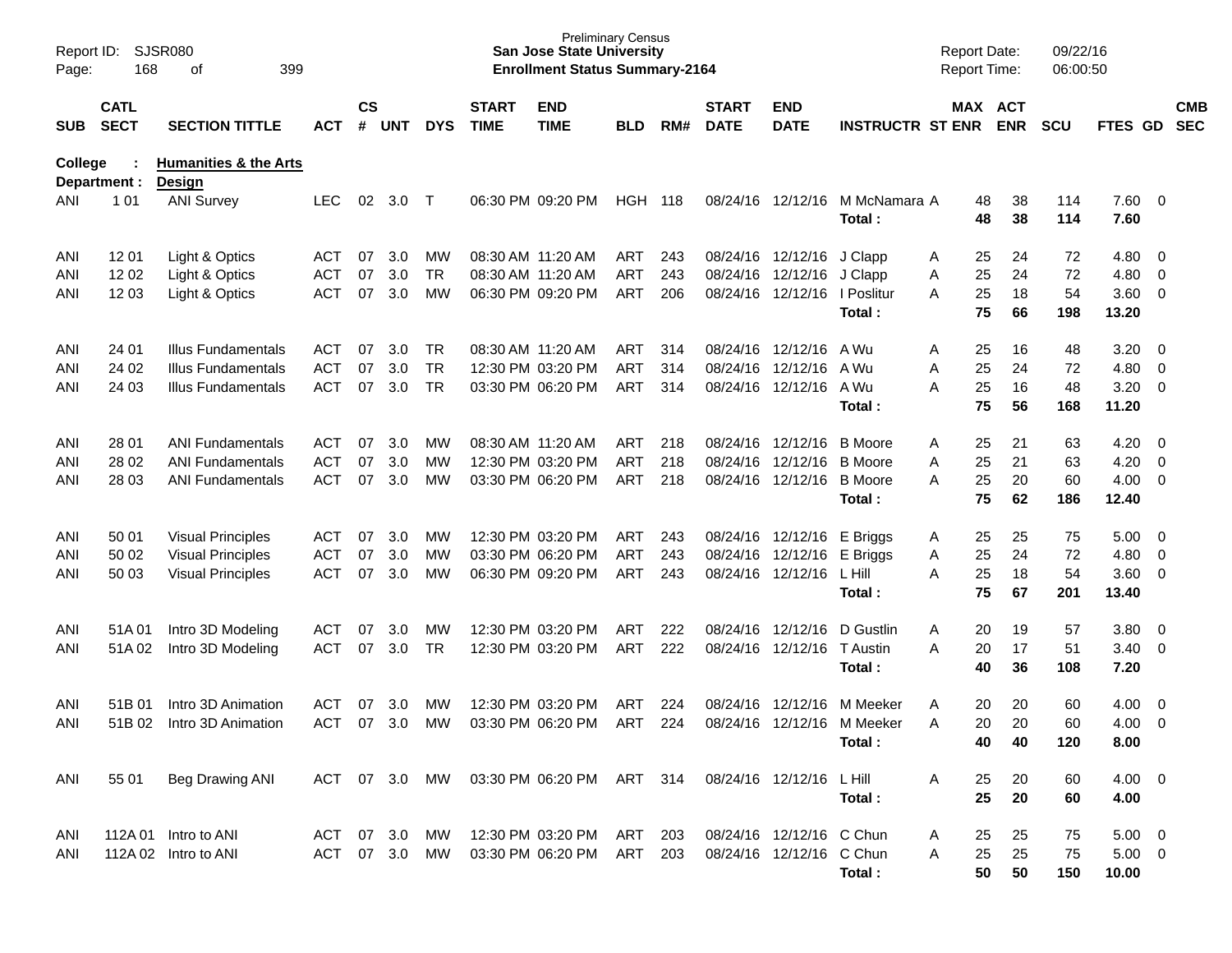| Report ID:<br>Page: | 169                           | <b>SJSR080</b><br>399<br>οf                                           |                                 |                |                   |                              |                             | <b>Preliminary Census</b><br><b>San Jose State University</b><br><b>Enrollment Status Summary-2164</b> |                                        |                   |                                  |                                        |                                                                        | <b>Report Date:</b><br>Report Time: |                      |                         | 09/22/16<br>06:00:50  |                               |                         |                          |
|---------------------|-------------------------------|-----------------------------------------------------------------------|---------------------------------|----------------|-------------------|------------------------------|-----------------------------|--------------------------------------------------------------------------------------------------------|----------------------------------------|-------------------|----------------------------------|----------------------------------------|------------------------------------------------------------------------|-------------------------------------|----------------------|-------------------------|-----------------------|-------------------------------|-------------------------|--------------------------|
| <b>SUB</b>          | <b>CATL</b><br><b>SECT</b>    | <b>SECTION TITTLE</b>                                                 | <b>ACT</b>                      | <b>CS</b><br># | <b>UNT</b>        | <b>DYS</b>                   | <b>START</b><br><b>TIME</b> | <b>END</b><br><b>TIME</b>                                                                              | <b>BLD</b>                             | RM#               | <b>START</b><br><b>DATE</b>      | <b>END</b><br><b>DATE</b>              | <b>INSTRUCTR ST ENR</b>                                                |                                     |                      | MAX ACT<br><b>ENR</b>   | <b>SCU</b>            | FTES GD                       |                         | <b>CMB</b><br><b>SEC</b> |
| ANI<br>ANI<br>ANI   | 112B 01                       | Drawing for ANI<br>112B 02 Drawing for ANI<br>112B 03 Drawing for ANI | ACT<br><b>ACT</b><br><b>ACT</b> | 07<br>07<br>07 | 3.0<br>3.0<br>3.0 | F<br>F<br><b>MW</b>          |                             | 08:30 AM 02:10 PM<br>02:20 PM 08:00 PM<br>06:30 PM 09:20 PM                                            | ART<br><b>ART</b><br>ART               | 314<br>314<br>314 | 08/24/16                         | 12/12/16<br>08/24/16 12/12/16          | 08/24/16 12/12/16 S Borenstein A<br>S Borenstein A<br>C Chun<br>Total: | Α                                   | 25<br>25<br>25<br>75 | 25<br>25<br>20<br>70    | 75<br>75<br>60<br>210 | 5.00<br>5.00<br>4.00<br>14.00 | 0<br>0<br>0             |                          |
| ANI<br>ANI          | 113A 01<br>113A 02 Inter. AI  | Inter, Al                                                             | <b>ACT</b><br><b>ACT</b>        | 07<br>07       | 3.0<br>3.0        | МW<br>МW                     |                             | 12:30 PM 03:20 PM<br>03:30 PM 06:20 PM                                                                 | ART<br><b>ART</b>                      | 206<br>206        | 08/24/16                         | 12/12/16<br>08/24/16 12/12/16          | I Poslitur<br>I Poslitur<br>Total:                                     | Α<br>Α                              | 25<br>25<br>50       | 24<br>12<br>36          | 72<br>36<br>108       | 4.80<br>2.40<br>7.20          | 0<br>$\mathbf 0$        |                          |
| ANI<br>ANI<br>ANI   | 113B 01<br>113B 02<br>113B 03 | Inter Project<br>Inter Project<br>Inter Project                       | ACT<br><b>ACT</b><br><b>ACT</b> | 07<br>07<br>07 | 3.0<br>3.0<br>3.0 | TR<br><b>TR</b><br><b>TR</b> |                             | 08:30 AM 11:20 AM<br>12:30 PM 03:20 PM<br>03:30 PM 06:20 PM                                            | <b>ART</b><br><b>ART</b><br><b>ART</b> | 206<br>206<br>206 | 08/24/16<br>08/24/16<br>08/24/16 | 12/12/16<br>12/12/16<br>12/12/16       | O Aurelio<br>O Aurelio<br>T Esmeralda A<br>Total:                      | Α<br>Α                              | 25<br>25<br>25<br>75 | 25<br>25<br>15<br>65    | 75<br>75<br>45<br>195 | 5.00<br>5.00<br>3.00<br>13.00 | 0<br>0<br>0             |                          |
| ANI<br>ANI          | 114 01<br>114 02              | Animation<br>Animation                                                | <b>ACT</b><br><b>ACT</b>        | 07             | 3.0<br>3.0        | TR                           |                             | 03:30 PM 06:20 PM                                                                                      | ART                                    | 218               | 08/24/16                         | 12/12/16                               | J Jackson<br>Total:                                                    | A<br>X                              | 30<br>0<br>30        | 29<br>$\mathbf 0$<br>29 | 87<br>0<br>87         | 5.80<br>0.00<br>5.80          | 0<br>$\mathbf 0$        |                          |
| ANI<br>ANI          | 115 01<br>115 02              | <b>Inter Animation</b><br><b>Inter Animation</b>                      | ACT<br><b>ACT</b>               | 07<br>07       | 3.0<br>3.0        | TR<br>TR                     |                             | 08:30 AM 11:20 AM<br>12:30 PM 03:20 PM                                                                 | <b>ART</b><br>ART                      | 218<br>218        | 08/24/16<br>08/24/16             | 12/12/16<br>12/12/16                   | D Chai<br>J Jackson<br>Total:                                          | Α<br>A                              | 25<br>25<br>50       | 14<br>18<br>32          | 42<br>54<br>96        | 2.80<br>3.60<br>6.40          | 0<br>$\mathbf 0$        |                          |
| ANI                 | 116 01                        | Conceptual Illus                                                      | ACT                             | 07             | 3.0               | TR                           |                             | 06:30 PM 09:20 PM                                                                                      | ART                                    | 243               |                                  | 08/24/16 12/12/16                      | R Storey<br>Total:                                                     | A                                   | 25<br>25             | 20<br>20                | 60<br>60              | 4.00<br>4.00                  | 0                       |                          |
| ANI                 | 117A 01                       | Adv Illustration                                                      | LAB                             | 15             | 3.0               | TR                           |                             | 06:30 PM 09:20 PM                                                                                      | ART                                    | 206               |                                  | 08/24/16 12/12/16                      | M Litya<br>Total:                                                      | A                                   | 25<br>25             | 19<br>19                | 57<br>57              | 3.80<br>3.80                  | 0                       |                          |
| ANI                 | 117B 01                       | Visual Development                                                    | LAB                             | 15             | 3.0               | TR                           |                             | 12:30 PM 03:20 PM                                                                                      | ART                                    | 243               | 08/24/16                         | 12/12/16                               | T Esmeralda A<br>Total:                                                |                                     | 25<br>25             | 21<br>21                | 63<br>63              | 4.20<br>4.20                  | 0                       |                          |
| ANI                 | 118 01                        | <b>Adv Animation</b>                                                  | LAB                             |                | 15 3.0 S          |                              |                             | 10:00 AM 03:40 PM                                                                                      | ART 218                                |                   |                                  | 08/24/16 12/12/16 D Yee                | Total:                                                                 | Α                                   | 25<br>25             | 23<br>23                | 69<br>69              | 4.60<br>4.60                  | - 0                     |                          |
| ANI<br>ANI          |                               | 128B 01 Digital Animation II<br>128B 02 Digital Animation II          | ACT<br>ACT                      | 07             | 3.0<br>07 3.0     | МW<br>TR                     |                             | 08:30 AM 11:20 AM<br>08:30 AM 11:20 AM                                                                 | ART<br>ART                             | 224<br>224        |                                  | 08/24/16 12/12/16<br>08/24/16 12/12/16 | R Coelho<br>R Coelho<br>Total:                                         | Α<br>Α                              | 20<br>20<br>40       | 12<br>18<br>30          | 36<br>54<br>90        | 2.40<br>$3.60 \t 0$<br>6.00   | $\overline{\mathbf{0}}$ |                          |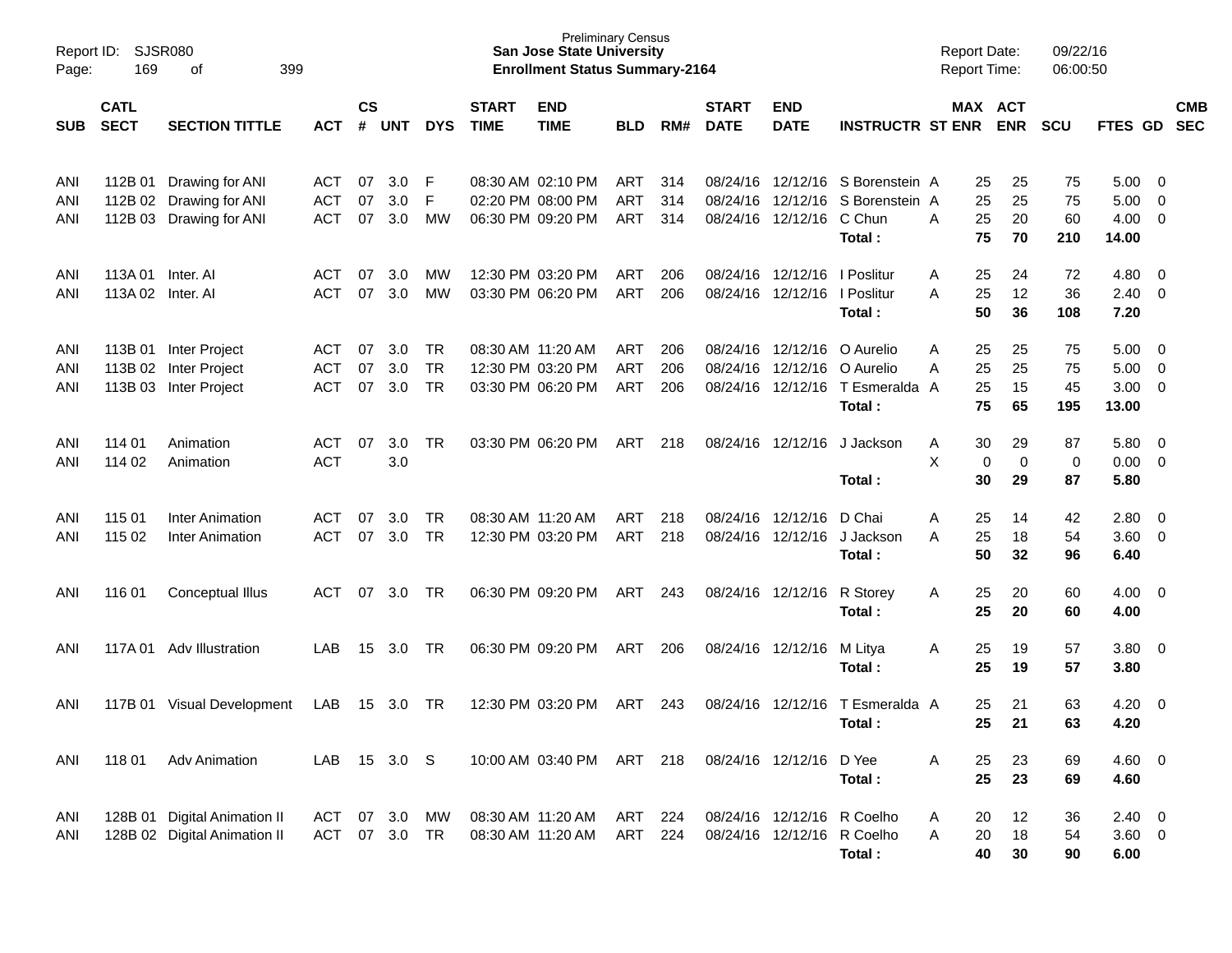| Page:             | SJSR080<br>Report ID:<br>170<br>399<br>оf                                            |                                                                                                                                       |                                           |                    |                                |                                     |                             | <b>Preliminary Census</b><br><b>San Jose State University</b><br><b>Enrollment Status Summary-2164</b> |                                  |                   |                             |                                                                                                                   |                                                                                            | <b>Report Date:</b><br><b>Report Time:</b> |                                     |                           | 09/22/16<br>06:00:50       |                                                                         |                                                    |            |
|-------------------|--------------------------------------------------------------------------------------|---------------------------------------------------------------------------------------------------------------------------------------|-------------------------------------------|--------------------|--------------------------------|-------------------------------------|-----------------------------|--------------------------------------------------------------------------------------------------------|----------------------------------|-------------------|-----------------------------|-------------------------------------------------------------------------------------------------------------------|--------------------------------------------------------------------------------------------|--------------------------------------------|-------------------------------------|---------------------------|----------------------------|-------------------------------------------------------------------------|----------------------------------------------------|------------|
| SUB               | <b>CATL</b><br><b>SECT</b><br><b>SECTION TITTLE</b><br>130A 01<br>Digital Modeling I |                                                                                                                                       | <b>ACT</b>                                | $\mathsf{cs}$<br># | <b>UNT</b>                     | <b>DYS</b>                          | <b>START</b><br><b>TIME</b> | <b>END</b><br><b>TIME</b>                                                                              | <b>BLD</b>                       | RM#               | <b>START</b><br><b>DATE</b> | <b>END</b><br><b>DATE</b>                                                                                         | <b>INSTRUCTR ST ENR</b>                                                                    |                                            | MAX ACT                             | <b>ENR</b>                | <b>SCU</b>                 | FTES GD SEC                                                             |                                                    | <b>CMB</b> |
| ANI<br>ANI        | 130A 02                                                                              | Digital Modeling I                                                                                                                    | <b>ACT</b><br><b>ACT</b>                  | 07<br>07           | 3.0<br>3.0                     | TR<br><b>TR</b>                     |                             | 08:30 AM 11:20 AM<br>03:30 PM 06:20 PM                                                                 | ART<br>ART                       | 222<br>222        |                             | 08/24/16 12/12/16<br>08/24/16 12/12/16                                                                            | D Gustlin<br>T Austin<br>Total:                                                            | Α<br>A                                     | 20<br>20<br>40                      | 17<br>20<br>37            | 51<br>60<br>111            | 3.40<br>4.00<br>7.40                                                    | $\overline{0}$<br>0                                |            |
| ANI               | 130B 01                                                                              | Digital Modeling II                                                                                                                   | <b>ACT</b>                                |                    | 3.0                            |                                     |                             |                                                                                                        |                                  |                   |                             |                                                                                                                   | Total:                                                                                     | X                                          | 0<br>$\mathbf 0$                    | 0<br>$\mathbf 0$          | 0<br>$\bf{0}$              | 0.00<br>0.00                                                            | $\overline{\mathbf{0}}$                            |            |
| ANI               | 179 01                                                                               | Spec Topics A/I                                                                                                                       | <b>SUP</b>                                | 36                 | 3.0                            | TBA                                 |                             |                                                                                                        |                                  |                   |                             | 08/24/16 12/12/16                                                                                                 | R Coelho<br>Total:                                                                         | A                                          | 35<br>35                            | 11<br>11                  | 33<br>33                   | 2.20<br>2.20                                                            | $\overline{\mathbf{0}}$                            |            |
| ANI               | 180 01                                                                               | <b>Indiv Studies</b>                                                                                                                  | <b>SUP</b>                                |                    | 78 3.0                         | TBA                                 |                             |                                                                                                        |                                  |                   |                             | 08/24/16 12/12/16                                                                                                 | R Coelho<br>Total:                                                                         | Α                                          | 35<br>35                            | 10<br>10                  | 30<br>30                   | 2.00<br>2.00                                                            | $\overline{\mathbf{0}}$                            |            |
| ANI<br>ANI<br>ANI | 198 01<br>198 02<br>198 03                                                           | Senior Seminar ANI<br>Senior Seminar ANI<br>Senior Seminar ANI                                                                        | ACT<br><b>ACT</b><br><b>ACT</b>           | 07<br>07<br>07     | 3.0<br>3.0<br>3.0              | F<br>F<br>F                         |                             | 08:30 AM 02:10 PM<br>08:30 AM 02:10 PM<br>08:30 AM 02:10 PM                                            | ART<br><b>ART</b><br>ART         | 218<br>222<br>224 |                             | 08/24/16 12/12/16<br>08/24/16 12/12/16<br>08/24/16 12/12/16                                                       | J Clapp<br>T Austin<br>R Coelho<br>Total:                                                  | A<br>A<br>A                                | 25<br>20<br>20<br>65                | 25<br>20<br>20<br>65      | 75<br>60<br>60<br>195      | 5.00<br>4.00<br>4.00<br>13.00                                           | $\overline{\mathbf{0}}$<br>0<br>$\overline{0}$     |            |
|                   | DSGD 63 01<br>DSGD 63 02<br>DSGD 63 03<br>DSGD 63 04                                 | Fund Graphic Visual<br><b>Fund Graphic Visual</b><br><b>Fund Graphic Visual</b><br><b>Fund Graphic Visual</b>                         | ACT<br>ACT<br><b>ACT</b><br><b>ACT</b>    | 07<br>07<br>07     | 3.0<br>3.0<br>3.0<br>3.0       | TR<br><b>TR</b><br>TR               |                             | 08:30 AM 11:20 AM<br>12:30 PM 03:20 PM<br>03:30 PM 06:20 PM                                            | IS.<br><b>IS</b><br>ART          | 241<br>240<br>243 |                             | 08/24/16 12/12/16<br>08/24/16 12/12/16 J Levy<br>08/24/16 12/12/16                                                | J Levy<br>J Levy<br>Total:                                                                 | A<br>Α<br>X<br>A                           | 25<br>25<br>$\mathbf 0$<br>25<br>75 | 24<br>23<br>0<br>22<br>69 | 72<br>69<br>0<br>66<br>207 | 4.80<br>4.60<br>0.00<br>4.40<br>13.80                                   | 0<br>0<br>$\mathbf 0$<br>0                         |            |
|                   | DSGD 8301<br>DSGD 83 02<br>DSGD 8303                                                 | Digital Apps Basic<br><b>Digital Apps Basic</b><br>Digital Apps Basic                                                                 | ACT<br><b>ACT</b><br><b>ACT</b>           | 07<br>07<br>07     | 3.0<br>3.0<br>3.0              | <b>MW</b><br><b>MW</b><br><b>MW</b> |                             | 08:30 AM 11:20 AM<br>12:30 PM 03:20 PM<br>03:30 PM 06:20 PM                                            | ART<br>ART<br>ART                | 201<br>201<br>201 |                             | 08/24/16 12/12/16                                                                                                 | 08/24/16 12/12/16 A Thompson A<br>08/24/16 12/12/16 A Thompson A<br>A Thompson A<br>Total: |                                            | 25<br>25<br>25<br>75                | 25<br>24<br>25<br>74      | 75<br>72<br>75<br>222      | 5.00<br>4.80<br>5.00<br>14.80                                           | $\overline{0}$<br>$\overline{0}$<br>$\overline{0}$ |            |
|                   | DSGD 99 01<br>DSGD 99 02<br>DSGD 99 03                                               | Intro to Typography<br>Intro to Typography<br>Intro to Typography                                                                     | <b>ACT</b><br><b>ACT</b><br>ACT 07 3.0 MW | 07<br>07           | 3.0<br>3.0                     | <b>MW</b><br>MW                     | 08:30 AM 11:20 AM           | 08:30 AM 11:20 AM<br>06:30 PM 09:20 PM ART 216                                                         | ART<br><b>ART</b>                | 212<br>203        |                             | 08/24/16 12/12/16<br>08/24/16 12/12/16<br>08/24/16 12/12/16 G Yokota                                              | <b>B</b> Jeung<br>J Martinez<br>Total:                                                     | A<br>A<br>A                                | 25<br>25<br>25<br>75                | 22<br>16<br>18<br>56      | 66<br>48<br>54<br>168      | 4.40<br>3.20<br>$3.60 \ 0$<br>11.20                                     | $\overline{\mathbf{0}}$<br>0                       |            |
|                   | DSGD 100 01<br>DSGD 100 02<br>DSGD 100 03<br>DSGD 100 04<br>DSGD 100 05              | Vis Comm & Process ACT<br>Vis Comm & Process ACT<br>Vis Comm & Process ACT<br>Vis Comm & Process ACT<br>Vis Comm & Process ACT 07 3.0 |                                           | 07                 | 3.0<br>3.0<br>07 3.0<br>07 3.0 | TR<br>TR<br>TR<br>MW                |                             | 12:30 PM 03:20 PM<br>03:30 PM 06:20 PM<br>08:30 AM 11:20 AM<br>08:30 AM 11:20 AM                       | ART<br>ART<br>ART 212<br>ART 216 | 216<br>212        |                             | 08/24/16 12/12/16 R Sexton<br>08/24/16 12/12/16 J Miller<br>08/24/16 12/12/16 W Tan<br>08/24/16 12/12/16 G Yokota |                                                                                            | X<br>Α<br>A<br>A<br>A                      | 0<br>25<br>25<br>25<br>25           | 0<br>25<br>25<br>25<br>25 | 0<br>75<br>75<br>75<br>75  | $0.00 \t 0$<br>$5.00 \t 0$<br>$5.00 \t 0$<br>$5.00 \t 0$<br>$5.00 \t 0$ |                                                    |            |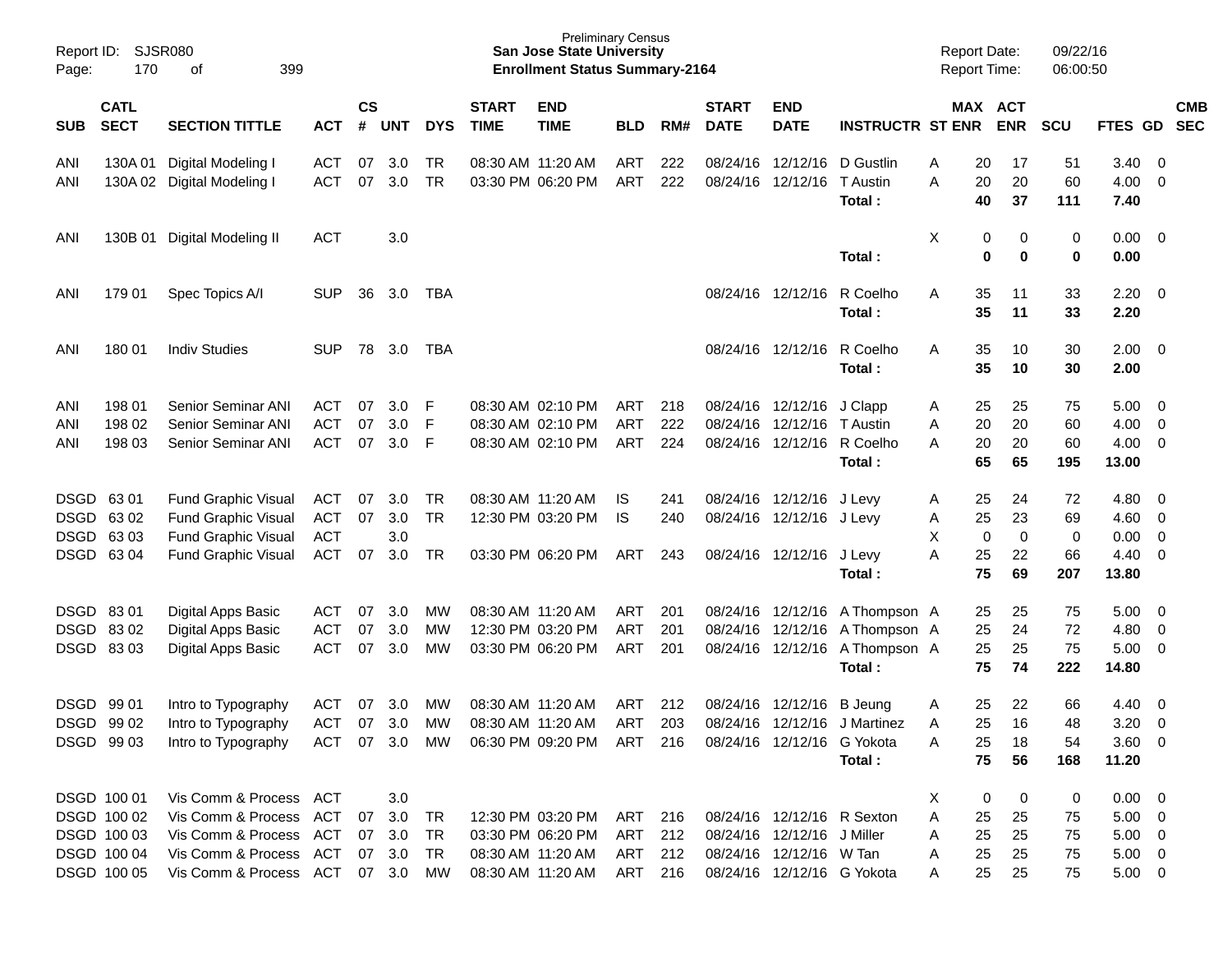| Page: | SJSR080<br>Report ID:<br>171<br>399<br>оf |                                                                                                                         |                          |                    |                               |                 |                             | <b>Preliminary Census</b><br><b>San Jose State University</b><br><b>Enrollment Status Summary-2164</b> |                                  |            |                             |                                                                                        |                                  |             | <b>Report Date:</b><br><b>Report Time:</b> |                 | 09/22/16<br>06:00:50 |                                          |                                            |            |
|-------|-------------------------------------------|-------------------------------------------------------------------------------------------------------------------------|--------------------------|--------------------|-------------------------------|-----------------|-----------------------------|--------------------------------------------------------------------------------------------------------|----------------------------------|------------|-----------------------------|----------------------------------------------------------------------------------------|----------------------------------|-------------|--------------------------------------------|-----------------|----------------------|------------------------------------------|--------------------------------------------|------------|
| SUB   | <b>CATL</b><br><b>SECT</b>                | <b>SECTION TITTLE</b>                                                                                                   | <b>ACT</b>               | $\mathsf{cs}$<br># | <b>UNT</b>                    | <b>DYS</b>      | <b>START</b><br><b>TIME</b> | <b>END</b><br><b>TIME</b>                                                                              | <b>BLD</b>                       | RM#        | <b>START</b><br><b>DATE</b> | <b>END</b><br><b>DATE</b>                                                              | <b>INSTRUCTR ST ENR</b>          |             | MAX ACT                                    | <b>ENR</b>      | <b>SCU</b>           | FTES GD SEC                              |                                            | <b>CMB</b> |
|       | DSGD 100 06<br>DSGD 100 07                | Vis Comm & Process<br>Vis Comm & Process                                                                                | ACT<br>ACT               | 07<br>07           | 3.0<br>3.0                    | MW<br>MW        |                             | 12:30 PM 03:20 PM<br>12:30 PM 03:20 PM                                                                 | ART<br>ART                       | 216<br>212 | 08/24/16<br>08/24/16        | 12/12/16<br>12/12/16                                                                   | G Yokota<br>J Martinez<br>Total: | Α<br>A      | 25<br>25<br>150                            | 25<br>24<br>149 | 75<br>72<br>447      | 5.00<br>4.80<br>29.80                    | $\overline{\phantom{0}}$<br>$\overline{0}$ |            |
|       | DSGD 102 01<br>DSGD 102 02                | Interm Typography<br>Interm Typography                                                                                  | <b>ACT</b><br><b>ACT</b> | 07                 | 3.0<br>3.0                    | МW              |                             | 06:30 PM 09:20 PM                                                                                      | IS                               | 226        |                             | 08/24/16 12/12/16                                                                      | L Koo<br>Total:                  | X<br>A      | 0<br>25<br>25                              | 0<br>22<br>22   | 0<br>66<br>66        | $0.00 \quad 0$<br>$4.40 \quad 0$<br>4.40 |                                            |            |
|       |                                           | DSGD 103B 01 Adv Typography II                                                                                          | ACT                      | 07                 | 3.0                           | TR              |                             | 03:30 PM 06:20 PM                                                                                      | IS                               | 226        |                             | 08/24/16 12/12/16                                                                      | R Sexton<br>Total:               | A           | 25<br>25                                   | 22<br>22        | 66<br>66             | $4.40 \quad 0$<br>4.40                   |                                            |            |
|       |                                           | DSGD 107B 01 Spec Topics in Exper LAB                                                                                   |                          |                    | 15 3.0 MW                     |                 |                             | 03:30 PM 06:20 PM                                                                                      | ART                              | 212        | 08/24/16 12/12/16           |                                                                                        | J Kim<br>Total:                  | Α           | 25<br>25                                   | 23<br>23        | 69<br>69             | $4.60 \quad 0$<br>4.60                   |                                            |            |
|       | DSGD 110 01                               | Image Making                                                                                                            | <b>ACT</b>               | 07                 | 3.0                           | МW              |                             | 03:30 PM 06:20 PM                                                                                      | IS                               | 226        | 08/24/16 12/12/16           |                                                                                        | J Martinez<br>Total:             | A           | 25<br>25                                   | 22<br>22        | 66<br>66             | $4.40 \quad 0$<br>4.40                   |                                            |            |
|       | DSGD 111 01                               | <b>Design Practices</b>                                                                                                 | <b>ACT</b>               | 20                 | 3.0                           | TR              |                             | 12:30 PM 03:20 PM                                                                                      | ART                              | 212        | 08/24/16 12/12/16           |                                                                                        | J Miller<br>Total:               | Α           | 25<br>25                                   | 25<br>25        | 75<br>75             | $5.00 \quad 0$<br>5.00                   |                                            |            |
|       | DSGD 120 01<br>DSGD 120 02                | <b>Exhibition Design</b><br><b>Exhibition Design</b>                                                                    | <b>ACT</b><br><b>ACT</b> | 07<br>07           | 3.0<br>3.0                    | MW<br><b>TR</b> |                             | 03:30 PM 06:20 PM<br>03:30 PM 06:20 PM                                                                 | ART<br>ART                       | 216<br>216 |                             | 08/24/16 12/12/16<br>08/24/16 12/12/16                                                 | C Hwang<br>G Hom<br>Total:       | A<br>A      | 25<br>25<br>50                             | 22<br>23<br>45  | 66<br>69<br>135      | 4.40<br>$4.60$ 0<br>9.00                 | $\overline{\phantom{0}}$                   |            |
|       | DSGD 131 01                               | <b>Motion Graphics</b>                                                                                                  | <b>ACT</b>               |                    | 3.0                           |                 |                             |                                                                                                        |                                  |            |                             |                                                                                        | Total:                           | Х           | 0<br>0                                     | 0<br>0          | 0<br>0               | $0.00 \quad 0$<br>0.00                   |                                            |            |
|       | DSGD 132 01                               | UI & Interaction D                                                                                                      | ACT                      | 07                 | 3.0                           | MW              |                             | 06:30 PM 09:20 PM                                                                                      | ART                              | 212        | 08/24/16 12/12/16           |                                                                                        | M Choi<br>Total:                 | Α           | 25<br>25                                   | 23<br>23        | 69<br>69             | $4.60 \quad 0$<br>4.60                   |                                            |            |
|       | DSGD 141 01                               | 3D B& P Design                                                                                                          | ACT                      | 07                 | 3.0                           | TR              |                             | 08:30 AM 11:20 AM                                                                                      | IS                               | 226        |                             | 08/24/16 12/12/16                                                                      | J Miller<br>Total:               | A           | 25<br>25                                   | 22<br>22        | 66<br>66             | 4.40<br>4.40                             | $\overline{\phantom{0}}$                   |            |
|       | DSGD 186 01                               | Digi Apps Method                                                                                                        | LAB                      |                    | 15 3.0 TR                     |                 |                             | 12:30 PM 03:20 PM                                                                                      | IS                               | 226        |                             | 08/24/16 12/12/16 W Tan                                                                | Total:                           | Α           | 25<br>25                                   | 22<br>22        | 66<br>66             | 4.40 0<br>4.40                           |                                            |            |
|       |                                           | DSGN 100W 01 Writing Workshop: De LEC<br>DSGN 100W 02 Writing Workshop: De LEC<br>DSGN 100W 03 Writing Workshop: De LEC |                          |                    | 04 3.0<br>04 3.0<br>04 3.0 TR | MW<br>TR        |                             | 10:30 AM 11:45 AM<br>01:30 PM 02:45 PM<br>03:00 PM 04:15 PM                                            | ART<br><b>HGH 120</b><br>ART 105 | 141        |                             | 08/24/16 12/12/16 B Kimura<br>08/24/16 12/12/16 J Loomis<br>08/24/16 12/12/16 J Loomis |                                  | A<br>A<br>A | 25<br>25<br>25                             | 25<br>24<br>24  | 75<br>72<br>72       | $5.00 \t 0$<br>4.80 0<br>4.80 0          |                                            |            |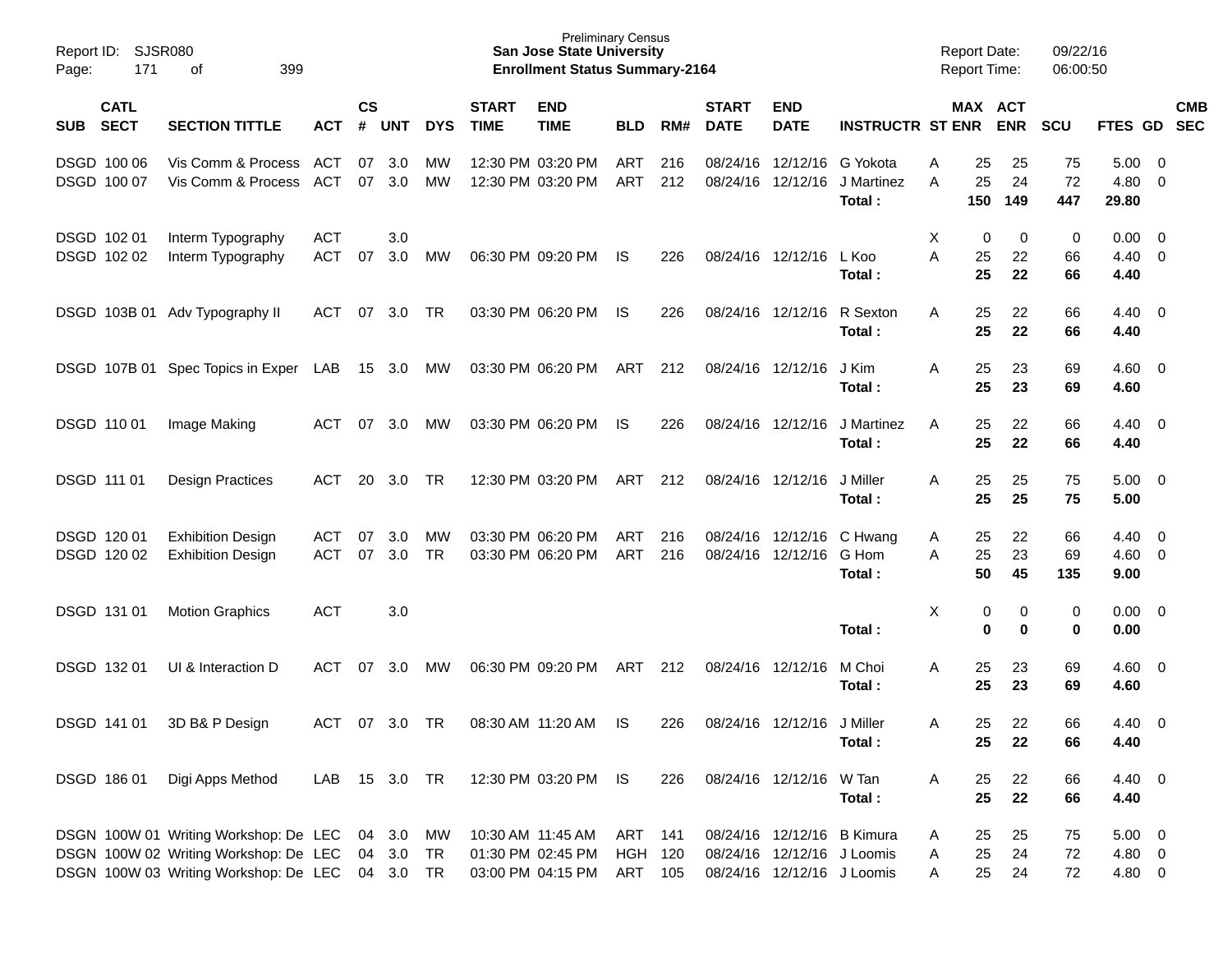| Page:                                     | Report ID: SJSR080<br>172                                      | 399<br>оf                                                                        |                                                      |                      |                          |                                               |                             | <b>Preliminary Census</b><br><b>San Jose State University</b><br><b>Enrollment Status Summary-2164</b> |                                 |                   |                             |                                                                                                                  |                                                                                 | <b>Report Date:</b><br>Report Time:            |                                                   | 09/22/16<br>06:00:50                   |                                      |                                                           |            |
|-------------------------------------------|----------------------------------------------------------------|----------------------------------------------------------------------------------|------------------------------------------------------|----------------------|--------------------------|-----------------------------------------------|-----------------------------|--------------------------------------------------------------------------------------------------------|---------------------------------|-------------------|-----------------------------|------------------------------------------------------------------------------------------------------------------|---------------------------------------------------------------------------------|------------------------------------------------|---------------------------------------------------|----------------------------------------|--------------------------------------|-----------------------------------------------------------|------------|
| SUB                                       | <b>CATL</b><br><b>SECT</b>                                     | <b>SECTION TITTLE</b>                                                            | <b>ACT</b>                                           | $\mathsf{cs}$<br>#   | <b>UNT</b>               | <b>DYS</b>                                    | <b>START</b><br><b>TIME</b> | <b>END</b><br><b>TIME</b>                                                                              | <b>BLD</b>                      | RM#               | <b>START</b><br><b>DATE</b> | <b>END</b><br><b>DATE</b>                                                                                        | <b>INSTRUCTR ST ENR</b>                                                         |                                                | MAX ACT<br><b>ENR</b>                             | <b>SCU</b>                             | FTES GD SEC                          |                                                           | <b>CMB</b> |
|                                           |                                                                | DSGN 100W 04 Writing Workshop: De LEC<br>DSGN 100W 05 Writing Workshop: De LEC   |                                                      | 04                   | 04 3.0<br>3.0            | TR<br>TR                                      | 10:30 AM 11:45 AM           | 04:30 PM 05:45 PM                                                                                      | SH.<br>ART                      | 348<br>105        |                             | 08/24/16 12/12/16<br>08/24/16 12/12/16                                                                           | J Loomis<br>M McNamara A<br>Total:                                              | 25<br>A<br>25<br>125                           | 25<br>25<br>123                                   | 75<br>75<br>369                        | 5.00<br>5.00<br>24.60                | - 0<br>$\overline{0}$                                     |            |
|                                           | <b>DSGN 12701</b><br>DSGN 127 02<br>DSGN 127 03<br>DSGN 127 04 | Intern<br>Intern<br>Intern<br>Intern                                             | <b>SUP</b><br><b>SUP</b><br><b>SUP</b><br><b>SUP</b> | 36<br>36<br>36<br>36 | 3.0<br>2.0<br>4.0<br>1.0 | TBA<br><b>TBA</b><br><b>TBA</b><br><b>TBA</b> |                             |                                                                                                        |                                 |                   |                             | 08/24/16 12/12/16 C Hwang<br>08/24/16 12/12/16 C Hwang<br>08/24/16 12/12/16 C Hwang<br>08/24/16 12/12/16 C Hwang | Total:                                                                          | 45<br>Α<br>15<br>Α<br>15<br>Α<br>15<br>А<br>90 | 18<br>$\overline{4}$<br>9<br>$\overline{c}$<br>33 | 54<br>8<br>36<br>$\overline{2}$<br>100 | 3.60<br>0.53<br>2.40<br>0.13<br>6.67 | - 0<br>0<br>$\overline{0}$<br>$\overline{0}$              |            |
|                                           | <b>DSGN 18001</b>                                              | <b>Indiv Studies</b>                                                             | <b>SUP</b>                                           | 78                   | 3.0                      | TBA                                           |                             |                                                                                                        |                                 |                   |                             | 08/24/16 12/12/16 C Hwang                                                                                        | Total:                                                                          | 45<br>A<br>45                                  | 34<br>34                                          | 102<br>102                             | 6.80<br>6.80                         | $\overline{\phantom{0}}$                                  |            |
|                                           | <b>DSGN 19701</b><br>DSGN 19702<br>DSGN 197 03                 | <b>BA Senior Project</b><br><b>BA Senior Project</b><br><b>BA Senior Project</b> | ACT<br><b>ACT</b><br><b>ACT</b>                      | 07<br>07<br>07       | 4.0<br>4.0<br>4.0        | <b>TR</b><br><b>TR</b><br><b>TR</b>           |                             | 08:30 AM 11:20 AM<br>12:30 PM 03:20 PM<br>03:30 PM 06:20 PM                                            | ART<br><b>ART</b><br>ART        | 201<br>201<br>201 |                             | 08/24/16 12/12/16 E Briggs                                                                                       | 08/24/16 12/12/16 A English<br>08/24/16 12/12/16 A English<br>Total:            | 25<br>A<br>25<br>A<br>25<br>Α<br>75            | 25<br>25<br>24<br>74                              | 75<br>75<br>72<br>222                  | 6.67<br>6.67<br>6.40<br>19.73        | $\overline{\mathbf{0}}$<br>$\mathbf 0$<br>$\overline{0}$  |            |
| <b>DSID</b><br><b>DSID</b><br><b>DSID</b> | 21 01<br>21 02<br>21 03                                        | Visualization I<br>Visualization I<br>Visualization I                            | ACT<br><b>ACT</b><br><b>ACT</b>                      | 07<br>07<br>07       | 3.0<br>3.0<br>3.0        | МW<br><b>MW</b><br>МW                         |                             | 12:30 PM 03:20 PM<br>03:30 PM 06:20 PM<br>06:30 PM 09:20 PM                                            | IS<br>IS<br><b>IS</b>           | 118<br>118<br>118 |                             | 08/24/16 12/12/16                                                                                                | L Speer<br>08/24/16 12/12/16 G Skulley<br>08/24/16 12/12/16 G Skulley<br>Total: | 20<br>A<br>20<br>Α<br>20<br>А<br>60            | 20<br>20<br>20<br>60                              | 60<br>60<br>60<br>180                  | 4.00<br>4.00<br>4.00<br>12.00        | - 0<br>$\overline{\mathbf{0}}$<br>$\overline{\mathbf{0}}$ |            |
| <b>DSID</b><br><b>DSID</b><br><b>DSID</b> | 31 01<br>31 02<br>31 03                                        | <b>ID Foundation I</b><br><b>ID Foundation I</b><br><b>ID Foundation I</b>       | ACT<br><b>ACT</b><br><b>ACT</b>                      | 13<br>13<br>13       | 3.0<br>3.0<br>3.0        | <b>TR</b><br><b>TR</b><br><b>TR</b>           | 08:30 AM 11:20 AM           | 12:30 PM 03:20 PM<br>03:30 PM 06:20 PM                                                                 | ART<br><b>ART</b><br><b>ART</b> | 103<br>103<br>103 |                             | 08/24/16 12/12/16<br>08/24/16 12/12/16<br>08/24/16 12/12/16                                                      | J McClusky<br>A Armstrong<br>K Scott<br>Total:                                  | 20<br>A<br>20<br>A<br>20<br>Α<br>60            | 20<br>20<br>20<br>60                              | 60<br>60<br>60<br>180                  | 4.00<br>4.00<br>4.00<br>12.00        | - 0<br>0<br>$\overline{\mathbf{0}}$                       |            |
| <b>DSID</b><br><b>DSID</b>                | 41 01<br>41 02                                                 | Matls & Process I<br>Matls & Process I                                           | ACT<br><b>ACT</b>                                    | 07<br>07             | 3.0<br>3.0               | МW<br><b>TR</b>                               |                             | 08:30 AM 11:20 AM<br>12:00 PM 02:50 PM                                                                 | IS<br><b>ART</b>                | 118<br>105        |                             | 08/24/16 12/12/16<br>08/24/16 12/12/16                                                                           | R Boeder<br>K Scott<br>Total:                                                   | 24<br>A<br>24<br>А<br>48                       | 18<br>24<br>42                                    | 54<br>72<br>126                        | 3.60<br>4.80<br>8.40                 | $\overline{\mathbf{0}}$<br>0                              |            |
|                                           | DSID 121 01<br>DSID 121 02                                     | <b>ID Process</b><br><b>ID Process</b>                                           | ACT<br><b>ACT</b>                                    | 07                   | 3.0<br>07 3.0 TR         | TR                                            |                             | 12:30 PM 03:20 PM<br>03:30 PM 06:20 PM                                                                 | IS.<br>- IS                     | 118<br>118        |                             |                                                                                                                  | 08/24/16 12/12/16 J McClusky A<br>08/24/16 12/12/16 J McClusky A<br>Total:      | 24<br>24<br>48                                 | 18<br>19<br>37                                    | 54<br>57<br>111                        | 3.60 0<br>$3.80\ 0$<br>7.40          |                                                           |            |
| <b>DSID</b>                               | 122 01<br>DSID 122 02                                          | C&CS: Ind. Design<br>C&CS: Ind. Design                                           | <b>LEC</b><br><b>ACT</b>                             |                      | 3.0<br>0.0               |                                               |                             |                                                                                                        |                                 |                   |                             |                                                                                                                  | Total:                                                                          | X<br>X                                         | 0<br>0<br>0<br>0<br>0<br>0                        | 0<br>0<br>0                            | $0.00 \t 0$<br>$0.00 \t 0$<br>0.00   |                                                           |            |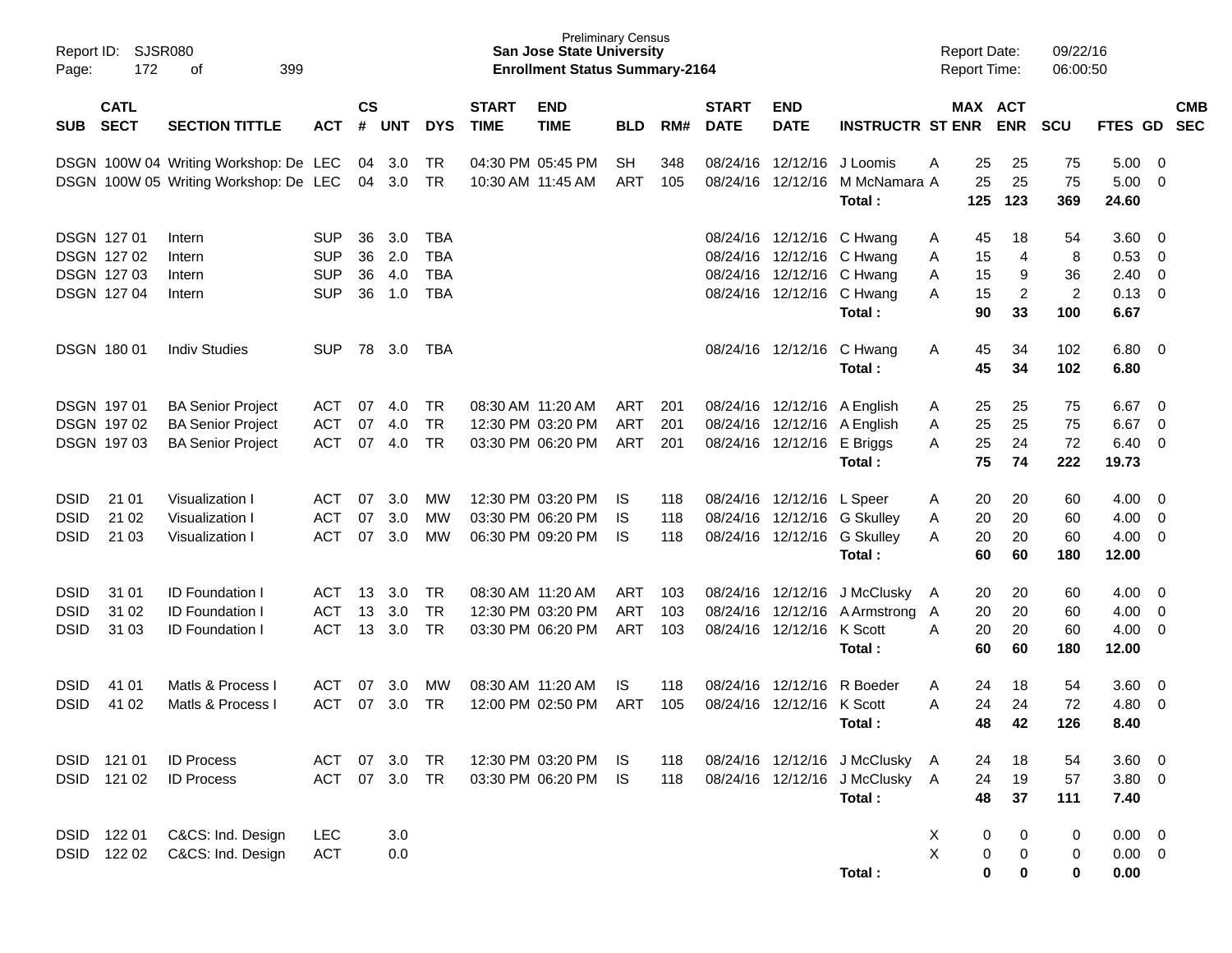| Page:                                     | Report ID: SJSR080<br>173<br>399<br>οf |                                                                |                   |                |                   |                        |                             | <b>Preliminary Census</b><br><b>San Jose State University</b><br><b>Enrollment Status Summary-2164</b> |            |            |                             |                                        |                                           | <b>Report Date:</b><br><b>Report Time:</b> |                          | 09/22/16<br>06:00:50 |                                                 |            |
|-------------------------------------------|----------------------------------------|----------------------------------------------------------------|-------------------|----------------|-------------------|------------------------|-----------------------------|--------------------------------------------------------------------------------------------------------|------------|------------|-----------------------------|----------------------------------------|-------------------------------------------|--------------------------------------------|--------------------------|----------------------|-------------------------------------------------|------------|
| <b>SUB</b>                                | <b>CATL</b><br><b>SECT</b>             | <b>SECTION TITTLE</b>                                          | <b>ACT</b>        | <b>CS</b><br># | <b>UNT</b>        | <b>DYS</b>             | <b>START</b><br><b>TIME</b> | <b>END</b><br><b>TIME</b>                                                                              | <b>BLD</b> | RM#        | <b>START</b><br><b>DATE</b> | <b>END</b><br><b>DATE</b>              | <b>INSTRUCTR ST ENR</b>                   |                                            | MAX ACT<br><b>ENR</b>    | <b>SCU</b>           | FTES GD SEC                                     | <b>CMB</b> |
| <b>DSID</b>                               | 123 01                                 | Intermed Ind Des                                               | ACT               | 07             | 3.0               | <b>MW</b>              |                             | 03:30 PM 06:20 PM                                                                                      | ART        | 105        |                             | 08/24/16 12/12/16                      | J Nelson<br>Total:                        | A<br>27<br>27                              | 27<br>27                 | 81<br>81             | $5.40 \ 0$<br>5.40                              |            |
| <b>DSID</b>                               | 125 01                                 | Adv Industr Design                                             | LAB               | 15             | 3.0               | <b>MW</b>              |                             | 08:30 AM 11:20 AM                                                                                      | ART        | 205        |                             | 08/24/16 12/12/16                      | J Guenther<br>Total:                      | 24<br>A<br>24                              | 19<br>19                 | 57<br>57             | 3.80 0<br>3.80                                  |            |
| <b>DSID</b><br><b>DSID</b>                |                                        | 125A 01 Portfolio Proj 3<br>125A 02 Portfolio Proj 3           | LAB<br>LAB        | 15             | 2.0<br>2.0        | TR                     |                             | 06:30 PM 08:30 PM                                                                                      | ART        | 105        |                             | 08/24/16 12/12/16                      | G Hom<br>Total:                           | X<br>A<br>24<br>24                         | 0<br>0<br>20<br>20       | 0<br>20<br>20        | $0.00 \quad 0$<br>$2.67$ 0<br>2.67              |            |
| <b>DSID</b><br><b>DSID</b><br><b>DSID</b> | 128 01<br>128 02<br>128 03             | Adv Projects in ID<br>Adv Projects in ID<br>Adv Projects in ID | LAB<br>LAB<br>LAB | 15<br>15       | 3.0<br>3.0<br>3.0 | TR.<br>TR              |                             | 12:30 PM 03:20 PM<br>03:30 PM 06:20 PM                                                                 | ART<br>ART | 205<br>205 |                             | 08/24/16 12/12/16<br>08/24/16 12/12/16 | J Shook<br>J Shook<br>Total:              | 24<br>A<br>X<br>A<br>24<br>48              | 20<br>0<br>0<br>20<br>40 | 60<br>0<br>60<br>120 | $4.00 \ 0$<br>$0.00 \t 0$<br>$4.00 \ 0$<br>8.00 |            |
| <b>DSID</b><br><b>DSID</b>                | 129 01<br>129 02                       | Visualization III<br><b>Visualization III</b>                  | ACT<br><b>ACT</b> | 07<br>07       | 3.0<br>3.0        | <b>MW</b><br><b>MW</b> |                             | 12:30 PM 03:20 PM<br>08:30 AM 11:30 AM                                                                 | ART<br>IS  | 105<br>240 |                             | 08/24/16 12/12/16<br>08/24/16 12/12/16 | J Nelson<br>J Nelson<br>Total:            | 24<br>A<br>25<br>A<br>49                   | 21<br>25<br>46           | 63<br>75<br>138      | $4.20 \ 0$<br>$5.00 \t 0$<br>9.20               |            |
| <b>DSID</b>                               | 130 01                                 | Sustainable Design                                             | ACT               | 07             | 3.0               | MW                     |                             | 03:30 PM 06:20 PM                                                                                      | ART        | 205        |                             | 08/24/16 12/12/16                      | L Speer<br>Total:                         | 24<br>A<br>24                              | 24<br>24                 | 72<br>72             | $4.80\ 0$<br>4.80                               |            |
| <b>DSID</b>                               | 132 01                                 | Softgoods                                                      | ACT               | 07             | 3.0               | TR                     |                             | 08:30 AM 11:20 AM                                                                                      | ART        | 205        |                             | 08/24/16 12/12/16                      | A Armstrong A<br>Total:                   | 24<br>24                                   | 20<br>20                 | 60<br>60             | $4.00 \ 0$<br>4.00                              |            |
| <b>DSID</b>                               | 135 01                                 | Entrepreneur&Intel P ACT                                       |                   |                | 07 3.0            | TR                     |                             | 08:30 AM 11:20 AM                                                                                      | IS         | 240        |                             | 08/24/16 12/12/16                      | K Scott<br>Total:                         | 24<br>A<br>24                              | 23<br>23                 | 69<br>69             | $4.60 \quad 0$<br>4.60                          |            |
| DSID                                      | 136 01                                 | Adv Digital Workshop ACT                                       |                   | 07             | 3.0               | MW                     |                             | 07:00 PM 10:00 PM                                                                                      | ART        | 201        |                             | 08/24/16 12/12/16                      | J Ammon<br>Total:                         | 24<br>A<br>24                              | 24<br>24                 | 72<br>72             | $4.80\ 0$<br>4.80                               |            |
|                                           |                                        | DSID 137 01 Adv Physical Prototy ACT 07 3.0 F                  |                   |                |                   |                        |                             | 12:30 PM 03:20 PM                                                                                      | ART        | 105        |                             |                                        | 08/24/16 12/12/16 R Zuchowski A<br>Total: |                                            | 24<br>24<br>24<br>24     | 72<br>72             | $4.80\ 0$<br>4.80                               |            |
|                                           | DSID 143 01                            | Adv M, P & Tech                                                | ACT 07 3.0        |                |                   | MW                     |                             | 12:30 PM 03:20 PM                                                                                      | ART 205    |            |                             |                                        | 08/24/16 12/12/16 R Boeder<br>Total:      | 24<br>A<br>24                              | 23<br>23                 | 69<br>69             | $4.60$ 0<br>4.60                                |            |
| <b>DSIT</b>                               | 501                                    | Intro Int Dsn+Arch                                             | ACT 07 3.0 MW     |                |                   |                        |                             | 12:30 PM 03:20 PM IS                                                                                   |            | 240        |                             |                                        | 08/24/16 12/12/16 B Kimura                | 25<br>A                                    | 25                       | 75                   | $5.00 \t 0$                                     |            |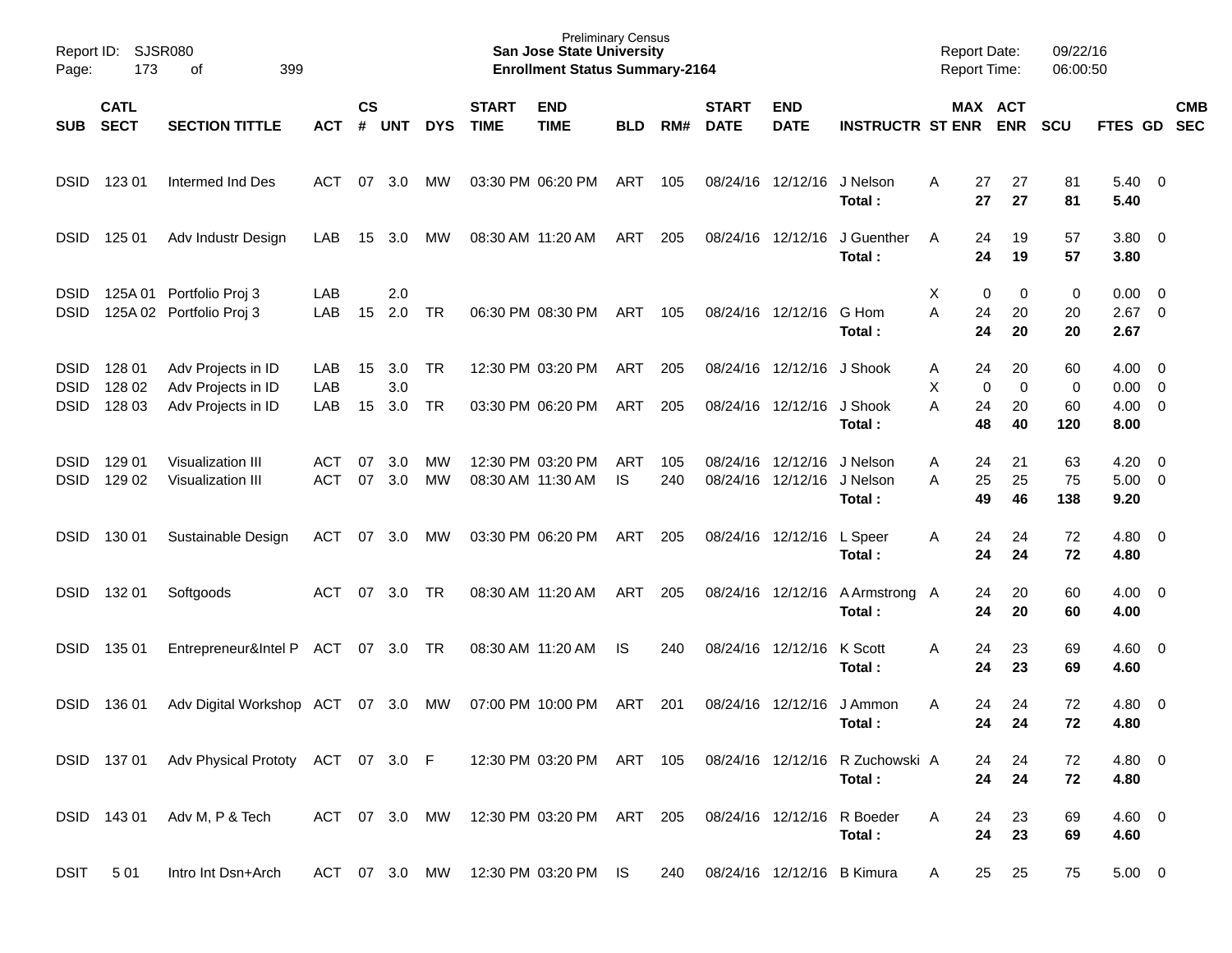| Page:                      | Report ID: SJSR080<br>174<br>399<br>оf |                                |                   |                    |            |                 |                             | <b>Preliminary Census</b><br><b>San Jose State University</b><br><b>Enrollment Status Summary-2164</b> |                  |            |                             |                                                  |                                                       |        | <b>Report Date:</b><br>Report Time: |                          | 09/22/16<br>06:00:50      |                                    |                         |  |
|----------------------------|----------------------------------------|--------------------------------|-------------------|--------------------|------------|-----------------|-----------------------------|--------------------------------------------------------------------------------------------------------|------------------|------------|-----------------------------|--------------------------------------------------|-------------------------------------------------------|--------|-------------------------------------|--------------------------|---------------------------|------------------------------------|-------------------------|--|
| <b>SUB</b>                 | <b>CATL</b><br><b>SECT</b>             | <b>SECTION TITTLE</b>          | <b>ACT</b>        | $\mathsf{cs}$<br># | <b>UNT</b> | <b>DYS</b>      | <b>START</b><br><b>TIME</b> | <b>END</b><br><b>TIME</b>                                                                              | <b>BLD</b>       | RM#        | <b>START</b><br><b>DATE</b> | <b>END</b><br><b>DATE</b>                        | <b>INSTRUCTR ST ENR</b>                               |        |                                     | MAX ACT<br><b>ENR</b>    | <b>SCU</b>                | FTES GD SEC                        | <b>CMB</b>              |  |
|                            |                                        |                                |                   |                    |            |                 |                             |                                                                                                        |                  |            |                             |                                                  | Total:                                                |        | 25                                  | 25                       | 75                        | 5.00                               |                         |  |
| <b>DSIT</b>                | 10 01                                  | Sketch+Draw+Model              | ACT               |                    | 07 3.0     | TR              |                             | 06:30 PM 09:20 PM                                                                                      | IS.              | 241        | 08/24/16 12/12/16           |                                                  | M Cheng<br>Total:                                     | A      | 25<br>25                            | 25<br>25                 | 75<br>75                  | $5.00 \t 0$<br>5.00                |                         |  |
| <b>DSIT</b>                | 15 01                                  | Arch Draw & 3-D Mod ACT        |                   |                    | 07 3.0     | TR              |                             | 12:30 PM 03:20 PM                                                                                      | IS.              | 241        | 08/24/16 12/12/16           |                                                  | J Komen<br>Total:                                     | A      | 25<br>25                            | 25<br>25                 | 75<br>75                  | $5.00 \t 0$<br>5.00                |                         |  |
| <b>DSIT</b>                | 33 01                                  | <b>Arch Presentation</b>       | ACT               | 07                 | 3.0        | MW              |                             | 03:30 PM 06:20 PM                                                                                      | IS.              | 240        | 08/24/16 12/12/16           |                                                  | M Medved<br>Total:                                    | A      | 25<br>25                            | 22<br>22                 | 66<br>66                  | $4.40 \quad 0$<br>4.40             |                         |  |
| <b>DSIT</b>                | 34 01                                  | Studio                         | LAB               | 16                 | 3.0        | <b>TR</b>       |                             | 03:30 PM 06:20 PM                                                                                      | IS               | 240        | 08/24/16 12/12/16           |                                                  | K Wilson<br>Total:                                    | A      | 25<br>25                            | 25<br>25                 | 75<br>75                  | $5.00 \t 0$<br>5.00                |                         |  |
| <b>DSIT</b><br><b>DSIT</b> | 101 01<br>101 02                       | Arch. Systems<br>Arch. Systems | SEM<br><b>ACT</b> | 05<br>07           | 3.0<br>0.0 | MW<br><b>MW</b> |                             | 06:30 PM 07:30 PM<br>07:30 PM 09:20 PM                                                                 | IS.<br><b>IS</b> | 241<br>241 | 08/24/16 12/12/16           | 08/24/16 12/12/16                                | M Medved<br>M Medved<br>Total:                        | A<br>A | 25<br>25<br>50                      | 25<br>25<br>50           | 25<br>50<br>75            | 5.00<br>$0.00 \t 0$<br>5.00        | $\overline{\mathbf{0}}$ |  |
| DSIT                       | 104 01                                 | Int Arc Sp Plan                | ACT               | 07                 | 3.0        | МW              |                             | 12:30 PM 03:20 PM                                                                                      | IS.              | 241        | 08/24/16 12/12/16           |                                                  | D Seah<br>Total:                                      | A      | 25<br>25                            | 17<br>17                 | 51<br>51                  | $3.40 \ 0$<br>3.40                 |                         |  |
| DSIT                       | 105 01                                 | Int Arc Adv Studio             | <b>ACT</b>        | 07                 | 3.0        | <b>TR</b>       |                             | 03:30 PM 06:20 PM                                                                                      | IS               | 241        | 08/24/16 12/12/16           |                                                  | J Komen<br>Total:                                     | A      | 25<br>25                            | 18<br>18                 | 54<br>54                  | 3.60 0<br>3.60                     |                         |  |
| DSIT                       | 106 01                                 | Arch Proj Material             | ACT               | 07                 | 3.0        | MW              |                             | 08:30 AM 11:20 AM                                                                                      | IS               | 241        | 08/24/16 12/12/16           |                                                  | D Seah<br>Total:                                      | A      | 25<br>25                            | 17<br>17                 | 51<br>51                  | $3.40 \ 0$<br>3.40                 |                         |  |
| DSIT                       | 107 01                                 | <b>Furniture Design</b>        | ACT               | 07                 | 3.0        | - F             |                             | 12:30 PM 03:20 PM                                                                                      | IS               | 241        | 08/24/16 12/12/16           |                                                  | <b>B</b> Kimura<br>Total:                             | A      | 25<br>25                            | 25<br>25                 | 75<br>75                  | $5.00 \t 0$<br>5.00                |                         |  |
| DSIT                       | 108 01                                 | <b>Arch Lighting Des</b>       | ACT               |                    | 07 3.0 F   |                 |                             | 06:30 PM 09:20 PM                                                                                      | IS               | 241        |                             |                                                  | 08/24/16 12/12/16 S Zacharias A<br>Total:             |        | 25<br>25                            | 23<br>23                 | 69<br>69                  | 4.60<br>4.60                       | $\overline{0}$          |  |
|                            | Department: Design                     |                                |                   |                    |            |                 |                             |                                                                                                        |                  |            |                             | <b>Lower Division:</b><br><b>Upper Division:</b> | <b>Department Total:</b><br><b>Graduate Division:</b> |        | 2890<br>971<br>1919<br>0            | 2502<br>868<br>1634<br>0 | 7392<br>2604<br>4788<br>0 | 499.07<br>173.60<br>325.47<br>0.00 |                         |  |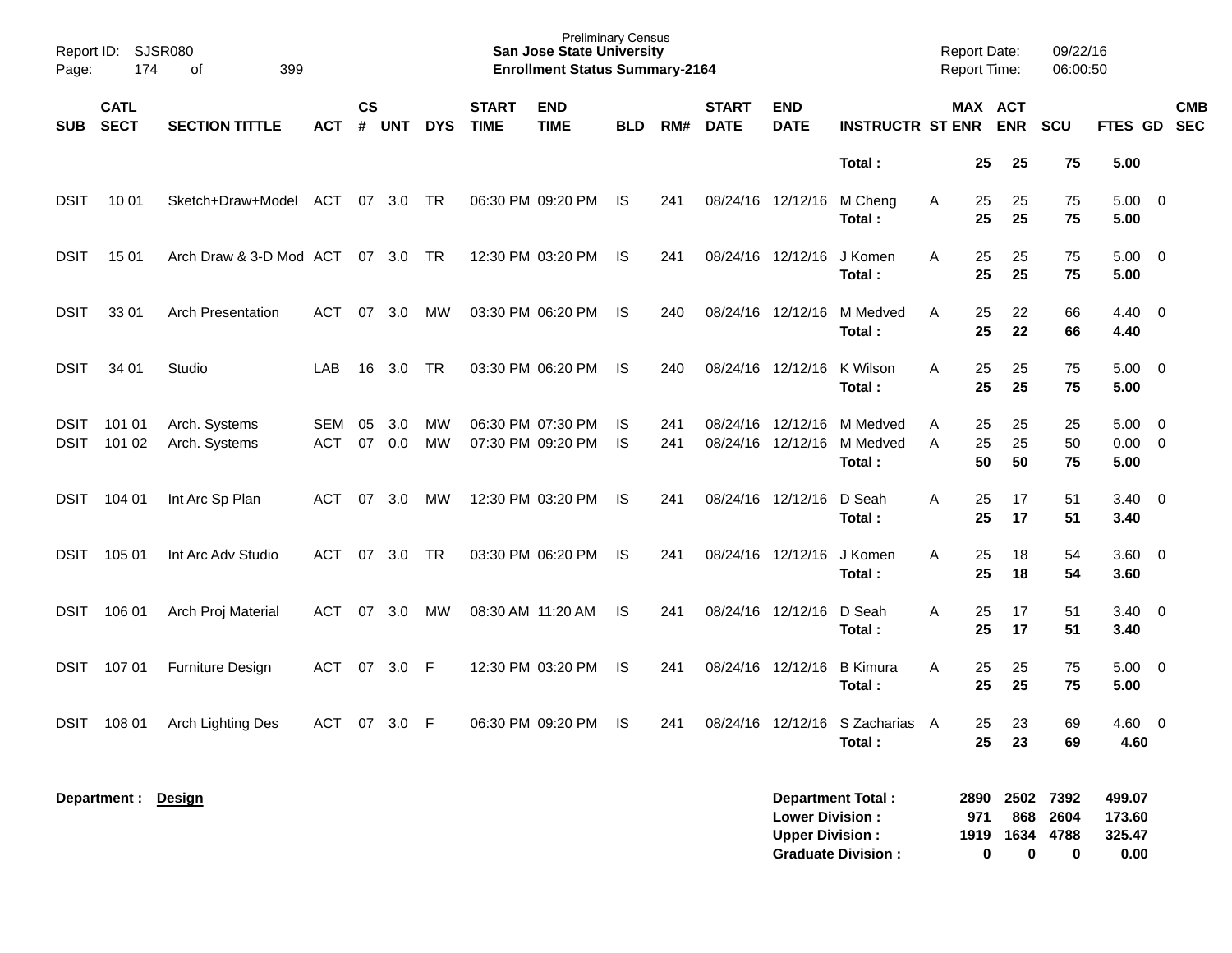| Report ID:<br>Page:        | 175                        | <b>SJSR080</b><br>399<br>οf      |                          |                    |            |            |                             | <b>San Jose State University</b><br><b>Enrollment Status Summary-2164</b> | <b>Preliminary Census</b>    |      |                             |                                                 |                              |        | <b>Report Date:</b><br><b>Report Time:</b> |            | 09/22/16<br>06:00:50 |                |                                  |                          |
|----------------------------|----------------------------|----------------------------------|--------------------------|--------------------|------------|------------|-----------------------------|---------------------------------------------------------------------------|------------------------------|------|-----------------------------|-------------------------------------------------|------------------------------|--------|--------------------------------------------|------------|----------------------|----------------|----------------------------------|--------------------------|
| <b>SUB</b>                 | <b>CATL</b><br><b>SECT</b> | <b>SECTION TITTLE</b>            | ACT                      | $\mathsf{cs}$<br># | UNT        | <b>DYS</b> | <b>START</b><br><b>TIME</b> | <b>END</b><br><b>TIME</b>                                                 | <b>BLD</b>                   | RM#  | <b>START</b><br><b>DATE</b> | <b>END</b><br><b>DATE</b>                       | <b>INSTRUCTR ST ENR</b>      |        | MAX ACT                                    | <b>ENR</b> | <b>SCU</b>           | FTES GD        |                                  | <b>CMB</b><br><b>SEC</b> |
|                            |                            |                                  |                          |                    |            |            |                             |                                                                           |                              |      |                             |                                                 |                              |        |                                            |            |                      |                |                                  |                          |
| College                    |                            | <b>Humanities &amp; the Arts</b> |                          |                    |            |            |                             |                                                                           |                              |      |                             |                                                 |                              |        |                                            |            |                      |                |                                  |                          |
|                            | Department :               | TV, Radio, Film & Theatre        |                          |                    |            |            |                             |                                                                           |                              |      |                             |                                                 |                              |        |                                            |            |                      |                |                                  |                          |
| <b>RTVF</b><br><b>RTVF</b> | 10 01<br>10 02             | Art of Film<br>Art of Film       | <b>LEC</b><br><b>LEC</b> | 01                 | 3.0<br>3.0 | M<br>F     |                             | 06:00 PM 08:45 PM<br>10:30 AM 01:15 PM                                    | <b>HGH 118</b><br><b>HGH</b> | 118  | 08/24/16                    | 08/24/16 12/12/16 L Walker<br>12/12/16 L Walker |                              | A      | 45                                         | 45<br>43   | 135<br>129           | 9.00<br>8.60   | $\overline{\mathbf{0}}$          |                          |
| <b>RTVF</b>                | 10 03                      | Art of Film                      | <b>LEC</b>               | 01                 | 3.0        | F          |                             |                                                                           | <b>HGH 118</b>               |      | 08/24/16                    | 12/12/16 L Walker                               |                              | A<br>A | 45                                         | 44         | 132                  | 8.80           | $\overline{0}$<br>$\overline{0}$ |                          |
| <b>RTVF</b>                | 1080                       | Art of Film                      | <b>LEC</b>               | 01<br>01           | 3.0        | TBA        |                             | 01:30 PM 04:15 PM                                                         |                              |      | 08/24/16                    | 12/12/16                                        | A McKee                      | A      | 45                                         | 45         | 135                  | 9.00           | $\overline{0}$                   |                          |
| <b>RTVF</b>                | 1081                       | Art of Film                      | LEC                      | 01                 | 3.0        | <b>TBA</b> |                             |                                                                           |                              |      |                             |                                                 | 08/24/16 12/12/16 J Todd Jr. |        | 45                                         | 40         | 120                  | 8.00           |                                  |                          |
|                            |                            |                                  |                          |                    |            |            |                             |                                                                           |                              |      |                             |                                                 | Total:                       | A      | 45<br>225                                  | 217        | 651                  | 43.40          | $\overline{\mathbf{0}}$          |                          |
|                            |                            |                                  |                          |                    |            |            |                             |                                                                           |                              |      |                             |                                                 |                              |        |                                            |            |                      |                |                                  |                          |
| <b>RTVF</b>                | 20 01                      | Intro Sound Prod                 | LEC.                     | 01                 | 3.0        | $\top$     |                             | 02:00 PM 03:45 PM                                                         | HGH                          | 114  |                             | 08/24/16 12/12/16                               | J Abramson                   | A      | 18                                         | 19         | 38                   | 3.80           | 0                                |                          |
| <b>RTVF</b>                | 20 02                      | Intro Sound Prod                 | <b>ACT</b>               | 07                 | 0.0        | $\top$     |                             | 04:00 PM 05:45 PM                                                         | <b>HGH</b>                   | 121F | 08/24/16                    | 12/12/16                                        | J Abramson                   | A      | 18                                         | 19         | 19                   | 0.00           | $\overline{0}$                   |                          |
| <b>RTVF</b>                | 20 03                      | Intro Sound Prod                 | <b>LEC</b>               | 01                 | 3.0        | $\top$     |                             | 06:00 PM 07:45 PM                                                         | HGH                          | 120  | 08/24/16                    | 12/12/16                                        | J Abramson                   | A      | 18                                         | 18         | 36                   | 3.60           | $\overline{0}$                   |                          |
| <b>RTVF</b>                | 20 04                      | Intro Sound Prod                 | <b>ACT</b>               | 07                 | 0.0        | $\top$     |                             | 08:00 PM 09:45 PM                                                         | HGH                          |      | 121F 08/24/16               | 12/12/16                                        | J Abramson                   | A      | 18                                         | 18         | 18                   | 0.00           | $\overline{0}$                   |                          |
| <b>RTVF</b>                | 20 05                      | Intro Sound Prod                 | <b>LEC</b>               | 01                 | 3.0        | R          |                             | 06:00 PM 07:45 PM                                                         | HGH                          | 114  |                             | 08/24/16 12/12/16                               | J Biagini                    | A      | 18                                         | 18         | 36                   | 3.60           | $\overline{0}$                   |                          |
| <b>RTVF</b>                | 20 06                      | Intro Sound Prod                 | <b>ACT</b>               | 07                 | 0.0        | R          |                             | 08:00 PM 09:45 PM                                                         | HGH                          |      | 121F 08/24/16 12/12/16      |                                                 | J Biagini                    | A      | 18                                         | 18         | 18                   | 0.00           | $\overline{0}$                   |                          |
|                            |                            |                                  |                          |                    |            |            |                             |                                                                           |                              |      |                             |                                                 | Total:                       |        | 108                                        | 110        | 165                  | 11.00          |                                  |                          |
|                            |                            |                                  |                          |                    |            |            |                             |                                                                           |                              |      |                             |                                                 |                              |        |                                            |            |                      |                |                                  |                          |
| <b>RTVF</b>                | 21 01                      | <b>KSJS On-Air Operat</b>        | <b>LEC</b>               | 02                 | 3.0        | M          |                             | 07:00 PM 07:50 PM                                                         | HGH                          | -103 |                             | 08/24/16 12/12/16                               | J Biagini                    | A      | 40                                         | 32         | 32                   | 6.40           | 0                                |                          |
| <b>RTVF</b>                | 21 02                      | <b>KSJS On-Air Operat</b>        | <b>ACT</b>               | 07                 | 0.0        | TBA        |                             |                                                                           |                              |      |                             | 08/24/16 12/12/16 J Biagini                     |                              | A      | 40                                         | 32         | 64                   | 0.00           | $\overline{0}$                   |                          |
|                            |                            |                                  |                          |                    |            |            |                             |                                                                           |                              |      |                             |                                                 | Total :                      |        | 80                                         | 64         | 96                   | 6.40           |                                  |                          |
| <b>RTVF</b>                | 30 01                      | Intro Film/TV Prod               | <b>LEC</b>               | 02                 | 3.0        | MW         | 09:00 AM 09:50 AM           |                                                                           | <b>HGH</b>                   | 118  |                             |                                                 | 08/24/16 12/12/16 J LeFever  | A      | 18                                         | 18         | 36                   | 3.60           | 0                                |                          |
| <b>RTVF</b>                | 30 02                      | Intro Film/TV Prod               | <b>ACT</b>               | 07                 | 0.0        | $\top$     | 09:00 AM 10:50 AM           |                                                                           | <b>HGH</b>                   | 115  |                             |                                                 | 08/24/16 12/12/16 J LeFever  | A      | 18                                         | 18         | 18                   | 0.00           | $\overline{0}$                   |                          |
| <b>RTVF</b>                | 30 03                      | Intro Film/TV Prod               | <b>LEC</b>               | 02                 | 3.0        | $\top$     |                             | 06:00 PM 07:45 PM                                                         | <b>HGH 114</b>               |      |                             | 08/24/16 12/12/16 J Serna                       |                              | A      | 18                                         | 18         | 36                   | 3.60           | 0                                |                          |
| <b>RTVF</b>                | 30 04                      | Intro Film/TV Prod               | <b>ACT</b>               | 07                 | 0.0        | $\top$     |                             | 08:00 PM 09:45 PM                                                         | <b>HGH 115</b>               |      | 08/24/16                    | 12/12/16 J Serna                                |                              | A      | 18                                         | 18         | 18                   | 0.00           | $\overline{0}$                   |                          |
| <b>RTVF</b>                | 30 05                      | Intro Film/TV Prod               | <b>LEC</b>               | 02                 | 3.0        | W          |                             | 10:30 AM 12:15 PM                                                         | <b>HGH 114</b>               |      | 08/24/16                    |                                                 | 12/12/16 C Guzzetta          | A      | 18                                         | 16         | 32                   | 3.20           | $\overline{0}$                   |                          |
| <b>RTVF</b>                | 30 06                      | Intro Film/TV Prod               | <b>ACT</b>               | 07                 | 0.0        | W          |                             | 12:30 PM 02:15 PM                                                         | <b>HGH 115</b>               |      | 08/24/16                    |                                                 | 12/12/16 C Guzzetta          | A      | 18                                         | 16         | 16                   | 0.00           | $\overline{0}$                   |                          |
| <b>RTVF</b>                | 30 07                      | Intro Film/TV Prod               | <b>LEC</b>               | 02                 | 3.0        | W          |                             | 03:30 PM 05:15 PM                                                         | <b>HGH 114</b>               |      | 08/24/16                    | 12/12/16                                        | C Guzzetta                   | A      | 18                                         | 16         | 32                   | 3.20           | $\mathbf 0$                      |                          |
| <b>RTVF</b>                | 30 08                      | Intro Film/TV Prod               | <b>ACT</b>               | 07                 | 0.0        | W          |                             | 05:30 PM 07:15 PM                                                         | HGH                          | 115  | 08/24/16                    | 12/12/16                                        | C Guzzetta                   | A      | 18                                         | 16         | 16                   | 0.00           | $\overline{0}$                   |                          |
| <b>RTVF</b>                | 30 09                      | Intro Film/TV Prod               | <b>LEC</b>               | 02                 | 3.0        | F          | 09:00 AM 10:45 AM           |                                                                           | <b>HGH</b>                   | 114  | 08/24/16                    | 12/12/16                                        | A Adams                      | A      | 18                                         | 17         | 34                   | 3.40           | $\mathbf 0$                      |                          |
| <b>RTVF</b>                | 30 10                      | Intro Film/TV Prod               | <b>ACT</b>               | 07                 | 0.0        | F          |                             | 11:00 AM 12:45 PM                                                         | HGH                          | -115 | 08/24/16                    | 12/12/16 A Adams                                |                              | A      | 18                                         | 17         | 17                   | 0.00           | $\mathbf 0$                      |                          |
|                            | RTVF 30 11                 | Intro Film/TV Prod               | LEC 02 3.0 F             |                    |            |            |                             | 02:00 PM 03:45 PM HGH 114                                                 |                              |      |                             | 08/24/16 12/12/16 A Adams                       |                              |        | 18                                         |            | 18                   | $1.80 \t 0$    |                                  |                          |
|                            | RTVF 30 12                 | Intro Film/TV Prod               | ACT 07 0.0 F             |                    |            |            |                             | 04:00 PM 05:45 PM HGH 115                                                 |                              |      |                             | 08/24/16 12/12/16 A Adams                       |                              | A      | 18                                         | 9          | 9                    | $0.00 \t 0$    |                                  |                          |
|                            |                            |                                  |                          |                    |            |            |                             |                                                                           |                              |      |                             |                                                 | Total:                       |        |                                            | 216 188    | 282                  | 18.80          |                                  |                          |
|                            |                            |                                  |                          |                    |            |            |                             |                                                                           |                              |      |                             |                                                 |                              |        |                                            |            |                      |                |                                  |                          |
|                            | RTVF 3180                  | <b>FILM/TV Aesthetics</b>        | LEC 02 3.0 TBA           |                    |            |            |                             |                                                                           |                              |      |                             |                                                 | 08/24/16 12/12/16 B Sarrafan | A      | 30                                         | 30         | 90                   | $6.00 \quad 0$ |                                  |                          |
|                            | RTVF 3181                  | <b>FILM/TV Aesthetics</b>        | LEC 02 3.0 TBA           |                    |            |            |                             |                                                                           |                              |      |                             |                                                 | 08/24/16 12/12/16 B Sarrafan | A      | 30                                         | 30         | 90                   | $6.00 \t 0$    |                                  |                          |
|                            |                            |                                  |                          |                    |            |            |                             |                                                                           |                              |      |                             |                                                 | Total:                       |        | 60                                         | 60         | 180                  | 12.00          |                                  |                          |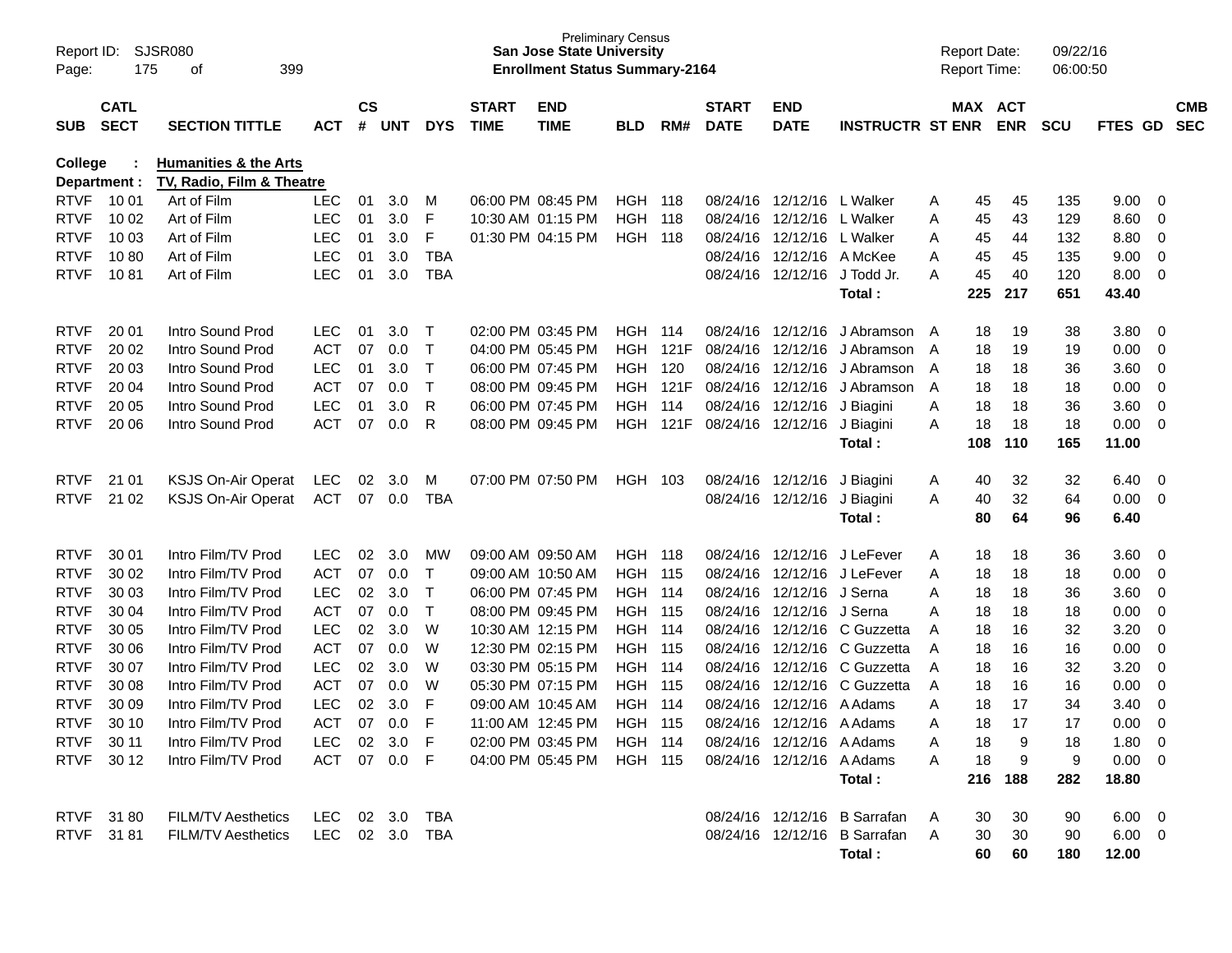| Page:       | <b>SJSR080</b><br>Report ID:<br>176<br>399<br>оf |                        |            |                    |        |            |                             | <b>San Jose State University</b><br><b>Enrollment Status Summary-2164</b> | <b>Preliminary Census</b> |       |                             |                           |                              |   | <b>Report Date:</b><br>Report Time: |            | 09/22/16<br>06:00:50 |                    |                          |                          |
|-------------|--------------------------------------------------|------------------------|------------|--------------------|--------|------------|-----------------------------|---------------------------------------------------------------------------|---------------------------|-------|-----------------------------|---------------------------|------------------------------|---|-------------------------------------|------------|----------------------|--------------------|--------------------------|--------------------------|
| <b>SUB</b>  | <b>CATL</b><br><b>SECT</b>                       | <b>SECTION TITTLE</b>  | <b>ACT</b> | $\mathsf{cs}$<br># | UNT    | <b>DYS</b> | <b>START</b><br><b>TIME</b> | <b>END</b><br><b>TIME</b>                                                 | <b>BLD</b>                | RM#   | <b>START</b><br><b>DATE</b> | <b>END</b><br><b>DATE</b> | <b>INSTRUCTR ST ENR</b>      |   | MAX ACT                             | <b>ENR</b> | <b>SCU</b>           | FTES GD            |                          | <b>CMB</b><br><b>SEC</b> |
| <b>RTVF</b> | 80 01                                            | Introduction to Medi   | <b>LEC</b> | 02                 | 3.0    | TR         |                             | 09:00 AM 10:15 AM                                                         | HGH.                      | - 118 |                             | 08/24/16 12/12/16         | C Burrows                    | Α | 48                                  | 45         | 135                  | 9.00               | $\overline{\phantom{0}}$ |                          |
| <b>RTVF</b> | 80 02                                            | Introduction to Medi   | <b>LEC</b> | 02                 | 3.0    | <b>TR</b>  |                             | 12:00 PM 01:15 PM                                                         | <b>HGH</b>                | 118   |                             | 08/24/16 12/12/16         | C Burrows<br>Total:          | A | 48<br>96                            | 45<br>90   | 135<br>270           | 9.00<br>18.00      | $\overline{\mathbf{0}}$  |                          |
| <b>RTVF</b> | 82 01                                            | Intro Film History     | <b>LEC</b> | 02                 | 3.0    | M          |                             | 03:00 PM 05:45 PM                                                         | <b>HGH 118</b>            |       |                             | 08/24/16 12/12/16         | A McKee<br>Total:            | Α | 48<br>48                            | 46<br>46   | 138<br>138           | $9.20 \ 0$<br>9.20 |                          |                          |
| <b>RTVF</b> | 110 01                                           | Media and Culture      | <b>LEC</b> | 01                 | 3.0    | MW         |                             | 12:00 PM 01:15 PM                                                         | <b>HGH 118</b>            |       |                             | 08/24/16 12/12/16         | W Guess                      | Α | 48                                  | 49         | 147                  | $9.80 \quad 0$     |                          |                          |
| <b>RTVF</b> | 110 02                                           | Media and Culture      | <b>LEC</b> | 01                 | 3.0    | МW         |                             | 01:30 PM 02:45 PM                                                         | <b>HGH</b>                | 118   |                             | 08/24/16 12/12/16         | K Massey                     | Α | 48                                  | 48         | 144                  | 9.60               | $\overline{\phantom{0}}$ |                          |
| <b>RTVF</b> | 110 03                                           | Media and Culture      | <b>LEC</b> | 01                 | 3.0    | MW         |                             | 03:00 PM 04:15 PM                                                         | DH.                       | 135   |                             | 08/24/16 12/12/16         | K Massey                     | Α | 60                                  | 58         | 174                  | 11.60 0            |                          |                          |
| <b>RTVF</b> | 110 04                                           | Media and Culture      | <b>LEC</b> | 01                 | 3.0    | <b>TR</b>  |                             | 01:30 PM 02:45 PM                                                         | <b>HGH</b>                | 118   |                             | 08/24/16 12/12/16         | C Burrows                    | Α | 48                                  | 48         | 144                  | 9.60               | $\overline{\phantom{0}}$ |                          |
| <b>RTVF</b> | 110 05                                           | Media and Culture      | <b>LEC</b> | 01                 | 3.0    | TR         |                             | 04:30 PM 05:45 PM                                                         | HGH                       | 118   |                             | 08/24/16 12/12/16         | W Guess                      | A | 48                                  | 47         | 141                  | 9.40               | $\overline{\phantom{0}}$ |                          |
|             |                                                  |                        |            |                    |        |            |                             |                                                                           |                           |       |                             |                           | Total:                       |   | 252                                 | 250        | 750                  | 50.00              |                          |                          |
| <b>RTVF</b> | 111 01                                           | Alternative Cinema     | <b>LEC</b> | 01                 | 3.0    | W          |                             | 03:00 PM 05:45 PM                                                         | <b>HGH 118</b>            |       |                             | 08/24/16 12/12/16         | J Todd Jr.                   | Α | 48                                  | 50         | 150                  | $10.00 \t 0$       |                          |                          |
| <b>RTVF</b> | 111 02                                           | Alternative Cinema     | <b>LEC</b> | 01                 | 3.0    | W          |                             | 06:00 PM 08:45 PM                                                         | <b>HGH</b>                | - 118 |                             | 08/24/16 12/12/16         | J Todd Jr.                   | Α | 48                                  | 48         | 144                  | 9.60               | $\overline{\phantom{0}}$ |                          |
| <b>RTVF</b> | 111 03                                           | Alternative Cinema     | <b>LEC</b> | 01                 | 3.0    | W          |                             | 07:00 PM 09:45 PM                                                         | YUH                       | - 124 |                             | 08/24/16 12/12/16         | H Mathias                    | Α | 120                                 | 53         | 159                  | 10.60              | $\overline{\mathbf{0}}$  |                          |
| <b>RTVF</b> | 111 04                                           | Alternative Cinema     | <b>LEC</b> | 01                 | 3.0    | R          |                             | 06:00 PM 08:45 PM                                                         | <b>YUH 124</b>            |       |                             | 08/24/16 12/12/16         | J Todd Jr.                   | Α | 60                                  | 60         | 180                  | 12.00 0            |                          |                          |
|             |                                                  |                        |            |                    |        |            |                             |                                                                           |                           |       |                             |                           | Total:                       |   | 276                                 | 211        | 633                  | 42.20              |                          |                          |
| <b>RTVF</b> | 120 01                                           | Intermediate Sound     | <b>LEC</b> | 02                 | 3.0    | M          |                             | 06:00 PM 07:45 PM                                                         | <b>HGH</b>                | - 120 |                             | 08/24/16 12/12/16         | J Abramson                   | A | 18                                  | 18         | 36                   | $3.60 \ 0$         |                          |                          |
| <b>RTVF</b> | 120 02                                           | Intermediate Sound     | <b>ACT</b> | 07                 | 0.0    | M          |                             | 08:00 PM 09:45 PM                                                         | <b>HGH</b>                | 121F  |                             | 08/24/16 12/12/16         | J Abramson A                 |   | 18                                  | 18         | 18                   | 0.00               | $\overline{\phantom{0}}$ |                          |
| <b>RTVF</b> | 120 03                                           | Intermediate Sound     | <b>LEC</b> | 02                 | 3.0    | W          |                             | 06:00 PM 07:45 PM                                                         | <b>HGH</b>                | 120   |                             | 08/24/16 12/12/16         | J Abramson                   | A | 18                                  | 18         | 36                   | 3.60 0             |                          |                          |
| <b>RTVF</b> | 120 04                                           | Intermediate Sound     | <b>ACT</b> | 07                 | 0.0    | W          |                             | 08:00 PM 09:45 PM                                                         | <b>HGH</b>                | 121F  |                             | 08/24/16 12/12/16         | J Abramson A                 |   | 18                                  | 18         | 18                   | $0.00 \t 0$        |                          |                          |
|             |                                                  |                        |            |                    |        |            |                             |                                                                           |                           |       |                             |                           | Total:                       |   | 72                                  | 72         | 108                  | 7.20               |                          |                          |
| <b>RTVF</b> | 121 01                                           | <b>KSJS-FM Radio</b>   | ACT        | 20                 | 3.0    | TBA        |                             |                                                                           |                           |       |                             | 08/24/16 12/12/16         |                              | Α | 132                                 | 72         | 72                   | $14.40 \quad 0$    |                          |                          |
|             |                                                  |                        |            |                    |        |            |                             |                                                                           |                           |       |                             |                           | Total:                       |   | 132                                 | 72         | 72                   | 14.40              |                          |                          |
| <b>RTVF</b> | 122 80                                           | <b>KSJS Management</b> | <b>LEC</b> | 05                 | 3.0    | <b>TBA</b> |                             |                                                                           |                           |       |                             | 08/24/16 12/12/16         | K Massey                     | Α | 20                                  | 19         | 19                   | 3.80               | $\overline{\phantom{0}}$ |                          |
| <b>RTVF</b> | 122 81                                           | <b>KSJS Management</b> | <b>ACT</b> | 07                 | 0.0    | <b>TBA</b> |                             |                                                                           |                           |       |                             |                           | 08/24/16 12/12/16 K Massev   | A | 20                                  | 19         | 38                   | 0.00               | $\overline{0}$           |                          |
|             |                                                  |                        |            |                    |        |            |                             |                                                                           |                           |       |                             |                           | Total:                       |   | 40                                  | 38         | 57                   | 3.80               |                          |                          |
|             | RTVF 130 01                                      | Inter Film/TV Prod     | LEC.       | 02                 | 3.0    | $\top$     |                             | 12:00 PM 01:45 PM                                                         | <b>HGH 114</b>            |       |                             |                           | 08/24/16 12/12/16 B Sarrafan | A | 18                                  | 16         | 32                   | $3.20 \ 0$         |                          |                          |
|             | RTVF 130 02                                      | Inter Film/TV Prod     | ACT        |                    | 12 0.0 | $\top$     |                             | 02:00 PM 03:45 PM                                                         | HGH 115                   |       |                             |                           | 08/24/16 12/12/16 B Sarrafan | A | 18                                  | 16         | 16                   | $0.00 \t 0$        |                          |                          |
|             | RTVF 130 05                                      | Inter Film/TV Prod     | <b>LEC</b> |                    | 02 3.0 | R          |                             | 11:00 AM 12:45 PM                                                         | HGH 115                   |       |                             |                           | 08/24/16 12/12/16 C Guzzetta | A | 18                                  | 18         | 36                   | $3.60 \ 0$         |                          |                          |
|             | RTVF 130 06                                      | Inter Film/TV Prod     | ACT        |                    | 12 0.0 | R          |                             | 01:00 PM 02:45 PM                                                         | HGH 115                   |       |                             |                           | 08/24/16 12/12/16 C Guzzetta | A | 18                                  | 18         | 18                   | $0.00 \t 0$        |                          |                          |
|             | RTVF 130 07                                      | Inter Film/TV Prod     | <b>LEC</b> | $02\,$             | 3.0    | R          |                             | 03:00 PM 04:45 PM                                                         | <b>HGH 114</b>            |       |                             |                           | 08/24/16 12/12/16 C Guzzetta | A | 18                                  | 16         | 32                   | $3.20 \ 0$         |                          |                          |
|             | RTVF 130 08                                      | Inter Film/TV Prod     | ACT 12 0.0 |                    |        | R          |                             | 05:00 PM 06:45 PM                                                         | <b>HGH 115</b>            |       |                             |                           | 08/24/16 12/12/16 C Guzzetta | A | 18                                  | 16         | 16                   | $0.00 \t 0$        |                          |                          |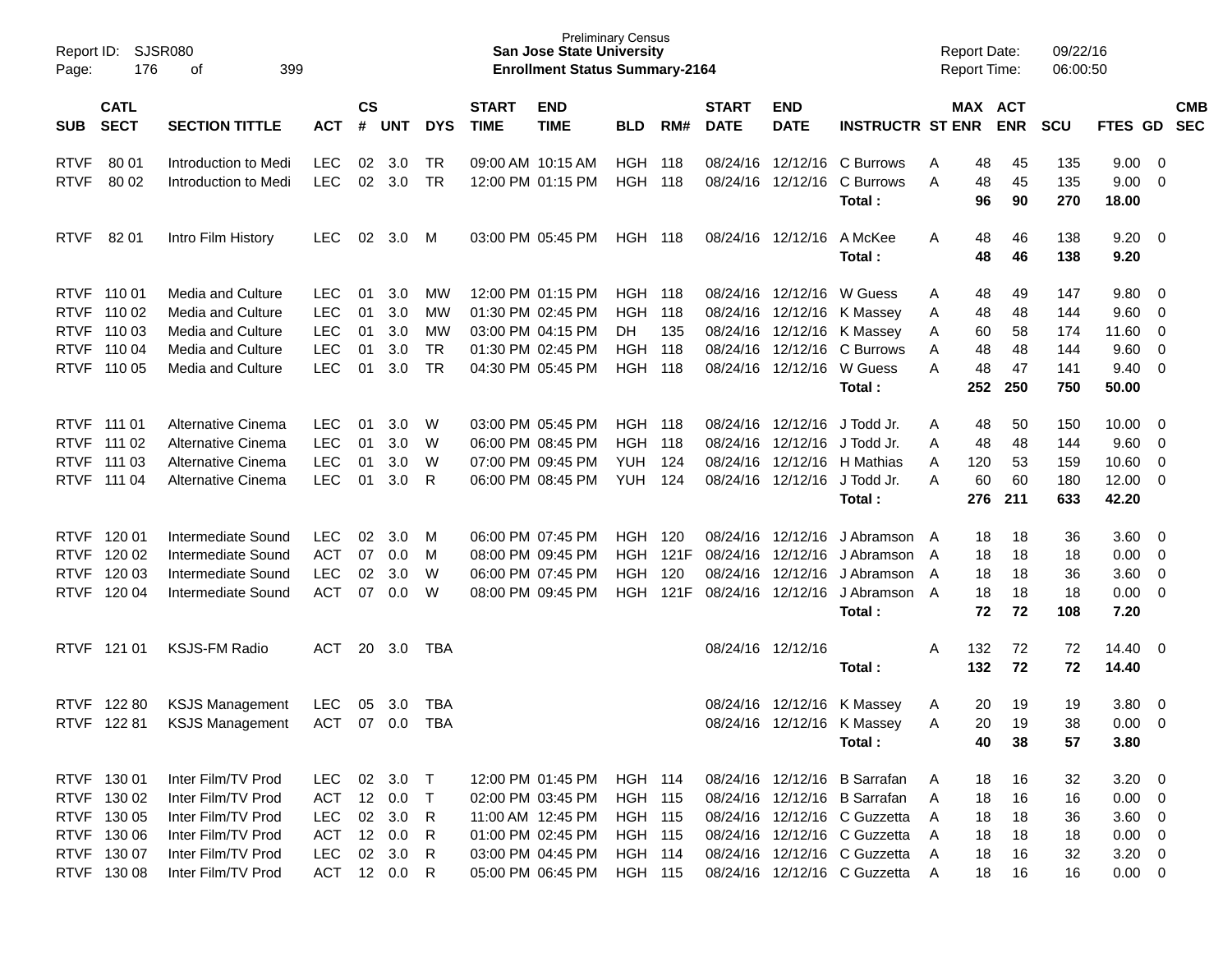| Page:       | Report ID: SJSR080<br>399<br>177<br>оf |                                                                                                 |                                  |                    |                       |                 |                             | <b>San Jose State University</b><br><b>Enrollment Status Summary-2164</b> | <b>Preliminary Census</b> |                |                             |                                                  |                                                                        | <b>Report Date:</b><br><b>Report Time:</b> |                                  | 09/22/16<br>06:00:50 |                                   |                |            |
|-------------|----------------------------------------|-------------------------------------------------------------------------------------------------|----------------------------------|--------------------|-----------------------|-----------------|-----------------------------|---------------------------------------------------------------------------|---------------------------|----------------|-----------------------------|--------------------------------------------------|------------------------------------------------------------------------|--------------------------------------------|----------------------------------|----------------------|-----------------------------------|----------------|------------|
| <b>SUB</b>  | <b>CATL</b><br><b>SECT</b>             | <b>SECTION TITTLE</b>                                                                           | <b>ACT</b>                       | $\mathsf{cs}$<br># | <b>UNT</b>            | <b>DYS</b>      | <b>START</b><br><b>TIME</b> | <b>END</b><br><b>TIME</b>                                                 | <b>BLD</b>                | RM#            | <b>START</b><br><b>DATE</b> | <b>END</b><br><b>DATE</b>                        | <b>INSTRUCTR ST ENR</b>                                                |                                            | MAX ACT<br><b>ENR</b>            | <b>SCU</b>           | FTES GD SEC                       |                | <b>CMB</b> |
|             |                                        |                                                                                                 |                                  |                    |                       |                 |                             |                                                                           |                           |                |                             |                                                  | Total:                                                                 | 108                                        | 100                              | 150                  | 10.00                             |                |            |
| <b>RTVF</b> |                                        | RTVF 131A 01 Color Correction<br>131A 02 Color Correction                                       | LEC.<br>LAB                      | 02<br>07           | 3.0<br>0.0            | M<br>M          |                             | 01:30 PM 03:15 PM<br>03:30 PM 05:15 PM                                    | <b>HGH</b><br>HGH         | - 114<br>- 115 |                             | 08/24/16 12/12/16<br>08/24/16 12/12/16           | <b>B</b> Sarrafan<br><b>B</b> Sarrafan<br>Total:                       | A<br>A                                     | 18<br>18<br>18<br>18<br>36<br>36 | 36<br>18<br>54       | $3.60 \ 0$<br>$0.00 \t 0$<br>3.60 |                |            |
| <b>RTVF</b> |                                        | RTVF 132A 01 Intr Cinematograpy<br>132A 02 Intr Cinematograpy                                   | <b>LEC</b><br><b>ACT</b>         | 02<br>07           | 3.0<br>0.0            | M<br>M          |                             | 03:00 PM 04:45 PM<br>05:00 PM 06:45 PM                                    | HGH<br>HGH                | -217<br>226    |                             | 08/24/16 12/12/16<br>08/24/16 12/12/16           | H Mathias<br>H Mathias<br>Total:                                       | A<br>A                                     | 18<br>18<br>18<br>18<br>36<br>36 | 36<br>18<br>54       | $3.60 \ 0$<br>$0.00 \t 0$<br>3.60 |                |            |
| <b>RTVF</b> |                                        | RTVF 132B 01 Adv Cinematography<br>132B 02 Adv Cinematography                                   | LEC.<br>LAB                      | 15 <sub>1</sub>    | $02 \quad 3.0$<br>0.0 | - W<br>W        |                             | 03:00 PM 04:45 PM<br>05:00 PM 06:45 PM                                    | <b>HGH</b><br><b>HGH</b>  | -217<br>226    |                             | 08/24/16 12/12/16<br>08/24/16 12/12/16           | H Mathias<br>H Mathias<br>Total:                                       | Α<br>A                                     | 15<br>18<br>15<br>18<br>36<br>30 | 30<br>15<br>45       | $3.00 \ 0$<br>$0.00 \t 0$<br>3.00 |                |            |
|             | RTVF 133 01                            | Film/TV Mgmnt                                                                                   | LEC.                             | 02                 | 3.0                   | -F              |                             | 12:00 PM 02:45 PM                                                         | <b>HGH 124</b>            |                |                             | 08/24/16 12/12/16                                | N Martinez<br>Total:                                                   | A                                          | 25<br>19<br>25<br>19             | 57<br>57             | $3.80\ 0$<br>3.80                 |                |            |
|             | RTVF 135 01<br>RTVF 135 02             | <b>RTVF Prod Projects</b><br><b>RTVF Prod Projects</b>                                          | <b>LEC</b><br>ACT                | 02                 | 3.0<br>12 0.0         | M<br>M          |                             | 07:00 PM 08:15 PM<br>08:30 PM 09:45 PM                                    | <b>HGH</b><br><b>HGH</b>  | 226<br>226     |                             | 08/24/16 12/12/16<br>08/24/16 12/12/16           | H Mathias<br>H Mathias<br>Total:                                       | Α<br>A                                     | 25<br>24<br>25<br>24<br>50<br>48 | 48<br>24<br>72       | 4.85<br>$0.00$ 1<br>4.85          | - 1            |            |
|             | RTVF 160 01<br>RTVF 160 80             | Intro Screenwriting<br>Intro Screenwriting                                                      | SEM<br><b>SEM</b>                | 04<br>04           | 3.0<br>3.0            | M<br><b>TBA</b> |                             | 03:00 PM 05:45 PM                                                         | <b>HGH 120</b>            |                |                             | 08/24/16 12/12/16<br>08/24/16 12/12/16 S Sublett | <b>B</b> Dallas<br>Total:                                              | Α<br>A                                     | 25<br>25<br>25<br>23<br>50<br>48 | 75<br>69<br>144      | 5.10<br>4.70 2<br>9.80            | $\overline{2}$ |            |
|             | RTVF 161 01                            | <b>Adv Screenwriting</b>                                                                        | LEC.                             | 01                 | 3.0                   | $\top$          |                             | 03:00 PM 05:45 PM                                                         | <b>HGH 217</b>            |                |                             | 08/24/16 12/12/16                                | L Schapiro<br>Total:                                                   | A                                          | 25<br>25<br>25<br>25             | 75<br>75             | 5.15<br>5.15                      | - 3            |            |
| <b>RTVF</b> | 180S 01                                | <b>Individual Studies</b>                                                                       | <b>SUP</b>                       | 78                 | 3.0                   | TBA             |                             |                                                                           |                           |                |                             | 08/24/16 12/12/16                                | A McKee<br>Total:                                                      | A                                          | 20<br>4<br>20<br>4               | $12 \,$<br>12        | $0.80 \ 0$<br>0.80                |                |            |
|             |                                        | RTVF 183 01 Study-Resrch RTVF LEC 03 3.0 MW 10:30 AM 11:45 AM HGH 217 08/24/16 12/12/16 A McKee |                                  |                    |                       |                 |                             |                                                                           |                           |                |                             |                                                  | Total:                                                                 | Α                                          | 30<br>33<br>30<br>33             | 99<br>99             | 6.60 0<br>6.60                    |                |            |
|             | RTVF 198 01<br>RTVF 198 02             | <b>RTVF Internships</b><br><b>RTVF</b> Internships                                              | LEC 02 0.0 TBA<br>ACT 20 3.0 TBA |                    |                       |                 |                             |                                                                           |                           |                |                             |                                                  | 08/24/16 12/12/16 K Massey<br>08/24/16 12/12/16 K Massey<br>Total:     | A<br>A                                     | 35<br>29<br>35<br>29<br>70<br>58 | 29<br>58<br>87       | $0.00 \t 0$<br>$5.80\ 0$<br>5.80  |                |            |
| TA          | 501                                    | Acting                                                                                          |                                  |                    |                       |                 |                             |                                                                           |                           |                |                             |                                                  | LEC 04 3.0 MW 09:00 AM 10:15 AM HGH 226 08/24/16 12/12/16 M Cymanski A |                                            | 22<br>24                         | 66                   | 4.40 0                            |                |            |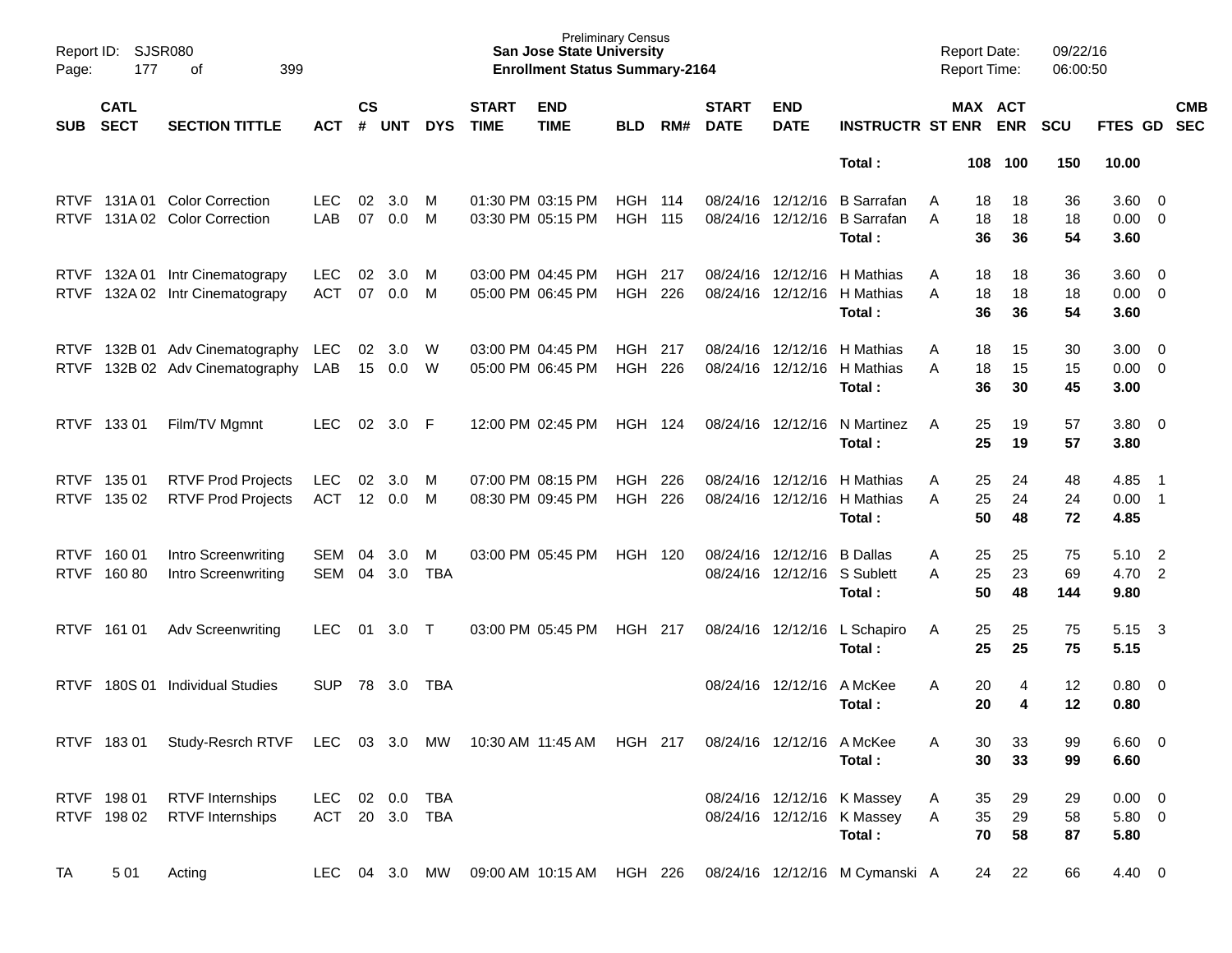| Report ID:<br>Page: | 178                        | SJSR080<br>399<br>οf      |                          |            |            |                             |                           | <b>Preliminary Census</b><br><b>San Jose State University</b><br><b>Enrollment Status Summary-2164</b> |                          |                             |                           |                           |                    |         | <b>Report Date:</b><br><b>Report Time:</b> |          | 09/22/16<br>06:00:50 |                |                          |  |
|---------------------|----------------------------|---------------------------|--------------------------|------------|------------|-----------------------------|---------------------------|--------------------------------------------------------------------------------------------------------|--------------------------|-----------------------------|---------------------------|---------------------------|--------------------|---------|--------------------------------------------|----------|----------------------|----------------|--------------------------|--|
| <b>SUB</b>          | <b>CATL</b><br><b>SECT</b> | <b>ACT</b>                | $\mathsf{cs}$<br>#       | <b>UNT</b> | <b>DYS</b> | <b>START</b><br><b>TIME</b> | <b>END</b><br><b>TIME</b> | <b>BLD</b>                                                                                             | RM#                      | <b>START</b><br><b>DATE</b> | <b>END</b><br><b>DATE</b> | <b>INSTRUCTR ST ENR</b>   |                    | MAX ACT | <b>ENR</b>                                 | SCU      | FTES GD              |                | <b>CMB</b><br><b>SEC</b> |  |
|                     |                            |                           |                          | 04         |            | <b>MW</b>                   | 10:30 AM 11:45 AM         |                                                                                                        |                          |                             |                           |                           |                    |         |                                            |          |                      |                |                          |  |
| TA<br>TA            | 5 0 2<br>503               | Acting                    | <b>LEC</b><br><b>LEC</b> | 04         | 3.0<br>3.0 | МW                          |                           | 12:00 PM 01:15 PM                                                                                      | <b>HGH</b><br><b>HGH</b> | 226<br>226                  | 08/24/16<br>08/24/16      | 12/12/16<br>12/12/16      | M Cymanski         | A<br>A  | 24<br>24                                   | 24<br>23 | 72<br>69             | 4.80<br>4.60   | - 0<br>$\mathbf 0$       |  |
| TA                  | 504                        | Acting<br>Acting          | <b>LEC</b>               | 04         | 3.0        | <b>MW</b>                   |                           | 01:30 PM 02:45 PM                                                                                      | <b>HGH</b>               | 226                         | 08/24/16                  | 12/12/16                  | L Long<br>N Carlin | A       | 24                                         | 24       | 72                   | 4.80           | 0                        |  |
| TA                  | 5 0 5                      | Acting                    | <b>LEC</b>               | 04         | 3.0        | <b>MW</b>                   |                           | 03:00 PM 04:15 PM                                                                                      | <b>HGH</b>               | 226                         | 08/24/16                  | 12/12/16                  | N Carlin           | A       | 24                                         | 24       | 72                   | 4.80           | 0                        |  |
| TA                  | 5 0 6                      | Acting                    | <b>LEC</b>               | 04         | 3.0        | <b>TR</b>                   |                           | 09:00 AM 10:15 AM                                                                                      | <b>HGH</b>               | 226                         | 08/24/16                  | 12/12/16                  | K Kratochvil       | A       | 24                                         | 24       | 72                   | 4.80           | 0                        |  |
| TA                  | 507                        | Acting                    | <b>LEC</b>               | 04         | 3.0        | <b>TR</b>                   | 10:30 AM 11:45 AM         |                                                                                                        | <b>HGH</b>               | 226                         | 08/24/16                  | 12/12/16                  | J Moreno           | Α       | 24                                         | 24       | 72                   | 4.80           | 0                        |  |
| TA                  | 508                        | Acting                    | <b>LEC</b>               | 04         | 3.0        | <b>TR</b>                   |                           | 12:00 PM 01:15 PM                                                                                      | <b>HGH</b>               | 226                         | 08/24/16                  | 12/12/16                  | K Kratochvil       | A       | 24                                         | 25       | 75                   | 5.00           | 0                        |  |
| TA                  | 509                        | Acting                    | <b>LEC</b>               | 04         | 3.0        | <b>TR</b>                   |                           | 01:30 PM 02:45 PM                                                                                      | <b>HGH</b>               | 226                         | 08/24/16                  | 12/12/16                  | <b>B</b> Swanson   | A       | 24                                         | 24       | 72                   | 4.80           | 0                        |  |
| TA                  | 5 10                       | Acting                    | <b>LEC</b>               | 04         | 3.0        | <b>TR</b>                   |                           | 03:00 PM 04:15 PM                                                                                      | <b>HGH</b>               | 226                         | 08/24/16                  | 12/12/16                  | <b>B</b> Swanson   | A       | 24                                         | 23       | 69                   | 4.60           | 0                        |  |
| TA                  | 5 1 1                      | Acting                    | <b>LEC</b>               | 04         | 3.0        | F                           |                           | 12:00 PM 02:45 PM                                                                                      | <b>HGH</b>               | 226                         | 08/24/16                  | 12/12/16                  | J Moreno           | A       | 24                                         | 24       | 72                   | 4.80           | 0                        |  |
| TA                  | 5 1 2                      | Acting                    | <b>LEC</b>               | 04         | 3.0        | <b>TR</b>                   |                           | 04:30 PM 05:45 PM                                                                                      | <b>HGH</b>               | 226                         | 08/24/16                  | 12/12/16                  | D Prete            | A       | 24                                         | 24       | 72                   | 4.80           | $\mathbf 0$              |  |
|                     |                            |                           |                          |            |            |                             |                           |                                                                                                        |                          |                             |                           |                           | Total:             |         | 288                                        | 285      | 855                  | 57.00          |                          |  |
|                     |                            |                           |                          |            |            |                             |                           |                                                                                                        |                          |                             |                           |                           |                    |         |                                            |          |                      |                |                          |  |
| TA                  | 10 02                      | Theatre Apprecia          | <b>LEC</b>               | 01         | 3.0        | <b>MW</b>                   |                           | 03:00 PM 04:15 PM                                                                                      | <b>MUS</b>               | 250                         | 08/24/16                  | 12/12/16                  | M Locher           | A       | 50                                         | 47       | 141                  | 9.40           | $\mathbf 0$              |  |
| ТA                  | 10 03                      | Theatre Apprecia          | <b>LEC</b>               | 01         | 3.0        | <b>TR</b>                   | 10:30 AM 11:45 AM         |                                                                                                        | <b>HGH</b>               | 118                         | 08/24/16                  | 12/12/16                  | K Kratochvil       | A       | 48                                         | 48       | 144                  | 9.60           | 0                        |  |
| TA                  | 10 04                      | <b>Theatre Apprecia</b>   | <b>LEC</b>               | 01         | 3.0        | <b>TR</b>                   |                           | 12:00 PM 01:15 PM                                                                                      | <b>HGH</b>               | 103                         | 08/24/16                  | 12/12/16                  | J Spector          | A       | 50                                         | 50       | 150                  | 10.00          | 0                        |  |
| TA                  | 10 05                      | Theatre Apprecia          | <b>LEC</b>               | 01         | 3.0        | <b>MW</b>                   |                           | 12:00 PM 01:15 PM                                                                                      | <b>HGH</b>               | -103                        | 08/24/16                  | 12/12/16                  | K Piemme           | A       | 50                                         | 48       | 144                  | 9.60           | 0                        |  |
| TA                  | 1080                       | Theatre Apprecia          | <b>LEC</b>               | 01         | 3.0        | <b>TBA</b>                  |                           |                                                                                                        |                          |                             |                           | 08/24/16 12/12/16         | S Anderson         | A       | 50                                         | 49       | 147                  | 9.80           | $\mathbf 0$              |  |
|                     |                            |                           |                          |            |            |                             |                           |                                                                                                        |                          |                             |                           |                           | Total:             |         | 248                                        | 242      | 726                  | 48.40          |                          |  |
|                     |                            |                           |                          |            |            |                             |                           |                                                                                                        |                          |                             |                           |                           |                    |         |                                            |          |                      |                |                          |  |
| TA                  | 11 01                      | <b>Script Analysis</b>    | <b>LEC</b>               | 03         | 3.0        | TR                          |                           | 10:30 AM 11:45 AM                                                                                      | <b>HGH 120</b>           |                             |                           | 08/24/16 12/12/16         | L Long             | Α       | 25                                         | 25       | 75                   | 5.00           | 0                        |  |
|                     |                            |                           |                          |            |            |                             |                           |                                                                                                        |                          |                             |                           |                           | Total:             |         | 25                                         | 25       | 75                   | 5.00           |                          |  |
|                     |                            |                           |                          |            |            |                             |                           |                                                                                                        |                          |                             |                           |                           |                    |         |                                            |          |                      |                |                          |  |
| <b>TA</b>           | 1301                       | Great Comedies for T LEC  |                          | 03         | 3.0        | TR                          |                           | 03:00 PM 04:15 PM                                                                                      | HGH 103                  |                             |                           | 08/24/16 12/12/16         | K Normington A     |         | 40                                         | 38       | 114                  | 7.60           | 0                        |  |
|                     |                            |                           |                          |            |            |                             |                           |                                                                                                        |                          |                             |                           |                           | Total:             |         | 40                                         | 38       | 114                  | 7.60           |                          |  |
|                     |                            |                           |                          |            |            |                             |                           |                                                                                                        |                          |                             |                           |                           |                    |         |                                            |          |                      |                |                          |  |
| TA                  | 48 01                      | Voice & Movement          | <b>LEC</b>               | 01         | 3.0        | <b>TR</b>                   |                           | 09:00 AM 10:15 AM                                                                                      | <b>HGH</b>               | 103                         | 08/24/16                  | 12/12/16                  | K Normington A     |         | 30                                         | 24       | 72                   | 4.80           | 0                        |  |
| ТA                  | 48 02                      | Voice & Movement          | <b>LEC</b>               | 01         | 3.0        | <b>TR</b>                   | 10:30 AM 11:45 AM         |                                                                                                        | <b>HGH</b>               | 103                         | 08/24/16                  | 12/12/16                  | K Normington A     |         | 30                                         | 30       | 90                   | 6.00           | 0                        |  |
| TA                  | 48 03                      | Voice & Movement          | <b>LEC</b>               | 01         | 3.0        | M                           | 09:00 AM 11:45 AM         |                                                                                                        | <b>HGH</b>               | 103                         | 08/24/16                  | 12/12/16                  | D Prete            | A       | 30                                         | 26       | 78                   | 5.20           | $\mathbf 0$              |  |
|                     |                            |                           |                          |            |            |                             |                           |                                                                                                        |                          |                             |                           |                           | Total:             |         | 90                                         | 80       | 240                  | 16.00          |                          |  |
|                     |                            |                           |                          |            |            |                             |                           |                                                                                                        |                          |                             |                           |                           |                    |         |                                            |          |                      |                |                          |  |
| TA                  |                            | 51A 01 Scenery Props Arts | LEC.                     |            | 02 1.0 F   |                             |                           | 01:30 PM 02:45 PM HGH 120                                                                              |                          |                             |                           | 08/24/16 12/12/16 J York  |                    | A       | 25                                         | 11       | 6                    | $0.73 \quad 0$ |                          |  |
| TA                  |                            | 51A 02 Scenery Props Arts | ACT 15 0.0               |            |            | TBA                         |                           |                                                                                                        |                          |                             |                           | 08/24/16 12/12/16         | J York             | Α       | 25                                         | 11       | 6                    | $0.00 \t 0$    |                          |  |
|                     |                            |                           |                          |            |            |                             |                           |                                                                                                        |                          |                             |                           |                           | Total:             |         | 50                                         | 22       | 11                   | 0.73           |                          |  |
|                     |                            |                           |                          |            |            |                             |                           |                                                                                                        |                          |                             |                           |                           |                    |         |                                            |          |                      |                |                          |  |
| TA                  |                            | 51B 01 Costume Perf Arts  | LEC 02 0.0               |            |            | M                           |                           | 01:30 PM 02:45 PM HGH 120                                                                              |                          |                             |                           | 08/24/16 12/12/16 D Weber |                    | A       | 18                                         | 10       | 5                    | $0.00 \t 0$    |                          |  |
| TA                  |                            | 51B 02 Costume Perf Arts  | ACT 15 1.0 TBA           |            |            |                             |                           |                                                                                                        |                          |                             |                           | 08/24/16 12/12/16         | D Weber            | Α       | 18                                         | 10       | 5                    | $0.67$ 0       |                          |  |
|                     |                            |                           |                          |            |            |                             |                           |                                                                                                        |                          |                             |                           |                           | Total:             |         | 36                                         | 20       | 10                   | 0.67           |                          |  |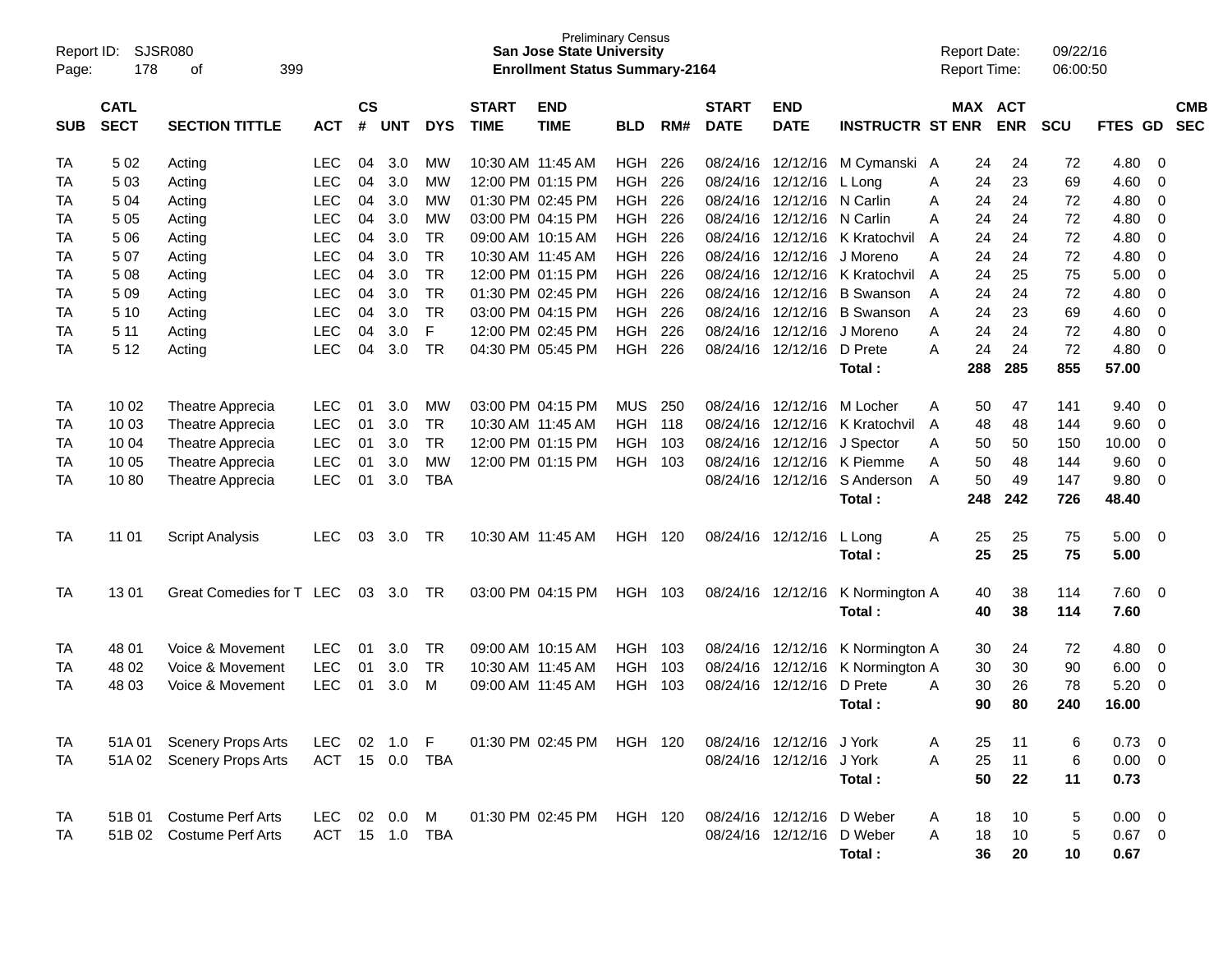| Report ID:<br>Page:         | SJSR080<br>179                   |                                                                                     |                                                      |                |                          |                          | <b>San Jose State University</b><br><b>Enrollment Status Summary-2164</b> | <b>Preliminary Census</b>                                   |                                        |                   |                             |                                               | <b>Report Date:</b><br>Report Time:                                  |             | 09/22/16<br>06:00:50                               |                          |                                      |                                                             |            |
|-----------------------------|----------------------------------|-------------------------------------------------------------------------------------|------------------------------------------------------|----------------|--------------------------|--------------------------|---------------------------------------------------------------------------|-------------------------------------------------------------|----------------------------------------|-------------------|-----------------------------|-----------------------------------------------|----------------------------------------------------------------------|-------------|----------------------------------------------------|--------------------------|--------------------------------------|-------------------------------------------------------------|------------|
| <b>SUB</b>                  | <b>CATL</b><br><b>SECT</b>       | <b>SECTION TITTLE</b>                                                               | <b>ACT</b>                                           | <b>CS</b><br># | <b>UNT</b>               | <b>DYS</b>               | <b>START</b><br><b>TIME</b>                                               | <b>END</b><br><b>TIME</b>                                   | <b>BLD</b>                             | RM#               | <b>START</b><br><b>DATE</b> | <b>END</b><br><b>DATE</b>                     | <b>INSTRUCTR ST ENR</b>                                              |             | MAX ACT<br><b>ENR</b>                              | <b>SCU</b>               | FTES GD SEC                          |                                                             | <b>CMB</b> |
| <b>TA</b><br>TA             | 51C 01<br>51C 02                 | <b>Stage Management</b><br>Stage Management                                         | LEC<br><b>ACT</b>                                    | 02<br>15       | 0.0<br>1.0               | W<br><b>TBA</b>          |                                                                           | 01:30 PM 02:45 PM                                           | <b>HGH</b>                             | 120               |                             | 08/24/16 12/12/16<br>08/24/16 12/12/16        | W Nichols<br>W Nichols<br>Total:                                     | Α<br>A      | 25<br>8<br>25<br>8<br>50<br>16                     | 4<br>$\overline{4}$<br>8 | 0.00<br>0.53<br>0.53                 | - 0<br>$\overline{0}$                                       |            |
| <b>TA</b><br>TA<br>TA<br>TA | 64 01<br>64 02<br>64 03<br>64 04 | Make-up<br>Make-up<br>Make-up<br>Make-up                                            | <b>LEC</b><br><b>ACT</b><br><b>LEC</b><br><b>ACT</b> | 04<br>12       | 3.0<br>0.0<br>3.0<br>0.0 | <b>TR</b><br><b>TR</b>   |                                                                           | 01:30 PM 02:20 PM<br>02:30 PM 03:20 PM                      | HGH<br><b>HGH</b>                      | 136C              |                             | 08/24/16 12/12/16                             | 136C 08/24/16 12/12/16 C Carpenter<br>C Carpenter A<br>Total:        | X<br>X<br>A | 0<br>0<br>0<br>0<br>18<br>9<br>18<br>9<br>36<br>18 | 0<br>0<br>18<br>9<br>27  | 0.00<br>0.00<br>1.80<br>0.00<br>1.80 | - 0<br>$\overline{0}$<br>$\overline{0}$<br>$\overline{0}$   |            |
| <b>TA</b>                   | 91 01                            | <b>Tech Theatre Activit</b>                                                         | ACT                                                  | 20             | 3.0                      | TBA                      |                                                                           |                                                             |                                        |                   |                             | 08/24/16 12/12/16                             | A Bechert<br>Total:                                                  | A           | 20<br>1<br>20<br>$\blacktriangleleft$              | 3<br>$\mathbf{3}$        | 0.20<br>0.20                         | $\overline{\mathbf{0}}$                                     |            |
| TA<br>TA<br>TA              |                                  | 100W 01 Wrt Wkshp Th Arts<br>100W 02 Wrt Wkshp Th Arts<br>100W 04 Wrt Wkshp Th Arts | <b>LEC</b><br><b>LEC</b><br><b>LEC</b>               | 04<br>04<br>04 | 3.0<br>3.0<br>3.0        | MW<br>TR<br>R            |                                                                           | 09:00 AM 10:15 AM<br>12:00 PM 01:15 PM<br>03:00 PM 05:45 PM | <b>HGH</b><br><b>HGH</b><br><b>HGH</b> | 120<br>120<br>217 |                             | 08/24/16 12/12/16<br>08/24/16 12/12/16 L Long | L Lona<br>08/24/16 12/12/16 K Kratochvil<br>Total:                   | Α<br>A<br>A | 25<br>25<br>25<br>25<br>23<br>25<br>75<br>73       | 75<br>75<br>69<br>219    | 5.00<br>5.00<br>4.60<br>14.60        | $\overline{\mathbf{0}}$<br>$\overline{0}$<br>$\overline{0}$ |            |
| TA<br>TA                    | 110 01<br>110 02                 | Adv Acting<br>Adv Acting                                                            | <b>LEC</b><br>LAB                                    |                | 3.0<br>0.0               |                          |                                                                           |                                                             |                                        |                   |                             |                                               | Total:                                                               | х<br>X      | 0<br>0<br>0<br>0<br>$\bf{0}$<br>0                  | 0<br>0<br>$\bf{0}$       | 0.00<br>0.00<br>0.00                 | $\overline{0}$<br>$\overline{0}$                            |            |
| <b>TA</b>                   | 112 01                           | Rehearse & Perform                                                                  | ACT                                                  |                | 3.0                      |                          |                                                                           |                                                             |                                        |                   |                             |                                               | Total:                                                               | X           | 0<br>0<br>$\bf{0}$<br>0                            | 0<br>$\bf{0}$            | 0.00<br>0.00                         | $\overline{0}$                                              |            |
| TA<br>TA                    | 116 01<br>116 02                 | Directing<br>Directing                                                              | LEC.<br><b>ACT</b>                                   | 02             | 3.0<br>12 0.0            | м<br>М                   |                                                                           | 01:30 PM 03:15 PM<br>03:30 PM 05:15 PM                      | <b>HGH</b><br><b>HGH</b>               | 103<br>103        |                             | 08/24/16 12/12/16<br>08/24/16 12/12/16        | D Prete<br>D Prete<br>Total:                                         | Α<br>A      | 28<br>14<br>28<br>14<br>56<br>28                   | 28<br>14<br>42           | 2.80<br>0.00<br>2.80                 | $\overline{0}$<br>$\overline{\mathbf{0}}$                   |            |
| TA<br><b>TA</b>             | 117 01<br>117 02                 | <b>Pract Act or Direc</b><br><b>Pract Act or Direc</b>                              | <b>ACT</b><br><b>ACT</b>                             | 20<br>20       | 1.0<br>1.0               | <b>TBA</b><br><b>TBA</b> |                                                                           |                                                             |                                        |                   | 08/24/16                    | 12/12/16                                      | K Valdez<br>08/24/16 12/12/16 A Glazer Con A<br>Total:               | Α           | 25<br>9<br>25<br>9<br>50<br>18                     | 9<br>9<br>18             | 0.60<br>0.60<br>1.20                 | $\overline{0}$<br>$\overline{0}$                            |            |
| <b>TA</b>                   | 120 01<br>ENGL 120 01            | <b>Theatre History</b><br><b>Theatre History</b>                                    | LEC<br><b>LEC</b>                                    |                | 02 3.0<br>02 3.0         | MW<br>MW                 |                                                                           | 01:30 PM 02:45 PM<br>01:30 PM 02:45 PM                      | <b>HGH 217</b><br><b>HGH 217</b>       |                   |                             |                                               | 08/24/16 12/12/16 A Bechert<br>08/24/16 12/12/16 A Bechert<br>Total: | A<br>A      | 25<br>14<br>$\sqrt{5}$<br>0<br>25<br>19            | 42<br>15<br>57           | 2.80<br>1.00<br>3.80                 | 0 <sup>o</sup><br>$0\,$ C                                   |            |
| <b>TA</b>                   | 127 01<br>ENGL 127 01            | Contemp Theatre<br>Contemp Theatre                                                  | LEC<br>LEC 02 3.0 TR                                 |                | 02 3.0                   | TR                       |                                                                           | 01:30 PM 02:45 PM<br>01:30 PM 02:45 PM                      | HGH 103<br>HGH 103                     |                   |                             |                                               | 08/24/16 12/12/16 K Normington A<br>08/24/16 12/12/16 K Normington A |             | 35<br>20<br>0<br>11                                | 60<br>33                 | 4.00<br>2.20 0 C                     |                                                             | $0\,C$     |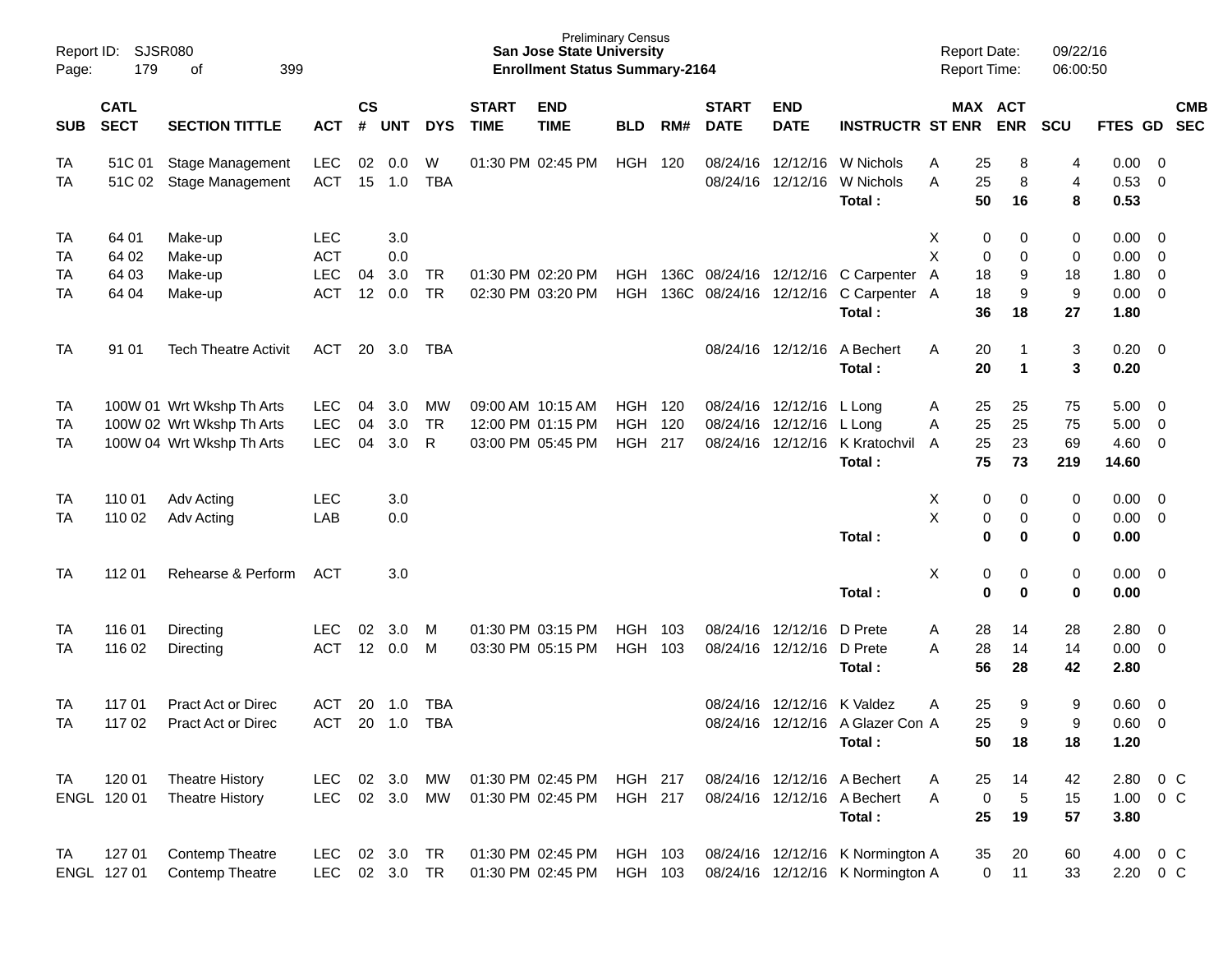| Page:      | Report ID: SJSR080<br>180  | 399<br>of                      |                          |                |            |            |                             | <b>San Jose State University</b><br><b>Enrollment Status Summary-2164</b> | <b>Preliminary Census</b> |            |                             |                                        |                                      | <b>Report Date:</b><br>Report Time: |                                | 09/22/16<br>06:00:50 |                     |                          |            |
|------------|----------------------------|--------------------------------|--------------------------|----------------|------------|------------|-----------------------------|---------------------------------------------------------------------------|---------------------------|------------|-----------------------------|----------------------------------------|--------------------------------------|-------------------------------------|--------------------------------|----------------------|---------------------|--------------------------|------------|
| <b>SUB</b> | <b>CATL</b><br><b>SECT</b> | <b>SECTION TITTLE</b>          | <b>ACT</b>               | <b>CS</b><br># | <b>UNT</b> | <b>DYS</b> | <b>START</b><br><b>TIME</b> | <b>END</b><br><b>TIME</b>                                                 | <b>BLD</b>                | RM#        | <b>START</b><br><b>DATE</b> | <b>END</b><br><b>DATE</b>              | <b>INSTRUCTR ST ENR ENR</b>          |                                     | MAX ACT                        | <b>SCU</b>           | FTES GD SEC         |                          | <b>CMB</b> |
|            |                            |                                |                          |                |            |            |                             |                                                                           |                           |            |                             |                                        | Total:                               | 35                                  | 31                             | 93                   | 6.20                |                          |            |
| ТA<br>ENGL | 128 01<br>128 01           | Scriptwriting<br>Scriptwriting | <b>LEC</b><br><b>LEC</b> | 02<br>02       | 3.0<br>3.0 | R<br>R     |                             | 03:00 PM 05:45 PM<br>03:00 PM 05:45 PM                                    | HGH<br><b>HGH</b>         | 120<br>120 |                             | 08/24/16 12/12/16<br>08/24/16 12/12/16 | J Spector<br>J Spector               | 25<br>A<br>A                        | 15<br>$\overline{4}$<br>0      | 45<br>12             | 3.00<br>0.85        | 0 <sup>C</sup><br>$1\,C$ |            |
|            |                            |                                |                          |                |            |            |                             |                                                                           |                           |            |                             |                                        | Total:                               | 25                                  | 19                             | 57                   | 3.85                |                          |            |
| TA         | 131 01                     | Storytelling                   | <b>LEC</b>               | 04             | 3.0        | TR         |                             | 10:30 AM 11:45 AM                                                         | <b>HGH 114</b>            |            |                             |                                        | 08/24/16 12/12/16 B Swanson          | 25<br>A                             | 20                             | 60                   | 4.00                | - 0                      |            |
| TA         | 131 02                     | Storytelling                   | <b>LEC</b>               | 04             | 3.0        | <b>TR</b>  |                             | 12:00 PM 01:15 PM                                                         | HGH                       | 217        |                             | 08/24/16 12/12/16                      | <b>B</b> Swanson<br>Total:           | 25<br>A<br>50                       | 21<br>41                       | 63<br>123            | 4.20<br>8.20        | $\overline{\mathbf{0}}$  |            |
| TA         | 153 01                     | Costume                        | <b>LEC</b>               | 04             | 3.0        | $\top$     |                             | 03:00 PM 04:40 PM                                                         | <b>HGH 120</b>            |            |                             | 08/24/16 12/12/16                      | A Bechert                            | 25<br>A                             | 11                             | 22                   | 2.20                | $\overline{\mathbf{0}}$  |            |
| TA         | 153 02                     | Costume                        | <b>ACT</b>               |                | 12 0.0     | <b>TBA</b> |                             |                                                                           |                           |            |                             | 08/24/16 12/12/16                      | Total:                               | 25<br>A<br>50                       | 11<br>22                       | 11<br>33             | $0.00 \t 0$<br>2.20 |                          |            |
| TA         | 154 01                     | Scenery                        | <b>LEC</b>               | 04             | 3.0        | MW         |                             | 10:30 AM 10:50 AM                                                         | <b>HGH</b>                | 120        |                             | 08/24/16 12/12/16                      | M Locher                             | 23<br>A                             | 9                              | 18                   | 1.80                | - 0                      |            |
| TA         | 154 02                     | Scenery                        | <b>ACT</b>               | 12             | 0.0        | <b>MW</b>  |                             | 10:55 AM 11:45 AM                                                         | <b>HGH</b>                | 120        |                             | 08/24/16 12/12/16                      | M Locher<br>Total:                   | 23<br>A<br>46                       | 9<br>18                        | 9<br>27              | $0.00 \t 0$<br>1.80 |                          |            |
| <b>TA</b>  | 167 01                     | Theatre in Education           | LEC.                     |                | 3.0        |            |                             |                                                                           |                           |            |                             |                                        | Total:                               | X                                   | 0<br>0<br>$\bf{0}$<br>$\bf{0}$ | 0<br>$\bf{0}$        | 0.00                | $\overline{\phantom{0}}$ |            |
|            |                            |                                |                          |                |            |            |                             |                                                                           |                           |            |                             |                                        |                                      |                                     |                                |                      | 0.00                |                          |            |
| TA         | 168 01                     | Arts Management                | <b>LEC</b>               |                | 3.0        |            |                             |                                                                           |                           |            |                             |                                        | Total:                               | X                                   | 0<br>0<br>$\bf{0}$<br>0        | 0<br>$\bf{0}$        | 0.00<br>0.00        | $\overline{\mathbf{0}}$  |            |
| TA         |                            | 170A 01 Act & Dir Camera       | LEC                      | 02             | 3.0        | W          |                             | 01:30 PM 03:15 PM                                                         | <b>HGH</b>                | - 114      |                             | 08/24/16 12/12/16                      | A Glazer Con A                       | 25                                  | 24                             | 48                   | 4.80                | $\overline{0}$           |            |
| TA         |                            | 170A 02 Act & Dir Camera       | <b>ACT</b>               |                | 12 0.0     | W          |                             | 03:30 PM 05:15 PM                                                         | <b>HGH</b>                | 115        |                             | 08/24/16 12/12/16                      | A Glazer Con A<br>Total:             | 25<br>50                            | 24<br>48                       | 24<br>72             | $0.00 \t 0$<br>4.80 |                          |            |
| TA         | 180 01                     | <b>Indiv Studies</b>           | SUP                      | 78             | 1.0        | TBA        |                             |                                                                           |                           |            |                             |                                        | 08/24/16 12/12/16 A Glazer Con A     | 15                                  | 0                              | 0                    | 0.00                | $\overline{\phantom{0}}$ |            |
|            |                            |                                |                          |                |            |            |                             |                                                                           |                           |            |                             |                                        | Total:                               | 15                                  | 0                              | 0                    | 0.00                |                          |            |
| <b>TA</b>  | 191 01                     | Act Proj Thea Prod             | ACT                      | 20             | 1.0        | <b>TBA</b> |                             |                                                                           |                           |            |                             |                                        | 08/24/16 12/12/16 J Bernard          | 30<br>Α                             |                                | $\overline{7}$       | $0.47 \ 0$          |                          |            |
| TA         | 191 02                     | Act Proj Thea Prod             | <b>ACT</b>               | 20             | 2.0        | <b>TBA</b> |                             |                                                                           |                           |            |                             |                                        | 08/24/16 12/12/16 J Bernard          | 30<br>Α                             | 4                              | 4                    | 0.53 0              |                          |            |
| TA         | 191 03                     | Act Proj Thea Prod             | <b>ACT</b>               |                | 20 3.0     | <b>TBA</b> |                             |                                                                           |                           |            |                             |                                        | 08/24/16 12/12/16 C Carpenter A      | 30                                  | 10                             | 10                   | $2.05$ 1            |                          |            |
| TA         | 191 04                     | Act Proj Thea Prod             | ACT                      |                | 20 3.0     | <b>TBA</b> |                             |                                                                           |                           |            |                             |                                        | 08/24/16 12/12/16 M Locher<br>Total: | Α<br>95                             | 5<br>5<br>26                   | $\sqrt{5}$<br>26     | $1.00 \t 0$<br>4.05 |                          |            |
| <b>TA</b>  | 198 01                     | Internship                     | LEC<br>ACT 20 0.0 TBA    |                | 02 3.0     | <b>TBA</b> |                             |                                                                           |                           |            |                             |                                        | 08/24/16 12/12/16 A Glazer Con A     | 30                                  | 28                             | 28                   | $5.60$ 0            |                          |            |
| TA         | 198 02                     | Internship                     |                          |                |            |            |                             |                                                                           |                           |            |                             |                                        | 08/24/16 12/12/16 A Glazer Con A     | 30                                  | 28                             | 56                   | $0.00 \t 0$         |                          |            |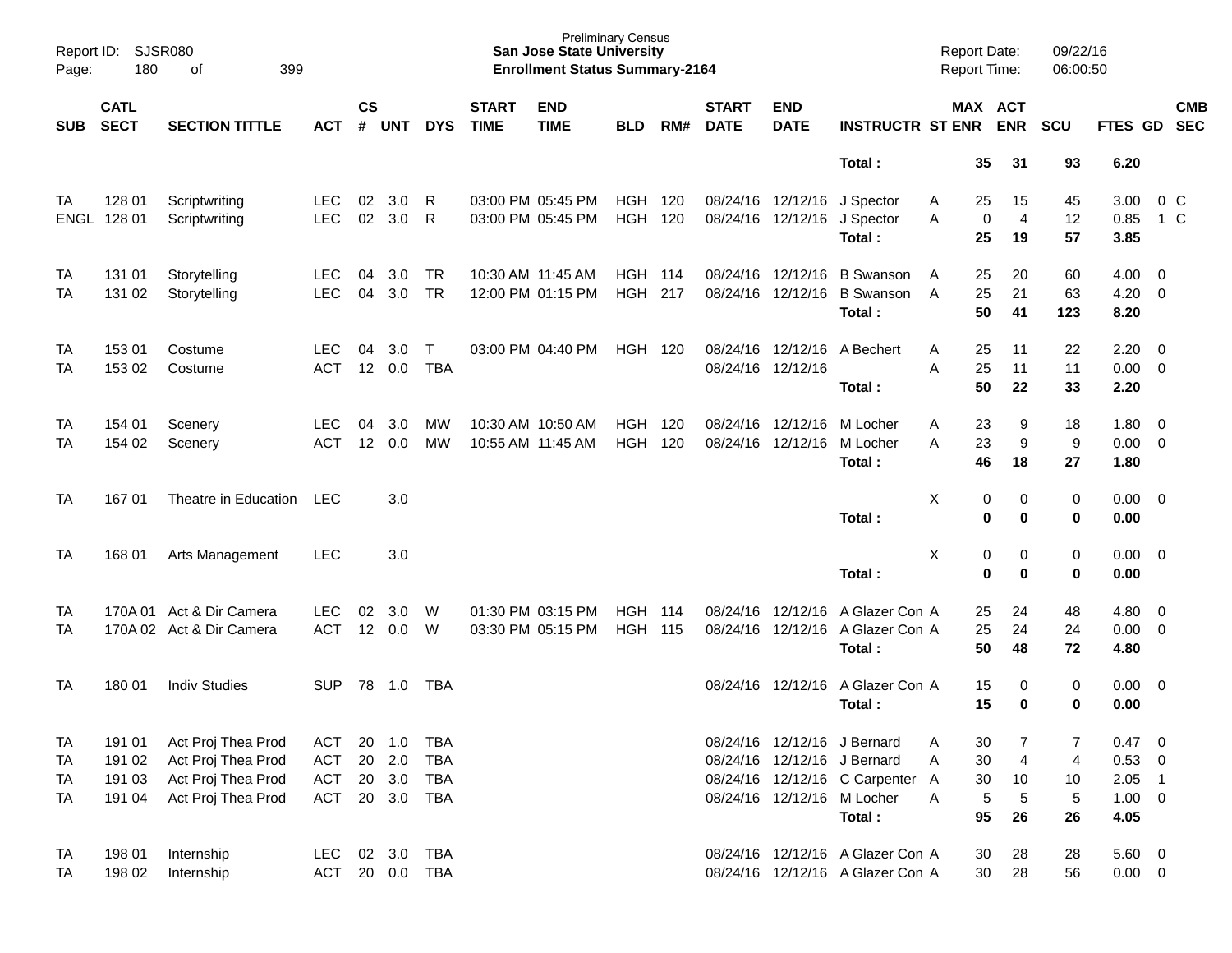| Page:       | SJSR080<br>Report ID:<br>181<br>399<br>of |                           |            |                |            |            |                             | <b>San Jose State University</b><br><b>Enrollment Status Summary-2164</b> | <b>Preliminary Census</b> |     |                             |                                                  |                           |   | <b>Report Date:</b><br><b>Report Time:</b> |                          | 09/22/16<br>06:00:50 |                  |                          |
|-------------|-------------------------------------------|---------------------------|------------|----------------|------------|------------|-----------------------------|---------------------------------------------------------------------------|---------------------------|-----|-----------------------------|--------------------------------------------------|---------------------------|---|--------------------------------------------|--------------------------|----------------------|------------------|--------------------------|
| <b>SUB</b>  | <b>CATL</b><br><b>SECT</b>                | <b>SECTION TITTLE</b>     | <b>ACT</b> | <b>CS</b><br># | <b>UNT</b> | <b>DYS</b> | <b>START</b><br><b>TIME</b> | <b>END</b><br><b>TIME</b>                                                 | <b>BLD</b>                | RM# | <b>START</b><br><b>DATE</b> | <b>END</b><br><b>DATE</b>                        | <b>INSTRUCTR ST ENR</b>   |   | <b>MAX</b>                                 | <b>ACT</b><br><b>ENR</b> | <b>SCU</b>           | <b>FTES GD</b>   | <b>CMB</b><br><b>SEC</b> |
|             |                                           |                           |            |                |            |            |                             |                                                                           |                           |     |                             |                                                  | Total:                    |   | 60                                         | 56                       | 84                   | 5.60             |                          |
| TA          | 199H 01                                   | Honors Program            | <b>SUP</b> | 78             | 3.0        | TBA        |                             |                                                                           |                           |     | 08/24/16                    |                                                  | 12/12/16 S Sublett        | A | 0                                          | 0                        | 0                    | 0.00             | $0\,$ C                  |
| <b>RTVF</b> | 199H 01                                   | Honors Program            | <b>SUP</b> | 78             | 3.0        | TBA        |                             |                                                                           |                           |     | 08/24/16                    | 12/12/16                                         | S Sublett<br>Total:       | A | $\mathbf 0$<br>$\bf{0}$                    | 0<br>$\mathbf{0}$        | 0<br>$\bf{0}$        | 0.00<br>0.00     | $0\,$ C                  |
| <b>TA</b>   | 299 01                                    | <b>Master's Thesis</b>    | <b>SUP</b> | 78             | 4.0        | <b>TBA</b> |                             |                                                                           |                           |     | 08/24/16                    | 12/12/16                                         |                           | A | 0                                          | 0                        | 0                    | $0.00 \t 0$      |                          |
|             |                                           |                           |            |                |            |            |                             |                                                                           |                           |     |                             |                                                  | Total:                    |   | 0                                          | $\mathbf 0$              | 0                    | 0.00             |                          |
|             | Department :                              | TV, Radio, Film & Theatre |            |                |            |            |                             |                                                                           |                           |     |                             |                                                  | <b>Department Total:</b>  |   | 3606                                       | 3001                     | 7171                 | 490.43           |                          |
|             |                                           |                           |            |                |            |            |                             |                                                                           |                           |     |                             | <b>Lower Division:</b><br><b>Upper Division:</b> |                           |   | 1716<br>1890                               | 1522<br>1479             | 3851<br>3320         | 256.73<br>233.70 |                          |
|             |                                           |                           |            |                |            |            |                             |                                                                           |                           |     |                             |                                                  | <b>Graduate Division:</b> |   | 0                                          | 0                        | 0                    | 0.00             |                          |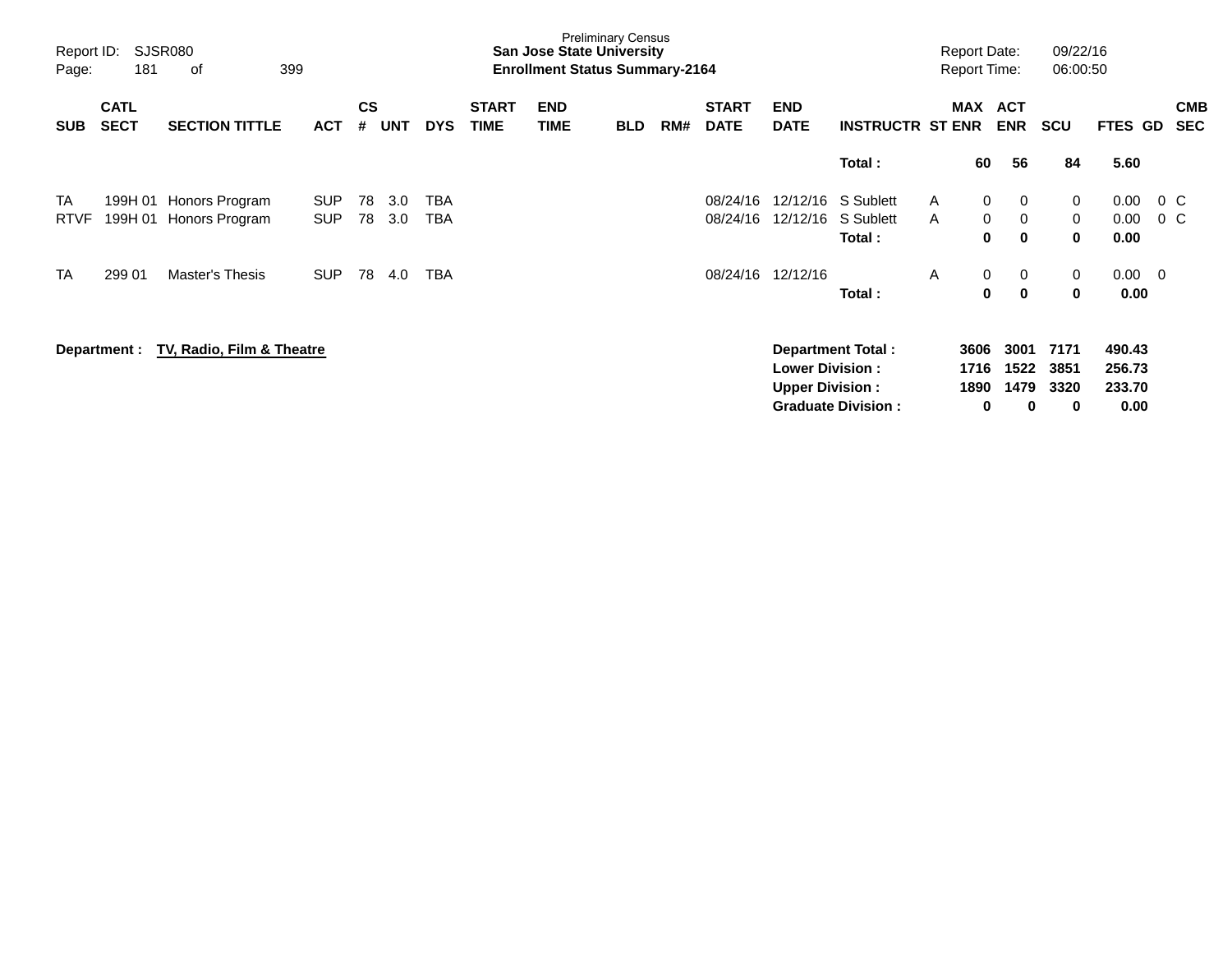| Report ID:<br>Page: | <b>SJSR080</b><br>182 | 399<br>οf                                   |            |               |            |            |                   | <b>Preliminary Census</b><br><b>San Jose State University</b><br><b>Enrollment Status Summary-2164</b> |            |     |              |                            |                                 | <b>Report Date:</b><br><b>Report Time:</b> |    |                | 09/22/16<br>06:00:50 |         |                         |            |
|---------------------|-----------------------|---------------------------------------------|------------|---------------|------------|------------|-------------------|--------------------------------------------------------------------------------------------------------|------------|-----|--------------|----------------------------|---------------------------------|--------------------------------------------|----|----------------|----------------------|---------|-------------------------|------------|
|                     | <b>CATL</b>           |                                             |            | $\mathsf{cs}$ |            |            | <b>START</b>      | <b>END</b>                                                                                             |            |     | <b>START</b> | <b>END</b>                 |                                 |                                            |    | MAX ACT        |                      |         |                         | <b>CMB</b> |
| <b>SUB</b>          | <b>SECT</b>           | <b>SECTION TITTLE</b>                       | ACT        | #             | <b>UNT</b> | <b>DYS</b> | <b>TIME</b>       | <b>TIME</b>                                                                                            | <b>BLD</b> | RM# | <b>DATE</b>  | <b>DATE</b>                | <b>INSTRUCTR ST ENR</b>         |                                            |    | <b>ENR</b>     | <b>SCU</b>           | FTES GD |                         | <b>SEC</b> |
| College             |                       | <b>Humanities &amp; the Arts</b>            |            |               |            |            |                   |                                                                                                        |            |     |              |                            |                                 |                                            |    |                |                      |         |                         |            |
|                     | Department :          | <b>English &amp; Comparative Literature</b> |            |               |            |            |                   |                                                                                                        |            |     |              |                            |                                 |                                            |    |                |                      |         |                         |            |
|                     |                       | ENED 184Y 01 Stdt Tchg II                   | SUP.       | 25            | 4.0        | TBA        |                   |                                                                                                        |            |     | 08/24/16     | 12/12/16                   | J Lovell                        | A                                          | 6  | 6              | 24                   | 1.60    | - 0                     |            |
| <b>ENED</b>         |                       | 184Y 02 Stdt Tchg II                        | <b>SUP</b> | 25            | 4.0        | <b>TBA</b> |                   |                                                                                                        |            |     | 08/24/16     |                            | 12/12/16 M Warner               | A                                          | 3  | -1             | 4                    | 0.27    | $\overline{0}$          |            |
| ENED                |                       | 184Y 03 Stdt Tchg II                        | <b>SUP</b> | 25            | 4.0        | <b>TBA</b> |                   |                                                                                                        |            |     | 08/24/16     | 12/12/16                   | L Hamor                         | A                                          | 9  | 8              | 32                   | 2.13    | $\overline{0}$          |            |
| ENED                |                       | 184Y 04 Stdt Tchg II                        | <b>SUP</b> | 25            | 4.0        | <b>TBA</b> |                   |                                                                                                        |            |     |              | 08/24/16 12/12/16 S Marsh  |                                 | A                                          | 6  | 5              | 20                   | 1.33    | - 0                     |            |
|                     |                       |                                             |            |               |            |            |                   |                                                                                                        |            |     |              |                            | Total:                          |                                            | 24 | 20             | 80                   | 5.33    |                         |            |
| <b>ENED</b>         |                       | 184Z 01 Stdt Tchg III                       | <b>SUP</b> | 25            | 4.0        | TBA        |                   |                                                                                                        |            |     | 08/24/16     | 12/12/16                   | J Lovell                        | A                                          | 6  | 5              | 20                   | 1.33    | -0                      |            |
| <b>ENED</b>         |                       | 184Z 02 Stdt Tchg III                       | <b>SUP</b> | 25            | 4.0        | <b>TBA</b> |                   |                                                                                                        |            |     | 08/24/16     |                            | 12/12/16 M Warner               | A                                          | 3  | -1             | 4                    | 0.27    | $\overline{0}$          |            |
| ENED                |                       | 184Z 03 Stdt Tchg III                       | <b>SUP</b> | 25            | 4.0        | <b>TBA</b> |                   |                                                                                                        |            |     | 08/24/16     | 12/12/16                   | L Hamor                         | A                                          | 9  | 7              | 28                   | 1.87    | $\overline{0}$          |            |
| ENED                |                       | 184Z 04 Stdt Tchg III                       | <b>SUP</b> | 25            | 4.0        | <b>TBA</b> |                   |                                                                                                        |            |     |              | 08/24/16 12/12/16 S Marsh  |                                 | A                                          | 6  | $\overline{2}$ | 8                    | 0.53    | - 0                     |            |
|                     |                       |                                             |            |               |            |            |                   |                                                                                                        |            |     |              |                            | Total:                          |                                            | 24 | 15             | 60                   | 4.00    |                         |            |
|                     | ENED 353 01           | Meth Tchng English                          | SEM        | 05            | 3.0        | $\top$     |                   | 04:00 PM 06:45 PM                                                                                      | <b>SH</b>  | 212 |              | 08/24/16 12/12/16          | J Johnson                       | A                                          | 25 | 21             | 63                   | 4.20    | - 0                     |            |
|                     |                       |                                             |            |               |            |            |                   |                                                                                                        |            |     |              |                            | Total :                         |                                            | 25 | 21             | 63                   | 4.20    |                         |            |
|                     |                       |                                             |            |               |            |            |                   |                                                                                                        |            |     |              |                            |                                 |                                            |    |                |                      |         |                         |            |
| ENED                | 365 03                | Seminar in English E                        | <b>SEM</b> |               | 2.0        |            |                   |                                                                                                        |            |     |              |                            |                                 | X                                          | 0  | 0              | 0                    | 0.00    | 0                       |            |
|                     | ENED 365 04           | Seminar in English E                        | SEM        | 05            | 2.0        | R          |                   | 04:00 PM 06:45 PM                                                                                      | <b>SH</b>  | 433 |              | 08/24/16 12/12/16          | M Warner                        | A                                          | 20 | 15             | 30                   | 2.00    | - 0                     |            |
|                     |                       |                                             |            |               |            |            |                   |                                                                                                        |            |     |              |                            | Total :                         |                                            | 20 | 15             | 30                   | 2.00    |                         |            |
| <b>ENGL</b>         | 1A 01                 | <b>First Year Writing</b>                   | <b>LEC</b> | 03            | 3.0        | МW         | 07:30 AM 08:45 AM |                                                                                                        | <b>BBC</b> | 121 | 08/24/16     | 12/12/16                   | C Lore                          | A                                          | 25 | 25             | 75                   | 5.00    | - 0                     |            |
| <b>ENGL</b>         | 1A 02                 | <b>First Year Writing</b>                   | <b>LEC</b> | 03            | 3.0        | <b>TR</b>  |                   | 07:30 AM 08:45 AM                                                                                      | <b>BBC</b> | 121 | 08/24/16     | 12/12/16                   | E Sams                          | A                                          | 25 | 24             | 72                   | 4.80    | - 0                     |            |
| <b>ENGL</b>         | 1A03                  | <b>First Year Writing</b>                   | <b>LEC</b> | 03            | 3.0        | <b>MW</b>  |                   | 09:00 AM 10:15 AM                                                                                      | <b>BBC</b> | 121 | 08/24/16     | 12/12/16                   | C Lore                          | A                                          | 25 | 25             | 75                   | 5.00    | 0                       |            |
| <b>ENGL</b>         | 1A 04                 | <b>First Year Writing</b>                   | <b>LEC</b> | 03            | 3.0        | <b>TR</b>  |                   | 09:00 AM 10:15 AM                                                                                      | <b>BBC</b> | 121 | 08/24/16     | 12/12/16 E Sams            |                                 | A                                          | 25 | 25             | 75                   | 5.00    | 0                       |            |
| <b>ENGL</b>         | 1A 05                 | <b>First Year Writing</b>                   | <b>LEC</b> | 03            | 3.0        | МW         |                   | 10:30 AM 11:45 AM                                                                                      | <b>BBC</b> | 121 | 08/24/16     |                            | 12/12/16 N Singhal              | A                                          | 25 | 25             | 75                   | 5.00    | 0                       |            |
| <b>ENGL</b>         | 1A 06                 | <b>First Year Writing</b>                   | <b>LEC</b> | 03            | 3.0        | <b>TR</b>  |                   | 10:30 AM 11:45 AM                                                                                      | <b>BBC</b> | 121 | 08/24/16     |                            | 12/12/16 C Browne               | A                                          | 25 | 25             | 75                   | 5.00    | 0                       |            |
| <b>ENGL</b>         | 1A 07                 | <b>First Year Writing</b>                   | <b>LEC</b> | 03            | 3.0        | <b>MW</b>  |                   | 12:00 PM 01:15 PM                                                                                      | <b>BBC</b> | 123 | 08/24/16     | 12/12/16 S Prasad          |                                 | A                                          | 25 | 25             | 75                   | 5.00    | 0                       |            |
| <b>ENGL</b>         | 1A 08                 | <b>First Year Writing</b>                   | <b>LEC</b> | 03            | 3.0        | <b>TR</b>  |                   | 12:00 PM 01:15 PM                                                                                      | <b>BBC</b> | 121 | 08/24/16     | 12/12/16                   | E Sams                          | A                                          | 25 | 25             | 75                   | 5.00    | 0                       |            |
| <b>ENGL</b>         | 1A 09                 | <b>First Year Writing</b>                   | <b>LEC</b> | 03            | 3.0        | <b>MW</b>  |                   | 01:30 PM 02:45 PM                                                                                      | <b>BBC</b> | 121 |              | 08/24/16 12/12/16 C Lore   |                                 | A                                          | 25 | 24             | 72                   | 4.80    | 0                       |            |
| ENGL                | 1A 10                 | <b>First Year Writing</b>                   | <b>LEC</b> |               | 03 3.0     | <b>TR</b>  |                   | 01:30 PM 02:45 PM                                                                                      | <b>BBC</b> | 121 |              |                            | 08/24/16 12/12/16 PO'Sullivan A |                                            | 25 | 25             | 75                   | 5.00    | $\mathbf 0$             |            |
| ENGL                | 1A 11                 | <b>First Year Writing</b>                   | <b>LEC</b> |               | 03 3.0     | МW         |                   | 03:00 PM 04:15 PM                                                                                      | BBC        | 121 |              |                            | 08/24/16 12/12/16 L Lindelof    | A                                          | 25 | 26             | 78                   | 5.20    | $\overline{\mathbf{0}}$ |            |
| <b>ENGL</b>         | 1A 12                 | <b>First Year Writing</b>                   | <b>LEC</b> | 03            | 3.0        | TR         |                   | 03:00 PM 04:15 PM                                                                                      | <b>BBC</b> | 121 |              |                            | 08/24/16 12/12/16 PO'Sullivan A |                                            | 25 | 25             | 75                   | 5.00    | $\overline{\mathbf{0}}$ |            |
| <b>ENGL</b>         | 1A 13                 | <b>First Year Writing</b>                   | LEC        | 03            | 3.0        | МW         |                   | 04:30 PM 05:45 PM                                                                                      | BBC        | 121 |              |                            | 08/24/16 12/12/16 M Mohsenzade  |                                            | 25 | 25             | 75                   | 5.00    | $\overline{\mathbf{0}}$ |            |
| <b>ENGL</b>         | 1A 14                 | <b>First Year Writing</b>                   | <b>LEC</b> | 03            | 3.0        | <b>TR</b>  |                   | 04:30 PM 05:45 PM                                                                                      | <b>BBC</b> | 121 |              | 08/24/16 12/12/16 A Smith  |                                 | A                                          | 25 | 25             | 75                   | 5.00    | $\overline{\mathbf{0}}$ |            |
| <b>ENGL</b>         | 1A 15                 | <b>First Year Writing</b>                   | <b>LEC</b> |               | 3.0        |            |                   |                                                                                                        |            |     |              |                            |                                 | X                                          | 0  | 0              | 0                    | 0.00    | $\overline{\mathbf{0}}$ |            |
| ENGL                | 1A 16                 | <b>First Year Writing</b>                   | <b>LEC</b> | 03            | 3.0        | TR         |                   | 07:30 AM 08:45 AM                                                                                      | BBC        | 122 |              | 08/24/16 12/12/16 T Mouton |                                 | A                                          | 25 | 25             | 75                   | 5.00    | $\overline{\mathbf{0}}$ |            |
| <b>ENGL</b>         | 1A 17                 | <b>First Year Writing</b>                   | <b>LEC</b> | 03            | 3.0        | МW         |                   | 09:00 AM 10:15 AM                                                                                      | <b>BBC</b> | 122 |              | 08/24/16 12/12/16 M Hager  |                                 | A                                          | 25 | 25             | 75                   | 5.00    | $\overline{\mathbf{0}}$ |            |
| <b>ENGL</b>         | 1A 18                 | <b>First Year Writing</b>                   | <b>LEC</b> |               | 03 3.0     | TR         |                   | 09:00 AM 10:15 AM                                                                                      | BBC 122    |     |              | 08/24/16 12/12/16 J Sparks |                                 | A                                          | 25 | 24             | 72                   | 4.80 0  |                         |            |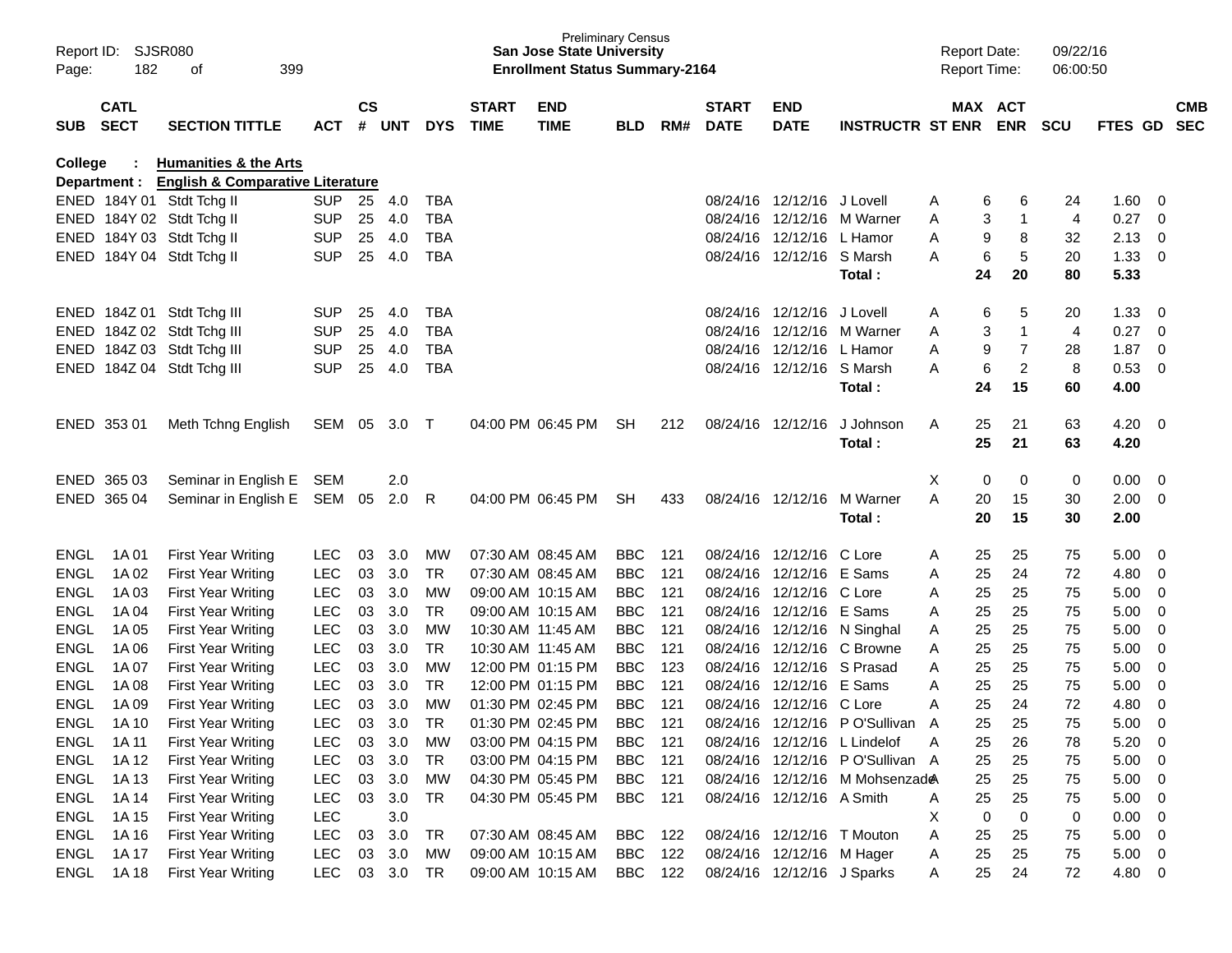| Report ID:<br>Page: | 183         | SJSR080<br>399<br>οf      |            |               |            |            |                   | <b>Preliminary Census</b><br><b>San Jose State University</b><br><b>Enrollment Status Summary-2164</b> |            |     |              |                            |                                 | <b>Report Date:</b><br><b>Report Time:</b> |            |                  | 09/22/16<br>06:00:50 |             |                |            |
|---------------------|-------------|---------------------------|------------|---------------|------------|------------|-------------------|--------------------------------------------------------------------------------------------------------|------------|-----|--------------|----------------------------|---------------------------------|--------------------------------------------|------------|------------------|----------------------|-------------|----------------|------------|
|                     | <b>CATL</b> |                           |            | $\mathsf{cs}$ |            |            | <b>START</b>      | <b>END</b>                                                                                             |            |     | <b>START</b> | <b>END</b>                 |                                 |                                            | <b>MAX</b> | <b>ACT</b>       |                      |             |                | <b>CMB</b> |
| <b>SUB</b>          | <b>SECT</b> | <b>SECTION TITTLE</b>     | <b>ACT</b> | #             | <b>UNT</b> | <b>DYS</b> | <b>TIME</b>       | <b>TIME</b>                                                                                            | <b>BLD</b> | RM# | <b>DATE</b>  | <b>DATE</b>                | <b>INSTRUCTR ST ENR</b>         |                                            |            | <b>ENR</b>       | <b>SCU</b>           | <b>FTES</b> | GD             | <b>SEC</b> |
| <b>ENGL</b>         | 1A 19       | <b>First Year Writing</b> | <b>LEC</b> |               | 3.0        |            |                   |                                                                                                        |            |     |              |                            |                                 | X                                          | 0          | 0                | 0                    | 0.00        | 0              |            |
| <b>ENGL</b>         | 1A 20       | <b>First Year Writing</b> | <b>LEC</b> | 03            | 3.0        | TR         |                   | 10:30 AM 11:45 AM                                                                                      | <b>BBC</b> | 122 | 08/24/16     | 12/12/16                   | P O'Sullivan                    | A                                          | 25         | 25               | 75                   | 5.00        | 0              |            |
| <b>ENGL</b>         | 1A 21       | <b>First Year Writing</b> | <b>LEC</b> |               | 3.0        |            |                   |                                                                                                        |            |     |              |                            |                                 | X                                          | 0          | $\mathbf 0$      | 0                    | 0.00        | $\mathbf 0$    |            |
| <b>ENGL</b>         | 1A 22       | <b>First Year Writing</b> | <b>LEC</b> | 03            | 3.0        | <b>TR</b>  |                   | 12:00 PM 01:15 PM                                                                                      | <b>BBC</b> | 122 | 08/24/16     | 12/12/16                   | C Browne                        | А                                          | 25         | 25               | 75                   | 5.00        | $\mathbf 0$    |            |
| <b>ENGL</b>         | 1A 23       | <b>First Year Writing</b> | <b>LEC</b> | 03            | 3.0        | МW         |                   | 01:30 PM 02:45 PM                                                                                      | <b>BBC</b> | 122 | 08/24/16     | 12/12/16                   | M Mohsenzad <b>e</b>            |                                            | 25         | 25               | 75                   | 5.00        | 0              |            |
| <b>ENGL</b>         | 1A 24       | <b>First Year Writing</b> | LEC        | 03            | 3.0        | <b>TR</b>  |                   | 01:30 PM 02:45 PM                                                                                      | <b>BBC</b> | 122 | 08/24/16     | 12/12/16                   | T Mouton                        | A                                          | 25         | 25               | 75                   | 5.00        | 0              |            |
| <b>ENGL</b>         | 1A 25       | <b>First Year Writing</b> | <b>LEC</b> | 03            | 3.0        | <b>MW</b>  |                   | 03:00 PM 04:15 PM                                                                                      | <b>BBC</b> | 122 | 08/24/16     | 12/12/16                   | E Schragg                       | A                                          | 25         | 25               | 75                   | 5.00        | 0              |            |
| <b>ENGL</b>         | 1A 26       | <b>First Year Writing</b> | <b>LEC</b> | 03            | 3.0        | <b>TR</b>  |                   | 03:00 PM 04:15 PM                                                                                      | <b>BBC</b> | 122 | 08/24/16     | 12/12/16                   | C Browne                        | Α                                          | 25         | 25               | 75                   | 5.00        | 0              |            |
| <b>ENGL</b>         | 1A 27       | <b>First Year Writing</b> | <b>LEC</b> | 03            | 3.0        | <b>MW</b>  |                   | 04:30 PM 05:45 PM                                                                                      | <b>BBC</b> | 122 | 08/24/16     | 12/12/16                   | E Schragg                       | A                                          | 25         | 25               | 75                   | 5.00        | 0              |            |
| <b>ENGL</b>         | 1A 28       | <b>First Year Writing</b> | <b>LEC</b> | 03            | 3.0        | <b>TR</b>  |                   | 04:30 PM 05:45 PM                                                                                      | <b>BBC</b> | 122 | 08/24/16     | 12/12/16                   | C Browne                        | A                                          | 25         | 24               | 72                   | 4.80        | 0              |            |
| <b>ENGL</b>         | 1A 29       | <b>First Year Writing</b> | <b>LEC</b> |               | 3.0        |            |                   |                                                                                                        |            |     |              |                            |                                 | X                                          | 0          | $\mathbf 0$      | 0                    | 0.00        | 0              |            |
| <b>ENGL</b>         | 1A 30       | <b>First Year Writing</b> | <b>LEC</b> | 03            | 3.0        | <b>TR</b>  |                   | 07:30 AM 08:45 AM                                                                                      | <b>BBC</b> | 120 | 08/24/16     | 12/12/16                   | A Tran                          | Α                                          | 25         | 25               | 75                   | 5.00        | 0              |            |
| <b>ENGL</b>         | 1A 31       | <b>First Year Writing</b> | <b>LEC</b> | 03            | 3.0        | МW         | 09:00 AM 10:15 AM |                                                                                                        | <b>BBC</b> | 123 | 08/24/16     | 12/12/16                   | J Hallford                      | Α                                          | 25         | 25               | 75                   | 5.00        | 0              |            |
| <b>ENGL</b>         | 1A 32       | <b>First Year Writing</b> | <b>LEC</b> | 03            | 3.0        | <b>TR</b>  |                   | 09:00 AM 10:15 AM                                                                                      | <b>BBC</b> | 123 | 08/24/16     | 12/12/16                   | K Papacosta A                   |                                            | 25         | 25               | 75                   | 5.00        | 0              |            |
| <b>ENGL</b>         | 1A 33       | <b>First Year Writing</b> | <b>LEC</b> | 03            | 3.0        | <b>MW</b>  |                   | 10:30 AM 11:45 AM                                                                                      | <b>BBC</b> | 123 | 08/24/16     | 12/12/16                   | J Hallford                      | A                                          | 25         | 25               | 75                   | 5.00        | 0              |            |
| <b>ENGL</b>         | 1A 34       | <b>First Year Writing</b> | <b>LEC</b> | 03            | 3.0        | <b>TR</b>  |                   | 10:30 AM 11:45 AM                                                                                      | <b>BBC</b> | 123 | 08/24/16     | 12/12/16                   | J Speers                        | Α                                          | 25         | 25               | 75                   | 5.00        | 0              |            |
| <b>ENGL</b>         | 1A 35       | <b>First Year Writing</b> | <b>LEC</b> | 03            | 3.0        | МW         |                   | 12:00 PM 01:15 PM                                                                                      | <b>BBC</b> | 121 | 08/24/16     | 12/12/16                   | C Lore                          | Α                                          | 25         | 25               | 75                   | 5.00        | 0              |            |
| <b>ENGL</b>         | 1A 36       | <b>First Year Writing</b> | <b>LEC</b> | 03            | 3.0        | <b>TR</b>  |                   | 12:00 PM 01:15 PM                                                                                      | <b>BBC</b> | 123 | 08/24/16     | 12/12/16                   | J Sparks                        | Α                                          | 25         | 25               | 75                   | 5.00        | 0              |            |
| <b>ENGL</b>         | 1A 37       | <b>First Year Writing</b> | <b>LEC</b> | 03            | 3.0        | <b>MW</b>  |                   | 01:30 PM 02:45 PM                                                                                      | <b>BBC</b> | 123 | 08/24/16     | 12/12/16                   | O Sonntag                       | Α                                          | 25         | 25               | 75                   | 5.00        | 0              |            |
| <b>ENGL</b>         | 1A 38       | <b>First Year Writing</b> | <b>LEC</b> | 03            | 3.0        | <b>TR</b>  |                   | 01:30 PM 02:45 PM                                                                                      | <b>SH</b>  | 411 | 08/24/16     | 12/12/16                   | M Alfaro                        | Α                                          | 25         | 25               | 75                   | 5.00        | 0              |            |
| <b>ENGL</b>         | 1A 39       | <b>First Year Writing</b> | <b>LEC</b> |               | 3.0        |            |                   |                                                                                                        |            |     |              |                            |                                 | X                                          | 0          | $\mathbf 0$      | 0                    | 0.00        | 0              |            |
| <b>ENGL</b>         | 1A 40       | <b>First Year Writing</b> | <b>LEC</b> | 03            | 3.0        | TR         |                   | 03:00 PM 04:15 PM                                                                                      | <b>BBC</b> | 123 | 08/24/16     | 12/12/16                   | S Ashton                        | Α                                          | 25         | 25               | 75                   | 5.00        | 0              |            |
| <b>ENGL</b>         | 1A 41       | <b>First Year Writing</b> | <b>LEC</b> | 03            | 3.0        | F          |                   | 09:30 AM 12:15 PM                                                                                      | <b>SH</b>  | 348 | 08/24/16     | 12/12/16                   | A Smith                         | Α                                          | 25         | 23               | 69                   | 4.60        | 0              |            |
| <b>ENGL</b>         | 1A42        | <b>First Year Writing</b> | <b>LEC</b> |               | 3.0        |            |                   |                                                                                                        |            |     |              |                            |                                 | X                                          | 0          | $\mathbf 0$      | 0                    | 0.00        | 0              |            |
| <b>ENGL</b>         | 1A43        | <b>First Year Writing</b> | <b>LEC</b> | 03            | 3.0        | TR         |                   | 09:00 AM 10:15 AM                                                                                      | <b>SH</b>  | 411 | 08/24/16     | 12/12/16                   | D Hendel De                     | A                                          | 25         | 25               | 75                   | 5.00        | 0              |            |
| <b>ENGL</b>         | 1A 44       | <b>First Year Writing</b> | <b>LEC</b> | 03            | 3.0        | <b>TR</b>  |                   | 09:00 AM 10:15 AM                                                                                      | <b>BBC</b> | 120 | 08/24/16     | 12/12/16                   | A Tran                          | Α                                          | 25         | 25               | 75                   | 5.00        | 0              |            |
| <b>ENGL</b>         | 1A 45       | <b>First Year Writing</b> | <b>LEC</b> |               | 3.0        |            |                   |                                                                                                        |            |     |              |                            |                                 | X                                          | 0          | $\mathbf 0$      | 0                    | 0.00        | 0              |            |
| <b>ENGL</b>         | 1A46        | <b>First Year Writing</b> | <b>LEC</b> | 03            | 3.0        | МW         |                   | 12:00 PM 01:15 PM                                                                                      | <b>SH</b>  | 413 | 08/24/16     | 12/12/16                   | J Hallford                      | Α                                          | 25         | 23               | 69                   | 4.60        | 0              |            |
| <b>ENGL</b>         | 1A 47       | <b>First Year Writing</b> | <b>LEC</b> | 03            | 3.0        | <b>TR</b>  |                   | 01:30 PM 02:45 PM                                                                                      | <b>SH</b>  | 238 | 08/24/16     | 12/12/16                   | <b>B</b> Slager                 | A                                          | 25         | 25               | 75                   | 5.00        | 0              |            |
| <b>ENGL</b>         | 1A48        | <b>First Year Writing</b> | <b>LEC</b> | 03            | 3.0        | M          |                   | 07:00 PM 09:45 PM                                                                                      | <b>BBC</b> | 124 | 08/24/16     | 12/12/16                   | O Sonntag                       | A                                          | 25         | 25               | 75                   | 5.00        | 0              |            |
| ENGL                | 1A 49       | <b>First Year Writing</b> | LEC        |               | 03 3.0     | <b>TR</b>  |                   | 09:00 AM 10:15 AM                                                                                      | SH         | 348 |              | 08/24/16 12/12/16 S Cook   |                                 | A                                          | 25         | 25               | 75                   | 5.00        | $\mathbf 0$    |            |
| ENGL                | 1A 50       | <b>First Year Writing</b> | <b>LEC</b> |               | 3.0        |            |                   |                                                                                                        |            |     |              |                            |                                 | X                                          | 0          | $\boldsymbol{0}$ | 0                    | 0.00        | 0              |            |
| <b>ENGL</b>         | 1A 51       | First Year Writing        | <b>LEC</b> | 03            | 3.0        | TR         |                   | 10:30 AM 11:45 AM SH                                                                                   |            | 238 |              | 08/24/16 12/12/16 S Cook   |                                 | A                                          | 25         | 25               | 75                   | 5.00        | 0              |            |
| ENGL                | 1A 52       | <b>First Year Writing</b> | <b>LEC</b> | 03            | 3.0        | TR         |                   | 01:30 PM 02:45 PM SH                                                                                   |            | 413 |              | 08/24/16 12/12/16 A Smith  |                                 | Α                                          | 25         | 25               | 75                   | 5.00        | $\mathbf 0$    |            |
| ENGL                | 1A 53       | First Year Writing        | <b>LEC</b> |               | 3.0        |            |                   |                                                                                                        |            |     |              |                            |                                 | X                                          | 0          | $\mathbf 0$      | 0                    | 0.00        | 0              |            |
| ENGL                | 1A 54       | First Year Writing        | <b>LEC</b> | 03            | 3.0        | <b>TR</b>  |                   | 07:30 AM 08:45 AM                                                                                      | SH         | 444 |              |                            | 08/24/16 12/12/16 D Hendel De A |                                            | 25         | 24               | 72                   | 4.80        | 0              |            |
| ENGL                | 1A 55       | <b>First Year Writing</b> | <b>LEC</b> | 03            | 3.0        | MW         |                   | 01:30 PM 02:45 PM                                                                                      | BBC        | 124 |              | 08/24/16 12/12/16 J Sparks |                                 | Α                                          | 25         | 25               | 75                   | 5.00        | $\overline{0}$ |            |
| ENGL                | 1A 56       | <b>First Year Writing</b> | <b>LEC</b> |               | 3.0        |            |                   |                                                                                                        |            |     |              |                            |                                 | X                                          | 0          | $\overline{0}$   | 0                    | 0.00        |                |            |
| ENGL                |             |                           | <b>LEC</b> |               | 03 3.0     |            |                   | 12:00 PM 01:15 PM SH                                                                                   |            |     |              |                            |                                 |                                            | 25         |                  | 72                   |             | $\overline{0}$ |            |
|                     | 1A 57       | <b>First Year Writing</b> |            |               |            | TR         |                   |                                                                                                        |            | 238 |              | 08/24/16 12/12/16 S Harvey |                                 | A                                          |            | 24               |                      | 4.80 0      |                |            |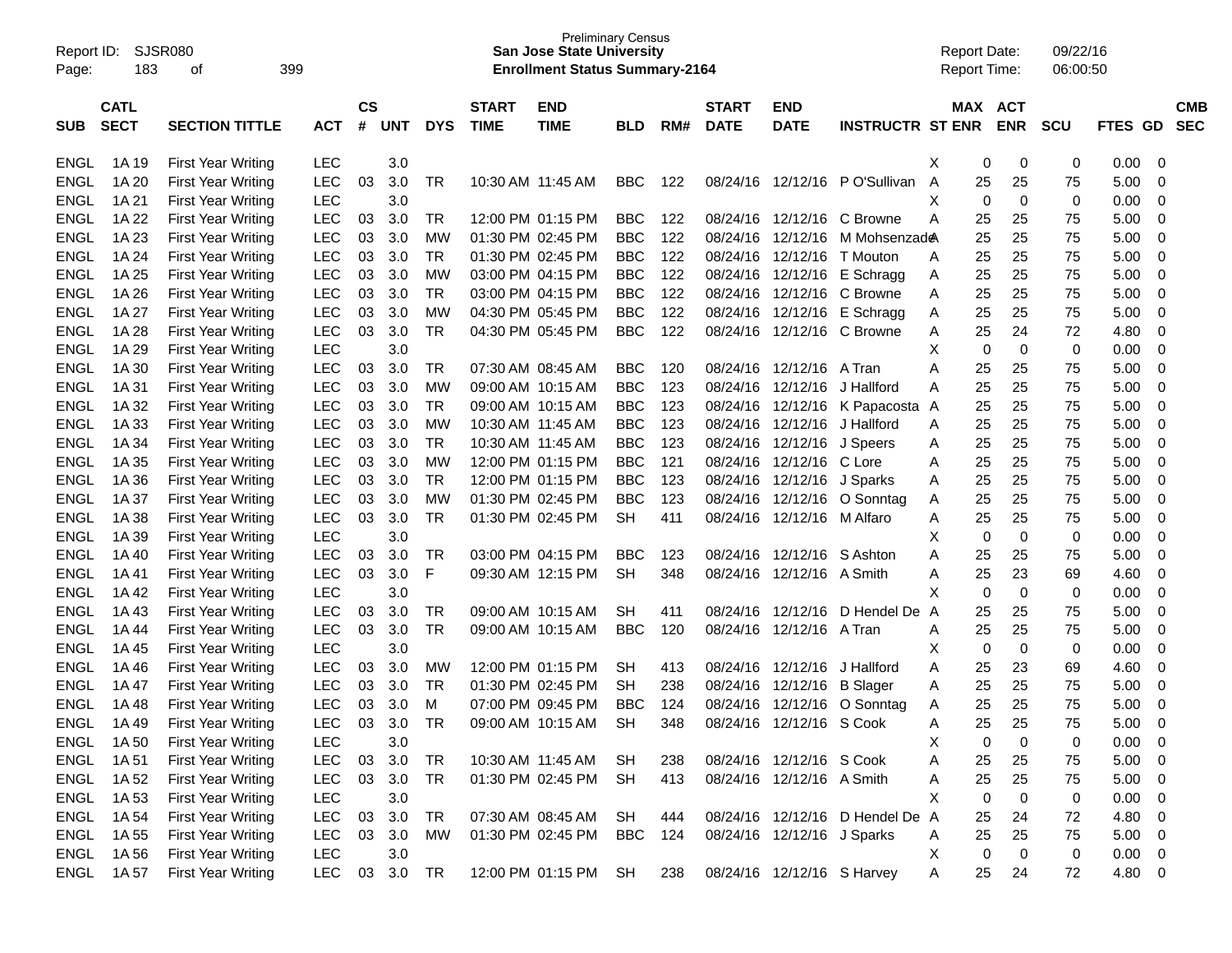| Report ID:<br>Page: | <b>SJSR080</b><br>184                              | 399<br>οf                              |            |           |            |            |                   | <b>Preliminary Census</b><br><b>San Jose State University</b><br><b>Enrollment Status Summary-2164</b> |            |     |              |                            |                         | <b>Report Date:</b><br><b>Report Time:</b> |           |            | 09/22/16<br>06:00:50 |                   |                |            |
|---------------------|----------------------------------------------------|----------------------------------------|------------|-----------|------------|------------|-------------------|--------------------------------------------------------------------------------------------------------|------------|-----|--------------|----------------------------|-------------------------|--------------------------------------------|-----------|------------|----------------------|-------------------|----------------|------------|
|                     | <b>CATL</b>                                        |                                        |            | <b>CS</b> |            |            | <b>START</b>      | <b>END</b>                                                                                             |            |     | <b>START</b> | <b>END</b>                 |                         |                                            | MAX ACT   |            |                      |                   |                | <b>CMB</b> |
| <b>SUB</b>          | <b>SECT</b><br><b>SECTION TITTLE</b><br><b>ACT</b> |                                        |            | #         | <b>UNT</b> | <b>DYS</b> | <b>TIME</b>       | <b>TIME</b>                                                                                            | <b>BLD</b> | RM# | <b>DATE</b>  | <b>DATE</b>                | <b>INSTRUCTR ST ENR</b> |                                            |           | <b>ENR</b> | <b>SCU</b>           | <b>FTES</b><br>GD |                | <b>SEC</b> |
| ENGL                | 1A 58                                              | <b>First Year Writing</b>              | LEC        | 03        | 3.0        | TR         | 09:00 AM 10:15 AM |                                                                                                        | <b>ENG</b> | 327 | 08/24/16     | 12/12/16                   | E James-PennA           |                                            | 25        | 25         | 75                   | 5.00              | 0              |            |
| <b>ENGL</b>         | 1A 59                                              | First Year Writing                     | <b>LEC</b> | 03        | 3.0        | TR         | 01:30 PM 02:45 PM |                                                                                                        | <b>SH</b>  | 348 | 08/24/16     | 12/12/16                   | J Tomfohr               | A                                          | 25        | 23         | 69                   | 4.60              | 0              |            |
| <b>ENGL</b>         | 1A 60                                              | <b>First Year Writing</b>              | <b>LEC</b> | 03        | 3.0        | F          |                   | 09:30 AM 12:15 PM                                                                                      | CL         | 306 | 08/24/16     | 12/12/16                   | T Mouton                | A                                          | 25        | 25         | 75                   | 5.00              | 0              |            |
| <b>ENGL</b>         | 1A 61                                              | <b>First Year Writing</b>              | <b>LEC</b> |           | 3.0        |            |                   |                                                                                                        |            |     |              |                            |                         | X                                          | 0         | 0          | 0                    | 0.00              | 0              |            |
| <b>ENGL</b>         | 1A 62                                              | First Year Writing                     | <b>LEC</b> | 03        | 3.0        | F          |                   | 09:30 AM 12:15 PM                                                                                      | <b>SH</b>  | 411 | 08/24/16     | 12/12/16                   | E James-PennA           |                                            | 25        | 23         | 69                   | 4.60              | 0              |            |
| <b>ENGL</b>         | 1A63                                               | <b>First Year Writing</b>              | <b>LEC</b> |           | 3.0        |            |                   |                                                                                                        |            |     |              |                            |                         | х                                          | 0         | 0          | 0                    | 0.00              | 0              |            |
| <b>ENGL</b>         | 1A 64                                              | <b>First Year Writing</b>              | <b>LEC</b> |           | 3.0        |            |                   |                                                                                                        |            |     |              |                            |                         | X                                          | 0         | 0          | 0                    | 0.00              | 0              |            |
| <b>ENGL</b>         | 1A 65                                              | <b>First Year Writing</b>              | <b>LEC</b> | 03        | 3.0        | <b>MW</b>  | 07:30 AM 08:45 AM |                                                                                                        | CL.        | 316 | 08/24/16     | 12/12/16                   | M Mohsenzade            |                                            | 25        | 25         | 75                   | 5.00              | 0              |            |
| <b>ENGL</b>         | 1A 66                                              | <b>First Year Writing</b>              | <b>LEC</b> | 03        | 3.0        | TR         | 07:30 AM 08:45 AM |                                                                                                        | <b>BBC</b> | 125 | 08/24/16     | 12/12/16                   | E James-PennA           |                                            | 25        | 25         | 75                   | 5.00              | 0              |            |
|                     |                                                    |                                        |            |           |            |            |                   |                                                                                                        |            |     |              |                            | Total:                  |                                            | 1325 1312 |            | 3936                 | 262.40            |                |            |
| <b>ENGL</b>         |                                                    | 1AF 01 FYW: Stretch English            | LEC        | 03        | 3.0        | MW         | 07:30 AM 08:45 AM |                                                                                                        | <b>SH</b>  | 411 |              | 08/24/16 12/12/16          | I Russ                  | A                                          | 20        | 24         | 72                   | 4.80              | 0              |            |
| <b>ENGL</b>         |                                                    | 1AF 02 FYW: Stretch English            | LEC        |           | 3.0        |            |                   |                                                                                                        |            |     |              |                            |                         | х                                          | 0         | 0          | 0                    | 0.00              | 0              |            |
| <b>ENGL</b>         |                                                    | 1AF 03 FYW: Stretch English            | <b>LEC</b> | 03        | 3.0        | <b>MW</b>  | 09:00 AM 10:15 AM |                                                                                                        | <b>SH</b>  | 411 |              | 08/24/16 12/12/16 F Kirk   |                         | Α                                          | 20        | 25         | 75                   | 5.00              | 0              |            |
| <b>ENGL</b>         |                                                    | 1AF 04 FYW: Stretch English            | LEC        |           | 3.0        |            |                   |                                                                                                        |            |     |              |                            |                         | х                                          | 0         | 0          | 0                    | 0.00              | 0              |            |
| <b>ENGL</b>         |                                                    | 1AF 05 FYW: Stretch English            | <b>LEC</b> | 03        | 3.0        | МW         | 10:30 AM 11:45 AM |                                                                                                        | <b>SH</b>  | 411 | 08/24/16     | 12/12/16                   | S Ball                  | A                                          | 20        | 24         | 72                   | 4.80              | 0              |            |
| <b>ENGL</b>         |                                                    | 1AF 06 FYW: Stretch English            | <b>LEC</b> | 03        | 3.0        | TR         | 10:30 AM 11:45 AM |                                                                                                        | <b>SH</b>  | 411 | 08/24/16     | 12/12/16                   | S Ball                  | Α                                          | 20        | 23         | 69                   | 4.60              | 0              |            |
| <b>ENGL</b>         |                                                    | 1AF 07 FYW: Stretch English            | <b>LEC</b> | 03        | 3.0        | <b>TR</b>  | 10:30 AM 11:45 AM |                                                                                                        | CL.        | 316 | 08/24/16     | 12/12/16                   | A Petty                 | Α                                          | 20        | 25         | 75                   | 5.00              | 0              |            |
| <b>ENGL</b>         |                                                    | 1AF 08 FYW: Stretch English            | <b>LEC</b> | 03        | 3.0        | <b>MW</b>  | 01:30 PM 02:45 PM |                                                                                                        | SН         | 411 | 08/24/16     | 12/12/16                   | I Russ                  | Α                                          | 20        | 25         | 75                   | 5.00              | 0              |            |
| <b>ENGL</b>         |                                                    | 1AF 09 FYW: Stretch English            | <b>LEC</b> | 03        | 3.0        | TR.        | 12:00 PM 01:15 PM |                                                                                                        | SН         | 411 | 08/24/16     | 12/12/16                   | J Patchigond            | A                                          | 20        | 25         | 75                   | 5.00              | 0              |            |
| <b>ENGL</b>         |                                                    | 1AF 10 FYW: Stretch English            | <b>LEC</b> | 03        | 3.0        | <b>MW</b>  | 07:30 AM 08:45 AM |                                                                                                        | SН         | 444 | 08/24/16     | 12/12/16 J Logan           |                         | A                                          | 20        | 25         | 75                   | 5.00              | 0              |            |
| <b>ENGL</b>         |                                                    | 1AF 11 FYW: Stretch English            | LEC        |           | 3.0        |            |                   |                                                                                                        |            |     |              |                            |                         | Χ                                          | 0         | 0          | 0                    | 0.00              | 0              |            |
| <b>ENGL</b>         |                                                    | 1AF 12 FYW: Stretch English            | <b>LEC</b> | 03        | 3.0        | <b>MW</b>  | 09:00 AM 10:15 AM |                                                                                                        | <b>SH</b>  | 444 | 08/24/16     | 12/12/16                   | J Logan                 | Α                                          | 20        | 25         | 75                   | 5.00              | 0              |            |
| <b>ENGL</b>         |                                                    | 1AF 13 FYW: Stretch English            | <b>LEC</b> | 03        | 3.0        | TR         | 09:00 AM 10:15 AM |                                                                                                        | <b>SH</b>  | 444 | 08/24/16     | 12/12/16                   | A St. Dennis            | A                                          | 20        | 22         | 66                   | 4.40              | 0              |            |
| <b>ENGL</b>         |                                                    | 1AF 14 FYW: Stretch English            | <b>LEC</b> | 03        | 3.0        | <b>MW</b>  | 10:30 AM 11:45 AM |                                                                                                        | <b>SH</b>  | 444 | 08/24/16     | 12/12/16                   | I Russ                  | A                                          | 20        | 21         | 63                   | 4.20              | 0              |            |
| <b>ENGL</b>         |                                                    | 1AF 15 FYW: Stretch English            | <b>LEC</b> | 03        | 3.0        | TR         | 10:30 AM 11:45 AM |                                                                                                        | <b>SH</b>  | 444 | 08/24/16     | 12/12/16                   | C Baer                  | Α                                          | 20        | 17         | 51                   | 3.40              | 0              |            |
| <b>ENGL</b>         |                                                    | 1AF 16 FYW: Stretch English            | <b>LEC</b> | 03        | 3.0        | <b>TR</b>  | 12:00 PM 01:15 PM |                                                                                                        | <b>SH</b>  | 444 | 08/24/16     | 12/12/16                   | S Ball                  | A                                          | 20        | 25         | 75                   | 5.00              | 0              |            |
| <b>ENGL</b>         |                                                    | 1AF 17 FYW: Stretch English            | <b>LEC</b> | 03        | 3.0        | <b>MW</b>  | 01:30 PM 02:45 PM |                                                                                                        | <b>SH</b>  | 444 | 08/24/16     | 12/12/16                   | F Kirk                  | A                                          | 20        | 23         | 69                   | 4.60              | 0              |            |
| <b>ENGL</b>         |                                                    | 1AF 18 FYW: Stretch English            | <b>LEC</b> | 03        | 3.0        | TR         | 01:30 PM 02:45 PM |                                                                                                        | <b>SH</b>  | 444 | 08/24/16     | 12/12/16                   | M Dowdy                 | A                                          | 20        | 25         | 75                   | 5.00              | 0              |            |
| <b>ENGL</b>         |                                                    | 1AF 19 FYW: Stretch English            | LEC        | 03        | 3.0        | MW         | 03:00 PM 04:15 PM |                                                                                                        | <b>SH</b>  | 238 |              | 08/24/16 12/12/16 L Lappin |                         | A                                          | 20        | 25         | 75                   | 5.00              | 0              |            |
| <b>ENGL</b>         |                                                    | 1AF 20 FYW: Stretch English LEC 03 3.0 |            |           |            | TR         |                   | 03:00 PM 04:15 PM                                                                                      | SH         | 348 |              | 08/24/16 12/12/16 M Dowdy  |                         | A                                          | 20        | 23         | 69                   | 4.60              | 0              |            |
| ENGL                |                                                    | 1AF 21 FYW: Stretch English LEC 03 3.0 |            |           |            | MW         |                   | 07:30 AM 08:45 AM BBC 120                                                                              |            |     |              | 08/24/16 12/12/16 F Kirk   |                         | A                                          | 20        | 24         | 72                   | 4.80              | $\overline{0}$ |            |
| ENGL                |                                                    | 1AF 22 FYW: Stretch English LEC        |            |           | 3.0        |            |                   |                                                                                                        |            |     |              |                            |                         | Χ                                          | 0         | 0          | 0                    | 0.00              | $\overline{0}$ |            |
| <b>ENGL</b>         |                                                    | 1AF 23 FYW: Stretch English LEC        |            | 03        | 3.0        | MW         |                   | 09:00 AM 10:15 AM                                                                                      | BBC        | 120 |              | 08/24/16 12/12/16 A Rivera |                         | A                                          | 20        | 25         | 75                   | 5.00              | 0              |            |
| <b>ENGL</b>         |                                                    | 1AF 24 FYW: Stretch English LEC        |            |           | 03 3.0     | MW         |                   | 12:00 PM 01:15 PM                                                                                      | BBC        | 120 |              | 08/24/16 12/12/16 J Logan  |                         | A                                          | 20        | 25         | 75                   | 5.00              | 0              |            |
| <b>ENGL</b>         |                                                    | 1AF 25 FYW: Stretch English LEC        |            |           | 03 3.0     | MW         |                   | 04:30 PM 05:45 PM                                                                                      | BBC 120    |     |              | 08/24/16 12/12/16 F Kirk   |                         | A                                          | 20        | 21         | 63                   | 4.20              | 0              |            |
| <b>ENGL</b>         |                                                    | 1AF 26 FYW: Stretch English LEC        |            |           | 3.0        |            |                   |                                                                                                        |            |     |              |                            |                         | Χ                                          | 0         | 0          | 0                    | 0.00              | $\overline{0}$ |            |
| <b>ENGL</b>         |                                                    | 1AF 27 FYW: Stretch English LEC        |            |           | 3.0        |            |                   |                                                                                                        |            |     |              |                            |                         | Χ                                          | 0         | 0          | 0                    | 0.00              | $\overline{0}$ |            |
| <b>ENGL</b>         |                                                    | 1AF 28 FYW: Stretch English LEC        |            |           | 3.0        |            |                   |                                                                                                        |            |     |              |                            |                         | Χ                                          | 0         | 0          | 0                    | $0.00 \t 0$       |                |            |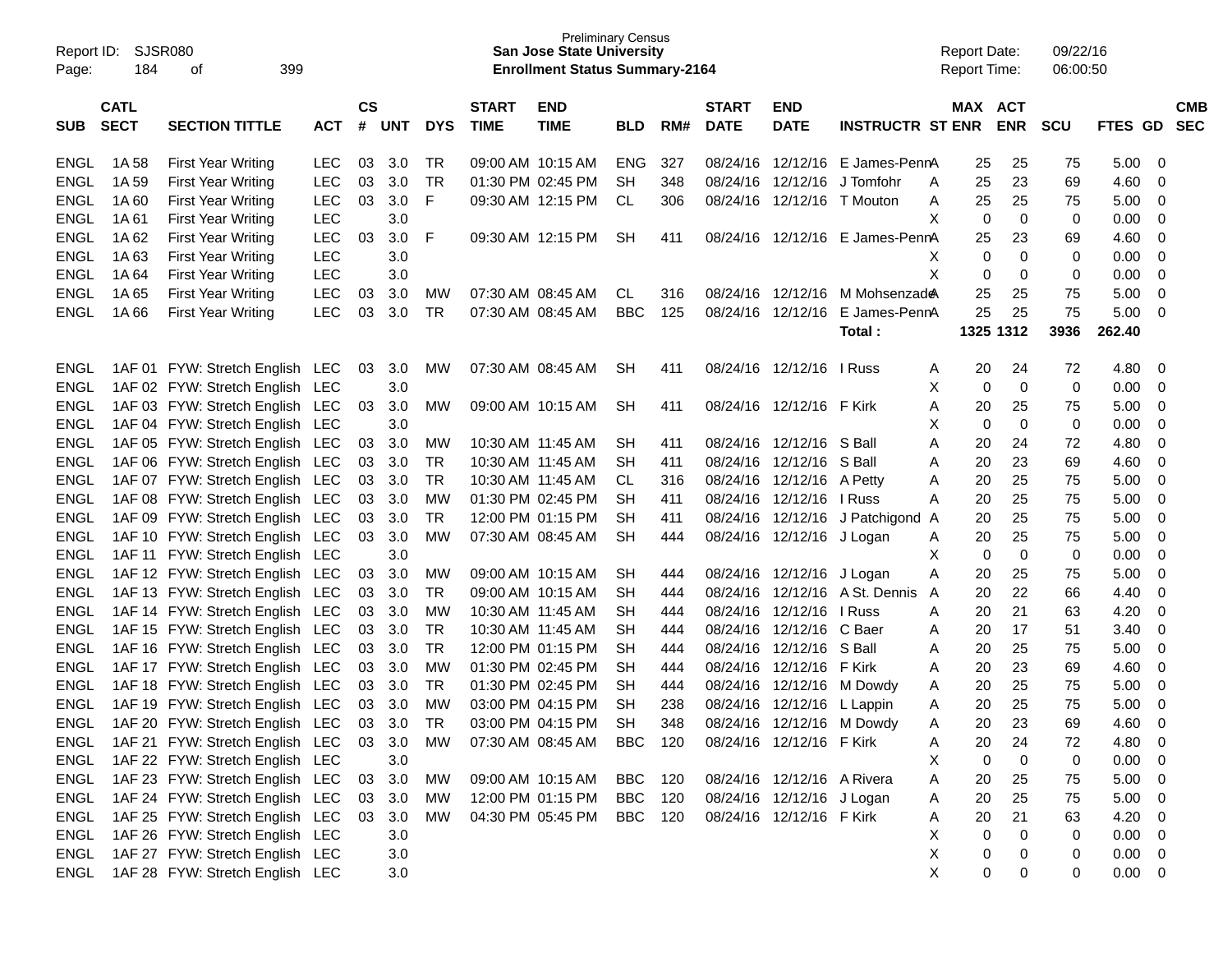| Report ID:<br>Page: | <b>SJSR080</b><br>185      | 399<br>οf                       |            |                |            |            |                             | <b>Preliminary Census</b><br><b>San Jose State University</b><br><b>Enrollment Status Summary-2164</b> |            |     |                             |                            |                             |   | <b>Report Date:</b><br><b>Report Time:</b> |             | 09/22/16<br>06:00:50 |             |                         |                          |
|---------------------|----------------------------|---------------------------------|------------|----------------|------------|------------|-----------------------------|--------------------------------------------------------------------------------------------------------|------------|-----|-----------------------------|----------------------------|-----------------------------|---|--------------------------------------------|-------------|----------------------|-------------|-------------------------|--------------------------|
| <b>SUB</b>          | <b>CATL</b><br><b>SECT</b> | <b>SECTION TITTLE</b>           | <b>ACT</b> | <b>CS</b><br># | <b>UNT</b> | <b>DYS</b> | <b>START</b><br><b>TIME</b> | <b>END</b><br><b>TIME</b>                                                                              | <b>BLD</b> | RM# | <b>START</b><br><b>DATE</b> | <b>END</b><br><b>DATE</b>  | <b>INSTRUCTR ST ENR</b>     |   | MAX ACT                                    | <b>ENR</b>  | <b>SCU</b>           | <b>FTES</b> | <b>GD</b>               | <b>CMB</b><br><b>SEC</b> |
| ENGL                |                            | 1AF 29 FYW: Stretch English LEC |            | 03             | 3.0        | MW         | 12:00 PM 01:15 PM           |                                                                                                        | <b>BBC</b> | 128 | 08/24/16                    | 12/12/16                   | R Joseph                    | Α | 20                                         | 24          | 72                   | 4.80        | -0                      |                          |
| <b>ENGL</b>         |                            | 1AF 30 FYW: Stretch English LEC |            | 03             | 3.0        | <b>TR</b>  | 09:00 AM 10:15 AM           |                                                                                                        | <b>BBC</b> | 128 | 08/24/16                    | 12/12/16                   | A Petty                     | Α | 20                                         | 24          | 72                   | 4.80        | 0                       |                          |
| <b>ENGL</b>         |                            | 1AF 31 FYW: Stretch English LEC |            |                | 3.0        |            |                             |                                                                                                        |            |     |                             |                            |                             | х | 0                                          | 0           | 0                    | 0.00        | 0                       |                          |
| <b>ENGL</b>         |                            | 1AF 32 FYW: Stretch English LEC |            |                | 3.0        |            |                             |                                                                                                        |            |     |                             |                            |                             | X | 0                                          | 0           | 0                    | 0.00        | 0                       |                          |
| <b>ENGL</b>         |                            | 1AF 33 FYW: Stretch English LEC |            |                | 3.0        |            |                             |                                                                                                        |            |     |                             |                            |                             | X | 0                                          | 0           | 0                    | 0.00        | 0                       |                          |
| <b>ENGL</b>         |                            | 1AF 34 FYW: Stretch English LEC |            | 03             | 3.0        | TR         | 12:00 PM 01:15 PM           |                                                                                                        | <b>BBC</b> | 128 | 08/24/16                    | 12/12/16                   | A St. Dennis                | A | 20                                         | 25          | 75                   | 5.00        | 0                       |                          |
| <b>ENGL</b>         |                            | 1AF 35 FYW: Stretch English LEC |            | 03             | 3.0        | МW         | 03:00 PM 04:15 PM           |                                                                                                        | <b>BBC</b> | 124 | 08/24/16                    | 12/12/16                   | I Russ                      | Α | 20                                         | 24          | 72                   | 4.80        | 0                       |                          |
| <b>ENGL</b>         |                            | 1AF 36 FYW: Stretch English LEC |            | 03             | 3.0        | <b>MW</b>  | 04:30 PM 05:45 PM           |                                                                                                        | <b>BBC</b> | 124 | 08/24/16                    | 12/12/16                   | L Landau                    | Α | 20                                         | 24          | 72                   | 4.80        | 0                       |                          |
| <b>ENGL</b>         |                            | 1AF 37 FYW: Stretch English LEC |            | 03             | 3.0        | <b>MW</b>  | 12:00 PM 01:15 PM           |                                                                                                        | <b>BBC</b> | 124 | 08/24/16                    | 12/12/16                   | A Rivera                    | A | 20                                         | 25          | 75                   | 5.00        | 0                       |                          |
| <b>ENGL</b>         |                            | 1AF 38 FYW: Stretch English LEC |            | 03             | 3.0        | <b>TR</b>  | 04:30 PM 05:45 PM           |                                                                                                        | <b>BBC</b> | 107 | 08/24/16                    | 12/12/16                   | J Patchigond A              |   | 20                                         | 23          | 69                   | 4.60        | 0                       |                          |
| <b>ENGL</b>         |                            | 1AF 39 FYW: Stretch English LEC |            | 03             | 3.0        | <b>TR</b>  | 06:00 PM 07:15 PM           |                                                                                                        | <b>BBC</b> | 221 | 08/24/16                    | 12/12/16                   | J Patchigond A              |   | 20                                         | 22          | 66                   | 4.40        | 0                       |                          |
| <b>ENGL</b>         |                            | 1AF 40 FYW: Stretch English LEC |            | 03             | 3.0        | <b>MW</b>  | 01:30 PM 02:45 PM           |                                                                                                        | <b>BBC</b> | 120 | 08/24/16                    | 12/12/16                   | A Rivera                    | Α | 20                                         | 24          | 72                   | 4.80        | 0                       |                          |
| <b>ENGL</b>         |                            | 1AF 41 FYW: Stretch English LEC |            | 03             | 3.0        | <b>TR</b>  | 01:30 PM 02:45 PM           |                                                                                                        | <b>BBC</b> | 120 | 08/24/16                    | 12/12/16                   | J Patchigond A              |   | 20                                         | 24          | 72                   | 4.80        | 0                       |                          |
| <b>ENGL</b>         |                            | 1AF 42 FYW: Stretch English LEC |            | 03             | 3.0        | <b>MW</b>  | 12:00 PM 01:15 PM           |                                                                                                        | <b>BBC</b> | 122 | 08/24/16                    | 12/12/16                   | L Landau                    | A | 20                                         | 25          | 75                   | 5.00        | 0                       |                          |
| <b>ENGL</b>         |                            | 1AF 43 FYW: Stretch English LEC |            | 03             | 3.0        | <b>MW</b>  | 03:00 PM 04:15 PM           |                                                                                                        | <b>BBC</b> | 123 | 08/24/16                    | 12/12/16                   | L Landau                    | A | 20                                         | 25          | 75                   | 5.00        | 0                       |                          |
| <b>ENGL</b>         |                            | 1AF 44 FYW: Stretch English LEC |            | 03             | 3.0        | <b>MW</b>  | 04:30 PM 05:45 PM           |                                                                                                        | <b>SH</b>  | 238 | 08/24/16                    | 12/12/16                   | L Lappin                    | A | 20                                         | 25          | 75                   | 5.00        | 0                       |                          |
| <b>ENGL</b>         |                            | 1AF 45 FYW: Stretch English LEC |            | 03             | 3.0        | МW         | 12:00 PM 01:15 PM           |                                                                                                        | <b>HGH</b> | 120 | 08/24/16                    | 12/12/16                   | L Lappin                    | A | 20                                         | 25          | 75                   | 5.00        | 0                       |                          |
| <b>ENGL</b>         |                            | 1AF 46 FYW: Stretch English LEC |            | 03             | 3.0        | <b>TR</b>  | 03:00 PM 04:15 PM           |                                                                                                        | <b>BBC</b> | 124 | 08/24/16                    | 12/12/16                   | J Tomfohr                   | Α | 20                                         | 24          | 72                   | 4.80        | 0                       |                          |
| <b>ENGL</b>         |                            | 1AF 47 FYW: Stretch English LEC |            | 03             | 3.0        | <b>MW</b>  | 04:30 PM 05:45 PM           |                                                                                                        | <b>CL</b>  | 225 |                             | 08/24/16 12/12/16          | A Petty                     | Α | 25                                         | 22          | 66                   | 4.40        | 0                       |                          |
|                     |                            |                                 |            |                |            |            |                             |                                                                                                        |            |     |                             |                            | Total:                      |   | 745                                        | 882         | 2646                 | 176.40      |                         |                          |
| <b>ENGL</b>         | 1B 01                      | Argument and Analysi LEC        |            | 03             | 3.0        | MW         | 07:30 AM 08:45 AM           |                                                                                                        | <b>BBC</b> | 124 | 08/24/16                    | 12/12/16                   | D Hendel De A               |   | 25                                         | 25          | 75                   | 5.00        | 0                       |                          |
| <b>ENGL</b>         | 1B 02                      | Argument and Analysi LEC        |            | 03             | 3.0        | <b>TR</b>  | 07:30 AM 08:45 AM           |                                                                                                        | <b>BBC</b> | 124 |                             | 08/24/16 12/12/16          | L Jacoby                    | Α | 25                                         | 25          | 75                   | 5.00        | 0                       |                          |
| <b>ENGL</b>         | 1B 03                      | Argument and Analysi LEC        |            | 03             | 3.0        | МW         | 09:00 AM 10:15 AM           |                                                                                                        | <b>BBC</b> | 124 | 08/24/16                    | 12/12/16                   | D Hendel De A               |   | 25                                         | 25          | 75                   | 5.00        | 0                       |                          |
| <b>ENGL</b>         | 1B 04                      | Argument and Analysi LEC        |            | 03             | 3.0        | <b>TR</b>  | 09:00 AM 10:15 AM           |                                                                                                        | SН         | 229 | 08/24/16                    | 12/12/16                   | C Baer                      | A | 25                                         | 25          | 75                   | 5.00        | 0                       |                          |
| <b>ENGL</b>         | 1B 05                      | Argument and Analysi LEC        |            | 03             | 3.0        | <b>MW</b>  | 10:30 AM 11:45 AM           |                                                                                                        | SH         | 348 |                             |                            | 08/24/16 12/12/16 A Rohatgi | Α | 25                                         | 24          | 72                   | 4.80        | 0                       |                          |
| <b>ENGL</b>         | 1B 06                      | Argument and Analysi LEC        |            |                | 3.0        |            |                             |                                                                                                        |            |     |                             |                            |                             | X | 0                                          | $\mathbf 0$ | 0                    | 0.00        | 0                       |                          |
| <b>ENGL</b>         | 1B 07                      | Argument and Analysi LEC        |            | 03             | 3.0        | F          | 09:30 AM 12:15 PM           |                                                                                                        | <b>BBC</b> | 124 | 08/24/16                    | 12/12/16                   | D Hendel De A               |   | 25                                         | 25          | 75                   | 5.00        | 0                       |                          |
| <b>ENGL</b>         | 1B 08                      | Argument and Analysi LEC        |            | 03             | 3.0        | TR         | 12:00 PM 01:15 PM           |                                                                                                        | <b>BBC</b> | 124 | 08/24/16                    | 12/12/16                   | R Vora                      | A | 25                                         | 25          | 75                   | 5.00        | 0                       |                          |
| <b>ENGL</b>         | 1B 09                      | Argument and Analysi LEC        |            | 03             | 3.0        | <b>MW</b>  |                             | 01:30 PM 02:45 PM                                                                                      | CL.        | 306 |                             |                            | 08/24/16 12/12/16 A Rohatgi | Α | 25                                         | 22          | 66                   | 4.40        | 0                       |                          |
| ENGL                | 1B 10                      | Argument and Analysi LEC 03     |            |                | 3.0        | <b>TR</b>  |                             | 01:30 PM 02:45 PM                                                                                      | <b>BBC</b> | 124 |                             | 08/24/16 12/12/16 S Harvey |                             | A | 25                                         | 24          | 72                   | 4.80        | 0                       |                          |
| ENGL 1B 11          |                            | Argument and Analysi LEC        |            |                | 03 3.0     | TR         |                             | 03:00 PM 04:15 PM CL                                                                                   |            | 306 |                             |                            | 08/24/16 12/12/16 A Rohatgi | Α | 25                                         | 25          | 75                   | 5.00        | - 0                     |                          |
| <b>ENGL</b>         | 1B 12                      | Argument and Analysi LEC        |            |                | 3.0        |            |                             |                                                                                                        |            |     |                             |                            |                             | Χ | $\mathbf 0$                                | $\mathbf 0$ | 0                    | 0.00        | $\overline{0}$          |                          |
| ENGL                | 1B 13                      | Argument and Analysi LEC        |            | 03             | 3.0        | TR         |                             | 04:30 PM 05:45 PM CL                                                                                   |            | 306 |                             |                            | 08/24/16 12/12/16 A Rohatgi | Α | 25                                         | 24          | 72                   | 4.80        | 0                       |                          |
| ENGL                | 1B 14                      | Argument and Analysi LEC        |            |                | 3.0        |            |                             |                                                                                                        |            |     |                             |                            |                             | X | 0                                          | 0           | 0                    | 0.00        | 0                       |                          |
| ENGL                | 1B 15                      | Argument and Analysi LEC        |            | 03             | 3.0        | MW         |                             | 07:30 AM 08:45 AM SH                                                                                   |            | 345 |                             | 08/24/16 12/12/16 D Sirkin |                             | Α | 25                                         | 23          | 69                   | 4.60        | 0                       |                          |
| ENGL                | 1B 16                      | Argument and Analysi LEC        |            |                | 3.0        |            |                             |                                                                                                        |            |     |                             |                            |                             | X | $\mathbf 0$                                | 0           | 0                    | 0.00        | - 0                     |                          |
| <b>ENGL</b>         | 1B 17                      | Argument and Analysi LEC        |            | 03             | 3.0        | TR         |                             | 10:30 AM 11:45 AM                                                                                      | SH         | 348 |                             | 08/24/16 12/12/16 L Jacoby |                             | Α | 25                                         | 24          | 72                   | 4.80        | $\overline{\mathbf{0}}$ |                          |
| ENGL                | 1B 18                      | Argument and Analysi LEC        |            |                | 03 3.0     | MW         |                             | 12:00 PM 01:15 PM SH                                                                                   |            | 348 |                             | 08/24/16 12/12/16 D Sirkin |                             | Α | 25                                         | 24          | 72                   | 4.80 0      |                         |                          |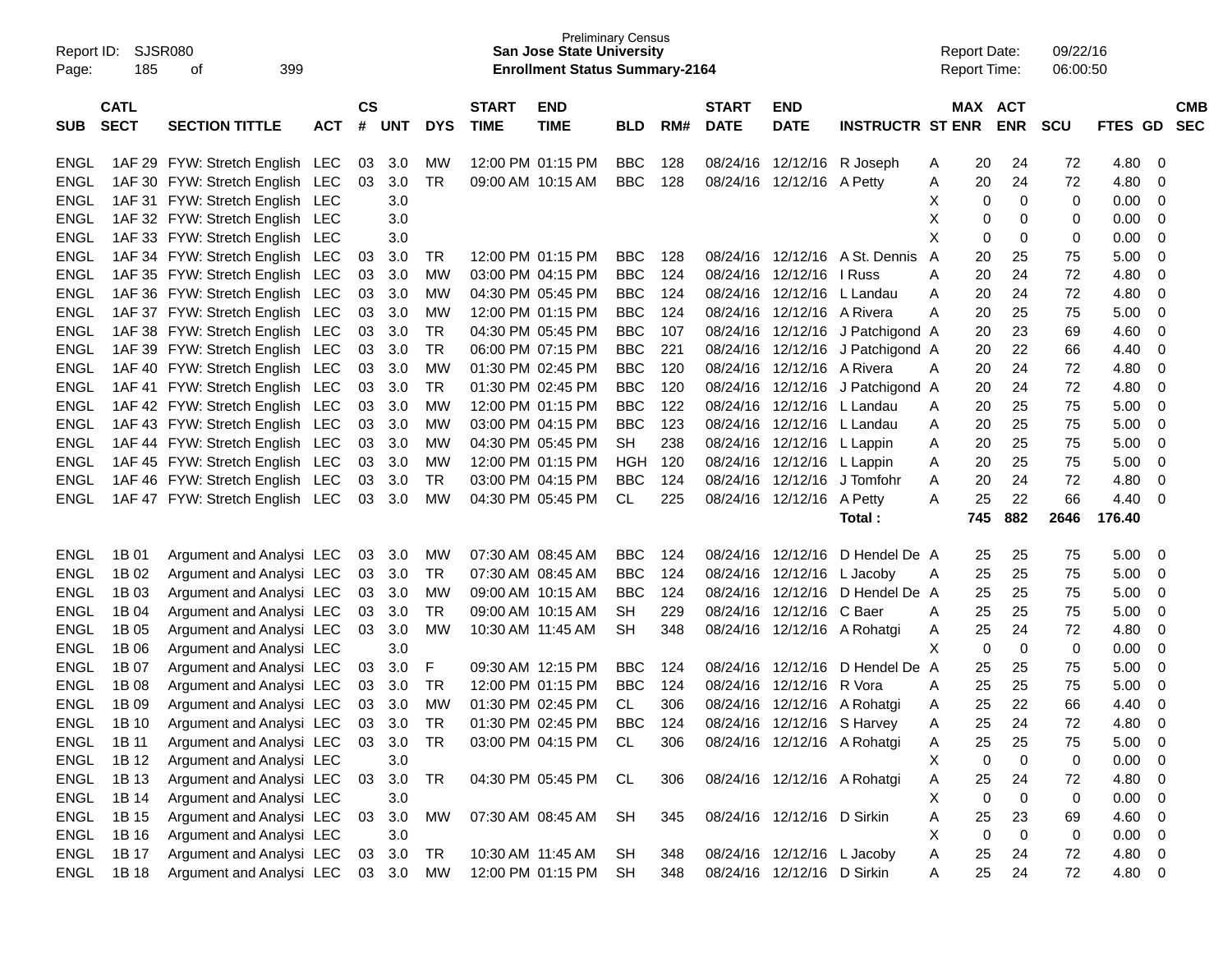| Page:       | SJSR080<br>Report ID:<br>186<br>399<br>οf |                              |            |                    |            |            |                             | <b>Preliminary Census</b><br><b>San Jose State University</b><br><b>Enrollment Status Summary-2164</b> |            |     |                             |                           |                                 |   | <b>Report Date:</b><br><b>Report Time:</b> |            | 09/22/16<br>06:00:50 |                |                          |                          |
|-------------|-------------------------------------------|------------------------------|------------|--------------------|------------|------------|-----------------------------|--------------------------------------------------------------------------------------------------------|------------|-----|-----------------------------|---------------------------|---------------------------------|---|--------------------------------------------|------------|----------------------|----------------|--------------------------|--------------------------|
| <b>SUB</b>  | <b>CATL</b><br><b>SECT</b>                | <b>SECTION TITTLE</b>        | <b>ACT</b> | $\mathsf{cs}$<br># | <b>UNT</b> | <b>DYS</b> | <b>START</b><br><b>TIME</b> | <b>END</b><br><b>TIME</b>                                                                              | <b>BLD</b> | RM# | <b>START</b><br><b>DATE</b> | <b>END</b><br><b>DATE</b> | <b>INSTRUCTR ST ENR</b>         |   | MAX ACT                                    | <b>ENR</b> | <b>SCU</b>           | <b>FTES GD</b> |                          | <b>CMB</b><br><b>SEC</b> |
|             |                                           |                              |            |                    |            |            |                             |                                                                                                        |            |     |                             |                           | Total:                          |   | 350                                        | 340        | 1020                 | 68.00          |                          |                          |
| <b>ENGL</b> | 2 0 1                                     | Critical Thinking an         | <b>LEC</b> | 03                 | 3.0        | F          |                             | 09:30 AM 12:15 PM                                                                                      | <b>BBC</b> | 122 |                             |                           | 08/24/16 12/12/16 PO'Sullivan A |   | 25                                         | 25         | 75                   | 5.00           | $\overline{0}$           |                          |
| <b>ENGL</b> | 202                                       | Critical Thinking an         | LEC        | 03                 | 3.0        | <b>TR</b>  |                             | 07:30 AM 08:45 AM                                                                                      | <b>CL</b>  | 316 | 08/24/16                    | 12/12/16 S Harvey         |                                 | Α | 25                                         | 23         | 69                   | 4.60           | 0                        |                          |
| <b>ENGL</b> | 203                                       | Critical Thinking an         | LEC        | 03                 | 3.0        | <b>MW</b>  |                             | 09:00 AM 10:15 AM                                                                                      | <b>CL</b>  | 316 | 08/24/16                    | 12/12/16                  | M Williams                      | A | 25                                         | 25         | 75                   | 5.00           | 0                        |                          |
| <b>ENGL</b> | 2 0 4                                     | Critical Thinking an         | LEC        | 03                 | 3.0        | <b>TR</b>  |                             | 09:00 AM 10:15 AM                                                                                      | CL         | 316 | 08/24/16                    | 12/12/16 S Harvey         |                                 | Α | 25                                         | 25         | 75                   | 5.00           | 0                        |                          |
| <b>ENGL</b> | 205                                       | Critical Thinking an         | LEC        | 03                 | 3.0        | <b>MW</b>  |                             | 10:30 AM 11:45 AM                                                                                      | CL         | 316 | 08/24/16                    | 12/12/16 S Prasad         |                                 | Α | 25                                         | 25         | 75                   | 5.00           | 0                        |                          |
| <b>ENGL</b> | 206                                       | Critical Thinking an         | LEC        | 03                 | 3.0        | F          |                             | 09:30 AM 12:15 PM                                                                                      | <b>CL</b>  | 316 | 08/24/16                    |                           | 12/12/16 K Harrison             | Α | 25                                         | 25         | 75                   | 5.00           | 0                        |                          |
| <b>ENGL</b> | 207                                       | Critical Thinking an         | LEC        | 03                 | 3.0        | <b>MW</b>  |                             | 12:00 PM 01:15 PM                                                                                      | <b>CL</b>  | 316 | 08/24/16                    | 12/12/16                  | M Williams                      | A | 25                                         | 25         | 75                   | 5.00           | 0                        |                          |
| <b>ENGL</b> | 208                                       | Critical Thinking an         | LEC        | 03                 | 3.0        | <b>TR</b>  |                             | 12:00 PM 01:15 PM                                                                                      | <b>CL</b>  | 316 | 08/24/16                    | 12/12/16 R James          |                                 | A | 25                                         | 25         | 75                   | 5.00           | 0                        |                          |
| <b>ENGL</b> | 209                                       | Critical Thinking an         | LEC        | 03                 | 3.0        | <b>MW</b>  |                             | 01:30 PM 02:45 PM                                                                                      | CL         | 316 | 08/24/16                    | 12/12/16 C Mujal          |                                 | A | 25                                         | 25         | 75                   | 5.00           | 0                        |                          |
| <b>ENGL</b> | 210                                       | Critical Thinking an         | LEC        | 03                 | 3.0        | <b>TR</b>  |                             | 01:30 PM 02:45 PM                                                                                      | CL         | 316 | 08/24/16                    | 12/12/16 S Kirby          |                                 | A | 25                                         | 24         | 72                   | 4.80           | 0                        |                          |
| <b>ENGL</b> | 2 1 1                                     | Critical Thinking an         | LEC        | 03                 | 3.0        | <b>MW</b>  |                             | 03:00 PM 04:15 PM                                                                                      | CL         | 316 | 08/24/16                    | 12/12/16 C Mujal          |                                 | Α | 25                                         | 25         | 75                   | 5.00           | 0                        |                          |
| <b>ENGL</b> | 2 1 2                                     | Critical Thinking an         | LEC        | 03                 | 3.0        | <b>TR</b>  |                             | 03:00 PM 04:15 PM                                                                                      | CL         | 316 | 08/24/16                    | 12/12/16 R James          |                                 | A | 25                                         | 25         | 75                   | 5.00           | 0                        |                          |
| <b>ENGL</b> | 2 1 3                                     | Critical Thinking an         | LEC        | 03                 | 3.0        | <b>MW</b>  |                             | 04:30 PM 05:45 PM                                                                                      | CL         | 316 | 08/24/16                    | 12/12/16                  | C Mujal                         | A | 25                                         | 25         | 75                   | 5.00           | 0                        |                          |
| <b>ENGL</b> | 2 14                                      | Critical Thinking an         | LEC        | 03                 | 3.0        | <b>TR</b>  |                             | 04:30 PM 05:45 PM                                                                                      | <b>CL</b>  | 316 | 08/24/16                    | 12/12/16 R James          |                                 | A | 25                                         | 25         | 75                   | 5.00           | 0                        |                          |
| <b>ENGL</b> | 2 1 5                                     | Critical Thinking an         | LEC        | 03                 | 3.0        | <b>TR</b>  |                             | 07:30 AM 08:45 AM                                                                                      | <b>SH</b>  | 348 | 08/24/16                    |                           | 12/12/16 PO'Sullivan            | A | 25                                         | 25         | 75                   | 5.00           | 0                        |                          |
| <b>ENGL</b> | 2 1 6                                     | Critical Thinking an         | LEC        | 03                 | 3.0        | <b>MW</b>  |                             | 10:30 AM 11:45 AM                                                                                      | <b>BBC</b> | 124 | 08/24/16                    | 12/12/16 R James          |                                 | Α | 25                                         | 25         | 75                   | 5.00           | 0                        |                          |
| ENGL        | 2 1 7                                     | Critical Thinking an         | <b>LEC</b> | 03                 | 3.0        | МW         |                             | 01:30 PM 02:45 PM                                                                                      | <b>SH</b>  | 238 |                             | 08/24/16 12/12/16         | R James                         | A | 25                                         | 25         | 75                   | 5.00           | 0                        |                          |
|             |                                           |                              |            |                    |            |            |                             |                                                                                                        |            |     |                             |                           | Total:                          |   | 425                                        | 422        | 1266                 | 84.40          |                          |                          |
| ENGL 1001   |                                           | <b>Great Works of Lit</b>    | <b>LEC</b> | 03                 | 3.0        | <b>TR</b>  |                             | 09:00 AM 10:15 AM                                                                                      | <b>SH</b>  | 435 |                             | 08/24/16 12/12/16         | R Vora                          | Α | 40                                         | 38         | 114                  | 7.60           | $\overline{\mathbf{0}}$  |                          |
|             |                                           |                              |            |                    |            |            |                             |                                                                                                        |            |     |                             |                           | Total:                          |   | 40                                         | 38         | 114                  | 7.60           |                          |                          |
| ENGL 2001   |                                           | <b>Graphic Novel</b>         | <b>LEC</b> |                    | 02 3.0     | -F         |                             | 09:30 AM 12:15 PM                                                                                      | <b>SH</b>  | 435 |                             | 08/24/16 12/12/16         | E Sams                          | Α | 40                                         | 33         | 99                   | 6.60           | $\overline{\phantom{0}}$ |                          |
|             |                                           |                              |            |                    |            |            |                             |                                                                                                        |            |     |                             |                           | Total:                          |   | 40                                         | 33         | 99                   | 6.60           |                          |                          |
| ENGL 22 01  |                                           | <b>Fantasy Science Fic</b>   | LEC        | 03                 | 3.0        | $\top$     |                             | 03:00 PM 05:45 PM                                                                                      | <b>BBC</b> | 120 |                             | 08/24/16 12/12/16         | N Stork                         | A | 40                                         | 37         | 111                  | 7.40           | $\overline{\mathbf{0}}$  |                          |
|             |                                           |                              |            |                    |            |            |                             |                                                                                                        |            |     |                             |                           | Total:                          |   | 40                                         | 37         | 111                  | 7.40           |                          |                          |
| <b>ENGL</b> | 56A01                                     | Eng Lit to 1800              | LEC        |                    | 3.0        |            |                             |                                                                                                        |            |     |                             |                           |                                 | х | 0                                          | 0          | 0                    | 0.00           | 0                        |                          |
|             |                                           | ENGL 56A 02 Eng Lit to 1800  |            |                    |            |            |                             | LEC 03 3.0 MW 10:30 AM 11:45 AM BBC 122 08/24/16 12/12/16 N Stork                                      |            |     |                             |                           |                                 | A | 30                                         | 28         | 84                   | 5.60 0         |                          |                          |
|             |                                           |                              |            |                    |            |            |                             |                                                                                                        |            |     |                             |                           | Total:                          |   | 30                                         | 28         | 84                   | 5.60           |                          |                          |
|             |                                           | ENGL 56B 01 Engl Lit 1800 On |            |                    |            |            |                             | LEC 03 3.0 MW 04:30 PM 05:45 PM BBC 130 08/24/16 12/12/16 W Wilson                                     |            |     |                             |                           |                                 | Α | 31                                         | 32         | 96                   | $6.40\quad 0$  |                          |                          |
|             |                                           |                              |            |                    |            |            |                             |                                                                                                        |            |     |                             |                           | Total:                          |   | 31                                         | 32         | 96                   | 6.40           |                          |                          |
|             |                                           | ENGL 68A 01 Am Lit to 1865   |            |                    |            |            |                             | LEC 03 3.0 TR  09:00 AM  10:15 AM  SH  238  08/24/16  12/12/16  K  English                             |            |     |                             |                           |                                 | A | 30                                         | $30\,$     | 90                   | $6.00 \quad 0$ |                          |                          |
|             |                                           |                              |            |                    |            |            |                             |                                                                                                        |            |     |                             |                           | Total:                          |   | 30                                         | 30         | 90                   | 6.00           |                          |                          |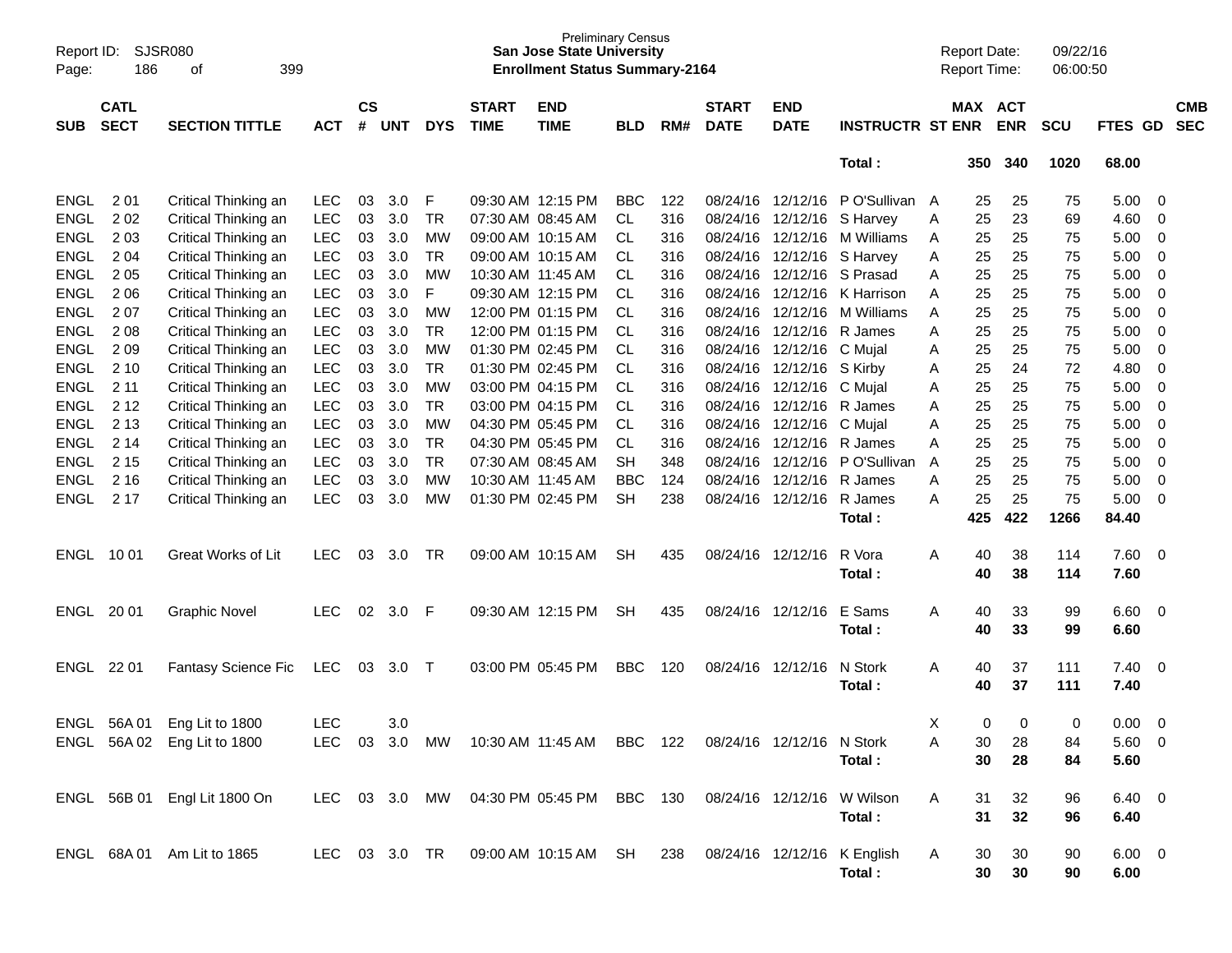| Page:      | SJSR080<br>Report ID:<br>187<br>399<br>оf                                                                    |                                                                                                                                                                                                                                                                                                                                                                                      |                                                             |                                              |                                                                   |                                                             |                             | <b>Preliminary Census</b><br><b>San Jose State University</b><br><b>Enrollment Status Summary-2164</b>                                                               |                                                                                       |                                                             |                                  |                                                                                           |                                                                                                                                                                         |                                           | <b>Report Date:</b><br><b>Report Time:</b>                |                                                           | 09/22/16<br>06:00:50                                      |                                                                                              |                                                                |                          |
|------------|--------------------------------------------------------------------------------------------------------------|--------------------------------------------------------------------------------------------------------------------------------------------------------------------------------------------------------------------------------------------------------------------------------------------------------------------------------------------------------------------------------------|-------------------------------------------------------------|----------------------------------------------|-------------------------------------------------------------------|-------------------------------------------------------------|-----------------------------|----------------------------------------------------------------------------------------------------------------------------------------------------------------------|---------------------------------------------------------------------------------------|-------------------------------------------------------------|----------------------------------|-------------------------------------------------------------------------------------------|-------------------------------------------------------------------------------------------------------------------------------------------------------------------------|-------------------------------------------|-----------------------------------------------------------|-----------------------------------------------------------|-----------------------------------------------------------|----------------------------------------------------------------------------------------------|----------------------------------------------------------------|--------------------------|
| <b>SUB</b> | <b>CATL</b><br><b>SECT</b>                                                                                   | <b>SECTION TITTLE</b>                                                                                                                                                                                                                                                                                                                                                                | ACT                                                         | $\mathsf{cs}$<br>#                           | <b>UNT</b>                                                        | <b>DYS</b>                                                  | <b>START</b><br><b>TIME</b> | <b>END</b><br><b>TIME</b>                                                                                                                                            | <b>BLD</b>                                                                            | RM#                                                         | <b>START</b><br><b>DATE</b>      | <b>END</b><br><b>DATE</b>                                                                 | <b>INSTRUCTR ST ENR ENR</b>                                                                                                                                             |                                           |                                                           | MAX ACT                                                   | <b>SCU</b>                                                | FTES GD                                                                                      |                                                                | <b>CMB</b><br><b>SEC</b> |
|            | ENGL 68B 01                                                                                                  | Am Lit 1865 On                                                                                                                                                                                                                                                                                                                                                                       | LEC                                                         | 03                                           | 3.0                                                               | мw                                                          |                             | 10:30 AM 11:45 AM                                                                                                                                                    | <b>BBC</b>                                                                            | 120                                                         |                                  | 08/24/16 12/12/16 S Maio                                                                  | Total:                                                                                                                                                                  | Α                                         | 30<br>30                                                  | 30<br>30                                                  | 90<br>90                                                  | $6.00 \quad 0$<br>6.00                                                                       |                                                                |                          |
|            | ENGL 71 01<br>ENGL 71 02<br>ENGL 71 03<br>ENGL 71 04<br>ENGL 71 05<br>ENGL 71 06<br>ENGL 71 07<br>ENGL 71 08 | Intro Creative Writ<br><b>Intro Creative Writ</b><br><b>Intro Creative Writ</b><br><b>Intro Creative Writ</b><br><b>Intro Creative Writ</b><br><b>Intro Creative Writ</b><br><b>Intro Creative Writ</b><br><b>Intro Creative Writ</b>                                                                                                                                                | SEM<br>SEM<br>SEM<br>SEM<br>SEM<br><b>SEM</b><br>SEM<br>SEM | 04<br>04<br>04<br>04<br>04<br>04<br>04       | 3.0 <sub>2</sub><br>3.0<br>3.0<br>3.0<br>3.0<br>3.0<br>3.0<br>3.0 | TR<br><b>TR</b><br><b>TR</b><br>МW<br><b>TR</b><br>МW<br>МW |                             | 01:30 PM 02:45 PM<br>10:30 AM 11:45 AM<br>12:00 PM 01:15 PM<br>04:30 PM 05:45 PM<br>09:00 AM 10:15 AM<br>12:00 PM 01:15 PM<br>03:00 PM 04:15 PM                      | <b>BBC</b><br><b>SH</b><br>SН<br><b>BBC</b><br><b>CL</b><br>CL.<br>CL.                | 123<br>413<br>413<br>128<br>306<br>306<br>306               | 08/24/16                         | 08/24/16 12/12/16<br>08/24/16 12/12/16<br>08/24/16 12/12/16 J Engell<br>08/24/16 12/12/16 | S Ashton<br>J Engell<br>12/12/16 L Lindelof<br>08/24/16 12/12/16 T Mouton<br>08/24/16 12/12/16 E Schragg<br>K Chen                                                      | Α<br>Α<br>Α<br>A<br>Α<br>х<br>Α<br>A      | 25<br>25<br>25<br>25<br>25<br>0<br>25<br>25               | 25<br>25<br>24<br>25<br>25<br>0<br>24<br>24               | 75<br>75<br>72<br>75<br>75<br>0<br>72<br>72               | 5.00<br>5.00<br>4.80<br>5.00<br>5.00<br>0.00<br>4.80<br>4.80                                 | - 0<br>0<br>0<br>0<br>0<br>$\mathbf 0$<br>$\mathbf 0$<br>0     |                          |
| ENGL 78 01 |                                                                                                              | Intro Shakespeare                                                                                                                                                                                                                                                                                                                                                                    | LEC                                                         | 03                                           | 3.0                                                               | МW                                                          |                             | 12:00 PM 01:15 PM                                                                                                                                                    | SН                                                                                    | 444                                                         |                                  | 08/24/16 12/12/16                                                                         | Total:<br>A Eastwood<br>Total:                                                                                                                                          | A                                         | 175<br>30<br>30                                           | 172<br>21<br>21                                           | 516<br>63<br>63                                           | 34.40<br>4.20<br>4.20                                                                        | - 0                                                            |                          |
| ENGL       |                                                                                                              | ENGL 100A 01 Writing Competency<br>100A 02 Writing Competency                                                                                                                                                                                                                                                                                                                        | <b>SEM</b><br><b>SEM</b>                                    | 05<br>05                                     | 3.0<br>3.0                                                        | TR<br>MW                                                    |                             | 07:30 AM 08:45 AM<br>12:00 PM 01:15 PM                                                                                                                               | SН<br>SН                                                                              | 238<br>238                                                  |                                  |                                                                                           | 08/24/16 12/12/16 A St. Dennis A<br>08/24/16 12/12/16 O Sonntag<br>Total:                                                                                               | A                                         | 20<br>20<br>40                                            | 19<br>20<br>39                                            | 57<br>60<br>117                                           | 3.80<br>4.00<br>7.80                                                                         | 0<br>$\overline{0}$                                            |                          |
|            |                                                                                                              | ENGL 100W 01 Wrtg Wrkshop<br>ENGL 100W 02 Wrtg Wrkshop<br>ENGL 100W 03 Wrtg Wrkshop                                                                                                                                                                                                                                                                                                  | SEM<br>SEM<br>SEM                                           | 04<br>04<br>04                               | 3.0<br>3.0<br>3.0                                                 | МW<br>MW<br><b>TR</b>                                       |                             | 10:30 AM 11:45 AM<br>03:00 PM 04:15 PM<br>04:30 PM 05:45 PM                                                                                                          | <b>BBC</b><br><b>BBC</b><br><b>BBC</b>                                                | 128<br>128<br>123                                           | 08/24/16                         | 08/24/16 12/12/16<br>12/12/16<br>08/24/16 12/12/16                                        | J Sparks<br>N Stork<br>W Wilson<br>Total:                                                                                                                               | Α<br>Α<br>A                               | 25<br>25<br>25<br>75                                      | 25<br>27<br>16<br>68                                      | 75<br>81<br>48<br>204                                     | 5.00<br>5.40<br>3.20<br>13.60                                                                | $\overline{\mathbf{0}}$<br>0<br>$\mathbf 0$                    |                          |
|            |                                                                                                              | ENGL 100WB 01Written Comm Busines SEM<br>ENGL 100WB 02Written Comm Busines SEM<br>ENGL 100WB 03Written Comm Busines SEM<br>ENGL 100WB 04Written Comm Busines SEM<br>ENGL 100WB 05Written Comm Busines SEM<br>ENGL 100WB 06Written Comm Busines SEM<br>ENGL 100WB 07Written Comm Busines SEM<br>ENGL 100WB 08Written Comm Busines SEM<br>ENGL 100WB 09Written Comm Busines SEM 04 3.0 |                                                             | 04<br>04<br>04<br>04<br>04<br>04<br>04<br>04 | 3.0<br>3.0<br>3.0<br>3.0<br>3.0<br>3.0<br>3.0<br>3.0              | M<br>M<br>R<br>$\top$<br>$\top$<br>W<br>W<br>R<br>- F       | 09:00 AM 11:45 AM           | 06:00 PM 08:45 PM<br>06:00 PM 08:45 PM<br>06:00 PM 08:45 PM<br>06:00 PM 08:45 PM<br>09:00 AM 11:45 AM<br>06:00 PM 08:45 PM<br>06:00 PM 08:45 PM<br>09:30 AM 12:15 PM | CL<br>SН<br><b>BBC</b><br><b>BBC</b><br><b>BBC</b><br>CL.<br><b>BBC</b><br>BBC<br>BBC | 306<br>238<br>120<br>121<br>122<br>306<br>120<br>121<br>120 | 08/24/16<br>08/24/16<br>08/24/16 | 08/24/16 12/12/16<br>12/12/16<br>12/12/16 C Mujal<br>12/12/16<br>08/24/16 12/12/16 L Lo   | S Kirby<br>J Hessler<br>J Hessler<br>08/24/16 12/12/16 L Lindelof<br>08/24/16 12/12/16 L Landau<br>08/24/16 12/12/16 J Hessler<br>08/24/16 12/12/16 J Hessler<br>Total: | Α<br>Α<br>Α<br>A<br>Α<br>А<br>A<br>Α<br>Α | 25<br>25<br>25<br>25<br>25<br>25<br>25<br>25<br>25<br>225 | 25<br>25<br>25<br>24<br>25<br>25<br>25<br>23<br>22<br>219 | 75<br>75<br>75<br>72<br>75<br>75<br>75<br>69<br>66<br>657 | 5.00<br>5.00<br>5.00<br>4.80<br>5.00<br>5.00<br>$5.00 \t 0$<br>4.60 0<br>$4.40 \ 0$<br>43.80 | $\overline{0}$<br>0<br>0<br>0<br>0<br>$\overline{\phantom{0}}$ |                          |
|            | ENGL 101 01                                                                                                  | <b>Literary Criticism</b>                                                                                                                                                                                                                                                                                                                                                            | SEM 04 3.0 TR                                               |                                              |                                                                   |                                                             |                             | 10:30 AM 11:45 AM                                                                                                                                                    | - CL                                                                                  | 306                                                         |                                  | 08/24/16 12/12/16 K Harris                                                                | Total:                                                                                                                                                                  | Α                                         | 25<br>25                                                  | 23<br>23                                                  | 69<br>69                                                  | 4.65 1<br>4.65                                                                               |                                                                |                          |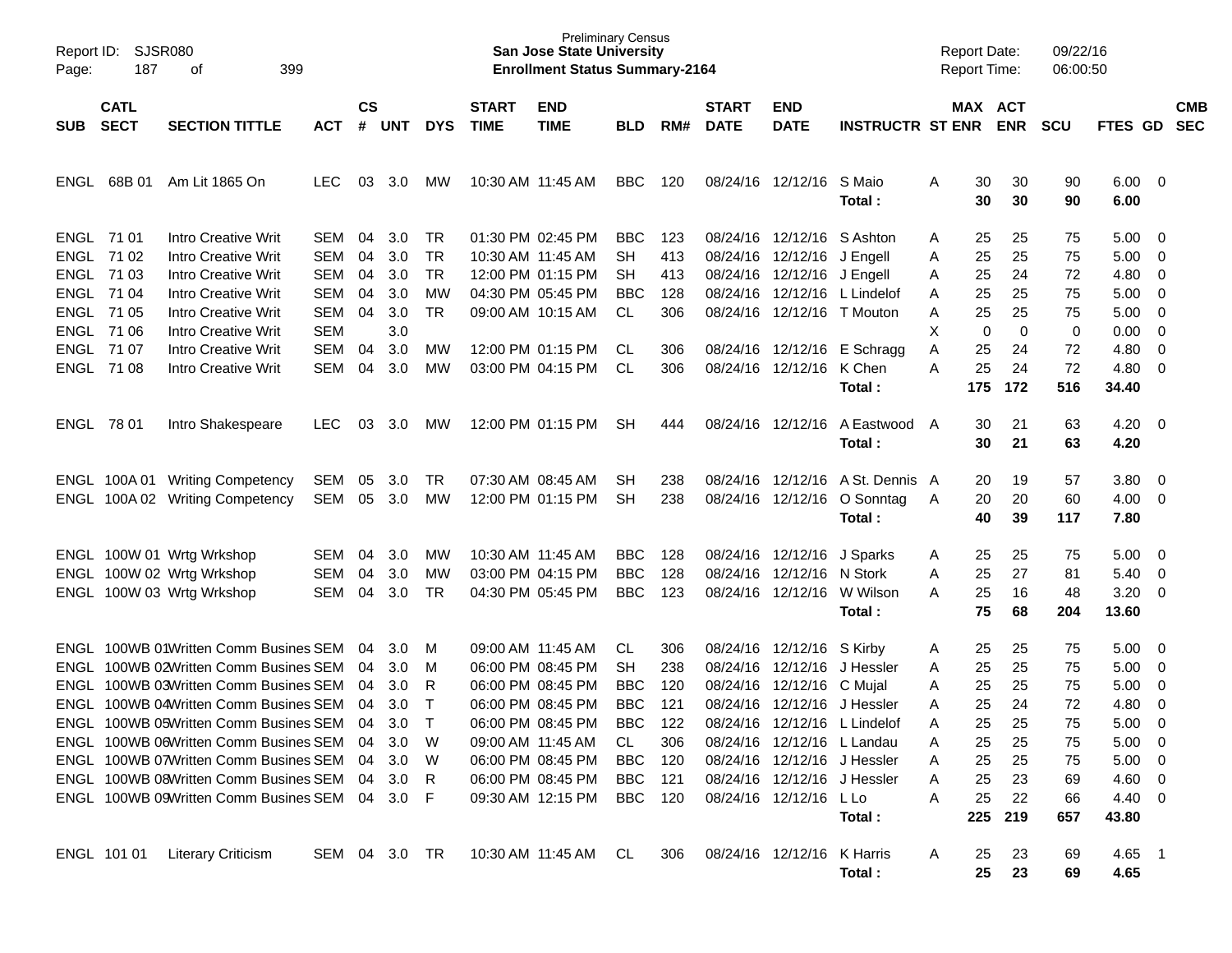| Report ID:<br>Page: | 188                        | <b>SJSR080</b><br>399<br>of                              |                          |               |            |            |                                        | <b>Preliminary Census</b><br><b>San Jose State University</b><br><b>Enrollment Status Summary-2164</b> |            |            |                             |                           |                                                                                | <b>Report Date:</b><br><b>Report Time:</b> |                       | 09/22/16<br>06:00:50 |                                  |            |
|---------------------|----------------------------|----------------------------------------------------------|--------------------------|---------------|------------|------------|----------------------------------------|--------------------------------------------------------------------------------------------------------|------------|------------|-----------------------------|---------------------------|--------------------------------------------------------------------------------|--------------------------------------------|-----------------------|----------------------|----------------------------------|------------|
| <b>SUB</b>          | <b>CATL</b><br><b>SECT</b> | <b>SECTION TITTLE</b>                                    | <b>ACT</b>               | $\mathsf{cs}$ | # UNT      | <b>DYS</b> | <b>START</b><br><b>TIME</b>            | <b>END</b><br><b>TIME</b>                                                                              | <b>BLD</b> | RM#        | <b>START</b><br><b>DATE</b> | <b>END</b><br><b>DATE</b> | <b>INSTRUCTR ST ENR</b>                                                        |                                            | MAX ACT<br><b>ENR</b> | <b>SCU</b>           | FTES GD SEC                      | <b>CMB</b> |
|                     | ENGL 103 01<br>ENGL 103 02 | Modern English<br>Modern English                         | <b>LEC</b><br><b>LEC</b> | 03<br>03      | 3.0<br>3.0 | МW<br>MW   | 09:00 AM 10:15 AM<br>01:30 PM 02:45 PM |                                                                                                        | SH<br>HGH  | 238<br>124 |                             | 08/24/16 12/12/16         | 08/24/16 12/12/16 L Mitchell<br>L Mitchell<br>Total:                           | 35<br>A<br>35<br>A<br>70                   | 34<br>35<br>69        | 102<br>105<br>207    | $6.80$ 0<br>$7.00 \t 0$<br>13.80 |            |
|                     | ENGL 105 01                | Sem in Adv Comp                                          | SEM 04                   |               | 3.0        | TR         |                                        | 09:00 AM 10:15 AM                                                                                      | CL.        | 238        |                             | 08/24/16 12/12/16         | R McNabb<br>Total:                                                             | 25<br>A<br>25                              | 21<br>21              | 63<br>63             | $4.20 \ 0$<br>4.20               |            |
|                     | ENGL 106 01                | <b>Editing for Writers</b>                               | SEM                      | 04            | -3.0       | МW         |                                        | 03:00 PM 04:15 PM                                                                                      | SH         | 348        |                             | 08/24/16 12/12/16         | M Thompson A<br>Total:                                                         | 25<br>25                                   | 23<br>23              | 69<br>69             | $4.60 \ 0$<br>4.60               |            |
|                     | ENGL 107 01                | <b>Prof Tech Writing</b>                                 | SEM                      | 04            | 3.0        | TR         |                                        | 12:00 PM 01:15 PM                                                                                      | <b>SH</b>  | 348        |                             | 08/24/16 12/12/16         | M Thompson A<br>Total:                                                         | 25<br>25                                   | 15<br>15              | 45<br>45             | $3.00 \ 0$<br>3.00               |            |
|                     | ENGL 108 01                | Gaming and Narrative LEC 04 3.0 TR                       |                          |               |            |            |                                        | 01:30 PM 02:45 PM                                                                                      | <b>SH</b>  | 229        |                             | 08/24/16 12/12/16         | K Harris<br>Total:                                                             | 30<br>A<br>30                              | 26<br>26              | 78<br>78             | $5.20 \ 0$<br>5.20               |            |
|                     | ENGL 109 01                | Writing & the Young                                      | LEC                      | 03            | 3.0 M      |            | 04:30 PM 07:15 PM                      |                                                                                                        | ENG        | 403        | 08/24/16 12/12/16           |                           | J Johnson<br>Total:                                                            | 31<br>A<br>31                              | 30<br>30              | 90<br>90             | $6.00 \quad 0$<br>6.00           |            |
|                     |                            | ENGL 112A 01 Childrens Lit<br>ENGL 112A 02 Childrens Lit | <b>LEC</b><br><b>LEC</b> | 03<br>03      | 3.0<br>3.0 | МW<br>MW   | 09:00 AM 10:15 AM<br>10:30 AM 11:45 AM |                                                                                                        | SН<br>SН   | 413<br>413 |                             |                           | 08/24/16 12/12/16 R Krishnaswa A<br>08/24/16 12/12/16 R Krishnaswa A<br>Total: | 35<br>35<br>70                             | 36<br>34<br>70        | 108<br>102<br>210    | $7.20 \t 0$<br>$6.80$ 0<br>14.00 |            |
|                     |                            | ENGL 112B 01 Lit for Young Adults                        | <b>LEC</b>               | 03            | 3.0        | $\top$     |                                        | 04:30 PM 07:15 PM                                                                                      | CL         | 238        |                             | 08/24/16 12/12/16         | M Warner<br>Total:                                                             | 35<br>A<br>35                              | 35<br>35              | 105<br>105           | $7.00 \t 0$<br>7.00              |            |
|                     |                            | ENGL 117A 01 Am Lit, Film, Cult                          | <b>LEC</b>               | 01            | 3.0        | R          |                                        | 03:00 PM 05:45 PM                                                                                      | BBC        | 224        | 08/24/16 12/12/16           |                           | J Engell<br>Total:                                                             | 40<br>A<br>40                              | 38<br>38              | 114<br>114           | 7.60 0<br>7.60                   |            |
|                     |                            | ENGL 123A 01 Global-Lit-Americas                         | <b>LEC</b>               |               | 03 3.0     | TR         |                                        | 12:00 PM 01:15 PM                                                                                      | BBC        | 120        |                             | 08/24/16 12/12/16 P Karim | Total:                                                                         | 35<br>A<br>35                              | 36<br>36              | 108<br>108           | $7.20 \t 0$<br>7.20              |            |
|                     |                            | ENGL 123C 01 Global-Lit-Oceania                          | <b>LEC</b>               |               | 03 3.0 TR  |            |                                        | 03:00 PM 04:15 PM SH                                                                                   |            | 238        |                             |                           | 08/24/16 12/12/16 D Mesher<br>Total:                                           | 35<br>A<br>35                              | 26<br>26              | 78<br>78             | $5.20 \ 0$<br>5.20               |            |
|                     | ENGL 125 01                | European Lit                                             | LEC 03 3.0 MW            |               |            |            | 10:30 AM 11:45 AM                      |                                                                                                        | SH         | 238        | 08/24/16 12/12/16           |                           | L Mitchell<br>Total:                                                           | 35<br>A<br>35                              | 36<br>36              | 108<br>108           | 7.30 2<br>7.30                   |            |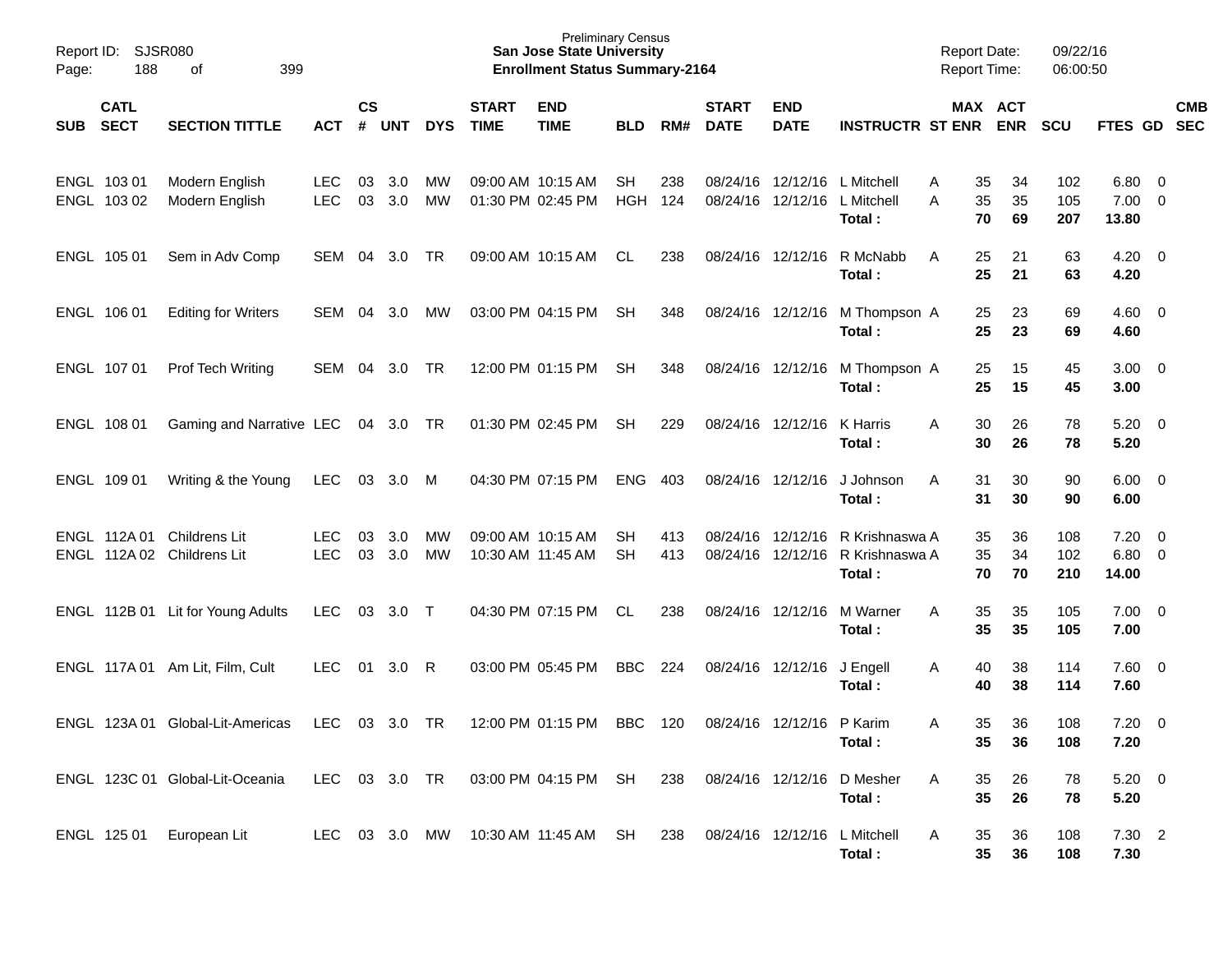| Report ID:<br>Page: |                                           |                                                                  |                                                      |                      |                                       | <b>Preliminary Census</b><br><b>San Jose State University</b><br><b>Enrollment Status Summary-2164</b> |                             |                                                                                  |                                             |                          |                                  | <b>Report Date:</b><br><b>Report Time:</b> |                                                                              | 09/22/16<br>06:00:50 |                                                                   |                                     |                                       |                                                               |            |
|---------------------|-------------------------------------------|------------------------------------------------------------------|------------------------------------------------------|----------------------|---------------------------------------|--------------------------------------------------------------------------------------------------------|-----------------------------|----------------------------------------------------------------------------------|---------------------------------------------|--------------------------|----------------------------------|--------------------------------------------|------------------------------------------------------------------------------|----------------------|-------------------------------------------------------------------|-------------------------------------|---------------------------------------|---------------------------------------------------------------|------------|
| <b>SUB</b>          | <b>CATL</b><br><b>SECT</b>                | <b>SECTION TITTLE</b>                                            | <b>ACT</b>                                           | <b>CS</b><br>#       | <b>UNT</b>                            | <b>DYS</b>                                                                                             | <b>START</b><br><b>TIME</b> | <b>END</b><br><b>TIME</b>                                                        | <b>BLD</b>                                  | RM#                      | <b>START</b><br><b>DATE</b>      | <b>END</b><br><b>DATE</b>                  | <b>INSTRUCTR ST ENR</b>                                                      |                      | MAX ACT<br><b>ENR</b>                                             | <b>SCU</b>                          | FTES GD SEC                           |                                                               | <b>CMB</b> |
|                     | ENGL 129 01                               | Intro Career Wrtg                                                | SEM                                                  | 04                   | 3.0                                   | <b>TR</b>                                                                                              |                             | 10:30 AM 11:45 AM                                                                | <b>SH</b>                                   | 229                      | 08/24/16                         | 12/12/16                                   | M Thompson A<br>Total:                                                       |                      | 25<br>20<br>25<br>20                                              | 60<br>60                            | 4.10<br>4.10                          | $\overline{\phantom{0}}^2$                                    |            |
|                     | ENGL 130 01<br>ENGL 130 02                | <b>Writing Fiction</b><br><b>Writing Fiction</b>                 | SEM<br><b>SEM</b>                                    | 05<br>05             | 3.0 <sub>2</sub><br>3.0               | МW<br><b>TR</b>                                                                                        |                             | 01:30 PM 02:45 PM<br>01:30 PM 02:45 PM                                           | SН<br>CL.                                   | 413<br>306               |                                  | 08/24/16 12/12/16<br>08/24/16 12/12/16     | S Maio<br>N Tavlor<br>Total:                                                 | A<br>A               | 25<br>22<br>24<br>25<br>50<br>46                                  | 66<br>72<br>138                     | 4.50<br>4.80<br>9.30                  | $\overline{2}$<br>$\mathbf 0$                                 |            |
|                     | ENGL 131 01                               | <b>Writing Poetry</b>                                            | SEM                                                  | 05                   | 3.0                                   | <b>TR</b>                                                                                              |                             | 10:30 AM 11:45 AM                                                                | <b>BBC</b>                                  | 128                      |                                  | 08/24/16 12/12/16                          | P Karim<br>Total:                                                            | A                    | 25<br>24<br>25<br>24                                              | 72<br>72                            | 4.90<br>4.90                          | $\overline{\phantom{0}}^2$                                    |            |
|                     | ENGL 133 01                               | Reed Magazine                                                    | SEM                                                  | 04                   | 3.0 <sub>2</sub>                      | $\top$                                                                                                 |                             | 03:00 PM 05:45 PM                                                                | SН                                          | 229                      |                                  | 08/24/16 12/12/16                          | C Miller<br>Total:                                                           | A                    | 25<br>21<br>25<br>21                                              | 63<br>63                            | 4.45<br>4.45                          | - 5                                                           |            |
|                     |                                           | ENGL 140A 01 Old English                                         | <b>LEC</b>                                           | 03                   | 3.0                                   | MW                                                                                                     |                             | 01:30 PM 02:45 PM                                                                | <b>BBC</b>                                  | 128                      |                                  | 08/24/16 12/12/16                          | N Stork<br>Total:                                                            | A                    | 30<br>24<br>30<br>24                                              | 72<br>72                            | 5.00<br>5.00                          | $\overline{4}$                                                |            |
| TA<br>ENGL<br>TA    | ENGL 144 01<br>144 01<br>144 02<br>144 02 | Shakespeare I<br>Shakespeare I<br>Shakespeare I<br>Shakespeare I | <b>LEC</b><br><b>LEC</b><br><b>LEC</b><br><b>LEC</b> | 03<br>03<br>03<br>03 | 3.0 <sub>2</sub><br>3.0<br>3.0<br>3.0 | <b>TR</b><br><b>TR</b><br>MW<br>MW                                                                     |                             | 12:00 PM 01:15 PM<br>12:00 PM 01:15 PM<br>01:30 PM 02:45 PM<br>01:30 PM 02:45 PM | HGH<br><b>HGH</b><br><b>SH</b><br><b>SH</b> | 124<br>124<br>348<br>348 | 08/24/16<br>08/24/16<br>08/24/16 | 12/12/16<br>12/12/16<br>12/12/16           | S Miller<br>S Miller<br>A Eastwood<br>08/24/16 12/12/16 A Eastwood<br>Total: | Α<br>Α<br>A<br>A     | 30<br>30<br>0<br>$\overline{1}$<br>31<br>30<br>0<br>0<br>60<br>62 | 90<br>3<br>93<br>$\mathbf 0$<br>186 | 6.00<br>0.20<br>6.20<br>0.00<br>12.40 | $0\,$ C<br>0 <sup>o</sup><br>0 <sup>o</sup><br>0 <sup>o</sup> |            |
| TA                  | ENGL 145 01<br>145 01                     | Shakespeare + Perfor LEC<br>Shakespeare + Perfor LEC             |                                                      | 03                   | 3.0<br>03 3.0                         | МW<br>МW                                                                                               |                             | 09:00 AM 10:15 AM<br>09:00 AM 10:15 AM                                           | SН<br><b>SH</b>                             | 348<br>348               | 08/24/16<br>08/24/16             | 12/12/16                                   | A Eastwood<br>12/12/16 A Eastwood A<br>Total:                                | A                    | 30<br>30<br>0<br>0<br>30<br>30                                    | 90<br>0<br>90                       | 6.00<br>0.00<br>6.00                  | $0\,$ C<br>0 <sup>o</sup>                                     |            |
|                     | ENGL 166 01                               | Amer Lit 1945 - Now                                              | <b>LEC</b>                                           | 03                   | 3.0                                   | МW                                                                                                     |                             | 01:30 PM 02:45 PM                                                                | SН                                          | 229                      |                                  | 08/24/16 12/12/16                          | A Soldofsky A<br>Total:                                                      |                      | 30<br>17<br>17<br>30                                              | 51<br>51                            | 3.75<br>3.75                          | $\overline{7}$                                                |            |
|                     | ENGL 167 01                               | Steinbeck                                                        | <b>LEC</b>                                           | 03                   | 3.0                                   | TR                                                                                                     |                             | 12:00 PM 01:15 PM                                                                | <b>BBC</b>                                  | 130                      | 08/24/16                         | 12/12/16                                   | S Shillingla<br>Total:                                                       | A                    | 30<br>29<br>29<br>30                                              | 87<br>87                            | 5.90<br>5.90                          | $\overline{\phantom{a}}$                                      |            |
|                     | ENGL 169 01                               | Ethnicity in Amer Li                                             | LEC 03 3.0 TR                                        |                      |                                       |                                                                                                        |                             | 03:00 PM 04:15 PM CL                                                             |                                             | 216                      |                                  | 08/24/16 12/12/16 P Karim                  | Total:                                                                       | A                    | 32<br>21<br>32<br>21                                              | 63<br>63                            | $4.25$ 1<br>4.25                      |                                                               |            |
|                     | ENGL 176 01                               | The Short Story                                                  | LEC 03 3.0 MW                                        |                      |                                       |                                                                                                        |                             | 12:00 PM 01:15 PM                                                                | SH                                          | 411                      |                                  | 08/24/16 12/12/16 S Maio                   | Total:                                                                       | A                    | 30<br>29<br>30<br>29                                              | 87<br>87                            | 5.80 0<br>5.80                        |                                                               |            |
|                     | ENGL 178 01                               | CreativeNonfiction                                               | LEC 02 3.0 TR                                        |                      |                                       |                                                                                                        |                             | 10:30 AM 11:45 AM                                                                | BBC 120                                     |                          |                                  |                                            | 08/24/16 12/12/16 S Shillingla A                                             |                      | 30<br>16                                                          | 48                                  | $3.20 \ 0$                            |                                                               |            |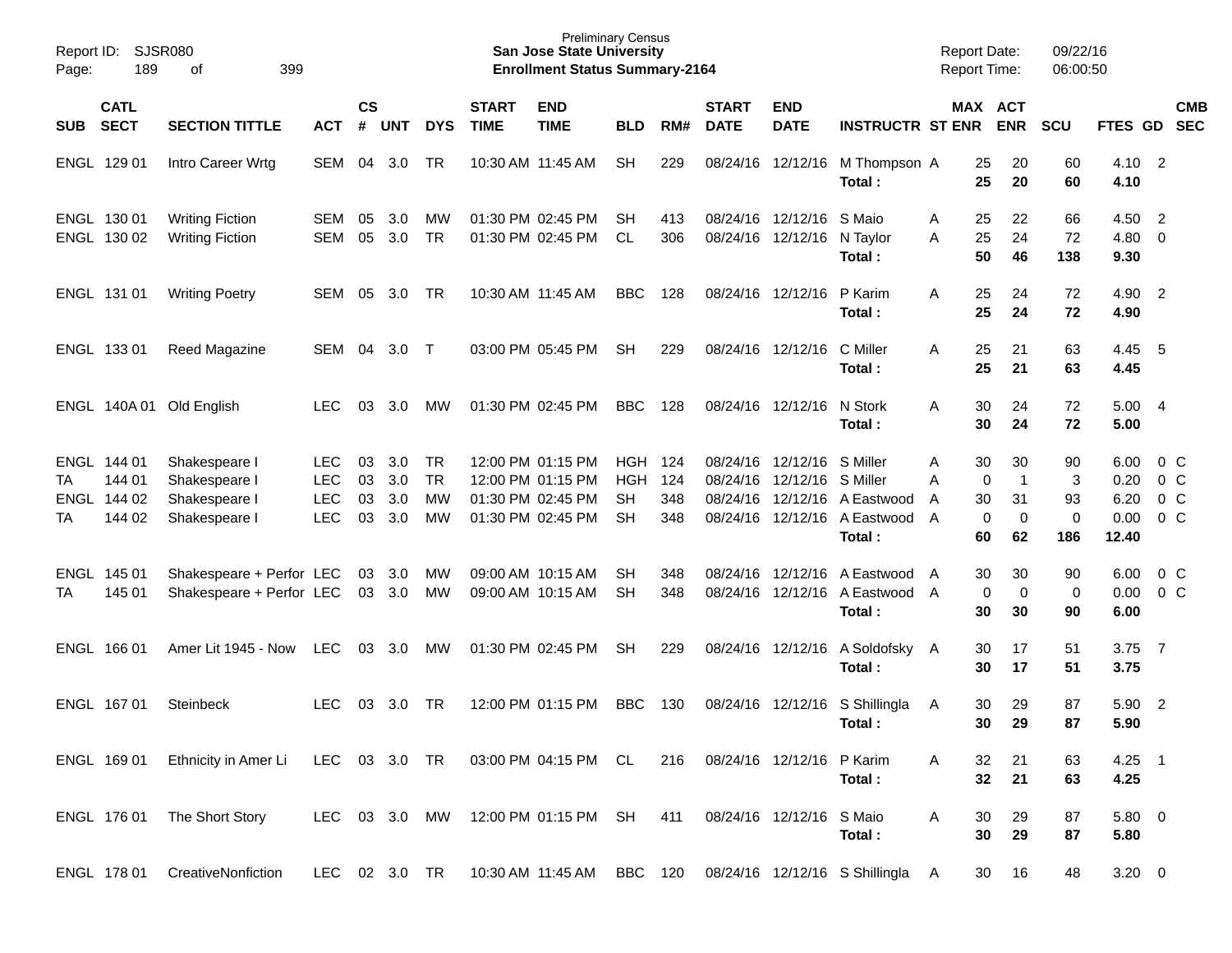| Page: | Report ID: SJSR080<br>190<br>399<br>of    |                                                                   |                                        |               |                         |                                        |                             | <b>Preliminary Census</b><br><b>San Jose State University</b><br><b>Enrollment Status Summary-2164</b> |            |     |                             |                                                                                     |                                          | <b>Report Date:</b><br>Report Time: |                                          | 09/22/16<br>06:00:50           |                                        |                                                     |            |
|-------|-------------------------------------------|-------------------------------------------------------------------|----------------------------------------|---------------|-------------------------|----------------------------------------|-----------------------------|--------------------------------------------------------------------------------------------------------|------------|-----|-----------------------------|-------------------------------------------------------------------------------------|------------------------------------------|-------------------------------------|------------------------------------------|--------------------------------|----------------------------------------|-----------------------------------------------------|------------|
| SUB   | <b>CATL</b><br><b>SECT</b>                | <b>SECTION TITTLE</b>                                             | <b>ACT</b>                             | $\mathsf{cs}$ | # UNT                   | <b>DYS</b>                             | <b>START</b><br><b>TIME</b> | <b>END</b><br><b>TIME</b>                                                                              | <b>BLD</b> | RM# | <b>START</b><br><b>DATE</b> | <b>END</b><br><b>DATE</b>                                                           | <b>INSTRUCTR ST ENR</b>                  |                                     | MAX ACT<br><b>ENR</b>                    | <b>SCU</b>                     | FTES GD SEC                            |                                                     | <b>CMB</b> |
|       |                                           |                                                                   |                                        |               |                         |                                        |                             |                                                                                                        |            |     |                             |                                                                                     | Total:                                   | 30                                  | 16                                       | 48                             | 3.20                                   |                                                     |            |
|       | ENGL 180 01<br>ENGL 180 02<br>ENGL 180 03 | <b>Indv Studies</b><br><b>Indv Studies</b><br><b>Indv Studies</b> | <b>SUP</b><br><b>SUP</b><br><b>SUP</b> | 78            | 78 1.0<br>2.0<br>78 3.0 | <b>TBA</b><br><b>TBA</b><br><b>TBA</b> |                             |                                                                                                        |            |     |                             | 08/24/16 12/12/16 A Brada<br>08/24/16 12/12/16 A Brada<br>08/24/16 12/12/16 A Brada | Total:                                   | 13<br>A<br>13<br>A<br>13<br>A<br>39 | 3<br>$\overline{c}$<br>3<br>8            | 3<br>$\overline{4}$<br>9<br>16 | 0.20<br>0.27<br>$0.60 \quad 0$<br>1.07 | $\overline{\phantom{0}}$<br>$\overline{\mathbf{0}}$ |            |
|       | ENGL 183 01                               | Maj Authors                                                       | <b>LEC</b>                             | 03            | 3.0                     | МW                                     |                             | 12:00 PM 01:15 PM                                                                                      | CL         | 238 | 08/24/16 12/12/16           |                                                                                     | A Brada<br>Total:                        | 30<br>A<br>30                       | 27<br>27                                 | 81<br>81                       | 5.50 2<br>5.50                         |                                                     |            |
|       | ENGL 190 01                               | Honors Colloquium                                                 | SEM                                    |               | 05 3.0                  | <b>TR</b>                              |                             | 01:30 PM 02:45 PM                                                                                      | CL.        | 238 | 08/24/16 12/12/16           |                                                                                     | D Mesher<br>Total:                       | 25<br>A<br>25                       | 10<br>10                                 | 30<br>30                       | $2.00 \t 0$<br>2.00                    |                                                     |            |
|       | ENGL 193 01                               | Lit & Self-Reflect                                                | <b>SEM</b>                             | 05            | 3.0                     | <b>TR</b>                              |                             | 03:00 PM 04:15 PM                                                                                      | <b>BBC</b> | 128 |                             | 08/24/16 12/12/16                                                                   | S Shillingla<br>Total:                   | 25<br>A<br>25                       | 25<br>25                                 | 75<br>75                       | $5.00 \quad 0$<br>5.00                 |                                                     |            |
|       | ENGL 199 01                               | Writing Internship                                                | <b>SUP</b>                             | 36            | 3.0                     | <b>TBA</b>                             |                             |                                                                                                        |            |     |                             | 08/24/16 12/12/16                                                                   | M Thompson A<br>Total:                   |                                     | 6<br>$\overline{c}$<br>$\mathbf{2}$<br>6 | 6<br>6                         | $0.40 \quad 0$<br>0.40                 |                                                     |            |
|       | ENGL 201 01                               | Mat & Meth Lit Res                                                | SEM                                    | 05            | 3.0                     | M                                      |                             | 07:00 PM 09:45 PM                                                                                      | <b>FO</b>  | 104 |                             | 08/24/16 12/12/16                                                                   | A Eastwood A<br>Total:                   | 16<br>16                            | 16<br>16                                 | 48<br>48                       | 4.00 16<br>4.00                        |                                                     |            |
|       |                                           | ENGL 201C 01 Mat & Meth Lit Prod                                  | SEM                                    | 05            | 3.0                     | M                                      |                             | 07:00 PM 09:45 PM                                                                                      | CL.        | 111 |                             | 08/24/16 12/12/16                                                                   | A Soldofsky A<br>Total:                  | 16<br>16                            | 9<br>9                                   | 27<br>27                       | 2.25<br>2.25                           | - 9                                                 |            |
|       | ENGL 208 01                               | Sem Compar Lit                                                    | SEM                                    | 05            | 3.0                     | M                                      |                             | 04:00 PM 06:45 PM                                                                                      | <b>FO</b>  | 104 | 08/24/16 12/12/16           |                                                                                     | R Krishnaswa A<br>Total:                 | 16<br>16                            | 14<br>14                                 | 42<br>42                       | 3.50 14<br>3.50                        |                                                     |            |
|       | ENGL 211 01                               | <b>Twent Cent Poetry</b>                                          | SEM                                    | 05            | 3.0                     | W                                      |                             | 04:00 PM 06:45 PM                                                                                      | <b>FO</b>  | 104 | 08/24/16 12/12/16           |                                                                                     | S Maio<br>Total:                         | A<br>16<br>16                       | 14<br>14                                 | 42<br>42                       | 3.50 14<br>3.50                        |                                                     |            |
|       |                                           | ENGL 241 01 Fic Writ Workshop                                     | SEM 05 3.0 R                           |               |                         |                                        |                             | 04:00 PM 06:45 PM                                                                                      | FO         | 104 |                             | 08/24/16 12/12/16 N Taylor                                                          | Total:                                   | 16<br>Α<br>16                       | 15<br>15                                 | 45<br>45                       | 3.75 15<br>3.75                        |                                                     |            |
|       | ENGL 242 01                               | Nonfic Writ Wrkshp                                                | SEM 05 3.0 R                           |               |                         |                                        |                             | 07:00 PM 09:45 PM FO                                                                                   |            | 104 | 08/24/16 12/12/16 C Miller  |                                                                                     | Total:                                   | 16<br>Α<br>16                       | 14<br>14                                 | 42<br>42                       | 3.50 14<br>3.50                        |                                                     |            |
|       | ENGL 255 01                               | Themes of Amer Lit SEM 05 3.0 T                                   |                                        |               |                         |                                        |                             | 07:00 PM 09:45 PM FO                                                                                   |            | 104 |                             |                                                                                     | 08/24/16 12/12/16 S Shillingla<br>Total: | 16<br>A<br>16                       | 11<br>$-11$                              | 33<br>33                       | 2.75 11<br>2.75                        |                                                     |            |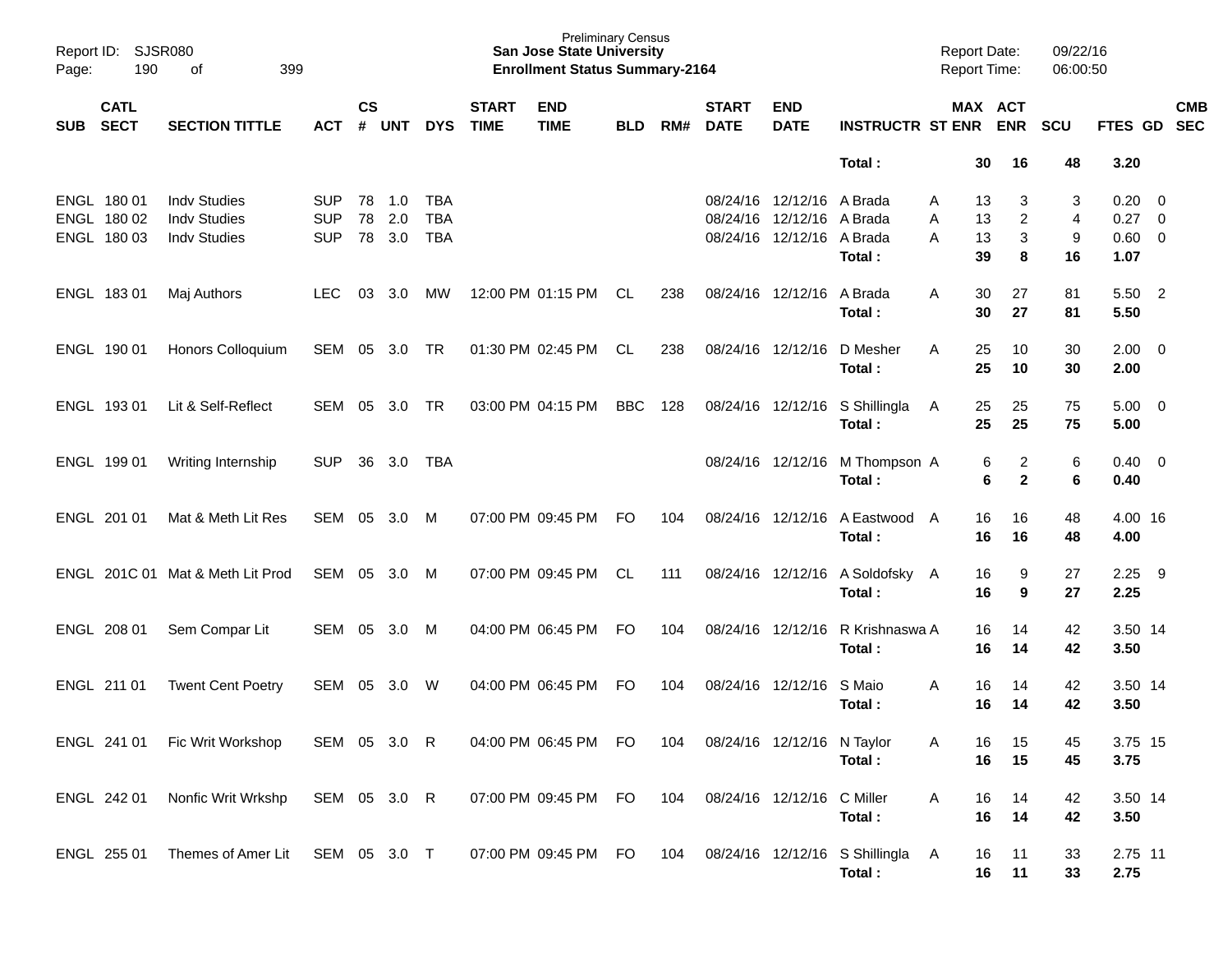| Report ID:<br>Page: | 191                        | <b>SJSR080</b><br>399<br>οf                 |            |                    |            |            |                             | <b>Preliminary Census</b><br><b>San Jose State University</b><br><b>Enrollment Status Summary-2164</b> |            |     |                             |                                                   |                          |   | <b>Report Date:</b><br><b>Report Time:</b> |                          | 09/22/16<br>06:00:50             |                            |     |                          |
|---------------------|----------------------------|---------------------------------------------|------------|--------------------|------------|------------|-----------------------------|--------------------------------------------------------------------------------------------------------|------------|-----|-----------------------------|---------------------------------------------------|--------------------------|---|--------------------------------------------|--------------------------|----------------------------------|----------------------------|-----|--------------------------|
| <b>SUB</b>          | <b>CATL</b><br><b>SECT</b> | <b>SECTION TITTLE</b>                       | <b>ACT</b> | $\mathsf{cs}$<br># | <b>UNT</b> | <b>DYS</b> | <b>START</b><br><b>TIME</b> | <b>END</b><br><b>TIME</b>                                                                              | <b>BLD</b> | RM# | <b>START</b><br><b>DATE</b> | <b>END</b><br><b>DATE</b>                         | <b>INSTRUCTR ST ENR</b>  |   | MAX                                        | <b>ACT</b><br><b>ENR</b> | <b>SCU</b>                       | FTES GD                    |     | <b>CMB</b><br><b>SEC</b> |
| <b>ENGL</b>         | 259 01                     | Sem in Compos Studs SEM 05                  |            |                    | 3.0        | $\top$     |                             | 04:00 PM 06:45 PM                                                                                      | FO         | 104 | 08/24/16                    | 12/12/16                                          | R Skinnell<br>Total:     | A | 16<br>16                                   | 14<br>14                 | 42<br>42                         | 3.50 14<br>3.50            |     |                          |
| ENGL                | 298 01                     | Spec Study                                  | <b>SUP</b> | 78                 | 1.0        | <b>TBA</b> |                             |                                                                                                        |            |     | 08/24/16                    | 12/12/16 A Brada                                  |                          | Α | 3                                          | 0                        | 0                                | 0.00                       | - 0 |                          |
| <b>ENGL</b>         | 298 02                     | Spec Study                                  | <b>SUP</b> | 78                 | 2.0        | <b>TBA</b> |                             |                                                                                                        |            |     | 08/24/16                    | 12/12/16 A Brada                                  |                          | A | 3                                          | $\mathbf 0$              | 0                                | 0.00                       | - 0 |                          |
| <b>ENGL</b>         | 298 03                     | Spec Study                                  | <b>SUP</b> | 78                 | 3.0        | <b>TBA</b> |                             |                                                                                                        |            |     | 08/24/16                    | 12/12/16 A Brada                                  |                          | A | 10                                         |                          | 3                                | 0.25                       | - 1 |                          |
| <b>ENGL</b>         | 298 04                     | Spec Study                                  | <b>SUP</b> | 78                 | 4.0        | <b>TBA</b> |                             |                                                                                                        |            |     | 08/24/16                    | 12/12/16                                          | A Brada                  | A | 6                                          | 0                        | 0                                | 0.00                       | - 0 |                          |
|                     |                            |                                             |            |                    |            |            |                             |                                                                                                        |            |     |                             |                                                   | Total:                   |   | 22                                         | 1                        | 3                                | 0.25                       |     |                          |
|                     | ENGL 299 01                | <b>Masters Thesis</b>                       | <b>SUP</b> | 25                 | 1.0        | <b>TBA</b> |                             |                                                                                                        |            |     | 08/24/16                    | 12/12/16                                          | C Miller                 | A | 6                                          | 0                        | 0                                | 0.00                       | - 0 |                          |
| ENGL                | 299 02                     | <b>Masters Thesis</b>                       | <b>SUP</b> | 25                 | 3.0        | <b>TBA</b> |                             |                                                                                                        |            |     | 08/24/16                    | 12/12/16                                          | C Miller                 | A | 10                                         | 0                        | 0                                | 0.00                       | - 0 |                          |
| <b>ENGL</b>         | 299 03                     | <b>Masters Thesis</b>                       | <b>SUP</b> | 25                 | 4.0        | <b>TBA</b> |                             |                                                                                                        |            |     | 08/24/16                    | 12/12/16                                          | C Miller                 | A | 3                                          | $\Omega$                 | 0                                | 0.00                       | - 0 |                          |
| <b>ENGL</b>         | 299 04                     | <b>Masters Thesis</b>                       | <b>SUP</b> | 25                 | 6.0        | <b>TBA</b> |                             |                                                                                                        |            |     | 08/24/16                    | 12/12/16                                          | C Miller                 | A | 10                                         | 4                        | 24                               | 2.00                       | -4  |                          |
|                     |                            |                                             |            |                    |            |            |                             |                                                                                                        |            |     |                             |                                                   | Total:                   |   | 29                                         | 4                        | 24                               | 2.00                       |     |                          |
|                     | Department :               | <b>English &amp; Comparative Literature</b> |            |                    |            |            |                             |                                                                                                        |            |     |                             | <b>Lower Division :</b><br><b>Upper Division:</b> | <b>Department Total:</b> |   | 4906<br>3291<br>1391                       | 1220                     | 4745 14259<br>3377 10131<br>3687 | 957.90<br>675.40<br>247.30 |     |                          |

**Graduate Division : 224 148 441 35.20**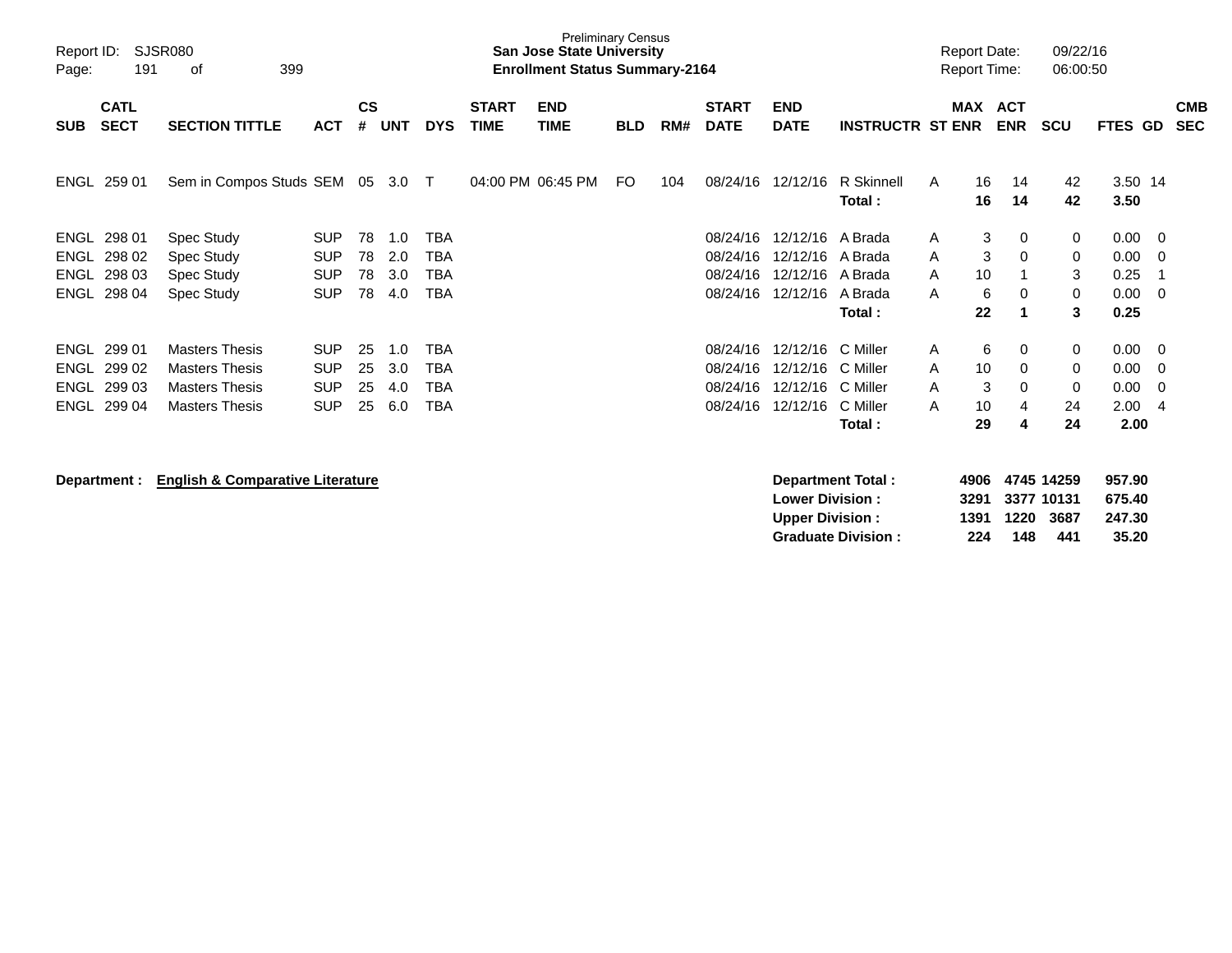| Report ID:<br>Page: | SJSR080<br>192             |                                                                              |                |           |       |            | <b>Preliminary Census</b><br><b>San Jose State University</b><br><b>Enrollment Status Summary-2164</b> |                           |            |     |                             |                           | <b>Report Date:</b><br><b>Report Time:</b> |   | 09/22/16<br>06:00:50  |              |                |                            |                          |
|---------------------|----------------------------|------------------------------------------------------------------------------|----------------|-----------|-------|------------|--------------------------------------------------------------------------------------------------------|---------------------------|------------|-----|-----------------------------|---------------------------|--------------------------------------------|---|-----------------------|--------------|----------------|----------------------------|--------------------------|
| <b>SUB</b>          | <b>CATL</b><br><b>SECT</b> | <b>SECTION TITTLE</b>                                                        | ACT            | <b>CS</b> | # UNT | <b>DYS</b> | <b>START</b><br><b>TIME</b>                                                                            | <b>END</b><br><b>TIME</b> | <b>BLD</b> | RM# | <b>START</b><br><b>DATE</b> | <b>END</b><br><b>DATE</b> | <b>INSTRUCTR ST ENR</b>                    |   | MAX ACT<br><b>ENR</b> | <b>SCU</b>   | FTES GD        |                            | <b>CMB</b><br><b>SEC</b> |
| College             | Department :               | <b>Humanities &amp; the Arts</b><br><b>World Languages &amp; Literatures</b> |                |           |       |            |                                                                                                        |                           |            |     |                             |                           |                                            |   |                       |              |                |                            |                          |
| <b>CHIN</b>         | 1A 01                      | Elem Chinese                                                                 | LEC 02 4.0     |           |       | MW         |                                                                                                        | 08:30 AM 10:10 AM         | CL         | 206 |                             | 08/24/16 12/12/16 Y Yao   |                                            | A | 30<br>28              | 112          | 7.47           | $\overline{\mathbf{0}}$    |                          |
| <b>CHIN</b>         | 1A 02                      | Elem Chinese                                                                 | <b>LEC</b>     |           | 4.0   |            |                                                                                                        |                           |            |     |                             |                           |                                            | X | $\mathbf 0$<br>0      | $\pmb{0}$    | 0.00           | $\overline{0}$             |                          |
| <b>CHIN</b>         | 1A03                       | Elem Chinese                                                                 | <b>LEC</b>     | 02        | 4.0   | MW         |                                                                                                        | 01:30 PM 03:10 PM         | CL         | 208 |                             | 08/24/16 12/12/16         | C Peng<br>Total:                           | A | 30<br>30<br>58<br>60  | 120<br>232   | 8.07<br>15.53  | $\overline{\phantom{0}}$ 1 |                          |
| <b>CHIN</b>         | 25A 01                     | Inter Chinese                                                                | SEM            | 04        | 5.0   | TR.        |                                                                                                        | 08:00 AM 10:05 AM         | HGH 217    |     |                             | 08/24/16 12/12/16         | Y Yao<br>Total:                            | A | 30<br>30<br>30<br>30  | 150<br>150   | 10.08<br>10.08 | $\overline{1}$             |                          |
| <b>CHIN</b>         |                            | 101A 01 Advanced Chinese                                                     | SEM 04         |           | 3.0   | МW         |                                                                                                        | 12:00 PM 01:15 PM         | CL         | 308 |                             | 08/24/16 12/12/16         | Y Yao<br>Total:                            | A | 30<br>29<br>29<br>30  | 87<br>87     | 5.90<br>5.90   | $\overline{2}$             |                          |
| <b>CHIN</b>         | 102 01                     | <b>Chinese Culture</b>                                                       | SEM            | 04        | 3.0   | MW         |                                                                                                        | 01:30 PM 02:45 PM         | CL         | 218 |                             | 08/24/16 12/12/16         | S Chuang                                   | A | 20<br>32              | 60           | 4.00           | $0\,C$                     |                          |
| ASIA                | 102 01                     | <b>Chinese Culture</b>                                                       | <b>SEM</b>     | 04        | 3.0   | MW         |                                                                                                        | 01:30 PM 02:45 PM         | CL.        | 218 |                             | 08/24/16 12/12/16         | S Chuang                                   | A | $\overline{1}$<br>0   | 3            | 0.20           | $0\,C$                     |                          |
|                     |                            |                                                                              |                |           |       |            |                                                                                                        |                           |            |     |                             |                           | Total:                                     |   | 32<br>21              | 63           | 4.20           |                            |                          |
| <b>CHIN</b>         | 140 01                     | Chin Cul & Pol Lit                                                           | SEM            | 04        | 3.0   | MW         |                                                                                                        | 10:30 AM 11:45 AM         | HGH        | 118 |                             | 08/24/16 12/12/16         | C Peng                                     | A | 23<br>30              | 69           | 4.60           | $0\,C$                     |                          |
| ASIA                | 140 01                     | Chin Cul & Pol Lit                                                           | SEM            | 04        | 3.0   | MW         |                                                                                                        | 10:30 AM 11:45 AM         | HGH        | 118 |                             | 08/24/16 12/12/16         | C Peng                                     | A | $\,6\,$<br>0          | 18           | 1.20           | $0\,C$                     |                          |
|                     |                            |                                                                              |                |           |       |            |                                                                                                        |                           |            |     |                             |                           | Total:                                     |   | 30<br>29              | 87           | 5.80           |                            |                          |
| <b>CHIN</b>         | 18001                      | <b>Indiv Studies</b>                                                         | <b>SUP</b>     | 78        | 3.0   | TBA        |                                                                                                        |                           |            |     |                             | 08/24/16 12/12/16         | C Peng                                     | A | 10<br>4               | 12           | 0.80           | $\overline{0}$             |                          |
| <b>CHIN</b>         | 180 02                     | <b>Indiv Studies</b>                                                         | <b>SUP</b>     | 78        | 3.0   | TBA        |                                                                                                        |                           |            |     |                             | 08/24/16 12/12/16         | Y Yao                                      | A | 5<br>0                | $\pmb{0}$    | 0.00           | $\overline{0}$             |                          |
|                     |                            |                                                                              |                |           |       |            |                                                                                                        |                           |            |     |                             |                           | Total:                                     |   | 15<br>4               | 12           | 0.80           |                            |                          |
| FLED                |                            | 184Y 01 Stdt Tchg II                                                         | <b>SUP</b>     | 25        | 4.0   | TBA        |                                                                                                        |                           |            |     |                             | 08/24/16 12/12/16         | H Smith                                    | A | 3<br>10               | 12           | 0.80           | $\overline{\mathbf{0}}$    |                          |
|                     |                            |                                                                              |                |           |       |            |                                                                                                        |                           |            |     |                             |                           | Total:                                     |   | 3<br>10               | 12           | 0.80           |                            |                          |
| FLED                |                            | 184Z 01 Stdt Tchg III                                                        | <b>SUP</b>     | 25        | 4.0   | TBA        |                                                                                                        |                           |            |     |                             | 08/24/16 12/12/16         | H Smith                                    | A | $\overline{c}$<br>10  | 8            | 0.53           | $\overline{\mathbf{0}}$    |                          |
|                     |                            |                                                                              |                |           |       |            |                                                                                                        |                           |            |     |                             |                           | Total:                                     |   | $\mathbf{2}$<br>10    | 8            | 0.53           |                            |                          |
|                     |                            |                                                                              |                |           |       |            |                                                                                                        |                           |            |     |                             |                           |                                            |   |                       |              |                |                            |                          |
|                     |                            | FLED 285 01 Teaching Sem FL Ed SEM 06 1.0 R                                  |                |           |       |            |                                                                                                        | 04:30 PM 06:30 PM HB      |            | 405 |                             | 08/24/16 12/12/16 H Smith |                                            | Α | 10<br>$\overline{c}$  | 2            | $0.13 \ 0$     |                            |                          |
|                     |                            |                                                                              |                |           |       |            |                                                                                                        |                           |            |     |                             |                           | Total:                                     |   | $\mathbf{2}$<br>10    | $\mathbf{2}$ | 0.13           |                            |                          |
|                     | FLED 380 01                | Teaching Fl                                                                  | SEM 04 3.0 TBA |           |       |            |                                                                                                        |                           |            |     |                             | 08/24/16 12/12/16         |                                            | A | 20<br>6               | 18           | $1.20 \t 0$    |                            |                          |
|                     |                            |                                                                              |                |           |       |            |                                                                                                        |                           |            |     |                             |                           | Total:                                     |   | 20<br>6               | 18           | 1.20           |                            |                          |
|                     |                            |                                                                              |                |           |       |            |                                                                                                        |                           |            |     |                             |                           |                                            |   |                       |              |                |                            |                          |
|                     |                            | FORL 100W 01 Writing Workshop                                                | <b>SEM</b>     |           | 3.0   |            |                                                                                                        |                           |            |     |                             |                           |                                            | X | $\boldsymbol{0}$<br>0 | 0            | $0.00 \t 0$    |                            |                          |
|                     |                            | FORL 100W 02 Writing Workshop                                                | <b>SEM</b>     |           | 3.0   |            |                                                                                                        |                           |            |     |                             |                           |                                            | X | 0<br>0                | 0            | $0.00 \t 0$    |                            |                          |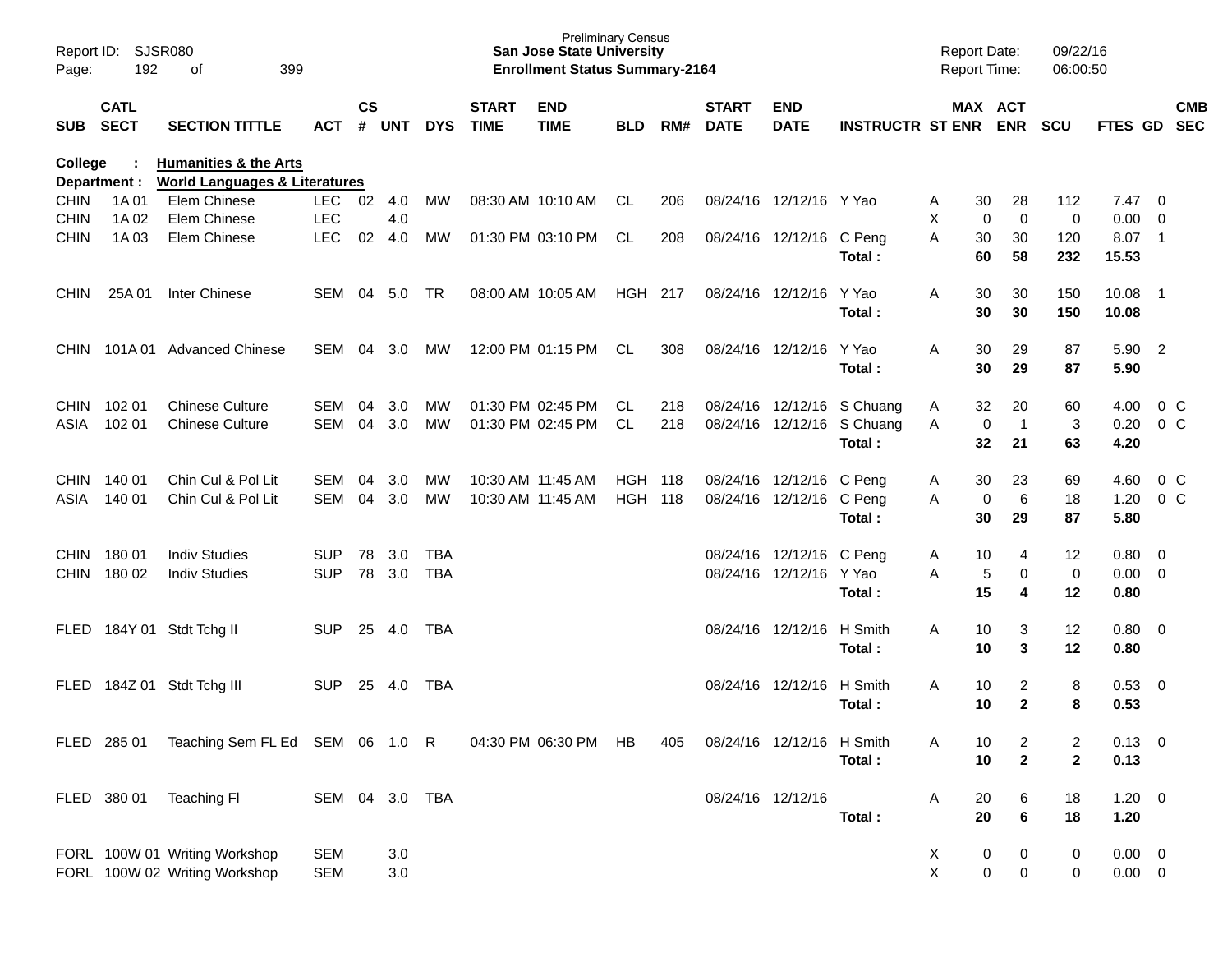| Page:                              | Report ID:<br><b>SJSR080</b><br>193<br>399<br>of |                                                                                  |                          |                    |                   |                       |                             | <b>Preliminary Census</b><br><b>San Jose State University</b><br><b>Enrollment Status Summary-2164</b> |                  |                   |                             |                                                                                        |                                             | <b>Report Date:</b><br><b>Report Time:</b> |                                                                  | 09/22/16<br>06:00:50 |                                       |                                  |            |
|------------------------------------|--------------------------------------------------|----------------------------------------------------------------------------------|--------------------------|--------------------|-------------------|-----------------------|-----------------------------|--------------------------------------------------------------------------------------------------------|------------------|-------------------|-----------------------------|----------------------------------------------------------------------------------------|---------------------------------------------|--------------------------------------------|------------------------------------------------------------------|----------------------|---------------------------------------|----------------------------------|------------|
| <b>SUB</b>                         | <b>CATL</b><br><b>SECT</b>                       | <b>SECTION TITTLE</b>                                                            | <b>ACT</b>               | $\mathsf{cs}$<br># | <b>UNT</b>        | <b>DYS</b>            | <b>START</b><br><b>TIME</b> | <b>END</b><br><b>TIME</b>                                                                              | <b>BLD</b>       | RM#               | <b>START</b><br><b>DATE</b> | <b>END</b><br><b>DATE</b>                                                              | <b>INSTRUCTR ST ENR</b>                     |                                            | MAX ACT<br><b>ENR</b>                                            | <b>SCU</b>           | FTES GD SEC                           |                                  | <b>CMB</b> |
|                                    |                                                  | FORL 100W 03 Writing Workshop                                                    | SEM                      | 04                 | 3.0               | M                     |                             | 05:30 PM 08:15 PM                                                                                      | <b>SH</b>        | 348               | 08/24/16                    | 12/12/16                                                                               | A lacomini-B A<br>Total:                    | 25<br>25                                   | 20<br>20                                                         | 60<br>60             | $4.00 \ 0$<br>4.00                    |                                  |            |
|                                    | FORL 180 01<br>FORL 180 02                       | Idv. Stds World Lang<br>Idv. Stds World Lang                                     | <b>SUP</b><br><b>SUP</b> |                    | 78 3.0<br>78 3.0  | TR<br><b>TR</b>       |                             | 01:30 PM 02:45 PM<br>03:00 PM 04:15 PM                                                                 | CL.<br><b>CL</b> | 208<br>208        |                             | 08/24/16 12/12/16 R Katzen<br>08/24/16 12/12/16 R Katzen                               | Total:                                      | 30<br>A<br>A<br>30<br>60                   | 0<br>0<br>0                                                      | 0<br>0<br>0          | $0.00 \quad 0$<br>$0.00 \t 0$<br>0.00 |                                  |            |
|                                    | FORL 200 01                                      | Grad Research & Writ SEM 05 3.0 M                                                |                          |                    |                   |                       |                             | 05:00 PM 07:45 PM                                                                                      | НB               | 405               |                             | 08/24/16 12/12/16                                                                      | A Fountain<br>Total:                        | A<br>20<br>20                              | 18<br>18                                                         | 54<br>54             | 4.50 18<br>4.50                       |                                  |            |
| <b>FREN</b>                        | 1A 01                                            | Elem French                                                                      | SEM                      | 04                 | 5.0               | <b>TR</b>             |                             | 12:00 PM 02:05 PM                                                                                      | CL.              | 216               |                             | 08/24/16 12/12/16 C Zaky                                                               | Total:                                      | 32<br>A<br>32                              | 32<br>32                                                         | 160<br>160           | 10.67 0<br>10.67                      |                                  |            |
| <b>FREN</b>                        | 1B 01                                            | Elem French                                                                      | <b>LEC</b>               | 02                 | 5.0               | <b>TR</b>             |                             | 08:00 AM 10:05 AM                                                                                      | CL               | 216               |                             | 08/24/16 12/12/16                                                                      | A Demarchi<br>Total:                        | 32<br>A<br>32                              | 15<br>15                                                         | 75<br>75             | $5.00 \t 0$<br>5.00                   |                                  |            |
| <b>FREN</b>                        | 25A 01                                           | Inter Fren Reading                                                               | SEM                      | 04                 | 3.0               | <b>TR</b>             |                             | 01:30 PM 02:45 PM                                                                                      | HB               | 405               |                             |                                                                                        | 08/24/16 12/12/16 K Beagle<br>Total:        | A<br>24                                    | 24<br>10<br>10                                                   | 30<br>30             | 2.05<br>2.05                          | $\overline{\phantom{0}}$         |            |
|                                    | FREN 110 01                                      | Adv Gram Analysis                                                                | SEM                      | 04                 | 3.0               | <b>TR</b>             |                             | 12:00 PM 01:15 PM                                                                                      | НB               | 405               |                             | 08/24/16 12/12/16                                                                      | D Trudeau<br>Total:                         | 20<br>A<br>20                              | 19<br>19                                                         | 57<br>57             | 3.85<br>3.85                          | $\overline{\phantom{0}}$         |            |
|                                    |                                                  | FREN 120B 01 Fr Lit 17 & 18 Cent                                                 | SEM                      | 04                 | 3.0               | R                     |                             | 05:00 PM 07:45 PM                                                                                      | CL.              | 308               |                             | 08/24/16 12/12/16                                                                      | D Trudeau<br>Total:                         | 20<br>A<br>20                              | 9<br>9                                                           | 27<br>27             | 1.85<br>1.85                          | $\overline{\phantom{0}}$         |            |
|                                    | FREN 132 01                                      | <b>Fren for Careers</b>                                                          | <b>SEM</b>               |                    | 3.0               |                       |                             |                                                                                                        |                  |                   |                             |                                                                                        | Total:                                      | Χ                                          | 0<br>0<br>0<br>0                                                 | 0<br>0               | $0.00 \t 0$<br>0.00                   |                                  |            |
| <b>GERM</b>                        | GERM 1A01<br>1A 02                               | Elem Germ<br>Elem Germ                                                           | SEM<br><b>SEM</b>        | 04<br>04           | 4.0<br>4.0        | МW<br>МW              |                             | 08:00 AM 10:05 AM<br>06:00 PM 08:05 PM                                                                 | CL.<br><b>CL</b> | 308<br>206        | 08/24/16<br>08/24/16        | 12/12/16                                                                               | R Sabalius<br>12/12/16 R Sabalius<br>Total: | 30<br>A<br>30<br>A<br>60                   | 23<br>27<br>50                                                   | 92<br>108<br>200     | 6.20<br>7.33<br>13.53                 | $\overline{1}$<br>$\overline{2}$ |            |
|                                    | GERM 25A 01                                      | Inter German                                                                     | <b>SEM</b>               |                    | 5.0               |                       |                             |                                                                                                        |                  |                   |                             |                                                                                        | Total:                                      | Χ                                          | 0<br>0<br>$\bf{0}$<br>0                                          | 0<br>0               | $0.00 \t 0$<br>0.00                   |                                  |            |
| HEBR<br><b>JWSS</b><br><b>RELS</b> | 10A 01<br>10A 01<br>10A 01                       | <b>Elementary Hebrew</b><br><b>Elementary Hebrew</b><br><b>Elementary Hebrew</b> | SEM<br><b>SEM</b><br>SEM | 04<br>04<br>04     | 3.0<br>3.0<br>3.0 | TR<br><b>TR</b><br>TR |                             | 10:30 AM 11:45 AM<br>10:30 AM 11:45 AM<br>10:30 AM 11:45 AM                                            | CL<br>CL.<br>CL. | 308<br>308<br>308 |                             | 08/24/16 12/12/16 R Katzen<br>08/24/16 12/12/16 R Katzen<br>08/24/16 12/12/16 R Katzen | Total:                                      | $30\,$<br>Α<br>Α<br>Α<br>30                | 7<br>$\pmb{0}$<br>0<br>0<br>$\pmb{0}$<br>$\overline{\mathbf{r}}$ | 21<br>0<br>0<br>21   | 1.40<br>$0.00 \t 0 C$<br>0.00<br>1.40 | 0 <sup>o</sup><br>$0\,C$         |            |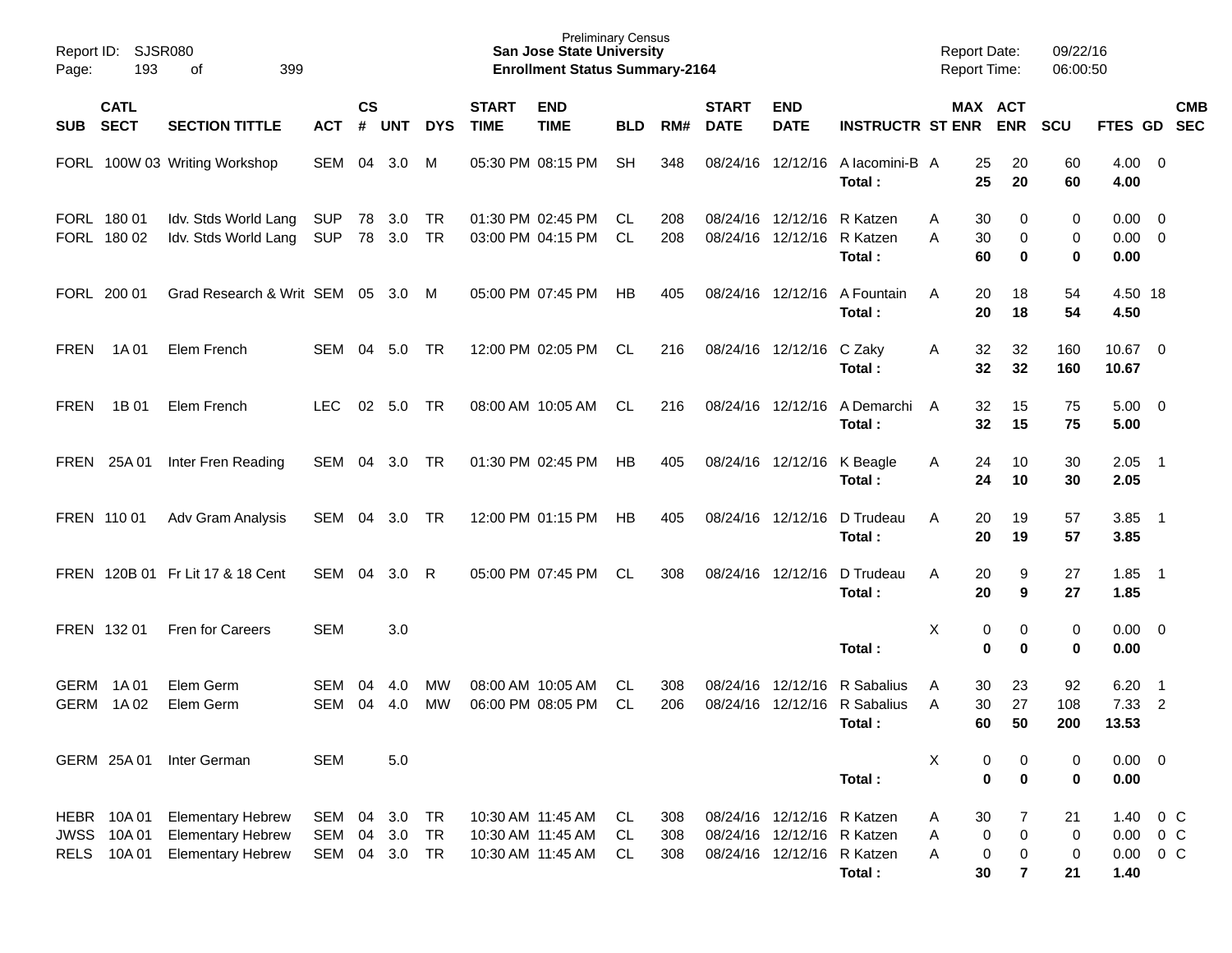| Page:                                                | Report ID: SJSR080<br>194<br>399<br>оf |                                                                  |                                                      |                      |                          |            |                                                                           | <b>Preliminary Census</b><br><b>San Jose State University</b><br><b>Enrollment Status Summary-2164</b> |                         |                          |                                  |                                           |                                                                  | <b>Report Date:</b><br><b>Report Time:</b>      |                             | 09/22/16<br>06:00:50            |                                               |                                                                                 |                          |
|------------------------------------------------------|----------------------------------------|------------------------------------------------------------------|------------------------------------------------------|----------------------|--------------------------|------------|---------------------------------------------------------------------------|--------------------------------------------------------------------------------------------------------|-------------------------|--------------------------|----------------------------------|-------------------------------------------|------------------------------------------------------------------|-------------------------------------------------|-----------------------------|---------------------------------|-----------------------------------------------|---------------------------------------------------------------------------------|--------------------------|
| <b>SUB</b>                                           | <b>CATL</b><br><b>SECT</b>             | <b>SECTION TITTLE</b>                                            | ACT                                                  | <b>CS</b><br>#       | <b>UNT</b>               | <b>DYS</b> | <b>START</b><br><b>TIME</b>                                               | <b>END</b><br><b>TIME</b>                                                                              | <b>BLD</b>              | RM#                      | <b>START</b><br><b>DATE</b>      | <b>END</b><br><b>DATE</b>                 | <b>INSTRUCTR ST ENR</b>                                          | MAX ACT                                         | <b>ENR</b>                  | <b>SCU</b>                      | <b>FTES GD</b>                                |                                                                                 | <b>CMB</b><br><b>SEC</b> |
| <b>ITAL</b>                                          | 1A 01                                  | Elem Italian                                                     | SEM                                                  | 04                   | 5.0                      | TBA        |                                                                           |                                                                                                        |                         |                          |                                  | 08/24/16 12/12/16                         | Total:                                                           | Α<br>24<br>24                                   | 21<br>21                    | 105<br>105                      | $7.00 \t 0$<br>7.00                           |                                                                                 |                          |
| <b>ITAL</b>                                          | 180 01                                 | Ind Studies                                                      | SUP                                                  | 78                   | 3.0                      | TBA        |                                                                           |                                                                                                        |                         |                          |                                  | 08/24/16 12/12/16                         | M Santamaria A<br>Total:                                         | 5<br>5                                          | $\mathbf 1$                 | 3<br>3                          | 0.20<br>0.20                                  | $\overline{\phantom{0}}$                                                        |                          |
| <b>JPN</b><br><b>JPN</b><br><b>JPN</b><br><b>JPN</b> | 1A 01<br>1A 02<br>1A 03<br>1A 04       | Elem Japanese<br>Elem Japanese<br>Elem Japanese<br>Elem Japanese | <b>LEC</b><br><b>LEC</b><br><b>LEC</b><br><b>LEC</b> | 02<br>02<br>02<br>02 | 5.0<br>5.0<br>5.0<br>5.0 |            | MTWR 01:30 PM 02:35 PM<br>MTWR 10:30 AM 11:35 AM<br>MWF 09:00 AM 10:25 AM | MTWR 12:00 PM 01:05 PM                                                                                 | CL.<br>CL.<br>CL.<br>SН | 206<br>206<br>218<br>347 | 08/24/16<br>08/24/16<br>08/24/16 | 12/12/16<br>12/12/16<br>08/24/16 12/12/16 | 12/12/16 Y Shimazu<br>Y Shimazu<br>M Iwata<br>M Ishida<br>Total: | 30<br>A<br>30<br>Α<br>32<br>Α<br>30<br>Α<br>122 | 30<br>30<br>31<br>30<br>121 | 150<br>150<br>155<br>150<br>605 | 10.00<br>10.00<br>10.33<br>$10.17$ 2<br>40.50 | $\overline{\phantom{0}}$<br>$\overline{\mathbf{0}}$<br>$\overline{\phantom{0}}$ |                          |
| <b>JPN</b><br><b>JPN</b>                             | 1B 01<br>1B 02                         | Elem Japanese<br>Elem Japanese                                   | <b>LEC</b><br><b>LEC</b>                             | 02<br>02             | 5.0<br>5.0               |            | MTWR 10:30 AM 11:35 AM<br>MWF 01:30 PM 02:55 PM                           |                                                                                                        | CL.<br>CL.              | 206<br>216               | 08/24/16<br>08/24/16             | 12/12/16<br>12/12/16                      | S Inaba<br>M Ishida<br>Total:                                    | 30<br>Α<br>32<br>Α<br>62                        | 22<br>22<br>44              | 110<br>110<br>220               | 7.33<br>7.33<br>14.67                         | $\overline{\phantom{0}}$<br>$\overline{\phantom{0}}$                            |                          |
| <b>JPN</b><br><b>JPN</b>                             | 25A01<br>25A 02                        | Interm Japanese<br>Interm Japanese                               | <b>SEM</b><br>SEM                                    | 04<br>04             | 5.0<br>5.0               |            | MWF 10:30 AM 11:55 AM<br>MTWR 12:00 PM 01:05 PM                           |                                                                                                        | CL.<br>CL.              | 308<br>218               | 08/24/16<br>08/24/16             | 12/12/16<br>12/12/16                      | Y Yanai<br>M Iwata<br>Total:                                     | 30<br>Α<br>32<br>A<br>62                        | 18<br>20<br>38              | 90<br>100<br>190                | 6.00<br>6.67<br>12.67                         | $\overline{\mathbf{0}}$<br>$\overline{0}$                                       |                          |
| <b>JPN</b>                                           | 25B 01                                 | Interm Japanese                                                  | <b>SEM</b>                                           |                      | 5.0                      |            |                                                                           |                                                                                                        |                         |                          |                                  |                                           | Total:                                                           | х<br>0<br>0                                     | 0<br>0                      | 0<br>0                          | 0.00<br>0.00                                  | $\overline{\phantom{0}}$                                                        |                          |
| JPN                                                  | 101A 01                                | Advanced Jpanese                                                 | SEM                                                  | 04                   | 4.0                      | <b>MW</b>  |                                                                           | 08:30 AM 10:10 AM                                                                                      | HGH                     | 124                      |                                  | 08/24/16 12/12/16                         | S Inaba<br>Total:                                                | 35<br>Α<br>35                                   | 33<br>33                    | 132<br>132                      | $8.80\quad 0$<br>8.80                         |                                                                                 |                          |
| <b>JPN</b>                                           | 102 01                                 | Japanese Culture                                                 | SEM                                                  | 04                   | 3.0                      | W          |                                                                           | 03:30 PM 06:15 PM                                                                                      | CL                      | 118                      |                                  | 08/24/16 12/12/16                         | Y Yanai<br>Total:                                                | 20<br>Α<br>20                                   | 11<br>11                    | 33<br>33                        | 2.20<br>2.20                                  | $\overline{\phantom{0}}$                                                        |                          |
| <b>JPN</b>                                           | 110 01                                 | Jpn Linguistics                                                  | SEM                                                  | 04                   | 3.0                      | TR         |                                                                           | 09:00 AM 10:15 AM                                                                                      | HB                      | 405                      |                                  | 08/24/16 12/12/16 S Inaba                 | Total:                                                           | Α<br>24<br>24                                   | 17<br>17                    | 51<br>51                        | 3.40<br>3.40                                  | $\overline{\mathbf{0}}$                                                         |                          |
| <b>JPN</b>                                           |                                        | 140A 01 Mod Jpn Dram & Lyric SEM 04 3.0 MW 01:30 PM 02:45 PM CL  |                                                      |                      |                          |            |                                                                           |                                                                                                        |                         | 308                      |                                  | 08/24/16 12/12/16 Y Yanai                 | Total:                                                           | 25<br>A<br>25                                   | 17<br>17                    | 51<br>51                        | $3.40 \ 0$<br>3.40                            |                                                                                 |                          |
| LATN<br><b>PERS</b><br><b>PORT</b>                   | 1A 01<br>1A 01<br>1A 01                | <b>Elem Latin</b><br>Elem Persian Cult&La LEC<br>Elem Portuguese | <b>SEM</b><br>SEM 04 5.0 TR                          | 02                   | 3.0<br>3.0               | <b>TR</b>  |                                                                           | 03:00 PM 04:15 PM<br>03:00 PM 04:55 PM                                                                 | HB<br>CL.               | 405<br>218               |                                  | 08/24/16 12/12/16 Y Afshar                | 08/24/16 12/12/16 D Carvalho P A                                 | Х<br>0<br>24<br>Α<br>32                         | 0<br>9<br>14                | 0<br>27<br>70                   | $0.00 \t 0$<br>$1.85$ 1<br>4.67 0             |                                                                                 |                          |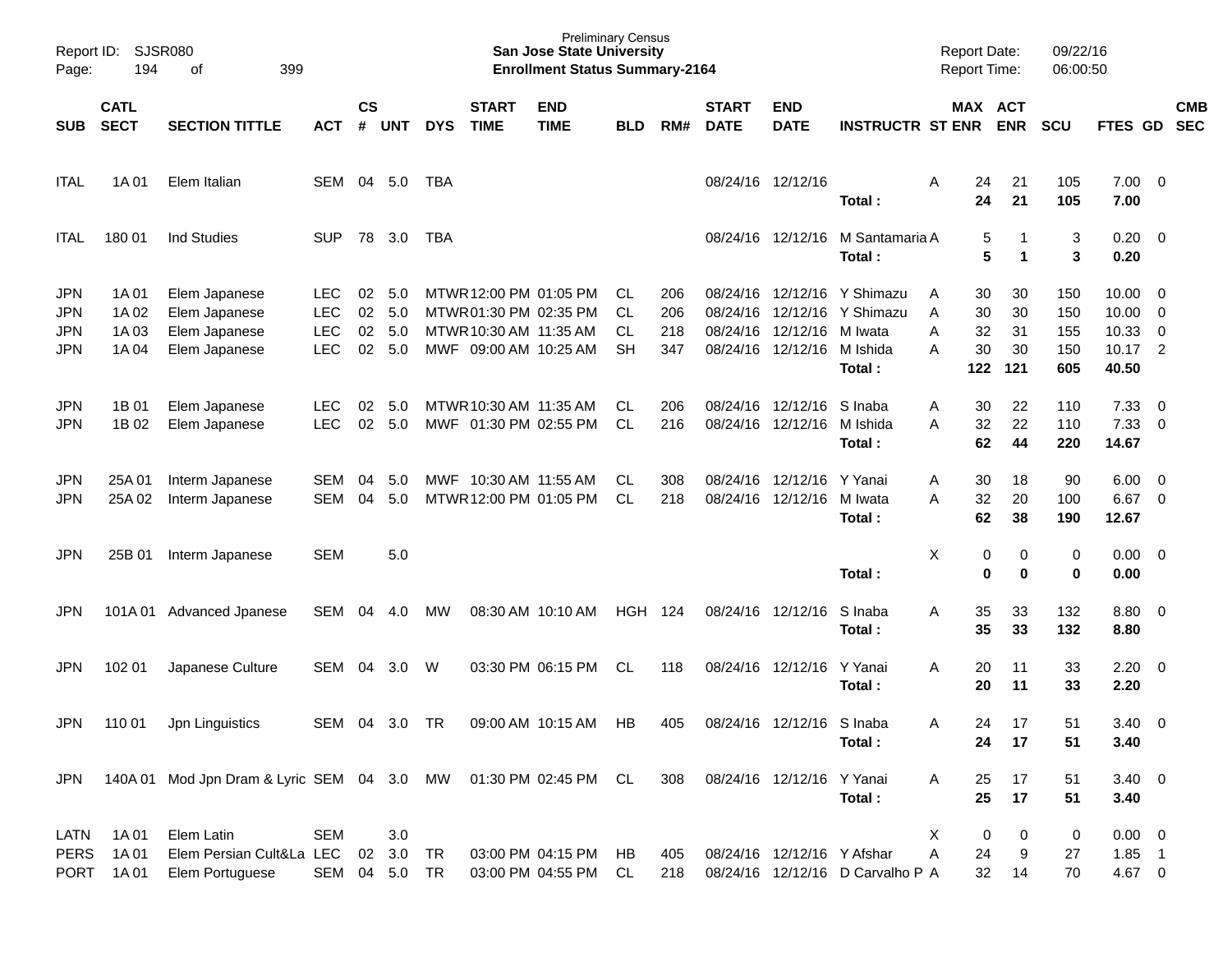| Page:                                     | Report ID:<br><b>SJSR080</b><br>195<br>399<br>оf |                                                                |                                        |                    |                   |                              |                                                             | <b>Preliminary Census</b><br><b>San Jose State University</b><br><b>Enrollment Status Summary-2164</b> |                          |                   |                                  |                                                        |                                                         | <b>Report Date:</b><br><b>Report Time:</b> |                       | 09/22/16<br>06:00:50     |                               |                                                                                  |  |
|-------------------------------------------|--------------------------------------------------|----------------------------------------------------------------|----------------------------------------|--------------------|-------------------|------------------------------|-------------------------------------------------------------|--------------------------------------------------------------------------------------------------------|--------------------------|-------------------|----------------------------------|--------------------------------------------------------|---------------------------------------------------------|--------------------------------------------|-----------------------|--------------------------|-------------------------------|----------------------------------------------------------------------------------|--|
| <b>SUB</b>                                | <b>CATL</b><br><b>SECT</b>                       | <b>SECTION TITTLE</b>                                          | ACT                                    | $\mathsf{cs}$<br># | <b>UNT</b>        | <b>DYS</b>                   | <b>START</b><br><b>TIME</b>                                 | <b>END</b><br><b>TIME</b>                                                                              | <b>BLD</b>               | RM#               | <b>START</b><br><b>DATE</b>      | <b>END</b><br><b>DATE</b>                              | <b>INSTRUCTR ST ENR</b>                                 |                                            | MAX ACT<br><b>ENR</b> | SCU                      | FTES GD                       | <b>CMB</b><br><b>SEC</b>                                                         |  |
|                                           |                                                  |                                                                |                                        |                    |                   |                              |                                                             |                                                                                                        |                          |                   |                                  |                                                        | Total:                                                  | 56                                         | 23                    | 97                       | 6.52                          |                                                                                  |  |
|                                           | PORT 101A01                                      | Adv Portuguese                                                 | <b>SEM</b>                             |                    | 3.0               |                              |                                                             |                                                                                                        |                          |                   |                                  |                                                        | Total:                                                  | X                                          | 0<br>0<br>0<br>0      | 0<br>0                   | $0.00 \t 0$<br>0.00           |                                                                                  |  |
|                                           | PORT 102B 01                                     | <b>Brazilian Culture</b>                                       | <b>LEC</b>                             | 02                 | 3.0               | Т                            | 05:30 PM 08:15 PM                                           |                                                                                                        | <b>BBC</b>               | 125               | 08/24/16 12/12/16                |                                                        | D Carvalho P A<br>Total:                                | 30<br>30                                   | 7<br>$\overline{7}$   | 21<br>21                 | 1.45<br>1.45                  | $\overline{\phantom{1}}$                                                         |  |
|                                           | PORT 180 01                                      | <b>Indiv Studies</b>                                           | <b>SUP</b>                             | 78                 | 3.0               | TBA                          |                                                             |                                                                                                        |                          |                   | 08/24/16 12/12/16                |                                                        | D Carvalho P A<br>Total :                               | 10<br>10                                   | 3<br>3                | 9<br>9                   | $0.60 \quad 0$<br>0.60        |                                                                                  |  |
| <b>SPAN</b><br><b>SPAN</b><br><b>SPAN</b> | 1A 01<br>1A 02<br>1A03                           | Elem Spanish<br>Elem Spanish<br>Elem Spanish                   | <b>LEC</b><br><b>LEC</b><br><b>LEC</b> | 02<br>02<br>02     | 4.0<br>4.0<br>4.0 | MW<br><b>TR</b><br><b>MW</b> | 03:00 PM 04:40 PM<br>08:30 AM 10:10 AM<br>08:30 AM 10:10 AM |                                                                                                        | CL.<br>CL.<br><b>HGH</b> | 308<br>308<br>217 | 08/24/16<br>08/24/16<br>08/24/16 | 12/12/16<br>12/12/16<br>12/12/16                       | B Renteria M A<br>R Ramirez<br>M Chavez SanA<br>Total : | 30<br>30<br>A<br>35<br>95                  | 30<br>30<br>35<br>95  | 120<br>120<br>140<br>380 | 8.00<br>8.00<br>9.40<br>25.40 | $\overline{\phantom{0}}$<br>$\overline{\phantom{0}}$<br>$\overline{\phantom{1}}$ |  |
| <b>SPAN</b><br><b>SPAN</b>                | 1B 01<br>1B 02                                   | Elem Spanish<br>Elem Spanish                                   | <b>LEC</b><br><b>LEC</b>               | 02<br>02           | 4.0<br>4.0        | <b>TR</b><br><b>MW</b>       | 08:30 AM 10:10 AM<br>03:00 PM 04:40 PM                      |                                                                                                        | <b>HGH</b><br>HB         | 120<br>405        | 08/24/16<br>08/24/16 12/12/16    | 12/12/16                                               | T Estrabao<br>A Campos Alb A<br>Total:                  | 30<br>A<br>24<br>54                        | 28<br>19<br>47        | 112<br>76<br>188         | 7.47<br>5.13<br>12.60         | $\overline{\mathbf{0}}$<br>- 1                                                   |  |
| <b>SPAN</b>                               | 301                                              | <b>Practical Spanish</b>                                       | SEM                                    | 05                 | 3.0               | M                            | 06:00 PM 08:45 PM                                           |                                                                                                        | <b>CL</b>                | 308               |                                  | 08/24/16 12/12/16                                      | F De La Call A<br>Total:                                | 30<br>30                                   | 16<br>16              | 48<br>48                 | $3.20 \ 0$<br>3.20            |                                                                                  |  |
| <b>SPAN</b>                               | 4A 01                                            | Basic Spanish I                                                | SEM                                    | 04                 | 3.0               | TBA                          |                                                             |                                                                                                        |                          |                   |                                  | 08/24/16 12/12/16                                      | A Dias Ferre A<br>Total:                                | 30<br>30                                   | 29<br>29              | 87<br>87                 | 5.80 0<br>5.80                |                                                                                  |  |
| <b>SPAN</b>                               | 4B 01                                            | Basic Spanish II                                               | SEM                                    | 04                 | 3.0               | TBA                          |                                                             |                                                                                                        |                          |                   |                                  | 08/24/16 12/12/16                                      | A Dias Ferre A<br>Total:                                | 30<br>30                                   | 26<br>26              | 78<br>78                 | 5.35<br>5.35                  | $\overline{\mathbf{3}}$                                                          |  |
| SPAN                                      | 25A 01                                           | Inter Spanish                                                  | SEM                                    | 04                 | 5.0               | TR                           | 08:00 AM 10:05 AM                                           |                                                                                                        | <b>CL</b>                | 218               | 08/24/16                         |                                                        | 12/12/16 V Fernández A<br>Total:                        | 32<br>32                                   | 31<br>31              | 155<br>155               | 10.33<br>10.33                | $\overline{\mathbf{0}}$                                                          |  |
|                                           |                                                  | SPAN 25B 01 Inter Spanish                                      | SEM 05 5.0 TR                          |                    |                   |                              |                                                             | 03:00 PM 05:05 PM CL                                                                                   |                          | 206               |                                  |                                                        | 08/24/16 12/12/16 C Samuelson A<br>Total:               | 30<br>30                                   | 12<br>12              | 60<br>60                 | 4.08 1<br>4.08                |                                                                                  |  |
|                                           |                                                  | SPAN 101A 01 Advanced Spanish<br>SPAN 101A 02 Advanced Spanish | SEM 04 4.0<br>SEM 04 4.0               |                    |                   | MW<br>МW                     | 03:00 PM 04:40 PM                                           | 08:30 AM 10:10 AM                                                                                      | CL<br>CL                 | 218<br>218        |                                  | 08/24/16 12/12/16 E Marsh<br>08/24/16 12/12/16 E Marsh | Total:                                                  | 32<br>A<br>32<br>Α<br>64                   | 25<br>26<br>51        | 100<br>104<br>204        | $6.73$ 1<br>6.93 0<br>13.67   |                                                                                  |  |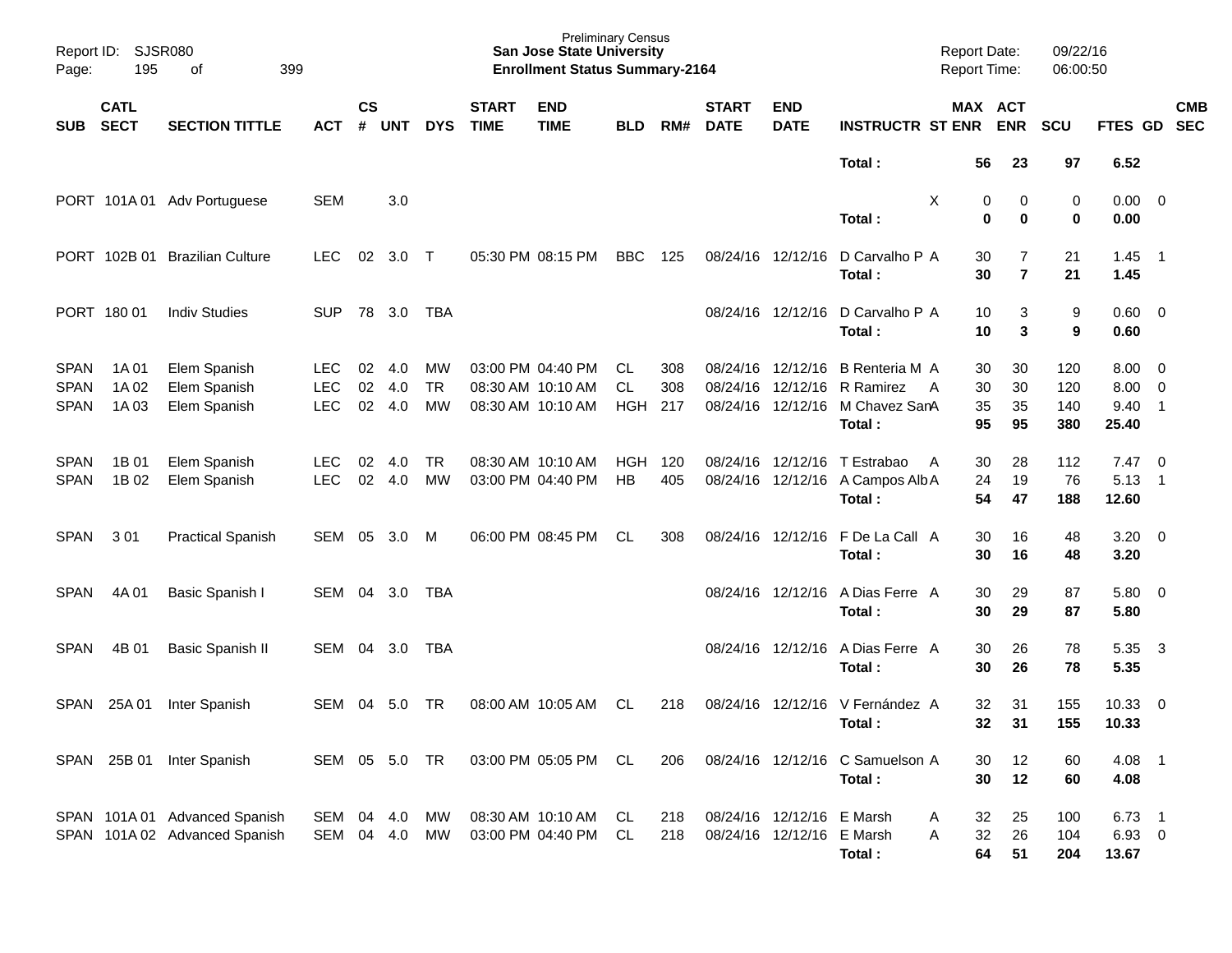| Report ID:<br>Page: | <b>SJSR080</b><br>196      |                                                                                                    |                   |                |                   |                      | <b>Preliminary Census</b><br><b>San Jose State University</b><br><b>Enrollment Status Summary-2164</b> |                                                             |                  |                   |                             |                                                | <b>Report Date:</b><br><b>Report Time:</b>          |                                     | 09/22/16<br>06:00:50                     |                                |                                           |                          |            |
|---------------------|----------------------------|----------------------------------------------------------------------------------------------------|-------------------|----------------|-------------------|----------------------|--------------------------------------------------------------------------------------------------------|-------------------------------------------------------------|------------------|-------------------|-----------------------------|------------------------------------------------|-----------------------------------------------------|-------------------------------------|------------------------------------------|--------------------------------|-------------------------------------------|--------------------------|------------|
| <b>SUB</b>          | <b>CATL</b><br><b>SECT</b> | <b>SECTION TITTLE</b>                                                                              | <b>ACT</b>        | <b>CS</b><br># | UNT               | <b>DYS</b>           | <b>START</b><br><b>TIME</b>                                                                            | <b>END</b><br><b>TIME</b>                                   | <b>BLD</b>       | RM#               | <b>START</b><br><b>DATE</b> | <b>END</b><br><b>DATE</b>                      | <b>INSTRUCTR ST ENR</b>                             |                                     | MAX ACT<br><b>ENR</b>                    | <b>SCU</b>                     | FTES GD SEC                               |                          | <b>CMB</b> |
|                     |                            | SPAN 101B 01 Advanced Spanish<br>SPAN 101B 02 Advanced Spanish                                     | SEM<br>SEM        | 04<br>04       | 4.0<br>4.0        | <b>TR</b><br>MW      |                                                                                                        | 04:30 PM 06:10 PM<br>03:00 PM 04:40 PM                      | CL<br><b>BBC</b> | 216<br>203        | 08/24/16                    | 08/24/16 12/12/16                              | 12/12/16 R Ramirez<br>T Estrabao<br>Total:          | 30<br>Α<br>35<br>A<br>65            | 15<br>20<br>35                           | 60<br>80<br>140                | 4.07<br>5.33 0<br>9.40                    | $\overline{\phantom{0}}$ |            |
|                     |                            | SPAN 102A 01 Spanish Culture                                                                       | SEM 04            |                | 3.0               | R                    |                                                                                                        | 06:00 PM 08:45 PM                                           | BBC              | 125               |                             |                                                | 08/24/16 12/12/16 F De La Call A<br>Total:          | 35<br>35                            | 23<br>23                                 | 69<br>69                       | $4.65$ 1<br>4.65                          |                          |            |
|                     |                            | SPAN 102B 01 Hisp Amer Culture<br>SPAN 102B 02 Hisp Amer Culture<br>SPAN 102B 03 Hisp Amer Culture | SEM<br>SEM<br>SEM | 04<br>04<br>04 | 3.0<br>3.0<br>3.0 | TR<br><b>TR</b><br>F |                                                                                                        | 09:00 AM 10:15 AM<br>01:30 PM 02:45 PM<br>09:30 AM 12:15 PM | CL.<br>CL.<br>CL | 206<br>218<br>218 |                             | 08/24/16 12/12/16<br>08/24/16 12/12/16 B Smith | B Smith<br>08/24/16 12/12/16 A lacomini-B<br>Total: | 30<br>Α<br>32<br>A<br>32<br>A<br>94 | 29<br>28<br>21<br>78                     | 87<br>84<br>63<br>234          | 5.80 0<br>$5.60$ 0<br>$4.20 \ 0$<br>15.60 |                          |            |
|                     | SPAN 110 01                | Spanish Morphology                                                                                 | SEM 04            |                | 3.0 M             |                      |                                                                                                        | 06:00 PM 08:45 PM                                           | CL               | 218               |                             | 08/24/16 12/12/16                              | E Marsh<br>Total:                                   | 32<br>A<br>32                       | 23<br>23                                 | 69<br>69                       | 4.85<br>4.85                              | $-5$                     |            |
|                     | SPAN 115 01                | Intro Lit Studies                                                                                  | SEM               | 04             | 3.0               | TR                   |                                                                                                        | 10:30 AM 11:45 AM                                           | HGH 124          |                   |                             | 08/24/16 12/12/16                              | T Estrabao<br>Total:                                | 32<br>A<br>32                       | 28<br>28                                 | 84<br>84                       | 5.65<br>5.65                              | $\overline{\phantom{1}}$ |            |
|                     |                            | SPAN 120A 01 Spanish Lit                                                                           | SEM               | 04             | 3.0               | МW                   |                                                                                                        | 04:30 PM 05:45 PM                                           | CL               | 216               |                             | 08/24/16 12/12/16                              | F De La Call A<br>Total:                            | 32<br>32                            | 18<br>18                                 | 54<br>54                       | 3.75<br>3.75                              | $\overline{\mathbf{3}}$  |            |
|                     |                            | SPAN 140A 01 Spanish Amer Lit                                                                      | SEM               | 04             | 3.0               | MW                   |                                                                                                        | 03:00 PM 04:15 PM                                           | CL               | 206               |                             | 08/24/16 12/12/16                              | A Fountain<br>Total:                                | 30<br>A<br>30                       | 28<br>28                                 | 84<br>84                       | 6.10 10<br>6.10                           |                          |            |
|                     |                            | SPAN 160A 01 Hispanic Culture                                                                      | SEM               | 04             | 3.0               | W                    |                                                                                                        | 05:00 PM 07:45 PM                                           | CL               | 218               |                             | 08/24/16 12/12/16                              | A Fountain<br>Total:                                | 30<br>Α<br>30                       | 30<br>30                                 | 90<br>90                       | 6.40 8<br>6.40                            |                          |            |
|                     | SPAN 170 01                | Spanish Translation                                                                                | SEM 04            |                | 3.0               | $\top$               |                                                                                                        | 06:15 PM 09:00 PM                                           | CL               | 308               |                             | 08/24/16 12/12/16                              | C Bacich<br>Total:                                  | 30<br>Α<br>30                       | 25<br>25                                 | 75<br>75                       | 5.05<br>5.05                              | $\overline{\phantom{1}}$ |            |
|                     | SPAN 202 01                | Sem Hisp Civ Cult                                                                                  | SEM 05 3.0        |                |                   | $\top$               |                                                                                                        | 06:00 PM 08:45 PM                                           | HB               | 405               |                             |                                                | 08/24/16 12/12/16 V Fernández A<br>Total:           | 20<br>20                            | 20<br>20                                 | 60<br>60                       | 5.00 20<br>5.00                           |                          |            |
|                     |                            | SPAN 210 01 Old Spanish                                                                            | <b>SEM</b>        |                | 3.0               |                      |                                                                                                        |                                                             |                  |                   |                             |                                                | Total:                                              | X                                   | 0<br>0<br>$\bf{0}$<br>0                  | 0<br>0                         | $0.00 \t 0$<br>0.00                       |                          |            |
|                     | SPAN 298 01                | <b>Special Study</b>                                                                               | SUP 78 1.0 TBA    |                |                   |                      |                                                                                                        |                                                             |                  |                   |                             |                                                | 08/24/16 12/12/16 C Samuelson A<br>Total:           |                                     | $\overline{c}$<br>5<br>5<br>$\mathbf{2}$ | $\overline{a}$<br>$\mathbf{2}$ | $0.17$ 2<br>0.17                          |                          |            |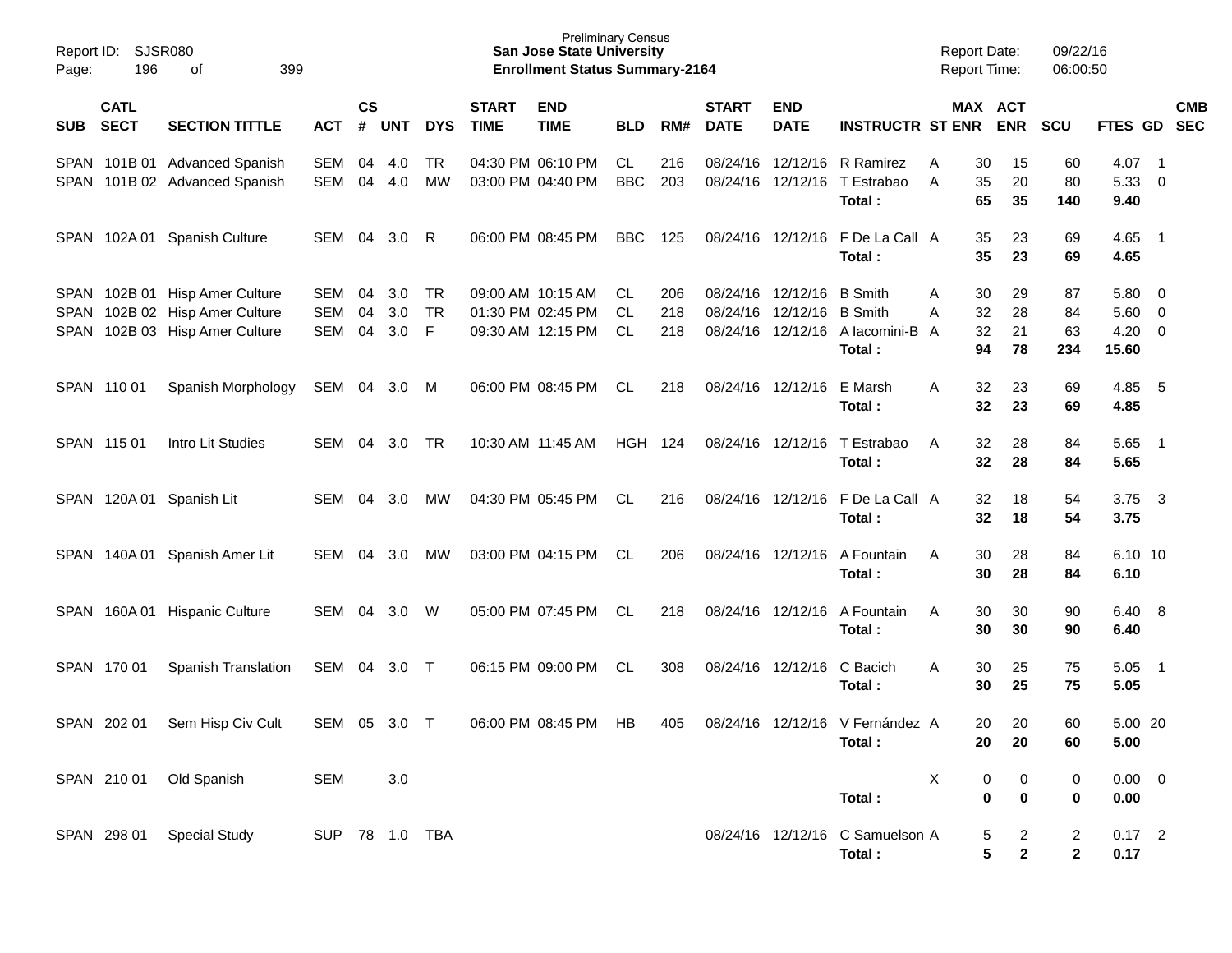| Report ID:<br>Page: | 197                        | SJSR080<br>399<br>of                     |            |                |            |              |                             | <b>Preliminary Census</b><br><b>San Jose State University</b><br><b>Enrollment Status Summary-2164</b> |            |     |                             |                                                  |                                                       |   | <b>Report Date:</b><br><b>Report Time:</b> |                          | 09/22/16<br>06:00:50       |                                         |                          |
|---------------------|----------------------------|------------------------------------------|------------|----------------|------------|--------------|-----------------------------|--------------------------------------------------------------------------------------------------------|------------|-----|-----------------------------|--------------------------------------------------|-------------------------------------------------------|---|--------------------------------------------|--------------------------|----------------------------|-----------------------------------------|--------------------------|
| <b>SUB</b>          | <b>CATL</b><br><b>SECT</b> | <b>SECTION TITTLE</b>                    | <b>ACT</b> | <b>CS</b><br># | <b>UNT</b> | <b>DYS</b>   | <b>START</b><br><b>TIME</b> | <b>END</b><br>TIME                                                                                     | <b>BLD</b> | RM# | <b>START</b><br><b>DATE</b> | <b>END</b><br><b>DATE</b>                        | <b>INSTRUCTR ST ENR</b>                               |   | <b>MAX</b>                                 | <b>ACT</b><br><b>ENR</b> | <b>SCU</b>                 | FTES GD                                 | <b>CMB</b><br><b>SEC</b> |
| <b>VIET</b>         | 1A 01                      | Elem Vietnamese                          | <b>SEM</b> | 04             | 3.0        | $\mathsf{T}$ |                             | 03:00 PM 05:45 PM                                                                                      | CL.        | 308 | 08/24/16                    | 12/12/16                                         | H Le<br>Total:                                        | A | 25<br>25                                   | 25<br>25                 | 75<br>75                   | 5.00<br>$\overline{\mathbf{0}}$<br>5.00 |                          |
|                     | Department :               | <b>World Languages &amp; Literatures</b> |            |                |            |              |                             |                                                                                                        |            |     |                             | <b>Lower Division:</b><br><b>Upper Division:</b> | <b>Department Total:</b><br><b>Graduate Division:</b> |   | 1840<br>920<br>865<br>55                   | 1342<br>730<br>582<br>30 | 5108<br>3156<br>1870<br>82 | 345.28<br>211.38<br>127.40<br>6.50      |                          |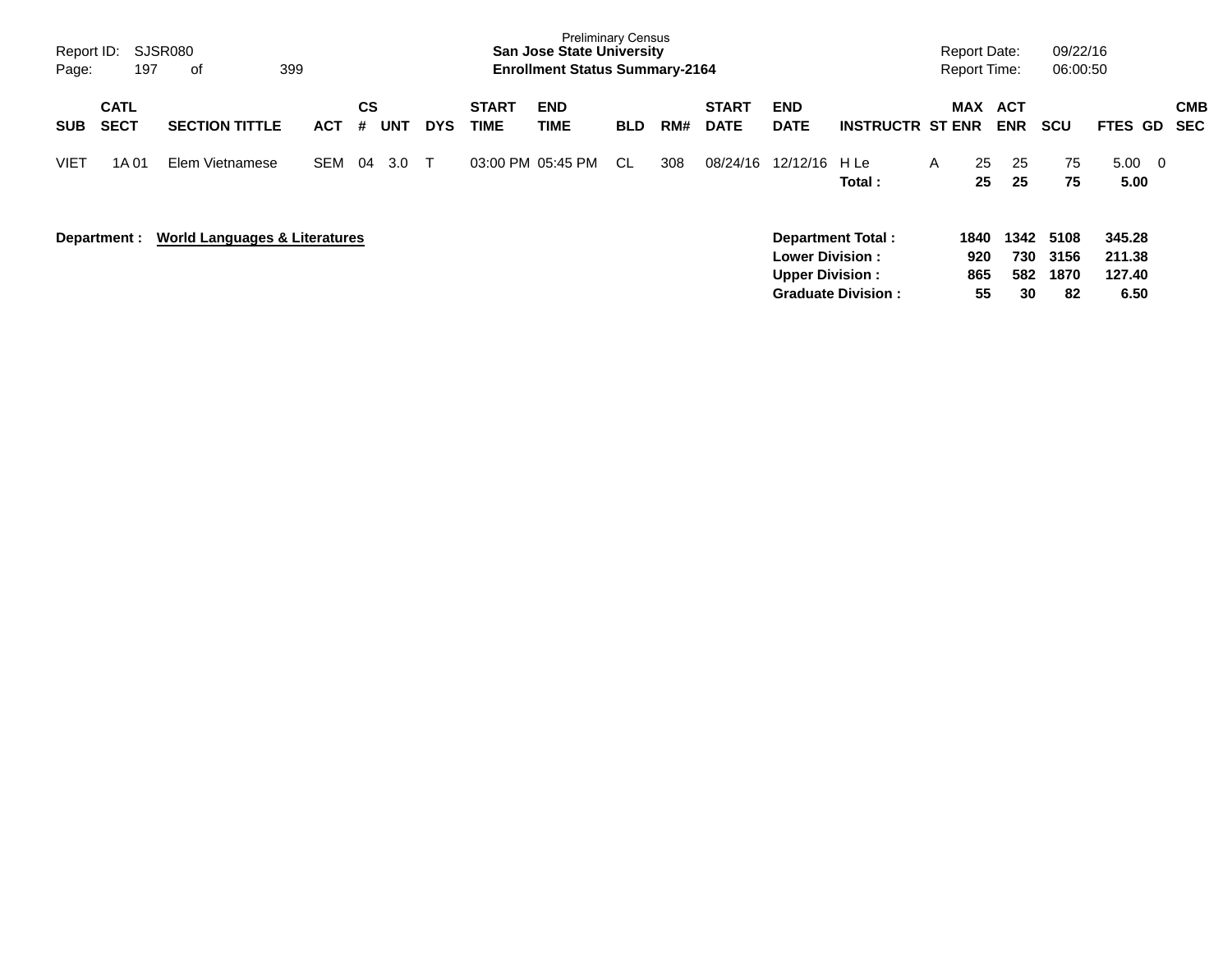| Report ID:<br>Page: | 198                        | SJSR080<br>399<br>οf             |               |                    |     |            |                             | <b>Preliminary Census</b><br><b>San Jose State University</b><br><b>Enrollment Status Summary-2164</b> |            |     |                             |                              |                                                            | <b>Report Date:</b><br><b>Report Time:</b> |     |                       | 09/22/16<br>06:00:50 |             |         |                          |
|---------------------|----------------------------|----------------------------------|---------------|--------------------|-----|------------|-----------------------------|--------------------------------------------------------------------------------------------------------|------------|-----|-----------------------------|------------------------------|------------------------------------------------------------|--------------------------------------------|-----|-----------------------|----------------------|-------------|---------|--------------------------|
| <b>SUB</b>          | <b>CATL</b><br><b>SECT</b> | <b>SECTION TITTLE</b>            | ACT           | $\mathsf{cs}$<br># | UNT | <b>DYS</b> | <b>START</b><br><b>TIME</b> | <b>END</b><br><b>TIME</b>                                                                              | <b>BLD</b> | RM# | <b>START</b><br><b>DATE</b> | <b>END</b><br><b>DATE</b>    | <b>INSTRUCTR ST ENR</b>                                    |                                            |     | MAX ACT<br><b>ENR</b> | <b>SCU</b>           | <b>FTES</b> | GD.     | <b>CMB</b><br><b>SEC</b> |
| <b>College</b>      |                            | <b>Humanities &amp; the Arts</b> |               |                    |     |            |                             |                                                                                                        |            |     |                             |                              |                                                            |                                            |     |                       |                      |             |         |                          |
|                     | Department :               | <b>Humanities</b>                |               |                    |     |            |                             |                                                                                                        |            |     |                             |                              |                                                            |                                            |     |                       |                      |             |         |                          |
| AMS                 | 1A 10                      | American Civ                     | <b>LEC</b>    | 01                 | 0.0 | МW         |                             | 01:30 PM 02:45 PM                                                                                      | WSQ        | 109 | 08/24/16                    | 12/12/16                     | S Guenter                                                  | Α                                          | 35  | 35                    | 105                  | 0.00        | 0       |                          |
| AMS                 | 1A 11                      | American Civ                     | <b>SEM</b>    | 05                 | 6.0 | МW         |                             | 03:00 PM 04:15 PM                                                                                      | <b>SH</b>  | 240 | 08/24/16                    | 12/12/16                     | S Guenter                                                  | A                                          | 35  | 35                    | 105                  | 14.00       | 0       |                          |
| AMS                 | 1A 20                      | American Civ                     | <b>LEC</b>    | 01                 | 0.0 | МW         |                             | 01:30 PM 02:45 PM                                                                                      | <b>WSQ</b> | 109 | 08/24/16                    | 12/12/16                     | T Jackson                                                  | Α                                          | 35  | 33                    | 99                   | 0.00        | 0       |                          |
| AMS                 | 1A 21                      | American Civ                     | SEM           | 05                 | 6.0 | МW         |                             | 03:00 PM 04:15 PM                                                                                      | SН         | 241 | 08/24/16                    |                              | 12/12/16 T Jackson                                         | Α                                          | 35  | 33                    | 99                   | 13.20       | 0       |                          |
| AMS                 | 1A 30                      | American Civ                     | <b>LEC</b>    | 01                 | 0.0 | МW         |                             | 01:30 PM 02:45 PM                                                                                      | <b>WSQ</b> | 109 | 08/24/16                    | 12/12/16 V Lo                |                                                            | A                                          | 35  | 34                    | 102                  | 0.00        | 0       |                          |
| AMS                 | 1A 31                      | American Civ                     | <b>SEM</b>    | 05                 | 6.0 | МW         |                             | 03:00 PM 04:15 PM                                                                                      | <b>ENG</b> | 232 | 08/24/16                    | 12/12/16                     | V Lo                                                       | Α                                          | 35  | 34                    | 102                  | 13.60       | 0       |                          |
| AMS                 | 1A 40                      | American Civ                     | <b>LEC</b>    | 01                 | 0.0 | TR         |                             | 12:00 PM 01:15 PM                                                                                      | SН         | 100 | 08/24/16                    | 12/12/16                     | F Hsu                                                      | Α                                          | 35  | 35                    | 105                  | 0.00        | 0       |                          |
| AMS                 | 1A 41                      | American Civ                     | SEM           | 05                 | 6.0 | <b>TR</b>  |                             | 01:30 PM 02:45 PM                                                                                      | SН         | 240 | 08/24/16                    | 12/12/16                     | F Hsu                                                      | Α                                          | 35  | 35                    | 105                  | 14.00       | 0       |                          |
| AMS                 | 1A 50                      | American Civ                     | <b>LEC</b>    | 01                 | 0.0 | <b>TR</b>  |                             | 12:00 PM 01:15 PM                                                                                      | SН         | 100 | 08/24/16                    | 12/12/16                     | L Trost                                                    | Α                                          | 35  | 34                    | 102                  | 0.00        | 0       |                          |
| AMS                 | 1A 51                      | American Civ                     | SEM           | 05                 | 6.0 | <b>TR</b>  |                             | 01:30 PM 02:45 PM                                                                                      | <b>ENG</b> | 232 | 08/24/16                    | 12/12/16 L Trost             |                                                            | Α                                          | 35  | 34                    | 102                  | 13.60       | 0       |                          |
| AMS                 | 1A60                       | American Civ                     | <b>LEC</b>    | 01                 | 0.0 | <b>TR</b>  |                             | 12:00 PM 01:15 PM                                                                                      | SН         | 100 | 08/24/16                    | 12/12/16                     | J Franks                                                   | Α                                          | 35  | 35                    | 105                  | 0.00        | 0       |                          |
| AMS                 | 1A 61                      | American Civ                     | SEM           | 05                 | 6.0 | <b>TR</b>  |                             | 01:30 PM 02:45 PM                                                                                      | SН         | 241 | 08/24/16                    | 12/12/16 J Franks            |                                                            | Α                                          | 35  | 35                    | 105                  | 14.00       | 0       |                          |
| AMS                 | 1A 70                      | American Civ                     | <b>LEC</b>    | 01                 | 0.0 | МW         | 09:00 AM 10:15 AM           |                                                                                                        | <b>WSQ</b> | 109 | 08/24/16                    |                              | 12/12/16 K English                                         | A                                          | 35  | 33                    | 99                   | 0.00        | 0       |                          |
| AMS                 | 1A 71                      | American Civ                     | SEM           | 05                 | 6.0 | МW         |                             | 10:30 AM 11:45 AM                                                                                      | <b>SH</b>  | 240 | 08/24/16                    |                              | 12/12/16 K English                                         | A                                          | 35  | 33                    | 99                   | 13.20       | 0       |                          |
| AMS                 | 1A 80                      | American Civ                     | <b>LEC</b>    | 01                 | 0.0 | МW         | 09:00 AM 10:15 AM           |                                                                                                        | <b>WSQ</b> | 109 | 08/24/16                    | 12/12/16                     | J Georges                                                  | A                                          | 35  | 35                    | 105                  | 0.00        | 0       |                          |
| AMS                 | 1A 81                      | American Civ                     | SEM           | 05                 | 6.0 | МW         |                             | 10:30 AM 11:45 AM                                                                                      | <b>SH</b>  | 241 | 08/24/16                    | 12/12/16                     | J Georges                                                  | A                                          | 35  | 35                    | 105                  | 14.00       | 0       |                          |
| AMS                 | 1A 90                      | American Civ                     | <b>LEC</b>    | 01                 | 0.0 | МW         | 09:00 AM 10:15 AM           |                                                                                                        | <b>WSQ</b> | 109 | 08/24/16                    | 12/12/16                     | M Moore                                                    | A                                          | 35  | 34                    | 102                  | 0.00        | 0       |                          |
| AMS                 | 1A 91                      | American Civ                     | SEM           | 05                 | 6.0 | МW         | 10:30 AM 11:45 AM           |                                                                                                        | <b>ENG</b> | 232 | 08/24/16                    | 12/12/16                     | M Moore                                                    | A                                          | 35  | 34                    | 102                  | 13.60       | 0       |                          |
|                     |                            |                                  |               |                    |     |            |                             |                                                                                                        |            |     |                             |                              | Total :                                                    |                                            | 630 | 616                   | 1848                 | 123.20      |         |                          |
| AMS                 | 1B 10                      | American Civ                     | <b>LEC</b>    | 01                 | 0.0 | TR         |                             | 01:30 PM 02:45 PM                                                                                      | WSQ        | 109 | 08/24/16                    | 12/12/16                     | J Ormsbee                                                  | A                                          | 35  | 21                    | 63                   | 0.00        | 0       |                          |
| AMS                 | 1B 11                      | American Civ                     | SEM           | 05                 | 6.0 | TR         |                             | 03:00 PM 04:15 PM                                                                                      | SН         | 240 | 08/24/16                    | 12/12/16                     | J Ormsbee                                                  | A                                          | 35  | 21                    | 63                   | 8.40        | 0       |                          |
| AMS                 | 1B 20                      | American Civ                     | <b>LEC</b>    | 01                 | 0.0 | <b>TR</b>  |                             | 01:30 PM 02:45 PM                                                                                      | <b>WSQ</b> | 109 | 08/24/16                    | 12/12/16                     | A Cushner                                                  | A                                          | 35  | 31                    | 93                   | 0.00        | 0       |                          |
| AMS                 | 1B 21                      | American Civ                     | SEM           | 05                 | 6.0 | <b>TR</b>  |                             | 03:00 PM 04:15 PM                                                                                      | <b>ENG</b> | 232 | 08/24/16                    | 12/12/16                     | A Cushner                                                  | A                                          | 35  | 31                    | 93                   | 12.40       | 0       |                          |
| AMS                 | 1B 30                      | American Civ                     | <b>LEC</b>    | 01                 | 0.0 | TR         |                             | 01:30 PM 02:45 PM                                                                                      | <b>WSQ</b> | 109 | 08/24/16                    | 12/12/16                     | J Wozniak                                                  | A                                          | 35  | 21                    | 63                   | 0.00        | 0       |                          |
| AMS                 | 1B 31                      | American Civ                     | SEM           | 05                 | 6.0 | <b>TR</b>  |                             | 03:00 PM 04:15 PM                                                                                      | <b>SH</b>  | 241 | 08/24/16                    | 12/12/16                     | J Wozniak                                                  | A                                          | 35  | 21                    | 63                   | 8.40        | 0       |                          |
|                     |                            |                                  |               |                    |     |            |                             |                                                                                                        |            |     |                             |                              | Total :                                                    |                                            | 210 | 146                   | 438                  | 29.20       |         |                          |
| AMS                 | 159 01                     | Nat & World Cult                 | SEM           | 05                 | 3.0 | U          |                             | 06:00 PM 08:45 PM                                                                                      |            |     |                             | 08/24/16 12/12/16            | J Pfeiffer                                                 | A                                          | 40  | 6                     | 18                   | 1.20        | $0\,C$  |                          |
|                     | ENVS 159 01                | Nat & World Cult                 | SEM 05 3.0    |                    |     | - U        |                             | 06:00 PM 08:45 PM                                                                                      |            |     |                             | 08/24/16 12/12/16 J Pfeiffer |                                                            | Α                                          | 0   | 9                     | 27                   | 1.80        | $0\,$ C |                          |
|                     | HUM 159 01                 | Nat & World Cult                 | SEM           | 05                 | 3.0 | U          |                             | 06:00 PM 08:45 PM                                                                                      |            |     |                             | 08/24/16 12/12/16 J Pfeiffer |                                                            | A                                          | 0   | 5                     | 15                   | 1.00        | $0\,$ C |                          |
|                     | AMS 159 02                 | Nat & World Cult                 | SEM 05 3.0    |                    |     | W          |                             | 06:00 PM 08:45 PM CL                                                                                   |            | 238 |                             | 08/24/16 12/12/16 J Pfeiffer |                                                            | A                                          | 40  | 11                    | 33                   | 2.20        | $0\,$ C |                          |
|                     | ENVS 159 02                | Nat & World Cult                 | SEM 05        |                    | 3.0 | W          |                             | 06:00 PM 08:45 PM CL                                                                                   |            | 238 |                             | 08/24/16 12/12/16 J Pfeiffer |                                                            | A                                          | 0   | 14                    | 42                   | 2.80 0 C    |         |                          |
|                     | HUM 159 02                 | Nat & World Cult                 | SEM 05 3.0    |                    |     | - W        |                             | 06:00 PM 08:45 PM CL                                                                                   |            | 238 |                             | 08/24/16 12/12/16 J Pfeiffer |                                                            | A                                          | 0   | $\overline{7}$        | 21                   | 1.40        | $0\,$ C |                          |
|                     |                            |                                  |               |                    |     |            |                             |                                                                                                        |            |     |                             |                              | Total:                                                     |                                            | 80  | 52                    | 156                  | 10.40       |         |                          |
|                     | AMS 169 01                 | Amer Dream                       | SEM 05 3.0 TR |                    |     |            |                             |                                                                                                        |            |     |                             |                              | 04:30 PM 05:45 PM ENG 232 08/24/16 12/12/16 D Williamson A |                                            |     | 40 14                 | 42                   | 2.80 0 C    |         |                          |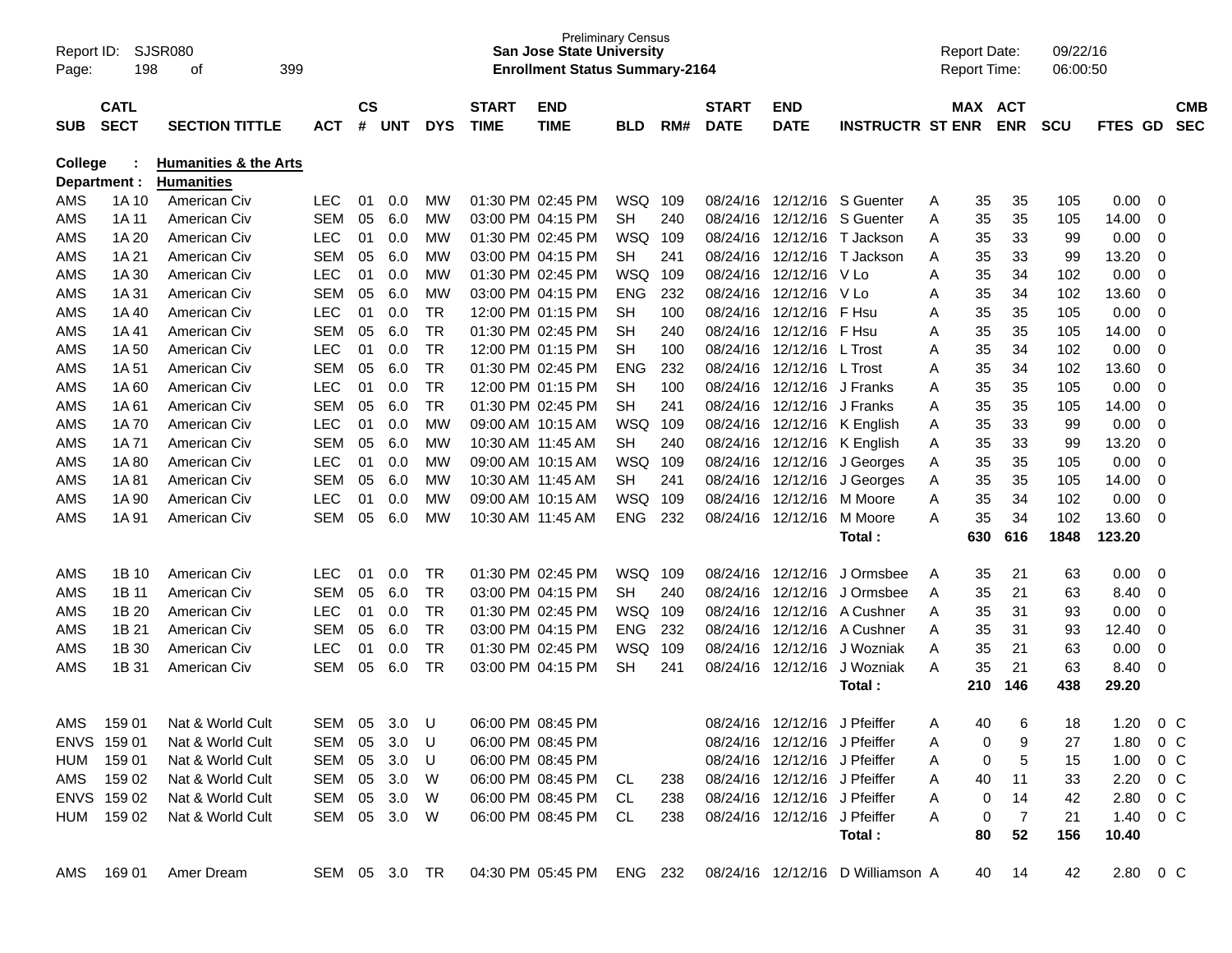| Report ID:<br>Page:             | 199                        | SJSR080<br>399<br>of                   |                                 |                |                   |                                |                             | <b>Preliminary Census</b><br><b>San Jose State University</b><br><b>Enrollment Status Summary-2164</b> |                 |            |                             |                           |                                                                               | <b>Report Date:</b><br><b>Report Time:</b> |                              |                            | 09/22/16<br>06:00:50 |                               |                                            |
|---------------------------------|----------------------------|----------------------------------------|---------------------------------|----------------|-------------------|--------------------------------|-----------------------------|--------------------------------------------------------------------------------------------------------|-----------------|------------|-----------------------------|---------------------------|-------------------------------------------------------------------------------|--------------------------------------------|------------------------------|----------------------------|----------------------|-------------------------------|--------------------------------------------|
| <b>SUB</b>                      | <b>CATL</b><br><b>SECT</b> | <b>SECTION TITTLE</b>                  | <b>ACT</b>                      | <b>CS</b><br># | UNT               | <b>DYS</b>                     | <b>START</b><br><b>TIME</b> | <b>END</b><br><b>TIME</b>                                                                              | <b>BLD</b>      | RM#        | <b>START</b><br><b>DATE</b> | <b>END</b><br><b>DATE</b> | <b>INSTRUCTR ST ENR</b>                                                       | MAX ACT                                    |                              | <b>ENR</b>                 | <b>SCU</b>           | FTES GD SEC                   | <b>CMB</b>                                 |
| <b>HUM</b><br>AMS<br><b>HUM</b> | 169 01<br>169 02<br>169 02 | Amer Dream<br>Amer Dream<br>Amer Dream | SEM<br><b>SEM</b><br><b>SEM</b> | 05<br>05<br>05 | 3.0<br>3.0<br>3.0 | TR<br><b>TBA</b><br><b>TBA</b> |                             | 04:30 PM 05:45 PM                                                                                      | <b>ENG</b>      | 232        | 08/24/16<br>08/24/16        | 12/12/16                  | 12/12/16 D Williamson A<br>J Ormsbee<br>08/24/16 12/12/16 J Ormsbee<br>Total: | A<br>A                                     | 0<br>40<br>$\pmb{0}$<br>80   | 3<br>25<br>9<br>51         | 9<br>75<br>27<br>153 | 0.60<br>5.00<br>1.80<br>10.20 | 0 <sup>o</sup><br>0 <sup>o</sup><br>$0\,C$ |
| AMS<br><b>HUM</b>               | 179 01<br>179 01           | Amer Pop Culture<br>Amer Pop Culture   | SEM<br>SEM                      | 05<br>05       | 3.0<br>3.0        | R<br>R                         |                             | 04:30 PM 07:15 PM<br>04:30 PM 07:15 PM                                                                 | SН<br><b>SH</b> | 241<br>241 |                             |                           | 08/24/16 12/12/16 S Guenter<br>08/24/16 12/12/16 S Guenter<br>Total:          | A<br>A                                     | 40<br>$\pmb{0}$<br>40        | 14<br>$\overline{c}$<br>16 | 42<br>6<br>48        | 2.80<br>0.40<br>3.20          | $0\,C$<br>$0\,C$                           |
| AMS                             | 180 01                     | <b>Individual Studies</b>              | <b>SUP</b>                      | 78             | 3.0               | TBA                            |                             |                                                                                                        |                 |            |                             | 08/24/16 12/12/16         | S Guenter<br>Total:                                                           | A                                          | 2<br>$\overline{\mathbf{2}}$ | 0<br>$\bf{0}$              | 0<br>$\mathbf 0$     | $0.00 \t 0$<br>0.00           |                                            |
| CA                              | 60 01                      | <b>Creativity Matters</b>              | <b>LEC</b>                      | 02             | 3.0               | - F                            |                             | 10:00 AM 12:45 PM                                                                                      | <b>ENG</b>      | 232        |                             | 08/24/16 12/12/16 S Riley | Total:                                                                        | Α                                          | 25<br>25                     | 25<br>25                   | 75<br>75             | $5.00 \t 0$<br>5.00           |                                            |
| CA                              |                            | 100W 02 Writing for the Arts           | SEM                             | 04             | 3.0               | M                              |                             | 04:30 PM 07:15 PM                                                                                      | SH              | 240        |                             | 08/24/16 12/12/16         | <b>B</b> Walters<br>Total:                                                    | A                                          | 25<br>25                     | 14<br>14                   | 42<br>42             | $2.80 \t 0$<br>2.80           |                                            |
| СA                              | 172 01                     | Arts in US Society                     | <b>LEC</b>                      | 01             | 3.0 <sub>2</sub>  | $\top$                         |                             | 03:00 PM 04:15 PM                                                                                      |                 |            |                             |                           | 08/24/16 12/12/16 J Rycenga                                                   | A                                          | 30                           | 22                         | 66                   | 4.40                          | 0 C                                        |
|                                 | ENGL 172 01                | Arts in US Society                     | <b>LEC</b>                      | 01             | 3.0               | $\top$                         |                             | 03:00 PM 04:15 PM                                                                                      |                 |            |                             |                           | 08/24/16 12/12/16 J Rycenga                                                   | Α                                          | 0                            | 6                          | 18                   | 1.20                          | 0 <sup>o</sup>                             |
|                                 | MUSC 172 01                | Arts in US Society                     | <b>LEC</b>                      | 01             | 3.0               | $\top$                         |                             | 03:00 PM 04:15 PM                                                                                      |                 |            |                             |                           | 08/24/16 12/12/16 J Rycenga                                                   | Α                                          | 0                            | 1                          | $\sqrt{3}$           | 0.20                          | $0\,C$                                     |
| TA                              | 172 01                     | Arts in US Society                     | <b>LEC</b>                      | 01             | 3.0               | $\mathsf{T}$                   |                             | 03:00 PM 04:15 PM                                                                                      |                 |            |                             |                           | 08/24/16 12/12/16 J Rycenga                                                   | Α                                          | 0                            | $\overline{c}$             | 6                    | 0.40                          | 0 <sup>o</sup>                             |
| СA                              | 172 02                     | Arts in US Society                     | <b>LEC</b>                      | 01             | 3.0               | MW                             |                             | 01:30 PM 02:45 PM                                                                                      | <b>ENG</b>      | 232        |                             |                           | 08/24/16 12/12/16 J Rycenga                                                   | Α                                          | 30                           | 19                         | 57                   | 3.80                          | $0\,C$                                     |
|                                 | ENGL 172 02                | Arts in US Society                     | <b>LEC</b>                      | 01             | 3.0               | MW                             |                             | 01:30 PM 02:45 PM                                                                                      | <b>ENG</b>      | 232        |                             |                           | 08/24/16 12/12/16 J Rycenga                                                   | Α                                          | 0                            | 6                          | 18                   | 1.20                          | $0\,C$                                     |
|                                 | MUSC 172 02                | Arts in US Society                     | <b>LEC</b>                      | 01             | 3.0               | MW                             |                             | 01:30 PM 02:45 PM                                                                                      | <b>ENG</b>      | 232        | 08/24/16                    |                           | 12/12/16 J Rycenga                                                            | Α                                          | 0                            | $\mathbf{1}$               | $\mathbf{3}$         | 0.20                          | $0\,C$                                     |
| ТA                              | 172 02                     | Arts in US Society                     | <b>LEC</b>                      | 01             | 3.0               | МW                             |                             | 01:30 PM 02:45 PM                                                                                      | <b>ENG</b>      | 232        |                             |                           | 08/24/16 12/12/16 J Rycenga                                                   | A                                          | 0                            | $\mathbf 0$                | $\mathbf 0$          | 0.00                          | $0\,C$                                     |
|                                 |                            |                                        |                                 |                |                   |                                |                             |                                                                                                        |                 |            |                             |                           | Total:                                                                        |                                            | 60                           | 57                         | 171                  | 11.40                         |                                            |
| CА                              | 175 01                     | <b>Creative Process</b>                | <b>LEC</b>                      | 02             | 3.0               | R                              |                             | 06:00 PM 08:45 PM                                                                                      | SН              | 240        | 08/24/16                    | 12/12/16                  | <b>B</b> Jamrus<br>Total:                                                     | A                                          | 30<br>30                     | 20<br>20                   | 60<br>60             | $4.00 \ 0$<br>4.00            |                                            |
| CA                              | 177 01                     | Arts for teaching                      | <b>LEC</b>                      |                | 02 3.0 F          |                                |                             | 01:00 PM 03:45 PM                                                                                      | ART             | 203        |                             |                           | 08/24/16 12/12/16 K Kratochvil A                                              |                                            | 30                           | 25                         | 75                   | $5.00 \t 0$                   |                                            |
| CA                              | 17702                      | Arts for teaching                      | LEC                             |                | 02 3.0 TR         |                                |                             | 09:00 AM 10:15 AM                                                                                      | CL              | 225        |                             |                           | 08/24/16 12/12/16 S Verducci - A                                              |                                            | 30                           | 33                         | 99                   | $6.60$ 0                      |                                            |
|                                 |                            |                                        |                                 |                |                   |                                |                             |                                                                                                        |                 |            |                             |                           | Total:                                                                        |                                            | 60                           | 58                         | 174                  | 11.60                         |                                            |
| CA                              | 180 01                     | <b>Individual Studies</b>              | <b>SUP</b>                      |                | 78 1.0            | TBA                            |                             |                                                                                                        |                 |            |                             | 08/24/16 12/12/16 S Riley |                                                                               | A                                          | $\overline{c}$               | 1                          | 1                    | $0.07$ 0                      |                                            |
| CA                              | 180 02                     | <b>Individual Studies</b>              | <b>SUP</b>                      |                | 78 2.0            | <b>TBA</b>                     |                             |                                                                                                        |                 |            |                             | 08/24/16 12/12/16 S Riley |                                                                               | A                                          | $\overline{c}$               | 0                          | 0                    | $0.00 \t 0$                   |                                            |
| CA                              | 180 03                     | <b>Individual Studies</b>              | <b>SUP</b>                      |                | 78 3.0            | <b>TBA</b>                     |                             |                                                                                                        |                 |            |                             | 08/24/16 12/12/16 S Riley |                                                                               | A                                          | $\overline{\mathbf{c}}$      | $\mathbf{1}$               | 3                    | $0.20 \ 0$                    |                                            |
| CA                              | 180 04                     | <b>Individual Studies</b>              | <b>SUP</b>                      |                | 78  4.0  TBA      |                                |                             |                                                                                                        |                 |            |                             | 08/24/16 12/12/16 S Riley |                                                                               | A                                          | 2                            | 0                          | 0                    | $0.00 \t 0$                   |                                            |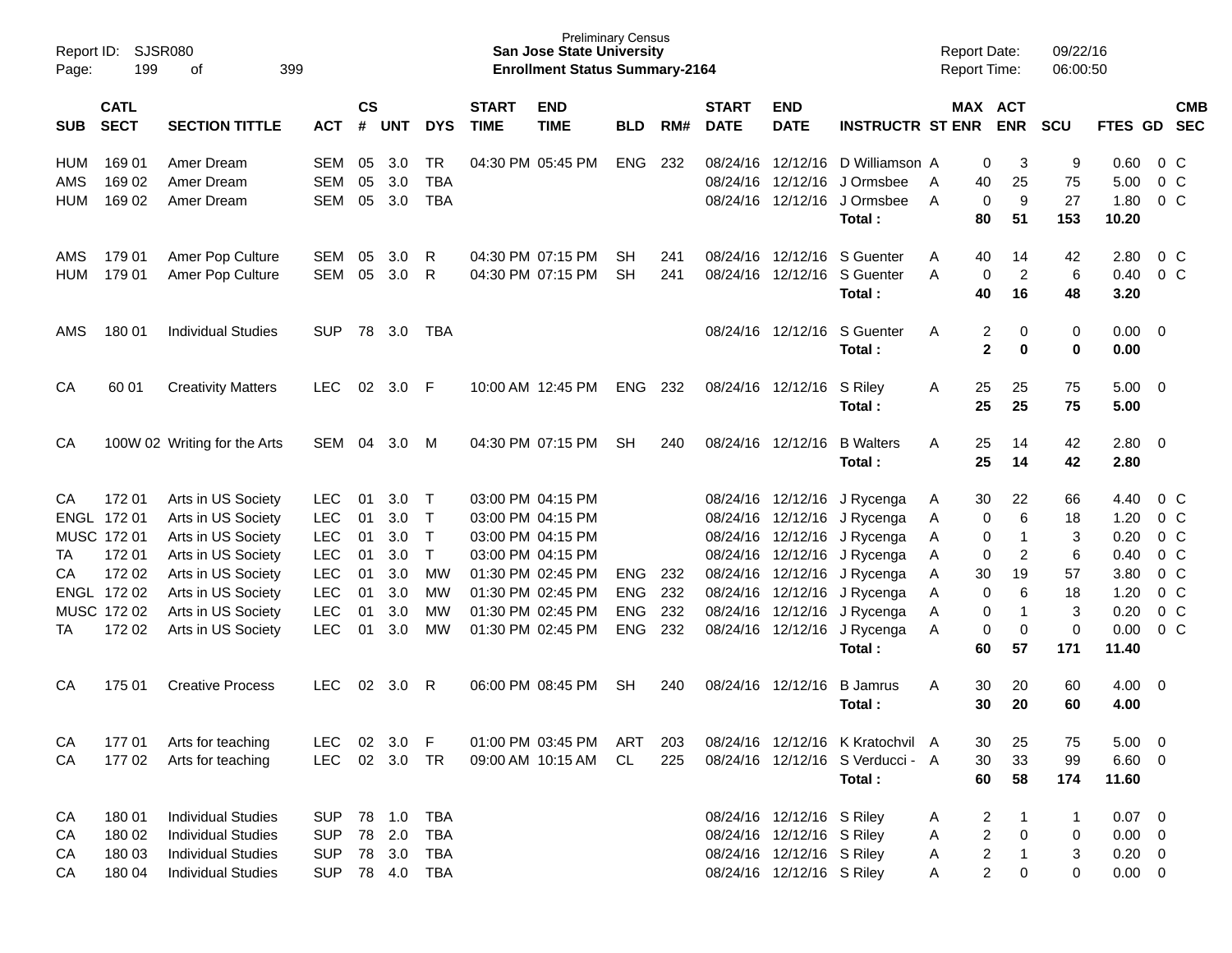| Page:      | SJSR080<br>Report ID:<br>399<br>200<br>οf |                                     |            |                    |            |            |                             | <b>Preliminary Census</b><br><b>San Jose State University</b><br><b>Enrollment Status Summary-2164</b> |            |     |                             |                             |                                      | <b>Report Date:</b><br><b>Report Time:</b> |                |              | 09/22/16<br>06:00:50 |                |                |            |
|------------|-------------------------------------------|-------------------------------------|------------|--------------------|------------|------------|-----------------------------|--------------------------------------------------------------------------------------------------------|------------|-----|-----------------------------|-----------------------------|--------------------------------------|--------------------------------------------|----------------|--------------|----------------------|----------------|----------------|------------|
| <b>SUB</b> | <b>CATL</b><br><b>SECT</b>                | <b>SECTION TITTLE</b>               | ACT        | $\mathsf{cs}$<br># | <b>UNT</b> | <b>DYS</b> | <b>START</b><br><b>TIME</b> | <b>END</b><br><b>TIME</b>                                                                              | <b>BLD</b> | RM# | <b>START</b><br><b>DATE</b> | <b>END</b><br><b>DATE</b>   | <b>INSTRUCTR ST ENR</b>              | MAX ACT                                    | <b>ENR</b>     | <b>SCU</b>   |                      | FTES GD SEC    |                | <b>CMB</b> |
|            |                                           |                                     |            |                    |            |            |                             |                                                                                                        |            |     |                             |                             | Total:                               |                                            | 8              | $\mathbf{2}$ | 4                    | 0.27           |                |            |
| CA         | 190 01                                    | Field Work-Intern                   | <b>SUP</b> | 78                 | 1.0        | <b>TBA</b> |                             |                                                                                                        |            |     |                             | 08/24/16 12/12/16           | S Riley                              | A                                          | 1              | -1           | 1                    | 0.07           | 0              |            |
| CA         | 190 02                                    | <b>Field Work-Intern</b>            | <b>SUP</b> | 78                 | 2.0        | <b>TBA</b> |                             |                                                                                                        |            |     |                             | 08/24/16 12/12/16           | S Riley                              | A                                          | 1              | 0            | 0                    | 0.00           | 0              |            |
| CA         | 190 03                                    | Field Work-Intern                   | <b>SUP</b> | 78                 | 3.0        | <b>TBA</b> |                             |                                                                                                        |            |     |                             | 08/24/16 12/12/16           | S Riley                              | Α                                          | 5              | 0            | 0                    | 0.00           | 0              |            |
|            |                                           |                                     |            |                    |            |            |                             |                                                                                                        |            |     |                             |                             | Total:                               |                                            | $\overline{7}$ | 1            | 1                    | 0.07           |                |            |
| CA         | 194 01                                    | Arts Administration                 | SEM        | 05                 | 3.0        | $\top$     |                             | 04:30 PM 07:15 PM                                                                                      | <b>SH</b>  | 241 |                             | 08/24/16 12/12/16           | W McCraw                             | 25<br>A                                    |                | 17           | 51                   | 3.40           | - 0            |            |
|            |                                           |                                     |            |                    |            |            |                             |                                                                                                        |            |     |                             |                             | Total:                               | 25                                         |                | 17           | 51                   | 3.40           |                |            |
| HUM        | 1A 10                                     | Hum Honors 1A                       | LEC.       | 01                 | 0.0        | TR         |                             | 09:00 AM 10:15 AM                                                                                      | WSQ 109    |     |                             | 08/24/16 12/12/16           | G Smay                               | 35<br>A                                    |                | 33           | 99                   | 0.00           | 0              |            |
| <b>HUM</b> | 1A 11                                     | Hum Honors 1A                       | <b>SEM</b> | 05                 | 6.0        | <b>TR</b>  |                             | 10:30 AM 11:45 AM                                                                                      | CL         | 225 |                             | 08/24/16 12/12/16           | G Smav                               | 35<br>A                                    |                | 33           | 99                   | 13.20          | 0              |            |
| <b>HUM</b> | 1A 20                                     | Hum Honors 1A                       | <b>LEC</b> | 01                 | 0.0        | TR         |                             | 09:00 AM 10:15 AM                                                                                      | WSQ 109    |     |                             | 08/24/16 12/12/16           | L Trost                              | 35<br>A                                    |                | 33           | 99                   | 0.00           | 0              |            |
| <b>HUM</b> | 1A 21                                     | Hum Honors 1A                       | <b>SEM</b> | 05                 | 6.0        | <b>TR</b>  | 10:30 AM 11:45 AM           |                                                                                                        | <b>ENG</b> | 232 | 08/24/16                    | 12/12/16                    | L Trost                              | 35<br>Α                                    |                | 33           | 99                   | 13.20          | 0              |            |
| <b>HUM</b> | 1A 30                                     | Hum Honors 1A                       | <b>LEC</b> | 01                 | 0.0        | <b>TR</b>  |                             | 09:00 AM 10:15 AM                                                                                      | WSQ 109    |     | 08/24/16                    | 12/12/16                    | D Mesher                             | 35<br>Α                                    |                | 31           | 93                   | 0.00           | 0              |            |
| <b>HUM</b> | 1A 31                                     | Hum Honors 1A                       | <b>SEM</b> | 05                 | 6.0        | <b>TR</b>  |                             | 10:30 AM 11:45 AM                                                                                      | <b>SH</b>  | 435 | 08/24/16                    | 12/12/16                    | D Mesher                             | 35<br>Α                                    |                | 31           | 93                   | 12.40          | 0              |            |
| <b>HUM</b> | 1A 40                                     | Hum Honors 1A                       | <b>LEC</b> | 01                 | 0.0        | <b>TR</b>  |                             | 09:00 AM 10:15 AM                                                                                      | WSQ        | 109 | 08/24/16                    | 12/12/16                    | A Wood                               | 35<br>Α                                    |                | 31           | 93                   | 0.00           | 0              |            |
| <b>HUM</b> | 1A41                                      | Hum Honors 1A                       | <b>SEM</b> | 05                 | 6.0        | <b>TR</b>  |                             | 10:30 AM 11:45 AM                                                                                      | <b>SH</b>  | 241 |                             | 08/24/16 12/12/16           | A Wood                               | 35<br>A                                    |                | 31           | 93                   | 12.40          | 0              |            |
|            |                                           |                                     |            |                    |            |            |                             |                                                                                                        |            |     |                             |                             | Total:                               | 280                                        | 256            |              | 768                  | 51.20          |                |            |
| HUM        | 2A 10                                     | Hum Honors 2A                       | <b>LEC</b> | 01                 | 0.0        | TR         |                             | 10:30 AM 11:45 AM                                                                                      | WSQ 109    |     |                             |                             | 08/24/16 12/12/16 T Cooper           | 35<br>Α                                    |                | 27           | 81                   | 0.00           | 0              |            |
| <b>HUM</b> | 2A 11                                     | Hum Honors 2A                       | <b>SEM</b> | 05                 | 6.0        | <b>TR</b>  |                             | 12:00 PM 01:15 PM                                                                                      | <b>SH</b>  | 240 |                             |                             | 08/24/16 12/12/16 T Cooper           | 35<br>A                                    |                | 27           | 81                   | 10.80          | 0              |            |
| HUM        | 2A 20                                     | Hum Honors 2A                       | <b>LEC</b> | 01                 | 0.0        | <b>TR</b>  |                             | 10:30 AM 11:45 AM                                                                                      | WSQ 109    |     | 08/24/16                    | 12/12/16                    | S Scaff                              | 35<br>A                                    |                | 30           | 90                   | 0.00           | 0              |            |
| <b>HUM</b> | 2A 21                                     | Hum Honors 2A                       | <b>SEM</b> | 05                 | 6.0        | <b>TR</b>  |                             | 12:00 PM 01:15 PM                                                                                      | <b>ENG</b> | 232 | 08/24/16                    | 12/12/16 S Scaff            |                                      | 35<br>Α                                    |                | 30           | 90                   | 12.00          | 0              |            |
| <b>HUM</b> | 2A 30                                     | Hum Honors 2A                       | <b>LEC</b> | 01                 | 0.0        | <b>TR</b>  |                             | 10:30 AM 11:45 AM                                                                                      | WSQ 109    |     | 08/24/16                    | 12/12/16                    | K Peter                              | 35<br>Α                                    |                | 28           | 84                   | 0.00           | 0              |            |
| <b>HUM</b> | 2A 31                                     | Hum Honors 2A                       | <b>SEM</b> | 05                 | 6.0        | <b>TR</b>  |                             | 12:00 PM 01:15 PM                                                                                      | CL         | 225 |                             | 08/24/16 12/12/16           | K Peter                              | 35<br>Α                                    |                | 28           | 84                   | 11.20          | 0              |            |
| HUM        | 2A 40                                     | Hum Honors 2A                       | <b>LEC</b> | 01                 | 0.0        | <b>TR</b>  |                             | 10:30 AM 11:45 AM                                                                                      | WSQ        | 109 | 08/24/16                    | 12/12/16                    | J Lindahl                            | 35<br>Α                                    |                | 25           | 75                   | 0.00           | 0              |            |
| <b>HUM</b> | 2A 41                                     | Hum Honors 2A                       | <b>SEM</b> | 05                 | 6.0        | <b>TR</b>  |                             | 12:00 PM 01:15 PM                                                                                      | <b>SH</b>  | 241 |                             | 08/24/16 12/12/16           | J Lindahl                            | 35<br>A                                    |                | 25           | 75                   | 10.00          | 0              |            |
|            |                                           |                                     |            |                    |            |            |                             |                                                                                                        |            |     |                             |                             | Total:                               | 280                                        | 220            |              | 660                  | 44.00          |                |            |
| <b>HUM</b> | 2B 10                                     | Hum Honors 2B                       | LEC.       | 01                 | 0.0        | MW         |                             | 10:30 AM 11:45 AM                                                                                      | CL.        | 225 |                             | 08/24/16 12/12/16           | J Lindahl                            | A                                          | 35             | 21           | 63                   | 0.00           | $\overline{0}$ |            |
| HUM        | 2B 11                                     | Hum Honors 2B                       | SEM 05 6.0 |                    |            | MW         |                             | 12:00 PM 01:15 PM                                                                                      | ENG 232    |     |                             | 08/24/16 12/12/16 J Lindahl |                                      | 35                                         |                | 21           | 63                   | 8.40 0         |                |            |
| <b>HUM</b> | 2B 20                                     | Hum Honors 2B                       | LEC        |                    | 01 0.0     | MW         | 10:30 AM 11:45 AM           |                                                                                                        | CL.        | 225 |                             |                             | 08/24/16 12/12/16 J Movassat         | 35<br>A                                    |                | 23           | 69                   | $0.00 \t 0$    |                |            |
| <b>HUM</b> | 2B 21                                     | Hum Honors 2B                       | SEM 05 6.0 |                    |            | MW         |                             | 12:00 PM 01:15 PM                                                                                      | SH         | 240 |                             |                             | 08/24/16 12/12/16 J Movassat         | 35<br>A                                    |                | 23           | 69                   | $9.20 \ 0$     |                |            |
|            |                                           |                                     |            |                    |            |            |                             |                                                                                                        |            |     |                             |                             | Total:                               | 140                                        |                | 88           | 264                  | 17.60          |                |            |
| HUM        | 10 01                                     | Chronicles of Educat LEC 02 3.0 TBA |            |                    |            |            |                             |                                                                                                        |            |     |                             |                             | 08/24/16 12/12/16 T Cooper<br>Total: | A<br>25                                    | 25             | 24<br>24     | 72<br>72             | 4.80 0<br>4.80 |                |            |
|            |                                           |                                     |            |                    |            |            |                             |                                                                                                        |            |     |                             |                             |                                      |                                            |                |              |                      |                |                |            |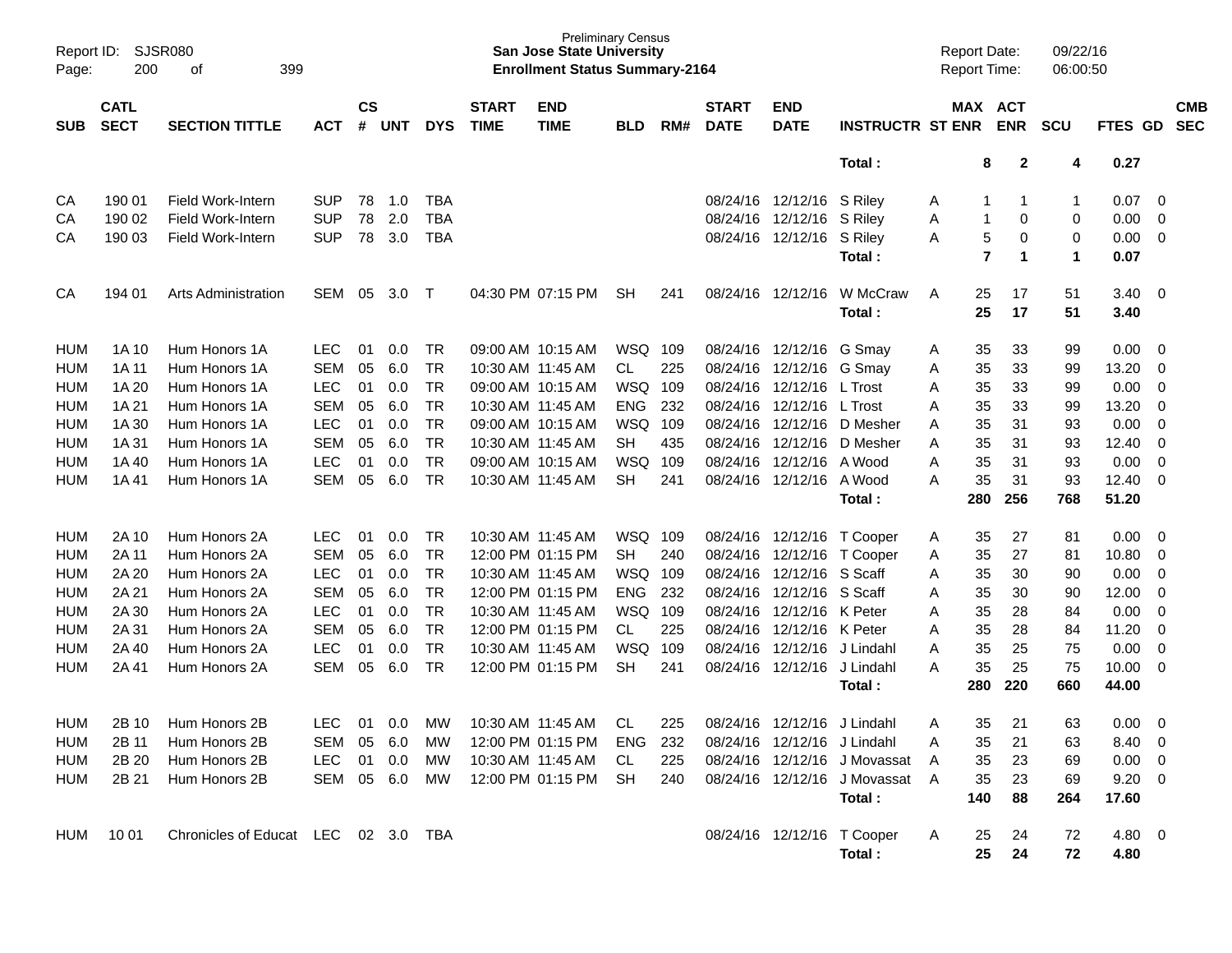| Page:       | Report ID:<br>SJSR080<br>201<br>399<br>οf |                             |                |                             |            |            |                             | <b>Preliminary Census</b><br><b>San Jose State University</b><br><b>Enrollment Status Summary-2164</b> |            |     |                             |                           |                                  |   |          | <b>Report Date:</b><br><b>Report Time:</b> | 09/22/16<br>06:00:50 |                |                |                          |
|-------------|-------------------------------------------|-----------------------------|----------------|-----------------------------|------------|------------|-----------------------------|--------------------------------------------------------------------------------------------------------|------------|-----|-----------------------------|---------------------------|----------------------------------|---|----------|--------------------------------------------|----------------------|----------------|----------------|--------------------------|
| <b>SUB</b>  | <b>CATL</b><br><b>SECT</b>                | <b>SECTION TITTLE</b>       | <b>ACT</b>     | $\mathbf{c}\mathbf{s}$<br># | <b>UNT</b> | <b>DYS</b> | <b>START</b><br><b>TIME</b> | <b>END</b><br><b>TIME</b>                                                                              | <b>BLD</b> | RM# | <b>START</b><br><b>DATE</b> | <b>END</b><br><b>DATE</b> | <b>INSTRUCTR ST ENR</b>          |   |          | MAX ACT<br><b>ENR</b>                      | <b>SCU</b>           | <b>FTES GD</b> |                | <b>CMB</b><br><b>SEC</b> |
| HUM         | 85 01                                     | Intro Liberal Ed            | <b>LEC</b>     | 03                          | 1.0        | м          |                             | 09:00 AM 09:50 AM                                                                                      | <b>SH</b>  | 241 | 08/24/16                    | 12/12/16                  | <b>B</b> Walters                 | Α | 30       | 26                                         | 26                   | 1.73           | 0              |                          |
| <b>HUM</b>  | 85 02                                     | Intro Liberal Ed            | <b>LEC</b>     | 03                          | 1.0        | W          |                             | 09:00 AM 09:50 AM                                                                                      | <b>SH</b>  | 241 | 08/24/16                    | 12/12/16                  | <b>B</b> Walters<br>Total:       | Α | 30<br>60 | 27<br>53                                   | 27<br>53             | 1.80<br>3.53   | 0              |                          |
| HUM         |                                           | 100W 01 Writing Humanities  | <b>SEM</b>     | 04                          | 3.0        | МW         |                             | 01:30 PM 02:45 PM                                                                                      | <b>SH</b>  | 241 |                             | 08/24/16 12/12/16         | J Georges                        | A | 25       | 23                                         | 69                   | 4.60           | $0\,$ C        |                          |
| AMS         |                                           | 100W 01 Writing Humanities  | <b>SEM</b>     | 04                          | 3.0        | MW         |                             | 01:30 PM 02:45 PM                                                                                      | <b>SH</b>  | 241 | 08/24/16                    | 12/12/16                  | J Georges                        | A | 0        | $\overline{2}$                             | 6                    | 0.40           | 0 <sup>o</sup> |                          |
| <b>RELS</b> |                                           | 100W 01 Writing Humanities  | <b>SEM</b>     | 04                          | 3.0        | MW         |                             | 01:30 PM 02:45 PM                                                                                      | <b>SH</b>  | 241 | 08/24/16                    | 12/12/16                  | J Georges                        | Α | 0        | 0                                          | 0                    | 0.00           | 0 <sup>o</sup> |                          |
| <b>HUM</b>  |                                           | 100W 02 Writing Humanities  | <b>SEM</b>     | 04                          | 3.0        | F          |                             | 01:00 PM 03:45 PM                                                                                      | SН         | 240 | 08/24/16                    | 12/12/16                  | C RostankowsA                    |   | 25       | 22                                         | 66                   | 4.40           | 0 <sup>o</sup> |                          |
| AMS         |                                           | 100W 02 Writing Humanities  | <b>SEM</b>     | 04                          | 3.0        | F          |                             | 01:00 PM 03:45 PM                                                                                      | <b>SH</b>  | 240 | 08/24/16                    | 12/12/16                  | C RostankowsA                    |   | 0        | 0                                          | 0                    | 0.00           | 0 <sup>o</sup> |                          |
| <b>RELS</b> |                                           | 100W 02 Writing Humanities  | <b>SEM</b>     | 04                          | 3.0        | F          |                             | 01:00 PM 03:45 PM                                                                                      | <b>SH</b>  | 240 | 08/24/16                    | 12/12/16                  | C RostankowsA                    |   | 0        | 0                                          | 0                    | 0.00           | 0 <sup>o</sup> |                          |
|             |                                           |                             |                |                             |            |            |                             |                                                                                                        |            |     |                             |                           | Total:                           |   | 50       | 47                                         | 141                  | 9.40           |                |                          |
| HUM         | 101 01                                    | Human Life                  | <b>LEC</b>     | 02                          | 3.0        | TR         |                             | 09:00 AM 10:15 AM                                                                                      | <b>SH</b>  | 240 |                             | 08/24/16 12/12/16         | J Ormsbee<br>Total:              | A | 30<br>30 | 27<br>27                                   | 81<br>81             | 5.40<br>5.40   | 0              |                          |
| HUM         | 114 01                                    | Legacy of Asia              | <b>LEC</b>     | 03                          | 3.0        | TR         |                             | 09:00 AM 10:15 AM                                                                                      | <b>ENG</b> | 232 | 08/24/16                    | 12/12/16                  | C Phan                           | Α | 40       | 18                                         | 54                   | 3.60           | $0\,$ C        |                          |
|             | ANTH 114 01                               | Legacy of Asia              | <b>LEC</b>     | 03                          | 3.0        | TR         |                             | 09:00 AM 10:15 AM                                                                                      | <b>ENG</b> | 232 | 08/24/16                    | 12/12/16                  | C Phan                           | Α | 0        | $\overline{2}$                             | 6                    | 0.40           | 0 <sup>o</sup> |                          |
| <b>RELS</b> | 114 01                                    | Legacy of Asia              | <b>LEC</b>     | 03                          | 3.0        | <b>TR</b>  |                             | 09:00 AM 10:15 AM                                                                                      | <b>ENG</b> | 232 | 08/24/16                    | 12/12/16                  | C Phan                           | Α | 0        | 1                                          | 3                    | 0.20           | 0 <sup>o</sup> |                          |
| ASIA        | 114 01                                    | Legacy of Asia              | <b>LEC</b>     | 03                          | 3.0        | TR         |                             | 09:00 AM 10:15 AM                                                                                      | <b>ENG</b> | 232 | 08/24/16                    | 12/12/16                  | C Phan                           | Α | 0        | 3                                          | 9                    | 0.60           | 0 <sup>o</sup> |                          |
| <b>HUM</b>  | 114 02                                    | Legacy of Asia              | <b>LEC</b>     | 03                          | 3.0        | TR         |                             | 04:30 PM 05:45 PM                                                                                      | <b>SH</b>  | 240 | 08/24/16                    | 12/12/16                  | C Phan                           | Α | 40       | 17                                         | 51                   | 3.40           | 0 <sup>o</sup> |                          |
|             | ANTH 114 02                               | Legacy of Asia              | <b>LEC</b>     | 03                          | 3.0        | <b>TR</b>  |                             | 04:30 PM 05:45 PM                                                                                      | SН         | 240 | 08/24/16                    | 12/12/16                  | C Phan                           | Α | 0        | 3                                          | 9                    | 0.60           | 0 <sup>o</sup> |                          |
| <b>RELS</b> | 114 02                                    | Legacy of Asia              | <b>LEC</b>     | 03                          | 3.0        | <b>TR</b>  |                             | 04:30 PM 05:45 PM                                                                                      | <b>SH</b>  | 240 | 08/24/16                    | 12/12/16                  | C Phan                           | Α | 0        | 0                                          | 0                    | 0.00           | 0 <sup>o</sup> |                          |
| ASIA        | 114 02                                    | Legacy of Asia              | <b>LEC</b>     | 03                          | 3.0        | TR         |                             | 04:30 PM 05:45 PM                                                                                      | <b>SH</b>  | 240 | 08/24/16                    | 12/12/16                  | C Phan                           | A | 0        | -1                                         | 3                    | 0.20           | 0 <sup>o</sup> |                          |
|             |                                           |                             |                |                             |            |            |                             |                                                                                                        |            |     |                             |                           | Total:                           |   | 80       | 45                                         | 135                  | 9.00           |                |                          |
| HUM         | 128 01                                    | <b>Twentieth Century</b>    | <b>LEC</b>     |                             | 3.0        |            |                             |                                                                                                        |            |     |                             |                           |                                  | Х | 0        | 0                                          | 0                    | 0.00           | 0              |                          |
|             |                                           |                             |                |                             |            |            |                             |                                                                                                        |            |     |                             |                           | Total:                           |   | 0        | 0                                          | 0                    | 0.00           |                |                          |
| HUM         | 177A 10                                   | <b>Advanced Honors</b>      | <b>LEC</b>     | 01                          | 6.0        | TR         |                             | 03:00 PM 04:15 PM                                                                                      | WSQ        | 109 | 08/24/16                    | 12/12/16                  | C RostankowsA                    |   | 45       | 31                                         | 93                   | 12.40          | 0              |                          |
| <b>HUM</b>  | 177A 11                                   | <b>Advanced Honors</b>      | <b>SEM</b>     | 05                          | 0.0        | TR         |                             | 04:30 PM 05:45 PM                                                                                      | <b>HGH</b> | 124 | 08/24/16                    | 12/12/16                  | C RostankowsA                    |   | 45       | 31                                         | 93                   | 0.00           | 0              |                          |
| <b>HUM</b>  |                                           | 177A 20 Advanced Honors     | <b>LEC</b>     | 01                          | 6.0        | <b>TR</b>  |                             | 03:00 PM 04:15 PM                                                                                      | WSQ        | 109 | 08/24/16                    | 12/12/16                  | L Stenmark A                     |   | 45       | 33                                         | 99                   | 13.20          | 0              |                          |
|             |                                           | HUM 177A 21 Advanced Honors | SEM 05 0.0 TR  |                             |            |            |                             | 04:30 PM 05:45 PM BBC 203                                                                              |            |     |                             |                           | 08/24/16 12/12/16 L Stenmark A   |   | 45       | 33                                         | 99                   | $0.00 \t 0$    |                |                          |
|             |                                           |                             |                |                             |            |            |                             |                                                                                                        |            |     |                             |                           | Total:                           |   |          | 180 128                                    | 384                  | 25.60          |                |                          |
|             | HUM 180 01                                | <b>Indiv Studies</b>        | SUP 78 3.0     |                             |            | <b>TBA</b> |                             |                                                                                                        |            |     |                             |                           | 08/24/16 12/12/16 C RostankowsA  |   | 2        | 0                                          | $\mathbf 0$          | $0.00 \quad 0$ |                |                          |
|             | HUM 180 02                                | <b>Indiv Studies</b>        | SUP 78 1.0 TBA |                             |            |            |                             |                                                                                                        |            |     |                             |                           | 08/24/16 12/12/16 S Verducci - A |   | 2        | $\overline{2}$                             | 2                    | $0.13 \ 0$     |                |                          |
|             |                                           |                             |                |                             |            |            |                             |                                                                                                        |            |     |                             |                           | Total:                           |   | 4        | $\overline{2}$                             | $\mathbf{2}$         | 0.13           |                |                          |
|             | HUM 185 01                                | Fld Exp Sem                 | LEC 02 3.0 T   |                             |            |            |                             | 03:00 PM 04:30 PM                                                                                      |            |     |                             |                           | 08/24/16 12/12/16 S Verducci - A |   | 30       | 22                                         | 44                   | 4.40 0         |                |                          |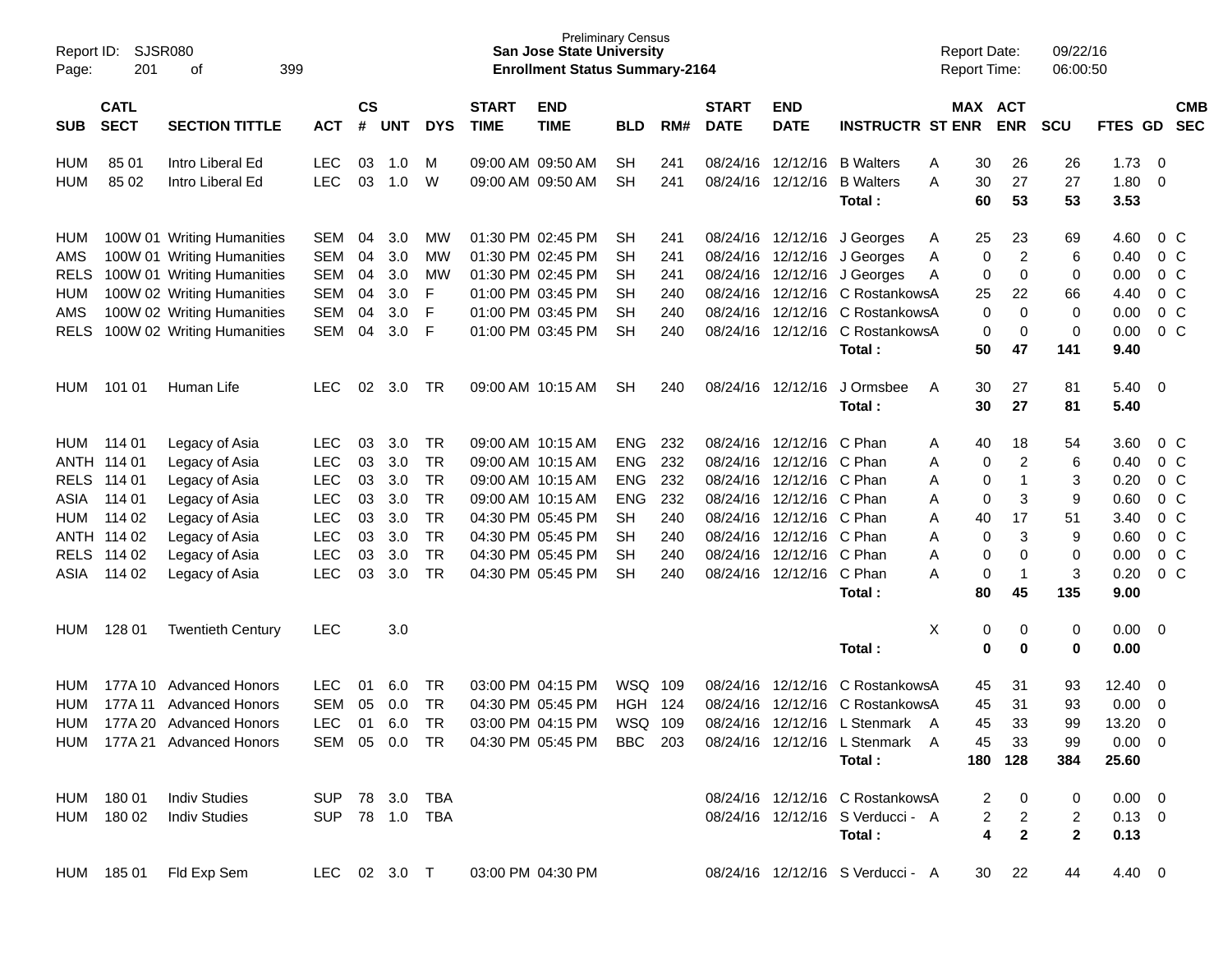| Report ID:<br>Page: | SJSR080<br>202             | 399                       |            |                |            |            | <b>Preliminary Census</b><br><b>San Jose State University</b><br><b>Enrollment Status Summary-2164</b> |                           |            |     |                             |                           | <b>Report Date:</b><br><b>Report Time:</b> |   |           | 09/22/16<br>06:00:50  |             |                     |         |                          |
|---------------------|----------------------------|---------------------------|------------|----------------|------------|------------|--------------------------------------------------------------------------------------------------------|---------------------------|------------|-----|-----------------------------|---------------------------|--------------------------------------------|---|-----------|-----------------------|-------------|---------------------|---------|--------------------------|
| <b>SUB</b>          | <b>CATL</b><br><b>SECT</b> | <b>SECTION TITTLE</b>     | <b>ACT</b> | <b>CS</b><br># | <b>UNT</b> | <b>DYS</b> | <b>START</b><br><b>TIME</b>                                                                            | <b>END</b><br><b>TIME</b> | <b>BLD</b> | RM# | <b>START</b><br><b>DATE</b> | <b>END</b><br><b>DATE</b> | <b>INSTRUCTR ST ENR</b>                    |   |           | MAX ACT<br><b>ENR</b> | <b>SCU</b>  | FTES GD             |         | <b>CMB</b><br><b>SEC</b> |
| <b>HUM</b>          | 185 02                     | Fld Exp Sem               | LAB        | 15             | 0.0        | <b>TBA</b> |                                                                                                        |                           |            |     | 08/24/16                    | 12/12/16                  | S Verducci - A<br>Total:                   |   | 30<br>60  | 22<br>44              | 22<br>66    | $0.00 \t 0$<br>4.40 |         |                          |
| HUM                 | 190 01                     | Sr Sem in Hum             | SEM        | 05             | 3.0        | F          |                                                                                                        | 10:00 AM 12:45 PM         | SН         | 240 | 08/24/16                    |                           | 12/12/16 S Verducci - A                    |   | 25        | 22                    | 66          | 4.40                |         | 0 C                      |
| AMS                 | 190 01                     | Sr Sem in Hum             | <b>SEM</b> | 05             | 3.0        | F          |                                                                                                        | 10:00 AM 12:45 PM         | <b>SH</b>  | 240 | 08/24/16                    | 12/12/16                  | S Verducci -                               | A | 0         | $\overline{c}$        | 6           | 0.40                |         | $0\,C$                   |
| <b>RELS</b>         | 190 01                     | Sr Sem in Hum             | <b>SEM</b> | 05             | 3.0        | F          |                                                                                                        | 10:00 AM 12:45 PM         | <b>SH</b>  | 240 | 08/24/16                    | 12/12/16                  | S Verducci -                               | A | 0         | $\Omega$              | 0           | 0.00                |         | $0\,C$                   |
| <b>HUM</b>          | 190 02                     | Sr Sem in Hum             | SEM        | 05             | 3.0        | MW         |                                                                                                        | 10:30 AM 11:45 AM         | <b>HGH</b> | 124 | 08/24/16                    | 12/12/16                  | C Jochim                                   | Α | 25        | 21                    | 63          | 4.20                |         | $0\,C$                   |
| AMS                 | 190 02                     | Sr Sem in Hum             | <b>SEM</b> | 05             | 3.0        | MW         |                                                                                                        | 10:30 AM 11:45 AM         | <b>HGH</b> | 124 | 08/24/16                    | 12/12/16                  | C Jochim                                   | A | 0         | $\mathbf 0$           | 0           | 0.00                |         | $0\,C$                   |
| <b>RELS</b>         | 190 02                     | Sr Sem in Hum             | SEM        | 05             | 3.0        | <b>MW</b>  |                                                                                                        | 10:30 AM 11:45 AM         | <b>HGH</b> | 124 | 08/24/16                    |                           | 12/12/16 C Jochim                          | A | 0         | $\mathbf 0$           | $\mathbf 0$ | 0.00                |         | $0\,C$                   |
|                     |                            |                           |            |                |            |            |                                                                                                        |                           |            |     |                             |                           | Total:                                     |   | 50        | 45                    | 135         | 9.00                |         |                          |
| <b>RELS</b>         | 70A 01                     | <b>Western Religions</b>  | <b>LEC</b> | 02             | 3.0        | МW         |                                                                                                        | 12:00 PM 01:15 PM         | SН         | 241 | 08/24/16                    | 12/12/16                  | V Rue                                      | Α | 40        | 8                     | 24          | 1.60                |         | $0\,$ C                  |
| <b>HUM</b>          | 70A 01                     | <b>Western Religions</b>  | <b>LEC</b> | 02             | 3.0        | MW         |                                                                                                        | 12:00 PM 01:15 PM         | <b>SH</b>  | 241 | 08/24/16                    | 12/12/16                  | V Rue                                      | A | 0         | 12                    | 36          | 2.40                |         | $0\,C$                   |
| <b>MDES</b>         | 70A 01                     | <b>Western Religions</b>  | <b>LEC</b> | 02             | 3.0        | MW         |                                                                                                        | 12:00 PM 01:15 PM         | SН         | 241 |                             | 08/24/16 12/12/16 V Rue   |                                            | A | 0         | 3                     | 9           | 0.60                |         | $0\,C$                   |
|                     |                            |                           |            |                |            |            |                                                                                                        |                           |            |     |                             |                           | Total:                                     |   | 40        | 23                    | 69          | 4.60                |         |                          |
| <b>RELS</b>         | 70B 01                     | <b>Eastern Religions</b>  | <b>LEC</b> | 02             | 3.0        | МW         |                                                                                                        | 07:30 AM 08:45 AM         | SН         | 240 | 08/24/16                    | 12/12/16                  | C Jochim                                   | Α | 40        | 9                     | 27          | 1.80                |         | $0\,$ C                  |
| <b>HUM</b>          | 70B 01                     | Eastern Religions         | <b>LEC</b> | 02             | 3.0        | MW         |                                                                                                        | 07:30 AM 08:45 AM         | <b>SH</b>  | 240 | 08/24/16                    | 12/12/16                  | C Jochim                                   | A | 0         | $\overline{4}$        | 12          | 0.80                |         | $0\,C$                   |
| <b>ASIA</b>         | 70B 01                     | <b>Eastern Religions</b>  | <b>LEC</b> | 02             | 3.0        | MW         |                                                                                                        | 07:30 AM 08:45 AM         | SН         | 240 |                             |                           | 08/24/16 12/12/16 C Jochim                 | A | $\pmb{0}$ | 11                    | 33          | 2.20                |         | $0\,C$                   |
|                     |                            |                           |            |                |            |            |                                                                                                        |                           |            |     |                             |                           | Total:                                     |   | 40        | 24                    | 72          | 4.80                |         |                          |
| <b>RELS</b>         | 90 01                      | <b>Bible Hist and Lit</b> | <b>LEC</b> | 02             | 3.0        | <b>TR</b>  |                                                                                                        | 09:00 AM 10:15 AM         | SН         | 241 | 08/24/16                    | 12/12/16                  | <b>B</b> Walters                           | Α | 40        | 5                     | 15          | 1.00                |         | $0\,$ C                  |
| <b>JWSS</b>         | 90 01                      | Bible Hist and Lit        | <b>LEC</b> | 02             | 3.0        | <b>TR</b>  |                                                                                                        | 09:00 AM 10:15 AM         | <b>SH</b>  | 241 | 08/24/16                    | 12/12/16                  | <b>B</b> Walters                           | A | 0         | $\mathbf 0$           | 0           | 0.00                |         | $0\,C$                   |
| <b>HUM</b>          | 90 01                      | Bible Hist and Lit        | <b>LEC</b> | 02             | 3.0        | <b>TR</b>  |                                                                                                        | 09:00 AM 10:15 AM         | <b>SH</b>  | 241 | 08/24/16                    | 12/12/16                  | <b>B</b> Walters                           | A | $\pmb{0}$ | $\overline{7}$        | 21          | 1.40                |         | $0\,C$                   |
| <b>MDES</b>         | 90 01                      | Bible Hist and Lit        | <b>LEC</b> | 02             | 3.0        | <b>TR</b>  |                                                                                                        | 09:00 AM 10:15 AM         | <b>SH</b>  | 241 | 08/24/16                    | 12/12/16                  | <b>B</b> Walters                           | A | 0         | $\overline{4}$        | 12          | 0.80                |         | $0\,C$                   |
| <b>RELS</b>         | 90 02                      | Bible Hist and Lit        | <b>LEC</b> | 02             | 3.0        | W          |                                                                                                        | 04:30 PM 07:15 PM         | <b>SH</b>  | 240 | 08/24/16                    | 12/12/16                  | <b>B</b> Walters                           | A | 40        | 2                     | 6           | 0.40                |         | $0\,C$                   |
| <b>JWSS</b>         | 90 02                      | Bible Hist and Lit        | <b>LEC</b> | 02             | 3.0        | W          |                                                                                                        | 04:30 PM 07:15 PM         | <b>SH</b>  | 240 | 08/24/16                    | 12/12/16                  | <b>B</b> Walters                           | A | 0         | 0                     | $\mathbf 0$ | 0.00                |         | $0\,C$                   |
| <b>HUM</b>          | 90 02                      | Bible Hist and Lit        | LEC        | 02             | 3.0        | W          |                                                                                                        | 04:30 PM 07:15 PM         | <b>SH</b>  | 240 | 08/24/16                    | 12/12/16                  | <b>B</b> Walters                           | A | 0         | 8                     | 24          | 1.60                |         | $0\,C$                   |
| <b>MDES</b>         | 90 02                      | Bible Hist and Lit        | <b>LEC</b> | 02             | 3.0        | W          |                                                                                                        | 04:30 PM 07:15 PM         | <b>SH</b>  | 240 | 08/24/16                    | 12/12/16                  | <b>B</b> Walters                           | A | 0         | $\mathbf 0$           | $\mathbf 0$ | 0.00                |         | $0\,C$                   |
|                     |                            |                           |            |                |            |            |                                                                                                        |                           |            |     |                             |                           | Total:                                     |   | 80        | 26                    | 78          | 5.20                |         |                          |
|                     | RELS 99 01                 | Death Dying & Rels        | <b>LEC</b> | 02             | 3.0        | M          |                                                                                                        | 04:30 PM 07:15 PM         | <b>SH</b>  | 241 |                             |                           | 08/24/16 12/12/16 T Perreira               | Α | 42        | 11                    | 33          | 2.20                |         | $0\,C$                   |
|                     | GERO 99 01                 | Death Dying & Rels        | <b>LEC</b> |                | 02 3.0     | M          |                                                                                                        | 04:30 PM 07:15 PM         | <b>SH</b>  | 241 |                             |                           | 08/24/16 12/12/16 T Perreira               | Α | 0         | 17                    | 51          | 3.40                |         | $0\,$ C                  |
| <b>HUM</b>          | 99 01                      | Death Dying & Rels        | LEC        |                | 02 3.0     | M          |                                                                                                        | 04:30 PM 07:15 PM         | <b>SH</b>  | 241 |                             |                           | 08/24/16 12/12/16 T Perreira               | Α | 0         | 10                    | 30          | 2.00 0 C            |         |                          |
|                     | RELS 99 02                 | Death Dying & Rels        | LEC        |                | 02 3.0     | - W        |                                                                                                        | 04:30 PM 07:15 PM         | SH         | 241 |                             |                           | 08/24/16 12/12/16 T Perreira               | Α | 42        | 15                    | 45          | 3.00                | $0\,$ C |                          |
|                     | GERO 99 02                 | Death Dying & Rels        | LEC        |                | 02 3.0     | W          |                                                                                                        | 04:30 PM 07:15 PM         | <b>SH</b>  | 241 |                             |                           | 08/24/16 12/12/16 T Perreira               | Α | 0         | 12                    | 36          | 2.40 0 C            |         |                          |
| <b>HUM</b>          | 99 02                      | Death Dying & Rels        | LEC        |                | 02 3.0     | - W        |                                                                                                        | 04:30 PM 07:15 PM         | SH         | 241 |                             |                           | 08/24/16 12/12/16 T Perreira               | Α | 0         | 11                    | 33          | 2.20 0 C            |         |                          |
|                     |                            |                           |            |                |            |            |                                                                                                        |                           |            |     |                             |                           | Total:                                     |   | 84        | 76                    | 228         | 15.20               |         |                          |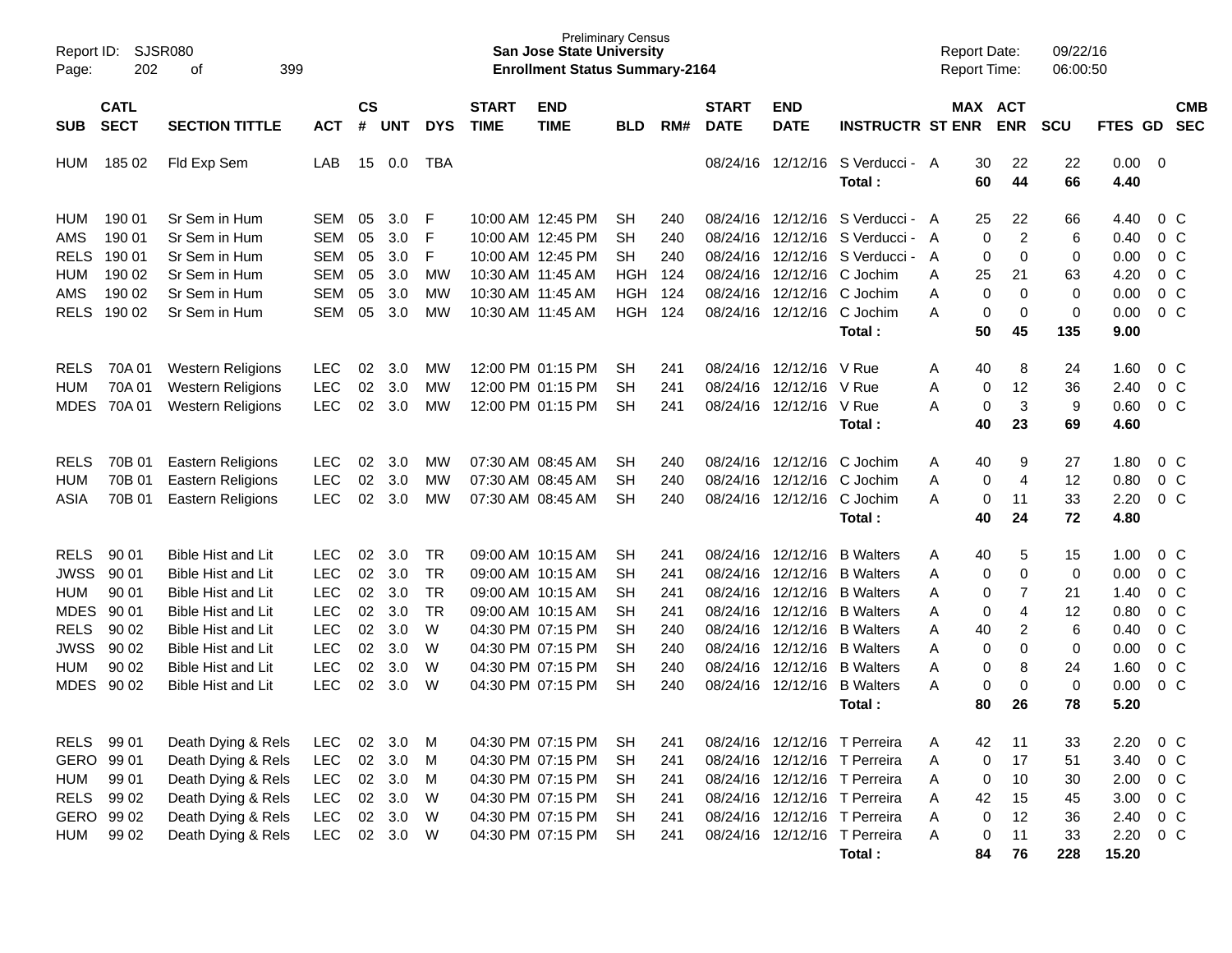| Report ID:<br>Page:                      | <b>SJSR080</b><br>203<br>399<br>οf  |            |                |            |            |                             | <b>San Jose State University</b><br><b>Enrollment Status Summary-2164</b> | <b>Preliminary Census</b> |     |                             |                           |                                        | <b>Report Date:</b><br>Report Time: |                          | 09/22/16<br>06:00:50 |               |                         |                          |
|------------------------------------------|-------------------------------------|------------|----------------|------------|------------|-----------------------------|---------------------------------------------------------------------------|---------------------------|-----|-----------------------------|---------------------------|----------------------------------------|-------------------------------------|--------------------------|----------------------|---------------|-------------------------|--------------------------|
| <b>CATL</b><br><b>SECT</b><br><b>SUB</b> | <b>SECTION TITTLE</b><br><b>ACT</b> |            | <b>CS</b><br># | <b>UNT</b> | <b>DYS</b> | <b>START</b><br><b>TIME</b> | <b>END</b><br><b>TIME</b>                                                 | <b>BLD</b>                | RM# | <b>START</b><br><b>DATE</b> | <b>END</b><br><b>DATE</b> | <b>INSTRUCTR ST ENR</b>                |                                     | MAX ACT<br><b>ENR</b>    | <b>SCU</b>           | FTES GD       |                         | <b>CMB</b><br><b>SEC</b> |
| RELS 121 01                              | Music and Religion                  | <b>SEM</b> |                | 3.0        |            |                             |                                                                           |                           |     |                             |                           |                                        | X                                   | 0<br>0                   | 0                    | 0.00          | 0                       |                          |
| 121 01<br>CA                             | Music and Religion                  | <b>SEM</b> |                | 3.0        |            |                             |                                                                           |                           |     |                             |                           |                                        | Χ                                   | 0<br>0                   | 0                    | 0.00          | 0                       |                          |
| MUSC 121 01                              | Music and Religion                  | <b>SEM</b> |                | 3.0        |            |                             |                                                                           |                           |     |                             |                           |                                        | X                                   | 0<br>0                   | 0                    | 0.00          | $\mathbf 0$             |                          |
|                                          |                                     |            |                |            |            |                             |                                                                           |                           |     |                             |                           | Total:                                 |                                     | $\bf{0}$<br>$\bf{0}$     | $\mathbf 0$          | 0.00          |                         |                          |
| RELS 122 01                              | Magic Science Reli                  | <b>LEC</b> | 02             | 3.0        | <b>TBA</b> |                             |                                                                           |                           |     |                             | 08/24/16 12/12/16         | L Gilmore                              | 40<br>A                             | 13                       | 39                   | 2.60          | 0 <sup>C</sup>          |                          |
| ANTH 122 01                              | Magic Science Reli                  | LEC        | 02             | 3.0        | <b>TBA</b> |                             |                                                                           |                           |     | 08/24/16                    | 12/12/16                  | L Gilmore                              | A                                   | 25<br>0                  | 75                   | 5.05          | 1 C                     |                          |
| RELS 122 02                              | Magic Science Reli                  | LEC        | 02             | 3.0        | F          |                             | 10:00 AM 12:45 PM                                                         | <b>SH</b>                 | 241 |                             |                           | 08/24/16 12/12/16 K Lipman             | Α<br>40                             | 9                        | 27                   | 1.80          | $0\,C$                  |                          |
| ANTH 122 02                              | Magic Science Reli                  | LEC        | 02             | 3.0        | F          |                             | 10:00 AM 12:45 PM                                                         | <b>SH</b>                 | 241 |                             |                           | 08/24/16 12/12/16 K Lipman<br>Total:   | A<br>80                             | 19<br>0<br>66            | 57<br>198            | 3.80<br>13.25 | $0\,C$                  |                          |
|                                          |                                     |            |                |            |            |                             |                                                                           |                           |     |                             |                           |                                        |                                     |                          |                      |               |                         |                          |
| RELS 131 01                              | Gender Sex & Relgn                  | <b>SEM</b> | 04             | 3.0        | MW         |                             | 01:30 PM 02:45 PM                                                         | <b>SH</b>                 | 240 | 08/24/16                    | 12/12/16                  | V Rue                                  | Α<br>40                             | 19                       | 57                   | 3.80          | 0 <sup>C</sup>          |                          |
| WOMS 131 01                              | Gender Sex & Relgn                  | SEM        | 04             | 3.0        | MW         |                             | 01:30 PM 02:45 PM                                                         | <b>SH</b>                 | 240 |                             | 08/24/16 12/12/16 V Rue   |                                        | A                                   | $\mathbf 0$<br>0         | 0                    | 0.00          | $0\,C$                  |                          |
|                                          |                                     |            |                |            |            |                             |                                                                           |                           |     |                             |                           | Total:                                 | 40                                  | 19                       | 57                   | 3.80          |                         |                          |
| <b>RELS</b><br>134 01                    | Religion, Film and M                | <b>LEC</b> | 02             | 3.0        | <b>TBA</b> |                             |                                                                           |                           |     | 08/24/16                    |                           | 12/12/16 L Stenmark                    | 40<br>A                             | 14                       | 42                   | 2.85          | 1 C                     |                          |
| 134 01<br>CA                             | Religion, Film and M                | LEC        | 02             | 3.0        | <b>TBA</b> |                             |                                                                           |                           |     | 08/24/16                    |                           | 12/12/16 L Stenmark                    | A                                   | 14<br>0                  | 42                   | 2.85          | $1\,C$                  |                          |
| 134 01<br><b>HUM</b>                     | Religion, Film and M                | <b>LEC</b> | $02\,$         | 3.0        | <b>TBA</b> |                             |                                                                           |                           |     |                             |                           | 08/24/16 12/12/16 L Stenmark           | A                                   | $\overline{5}$<br>0      | 15                   | 1.00          | $0\,C$                  |                          |
|                                          |                                     |            |                |            |            |                             |                                                                           |                           |     |                             |                           | Total:                                 | 40                                  | 33                       | 99                   | 6.70          |                         |                          |
| <b>RELS</b><br>142 01                    | <b>Buddhism</b>                     | <b>SEM</b> |                | 3.0        |            |                             |                                                                           |                           |     |                             |                           |                                        | х                                   | 0<br>0                   | 0                    | 0.00          | 0                       |                          |
| 142 01<br><b>HUM</b>                     | <b>Buddhism</b>                     | <b>SEM</b> |                | 3.0        |            |                             |                                                                           |                           |     |                             |                           |                                        | Χ                                   | 0<br>$\mathbf 0$         | 0                    | 0.00          | $\mathbf 0$             |                          |
| 142 01<br>ASIA                           | <b>Buddhism</b>                     | <b>SEM</b> |                | 3.0        |            |                             |                                                                           |                           |     |                             |                           |                                        | X                                   | 0<br>0                   | 0                    | 0.00          | $\mathbf 0$             |                          |
| 142 02<br><b>RELS</b>                    | <b>Buddhism</b>                     | <b>SEM</b> | 04             | 3.0        | MW         |                             | 03:00 PM 04:15 PM                                                         | <b>HGH</b>                | 122 | 08/24/16                    | 12/12/16                  | T Perreira                             | A<br>30                             | 9                        | 27                   | 1.80          | $0\,C$                  |                          |
| 142 02<br><b>HUM</b>                     | <b>Buddhism</b>                     | <b>SEM</b> | 04             | 3.0        | <b>MW</b>  |                             | 03:00 PM 04:15 PM                                                         | <b>HGH</b>                | 122 | 08/24/16                    | 12/12/16                  | T Perreira                             | A                                   | 5<br>0                   | 15                   | 1.00          | $0\,C$                  |                          |
| 142 02<br>ASIA                           | <b>Buddhism</b>                     | SEM        | 04             | 3.0        | <b>MW</b>  |                             | 03:00 PM 04:15 PM                                                         | <b>HGH</b>                | 122 |                             |                           | 08/24/16 12/12/16 T Perreira<br>Total: | A<br>30                             | $\mathbf 0$<br>0<br>14   | 0<br>42              | 0.00<br>2.80  | $0\,C$                  |                          |
|                                          |                                     |            |                |            |            |                             |                                                                           |                           |     |                             |                           |                                        |                                     |                          |                      |               |                         |                          |
| 162 01<br><b>RELS</b>                    | <b>Relig Controversy</b>            | <b>LEC</b> |                | 3.0        |            |                             |                                                                           |                           |     |                             |                           |                                        | X                                   | 0<br>0                   | 0                    | 0.00          | $\overline{\mathbf{0}}$ |                          |
|                                          |                                     |            |                |            |            |                             |                                                                           |                           |     |                             |                           | Total:                                 |                                     | $\mathbf 0$<br>0         | 0                    | 0.00          |                         |                          |
| RELS 180 01                              | <b>Indiv Studies</b>                | <b>SUP</b> |                | 78 3.0     | TBA        |                             |                                                                           |                           |     |                             |                           | 08/24/16 12/12/16 J Rycenga            | A                                   | 0                        | 0                    | 0.00          | $0\,C$                  |                          |
| MDES 180 01                              | <b>Indiv Studies</b>                | <b>SUP</b> |                |            | 78 3.0 TBA |                             |                                                                           |                           |     |                             |                           | 08/24/16 12/12/16 J Rycenga            | A                                   | 0<br>0                   | 0                    | 0.00          | $0\,C$                  |                          |
|                                          |                                     |            |                |            |            |                             |                                                                           |                           |     |                             |                           | Total:                                 |                                     | 1<br>0                   | $\mathbf 0$          | 0.00          |                         |                          |
| RELS 184 01                              | Directed Reading                    | <b>SUP</b> |                | 78 3.0     | <b>TBA</b> |                             |                                                                           |                           |     |                             | 08/24/16 12/12/16 P Karim |                                        | A                                   | 0                        | 0                    | 0.00          | $0\,$ C                 |                          |
| MDES 184 01                              | <b>Directed Reading</b>             | <b>SUP</b> |                |            | 78 3.0 TBA |                             |                                                                           |                           |     |                             | 08/24/16 12/12/16 P Karim |                                        | Α                                   | $\pmb{0}$<br>$\mathbf 0$ | 0                    | $0.00 \t 0 C$ |                         |                          |
|                                          |                                     |            |                |            |            |                             |                                                                           |                           |     |                             |                           | Total:                                 |                                     | 1<br>0                   | 0                    | 0.00          |                         |                          |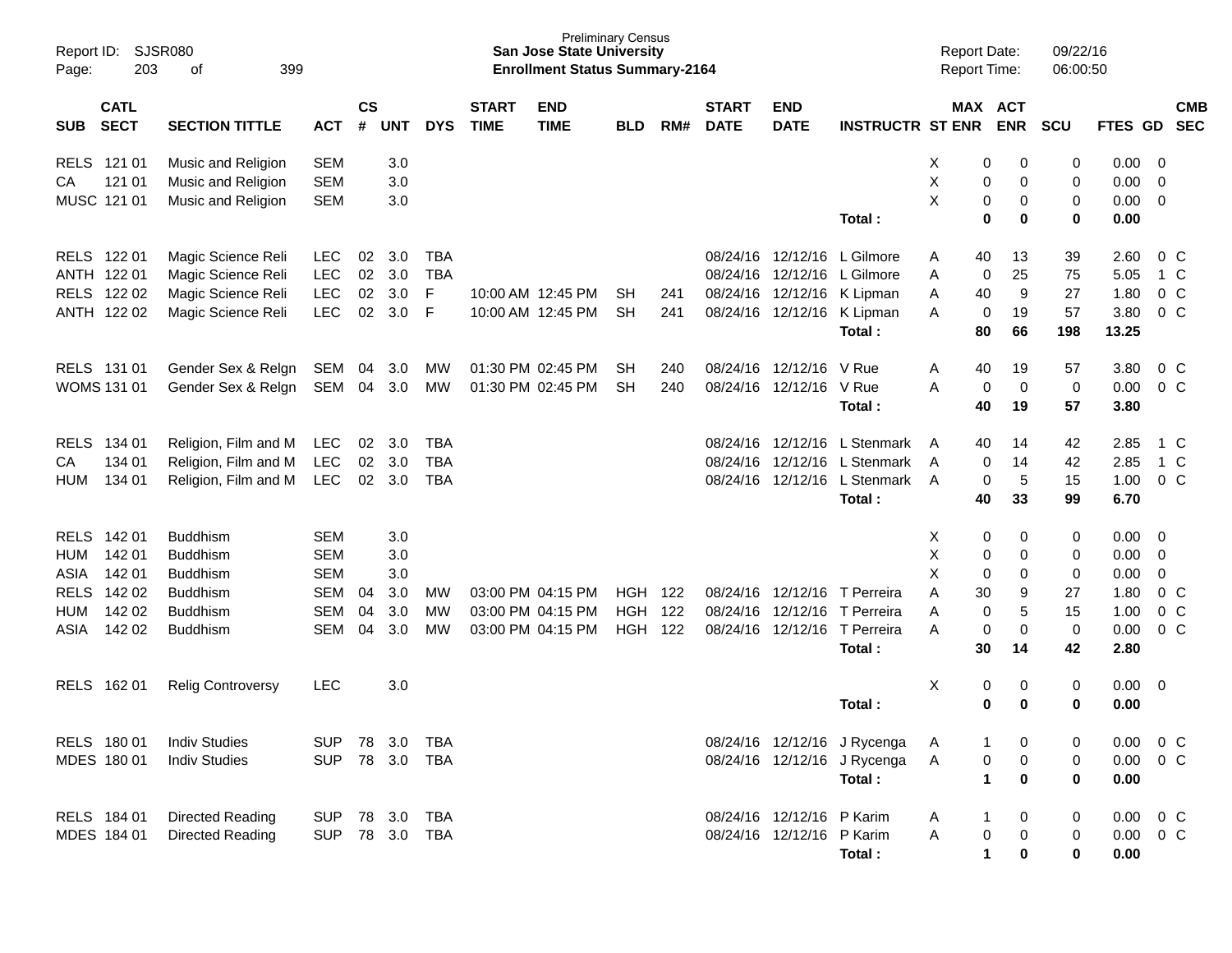| Report ID:<br>Page:                      | SJSR080<br>204 | 399<br>оf             |            |                |            |            |                             | <b>Preliminary Census</b><br><b>San Jose State University</b><br><b>Enrollment Status Summary-2164</b> |            |     |                             |                                                                              |                           |              | <b>Report Date:</b><br><b>Report Time:</b> |                          | 09/22/16<br>06:00:50      |                                    |         |                          |
|------------------------------------------|----------------|-----------------------|------------|----------------|------------|------------|-----------------------------|--------------------------------------------------------------------------------------------------------|------------|-----|-----------------------------|------------------------------------------------------------------------------|---------------------------|--------------|--------------------------------------------|--------------------------|---------------------------|------------------------------------|---------|--------------------------|
| <b>CATL</b><br><b>SECT</b><br><b>SUB</b> |                | <b>SECTION TITTLE</b> | <b>ACT</b> | <b>CS</b><br># | <b>UNT</b> | <b>DYS</b> | <b>START</b><br><b>TIME</b> | <b>END</b><br>TIME                                                                                     | <b>BLD</b> | RM# | <b>START</b><br><b>DATE</b> | <b>END</b><br><b>DATE</b>                                                    | <b>INSTRUCTR ST ENR</b>   |              | <b>MAX</b>                                 | ACT<br><b>ENR</b>        | <b>SCU</b>                | <b>FTES</b>                        | GD.     | <b>CMB</b><br><b>SEC</b> |
| 191 01<br><b>RELS</b>                    |                | Relig in America      | LEC.       | 02             | 3.0        | MW         |                             | 12:00 PM 01:15 PM                                                                                      | CL         | 225 | 08/24/16                    | 12/12/16                                                                     | J Rycenga                 | A            | 40                                         | 37                       | 111                       | 7.40                               | $0\,$ C |                          |
| 191 01<br>HUM                            |                | Relig in America      | LEC.       | 02             | 3.0        | MW         |                             | 12:00 PM 01:15 PM                                                                                      | CL         | 225 | 08/24/16                    | 12/12/16                                                                     | J Rycenga                 | A            | $\mathbf 0$                                | 3                        | 9                         | 0.60                               | 0 C     |                          |
| 191 02<br><b>RELS</b>                    |                | Relig in America      | LEC.       | 02             | 3.0        | MW         |                             | 09:00 AM 10:15 AM                                                                                      | <b>ENG</b> | 232 | 08/24/16                    | 12/12/16                                                                     | J Rycenga                 | A            | 40                                         | 15                       | 45                        | 3.00                               | $0\,C$  |                          |
| 191 02<br>HUM                            |                | Relig in America      | LEC.       | 02             | 3.0        | MW         |                             | 09:00 AM 10:15 AM                                                                                      | <b>ENG</b> | 232 | 08/24/16                    | 12/12/16                                                                     | J Rycenga                 | $\mathsf{A}$ | $\mathbf 0$                                | 10                       | 30                        | 2.00                               | $0\,$ C |                          |
|                                          |                |                       |            |                |            |            |                             |                                                                                                        |            |     |                             |                                                                              | Total:                    |              | 80                                         | 65                       | 195                       | 13.00                              |         |                          |
| Department :                             |                | <b>Humanities</b>     |            |                |            |            |                             |                                                                                                        |            |     |                             | <b>Department Total:</b><br><b>Lower Division:</b><br><b>Upper Division:</b> | <b>Graduate Division:</b> |              | 3037<br>1894<br>1143<br>$\mathbf 0$        | 2400<br>1577<br>823<br>0 | 7020<br>4625<br>2395<br>0 | 468.15<br>308.33<br>159.82<br>0.00 |         |                          |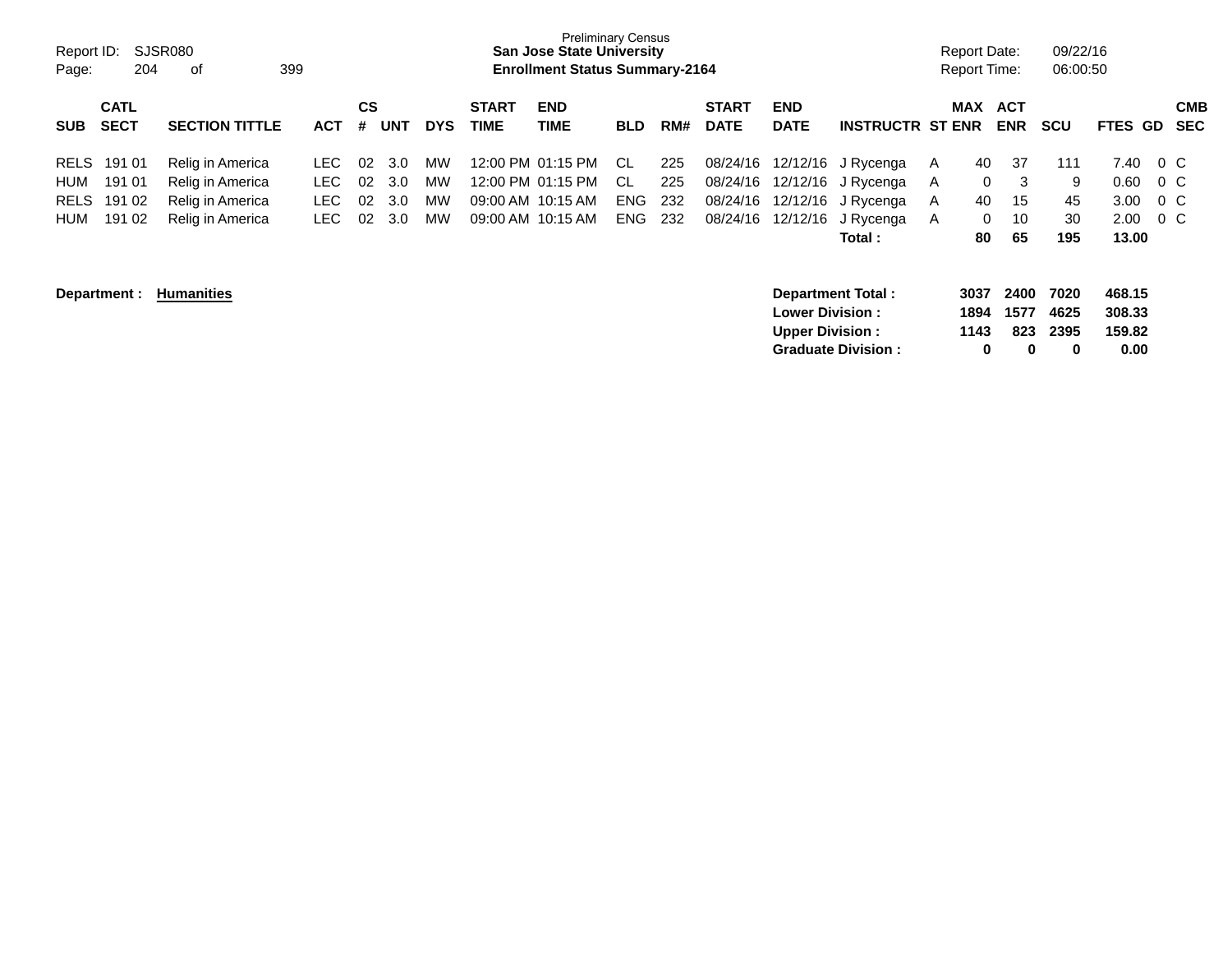| Page:          | SJSR080<br>Report ID:<br>205<br>399<br>οf<br><b>CATL</b> |                                                                                   |               |                    |              |            |                             | <b>San Jose State University</b><br><b>Enrollment Status Summary-2164</b> | <b>Preliminary Census</b> |     |                                 |                            |                                 | <b>Report Date:</b><br><b>Report Time:</b> |                              | 09/22/16<br>06:00:50 |                |                          |                          |
|----------------|----------------------------------------------------------|-----------------------------------------------------------------------------------|---------------|--------------------|--------------|------------|-----------------------------|---------------------------------------------------------------------------|---------------------------|-----|---------------------------------|----------------------------|---------------------------------|--------------------------------------------|------------------------------|----------------------|----------------|--------------------------|--------------------------|
| <b>SUB</b>     | <b>SECT</b>                                              | <b>SECTION TITTLE</b>                                                             | ACT           | $\mathsf{cs}$<br># | UNT          | <b>DYS</b> | <b>START</b><br><b>TIME</b> | <b>END</b><br><b>TIME</b>                                                 | <b>BLD</b>                | RM# | <b>START</b><br><b>DATE</b>     | <b>END</b><br><b>DATE</b>  | <b>INSTRUCTR ST ENR</b>         |                                            | <b>MAX ACT</b><br><b>ENR</b> | <b>SCU</b>           | <b>FTES GD</b> |                          | <b>CMB</b><br><b>SEC</b> |
| <b>College</b> | Department :                                             | <b>Humanities &amp; the Arts</b><br><b>Linguistics &amp; Language Development</b> |               |                    |              |            |                             |                                                                           |                           |     |                                 |                            |                                 |                                            |                              |                      |                |                          |                          |
| <b>LING</b>    | 20 01                                                    | Nature of Language                                                                | <b>LEC</b>    | 02                 | 3.0          | MW         |                             | 12:00 PM 01:15 PM                                                         | <b>BBC</b>                | 221 | 08/24/16                        | 12/12/16 C Donlav          |                                 | Α                                          | 30<br>30                     | 90                   | 6.00           | - 0                      |                          |
| <b>LING</b>    | 20 02                                                    | Nature of Language                                                                | <b>LEC</b>    | 02                 | 3.0          | <b>TR</b>  |                             | 01:30 PM 02:45 PM                                                         | <b>BBC</b>                | 221 | 08/24/16                        | 12/12/16                   | K Moore<br>Total:               | A                                          | 30<br>28<br>60<br>58         | 84<br>174            | 5.60<br>11.60  | - 0                      |                          |
| <b>LING</b>    | 21 01                                                    | Langu and Thinking                                                                | <b>SEM</b>    |                    | 3.0          |            |                             |                                                                           |                           |     |                                 |                            |                                 | X                                          | 0                            | 0<br>0               | 0.00           | - 0                      |                          |
| <b>LING</b>    | 21 02                                                    | Langu and Thinking                                                                | <b>SEM</b>    |                    | 3.0          |            |                             |                                                                           |                           |     |                                 |                            |                                 | X                                          | 0<br>0                       | 0                    | 0.00           | $\overline{0}$           |                          |
| <b>LING</b>    | 21 03                                                    | Langu and Thinking                                                                | <b>SEM</b>    | 04                 | 3.0          | МW         |                             | 09:00 AM 10:15 AM                                                         | <b>BBC</b>                | 130 | 08/24/16                        | 12/12/16                   | S Ball                          | Α                                          | 28<br>28                     | 84                   | 5.60           | $\overline{0}$           |                          |
| <b>LING</b>    | 21 04                                                    | Langu and Thinking                                                                | <b>SEM</b>    | 04                 | 3.0          | МW         |                             | 10:30 AM 11:45 AM                                                         | <b>BBC</b>                | 221 | 08/24/16                        | 12/12/16                   | R Joseph                        | Α                                          | 28<br>28                     | 84                   | 5.60           | $\overline{0}$           |                          |
| <b>LING</b>    | 21 05                                                    | Langu and Thinking                                                                | <b>SEM</b>    | 04                 | 3.0          | МW         |                             | 01:30 PM 02:45 PM                                                         | <b>BBC</b>                | 221 | 08/24/16                        | 12/12/16                   | J Kitajima                      | Α                                          | 28<br>28                     | 84                   | 5.60           | $\overline{0}$           |                          |
| <b>LING</b>    | 21 06                                                    | Langu and Thinking                                                                | <b>SEM</b>    | 04                 | 3.0          | МW         |                             | 03:00 PM 04:15 PM                                                         | <b>BBC</b>                | 221 | 08/24/16                        |                            | 12/12/16 R Joseph               | Α                                          | 28<br>27                     | 81                   | 5.40           | $\mathbf 0$              |                          |
| <b>LING</b>    | 21 07                                                    | Langu and Thinking                                                                | <b>SEM</b>    | 04                 | 3.0          | <b>MW</b>  |                             | 04:30 PM 05:45 PM                                                         | <b>BBC</b>                | 221 | 08/24/16                        | 12/12/16 K Haven           |                                 | Α                                          | 28<br>25                     | 75                   | 5.00           | $\overline{0}$           |                          |
| <b>LING</b>    | 21 08                                                    | Langu and Thinking                                                                | <b>SEM</b>    |                    | 3.0          |            |                             |                                                                           |                           |     |                                 |                            |                                 | х                                          | $\mathbf 0$<br>0             | $\mathbf 0$          | 0.00           | $\overline{0}$           |                          |
| <b>LING</b>    | 21 09                                                    | Langu and Thinking                                                                | <b>SEM</b>    | 04                 | 3.0          | TR         | 09:00 AM 10:15 AM           |                                                                           | <b>BBC</b>                | 221 | 08/24/16                        | 12/12/16                   | K Sanders                       | A                                          | 28<br>28                     | 84                   | 5.60           | $\mathbf 0$              |                          |
| <b>LING</b>    | 21 10                                                    | Langu and Thinking                                                                | <b>SEM</b>    | 04                 | 3.0          | <b>TR</b>  |                             | 10:30 AM 11:45 AM                                                         | <b>BBC</b>                | 221 | 08/24/16                        | 12/12/16                   | K Moore                         | Α                                          | 28<br>28                     | 84                   | 5.60           | $\overline{0}$           |                          |
| <b>LING</b>    | 21 11                                                    | Langu and Thinking                                                                | <b>SEM</b>    | 04                 | 3.0          | <b>TR</b>  |                             | 12:00 PM 01:15 PM                                                         | <b>BBC</b>                | 221 | 08/24/16                        | 12/12/16                   | S Alkire                        | A                                          | 28<br>29                     | 87                   | 5.80           | $\overline{0}$           |                          |
| <b>LING</b>    | 21 12                                                    | Langu and Thinking                                                                | SEM           | 04                 | 3.0          | <b>TR</b>  |                             | 01:30 PM 02:45 PM                                                         | <b>BBC</b>                | 128 | 08/24/16                        | 12/12/16 E Chiu            |                                 | Α                                          | 28<br>26                     | 78                   | 5.20           | $\mathbf 0$              |                          |
| <b>LING</b>    | 21 13                                                    | Langu and Thinking                                                                | <b>SEM</b>    |                    | 3.0          |            |                             |                                                                           |                           |     |                                 |                            |                                 | х                                          | 0                            | 0<br>0               | 0.00           | $\mathbf 0$              |                          |
| <b>LING</b>    | 21 14                                                    | Langu and Thinking                                                                | <b>SEM</b>    |                    | 3.0          |            |                             |                                                                           |                           |     |                                 |                            |                                 | Χ                                          | 0                            | 0<br>0               | 0.00           | $\overline{0}$           |                          |
| <b>LING</b>    | 21 15                                                    | Langu and Thinking                                                                | <b>SEM</b>    |                    | 3.0          |            |                             |                                                                           |                           |     |                                 |                            |                                 | Χ                                          | 0                            | 0<br>0               | 0.00           | $\overline{0}$           |                          |
| <b>LING</b>    | 21 16                                                    | Langu and Thinking                                                                | <b>SEM</b>    |                    | 3.0          |            |                             |                                                                           |                           |     |                                 |                            |                                 | Χ                                          | 0                            | 0<br>0               | 0.00           | $\overline{0}$           |                          |
| <b>LING</b>    | 21 80                                                    | Langu and Thinking                                                                | <b>SEM</b>    |                    | 3.0          |            |                             |                                                                           |                           |     |                                 |                            |                                 | Χ                                          | $\mathbf 0$<br>0             | $\mathbf 0$          | 0.00           | $\overline{0}$           |                          |
| <b>LING</b>    | 2181                                                     | Langu and Thinking                                                                | <b>SEM</b>    | 04                 | 3.0          | <b>TBA</b> |                             |                                                                           |                           |     |                                 | 08/24/16 12/12/16          | D Hunter<br>Total:              | A<br>280                                   | 28<br>26<br>273              | 78<br>819            | 5.25<br>54.65  | $\overline{\phantom{1}}$ |                          |
| <b>LING</b>    | 22 01                                                    | Lang across Life                                                                  | <b>LEC</b>    | 02                 | 3.0          | МW         |                             | 12:00 PM 01:15 PM                                                         | HGH                       | 217 |                                 | 08/24/16 12/12/16          | S Phillabaum A                  |                                            | 26<br>30                     | 78                   | 5.20           | - 0                      |                          |
|                |                                                          |                                                                                   |               |                    |              |            |                             |                                                                           |                           |     |                                 |                            | Total:                          |                                            | 30<br>26                     | 78                   | 5.20           |                          |                          |
| <b>LING</b>    | 24 01                                                    | Language Variation                                                                | LEC           | 04                 | 3.0          | МW         |                             | 10:30 AM 11:45 AM                                                         | CL                        | 216 | 08/24/16                        | 12/12/16                   | C Donlay                        | Α                                          | 21<br>25                     | 63                   | 4.20           | 0                        |                          |
| <b>LING</b>    | 24 02                                                    | Language Variation                                                                | <b>LEC</b>    | 04                 | 3.0          | MW         |                             | 12:00 PM 01:15 PM                                                         | CL.                       | 216 |                                 |                            | 08/24/16 12/12/16 K Van Bik     | A                                          | 25<br>22                     | 66                   | 4.40           | $\mathbf 0$              |                          |
|                | LING 24 03                                               | Language Variation                                                                | LEC           |                    | 3.0          |            |                             |                                                                           |                           |     |                                 |                            |                                 | X                                          | $\mathbf 0$<br>0             | 0                    | $0.00 \t 0$    |                          |                          |
|                |                                                          |                                                                                   |               |                    |              |            |                             |                                                                           |                           |     |                                 |                            | Total:                          |                                            | 50<br>43                     | 129                  | 8.60           |                          |                          |
|                | LING 101 01                                              | Intro to Ling                                                                     | SEM 04 3.0    |                    |              | <b>TR</b>  |                             | 12:00 PM 01:15 PM SH                                                      |                           | 414 |                                 | 08/24/16 12/12/16 C Donlay |                                 | A                                          | 24<br>25                     | 72                   | 5.05 5         |                          |                          |
|                | LING 101 02                                              | Intro to Ling                                                                     |               |                    | SEM 04 3.0 W |            |                             | 06:00 PM 08:45 PM CL                                                      |                           | 242 |                                 |                            | 08/24/16 12/12/16 D Silverman A |                                            | 17<br>25                     | 51                   | 3.70 6         |                          |                          |
|                |                                                          |                                                                                   |               |                    |              |            |                             |                                                                           |                           |     |                                 |                            | Total:                          |                                            | 50<br>41                     | 123                  | 8.75           |                          |                          |
|                | LING 107 01                                              | Patterns English                                                                  | SEM 05 3.0 MW |                    |              |            |                             | 09:00 AM 10:15 AM SH                                                      |                           |     | 414 08/24/16 12/12/16 S Frazier |                            |                                 | A                                          | 25<br>25                     | 75                   | 5.45 9         |                          |                          |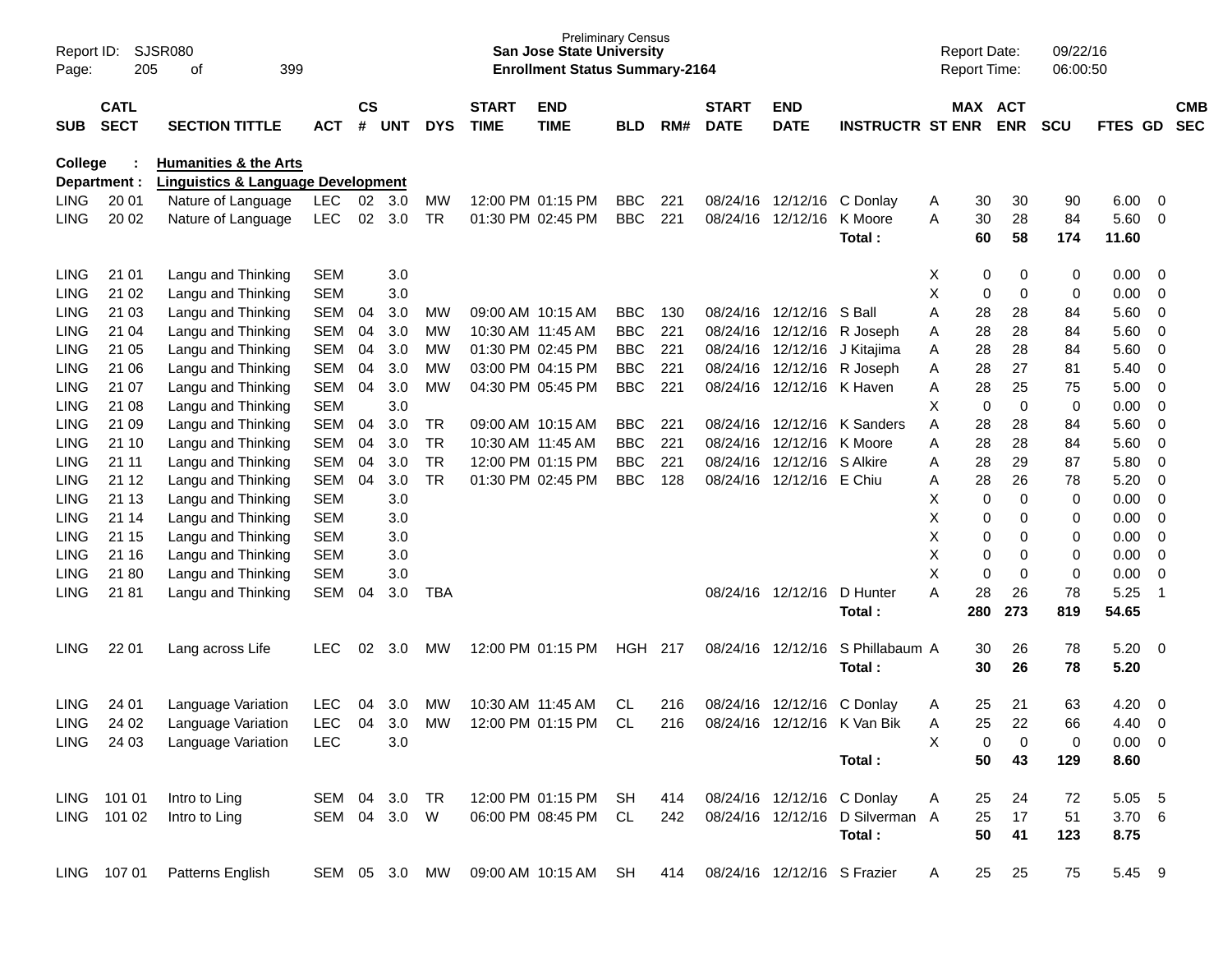| Report ID:<br>Page: | 206                        | <b>SJSR080</b><br>399<br>οf |            |                    |            |            |                             | <b>Preliminary Census</b><br><b>San Jose State University</b><br><b>Enrollment Status Summary-2164</b> |            |     |                             |                            |                                 |   | <b>Report Date:</b><br>Report Time: |            | 09/22/16<br>06:00:50 |               |                          |                          |
|---------------------|----------------------------|-----------------------------|------------|--------------------|------------|------------|-----------------------------|--------------------------------------------------------------------------------------------------------|------------|-----|-----------------------------|----------------------------|---------------------------------|---|-------------------------------------|------------|----------------------|---------------|--------------------------|--------------------------|
| <b>SUB</b>          | <b>CATL</b><br><b>SECT</b> | <b>SECTION TITTLE</b>       | <b>ACT</b> | $\mathsf{cs}$<br># | <b>UNT</b> | <b>DYS</b> | <b>START</b><br><b>TIME</b> | <b>END</b><br><b>TIME</b>                                                                              | <b>BLD</b> | RM# | <b>START</b><br><b>DATE</b> | <b>END</b><br><b>DATE</b>  | <b>INSTRUCTR ST ENR</b>         |   | MAX ACT                             | <b>ENR</b> | <b>SCU</b>           | FTES GD       |                          | <b>CMB</b><br><b>SEC</b> |
| <b>LING</b>         | 10702                      | Patterns English            | SEM        | 05                 | 3.0        | $\top$     |                             | 06:00 PM 08:45 PM                                                                                      | CL         | 205 |                             | 08/24/16 12/12/16          | K Glover<br>Total:              | A | 24<br>49                            | 24<br>49   | 72<br>147            | 4.90<br>10.35 | $\overline{2}$           |                          |
| <b>LING</b>         | 108 01                     | Sec Lang Dev/Teach          | SEM 04     |                    | 3.0        | МW         |                             | 01:30 PM 02:45 PM                                                                                      | <b>SH</b>  | 414 |                             | 08/24/16 12/12/16          | S Phillabaum A<br>Total:        |   | 25<br>25                            | 14<br>14   | 42<br>42             | 2.80<br>2.80  | $\overline{\phantom{0}}$ |                          |
| <b>LING</b>         | 111 01                     | <b>Ling Phonetics</b>       | SEM        | 04                 | 3.0        | MW         |                             | 04:30 PM 05:45 PM                                                                                      | CL         | 242 |                             | 08/24/16 12/12/16          | D Silverman A<br>Total:         |   | 25<br>25                            | 21<br>21   | 63<br>63             | 4.55<br>4.55  | $\overline{7}$           |                          |
| <b>LING</b>         | 11201                      | Intro to Syntax             | SEM        | 04                 | 3.0        | MW         |                             | 10:30 AM 11:45 AM                                                                                      | <b>SH</b>  | 414 |                             | 08/24/16 12/12/16          | S Svorou<br>Total:              | A | 25<br>25                            | 19<br>19   | 57<br>57             | 4.05<br>4.05  | 5                        |                          |
| <b>LING</b>         | 114 01                     | Intr Seman & Discrse        | SEM        | 04                 | 3.0        | МW         |                             | 12:00 PM 01:15 PM                                                                                      | SH.        | 347 |                             | 08/24/16 12/12/16          | S Svorou<br>Total:              | A | 35<br>35                            | 29<br>29   | 87<br>87             | 6.10<br>6.10  | - 6                      |                          |
| <b>LING</b>         | 122 01                     | English World Lang          | SEM        | 04                 | 3.0        | MW         |                             | 09:00 AM 10:15 AM                                                                                      | CL.        | 205 |                             | 08/24/16 12/12/16          | K Van Bik                       | A | 24                                  | 19         | 57                   | 3.80          |                          | $0\,C$                   |
| ASIA                | 122 01                     | English World Lang          | SEM        | 04                 | 3.0        | <b>MW</b>  |                             | 09:00 AM 10:15 AM                                                                                      | <b>CL</b>  | 205 |                             |                            | 08/24/16 12/12/16 K Van Bik     | Α | 0                                   | 4          | 12                   | 0.80          |                          | 0 <sup>C</sup>           |
| <b>LING</b>         | 122 02                     | English World Lang          | <b>SEM</b> |                    | 3.0        |            |                             |                                                                                                        |            |     |                             |                            |                                 | Χ | 0                                   | 0          | 0                    | 0.00          | $\mathbf 0$              |                          |
| <b>ASIA</b>         | 122 02                     | English World Lang          | <b>SEM</b> |                    | 3.0        |            |                             |                                                                                                        |            |     |                             |                            |                                 | Χ | $\mathbf 0$                         | 0          | 0                    | 0.00          | $\mathbf 0$              |                          |
| <b>LING</b>         | 122 03                     | English World Lang          | SEM        | 04                 | 3.0        | <b>TR</b>  |                             | 09:00 AM 10:15 AM                                                                                      | CL.        | 302 |                             | 08/24/16 12/12/16          | B Kumaravadi A                  |   | 25                                  | 7          | 21                   | 1.40          |                          | $0\,C$                   |
| ASIA                | 122 03                     | English World Lang          | <b>SEM</b> | 04                 | 3.0        | <b>TR</b>  |                             | 09:00 AM 10:15 AM                                                                                      | CL.        | 302 |                             | 08/24/16 12/12/16          | B Kumaravadi A                  |   | 0                                   | 8          | 24                   | 1.60          |                          | 0 <sup>C</sup>           |
| <b>LING</b>         | 122 04                     | English World Lang          | <b>SEM</b> | 04                 | 3.0        | <b>TR</b>  |                             | 10:30 AM 11:45 AM                                                                                      | CL.        | 216 |                             | 08/24/16 12/12/16          | B Kumaravadi A                  |   | 25                                  | 19         | 57                   | 3.80          |                          | $0\,C$                   |
| <b>ASIA</b>         | 122 04                     | English World Lang          | SEM        | 04                 | 3.0        | <b>TR</b>  |                             | 10:30 AM 11:45 AM                                                                                      | <b>CL</b>  | 216 |                             | 08/24/16 12/12/16          | <b>B Kumaravadi A</b>           |   | 0                                   | 4          | 12                   | 0.80          |                          | $0\,C$                   |
| <b>LING</b>         | 122 05                     | English World Lang          | <b>SEM</b> |                    | 3.0        |            |                             |                                                                                                        |            |     |                             |                            |                                 | х | 0                                   | 0          | 0                    | 0.00          | $\mathbf 0$              |                          |
| ASIA                | 122 05                     | English World Lang          | <b>SEM</b> |                    | 3.0        |            |                             |                                                                                                        |            |     |                             |                            |                                 | X | 0                                   | 0          | 0                    | 0.00          | $\overline{0}$           |                          |
| <b>LING</b>         | 122 06                     | English World Lang          | <b>SEM</b> |                    | 3.0        |            |                             |                                                                                                        |            |     |                             |                            |                                 | X | 0                                   | 0          | 0                    | 0.00          | $\overline{0}$           |                          |
| ASIA                | 122 06                     | English World Lang          | <b>SEM</b> |                    | 3.0        |            |                             |                                                                                                        |            |     |                             |                            |                                 | X | 0                                   | 0          | $\mathbf 0$          | 0.00          | 0                        |                          |
|                     |                            |                             |            |                    |            |            |                             |                                                                                                        |            |     |                             |                            | Total:                          |   | 74                                  | 61         | 183                  | 12.20         |                          |                          |
| <b>LING</b>         | 123 01                     | Sound Comm                  | SEM        | 04                 | 3.0        | МW         |                             | 10:30 AM 11:45 AM                                                                                      | CL.        | 205 | 08/24/16                    | 12/12/16                   | H Koo                           | A | 24                                  | 24         | 72                   | 4.80          | - 0                      |                          |
| <b>LING</b>         | 123 02                     | Sound Comm                  | SEM        | 04                 | 3.0        | MW         |                             | 12:00 PM 01:15 PM                                                                                      | <b>CL</b>  | 242 |                             |                            | 08/24/16 12/12/16 D Silverman A |   | 25                                  | 25         | 75                   | 5.00          | $\mathbf 0$              |                          |
|                     | LING 123 03                | Sound Comm                  | SEM 04     |                    | 3.0        | МW         |                             | 01:30 PM 02:45 PM                                                                                      | CL.        | 205 |                             | 08/24/16 12/12/16 H Koo    |                                 | Α | 24                                  | 24         | 72                   | 4.80 0        |                          |                          |
| <b>LING</b>         | 123 04                     | Sound Comm                  | SEM        | 04                 | 3.0        | МW         |                             | 03:00 PM 04:15 PM                                                                                      | CL.        | 242 |                             |                            | 08/24/16 12/12/16 R Kataoka     | A | 25                                  | 25         | 75                   | $5.00 \t 0$   |                          |                          |
|                     | LING 123 05                | Sound Comm                  | SEM 04     |                    | 3.0        | TR         |                             | 09:00 AM 10:15 AM                                                                                      | CL.        | 205 |                             |                            | 08/24/16 12/12/16 K Van Bik     | A | 24                                  | 22         | 66                   | 4.40 0        |                          |                          |
| LING                | 123 06                     | Sound Comm                  | SEM        | 04                 | 3.0        | TR         |                             | 10:30 AM 11:45 AM                                                                                      | CL.        | 205 |                             |                            | 08/24/16 12/12/16 K Van Bik     | A | 24                                  | 24         | 72                   | 4.80 0        |                          |                          |
| LING                | 123 07                     | Sound Comm                  | SEM        | 04                 | 3.0        | TR         |                             | 12:00 PM 01:15 PM                                                                                      | CL.        | 205 |                             |                            | 08/24/16 12/12/16 R Kataoka     | A | 24                                  | 24         | 72                   | 4.80 0        |                          |                          |
| <b>LING</b>         | 123 08                     | Sound Comm                  | SEM        | 04                 | 3.0        | <b>TR</b>  |                             | 01:30 PM 02:45 PM                                                                                      | SH         | 414 |                             |                            | 08/24/16 12/12/16 R Kataoka     | A | 25                                  | 23         | 69                   | 4.60 0        |                          |                          |
|                     | LING 123 09                | Sound Comm                  | SEM 04     |                    | 3.0        | TR         |                             | 03:00 PM 04:15 PM                                                                                      | BBC        | 130 |                             | 08/24/16 12/12/16 C Donlay |                                 | A | 25                                  | 17         | 51                   | $3.40 \ 0$    |                          |                          |
|                     | LING 123 10                | Sound Comm                  | SEM        |                    | 3.0        |            |                             |                                                                                                        |            |     |                             |                            |                                 | Х | 0                                   | 0          | 0                    | $0.00 \t 0$   |                          |                          |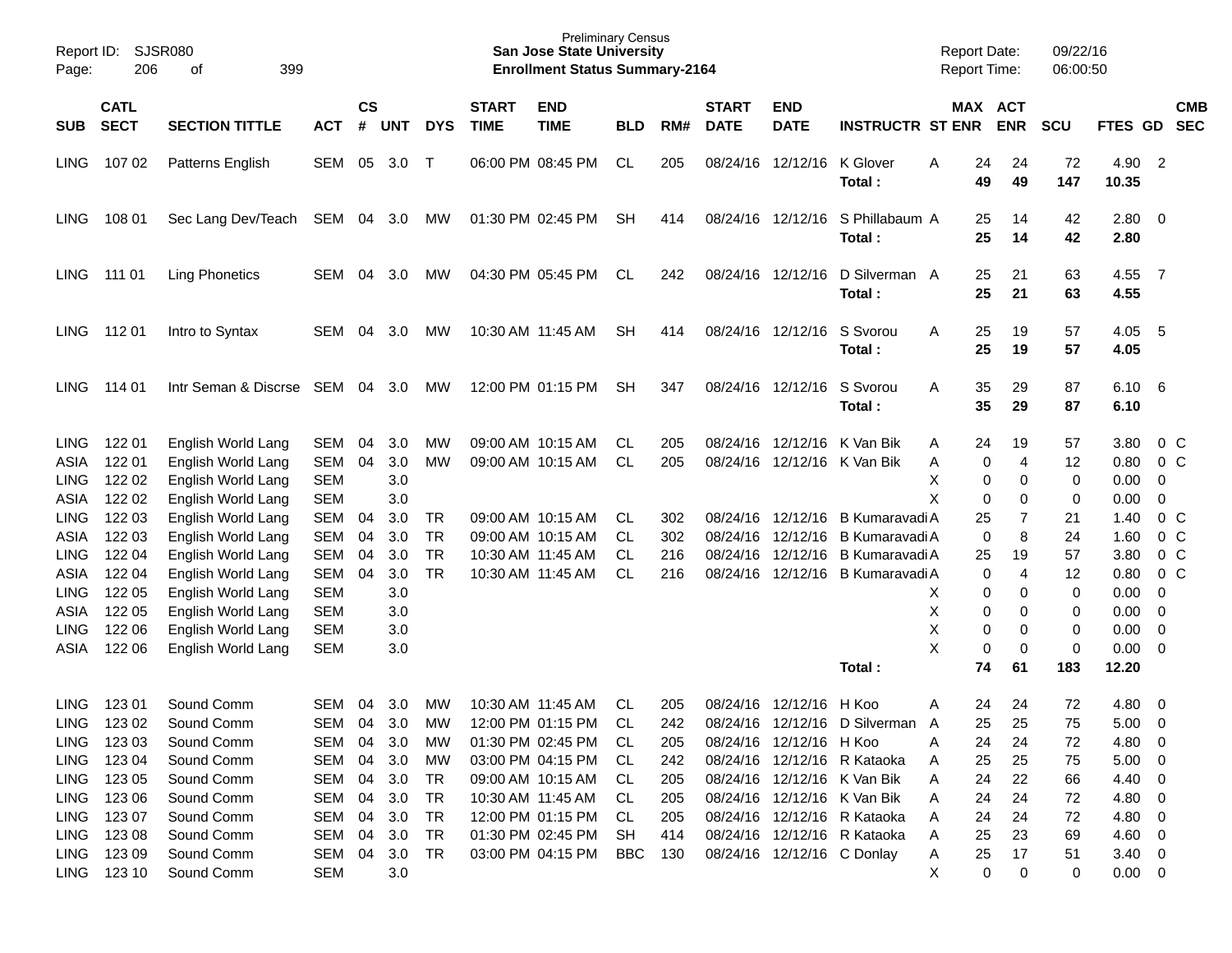| Page:                | Report ID: SJSR080<br>207  | 399<br>оf                                  |                   |                    |            |            |                             | <b>Preliminary Census</b><br><b>San Jose State University</b><br><b>Enrollment Status Summary-2164</b> |            |     |                             |                            |                             | <b>Report Date:</b><br><b>Report Time:</b> |                              | 09/22/16<br>06:00:50 |                 |                                  |                          |
|----------------------|----------------------------|--------------------------------------------|-------------------|--------------------|------------|------------|-----------------------------|--------------------------------------------------------------------------------------------------------|------------|-----|-----------------------------|----------------------------|-----------------------------|--------------------------------------------|------------------------------|----------------------|-----------------|----------------------------------|--------------------------|
| SUB                  | <b>CATL</b><br><b>SECT</b> | <b>SECTION TITTLE</b>                      | <b>ACT</b>        | $\mathsf{cs}$<br># | UNT        | <b>DYS</b> | <b>START</b><br><b>TIME</b> | <b>END</b><br><b>TIME</b>                                                                              | <b>BLD</b> | RM# | <b>START</b><br><b>DATE</b> | <b>END</b><br><b>DATE</b>  | <b>INSTRUCTR ST ENR ENR</b> |                                            | MAX ACT                      | <b>SCU</b>           | FTES GD         |                                  | <b>CMB</b><br><b>SEC</b> |
|                      |                            |                                            |                   |                    |            |            |                             |                                                                                                        |            |     |                             |                            | Total:                      | 220                                        | 208                          | 624                  | 41.60           |                                  |                          |
| LING.                | 124 01                     | Intro Speech Tech                          | SEM               | 04                 | 3.0        | TR         |                             | 01:30 PM 02:45 PM                                                                                      | CL         | 242 |                             | 08/24/16 12/12/16          | H Koo<br>Total:             | Α                                          | 28<br>19<br>28<br>19         | 57<br>57             | 4.40 12<br>4.40 |                                  |                          |
| LING.<br><b>LING</b> | 129 01<br>129 02           | Cult/Lg/Ethn/ in US<br>Cult/Lg/Ethn/ in US | SEM<br><b>SEM</b> | 04                 | 3.0<br>3.0 | МW         |                             | 12:00 PM 01:15 PM                                                                                      | <b>BBC</b> | 130 |                             | 08/24/16 12/12/16          | R Kataoka                   | A<br>Χ                                     | 28<br>27<br>0<br>$\mathbf 0$ | 81<br>0              | 5.40<br>0.00    | $\overline{0}$<br>$\overline{0}$ |                          |
| <b>LING</b>          | 129 03                     | Cult/Lg/Ethn/ in US                        | <b>SEM</b>        | 04                 | 3.0        | <b>TR</b>  |                             | 10:30 AM 11:45 AM                                                                                      | <b>BBC</b> | 130 |                             | 08/24/16 12/12/16          | R Henze                     | Α                                          | 28<br>27                     | 81                   | 5.40            | $\overline{0}$                   |                          |
| <b>LING</b>          | 129 04                     | Cult/Lg/Ethn/ in US                        | <b>SEM</b>        | 04                 | 3.0        | <b>TR</b>  |                             | 01:30 PM 02:45 PM                                                                                      | <b>BBC</b> | 130 |                             | 08/24/16 12/12/16          | R Henze                     | Α                                          | 28<br>24                     | 72                   | 4.80            | $\overline{0}$                   |                          |
|                      |                            |                                            |                   |                    |            |            |                             |                                                                                                        |            |     |                             |                            | Total:                      |                                            | 84<br>78                     | 234                  | 15.60           |                                  |                          |
| LING.                | 161 01                     | Psycholinguistics                          | SEM               | 04                 | 3.0        | TR         |                             | 12:00 PM 01:15 PM                                                                                      | CL         | 242 |                             | 08/24/16 12/12/16          | H Koo                       | Α                                          | 25<br>15                     | 45                   | 3.45            | - 9                              |                          |
|                      |                            |                                            |                   |                    |            |            |                             |                                                                                                        |            |     |                             |                            | Total:                      |                                            | 25<br>15                     | 45                   | 3.45            |                                  |                          |
| LING.                | 162 01                     | Intro Morphology                           | SEM               | 04                 | 3.0        | TR         |                             | 04:30 PM 05:45 PM                                                                                      | <b>BBC</b> | 130 |                             | 08/24/16 12/12/16          | K Moore                     | A                                          | 25<br>27<br>25<br>27         | 81                   | 5.604           |                                  |                          |
|                      |                            |                                            |                   |                    |            |            |                             |                                                                                                        |            |     |                             |                            | Total:                      |                                            |                              | 81                   | 5.60            |                                  |                          |
| LING.                | 180 01                     | <b>Individ Studies</b>                     | <b>SUP</b>        |                    |            | TBA        |                             |                                                                                                        |            |     |                             | 08/24/16 12/12/16          | S Svorou                    | Α                                          | 2<br>0                       | 0                    | 0.00            | $\overline{\mathbf{0}}$          |                          |
|                      |                            |                                            |                   |                    |            |            |                             |                                                                                                        |            |     |                             |                            | Total:                      |                                            | $\mathbf 2$<br>0             | $\bf{0}$             | 0.00            |                                  |                          |
| LING.                | 201 01                     | Phonol Theor & Appl                        | SEM 05 3.0        |                    |            | MW         |                             | 01:30 PM 02:45 PM                                                                                      | CL         | 242 |                             | 08/24/16 12/12/16          | D Silverman A               |                                            | 15<br>13                     | 39                   | 3.25 13         |                                  |                          |
|                      |                            |                                            |                   |                    |            |            |                             |                                                                                                        |            |     |                             |                            | Total:                      |                                            | 15<br>13                     | 39                   | 3.25            |                                  |                          |
|                      |                            |                                            |                   |                    |            |            |                             |                                                                                                        |            |     |                             |                            |                             |                                            |                              |                      |                 |                                  |                          |
| LING.                | 203 01                     | Semantic Struc                             | SEM               | 05                 | 3.0        | МW         |                             | 03:00 PM 04:15 PM                                                                                      | CL.        | 205 |                             | 08/24/16 12/12/16          | K Moore                     | A                                          | 15<br>13                     | 39                   | 3.25 13         |                                  |                          |
|                      |                            |                                            |                   |                    |            |            |                             |                                                                                                        |            |     |                             |                            | Total:                      |                                            | 15<br>13                     | 39                   | 3.25            |                                  |                          |
| <b>LING</b>          | 298 01                     | <b>Spec Studies</b>                        | <b>SUP</b>        | 78                 | 4.0        | TBA        |                             |                                                                                                        |            |     |                             | 08/24/16 12/12/16          |                             | Α                                          | 0<br>0                       | 0                    | 0.00            | $\overline{\mathbf{0}}$          |                          |
| <b>LING</b>          | 298 02                     | <b>Spec Studies</b>                        | <b>SUP</b>        | 78                 | 3.0        | <b>TBA</b> |                             |                                                                                                        |            |     |                             | 08/24/16 12/12/16 S Svorou |                             | A                                          | 8                            | 3                    | 0.25            | $\overline{\phantom{0}}$ 1       |                          |
|                      |                            |                                            |                   |                    |            |            |                             |                                                                                                        |            |     |                             |                            | Total:                      |                                            | 8<br>1                       | 3                    | 0.25            |                                  |                          |
| <b>LING</b>          | 299 01                     | <b>Thesis</b>                              | <b>SUP</b>        |                    | 78 6.0     | TBA        |                             |                                                                                                        |            |     |                             | 08/24/16 12/12/16          |                             | A                                          | 0<br>$\Omega$                | 0                    | 0.00            | $\overline{\mathbf{0}}$          |                          |
| LING                 | 299 02                     | Thesis                                     | <b>SUP</b>        |                    | 78 3.0 TBA |            |                             |                                                                                                        |            |     |                             | 08/24/16 12/12/16          |                             | Α                                          | 3<br>0                       | 0                    | 0.00            | $\overline{\mathbf{0}}$          |                          |
|                      |                            |                                            |                   |                    |            |            |                             |                                                                                                        |            |     |                             |                            | Total:                      |                                            | 3<br>0                       | 0                    | 0.00            |                                  |                          |
| LLD                  |                            | 100A 01 Writing Competency                 | <b>SEM</b>        |                    | 3.0        |            |                             |                                                                                                        |            |     |                             |                            |                             | X                                          | 0<br>0                       | $\pmb{0}$            | 0.00            | $\overline{\mathbf{0}}$          |                          |
| LLD                  |                            | 100A 02 Writing Competency                 | <b>SEM</b>        | 05                 | 3.0        | MW         |                             | 09:00 AM 10:15 AM                                                                                      | CL         | 242 |                             | 08/24/16 12/12/16 Z Erkal  |                             | Α                                          | 25<br>25                     | 75                   | $5.00 \t 0$     |                                  |                          |
| LLD                  |                            | 100A 03 Writing Competency                 | SEM               | 05                 | 3.0        | МW         |                             | 03:00 PM 04:15 PM                                                                                      | <b>BBC</b> | 130 |                             | 08/24/16 12/12/16 Z Erkal  |                             | Α                                          | 25<br>25                     | 75                   | $5.00 \t 0$     |                                  |                          |
| LLD                  |                            | 100A 04 Writing Competency                 | SEM               | 05                 | 3.0        | MW         |                             | 04:30 PM 05:45 PM                                                                                      | CL         | 205 |                             | 08/24/16 12/12/16 TKhuu    |                             | Α                                          | 24<br>16                     | 48                   | $3.20 \ 0$      |                                  |                          |
| <b>LLD</b>           |                            | 100A 05 Writing Competency                 | SEM               |                    | 05 3.0 TR  |            |                             | 07:30 AM 08:45 AM                                                                                      | <b>BBC</b> | 221 |                             |                            | 08/24/16 12/12/16 K Sanders | Α                                          | 25<br>22                     | 66                   | 4.40 0          |                                  |                          |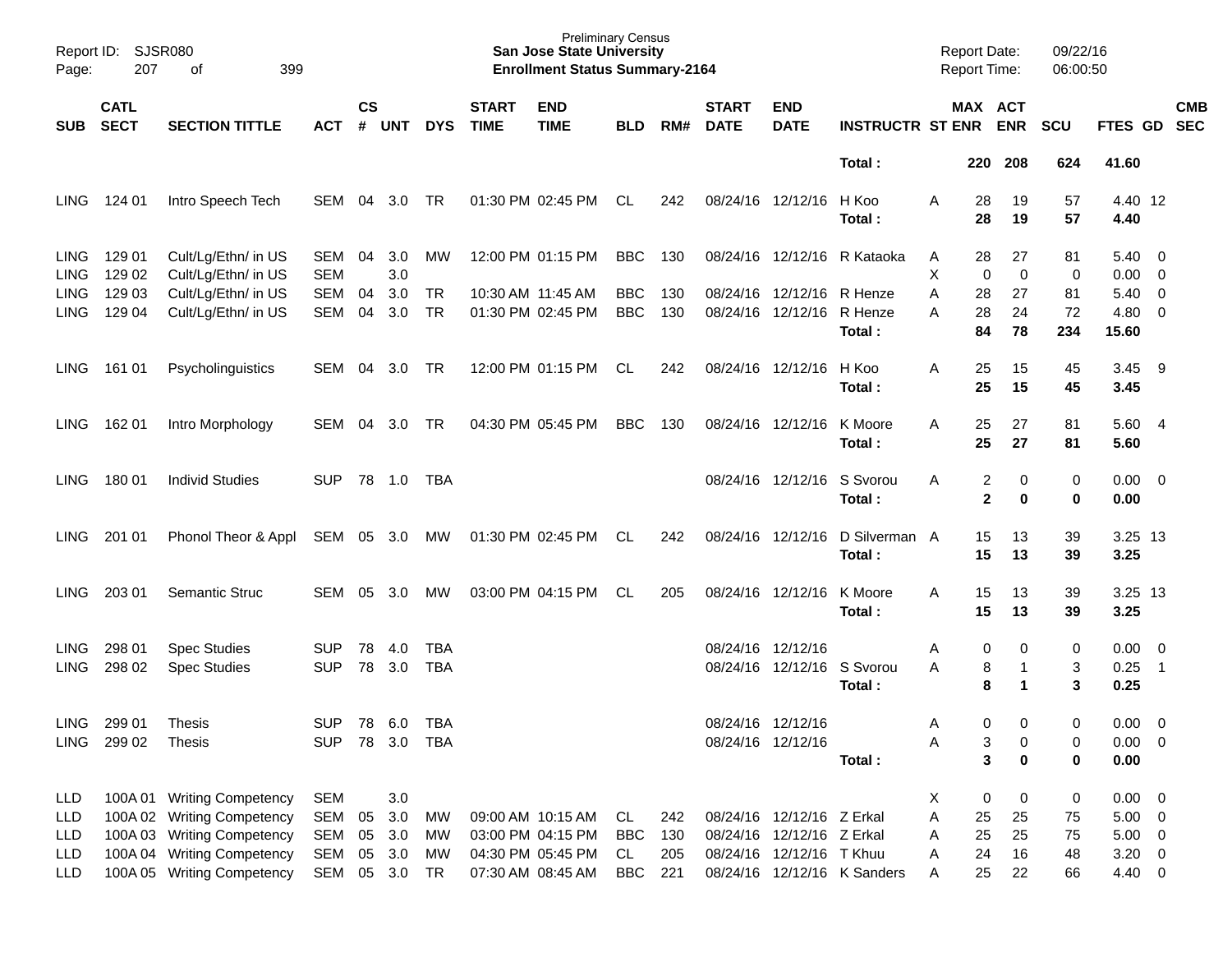| Report ID:<br>Page: | 208         | SJSR080<br>399<br>οf             |            |                        |            |               |                   | <b>Preliminary Census</b><br><b>San Jose State University</b><br><b>Enrollment Status Summary-2164</b> |            |     |                   |                             |                                                            | <b>Report Date:</b><br><b>Report Time:</b> |             | 09/22/16<br>06:00:50 |         |   |            |
|---------------------|-------------|----------------------------------|------------|------------------------|------------|---------------|-------------------|--------------------------------------------------------------------------------------------------------|------------|-----|-------------------|-----------------------------|------------------------------------------------------------|--------------------------------------------|-------------|----------------------|---------|---|------------|
|                     | <b>CATL</b> |                                  |            | $\mathbf{c}\mathbf{s}$ |            |               | <b>START</b>      | <b>END</b>                                                                                             |            |     | <b>START</b>      | <b>END</b>                  |                                                            | MAX ACT                                    |             |                      |         |   | <b>CMB</b> |
| <b>SUB</b>          | <b>SECT</b> | <b>SECTION TITTLE</b>            | <b>ACT</b> | #                      | <b>UNT</b> | <b>DYS</b>    | <b>TIME</b>       | <b>TIME</b>                                                                                            | <b>BLD</b> | RM# | <b>DATE</b>       | <b>DATE</b>                 | <b>INSTRUCTR ST ENR</b>                                    |                                            | <b>ENR</b>  | <b>SCU</b>           | FTES GD |   | <b>SEC</b> |
| LLD                 | 100A06      | <b>Writing Competency</b>        | <b>SEM</b> | 05                     | 3.0        | TR            | 09:00 AM 10:15 AM |                                                                                                        | <b>BBC</b> | 130 | 08/24/16          | 12/12/16                    | S Alkire                                                   | 25<br>Α                                    | 25          | 75                   | 5.00    | 0 |            |
| LLD                 | 100A07      | <b>Writing Competency</b>        | SEM        | 05                     | 3.0        | M             | 06:00 PM 08:45 PM |                                                                                                        | <b>BBC</b> | 221 | 08/24/16          | 12/12/16                    | V Barnev                                                   | 25<br>A                                    | 25          | 75                   | 5.00    | 0 |            |
| LLD                 | 100A08      | <b>Writing Competency</b>        | <b>SEM</b> |                        | 3.0        |               |                   |                                                                                                        |            |     |                   |                             |                                                            | х<br>0                                     | 0           | 0                    | 0.00    | 0 |            |
| LLD                 | 100A09      | <b>Writing Competency</b>        | <b>SEM</b> |                        | 3.0        |               |                   |                                                                                                        |            |     |                   |                             |                                                            | х<br>0                                     | 0           | 0                    | 0.00    | 0 |            |
| LLD                 | 100A 10     | <b>Writing Competency</b>        | <b>SEM</b> | 05                     | 3.0        | F             | 09:30 AM 12:15 PM |                                                                                                        | CL         | 225 |                   | 08/24/16 12/12/16           | V Barney                                                   | Α<br>25                                    | 25          | 75                   | 5.00    | 0 |            |
| LLD                 | 100A 11     | <b>Writing Competency</b>        | SEM        | 05                     | 3.0        | MW            | 09:00 AM 10:15 AM |                                                                                                        | CL         | 216 | 08/24/16 12/12/16 |                             | T Khuu                                                     | A<br>25                                    | 11          | 33                   | 2.20    | 0 |            |
|                     |             |                                  |            |                        |            |               |                   |                                                                                                        |            |     |                   |                             | Total :                                                    | 199                                        | 174         | 522                  | 34.80   |   |            |
| LLD                 |             | 100W 01 Writing Workshop         | <b>SEM</b> | 04                     | 3.0        | TR            | 10:30 AM 11:45 AM |                                                                                                        | CL         | 242 | 08/24/16 12/12/16 |                             | S Khan                                                     | Α<br>25                                    | 25          | 75                   | 5.00    | 0 |            |
|                     |             |                                  |            |                        |            |               |                   |                                                                                                        |            |     |                   |                             | Total :                                                    | 25                                         | 25          | 75                   | 5.00    |   |            |
| LLD                 |             | 100WB 01Wrtg Wrkshp Bsns Std SEM |            | 04                     | 3.0        | MW            | 09:00 AM 10:15 AM |                                                                                                        | HВ         | 405 | 08/24/16          | 12/12/16                    | K Sanders                                                  | Α<br>24                                    | 24          | 72                   | 4.80    | 0 |            |
| LLD                 |             | 100WB 02Wrtg Wrkshp Bsns Std SEM |            | 04                     | 3.0        | MW            | 03:00 PM 04:15 PM |                                                                                                        | CL         | 216 | 08/24/16          | 12/12/16                    | K Sanders                                                  | 25<br>Α                                    | 25          | 75                   | 5.00    | 0 |            |
| LLD                 |             | 100WB 03Wrtg Wrkshp Bsns Std SEM |            |                        | 3.0        |               |                   |                                                                                                        |            |     |                   |                             |                                                            | х<br>0                                     | 0           | 0                    | 0.00    | 0 |            |
| LLD                 |             | 100WB 04Wrtg Wrkshp Bsns Std SEM |            | 04                     | 3.0        | TR            | 07:30 AM 08:45 AM |                                                                                                        | <b>BBC</b> | 130 | 08/24/16          | 12/12/16                    | S Alkire                                                   | A<br>25                                    | 23          | 69                   | 4.60    | 0 |            |
| LLD                 |             | 100WB 05Wrtg Wrkshp Bsns Std SEM |            | 04                     | 3.0        | TR            | 09:00 AM 10:15 AM |                                                                                                        | CL.        | 242 | 08/24/16          | 12/12/16                    | Z Erkal                                                    | 25<br>A                                    | 25          | 75                   | 5.00    | 0 |            |
| LLD                 |             | 100WB 06Wrtg Wrkshp Bsns Std SEM |            | 04                     | 3.0        | TR            | 10:30 AM 11:45 AM |                                                                                                        | HB         | 405 | 08/24/16          | 12/12/16                    | Z Erkal                                                    | A<br>24                                    | 24          | 72                   | 4.80    | 0 |            |
| LLD                 |             | 100WB 07Wrtg Wrkshp Bsns Std SEM |            | 04                     | 3.0        | TR            | 01:30 PM 02:45 PM |                                                                                                        | HGH        | 217 | 08/24/16          | 12/12/16                    | S Alkire                                                   | 25<br>A                                    | 26          | 78                   | 5.20    | 0 |            |
| LLD                 |             | 100WB 08Wrtg Wrkshp Bsns Std SEM |            | 04                     | 3.0        | м             | 06:00 PM 08:45 PM |                                                                                                        | CL         | 242 | 08/24/16          | 12/12/16                    | S Stranahan                                                | 25<br>A                                    | 20          | 60                   | 4.00    | 0 |            |
| LLD                 |             | 100WB 09Wrtg Wrkshp Bsns Std SEM |            |                        | 3.0        |               |                   |                                                                                                        |            |     |                   |                             |                                                            | X<br>0                                     | 0           | 0                    | 0.00    | 0 |            |
| LLD                 |             | 100WB 80Wrtg Wrkshp Bsns Std SEM |            | 04                     | 3.0        | <b>TBA</b>    |                   |                                                                                                        |            |     | 08/24/16          | 12/12/16                    | M ModirzadehA                                              | 25                                         | 24          | 72                   | 4.80    | 0 |            |
| LLD                 |             | 100WB 81Wrtg Wrkshp Bsns Std SEM |            | 04                     | 3.0        | <b>TBA</b>    |                   |                                                                                                        |            |     | 08/24/16          | 12/12/16                    | M ModirzadehA                                              | 25                                         | 24          | 72                   | 4.80    | 0 |            |
| LLD                 |             | 100WB 82Wrtg Wrkshp Bsns Std SEM |            | 04                     | 3.0        | <b>TBA</b>    |                   |                                                                                                        |            |     | 08/24/16          | 12/12/16                    | E Chiu                                                     | 25<br>Α                                    | 25          | 75                   | 5.00    | 0 |            |
| LLD                 |             | 100WB 83Wrtg Wrkshp Bsns Std SEM |            | 04                     | 3.0        | <b>TBA</b>    |                   |                                                                                                        |            |     |                   | 08/24/16 12/12/16           | E Chiu                                                     | 25<br>A                                    | 25          | 75                   | 5.00    | 0 |            |
| LLD                 |             | 100WB 84Wrtg Wrkshp Bsns Std SEM |            |                        | 3.0        |               |                   |                                                                                                        |            |     |                   |                             |                                                            | х<br>0                                     | 0           | 0                    | 0.00    | 0 |            |
| LLD                 |             | 100WB 85Wrtg Wrkshp Bsns Std SEM |            |                        | 3.0        |               |                   |                                                                                                        |            |     |                   |                             |                                                            | х<br>0                                     | 0           | 0                    | 0.00    | 0 |            |
| LLD                 |             | 100WB 86Wrtg Wrkshp Bsns Std SEM |            | 04                     | 3.0        | TBA           |                   |                                                                                                        |            |     |                   | 08/24/16 12/12/16           | K Haven                                                    | Α<br>25                                    | 25          | 75                   | 5.00    | 0 |            |
| LLD                 |             | 100WB 87Wrtg Wrkshp Bsns Std SEM |            |                        | 3.0        |               |                   |                                                                                                        |            |     |                   |                             |                                                            | X<br>0                                     | $\mathbf 0$ | 0                    | 0.00    | 0 |            |
|                     |             |                                  |            |                        |            |               |                   |                                                                                                        |            |     |                   |                             | Total:                                                     | 298                                        | 290         | 870                  | 58.00   |   |            |
| LLD                 |             | 250W 01 Prof in Ling TESOL       | SEM 04 3.0 |                        |            | MW            | 10:30 AM 11:45 AM |                                                                                                        | CL.        | 242 |                   | 08/24/16 12/12/16 S Frazier |                                                            | A                                          | 15<br>15    | 45                   | 3.75 15 |   |            |
|                     |             |                                  |            |                        |            |               |                   |                                                                                                        |            |     |                   |                             | Total:                                                     | 15                                         | 15          | 45                   | 3.75    |   |            |
| LLD                 | 261 01      | Eng Struct Teach II              | SEM 05 3.0 |                        |            | M             |                   | 06:00 PM 08:45 PM                                                                                      | CL         | 205 |                   |                             | 08/24/16 12/12/16 S Phillabaum A                           | 15                                         | 15          | 45                   | 3.75 15 |   |            |
| LLD                 | 261 02      | Eng Struct Teach II              | SEM 05 3.0 |                        |            | W             |                   | 06:00 PM 08:45 PM                                                                                      | CL         | 205 | 08/24/16 12/12/16 |                             | S Frazier                                                  | A<br>15                                    | 8           | 24                   | 2.00 8  |   |            |
|                     |             |                                  |            |                        |            |               |                   |                                                                                                        |            |     |                   |                             | Total:                                                     | 30                                         | 23          | 69                   | 5.75    |   |            |
| LLD.                | 270 01      | Second Lang Acq                  |            |                        |            | SEM 05 3.0 MW |                   |                                                                                                        |            |     |                   |                             | 03:00 PM 04:15 PM CCB 102 08/24/16 12/12/16 S Vanniaraja A | 15                                         | 13          | 39                   | 3.25 13 |   |            |
|                     |             |                                  |            |                        |            |               |                   |                                                                                                        |            |     |                   |                             | Total:                                                     | 15                                         | 13          | 39                   | 3.25    |   |            |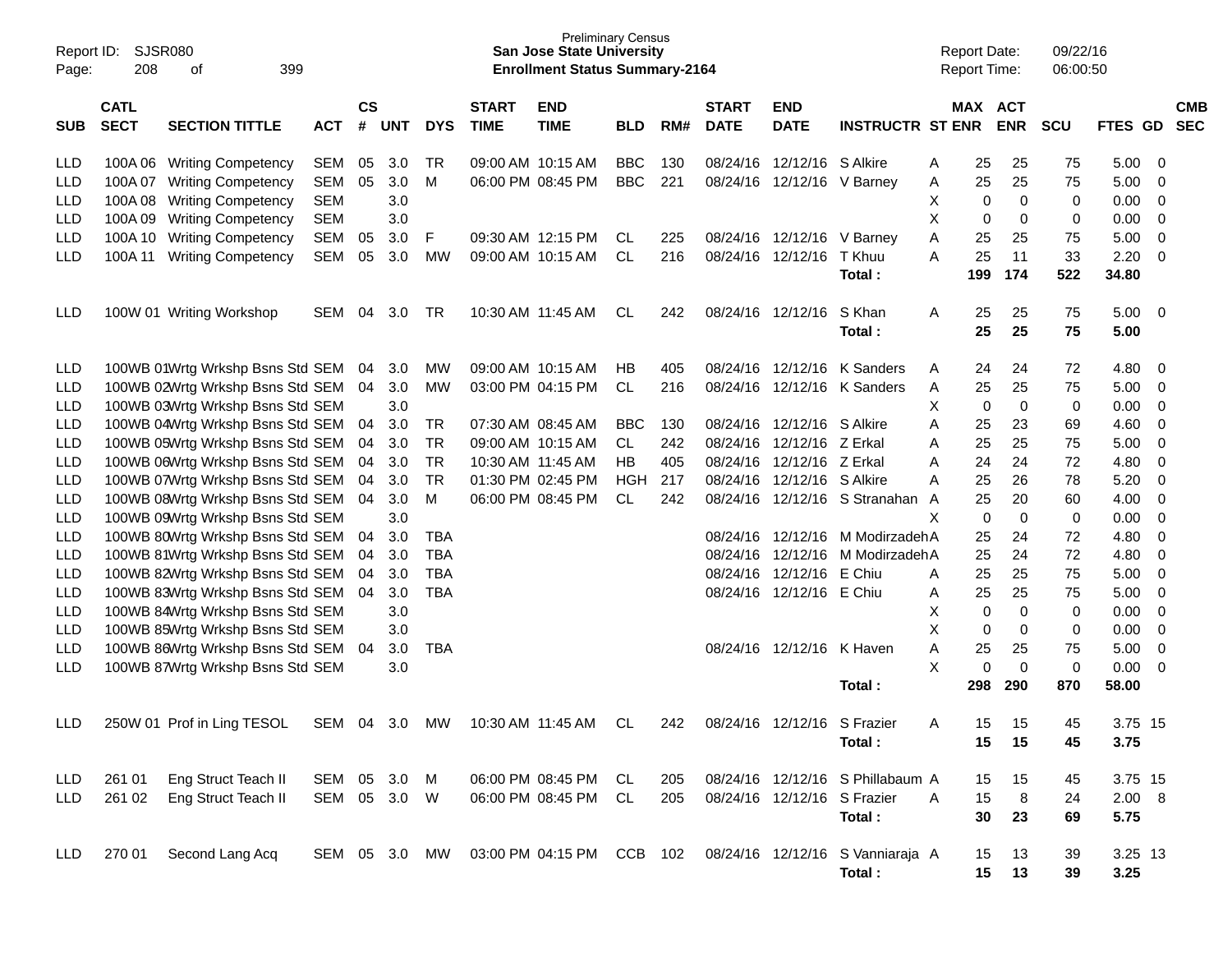| Report ID:<br>Page: | 209                        | <b>SJSR080</b><br>399<br>οf                   |            |                |            |            |                             | <b>Preliminary Census</b><br><b>San Jose State University</b><br><b>Enrollment Status Summary-2164</b> |            |     |                             |                                                  |                          | <b>Report Date:</b><br>Report Time: |                          | 09/22/16<br>06:00:50 |                           |                          |
|---------------------|----------------------------|-----------------------------------------------|------------|----------------|------------|------------|-----------------------------|--------------------------------------------------------------------------------------------------------|------------|-----|-----------------------------|--------------------------------------------------|--------------------------|-------------------------------------|--------------------------|----------------------|---------------------------|--------------------------|
| <b>SUB</b>          | <b>CATL</b><br><b>SECT</b> | <b>SECTION TITTLE</b>                         | <b>ACT</b> | <b>CS</b><br># | <b>UNT</b> | <b>DYS</b> | <b>START</b><br><b>TIME</b> | <b>END</b><br><b>TIME</b>                                                                              | <b>BLD</b> | RM# | <b>START</b><br><b>DATE</b> | <b>END</b><br><b>DATE</b>                        | <b>INSTRUCTR ST ENR</b>  | <b>MAX</b>                          | <b>ACT</b><br><b>ENR</b> | <b>SCU</b>           | FTES GD                   | <b>CMB</b><br><b>SEC</b> |
| LLD.                | 271 01                     | <b>Intercultural SLA</b>                      | <b>SEM</b> | 05             | 3.0        | <b>TR</b>  |                             | 03:00 PM 04:15 PM                                                                                      | CL         | 205 | 08/24/16                    | 12/12/16                                         | B Kumaravadi A<br>Total: | 15<br>15                            | 15<br>15                 | 45<br>45             | 3.75 15<br>3.75           |                          |
| <b>LLD</b>          | 280 01                     | Methods TESOL                                 | <b>SEM</b> | 05             | 3.0        | <b>TR</b>  |                             | 04:30 PM 05:45 PM                                                                                      | CL.        | 205 | 08/24/16                    | 12/12/16                                         | B Kumaravadi A<br>Total: | 15<br>15                            | 15<br>15                 | 45<br>45             | 3.75 15<br>3.75           |                          |
| <b>LLD</b>          | 293 01                     | Dev Read/Writ                                 | <b>SEM</b> | 05             | 3.0        | R          |                             | 06:00 PM 08:45 PM                                                                                      | <b>CL</b>  | 205 | 08/24/16                    | 12/12/16                                         | R Henze<br>A<br>Total:   | 15<br>15                            | 11<br>11                 | 33<br>33             | 2.75 11<br>2.75           |                          |
| <b>LLD</b>          | 298 01                     | <b>Indiv Studies</b>                          | <b>SUP</b> | 78             | 4.0        | <b>TBA</b> |                             |                                                                                                        |            |     | 08/24/16                    | 12/12/16                                         | A                        | 0                                   | 0                        | 0                    | 0.00                      | $\overline{\mathbf{0}}$  |
| LLD                 | 298 02                     | <b>Indiv Studies</b>                          | <b>SUP</b> | 78             | 3.0        | <b>TBA</b> |                             |                                                                                                        |            |     |                             | 08/24/16 12/12/16                                | A                        | 3                                   | 0                        | 0                    | 0.00                      | $\overline{0}$           |
|                     |                            |                                               |            |                |            |            |                             |                                                                                                        |            |     |                             |                                                  | Total:                   | 3                                   | $\bf{0}$                 | $\bf{0}$             | 0.00                      |                          |
| <b>LLD</b>          | 299 01                     | <b>Thesis</b>                                 | <b>SUP</b> | 78             | 6.0        | <b>TBA</b> |                             |                                                                                                        |            |     | 08/24/16                    | 12/12/16                                         | A                        | 0                                   | 0                        | 0                    | 0.00                      | $\overline{\mathbf{0}}$  |
| LLD                 | 299 02                     | Thesis                                        | <b>SUP</b> | 78             | 3.0        | <b>TBA</b> |                             |                                                                                                        |            |     | 08/24/16                    | 12/12/16                                         | A                        | 3                                   | $\mathbf 0$              | 0                    | 0.00                      | $\overline{0}$           |
|                     |                            |                                               |            |                |            |            |                             |                                                                                                        |            |     |                             |                                                  | Total:                   | 3                                   | $\bf{0}$                 | $\bf{0}$             | 0.00                      |                          |
|                     | Department :               | <b>Linguistics &amp; Language Development</b> |            |                |            |            |                             |                                                                                                        |            |     |                             | <b>Lower Division:</b><br><b>Upper Division:</b> | <b>Department Total:</b> | 1761<br>420<br>1189                 | 1589<br>400<br>1070      | 4767<br>1200<br>3210 | 327.05<br>80.05<br>217.25 |                          |

**Graduate Division : 152 119 357 29.75**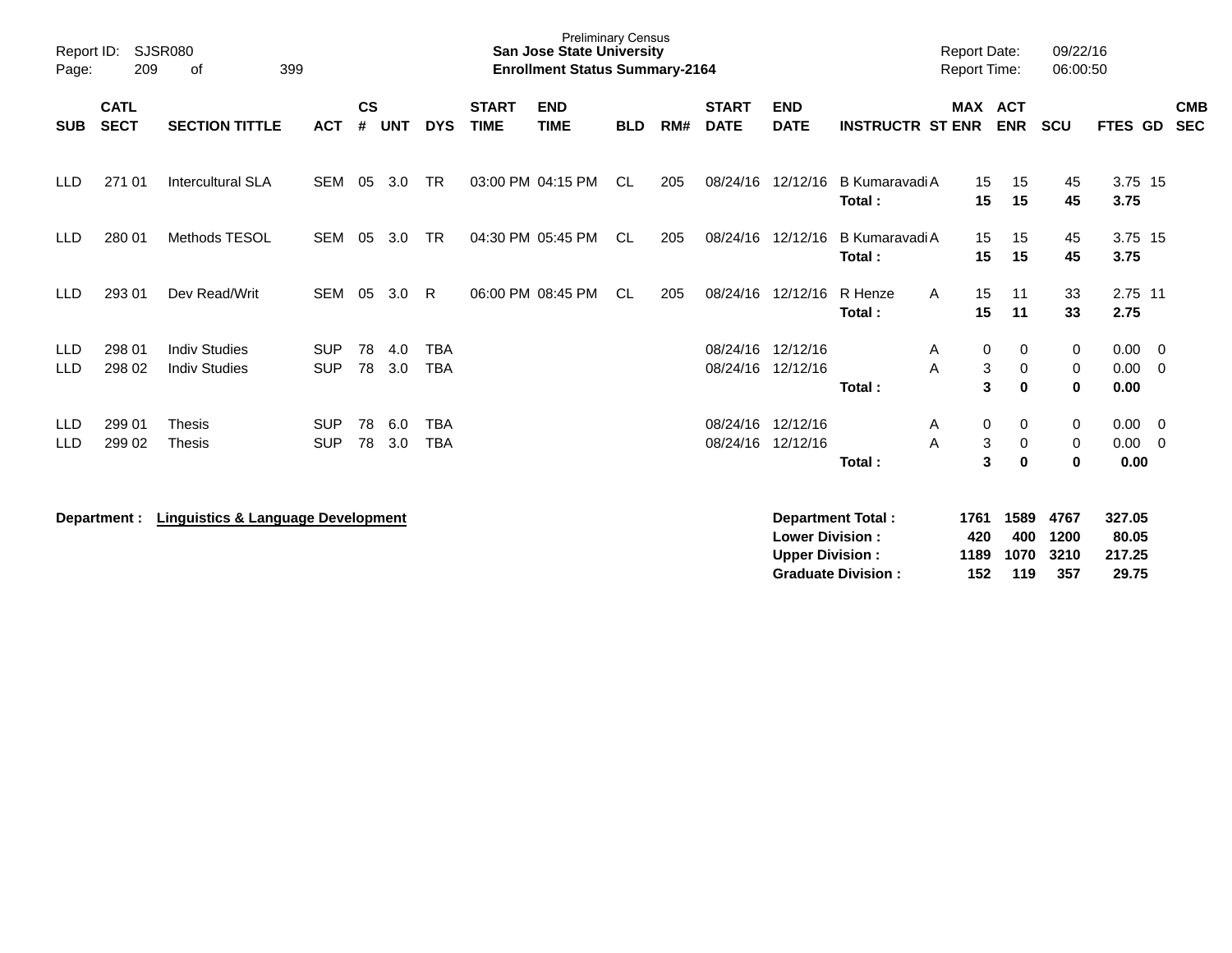| Page:                   | Report ID: SJSR080<br>210 | 399<br>оf                                                    |            |           |                |            |                             | <b>San Jose State University</b><br><b>Enrollment Status Summary-2164</b> | <b>Preliminary Census</b> |     |                             |                             |                                      |   | <b>Report Date:</b><br><b>Report Time:</b> |                     | 09/22/16<br>06:00:50 |                    |                |                          |
|-------------------------|---------------------------|--------------------------------------------------------------|------------|-----------|----------------|------------|-----------------------------|---------------------------------------------------------------------------|---------------------------|-----|-----------------------------|-----------------------------|--------------------------------------|---|--------------------------------------------|---------------------|----------------------|--------------------|----------------|--------------------------|
| SUB SECT                | <b>CATL</b>               | <b>SECTION TITTLE</b>                                        | ACT        | <b>CS</b> | # UNT          | <b>DYS</b> | <b>START</b><br><b>TIME</b> | <b>END</b><br><b>TIME</b>                                                 | BLD                       | RM# | <b>START</b><br><b>DATE</b> | <b>END</b><br><b>DATE</b>   | <b>INSTRUCTR ST ENR ENR</b>          |   | MAX ACT                                    |                     | <b>SCU</b>           | <b>FTES GD</b>     |                | <b>CMB</b><br><b>SEC</b> |
| College<br>Department : |                           | <b>Humanities &amp; the Arts</b><br><b>Music &amp; Dance</b> |            |           |                |            |                             |                                                                           |                           |     |                             |                             |                                      |   |                                            |                     |                      |                    |                |                          |
| DANC 1001               |                           | Dance Appreciation                                           | <b>LEC</b> | 01        | 3.0            | МW         |                             | 12:00 PM 01:15 PM                                                         | <b>MUS</b>                | 161 |                             | 08/24/16 12/12/16 A Merrell |                                      | A | 70                                         | 69                  | 207                  | 13.80              | $\mathbf 0$    |                          |
| DANC 1002               |                           | Dance Appreciation                                           | <b>LEC</b> | 01        | 3.0            | МW         |                             | 01:30 PM 02:45 PM                                                         | <b>MUS</b>                | 161 |                             | 08/24/16 12/12/16 A Merrell |                                      | Α | 70                                         | 69                  | 207                  | 13.80              | 0              |                          |
| DANC 1003               |                           | Dance Appreciation                                           | <b>LEC</b> | 01        | 3.0            | МW         |                             | 03:00 PM 04:15 PM                                                         | <b>MUS</b>                | 161 |                             | 08/24/16 12/12/16 J Walton  |                                      | A | 70                                         | 70                  | 210                  | 14.00              | 0              |                          |
| DANC 1004               |                           | Dance Appreciation                                           | <b>LEC</b> | 01        | 3.0            | <b>TR</b>  |                             | 03:30 PM 04:45 PM                                                         | MUS 250                   |     |                             | 08/24/16 12/12/16 J Yager   | Total:                               | A | 70<br>280                                  | 70<br>278           | 210<br>834           | 14.00<br>55.60     | 0              |                          |
| DANC 1201               |                           | ENS:DancRehrslPerf ACT 20 2.0                                |            |           |                |            | MTWR 03:30 PM 05:50 PM      |                                                                           | WSQ 204                   |     |                             | 08/24/16 12/12/16           | R Boumaila<br>Total:                 | A | 10<br>10                                   | 7<br>$\overline{7}$ | 14<br>14             | 0.93<br>0.93       | $\overline{0}$ |                          |
| <b>DANC</b>             | 40A 01                    | Tpcs Modern Dance   ACT 12 2.0                               |            |           |                | TBA        |                             |                                                                           |                           |     |                             | 08/24/16 12/12/16 M Basile  |                                      | A | 40                                         | 13                  | 26                   | 1.73               | $0\,C$         |                          |
| KIN.                    | 40A 01                    | Tpcs Modern Dance   ACT 12 2.0                               |            |           |                | TBA        |                             |                                                                           |                           |     |                             | 08/24/16 12/12/16 M Basile  |                                      | Α | 0                                          | $\overline{7}$      | 14                   | 0.93               | 0 C            |                          |
|                         |                           |                                                              |            |           |                |            |                             |                                                                           |                           |     |                             |                             | Total:                               |   | 40                                         | 20                  | 40                   | 2.67               |                |                          |
|                         | DANC 41A01                | Tpcs in Ballet I                                             | ACT        |           | $12 \quad 2.0$ | TBA        |                             |                                                                           |                           |     |                             |                             | 08/24/16 12/12/16 H Cooper           | A | 40                                         | 6                   | 12                   | 0.80               | $0\,C$         |                          |
| KIN                     | 41A 01                    | Tpcs in Ballet I                                             | ACT        |           | 12 2.0         | <b>TBA</b> |                             |                                                                           |                           |     |                             |                             | 08/24/16 12/12/16 H Cooper           | Α | 0                                          | 8                   | 16                   | 1.07               | 0 <sup>C</sup> |                          |
| <b>DANC</b>             | 41A 02                    | Tpcs in Ballet I                                             | ACT        |           | 12 2.0         | <b>TBA</b> |                             |                                                                           |                           |     |                             | 08/24/16 12/12/16 M Basile  |                                      | Α | 40                                         | 15                  | 30                   | 2.00               | 0 <sup>C</sup> |                          |
| KIN.                    | 41A 02                    | Tpcs in Ballet I                                             | <b>ACT</b> |           | 12 2.0         | <b>TBA</b> |                             |                                                                           |                           |     |                             | 08/24/16 12/12/16 M Basile  |                                      | A | 0                                          | 5                   | 10                   | 0.67               | 0 C            |                          |
|                         |                           |                                                              |            |           |                |            |                             |                                                                           |                           |     |                             |                             | Total:                               |   | 80                                         | 34                  | 68                   | 4.53               |                |                          |
| <b>DANC</b>             | 42A 01                    | Tpcs in Jazz Dance I                                         | ACT        |           | $12 \quad 2.0$ |            |                             |                                                                           |                           |     |                             | 08/24/16 12/12/16           |                                      | X | 0                                          | 0                   | 0                    | 0.00               | 0              |                          |
| <b>KIN</b>              | 42A 01                    | Tpcs in Jazz Dance I                                         | ACT        |           | 2.0            |            |                             |                                                                           |                           |     |                             |                             |                                      | X | $\mathbf 0$                                | 0                   | 0                    | 0.00               | 0              |                          |
| <b>DANC</b>             | 42A 02                    | Tpcs in Jazz Dance I                                         | ACT        |           | $12 \quad 2.0$ | TBA        |                             |                                                                           |                           |     |                             |                             | 08/24/16 12/12/16 D Lomuljo          | Α | 40                                         | 15                  | 30                   | 2.00               | $0\,C$         |                          |
| KIN                     | 42A 02                    | Tpcs in Jazz Dance I                                         | ACT        |           | $12 \quad 2.0$ | TBA        |                             |                                                                           |                           |     |                             |                             | 08/24/16 12/12/16 D Lomuljo          | Α | 0                                          | 9                   | 18                   | 1.20               | 0 <sup>C</sup> |                          |
| <b>DANC</b>             | 42A 03                    | Tpcs in Jazz Dance I                                         | ACT        |           | 12 2.0         | <b>TBA</b> |                             |                                                                           |                           |     |                             | 08/24/16 12/12/16 K Pinto   |                                      | Α | 45                                         | 7                   | 14                   | 0.93               | 0 <sup>C</sup> |                          |
| KIN                     | 42A 03                    | Tpcs in Jazz Dance I                                         | ACT        |           | 12 2.0         | <b>TBA</b> |                             |                                                                           |                           |     |                             | 08/24/16 12/12/16 K Pinto   |                                      | Α | $\mathbf 0$                                | 9                   | 18                   | 1.20               | 0 <sup>C</sup> |                          |
| <b>DANC</b>             | 42A 04                    | Tpcs in Jazz Dance I                                         | ACT        |           | 12 2.0         | <b>TBA</b> |                             |                                                                           |                           |     |                             | 08/24/16 12/12/16 K Pinto   |                                      | Α | 45                                         | 11                  | 22                   | 1.47               | 0 <sup>C</sup> |                          |
| KIN                     | 42A 04                    | Tpcs in Jazz Dance I                                         | ACT        |           | 12 2.0         | <b>TBA</b> |                             |                                                                           |                           |     |                             | 08/24/16 12/12/16 K Pinto   |                                      | Α | $\mathbf 0$                                | 21                  | 42                   | 2.80               | 0 <sup>C</sup> |                          |
| <b>DANC</b>             | 42A 05                    | Tpcs in Jazz Dance I                                         | ACT        |           | 12 2.0         | <b>TBA</b> |                             |                                                                           |                           |     |                             | 08/24/16 12/12/16 K Pinto   |                                      | A | 45                                         | 24                  | 48                   | 3.20               | 0 <sup>C</sup> |                          |
| KIN                     | 42A 05                    | Tpcs in Jazz Dance I ACT                                     |            |           | $12 \quad 2.0$ | <b>TBA</b> |                             |                                                                           |                           |     |                             | 08/24/16 12/12/16 K Pinto   |                                      | Α | 0                                          | 10                  | 20                   | 1.33               | 0 <sup>o</sup> |                          |
|                         |                           | DANC 42A 06 Tpcs in Jazz Dance I ACT                         |            |           | 2.0            |            |                             |                                                                           |                           |     |                             |                             |                                      | Χ | 0                                          | 0                   | 0                    | 0.00               | $\mathbf 0$    |                          |
| KIN                     |                           | 42A 06 Tpcs in Jazz Dance I                                  | <b>ACT</b> |           | 2.0            |            |                             |                                                                           |                           |     |                             |                             |                                      | X | $\mathbf 0$                                | 0                   | 0                    | 0.00               | $\mathbf 0$    |                          |
|                         |                           | DANC 42A 07 Tpcs in Jazz Dance I ACT                         |            |           | 12 2.0         | TBA        |                             |                                                                           |                           |     |                             | 08/24/16 12/12/16           |                                      | Α | 40                                         | 11                  | 22                   | 1.47               | $0\,C$         |                          |
| KIN                     |                           | 42A 07 Tpcs in Jazz Dance   ACT 12 2.0                       |            |           |                | TBA        |                             |                                                                           |                           |     |                             | 08/24/16 12/12/16           | Total:                               | A | $\mathbf 0$                                | 9<br>215 126        | 18<br>252            | 1.20<br>16.80      | $0\,C$         |                          |
| DANC 43 01              |                           | Dance Improv                                                 | LAB        |           | 15 1.0 TBA     |            |                             |                                                                           |                           |     |                             |                             | 08/24/16 12/12/16 H Cooper<br>Total: | A | 35<br>35                                   | 17<br>17            | 17<br>17             | $1.13 \ 0$<br>1.13 |                |                          |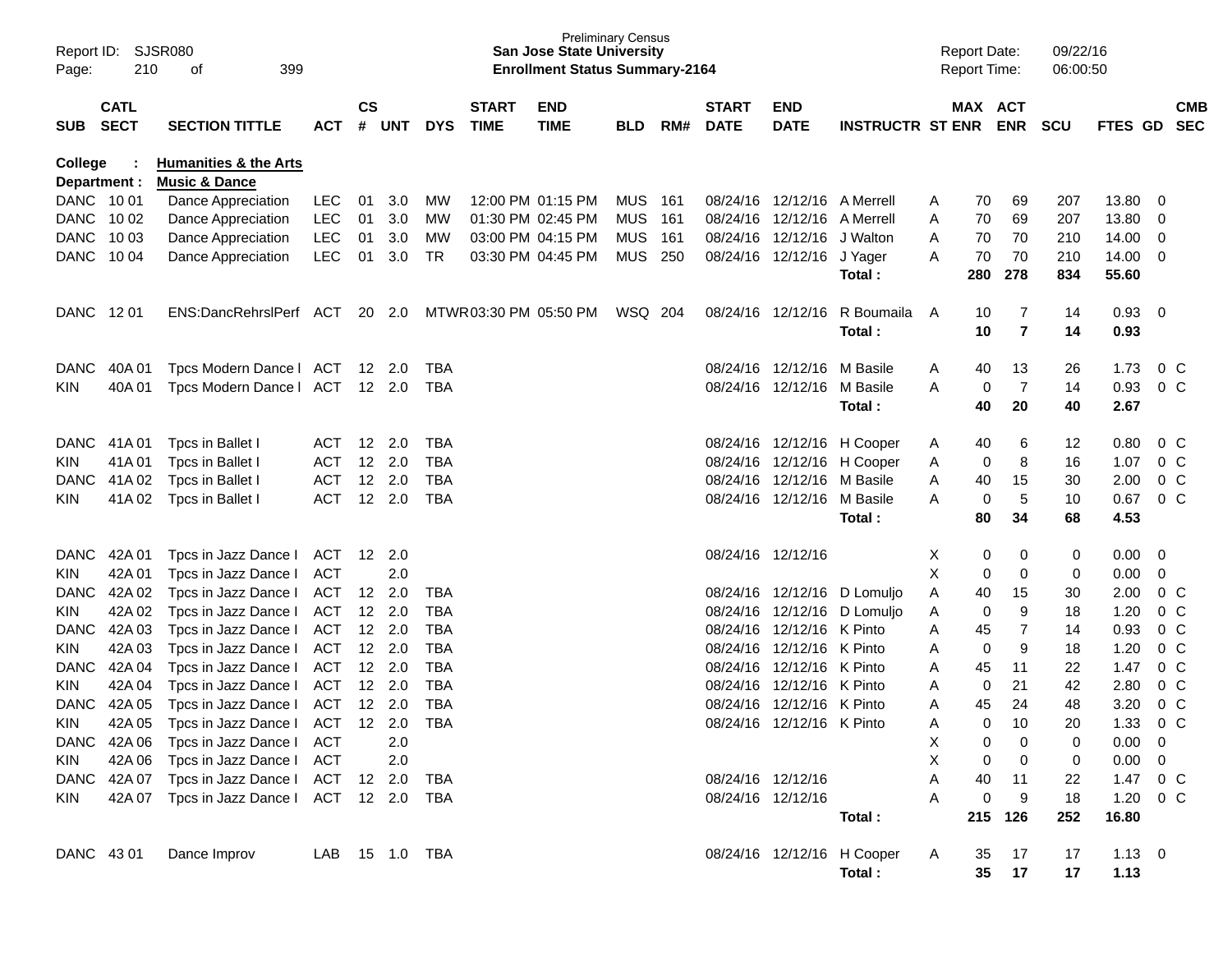| Page:       | Report ID:<br>SJSR080<br>399<br>211<br>οf |                              |            |                    |            |              |                             | <b>Preliminary Census</b><br><b>San Jose State University</b><br><b>Enrollment Status Summary-2164</b> |            |     |                             |                           |                         | <b>Report Date:</b><br>Report Time: |                       | 09/22/16<br>06:00:50 |                |                         |                          |
|-------------|-------------------------------------------|------------------------------|------------|--------------------|------------|--------------|-----------------------------|--------------------------------------------------------------------------------------------------------|------------|-----|-----------------------------|---------------------------|-------------------------|-------------------------------------|-----------------------|----------------------|----------------|-------------------------|--------------------------|
| <b>SUB</b>  | <b>CATL</b><br><b>SECT</b>                | <b>SECTION TITTLE</b>        | <b>ACT</b> | $\mathsf{cs}$<br># | <b>UNT</b> | <b>DYS</b>   | <b>START</b><br><b>TIME</b> | <b>END</b><br><b>TIME</b>                                                                              | <b>BLD</b> | RM# | <b>START</b><br><b>DATE</b> | <b>END</b><br><b>DATE</b> | <b>INSTRUCTR ST ENR</b> |                                     | MAX ACT<br><b>ENR</b> | <b>SCU</b>           | <b>FTES GD</b> |                         | <b>CMB</b><br><b>SEC</b> |
|             |                                           |                              |            |                    |            |              |                             |                                                                                                        |            |     |                             |                           |                         |                                     |                       |                      |                |                         |                          |
| <b>DANC</b> | 49A 01                                    | Tpcs in Tap Dance I          | LAB        | 15                 | 1.0        |              |                             |                                                                                                        |            |     | 08/24/16 12/12/16           |                           |                         | 0<br>X                              | 0                     | 0                    | 0.00           | - 0                     |                          |
| <b>KIN</b>  | 49A01                                     | Tpcs in Tap Dance I          | LAB        |                    | 1.0        |              |                             |                                                                                                        |            |     |                             |                           |                         | X<br>0                              | 0                     | 0                    | 0.00           | $\mathbf 0$             |                          |
| <b>DANC</b> | 49A 02                                    | Tpcs in Tap Dance I          | LAB        | 15                 | 1.0        | MW           |                             | 09:00 AM 10:20 AM                                                                                      | WSQ        | 106 | 08/24/16                    | 12/12/16                  | J Yager                 | Α<br>35                             | 10                    | 10                   | 0.67           | 0 <sup>o</sup>          |                          |
| <b>KIN</b>  | 49A 02                                    | Tpcs in Tap Dance I          | LAB        | 15                 | 1.0        | MW           |                             | 09:00 AM 10:20 AM                                                                                      | WSQ 106    |     | 08/24/16                    | 12/12/16                  | J Yager                 | 0<br>A                              | 8                     | 8                    | 0.53           | 0 <sup>o</sup>          |                          |
|             |                                           |                              |            |                    |            |              |                             |                                                                                                        |            |     |                             |                           | Total:                  | 35                                  | 18                    | 18                   | 1.20           |                         |                          |
| DANC 54 01  |                                           | TPCS in Danc II              | LAB        | 16                 | 3.0        | MWF          | 11:00 AM 12:50 PM           |                                                                                                        | WSQ 204    |     | 08/24/16                    | 12/12/16                  | M Foehringer A          | 35                                  | 15                    | 45                   | $3.00 \ 0$     |                         |                          |
|             |                                           |                              |            |                    |            |              |                             |                                                                                                        |            |     |                             |                           | Total:                  | 35                                  | 15                    | 45                   | 3.00           |                         |                          |
| DANC 75 01  |                                           | Rhym and Dynam DancACT       |            | 12                 | 0.0        |              |                             |                                                                                                        |            |     | 08/24/16 12/12/16           |                           |                         | Х<br>0                              | 0                     | 0                    | 0.00           | $\overline{\mathbf{0}}$ |                          |
| DANC 75 02  |                                           | Rhym and Dynam DanGEM        |            |                    | 1.0        |              |                             |                                                                                                        |            |     |                             |                           |                         | X<br>0                              | 0                     | 0                    | 0.00           | 0                       |                          |
| DANC 75 03  |                                           | Rhym and Dynam DancSEM       |            | 04                 | 1.0        | $\top$       | 02:30 PM 03:20 PM           |                                                                                                        | WSQ        | 204 | 08/24/16                    | 12/12/16                  | R Boumaila              | A<br>35                             | 17                    | 17                   | 1.13           | $\overline{0}$          |                          |
| DANC 75 04  |                                           | Rhym and Dynam DancACT       |            | 12 <sup>°</sup>    | 0.0        | R            |                             | 02:30 PM 03:20 PM                                                                                      | WSQ 204    |     | 08/24/16                    | 12/12/16                  | R Boumaila              | 35<br>A                             | 17                    | 17                   | 0.00           | $\overline{0}$          |                          |
|             |                                           |                              |            |                    |            |              |                             |                                                                                                        |            |     |                             |                           | Total:                  | 70                                  | 34                    | 34                   | 1.13           |                         |                          |
| DANC 102 01 |                                           | Dance in Wrld Cult           | <b>LEC</b> | 02                 | 3.0        | <b>TR</b>    | 01:30 PM 02:45 PM           |                                                                                                        | <b>MUS</b> | 161 | 08/24/16                    | 12/12/16                  | J Walton                | 40<br>A                             | 38                    | 114                  | 7.60           | $\overline{\mathbf{0}}$ |                          |
|             | DANC 102 02                               | Dance in Wrld Cult           | <b>LEC</b> | 02                 | 3.0        | TR           |                             | 03:00 PM 04:15 PM                                                                                      | <b>MUS</b> | 161 | 08/24/16                    | 12/12/16                  | J Walton                | A<br>40                             | 41                    | 123                  | 8.20           | $\overline{\mathbf{0}}$ |                          |
|             |                                           |                              |            |                    |            |              |                             |                                                                                                        |            |     |                             |                           | Total:                  | 80                                  | 79                    | 237                  | 15.80          |                         |                          |
| DANC 112 01 |                                           | ENS:Dance Reh/Perf ACT       |            | 20                 | 2.0        |              | MTWR 03:30 PM 05:50 PM      |                                                                                                        | WSQ 204    |     | 08/24/16                    | 12/12/16                  | R Boumaila              | 20<br>A                             | 20                    | 40                   | 2.67           | $\overline{\mathbf{0}}$ |                          |
|             |                                           |                              |            |                    |            |              |                             |                                                                                                        |            |     |                             |                           | Total:                  | 20                                  | 20                    | 40                   | 2.67           |                         |                          |
|             | DANC 145B 01                              | Choreography II              | ACT        | 12                 | 3.0        | M            | 01:30 PM 03:15 PM           |                                                                                                        | WSQ        | 204 | 08/24/16                    | 12/12/16                  | <b>F</b> Mathews        | 25<br>A                             | 18                    | 18                   | 3.60           | $\overline{\mathbf{0}}$ |                          |
|             |                                           | DANC 145B 02 Choreography II | <b>LEC</b> | 02                 | 0.0        | W            |                             | 01:30 PM 03:15 PM                                                                                      | WSQ 204    |     | 08/24/16                    | 12/12/16                  | F Mathews               | 25<br>A                             | 18                    | 36                   | 0.00           | - 0                     |                          |
|             |                                           |                              |            |                    |            |              |                             |                                                                                                        |            |     |                             |                           | Total:                  | 50                                  | 36                    | 54                   | 3.60           |                         |                          |
| DANC 148 01 |                                           | <b>Children's Dance</b>      | ACT        | 13                 | 0.0        | M            |                             | 01:00 PM 02:45 PM                                                                                      | WSQ        | 106 | 08/24/16                    | 12/12/16                  | P Bliss                 | 30<br>A                             | 21                    | 21                   | 0.00           | 0 C                     |                          |
| <b>HUM</b>  | 148 01                                    | <b>Children's Dance</b>      | <b>ACT</b> | 13                 | 0.0        | М            |                             | 01:00 PM 02:45 PM                                                                                      | WSQ        | 106 | 08/24/16                    | 12/12/16                  | P Bliss                 | 0<br>Α                              | -1                    | $\mathbf 1$          | 0.00           | 0 <sup>o</sup>          |                          |
|             | DANC 148 02                               | <b>Children's Dance</b>      | <b>LEC</b> | 02                 | 3.0        | W            |                             | 01:00 PM 02:45 PM                                                                                      | WSQ        | 106 | 08/24/16                    | 12/12/16                  | P Bliss                 | Α<br>30                             | 21                    | 42                   | 4.20           |                         | 0 <sup>o</sup>           |
| <b>HUM</b>  | 148 02                                    | Children's Dance             | <b>LEC</b> | 02                 | 3.0        | W            |                             | 01:00 PM 02:45 PM                                                                                      | WSQ        | 106 | 08/24/16                    | 12/12/16                  | P Bliss                 | Α                                   | 0<br>-1               | 2                    | 0.20           |                         | $0\,C$                   |
|             |                                           |                              |            |                    |            |              |                             |                                                                                                        |            |     |                             |                           | Total:                  | 60                                  | 44                    | 66                   | 4.40           |                         |                          |
|             |                                           | DANC 150A 01 Kinesiology I   | ACT        | 13                 | 0.0        |              |                             |                                                                                                        |            |     |                             | 08/24/16 12/12/16         |                         | 0<br>X                              | 0                     | 0                    | $0.00 \t 0$    |                         |                          |
|             |                                           | DANC 150A 02 Kinesiology I   | <b>LEC</b> | 02                 | 3.0        |              |                             |                                                                                                        |            |     |                             | 08/24/16 12/12/16         |                         | X<br>0                              | $\mathbf 0$           | 0                    | $0.00 \t 0$    |                         |                          |
|             |                                           | DANC 150A 03 Kinesiology I   | <b>LEC</b> | $02\,$             | 3.0        | $\mathsf{R}$ |                             | 01:30 PM 03:20 PM                                                                                      | MUS 211    |     |                             | 08/24/16 12/12/16 J Yager |                         | A<br>35                             | 24                    | 48                   | 4.80 0         |                         |                          |
|             |                                           | DANC 150A 04 Kinesiology I   | <b>ACT</b> |                    | 13 0.0     | $\top$       |                             | 01:30 PM 03:20 PM                                                                                      | MUS 211    |     |                             | 08/24/16 12/12/16 J Yager |                         | 35<br>A                             | 24                    | 24                   | $0.00 \t 0$    |                         |                          |
|             |                                           |                              |            |                    |            |              |                             |                                                                                                        |            |     |                             |                           | Total:                  | 70                                  | 48                    | 72                   | 4.80           |                         |                          |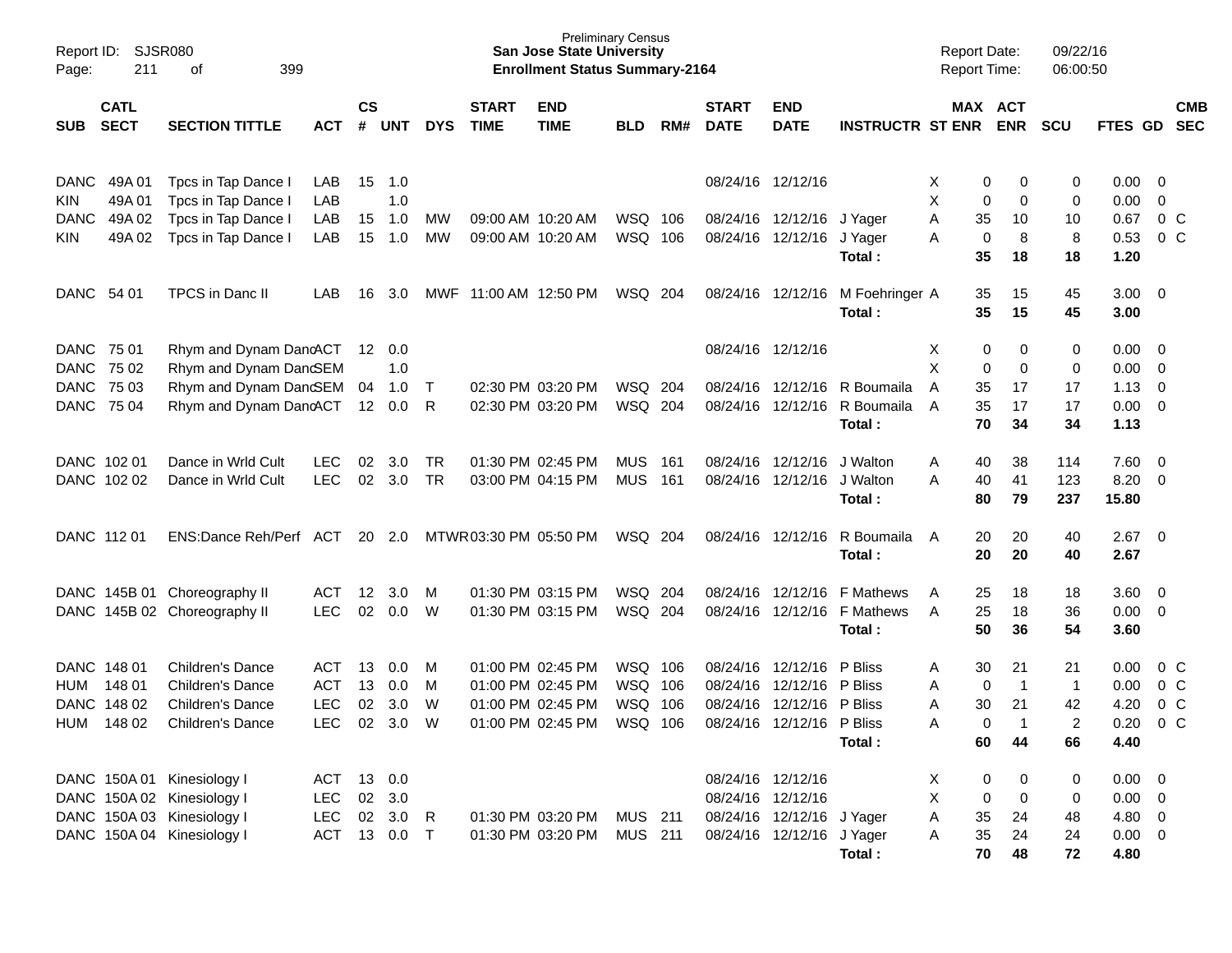| Page:                                                                                                                | Report ID: SJSR080<br>212<br>399<br>of                   |                                                      |                |                             |                                                      |                             | <b>San Jose State University</b><br><b>Enrollment Status Summary-2164</b> | <b>Preliminary Census</b> |     |                             |                                        |                                                                                                  | <b>Report Date:</b><br>Report Time: |                                                                      | 09/22/16<br>06:00:50          |                                                            |                                           |            |
|----------------------------------------------------------------------------------------------------------------------|----------------------------------------------------------|------------------------------------------------------|----------------|-----------------------------|------------------------------------------------------|-----------------------------|---------------------------------------------------------------------------|---------------------------|-----|-----------------------------|----------------------------------------|--------------------------------------------------------------------------------------------------|-------------------------------------|----------------------------------------------------------------------|-------------------------------|------------------------------------------------------------|-------------------------------------------|------------|
| <b>CATL</b><br><b>SECT</b><br>SUB                                                                                    | <b>SECTION TITTLE</b>                                    | ACT # UNT                                            | $\mathsf{cs}$  |                             | <b>DYS</b>                                           | <b>START</b><br><b>TIME</b> | <b>END</b><br><b>TIME</b>                                                 | <b>BLD</b>                | RM# | <b>START</b><br><b>DATE</b> | <b>END</b><br><b>DATE</b>              | <b>INSTRUCTR ST ENR ENR</b>                                                                      |                                     | MAX ACT                                                              | <b>SCU</b>                    | FTES GD SEC                                                |                                           | <b>CMB</b> |
|                                                                                                                      | DANC 154A 01 TPCS in Danc III                            | LAB                                                  |                | 16 3.0                      | - TR                                                 | 09:00 AM 10:20 AM           |                                                                           | WSQ 204                   |     |                             |                                        | 08/24/16 12/12/16 H Cooper<br>Total:                                                             | A                                   | 30<br>24<br>30<br>24                                                 | 72<br>72                      | $4.80\ 0$<br>4.80                                          |                                           |            |
|                                                                                                                      | DANC 154B 01 TPCS in Danc IV                             | LAB                                                  |                | 16 3.0 TR                   |                                                      |                             | 10:30 AM 11:50 AM                                                         | WSQ 201                   |     |                             |                                        | 08/24/16 12/12/16 D Lomuljo<br>Total:                                                            | A                                   | 30<br>20<br>30<br>20                                                 | 60<br>60                      | $4.00 \quad 0$<br>4.00                                     |                                           |            |
| DANC 194 01<br>DANC 194 02                                                                                           | <b>REP Dance Activity</b><br><b>REP Dance Activity</b>   | ACT<br>ACT                                           |                | 20 1.0                      | TBA<br>20 1.0 TBA                                    |                             |                                                                           |                           |     |                             |                                        | 08/24/16 12/12/16 F Mathews<br>08/24/16 12/12/16 H Cooper<br>Total:                              | A<br>A                              | 17<br>30<br>30<br>23<br>60<br>40                                     | 17<br>23<br>40                | $1.13 \ 0$<br>$1.53 \t 0$<br>2.67                          |                                           |            |
| DANC 198 01<br>DANC 198 02<br>DANC 198 03                                                                            | Dance Internship<br>Dance Internship<br>Dance Internship | <b>SUP</b><br><b>SUP</b><br><b>SUP</b>               | 36<br>36<br>36 | 1.0<br>2.0<br>3.0           | <b>TBA</b><br><b>TBA</b><br><b>TBA</b>               |                             |                                                                           |                           |     |                             |                                        | 08/24/16 12/12/16 H Cooper<br>08/24/16 12/12/16 H Cooper<br>08/24/16 12/12/16 H Cooper<br>Total: | A<br>A<br>A                         | 3<br>5<br>5<br>3<br>$\,$ 5 $\,$<br>3<br>15<br>9                      | 3<br>6<br>9<br>18             | $0.20 \ 0$<br>$0.40 \quad 0$<br>$0.60 \quad 0$<br>1.20     |                                           |            |
| MUED 140 01                                                                                                          | Foundations Mu Ed                                        | LEC.                                                 |                | 02 3.0 TR                   |                                                      | 09:00 AM 10:15 AM           |                                                                           | MUS 182                   |     |                             |                                        | 08/24/16 12/12/16 D Hollinger<br>Total:                                                          | A                                   | 30<br>23<br>30<br>23                                                 | 69<br>69                      | $4.65$ 1<br>4.65                                           |                                           |            |
| MUED 142 01                                                                                                          | Intro Mus Ed/EFE                                         | ACT                                                  |                |                             | 09 1.0 TBA                                           |                             |                                                                           |                           |     |                             |                                        | 08/24/16 12/12/16 D Hollinger<br>Total:                                                          | A                                   | 25<br>32<br>25<br>32                                                 | 32<br>32                      | $2.15$ 1<br>2.15                                           |                                           |            |
|                                                                                                                      | MUED 170B 01 Tch Choral Mus                              | SEM 04 2.0 TR                                        |                |                             |                                                      |                             | 10:30 AM 11:20 AM                                                         | MUS 182                   |     |                             | 08/24/16 12/12/16                      | J Benson<br>Total:                                                                               | A                                   | 20<br>14<br>20<br>14                                                 | 28<br>28                      | $1.93$ 2<br>1.93                                           |                                           |            |
| MUED 184101                                                                                                          | Student tchng Ind In                                     | SUP 25 4.0 TBA                                       |                |                             |                                                      |                             |                                                                           |                           |     |                             | 08/24/16 12/12/16                      | Total:                                                                                           | A                                   | 10<br>0<br>10<br>0                                                   | 0<br>0                        | $0.00 \quad 0$<br>0.00                                     |                                           |            |
| MUED 184Y 01 Stdt Tchg II<br>MUED 184Y 02 Stdt Tchg II<br>MUED 184Y 03 Stdt Tchg II<br>MUED 184Y 04 Stdt Tchg II     |                                                          | <b>SUP</b><br><b>SUP</b><br><b>SUP</b><br><b>SUP</b> | 25<br>25<br>25 | 4.0<br>4.0<br>4.0<br>25 4.0 | <b>TBA</b><br><b>TBA</b><br><b>TBA</b><br><b>TBA</b> |                             |                                                                           |                           |     |                             | 08/24/16 12/12/16<br>08/24/16 12/12/16 | 08/24/16 12/12/16 K Ireland D'<br>08/24/16 12/12/16 T Mowrer<br>Total:                           | A<br>A<br>A<br>A                    | 2<br>10<br>10<br>$\mathbf 1$<br>10<br>0<br>10<br>$\Omega$<br>40<br>3 | 8<br>4<br>0<br>$\Omega$<br>12 | $0.53 \ 0$<br>$0.27 \ 0$<br>0.00<br>0.00<br>0.80           | $\overline{0}$<br>$\overline{\mathbf{0}}$ |            |
| MUED 184Z 01 Stdt Tchg III<br>MUED 184Z 02 Stdt Tchg III<br>MUED 184Z 03 Stdt Tchg III<br>MUED 184Z 04 Stdt Tchg III |                                                          | <b>SUP</b><br><b>SUP</b><br><b>SUP</b><br><b>SUP</b> |                | 25 4.0                      | <b>TBA</b><br>25 4.0 TBA<br>25 4.0 TBA<br>25 4.0 TBA |                             |                                                                           |                           |     |                             | 08/24/16 12/12/16<br>08/24/16 12/12/16 | 08/24/16 12/12/16 K Ireland D'<br>08/24/16 12/12/16 T Mowrer<br>Total:                           | A<br>A<br>A<br>А                    | 10<br>2<br>10<br>10<br>0<br>10<br>0<br>40<br>3                       | 8<br>4<br>0<br>0<br>12        | 0.53 0<br>$0.27 \ 0$<br>$0.00 \t 0$<br>$0.00 \t 0$<br>0.80 |                                           |            |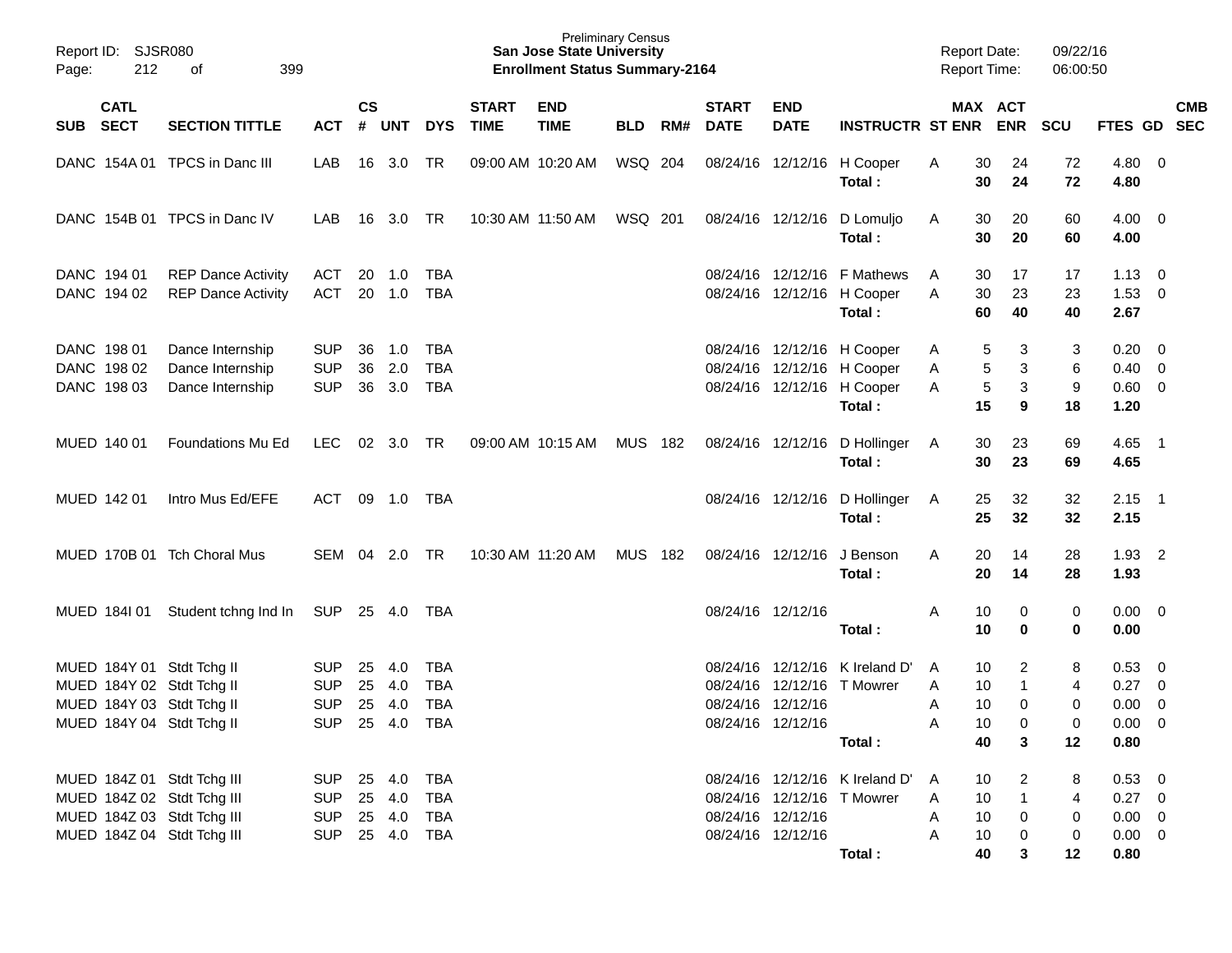| Report ID:<br>Page: | 213          | SJSR080<br>399<br>οf         |            |               |            |            |              | <b>Preliminary Census</b><br><b>San Jose State University</b><br><b>Enrollment Status Summary-2164</b> |                |     |                   |                            |                                 |   |     | Report Date:<br><b>Report Time:</b> | 09/22/16<br>06:00:50 |              |                            |            |
|---------------------|--------------|------------------------------|------------|---------------|------------|------------|--------------|--------------------------------------------------------------------------------------------------------|----------------|-----|-------------------|----------------------------|---------------------------------|---|-----|-------------------------------------|----------------------|--------------|----------------------------|------------|
|                     | <b>CATL</b>  |                              |            | $\mathsf{cs}$ |            |            | <b>START</b> | <b>END</b>                                                                                             |                |     | <b>START</b>      | <b>END</b>                 |                                 |   |     | MAX ACT                             |                      |              |                            | <b>CMB</b> |
| <b>SUB</b>          | <b>SECT</b>  | <b>SECTION TITTLE</b>        | <b>ACT</b> | #             | <b>UNT</b> | <b>DYS</b> | <b>TIME</b>  | <b>TIME</b>                                                                                            | <b>BLD</b>     | RM# | <b>DATE</b>       | <b>DATE</b>                | <b>INSTRUCTR ST ENR</b>         |   |     | <b>ENR</b>                          | <b>SCU</b>           | FTES GD      |                            | <b>SEC</b> |
| MUED 221 01         |              | FoundMusEd                   | <b>SEM</b> |               | 3.0        |            |              |                                                                                                        |                |     |                   |                            |                                 | Х | 0   | 0                                   | 0                    | 0.00         | $\overline{\mathbf{0}}$    |            |
|                     |              |                              |            |               |            |            |              |                                                                                                        |                |     |                   |                            | Total:                          |   | 0   | 0                                   | 0                    | 0.00         |                            |            |
| MUED 228 01         |              | ResMusEd                     | SEM        | 05            | 3.0        | $\top$     |              | 04:00 PM 06:45 PM                                                                                      | <b>MUS</b>     | 163 | 08/24/16          | 12/12/16                   | D Hollinger                     | A | 15  | 4                                   | 12                   | 1.00         | - 4                        |            |
|                     |              |                              |            |               |            |            |              |                                                                                                        |                |     |                   |                            | Total:                          |   | 15  | 4                                   | 12                   | 1.00         |                            |            |
|                     | MUED 370A 01 | Meth Mus Ed K-8              | <b>SEM</b> | 04            | 2.0        |            |              |                                                                                                        |                |     | 08/24/16 12/12/16 |                            |                                 | X | 0   | 0                                   | 0                    | 0.00         | 0                          |            |
|                     |              | MUED 370A 02 Meth Mus Ed K-8 | SEM        | 04            | 2.0        | $\top$     |              | 04:00 PM 05:50 PM                                                                                      | <b>MUS</b>     | 160 | 08/24/16          | 12/12/16                   | K Ireland D'                    | A | 18  | 5                                   | 10                   | 0.67         | $\overline{0}$             |            |
|                     |              |                              |            |               |            |            |              |                                                                                                        |                |     |                   |                            | Total :                         |   | 18  | 5                                   | 10                   | 0.67         |                            |            |
| <b>MUSC</b>         | 1A 01        | Music Systems IA             | SEM        | 04            | 2.0        | МW         |              | 09:30 AM 10:20 AM                                                                                      | <b>MUS</b>     | 210 | 08/24/16          | 12/12/16                   | P Furman                        | A | 30  | 25                                  | 50                   | 3.37         | $\overline{\phantom{0}}$ 1 |            |
|                     |              |                              |            |               |            |            |              |                                                                                                        |                |     |                   |                            | Total:                          |   | 30  | 25                                  | 50                   | 3.37         |                            |            |
| <b>MUSC</b>         | 1B 01        | Music Systems IB             | <b>ACT</b> | 10            | 1.0        | МW         |              | 10:30 AM 11:20 AM                                                                                      | <b>MUS</b>     | 210 | 08/24/16          | 12/12/16                   | P Furman                        | A | 30  | 12                                  | 12                   | 0.80         | $\overline{0}$             |            |
| <b>MUSC</b>         | 1B 02        | Music Systems IB             | <b>ACT</b> | 10            | 1.0        | МW         |              | 10:30 AM 11:20 AM                                                                                      | <b>MUS</b>     | 211 | 08/24/16          | 12/12/16                   | M Adduci                        | Α | 30  | 10                                  | 10                   | 0.68         | $\overline{1}$             |            |
|                     |              |                              |            |               |            |            |              |                                                                                                        |                |     |                   |                            | Total:                          |   | 60  | 22                                  | 22                   | 1.48         |                            |            |
| <b>MUSC</b>         | 3A 01        | Music Systems IIIA           | SEM        | 04            | 2.0        | TR         |              | 10:30 AM 11:20 AM                                                                                      | <b>MUS</b>     | 210 |                   | 08/24/16 12/12/16          | <b>B</b> Belet                  | A | 30  | 18                                  | 36                   | 2.43         | $\overline{\phantom{0}}$ 1 |            |
|                     |              |                              |            |               |            |            |              |                                                                                                        |                |     |                   |                            | Total :                         |   | 30  | 18                                  | 36                   | 2.43         |                            |            |
| <b>MUSC</b>         | 3B 01        | Music Systems IIIB           | <b>ACT</b> | 10            | 1.0        | <b>TR</b>  |              | 11:30 AM 12:20 PM                                                                                      | <b>MUS</b>     | 210 | 08/24/16          | 12/12/16                   | <b>B</b> Belet                  | Α | 30  | 8                                   | 8                    | 0.55         | - 1                        |            |
| <b>MUSC</b>         | 3B 02        | Music Systems IIIB           | <b>ACT</b> | 10            | 1.0        | <b>TR</b>  |              | 11:30 AM 12:20 PM                                                                                      | <b>MUS</b>     | 211 | 08/24/16          | 12/12/16                   | M Adduci                        | Α | 30  | 10                                  | 10                   | 0.67         | $\overline{0}$             |            |
|                     |              |                              |            |               |            |            |              |                                                                                                        |                |     |                   |                            | Total:                          |   | 60  | 18                                  | 18                   | 1.22         |                            |            |
| <b>MUSC</b>         | 901          | <b>Music Fund</b>            | <b>SEM</b> |               | 3.0        |            |              |                                                                                                        |                |     |                   |                            |                                 | Χ | 0   | 0                                   | 0                    | 0.00         | $\overline{0}$             |            |
| <b>MUSC</b>         | 902          | <b>Music Fund</b>            | <b>ACT</b> |               | 0.0        |            |              |                                                                                                        |                |     |                   |                            |                                 | X | 0   | 0                                   | 0                    | 0.00         | 0                          |            |
| <b>MUSC</b>         | 903          | Music Fund                   | <b>SEM</b> | 04            | 3.0        | MW         |              | 08:30 AM 10:20 AM                                                                                      | <b>MUS</b>     | 211 | 08/24/16          | 12/12/16                   | M Adduci                        | Α | 30  | 24                                  | 48                   | 4.80         | 0                          |            |
| <b>MUSC</b>         | 9 0 4        | Music Fund                   | <b>ACT</b> | 10            | 0.0        | <b>TBA</b> |              |                                                                                                        |                |     | 08/24/16          | 12/12/16                   | M Adduci                        | Α | 30  | 24                                  | 24                   | 0.00         | 0                          |            |
| <b>MUSC</b>         | 9 10         | Music Fund                   | <b>ACT</b> | 10            | 0.0        | <b>TBA</b> |              |                                                                                                        |                |     | 08/24/16          | 12/12/16                   | V Lington                       | Α | 30  | 16                                  | 16                   | 0.00         | 0                          |            |
| <b>MUSC</b>         | 9 11         | Music Fund                   | <b>SEM</b> | 04            | 3.0        | <b>TBA</b> |              |                                                                                                        |                |     | 08/24/16          |                            | 12/12/16 V Lington              | Α | 30  | 16                                  | 32                   | 3.20         | $\mathbf 0$                |            |
|                     |              |                              |            |               |            |            |              |                                                                                                        |                |     |                   |                            | Total:                          |   | 120 | 80                                  | 120                  | 8.00         |                            |            |
| MUSC 10A 01         |              | Music Appreciation           | LEC        | 02            | 3.0        | MW         |              | 09:00 AM 10:15 AM                                                                                      | <b>MUS 161</b> |     |                   | 08/24/16 12/12/16 J Stubbe |                                 | A | 70  | 69                                  | 207                  | 13.80 0      |                            |            |
|                     | MUSC 10A 02  | <b>Music Appreciation</b>    | LEC        | 02            | 3.0        | <b>TR</b>  |              | 09:00 AM 10:15 AM                                                                                      | <b>MUS</b>     | 161 |                   |                            | 08/24/16 12/12/16 G Haramaki    | A | 70  | $70\,$                              | 210                  | 14.00        | $\overline{0}$             |            |
| MUSC 10A03          |              | Music Appreciation           | LEC        |               | 3.0        |            |              |                                                                                                        |                |     |                   |                            |                                 | Χ | 0   | $\mathbf 0$                         | 0                    | 0.00         | $\overline{0}$             |            |
|                     | MUSC 10A04   | Music Appreciation           | LEC        | 02            | 3.0        | MW         |              | 01:30 PM 02:45 PM                                                                                      | MUS 250        |     |                   |                            | 08/24/16 12/12/16 M Adduci      | Α | 65  | 65                                  | 195                  | 13.00        | $\overline{0}$             |            |
| MUSC 10A 05         |              | Music Appreciation           | LEC        | 02            | 3.0        | <b>TR</b>  |              | 10:30 AM 11:45 AM                                                                                      | <b>MUS 161</b> |     |                   | 08/24/16 12/12/16 J Stubbe |                                 | Α | 70  | 65                                  | 195                  | 13.00        | $\overline{0}$             |            |
|                     | MUSC 10A 10  | Music Appreciation           | LEC        | 02            | 3.0        | <b>TBA</b> |              |                                                                                                        |                |     |                   | 08/24/16 12/12/16 T Hornig |                                 | Α | 70  | 66                                  | 198                  | 13.20        | $\mathbf 0$                |            |
| MUSC 10A 11         |              | Music Appreciation           | LEC        |               | 02 3.0     | <b>TBA</b> |              |                                                                                                        |                |     |                   |                            | 08/24/16 12/12/16 M Hernandez A |   | 70  | 62                                  | 186                  | $12.40 \t 0$ |                            |            |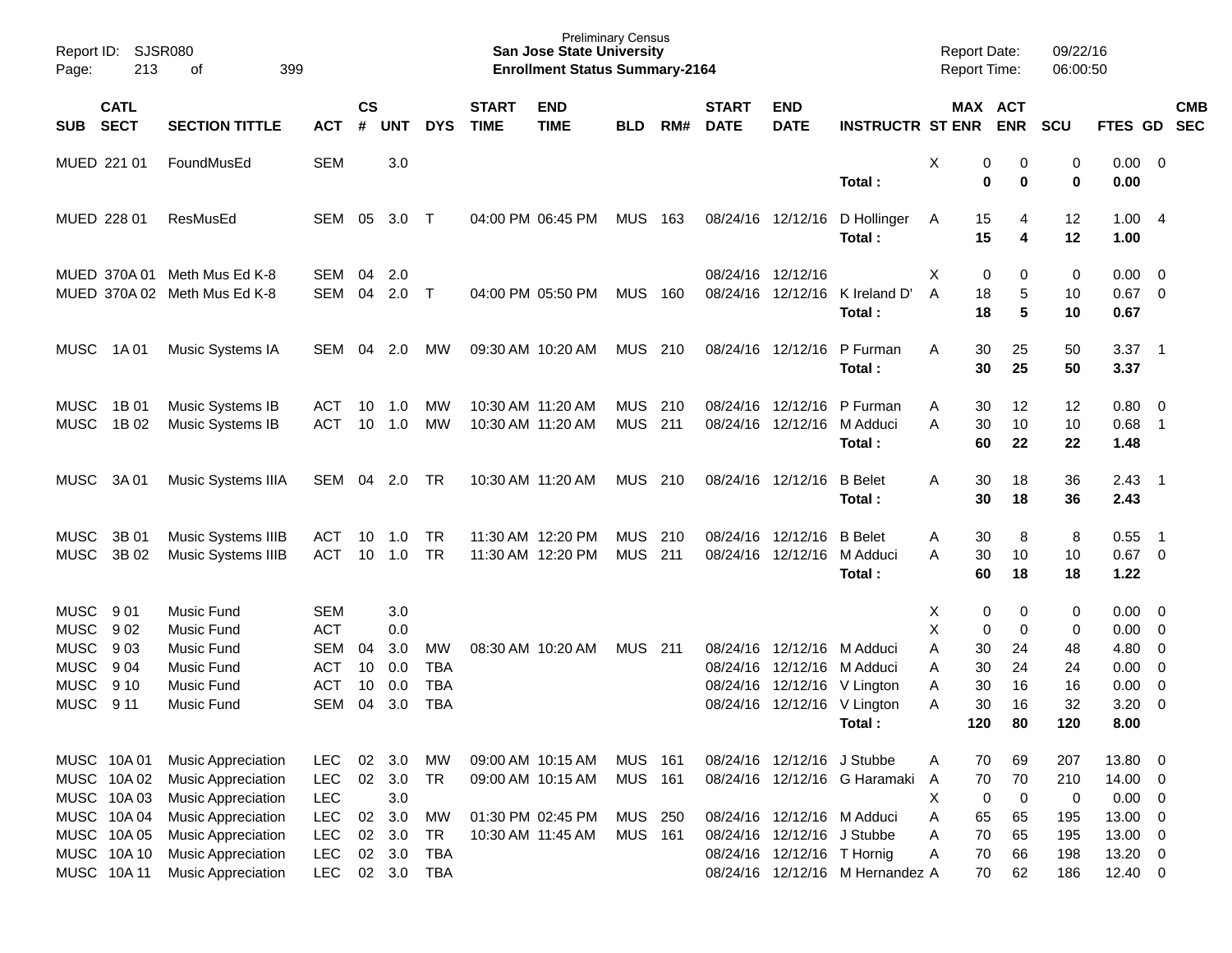| Page:                                                           | Report ID: SJSR080<br>214<br>399<br>οf    |                                                                                                                                                 |                                                                                  |                                  |                                        |                                                                |                             | <b>San Jose State University</b><br><b>Enrollment Status Summary-2164</b> | <b>Preliminary Census</b>       |                   |                             |                                                                            |                                                                                                                                              |                            |                                      | <b>Report Date:</b><br><b>Report Time:</b> | 09/22/16<br>06:00:50                    |                                                        |                                                                               |                                                                                            |
|-----------------------------------------------------------------|-------------------------------------------|-------------------------------------------------------------------------------------------------------------------------------------------------|----------------------------------------------------------------------------------|----------------------------------|----------------------------------------|----------------------------------------------------------------|-----------------------------|---------------------------------------------------------------------------|---------------------------------|-------------------|-----------------------------|----------------------------------------------------------------------------|----------------------------------------------------------------------------------------------------------------------------------------------|----------------------------|--------------------------------------|--------------------------------------------|-----------------------------------------|--------------------------------------------------------|-------------------------------------------------------------------------------|--------------------------------------------------------------------------------------------|
| <b>SUB</b>                                                      | <b>CATL</b><br><b>SECT</b>                | <b>SECTION TITTLE</b>                                                                                                                           | <b>ACT</b>                                                                       | $\mathsf{cs}$<br>#               | UNT                                    | <b>DYS</b>                                                     | <b>START</b><br><b>TIME</b> | <b>END</b><br><b>TIME</b>                                                 | <b>BLD</b>                      | RM#               | <b>START</b><br><b>DATE</b> | <b>END</b><br><b>DATE</b>                                                  | <b>INSTRUCTR ST ENR</b>                                                                                                                      |                            |                                      | MAX ACT<br><b>ENR</b>                      | <b>SCU</b>                              | FTES GD SEC                                            |                                                                               | <b>CMB</b>                                                                                 |
|                                                                 | MUSC 10A12<br>MUSC 10A13                  | <b>Music Appreciation</b><br><b>Music Appreciation</b>                                                                                          | <b>LEC</b><br><b>LEC</b>                                                         | 02<br>02                         | 3.0<br>3.0                             | TBA<br><b>TBA</b>                                              |                             |                                                                           |                                 |                   |                             | 08/24/16 12/12/16 V Lington                                                | 08/24/16 12/12/16 T Langan<br>Total:                                                                                                         | Α<br>Α                     | 70<br>60<br>545                      | 69<br>55<br>521                            | 207<br>165<br>1563                      | 13.80<br>11.00<br>104.20                               | - 0<br>- 0                                                                    |                                                                                            |
|                                                                 | MUSC 10B 01<br>MUSC 10B 02<br>MUSC 10B 03 | Intro to Music<br>Intro to Music<br>Intro to Music                                                                                              | SEM<br><b>SEM</b><br><b>SEM</b>                                                  | 04<br>04<br>04                   | 3.0<br>3.0<br>3.0                      | TR<br>MW<br>MW                                                 |                             | 10:30 AM 11:45 AM<br>09:00 AM 10:15 AM<br>10:30 AM 11:45 AM               | MUS<br><b>MUS</b><br><b>MUS</b> | 266<br>266<br>266 |                             | 08/24/16 12/12/16<br>08/24/16 12/12/16 F Levy<br>08/24/16 12/12/16 S Brook | G Mok<br>Total:                                                                                                                              | A<br>Α<br>Α                | 45<br>45<br>45<br>135                | 39<br>40<br>44<br>123                      | 117<br>120<br>132<br>369                | 7.80<br>8.00<br>8.80<br>24.60                          | $\overline{\mathbf{0}}$<br>$\overline{\mathbf{0}}$<br>$\overline{\mathbf{0}}$ |                                                                                            |
| MUSC 1301                                                       |                                           | Music Tech                                                                                                                                      | ACT                                                                              |                                  | $10 \quad 1.0$                         | TR                                                             |                             | 09:30 AM 10:20 AM                                                         | MUS 213                         |                   |                             | 08/24/16 12/12/16                                                          | M Adduci<br>Total :                                                                                                                          | Α                          | 24<br>24                             | 25<br>25                                   | 25<br>25                                | 1.67<br>1.67                                           | $\overline{\phantom{0}}$                                                      |                                                                                            |
| MUSC 1901<br>ASIA<br><b>MUSC</b><br>ASIA<br><b>MUSC</b><br>ASIA | 1901<br>19 10<br>19 10<br>19 11<br>19 11  | Mus Wrld Cultures<br><b>Mus Wrld Cultures</b><br>Mus Wrld Cultures<br>Mus Wrld Cultures<br><b>Mus Wrld Cultures</b><br><b>Mus Wrld Cultures</b> | <b>LEC</b><br><b>LEC</b><br><b>LEC</b><br><b>LEC</b><br><b>LEC</b><br><b>LEC</b> | 01<br>01<br>01<br>01<br>01<br>01 | 3.0<br>3.0<br>3.0<br>3.0<br>3.0<br>3.0 | F<br>F<br><b>TBA</b><br><b>TBA</b><br><b>TBA</b><br><b>TBA</b> |                             | 12:30 PM 03:00 PM<br>12:30 PM 03:00 PM                                    | MUS<br><b>MUS 161</b>           | - 161             |                             | 08/24/16 12/12/16<br>08/24/16 12/12/16<br>08/24/16 12/12/16                | R Sacolick<br>08/24/16 12/12/16 R Sacolick<br>T Harris<br>T Harris<br>08/24/16 12/12/16 R Sacolick<br>08/24/16 12/12/16 R Sacolick<br>Total: | A<br>A<br>Α<br>Α<br>A<br>A | 45<br>0<br>70<br>0<br>60<br>0<br>175 | 49<br>0<br>68<br>-1<br>33<br>6<br>157      | 147<br>0<br>204<br>3<br>99<br>18<br>471 | 9.80<br>0.00<br>13.60<br>0.20<br>6.60<br>1.20<br>31.40 |                                                                               | $0\,$ C<br>$0\,$ C<br>0 <sup>o</sup><br>0 <sup>o</sup><br>0 <sup>o</sup><br>0 <sup>o</sup> |
|                                                                 | MUSC 25A 01<br>MUSC 25A 02                | PianoProf1<br>PianoProf1                                                                                                                        | ACT<br><b>ACT</b>                                                                | 10<br>10                         | 1.0<br>1.0                             | TR<br><b>TR</b>                                                |                             | 09:30 AM 10:20 AM<br>08:30 AM 09:20 AM                                    | <b>MUS</b><br><b>MUS</b>        | 266<br>266        |                             | 08/24/16 12/12/16<br>08/24/16 12/12/16 N Boaz                              | S Brook<br>Total:                                                                                                                            | A<br>Α                     | 30<br>30<br>60                       | 20<br>12<br>32                             | 20<br>12<br>32                          | 1.33<br>0.80<br>2.13                                   | $\overline{\mathbf{0}}$<br>$\overline{\phantom{0}}$                           |                                                                                            |
|                                                                 | MUSC 25C 01                               | PianoProf3                                                                                                                                      | ACT                                                                              | 10                               | 1.0                                    | MW                                                             |                             | 12:30 PM 01:20 PM                                                         | MUS                             | 266               |                             | 08/24/16 12/12/16                                                          | S Brook<br>Total:                                                                                                                            | Α                          | 30<br>30                             | 21<br>21                                   | 21<br>21                                | 1.40<br>1.40                                           | - 0                                                                           |                                                                                            |
|                                                                 | MUSC 26A01                                | <b>Voice Fundamentals</b>                                                                                                                       | ACT                                                                              | 10                               | 1.0                                    | МW                                                             |                             | 08:30 AM 09:20 AM                                                         | <b>MUS</b>                      | - 157             |                             | 08/24/16 12/12/16                                                          | L Chianakas A<br>Total:                                                                                                                      |                            | 35<br>35                             | 30<br>30                                   | 30<br>30                                | 2.00<br>2.00                                           | $\overline{\mathbf{0}}$                                                       |                                                                                            |
|                                                                 | MUSC 27A 01                               | Fund Jazz KBD I                                                                                                                                 | ACT                                                                              |                                  | 10 1.0                                 | . TR                                                           |                             | 09:30 AM 10:20 AM                                                         | MUS                             | - 157             |                             | 08/24/16 12/12/16 N Boaz                                                   | Total:                                                                                                                                       | Α                          | 20<br>20                             | 15<br>15                                   | 15<br>15                                | 1.00<br>1.00                                           | - 0                                                                           |                                                                                            |
| MUSC 28 01<br>MUSC 28 02<br>MUSC 28 03                          |                                           | Guitar Fundamentals ACT 08 1.0 F<br><b>Guitar Fundamentals</b><br>Guitar Fundamentals ACT 08 1.0 R                                              | ACT                                                                              |                                  | 1.0                                    |                                                                |                             | 12:30 PM 02:20 PM MUS 150<br>06:00 PM 07:50 PM MUS 150                    |                                 |                   |                             | 08/24/16 12/12/16 S Lin                                                    | 08/24/16 12/12/16 R Vandivier<br>Total:                                                                                                      | A<br>X.<br>A               | 25<br>$\mathbf 0$<br>25<br>50        | 19<br>$\mathbf 0$<br>25<br>44              | 19<br>0<br>25<br>44                     | $1.28$ 1<br>$0.00 \quad 0$<br>$1.67 \t 0$<br>2.95      |                                                                               |                                                                                            |
| MUSC 29 01                                                      |                                           | <b>Electro Acoustics</b>                                                                                                                        | SUP 48 1.0 TBA                                                                   |                                  |                                        |                                                                |                             |                                                                           |                                 |                   |                             | 08/24/16 12/12/16                                                          |                                                                                                                                              | A                          | 5                                    | 0                                          | 0                                       | $0.00 \t 0$                                            |                                                                               |                                                                                            |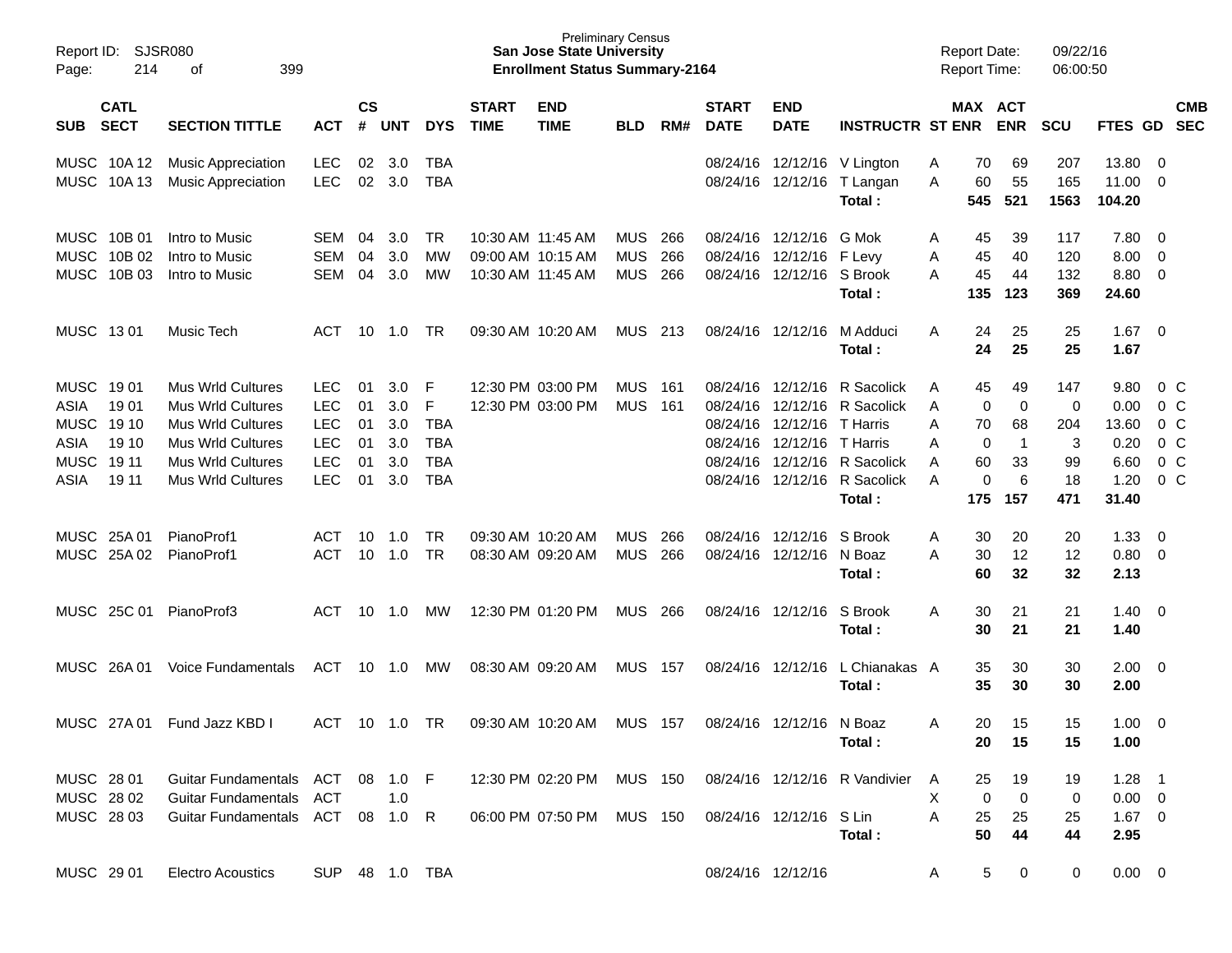| Report ID: SJSR080<br>Page: | 215                        | 399<br>οf                |            |                    |              |            |                             | <b>San Jose State University</b><br><b>Enrollment Status Summary-2164</b> | <b>Preliminary Census</b> |     |                             |                           |                         | <b>Report Date:</b><br><b>Report Time:</b> |                       | 09/22/16<br>06:00:50 |                |                |                          |
|-----------------------------|----------------------------|--------------------------|------------|--------------------|--------------|------------|-----------------------------|---------------------------------------------------------------------------|---------------------------|-----|-----------------------------|---------------------------|-------------------------|--------------------------------------------|-----------------------|----------------------|----------------|----------------|--------------------------|
| <b>SUB</b>                  | <b>CATL</b><br><b>SECT</b> | <b>SECTION TITTLE</b>    | <b>ACT</b> | $\mathsf{cs}$<br># | <b>UNT</b>   | <b>DYS</b> | <b>START</b><br><b>TIME</b> | <b>END</b><br><b>TIME</b>                                                 | <b>BLD</b>                | RM# | <b>START</b><br><b>DATE</b> | <b>END</b><br><b>DATE</b> | <b>INSTRUCTR ST ENR</b> |                                            | MAX ACT<br><b>ENR</b> | <b>SCU</b>           | FTES GD        |                | <b>CMB</b><br><b>SEC</b> |
| MUSC 29 02                  |                            | <b>Electro Acoustics</b> | <b>SUP</b> | 48                 | 2.0          | TBA        |                             |                                                                           |                           |     |                             | 08/24/16 12/12/16         |                         | Α                                          | 0<br>5                | 0                    | 0.00           | 0              |                          |
|                             |                            |                          |            |                    |              |            |                             |                                                                           |                           |     |                             |                           | <b>Total:</b>           | 10                                         | 0                     | 0                    | 0.00           |                |                          |
| MUSC 29A 01                 |                            | ElecAcous1               | <b>SUP</b> | 48                 | 1.0          | <b>TBA</b> |                             |                                                                           |                           |     |                             | 08/24/16 12/12/16         |                         | A                                          | 0<br>5                | 0                    | 0.00           | 0              |                          |
| MUSC 29A 02                 |                            | ElecAcous1               | <b>SUP</b> | 48                 | 2.0          | <b>TBA</b> |                             |                                                                           |                           |     | 08/24/16 12/12/16           |                           |                         | A                                          | 5<br>0                | 0                    | 0.00           | $\overline{0}$ |                          |
| <b>MUSC</b>                 | 29A 03                     | ElecAcous1               | <b>SUP</b> | 48                 | 1.0          | <b>TBA</b> |                             |                                                                           |                           |     | 08/24/16 12/12/16           |                           |                         | Α                                          | 5<br>0                | 0                    | 0.00           | 0              |                          |
| <b>MUSC</b>                 | 29A 04                     | ElecAcous1               | <b>SUP</b> | 48                 | 2.0          | <b>TBA</b> |                             |                                                                           |                           |     | 08/24/16 12/12/16           |                           |                         | А                                          | 5<br>0                | 0                    | 0.00           | $\mathbf 0$    |                          |
|                             |                            |                          |            |                    |              |            |                             |                                                                           |                           |     |                             |                           | <b>Total:</b>           |                                            | 20<br>0               | 0                    | 0.00           |                |                          |
| MUSC 29B 01                 |                            | ElecAcous2               | <b>SUP</b> | 48                 | 1.0          | <b>TBA</b> |                             |                                                                           |                           |     |                             | 08/24/16 12/12/16         |                         | A                                          | 0<br>5                | 0                    | 0.00           | 0              |                          |
| MUSC 29B 02                 |                            | ElecAcous2               | <b>SUP</b> | 48                 | 2.0          | <b>TBA</b> |                             |                                                                           |                           |     | 08/24/16 12/12/16           |                           |                         | A                                          | 5<br>0                | 0                    | 0.00           | 0              |                          |
| MUSC 29B 03                 |                            | ElecAcous2               | <b>SUP</b> | 48                 | 1.0          | <b>TBA</b> |                             |                                                                           |                           |     | 08/24/16 12/12/16           |                           |                         | Α                                          | 5<br>0                | 0                    | 0.00           | 0              |                          |
| <b>MUSC</b>                 | 29B 04                     | ElecAcous2               | <b>SUP</b> | 48                 | 2.0          | <b>TBA</b> |                             |                                                                           |                           |     |                             | 08/24/16 12/12/16         |                         | А                                          | 5<br>0                | 0                    | 0.00           | 0              |                          |
|                             |                            |                          |            |                    |              |            |                             |                                                                           |                           |     |                             |                           | <b>Total:</b>           |                                            | 20<br>0               | 0                    | 0.00           |                |                          |
| MUSC 29C 01                 |                            | ElecAcous3               | <b>SUP</b> | 48                 | 1.0          | <b>TBA</b> |                             |                                                                           |                           |     |                             | 08/24/16 12/12/16         |                         | A                                          | 0<br>5                | 0                    | 0.00           | 0              |                          |
| <b>MUSC</b>                 | 29C 02                     | ElecAcous3               | <b>SUP</b> | 48                 | 2.0          | <b>TBA</b> |                             |                                                                           |                           |     | 08/24/16 12/12/16           |                           |                         | A                                          | 5<br>0                | 0                    | 0.00           | 0              |                          |
| <b>MUSC</b>                 | 29C 03                     | ElecAcous3               | <b>SUP</b> | 48                 | 1.0          | <b>TBA</b> |                             |                                                                           |                           |     | 08/24/16 12/12/16           |                           |                         | Α                                          | 5<br>0                | 0                    | 0.00           | 0              |                          |
| <b>MUSC</b>                 | 29C 04                     | ElecAcous3               | <b>SUP</b> | 48                 | 2.0          | <b>TBA</b> |                             |                                                                           |                           |     | 08/24/16 12/12/16           |                           |                         | Α                                          | 5<br>0                | 0                    | 0.00           | $\mathbf 0$    |                          |
|                             |                            |                          |            |                    |              |            |                             |                                                                           |                           |     |                             |                           | <b>Total:</b>           |                                            | 20<br>0               | 0                    | 0.00           |                |                          |
| MUSC 29D 01                 |                            | ElecAcous4               | <b>SUP</b> | 48                 | 1.0          | <b>TBA</b> |                             |                                                                           |                           |     |                             | 08/24/16 12/12/16         |                         | A                                          | 0<br>5                | 0                    | 0.00           | 0              |                          |
| <b>MUSC</b>                 | 29D 02                     | ElecAcous4               | <b>SUP</b> | 48                 | 2.0          | <b>TBA</b> |                             |                                                                           |                           |     | 08/24/16 12/12/16           |                           |                         | Α                                          | 5<br>0                | 0                    | 0.00           | 0              |                          |
| <b>MUSC</b>                 | 29D 03                     | ElecAcous4               | <b>SUP</b> | 48                 | 1.0          | <b>TBA</b> |                             |                                                                           |                           |     | 08/24/16 12/12/16           |                           |                         | Α                                          | 5<br>0                | 0                    | 0.00           | 0              |                          |
| <b>MUSC</b>                 | 29D 04                     | ElecAcous4               | <b>SUP</b> | 48                 | 2.0          | <b>TBA</b> |                             |                                                                           |                           |     | 08/24/16 12/12/16           |                           |                         | Α                                          | 5<br>0                | 0                    | 0.00           | 0              |                          |
|                             |                            |                          |            |                    |              |            |                             |                                                                           |                           |     |                             |                           | <b>Total:</b>           |                                            | 20<br>0               | 0                    | 0.00           |                |                          |
| MUSC 30 01                  |                            | Piano                    | <b>SUP</b> | 48                 | 1.0          | <b>TBA</b> |                             |                                                                           |                           |     |                             | 08/24/16 12/12/16         |                         | A                                          | 5<br>0                | 0                    | 0.00           | 0              |                          |
| MUSC 30 02                  |                            | Piano                    | <b>SUP</b> | 48                 | 2.0          | <b>TBA</b> |                             |                                                                           |                           |     | 08/24/16 12/12/16           |                           |                         | Α                                          | 5<br>0                | 0                    | 0.00           | 0              |                          |
|                             |                            |                          |            |                    |              |            |                             |                                                                           |                           |     |                             |                           | Total :                 |                                            | 10<br>0               | 0                    | 0.00           |                |                          |
| MUSC 30A 01                 |                            | Piano 1                  | <b>SUP</b> |                    | 48 1.0       | TBA        |                             |                                                                           |                           |     |                             | 08/24/16 12/12/16 G Mok   |                         | A                                          | 10                    |                      | $0.20 \ 0$     |                |                          |
| MUSC 30A 02                 |                            | Piano 1                  | <b>SUP</b> |                    | 48 2.0       | TBA        |                             |                                                                           |                           |     |                             | 08/24/16 12/12/16 G Mok   |                         | A                                          | 10                    | 2                    | $0.13 \ 0$     |                |                          |
| MUSC 30A 03                 |                            | Piano 1                  | <b>SUP</b> |                    | 48 1.0       | TBA        |                             |                                                                           |                           |     | 08/24/16 12/12/16           |                           |                         | A                                          | 10<br>0               | 0                    | $0.00 \quad 0$ |                |                          |
| MUSC 30A 04                 |                            | Piano 1                  | <b>SUP</b> |                    | 48 2.0       | TBA        |                             |                                                                           |                           |     | 08/24/16 12/12/16           |                           |                         | A                                          | 10<br>0               | 0                    | $0.00 \quad 0$ |                |                          |
| MUSC 30A 05                 |                            | Piano 1                  | <b>SUP</b> |                    | 48 1.0       | TBA        |                             |                                                                           |                           |     | 08/24/16 12/12/16           |                           |                         | A                                          | 10<br>0               | 0                    | $0.00 \quad 0$ |                |                          |
| MUSC 30A 06 Piano 1         |                            |                          | <b>SUP</b> |                    | 48  2.0  TBA |            |                             |                                                                           |                           |     | 08/24/16 12/12/16           |                           |                         |                                            | 10                    | 0                    | $0.00 \t 0$    |                |                          |
|                             |                            |                          |            |                    |              |            |                             |                                                                           |                           |     |                             |                           | Total:                  |                                            | 60                    | 5                    | 0.33           |                |                          |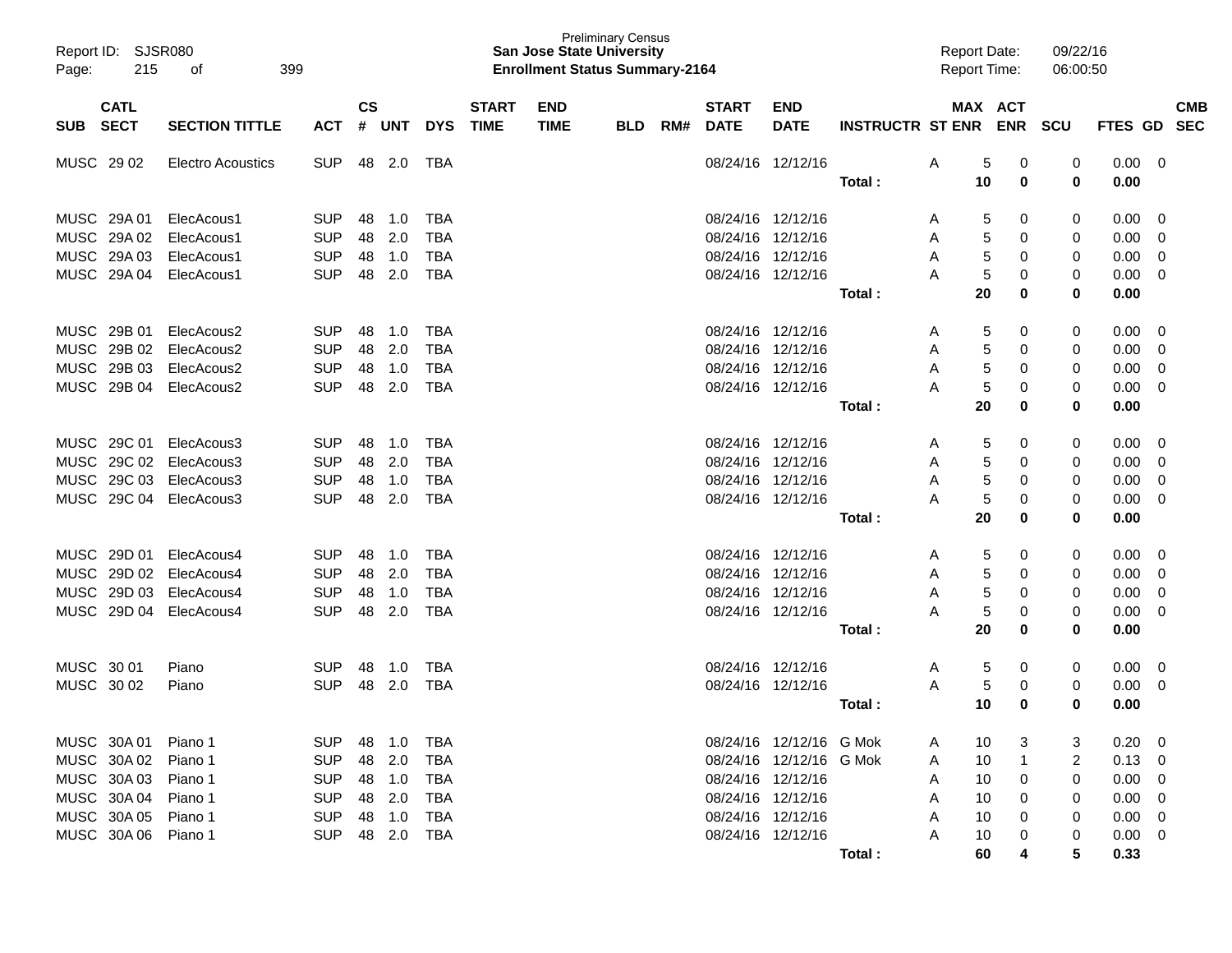| Report ID: SJSR080<br>216<br>Page: | 399<br>οf             |            |               |            |            |              | <b>San Jose State University</b><br><b>Enrollment Status Summary-2164</b> | <b>Preliminary Census</b> |     |                   |                   |                         |   | <b>Report Date:</b><br><b>Report Time:</b> |            | 09/22/16<br>06:00:50 |                |                         |
|------------------------------------|-----------------------|------------|---------------|------------|------------|--------------|---------------------------------------------------------------------------|---------------------------|-----|-------------------|-------------------|-------------------------|---|--------------------------------------------|------------|----------------------|----------------|-------------------------|
| <b>CATL</b>                        |                       |            | $\mathsf{cs}$ |            |            | <b>START</b> | <b>END</b>                                                                |                           |     | <b>START</b>      | <b>END</b>        |                         |   | MAX ACT                                    |            |                      |                | <b>CMB</b>              |
| <b>SECT</b><br><b>SUB</b>          | <b>SECTION TITTLE</b> | <b>ACT</b> | #             | <b>UNT</b> | <b>DYS</b> | <b>TIME</b>  | <b>TIME</b>                                                               | <b>BLD</b>                | RM# | <b>DATE</b>       | <b>DATE</b>       | <b>INSTRUCTR ST ENR</b> |   |                                            | <b>ENR</b> | <b>SCU</b>           | FTES GD        | <b>SEC</b>              |
| MUSC 30B 01                        | Piano 2               | <b>SUP</b> | 48            | 1.0        | <b>TBA</b> |              |                                                                           |                           |     | 08/24/16          | 12/12/16          | G Mok                   | A | 10                                         | 1          | -1                   | 0.07           | 0                       |
| MUSC 30B 02                        | Piano 2               | <b>SUP</b> | 48            | 2.0        | <b>TBA</b> |              |                                                                           |                           |     | 08/24/16          | 12/12/16          |                         | A | 10                                         | 0          | 0                    | 0.00           | 0                       |
| MUSC 30B 03                        | Piano 2               | <b>SUP</b> | 48            | 1.0        | <b>TBA</b> |              |                                                                           |                           |     | 08/24/16          | 12/12/16          |                         | A | 10                                         | 0          | 0                    | 0.00           | 0                       |
| MUSC 30B 04                        | Piano 2               | <b>SUP</b> | 48            | 2.0        | <b>TBA</b> |              |                                                                           |                           |     | 08/24/16          | 12/12/16          |                         | A | 10                                         | 0          | 0                    | 0.00           | 0                       |
| MUSC 30B 05                        | Piano 2               | <b>SUP</b> | 48            | 1.0        | <b>TBA</b> |              |                                                                           |                           |     | 08/24/16          | 12/12/16          |                         | A | 10                                         | 0          | 0                    | 0.00           | 0                       |
| MUSC<br>30B 06                     | Piano 2               | <b>SUP</b> | 48            | 2.0        | <b>TBA</b> |              |                                                                           |                           |     | 08/24/16          | 12/12/16          |                         | Α | 10                                         | 0          | 0                    | 0.00           | 0                       |
|                                    |                       |            |               |            |            |              |                                                                           |                           |     |                   |                   | Total:                  |   | 60                                         | 1          | $\mathbf 1$          | 0.07           |                         |
| MUSC 30C 01                        | Piano 3               | <b>SUP</b> | 48            | 1.0        | TBA        |              |                                                                           |                           |     |                   | 08/24/16 12/12/16 | J Frank                 | A | 10                                         | 3          | 3                    | 0.20           | 0                       |
| MUSC 30C 02                        | Piano 3               | <b>SUP</b> | 48            | 2.0        | <b>TBA</b> |              |                                                                           |                           |     | 08/24/16          | 12/12/16          |                         | A | 10                                         | 0          | 0                    | 0.00           | 0                       |
| MUSC 30C 03                        | Piano 3               | <b>SUP</b> | 48            | 1.0        | <b>TBA</b> |              |                                                                           |                           |     | 08/24/16          | 12/12/16          |                         | A | 10                                         | 0          | 0                    | 0.00           | 0                       |
| MUSC 30C 04                        | Piano 3               | <b>SUP</b> | 48            | 2.0        | <b>TBA</b> |              |                                                                           |                           |     | 08/24/16          | 12/12/16          |                         | A | 10                                         | 0          | 0                    | 0.00           | 0                       |
| MUSC 30C 05                        | Piano 3               | <b>SUP</b> | 48            | 1.0        | <b>TBA</b> |              |                                                                           |                           |     | 08/24/16          | 12/12/16          |                         | A | 10                                         | 0          | 0                    | 0.00           | 0                       |
| MUSC 30C 06                        | Piano 3               | <b>SUP</b> | 48            | 2.0        | <b>TBA</b> |              |                                                                           |                           |     | 08/24/16 12/12/16 |                   |                         | Α | 10                                         | 0          | 0                    | 0.00           | 0                       |
|                                    |                       |            |               |            |            |              |                                                                           |                           |     |                   |                   | Total:                  |   | 60                                         | 3          | 3                    | 0.20           |                         |
| MUSC 30D 01                        | Piano 4               | <b>SUP</b> | 48            | 1.0        | TBA        |              |                                                                           |                           |     |                   | 08/24/16 12/12/16 | G Mok                   | A | 10                                         | 1          | $\mathbf{1}$         | 0.07           | 0                       |
| MUSC 30D 02                        | Piano 4               | <b>SUP</b> | 48            | 2.0        | <b>TBA</b> |              |                                                                           |                           |     | 08/24/16          | 12/12/16          |                         | A | 10                                         | 0          | 0                    | 0.00           | 0                       |
| MUSC 30D 03                        | Piano 4               | <b>SUP</b> | 48            | 1.0        | <b>TBA</b> |              |                                                                           |                           |     | 08/24/16          | 12/12/16          |                         | A | 10                                         | 0          | 0                    | 0.00           | 0                       |
| MUSC 30D 04                        | Piano 4               | <b>SUP</b> | 48            | 2.0        | <b>TBA</b> |              |                                                                           |                           |     | 08/24/16          | 12/12/16          |                         | A | 10                                         | 0          | 0                    | 0.00           | 0                       |
| MUSC 30D 05                        | Piano 4               | <b>SUP</b> | 48            | 1.0        | <b>TBA</b> |              |                                                                           |                           |     | 08/24/16          | 12/12/16          |                         | A | 10                                         | 0          | 0                    | 0.00           | 0                       |
| MUSC 30D 06                        | Piano 4               | <b>SUP</b> | 48            | 2.0        | <b>TBA</b> |              |                                                                           |                           |     | 08/24/16 12/12/16 |                   |                         | Α | 10                                         | 0          | 0                    | 0.00           | 0                       |
|                                    |                       |            |               |            |            |              |                                                                           |                           |     |                   |                   | Total:                  |   | 60                                         | 1          | $\mathbf 1$          | 0.07           |                         |
| MUSC 31 01                         | HarpsiOrgan           | <b>SUP</b> | 48            | 1.0        | TBA        |              |                                                                           |                           |     | 08/24/16 12/12/16 |                   |                         | A | 5                                          | 0          | 0                    | 0.00           | 0                       |
| MUSC 31 02                         | HarpsiOrgan           | <b>SUP</b> | 48            | 2.0        | <b>TBA</b> |              |                                                                           |                           |     | 08/24/16 12/12/16 |                   |                         | Α | 5                                          | 0          | 0                    | 0.00           | 0                       |
|                                    |                       |            |               |            |            |              |                                                                           |                           |     |                   |                   | Total:                  |   | 10                                         | 0          | 0                    | 0.00           |                         |
| MUSC 31A 01                        | HarpsOrgan 1          | <b>SUP</b> | 48            | 1.0        | TBA        |              |                                                                           |                           |     | 08/24/16 12/12/16 |                   |                         | A | 5                                          | 0          | 0                    | 0.00           | 0                       |
| MUSC 31A02                         | HarpsOrgan 1          | <b>SUP</b> | 48            | 2.0        | <b>TBA</b> |              |                                                                           |                           |     | 08/24/16          | 12/12/16          |                         | A | $\sqrt{5}$                                 | 0          | 0                    | 0.00           | 0                       |
|                                    |                       |            |               |            |            |              |                                                                           |                           |     |                   |                   | Total:                  |   | 10                                         | 0          | $\bf{0}$             | 0.00           |                         |
| MUSC 31B 01                        | HarpsOrgan 2          | <b>SUP</b> |               | 48 1.0     | TBA        |              |                                                                           |                           |     |                   | 08/24/16 12/12/16 |                         | A | 5                                          | 0          | 0                    | 0.00           | $\overline{\mathbf{0}}$ |
| MUSC 31B 02                        | HarpsOrgan 2          | <b>SUP</b> |               | 48 2.0     | TBA        |              |                                                                           |                           |     |                   | 08/24/16 12/12/16 |                         | A | 5                                          | $\pmb{0}$  | 0                    | 0.00           | 0                       |
|                                    |                       |            |               |            |            |              |                                                                           |                           |     |                   |                   | Total:                  |   | 10                                         | 0          | $\mathbf 0$          | 0.00           |                         |
| MUSC 31C 01 HarpsOrgan 3           |                       | <b>SUP</b> |               | 48 1.0     | TBA        |              |                                                                           |                           |     |                   | 08/24/16 12/12/16 |                         | A | 5                                          | 0          | 0                    | $0.00 \quad 0$ |                         |
| MUSC 31C 02 HarpsOrgan 3           |                       | <b>SUP</b> |               | 48 2.0     | <b>TBA</b> |              |                                                                           |                           |     |                   | 08/24/16 12/12/16 |                         | Α | 5                                          | 0          | 0                    | $0.00 \t 0$    |                         |
|                                    |                       |            |               |            |            |              |                                                                           |                           |     |                   |                   | Total:                  |   | 10                                         | 0          | 0                    | 0.00           |                         |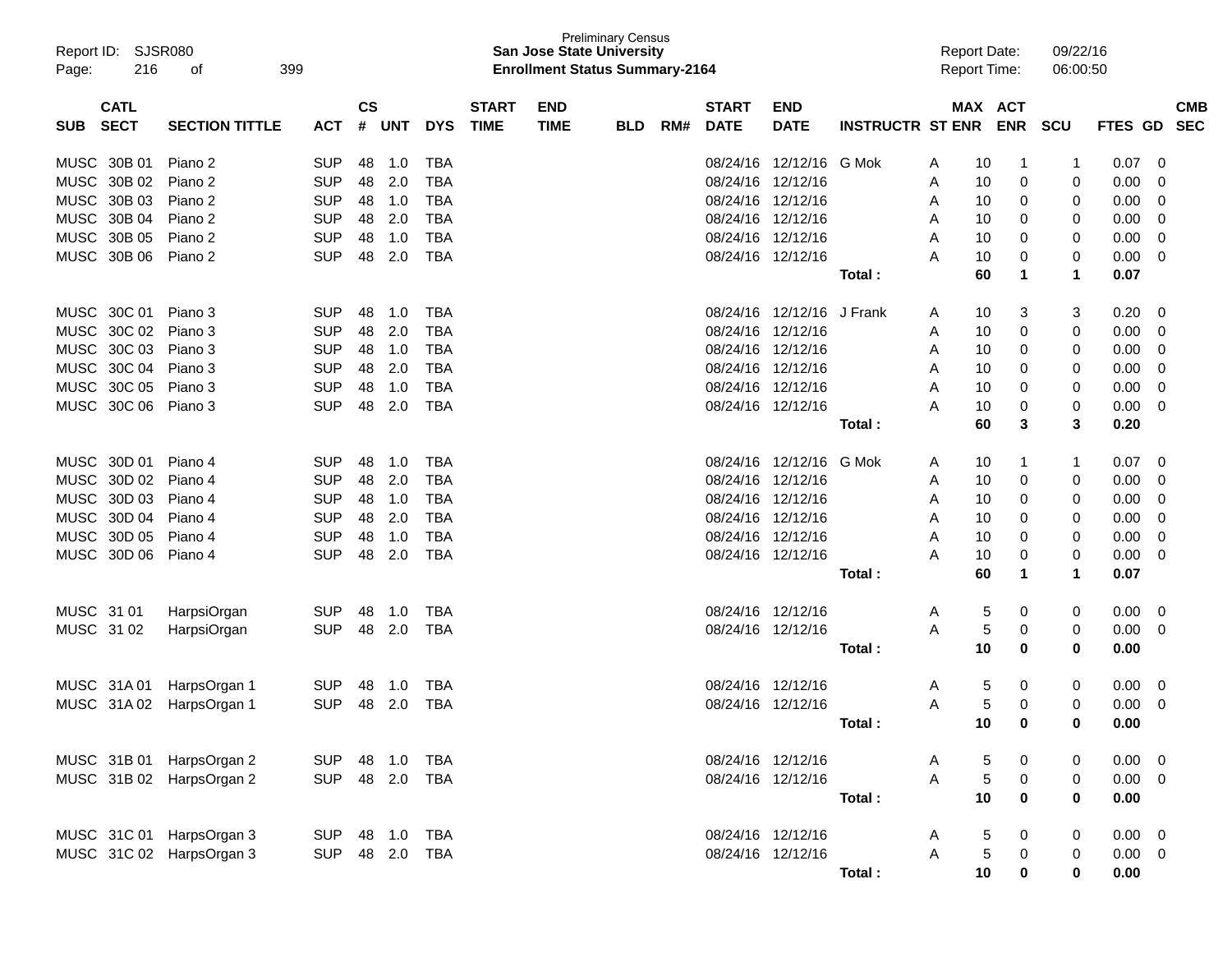| Page:                                                             | Report ID: SJSR080<br>217<br>399<br>оf<br><b>CATL</b> |                                        |                    |                            |                                 |                             | <b>San Jose State University</b><br><b>Enrollment Status Summary-2164</b> | <b>Preliminary Census</b> |     |                             |                                                                                    |                                                                    |        | <b>Report Date:</b><br><b>Report Time:</b> | 09/22/16<br>06:00:50 |                                |                          |                          |
|-------------------------------------------------------------------|-------------------------------------------------------|----------------------------------------|--------------------|----------------------------|---------------------------------|-----------------------------|---------------------------------------------------------------------------|---------------------------|-----|-----------------------------|------------------------------------------------------------------------------------|--------------------------------------------------------------------|--------|--------------------------------------------|----------------------|--------------------------------|--------------------------|--------------------------|
| <b>SECT</b><br><b>SUB</b>                                         | <b>SECTION TITTLE</b>                                 | <b>ACT</b>                             | $\mathsf{cs}$<br># | <b>UNT</b>                 | <b>DYS</b>                      | <b>START</b><br><b>TIME</b> | <b>END</b><br><b>TIME</b>                                                 | <b>BLD</b>                | RM# | <b>START</b><br><b>DATE</b> | <b>END</b><br><b>DATE</b>                                                          | <b>INSTRUCTR ST ENR ENR</b>                                        |        | MAX ACT                                    | SCU                  | FTES GD                        |                          | <b>CMB</b><br><b>SEC</b> |
| MUSC 31D 01<br>MUSC 31D 02                                        | HarpsOrgan 4<br>HarpsOrgan 4                          | <b>SUP</b><br><b>SUP</b>               | 48<br>48           | 1.0<br>2.0                 | TBA<br><b>TBA</b>               |                             |                                                                           |                           |     |                             | 08/24/16 12/12/16<br>08/24/16 12/12/16                                             |                                                                    | A<br>A | 5<br>0<br>5<br>0                           | 0<br>0               | 0.00<br>0.00                   | - 0<br>$\overline{0}$    |                          |
|                                                                   |                                                       |                                        |                    |                            |                                 |                             |                                                                           |                           |     |                             | 08/24/16 12/12/16                                                                  | Total:                                                             |        | 10<br>$\bf{0}$                             | 0                    | 0.00                           |                          |                          |
| MUSC 33 01<br>MUSC 33 02                                          | Voice<br>Voice                                        | <b>SUP</b><br><b>SUP</b>               | 48<br>48           | 1.0<br>2.0                 | TBA<br><b>TBA</b>               |                             |                                                                           |                           |     |                             | 08/24/16 12/12/16                                                                  | Total:                                                             | A<br>A | 5<br>0<br>5<br>0<br>10<br>$\bf{0}$         | 0<br>0<br>0          | $0.00 \quad 0$<br>0.00<br>0.00 | $\overline{0}$           |                          |
| MUSC 33A 01                                                       | Voice 1                                               | <b>SUP</b>                             | 48                 | 1.0                        | TBA                             |                             |                                                                           |                           |     |                             |                                                                                    | 08/24/16 12/12/16 L Chianakas A                                    |        | 10<br>1                                    | 1                    | 0.07                           | - 0                      |                          |
| MUSC 33A 02<br>MUSC 33A 03                                        | Voice 1<br>Voice 1                                    | <b>SUP</b><br><b>SUP</b>               | 48                 | 2.0<br>48 1.0              | <b>TBA</b><br><b>TBA</b>        |                             |                                                                           |                           |     | 08/24/16 12/12/16           | 08/24/16 12/12/16                                                                  |                                                                    | A<br>A | 0<br>10<br>10<br>0                         | 0<br>0               | 0.00<br>0.00                   | - 0<br>0                 |                          |
| MUSC 33A 04<br>MUSC 33A 05                                        | Voice 1<br>Voice 1                                    | <b>SUP</b><br><b>SUP</b>               | 48<br>48           | 2.0<br>1.0                 | <b>TBA</b><br><b>TBA</b>        |                             |                                                                           |                           |     |                             | 08/24/16 12/12/16                                                                  | 08/24/16 12/12/16 S Bengochea A                                    | A      | 10<br>1<br>0<br>10                         | 2<br>0               | 0.13<br>0.00                   | 0<br>0                   |                          |
| MUSC 33A 06<br>MUSC 33A 07                                        | Voice 1<br>Voice 1                                    | <b>SUP</b><br><b>SUP</b>               | 48<br>48           | 2.0<br>1.0                 | <b>TBA</b><br><b>TBA</b>        |                             |                                                                           |                           |     |                             | 08/24/16 12/12/16<br>08/24/16 12/12/16                                             |                                                                    | A<br>A | 0<br>10<br>0<br>10                         | 0<br>0               | 0.00<br>0.00                   | $\mathbf 0$<br>0         |                          |
| MUSC 33A 08                                                       | Voice 1                                               | <b>SUP</b>                             | 48                 | 2.0                        | <b>TBA</b>                      |                             |                                                                           |                           |     |                             | 08/24/16 12/12/16 L Pugh                                                           | Total:                                                             | A      | 10<br>1<br>3<br>80                         | $\overline{2}$<br>5  | 0.13<br>0.33                   | - 0                      |                          |
| MUSC 33B 01<br>MUSC 33B 02                                        | Voice 2<br>Voice 2                                    | <b>SUP</b><br><b>SUP</b>               | 48<br>48           | 1.0<br>2.0                 | TBA<br><b>TBA</b>               |                             |                                                                           |                           |     |                             | 08/24/16 12/12/16<br>08/24/16 12/12/16                                             |                                                                    | A<br>A | 10<br>0<br>10<br>0                         | 0<br>0               | 0.00<br>0.00                   | - 0<br>- 0               |                          |
| MUSC 33B 03<br>MUSC 33B 04                                        | Voice 2<br>Voice 2                                    | <b>SUP</b><br><b>SUP</b>               |                    | 48 1.0<br>48 2.0           | <b>TBA</b><br><b>TBA</b>        |                             |                                                                           |                           |     |                             | 08/24/16 12/12/16<br>08/24/16 12/12/16                                             |                                                                    | A<br>A | 10<br>0<br>10<br>0                         | 0<br>0               | 0.00<br>0.00                   | 0<br>0                   |                          |
| MUSC 33B 05<br>MUSC 33B 06                                        | Voice 2<br>Voice 2                                    | <b>SUP</b><br><b>SUP</b>               | 48<br>48           | 1.0<br>2.0                 | <b>TBA</b><br><b>TBA</b>        |                             |                                                                           |                           |     |                             | 08/24/16 12/12/16<br>08/24/16 12/12/16                                             |                                                                    | A<br>A | 10<br>0<br>10<br>0                         | 0<br>0               | 0.00<br>0.00                   | 0<br>0                   |                          |
| MUSC 33B 07<br>MUSC 33B 08                                        | Voice 2<br>Voice 2                                    | <b>SUP</b><br><b>SUP</b>               | 48<br>48           | 1.0<br>2.0                 | <b>TBA</b><br><b>TBA</b>        |                             |                                                                           |                           |     |                             | 08/24/16 12/12/16<br>08/24/16 12/12/16                                             |                                                                    | A<br>А | 10<br>0<br>10<br>0                         | 0<br>0               | 0.00<br>0.00                   | 0<br>- 0                 |                          |
|                                                                   |                                                       |                                        |                    |                            |                                 |                             |                                                                           |                           |     |                             |                                                                                    | Total:                                                             |        | 80<br>0                                    | 0                    | 0.00                           |                          |                          |
| MUSC 33C 01<br>MUSC 33C 02 Voice 3                                | Voice 3                                               | <b>SUP</b><br><b>SUP</b>               | 48                 | 1.0<br>48 2.0              | TBA<br><b>TBA</b>               |                             |                                                                           |                           |     |                             |                                                                                    | 08/24/16 12/12/16 L Chianakas A<br>08/24/16 12/12/16 L Chianakas A |        | 10<br>1<br>$\overline{2}$<br>10            | 1<br>4               | 0.07<br>0.27                   | 0<br>$\Omega$            |                          |
| MUSC 33C 03 Voice 3<br>MUSC 33C 04 Voice 3                        |                                                       | SUP 48 1.0<br><b>SUP</b>               |                    | 48 2.0                     | <b>TBA</b><br><b>TBA</b>        |                             |                                                                           |                           |     |                             | 08/24/16 12/12/16                                                                  | 08/24/16 12/12/16 S Bengochea A                                    | A      | 10<br>0<br>10                              | 2                    | $0.00 \t 0$<br>$0.13 \ 0$      |                          |                          |
| MUSC 33C 05 Voice 3<br>MUSC 33C 06 Voice 3<br>MUSC 33C 07 Voice 3 |                                                       | <b>SUP</b><br><b>SUP</b><br><b>SUP</b> |                    | 48 1.0<br>48 2.0<br>48 1.0 | <b>TBA</b><br><b>TBA</b><br>TBA |                             |                                                                           |                           |     |                             | 08/24/16 12/12/16 J Frank<br>08/24/16 12/12/16 J Frank<br>08/24/16 12/12/16 L Pugh |                                                                    | A<br>A | 10<br>10<br>10<br>5                        | 2                    | $0.07$ 0<br>$0.13 \ 0$<br>0.33 |                          |                          |
| MUSC 33C 08 Voice 3                                               |                                                       | SUP 48 2.0                             |                    |                            | <b>TBA</b>                      |                             |                                                                           |                           |     |                             | 08/24/16 12/12/16                                                                  | Total:                                                             | A<br>A | 10<br>0<br>80<br>11                        | 0<br>15              | $0.00 \t 0$<br>1.00            | $\overline{\phantom{0}}$ |                          |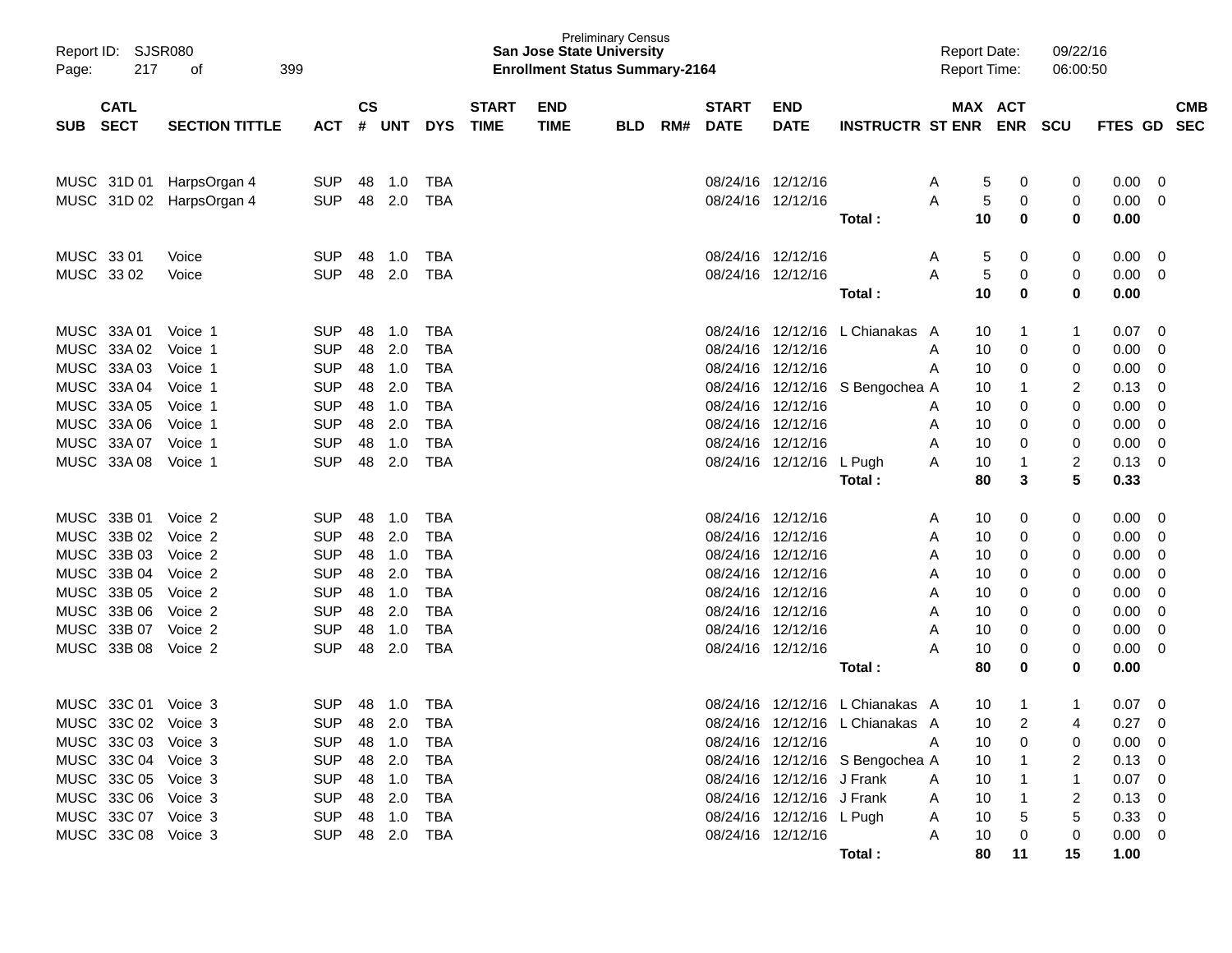| Report ID: SJSR080<br>Page: | 399    |                       |                |               |            | <b>San Jose State University</b><br><b>Enrollment Status Summary-2164</b> | <b>Preliminary Census</b> |             |            |     |              |                           | <b>Report Date:</b><br><b>Report Time:</b> |   | 09/22/16<br>06:00:50 |              |              |                |            |
|-----------------------------|--------|-----------------------|----------------|---------------|------------|---------------------------------------------------------------------------|---------------------------|-------------|------------|-----|--------------|---------------------------|--------------------------------------------|---|----------------------|--------------|--------------|----------------|------------|
| <b>CATL</b>                 |        |                       |                | $\mathsf{cs}$ |            |                                                                           | <b>START</b>              | <b>END</b>  |            |     | <b>START</b> | <b>END</b>                |                                            |   |                      | MAX ACT      |              |                | <b>CMB</b> |
| <b>SECT</b><br><b>SUB</b>   |        | <b>SECTION TITTLE</b> | <b>ACT</b>     | #             | <b>UNT</b> | <b>DYS</b>                                                                | <b>TIME</b>               | <b>TIME</b> | <b>BLD</b> | RM# | <b>DATE</b>  | <b>DATE</b>               | <b>INSTRUCTR ST ENR</b>                    |   |                      | <b>ENR</b>   | <b>SCU</b>   | <b>FTES GD</b> | <b>SEC</b> |
| MUSC 33D 01                 |        | Voice 4               | <b>SUP</b>     | 48            | 1.0        | TBA                                                                       |                           |             |            |     |              |                           | 08/24/16 12/12/16 L Chianakas A            |   | 10                   | 2            | 2            | 0.13           | 0          |
| MUSC 33D 02                 |        | Voice 4               | <b>SUP</b>     | 48            | 2.0        | <b>TBA</b>                                                                |                           |             |            |     |              |                           | 08/24/16 12/12/16 L Chianakas              | A | 10                   | 1            | 2            | 0.13           | 0          |
| MUSC 33D 03                 |        | Voice 4               | <b>SUP</b>     | 48            | 1.0        | <b>TBA</b>                                                                |                           |             |            |     |              | 08/24/16 12/12/16         |                                            | A | 10                   | 0            | 0            | 0.00           | 0          |
| MUSC 33D 04                 |        | Voice 4               | <b>SUP</b>     | 48            | 2.0        | <b>TBA</b>                                                                |                           |             |            |     |              | 08/24/16 12/12/16         |                                            | A | 10                   | 0            | 0            | 0.00           | 0          |
| MUSC 33D 05                 |        | Voice 4               | <b>SUP</b>     | 48            | 1.0        | <b>TBA</b>                                                                |                           |             |            |     |              | 08/24/16 12/12/16         |                                            | Α | 10                   | 0            | 0            | 0.00           | 0          |
| MUSC 33D 06                 |        | Voice 4               | <b>SUP</b>     | 48            | 2.0        | <b>TBA</b>                                                                |                           |             |            |     |              | 08/24/16 12/12/16 J Frank |                                            | A | 10                   | 1            | 2            | 0.13           | 0          |
| MUSC 33D 07                 |        | Voice 4               | <b>SUP</b>     | 48            | 1.0        | TBA                                                                       |                           |             |            |     |              | 08/24/16 12/12/16         |                                            | Α | 10                   | 0            | 0            | 0.00           | 0          |
| <b>MUSC</b>                 | 33D 08 | Voice 4               | <b>SUP</b>     | 48            | 2.0        | <b>TBA</b>                                                                |                           |             |            |     |              | 08/24/16 12/12/16         |                                            | A | 10                   | 0            | 0            | 0.00           | 0          |
|                             |        |                       |                |               |            |                                                                           |                           |             |            |     |              |                           | Total :                                    |   | 80                   | 4            | 6            | 0.40           |            |
| MUSC 34 01                  |        | Strings               | <b>SUP</b>     | 48            | 1.0        | TBA                                                                       |                           |             |            |     |              | 08/24/16 12/12/16         |                                            | A | 5                    | 0            | 0            | 0.00           | 0          |
| MUSC 34 02                  |        | <b>Strings</b>        | <b>SUP</b>     | 48            | 2.0        | TBA                                                                       |                           |             |            |     |              | 08/24/16 12/12/16         |                                            | A | 5                    | 0            | 0            | 0.00           | 0          |
|                             |        |                       |                |               |            |                                                                           |                           |             |            |     |              |                           | Total :                                    |   | 10                   | 0            | 0            | 0.00           |            |
| MUSC 34A 01                 |        | Strings 1             | <b>SUP</b>     | 48            | 1.0        | TBA                                                                       |                           |             |            |     |              | 08/24/16 12/12/16 B Moyer |                                            | A | 10                   | 3            | 3            | 0.20           | 0          |
| MUSC 34A 02                 |        | Strings 1             | <b>SUP</b>     | 48            | 2.0        | <b>TBA</b>                                                                |                           |             |            |     |              | 08/24/16 12/12/16         |                                            | A | 10                   | 1            | 2            | 0.13           | 0          |
| MUSC 34A 03                 |        | Strings 1             | <b>SUP</b>     | 48            | 1.0        | <b>TBA</b>                                                                |                           |             |            |     |              | 08/24/16 12/12/16         |                                            | A | 10                   | 0            | 0            | 0.00           | 0          |
| MUSC 34A 04                 |        | Strings 1             | <b>SUP</b>     | 48            | 2.0        | <b>TBA</b>                                                                |                           |             |            |     |              | 08/24/16 12/12/16         |                                            | Α | 10                   | 0            | 0            | 0.00           | 0          |
| MUSC 34A 05                 |        | Strings 1             | <b>SUP</b>     | 48            | 1.0        | <b>TBA</b>                                                                |                           |             |            |     |              | 08/24/16 12/12/16         |                                            | Α | 10                   | 0            | 0            | 0.00           | 0          |
| MUSC 34A 06                 |        | Strings 1             | <b>SUP</b>     | 48            | 2.0        | <b>TBA</b>                                                                |                           |             |            |     |              |                           | 08/24/16 12/12/16 P Gelfand                | Α | 10                   | 2            | 4            | 0.27           | 0          |
| MUSC 34A 07                 |        | Strings 1             | <b>SUP</b>     | 48            | 1.0        | <b>TBA</b>                                                                |                           |             |            |     |              | 08/24/16 12/12/16         |                                            | Α | 10                   | 0            | 0            | 0.00           | 0          |
| MUSC 34A 08                 |        | Strings 1             | <b>SUP</b>     | 48            | 2.0        | TBA                                                                       |                           |             |            |     |              | 08/24/16 12/12/16         |                                            | A | 10                   | 0            | 0            | 0.00           | 0          |
|                             |        |                       |                |               |            |                                                                           |                           |             |            |     |              |                           | Total :                                    |   | 80                   | 6            | 9            | 0.60           |            |
| MUSC 34B 01                 |        | Strings 2             | <b>SUP</b>     | 48            | 1.0        | TBA                                                                       |                           |             |            |     |              |                           | 08/24/16 12/12/16 S Jones-Haye A           |   | 10                   | 1            | 1            | 0.07           | 0          |
| MUSC 34B 02                 |        | Strings 2             | <b>SUP</b>     | 48            | 2.0        | <b>TBA</b>                                                                |                           |             |            |     |              | 08/24/16 12/12/16         |                                            | A | 10                   | 0            | 0            | 0.00           | 0          |
| MUSC 34B 03                 |        | Strings 2             | <b>SUP</b>     | 48            | 1.0        | <b>TBA</b>                                                                |                           |             |            |     |              | 08/24/16 12/12/16         |                                            | A | 10                   | 0            | 0            | 0.00           | 0          |
| MUSC 34B 04                 |        | Strings 2             | <b>SUP</b>     | 48            | 2.0        | <b>TBA</b>                                                                |                           |             |            |     |              | 08/24/16 12/12/16         |                                            | Α | 10                   | 0            | 0            | 0.00           | 0          |
| MUSC 34B 05                 |        | Strings 2             | <b>SUP</b>     | 48            | 1.0        | <b>TBA</b>                                                                |                           |             |            |     |              | 08/24/16 12/12/16 S Lin   |                                            | Α | 10                   | 1            | 1            | 0.07           | 0          |
| MUSC 34B 06                 |        | Strings 2             | <b>SUP</b>     | 48            | 2.0        | <b>TBA</b>                                                                |                           |             |            |     |              | 08/24/16 12/12/16         |                                            | A | 10                   | 0            | 0            | 0.00           | 0          |
| MUSC 34B 07 Strings 2       |        |                       | SUP            |               | 48 1.0     | <b>TBA</b>                                                                |                           |             |            |     |              | 08/24/16 12/12/16         |                                            | А | 10                   | ∩            | 0            | 0.00           | 0          |
| MUSC 34B 08 Strings 2       |        |                       | SUP 48 2.0 TBA |               |            |                                                                           |                           |             |            |     |              | 08/24/16 12/12/16         |                                            | A | 10                   | 0            | 0            | $0.00 \t 0$    |            |
|                             |        |                       |                |               |            |                                                                           |                           |             |            |     |              |                           | Total :                                    |   | 80                   | $\mathbf{2}$ | $\mathbf{2}$ | 0.13           |            |
|                             |        |                       |                |               |            |                                                                           |                           |             |            |     |              |                           |                                            |   |                      |              |              |                |            |
| MUSC 34C 01 Strings 3       |        |                       | SUP 48 1.0 TBA |               |            |                                                                           |                           |             |            |     |              | 08/24/16 12/12/16         |                                            | A | 10                   | 0            | 0            | $0.00 \t 0$    |            |
| MUSC 34C 02 Strings 3       |        |                       | SUP            |               | 48 2.0     | TBA                                                                       |                           |             |            |     |              | 08/24/16 12/12/16         |                                            | A | 10                   | 0            | 0            | $0.00 \t 0$    |            |
| MUSC 34C 03 Strings 3       |        |                       | SUP            |               | 48 1.0     | TBA                                                                       |                           |             |            |     |              | 08/24/16 12/12/16         |                                            | A | 10                   | 0            | 0            | $0.00 \t 0$    |            |
| MUSC 34C 04 Strings 3       |        |                       | <b>SUP</b>     |               | 48 2.0     | TBA                                                                       |                           |             |            |     |              | 08/24/16 12/12/16         |                                            | A | 10                   | 0            |              | $0.00 \t 0$    |            |
| MUSC 34C 05 Strings 3       |        |                       | SUP 48 1.0 TBA |               |            |                                                                           |                           |             |            |     |              | 08/24/16 12/12/16         |                                            | A | 10                   | 0            | 0            | $0.00 \t 0$    |            |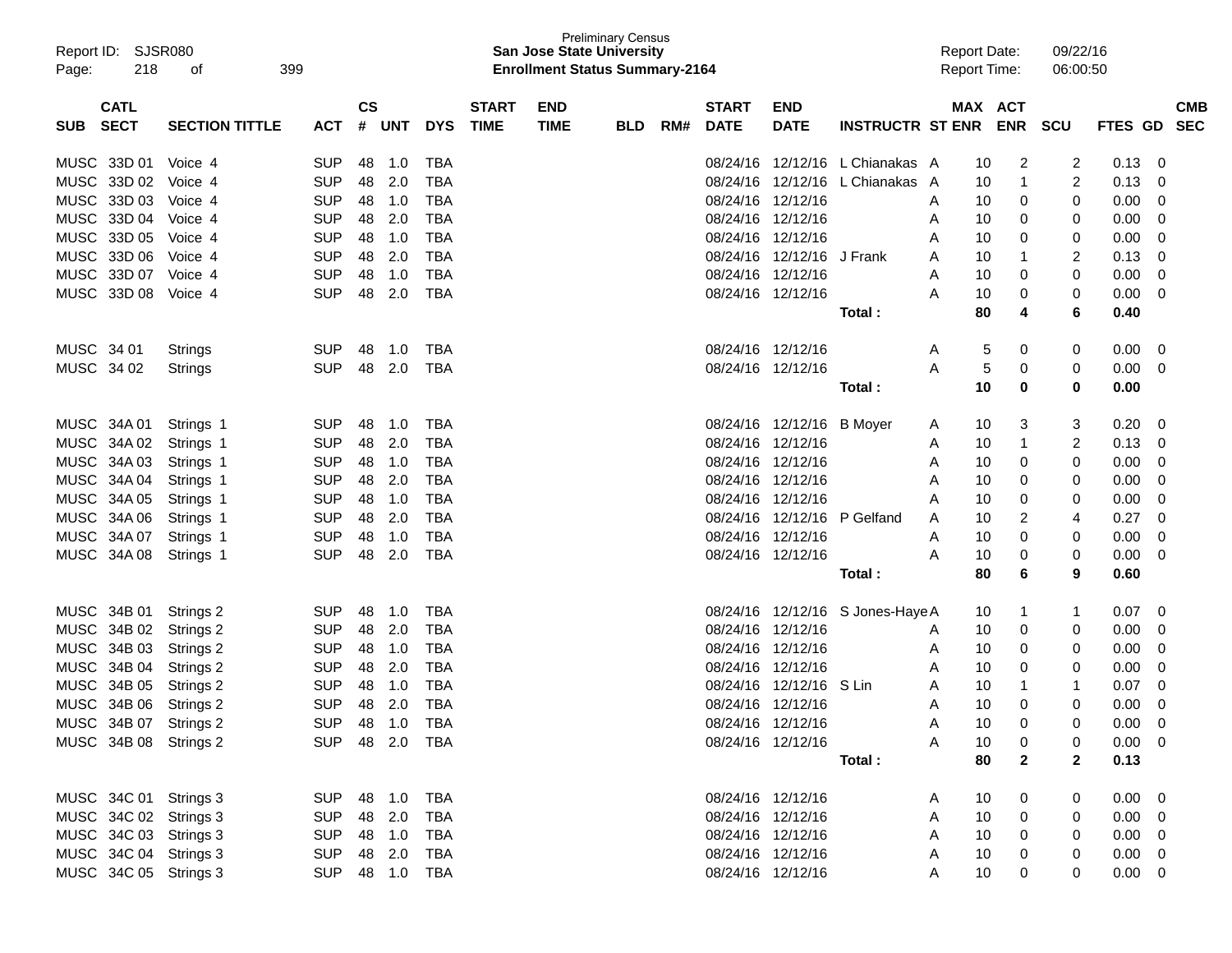| Report ID:<br>Page: | 219         | <b>SJSR080</b><br>399<br>οf |            |               |                |            |              | <b>San Jose State University</b><br><b>Enrollment Status Summary-2164</b> | <b>Preliminary Census</b> |     |              |                             |                         | <b>Report Date:</b><br><b>Report Time:</b> |          |                      | 09/22/16<br>06:00:50 |                |            |
|---------------------|-------------|-----------------------------|------------|---------------|----------------|------------|--------------|---------------------------------------------------------------------------|---------------------------|-----|--------------|-----------------------------|-------------------------|--------------------------------------------|----------|----------------------|----------------------|----------------|------------|
|                     | <b>CATL</b> |                             |            | $\mathsf{cs}$ |                |            | <b>START</b> | <b>END</b>                                                                |                           |     | <b>START</b> | <b>END</b>                  |                         |                                            |          | MAX ACT              |                      |                | <b>CMB</b> |
| <b>SUB</b>          | <b>SECT</b> | <b>SECTION TITTLE</b>       | <b>ACT</b> | $\pmb{\#}$    | <b>UNT</b>     | <b>DYS</b> | <b>TIME</b>  | <b>TIME</b>                                                               | <b>BLD</b>                | RM# | <b>DATE</b>  | <b>DATE</b>                 | <b>INSTRUCTR ST ENR</b> |                                            |          | <b>ENR</b>           | <b>SCU</b>           | <b>FTES GD</b> | <b>SEC</b> |
|                     | MUSC 34C 06 | Strings 3                   | <b>SUP</b> | 48            | 2.0            | <b>TBA</b> |              |                                                                           |                           |     |              | 08/24/16 12/12/16           |                         | A                                          | 10       | 0                    | 0                    | 0.00           | 0          |
|                     | MUSC 34C 07 | Strings 3                   | <b>SUP</b> | 48            | 1.0            | <b>TBA</b> |              |                                                                           |                           |     |              | 08/24/16 12/12/16           |                         | Α                                          | 10       | 0                    | 0                    | 0.00           | 0          |
|                     | MUSC 34C 08 | Strings 3                   | <b>SUP</b> | 48            | 2.0            | <b>TBA</b> |              |                                                                           |                           |     |              | 08/24/16 12/12/16           | <b>B</b> Moyer          | A                                          | 10       | 1                    | 2                    | 0.13           | 0          |
|                     |             |                             |            |               |                |            |              |                                                                           |                           |     |              |                             | Total:                  |                                            | 80       | $\blacktriangleleft$ | $\mathbf 2$          | 0.13           |            |
|                     | MUSC 34D 01 | Strings 4                   | <b>SUP</b> | 48            | 1.0            | <b>TBA</b> |              |                                                                           |                           |     |              | 08/24/16 12/12/16           |                         | A                                          | 10       | 0                    | 0                    | 0.00           | 0          |
|                     | MUSC 34D 02 | Strings 4                   | <b>SUP</b> | 48            | 2.0            | <b>TBA</b> |              |                                                                           |                           |     |              | 08/24/16 12/12/16           | S Jones-Haye A          |                                            | 10       | $\overline{2}$       | 4                    | 0.27           | 0          |
|                     | MUSC 34D 03 | Strings 4                   | <b>SUP</b> | 48            | 1.0            | <b>TBA</b> |              |                                                                           |                           |     |              | 08/24/16 12/12/16           |                         | A                                          | 10       | 0                    | 0                    | 0.00           | 0          |
|                     | MUSC 34D 04 | Strings 4                   | <b>SUP</b> | 48            | 2.0            | <b>TBA</b> |              |                                                                           |                           |     |              | 08/24/16 12/12/16           |                         | A                                          | 10       | 0                    | 0                    | 0.00           | 0          |
|                     | MUSC 34D 05 | Strings 4                   | <b>SUP</b> | 48            | 1.0            | <b>TBA</b> |              |                                                                           |                           |     |              | 08/24/16 12/12/16           |                         | A                                          | 10       | 0                    | 0                    | 0.00           | 0          |
|                     | MUSC 34D 06 | Strings 4                   | <b>SUP</b> | 48            | 2.0            | <b>TBA</b> |              |                                                                           |                           |     |              | 08/24/16 12/12/16           |                         | A                                          | 10       | 0                    | 0                    | 0.00           | 0          |
|                     | MUSC 34D 07 | Strings 4                   | <b>SUP</b> | 48            | 1.0            | <b>TBA</b> |              |                                                                           |                           |     |              | 08/24/16 12/12/16           |                         | A                                          | 10       | 0                    | 0                    | 0.00           | 0          |
|                     | MUSC 34D 08 | Strings 4                   | <b>SUP</b> | 48            | 2.0            | <b>TBA</b> |              |                                                                           |                           |     |              | 08/24/16 12/12/16           |                         | A                                          | 10<br>80 | 0                    | 0<br>4               | 0.00<br>0.27   | 0          |
|                     |             |                             |            |               |                |            |              |                                                                           |                           |     |              |                             | Total :                 |                                            |          | $\mathbf{2}$         |                      |                |            |
| MUSC 35 01          |             | Woodwinds                   | <b>SUP</b> | 48            | 1.0            | <b>TBA</b> |              |                                                                           |                           |     |              | 08/24/16 12/12/16           |                         | A                                          | 10       | 0                    | 0                    | 0.00           | 0          |
| MUSC 3502           |             | Woodwinds                   | <b>SUP</b> | 48            | 2.0            | <b>TBA</b> |              |                                                                           |                           |     |              | 08/24/16 12/12/16           |                         | A                                          | 10       | 0                    | 0                    | 0.00           | 0          |
|                     |             |                             |            |               |                |            |              |                                                                           |                           |     |              |                             | Total :                 |                                            | 20       | 0                    | 0                    | 0.00           |            |
|                     | MUSC 35A 01 | Woodwinds 1                 | <b>SUP</b> | 48            | 1.0            | <b>TBA</b> |              |                                                                           |                           |     |              | 08/24/16 12/12/16 J Averett |                         | A                                          | 10       | 4                    | 4                    | 0.27           | 0          |
|                     | MUSC 35A 02 | Woodwinds 1                 | <b>SUP</b> | 48            | 2.0            | <b>TBA</b> |              |                                                                           |                           |     |              | 08/24/16 12/12/16 J Averett |                         | A                                          | 10       | 1                    | 2                    | 0.13           | 0          |
|                     | MUSC 35A 03 | Woodwinds 1                 | <b>SUP</b> | 48            | 1.0            | <b>TBA</b> |              |                                                                           |                           |     |              | 08/24/16 12/12/16           |                         | Α                                          | 10       | 0                    | 0                    | 0.00           | 0          |
|                     | MUSC 35A 04 | Woodwinds 1                 | <b>SUP</b> | 48            | 2.0            | <b>TBA</b> |              |                                                                           |                           |     |              | 08/24/16 12/12/16           |                         | A                                          | 10       | $\Omega$             | 0                    | 0.00           | 0          |
|                     | MUSC 35A 05 | Woodwinds 1                 | <b>SUP</b> | 48            | 1.0            | <b>TBA</b> |              |                                                                           |                           |     |              | 08/24/16 12/12/16           |                         | A                                          | 10       | 0                    | 0                    | 0.00           | 0          |
|                     | MUSC 35A 06 | Woodwinds 1                 | <b>SUP</b> | 48            | 2.0            | <b>TBA</b> |              |                                                                           |                           |     |              | 08/24/16 12/12/16           |                         | A                                          | 10       | 0                    | 0                    | 0.00           | 0          |
|                     | MUSC 35A 07 | Woodwinds 1                 | <b>SUP</b> | 48            | 1.0            | <b>TBA</b> |              |                                                                           |                           |     |              | 08/24/16 12/12/16           | M Hernandez A           |                                            | 10       | $\overline{2}$       | 2                    | 0.13           | 0          |
|                     | MUSC 35A 08 | Woodwinds 1                 | <b>SUP</b> | 48            | 2.0            | <b>TBA</b> |              |                                                                           |                           |     |              | 08/24/16 12/12/16           |                         | A                                          | 10       | $\Omega$             | 0                    | 0.00           | 0          |
|                     | MUSC 35A 09 | Woodwinds 1                 | <b>SUP</b> | 48            | 1.0            | <b>TBA</b> |              |                                                                           |                           |     |              | 08/24/16 12/12/16           |                         | A                                          | 10       | 0                    | 0                    | 0.00           | 0          |
|                     | MUSC 35A 10 | Woodwinds 1                 | <b>SUP</b> | 48            | 2.0            | <b>TBA</b> |              |                                                                           |                           |     |              | 08/24/16 12/12/16           | C Payne                 | A                                          | 10       | 1                    | 2                    | 0.13           | 0          |
|                     |             |                             |            |               |                |            |              |                                                                           |                           |     |              |                             | Total :                 |                                            | 100      | 8                    | 10                   | 0.67           |            |
|                     |             | MUSC 35B 01 Woodwinds 2     | <b>SUP</b> |               | 48 1.0         | <b>TBA</b> |              |                                                                           |                           |     |              | 08/24/16 12/12/16           |                         | Α                                          | 10       | 0                    | O                    | 0.00           | 0          |
|                     |             | MUSC 35B 02 Woodwinds 2     | <b>SUP</b> |               | 48 2.0         | <b>TBA</b> |              |                                                                           |                           |     |              | 08/24/16 12/12/16           |                         | A                                          | 10       | 0                    | Ω                    | 0.00           | 0          |
|                     |             | MUSC 35B 03 Woodwinds 2     | <b>SUP</b> | 48            | 1.0            | <b>TBA</b> |              |                                                                           |                           |     |              | 08/24/16 12/12/16           |                         | Α                                          | 10       | 0                    | 0                    | 0.00           | 0          |
|                     |             | MUSC 35B 04 Woodwinds 2     | <b>SUP</b> |               | 48 2.0         | <b>TBA</b> |              |                                                                           |                           |     |              | 08/24/16 12/12/16           |                         | Α                                          | 10       | 0                    | O                    | 0.00           | 0          |
|                     | MUSC 35B 05 | Woodwinds 2                 | <b>SUP</b> | 48            | 1.0            | TBA        |              |                                                                           |                           |     |              | 08/24/16 12/12/16           |                         | Α                                          | 10       | 0                    | Ω                    | 0.00           | 0          |
|                     | MUSC 35B 06 | Woodwinds 2                 | <b>SUP</b> |               | 48 2.0         | <b>TBA</b> |              |                                                                           |                           |     |              | 08/24/16 12/12/16           |                         | Α                                          | 10       | 0                    | 0                    | 0.00           | 0          |
|                     | MUSC 35B 07 | Woodwinds 2                 | <b>SUP</b> |               | 48 1.0         | <b>TBA</b> |              |                                                                           |                           |     |              | 08/24/16 12/12/16           |                         | A                                          | 10       | 0                    | 0                    | 0.00           | 0          |
|                     |             | MUSC 35B 08 Woodwinds 2     |            |               | SUP 48 2.0 TBA |            |              |                                                                           |                           |     |              | 08/24/16 12/12/16           |                         | A                                          | 10       | 0                    | 0                    | $0.00 \t 0$    |            |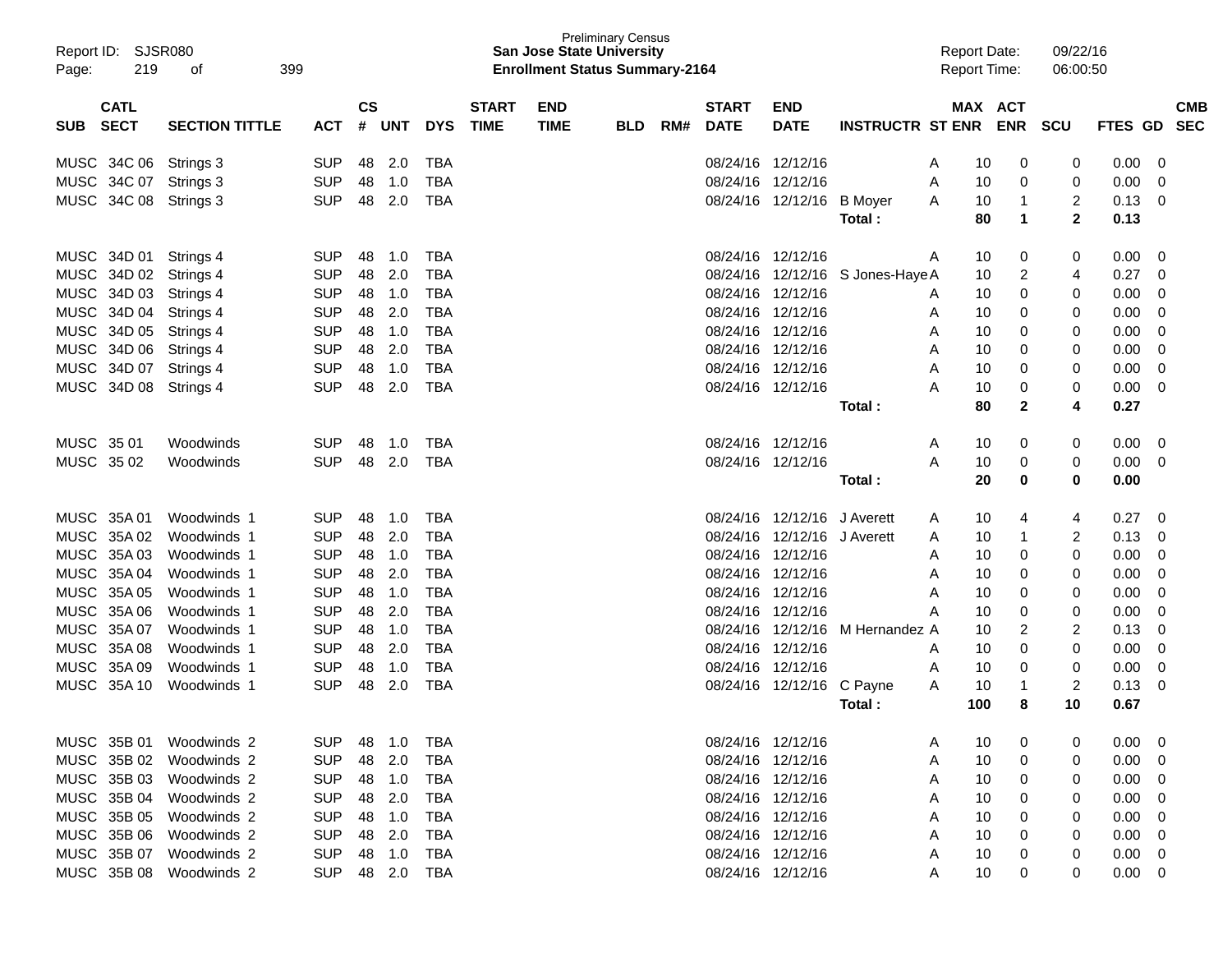| Page:       | Report ID: SJSR080<br>220  | 399<br>οf             |            |                    |            |            |                             | <b>San Jose State University</b><br><b>Enrollment Status Summary-2164</b> | <b>Preliminary Census</b> |     |                             |                             |                                 |        | <b>Report Date:</b><br><b>Report Time:</b> |                | 09/22/16<br>06:00:50 |                |                         |            |
|-------------|----------------------------|-----------------------|------------|--------------------|------------|------------|-----------------------------|---------------------------------------------------------------------------|---------------------------|-----|-----------------------------|-----------------------------|---------------------------------|--------|--------------------------------------------|----------------|----------------------|----------------|-------------------------|------------|
| <b>SUB</b>  | <b>CATL</b><br><b>SECT</b> | <b>SECTION TITTLE</b> | <b>ACT</b> | $\mathsf{cs}$<br># | <b>UNT</b> | <b>DYS</b> | <b>START</b><br><b>TIME</b> | <b>END</b><br><b>TIME</b>                                                 | <b>BLD</b>                | RM# | <b>START</b><br><b>DATE</b> | <b>END</b><br><b>DATE</b>   | INSTRUCTR ST ENR ENR SCU        |        | MAX ACT                                    |                |                      | FTES GD SEC    |                         | <b>CMB</b> |
|             | MUSC 35B 09                | Woodwinds 2           | <b>SUP</b> | 48                 | 1.0        | TBA        |                             |                                                                           |                           |     |                             | 08/24/16 12/12/16           |                                 | A      | 10                                         | 0              | 0                    | 0.00           | - 0                     |            |
|             | MUSC 35B 10                | Woodwinds 2           | <b>SUP</b> | 48                 | 2.0        | <b>TBA</b> |                             |                                                                           |                           |     |                             | 08/24/16 12/12/16 C Payne   |                                 | A      | 10                                         | $\mathbf{1}$   | 2                    | 0.13           | 0                       |            |
|             |                            |                       |            |                    |            |            |                             |                                                                           |                           |     |                             |                             | Total:                          |        | 100                                        | 1              | $\mathbf{2}$         | 0.13           |                         |            |
|             | MUSC 35C 01                | Woodwinds 3           | <b>SUP</b> | 48                 | 1.0        | TBA        |                             |                                                                           |                           |     |                             | 08/24/16 12/12/16 J Averett |                                 | A      | 10                                         | 2              | 2                    | 0.13           | - 0                     |            |
|             | MUSC 35C 02                | Woodwinds 3           | <b>SUP</b> | 48                 | 2.0        | <b>TBA</b> |                             |                                                                           |                           |     | 08/24/16 12/12/16           |                             |                                 | A      | 10                                         | 0              | 0                    | 0.00           | - 0                     |            |
|             | MUSC 35C 03                | Woodwinds 3           | <b>SUP</b> | 48                 | 1.0        | <b>TBA</b> |                             |                                                                           |                           |     | 08/24/16 12/12/16           |                             |                                 | A      | 10                                         | 0              | 0                    | 0.00           | 0                       |            |
|             | MUSC 35C 04                | Woodwinds 3           | <b>SUP</b> | 48                 | 2.0        | <b>TBA</b> |                             |                                                                           |                           |     | 08/24/16 12/12/16           |                             |                                 | A      | 10                                         | 0              | 0                    | 0.00           | 0                       |            |
| <b>MUSC</b> | 35C 05                     | Woodwinds 3           | <b>SUP</b> | 48                 | 1.0        | <b>TBA</b> |                             |                                                                           |                           |     |                             | 08/24/16 12/12/16           | Y Chou                          | A      | 10                                         | 1              | 1                    | 0.07           | 0                       |            |
| <b>MUSC</b> | 35C 06                     | Woodwinds 3           | <b>SUP</b> | 48                 | 2.0        | <b>TBA</b> |                             |                                                                           |                           |     |                             | 08/24/16 12/12/16 Y Chou    |                                 | A      | 10                                         | 1              | 2                    | 0.13           | 0                       |            |
|             | MUSC 35C 07                | Woodwinds 3           | <b>SUP</b> | 48                 | 1.0        | <b>TBA</b> |                             |                                                                           |                           |     |                             |                             | 08/24/16 12/12/16 M Hernandez A |        | 10                                         | 2              | 2                    | 0.13           | 0                       |            |
|             | MUSC 35C 08                | Woodwinds 3           | <b>SUP</b> | 48                 | 2.0        | <b>TBA</b> |                             |                                                                           |                           |     |                             |                             | 08/24/16 12/12/16 M Hernandez A |        | 10                                         | 1              | 2                    | 0.13           | 0                       |            |
|             | MUSC 35C 09                | Woodwinds 3           | <b>SUP</b> | 48                 | 1.0        | <b>TBA</b> |                             |                                                                           |                           |     | 08/24/16 12/12/16           |                             |                                 | A      | 10                                         | 0              | 0                    | 0.00           | 0                       |            |
|             | MUSC 35C 10                | Woodwinds 3           | <b>SUP</b> | 48                 | 2.0        | <b>TBA</b> |                             |                                                                           |                           |     |                             | 08/24/16 12/12/16           |                                 | A      | 10                                         | 0              | 0                    | 0.00           | - 0                     |            |
|             |                            |                       |            |                    |            |            |                             |                                                                           |                           |     |                             |                             | Total:                          |        | 100                                        | $\overline{7}$ | 9                    | 0.60           |                         |            |
|             | MUSC 35D 01                | Woodwinds 4           | <b>SUP</b> | 48                 | 1.0        | TBA        |                             |                                                                           |                           |     | 08/24/16 12/12/16           |                             |                                 | A      | 10                                         | 0              | 0                    | 0.00           | - 0                     |            |
|             | MUSC 35D 02                | Woodwinds 4           | <b>SUP</b> | 48                 | 2.0        | <b>TBA</b> |                             |                                                                           |                           |     | 08/24/16 12/12/16           |                             |                                 | A      | 10                                         | 0              | 0                    | 0.00           | 0                       |            |
|             | MUSC 35D 03                | Woodwinds 4           | <b>SUP</b> | 48                 | 1.0        | <b>TBA</b> |                             |                                                                           |                           |     | 08/24/16 12/12/16           |                             |                                 | A      | 10                                         | 0              | 0                    | 0.00           | 0                       |            |
|             | MUSC 35D 04                | Woodwinds 4           | <b>SUP</b> | 48                 | 2.0        | <b>TBA</b> |                             |                                                                           |                           |     | 08/24/16 12/12/16           |                             |                                 | A      | 10                                         | 0              | 0                    | 0.00           | 0                       |            |
| <b>MUSC</b> | 35D 05                     | Woodwinds 4           | <b>SUP</b> | 48                 | 1.0        | <b>TBA</b> |                             |                                                                           |                           |     | 08/24/16 12/12/16           |                             |                                 | A      | 10                                         | 0              | 0                    | 0.00           | 0                       |            |
| <b>MUSC</b> | 35D 06                     | Woodwinds 4           | <b>SUP</b> | 48                 | 2.0        | <b>TBA</b> |                             |                                                                           |                           |     | 08/24/16 12/12/16           |                             |                                 | A      | 10                                         | 0              | 0                    | 0.00           | 0                       |            |
|             | MUSC 35D 07                | Woodwinds 4           | <b>SUP</b> | 48                 | 1.0        | <b>TBA</b> |                             |                                                                           |                           |     | 08/24/16 12/12/16           |                             |                                 | A      | 10                                         | 0              | 0                    | 0.00           | 0                       |            |
|             | MUSC 35D 08                | Woodwinds 4           | <b>SUP</b> | 48                 | 2.0        | <b>TBA</b> |                             |                                                                           |                           |     | 08/24/16 12/12/16           |                             |                                 | A      | 10                                         | 0              | 0                    | 0.00           | 0                       |            |
|             | MUSC 35D 09                | Woodwinds 4           | <b>SUP</b> | 48                 | 1.0        | <b>TBA</b> |                             |                                                                           |                           |     | 08/24/16 12/12/16           |                             |                                 | A      | 10                                         | 0              | 0                    | 0.00           | 0                       |            |
|             | MUSC 35D 10                | Woodwinds 4           | <b>SUP</b> | 48                 | 2.0        | <b>TBA</b> |                             |                                                                           |                           |     | 08/24/16 12/12/16           |                             |                                 | A      | 10                                         | 0              | 0                    | 0.00           | - 0                     |            |
|             |                            |                       |            |                    |            |            |                             |                                                                           |                           |     |                             |                             | Total:                          |        | 100                                        | 0              | 0                    | 0.00           |                         |            |
| MUSC 36 01  |                            | <b>Brass</b>          | <b>SUP</b> | 48                 | 1.0        | TBA        |                             |                                                                           |                           |     | 08/24/16 12/12/16           |                             |                                 | A      | 10                                         | 0              | 0                    | $0.00\,$       | - 0                     |            |
| MUSC 36 02  |                            | <b>Brass</b>          | <b>SUP</b> | 48                 | 2.0        | <b>TBA</b> |                             |                                                                           |                           |     | 08/24/16 12/12/16           |                             |                                 | A      | 10                                         | 0              | 0                    | 0.00           | 0                       |            |
|             |                            |                       |            |                    |            |            |                             |                                                                           |                           |     |                             |                             | Total :                         |        | 20                                         | 0              | 0                    | 0.00           |                         |            |
|             |                            | MUSC 36B 01 Brass 1   | <b>SUP</b> |                    | 48 1.0     | TBA        |                             |                                                                           |                           |     |                             |                             | 08/24/16 12/12/16 J Freeman     | A      | 10                                         | 2              |                      | $0.13 \quad 0$ |                         |            |
|             |                            | MUSC 36B 02 Brass 1   | <b>SUP</b> |                    | 48 2.0     | TBA        |                             |                                                                           |                           |     |                             | 08/24/16 12/12/16 J Averett |                                 |        |                                            | 0              | 0                    | $0.00 \quad 0$ |                         |            |
|             |                            | MUSC 36B 03 Brass 1   | <b>SUP</b> |                    | 48 1.0     | TBA        |                             |                                                                           |                           |     | 08/24/16 12/12/16           |                             |                                 | A<br>A | 10<br>10                                   | 0              | 0                    | $0.00 \quad 0$ |                         |            |
|             |                            | MUSC 36B 04 Brass 1   | <b>SUP</b> |                    | 48 2.0     | <b>TBA</b> |                             |                                                                           |                           |     |                             | 08/24/16 12/12/16           |                                 | A      | 10                                         | 0              | 0                    | 0.00           | - 0                     |            |
|             |                            | MUSC 36B 05 Brass 1   | <b>SUP</b> |                    | 48 1.0     | TBA        |                             |                                                                           |                           |     |                             | 08/24/16 12/12/16           |                                 | A      | 10                                         |                |                      | $0.07 \ 0$     |                         |            |
|             |                            | MUSC 36B 06 Brass 1   | <b>SUP</b> |                    | 48 2.0     | <b>TBA</b> |                             |                                                                           |                           |     |                             | 08/24/16 12/12/16 T Hornig  |                                 | A      | 10                                         |                | 2                    | 0.13           | $\overline{\mathbf{0}}$ |            |
|             |                            | MUSC 36B 07 Brass 1   | <b>SUP</b> |                    | 48 1.0     | TBA        |                             |                                                                           |                           |     |                             | 08/24/16 12/12/16           |                                 | A      | 10                                         | 0              | 0                    | $0.00 \t 0$    |                         |            |
|             |                            |                       |            |                    |            |            |                             |                                                                           |                           |     |                             |                             |                                 |        |                                            |                |                      |                |                         |            |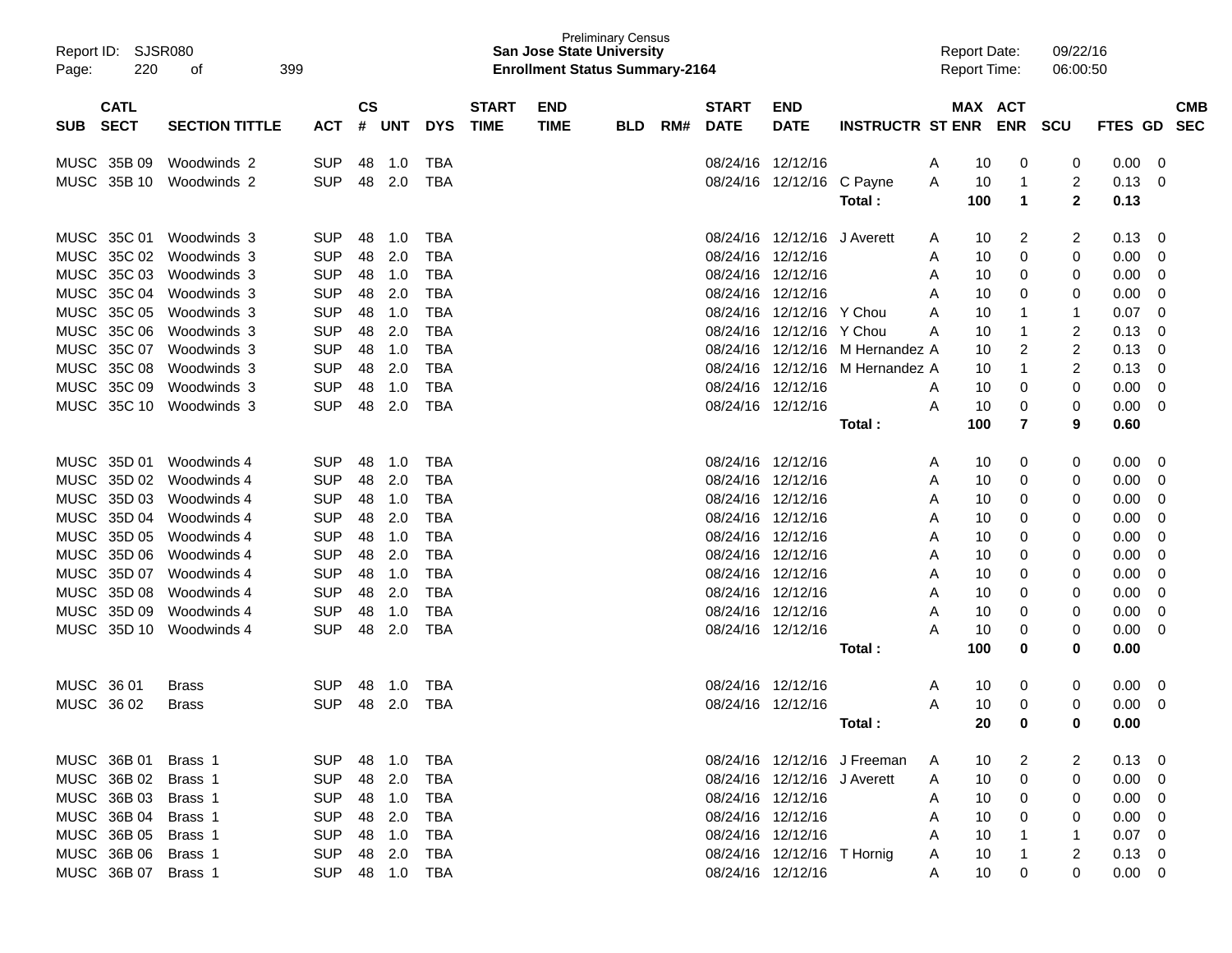| Report ID: SJSR080<br>221<br>Page: | 399<br>οf             |                |               |        |            |              | <b>San Jose State University</b><br><b>Enrollment Status Summary-2164</b> | <b>Preliminary Census</b> |     |                   |                            |                              | <b>Report Date:</b><br><b>Report Time:</b> |    |                | 09/22/16<br>06:00:50 |                        |          |            |
|------------------------------------|-----------------------|----------------|---------------|--------|------------|--------------|---------------------------------------------------------------------------|---------------------------|-----|-------------------|----------------------------|------------------------------|--------------------------------------------|----|----------------|----------------------|------------------------|----------|------------|
| <b>CATL</b>                        |                       |                | $\mathsf{cs}$ |        |            | <b>START</b> | <b>END</b>                                                                |                           |     | <b>START</b>      | <b>END</b>                 |                              |                                            |    | MAX ACT        |                      |                        |          | <b>CMB</b> |
| <b>SECT</b><br>SUB                 | <b>SECTION TITTLE</b> | ACT            |               | # UNT  | <b>DYS</b> | <b>TIME</b>  | <b>TIME</b>                                                               | <b>BLD</b>                | RM# | <b>DATE</b>       | <b>DATE</b>                | <b>INSTRUCTR ST ENR</b>      |                                            |    | <b>ENR</b>     | <b>SCU</b>           | FTES GD                |          | <b>SEC</b> |
| MUSC 36B 08                        | Brass 1               | <b>SUP</b>     | 48            | 2.0    | TBA        |              |                                                                           |                           |     |                   | 08/24/16 12/12/16          |                              | A                                          | 10 | 0              | 0                    | 0.00                   | - 0      |            |
|                                    |                       |                |               |        |            |              |                                                                           |                           |     |                   |                            | Total :                      |                                            | 80 | 4              | 5                    | 0.33                   |          |            |
| MUSC 36C 01                        | Brass 2               | <b>SUP</b>     | 48            | 1.0    | TBA        |              |                                                                           |                           |     |                   |                            | 08/24/16 12/12/16 J Freeman  | A                                          | 10 | 1              | 1                    | 0.07                   | 0        |            |
| MUSC 36C 02                        | Brass 2               | <b>SUP</b>     | 48            | 2.0    | TBA        |              |                                                                           |                           |     |                   | 08/24/16 12/12/16          |                              | A                                          | 10 | 0              | 0                    | 0.00                   | 0        |            |
| MUSC 36C 03                        | Brass 2               | <b>SUP</b>     | 48            | 1.0    | TBA        |              |                                                                           |                           |     |                   | 08/24/16 12/12/16          |                              | A                                          | 10 | 0              | 0                    | 0.00                   | 0        |            |
| MUSC 36C 04                        | Brass 2               | <b>SUP</b>     | 48            | 2.0    | TBA        |              |                                                                           |                           |     |                   | 08/24/16 12/12/16          |                              | A                                          | 10 | 0              | 0                    | 0.00                   | 0        |            |
| MUSC 36C 05                        | Brass 2               | <b>SUP</b>     | 48            | 1.0    | TBA        |              |                                                                           |                           |     |                   | 08/24/16 12/12/16 T Hornig |                              | A                                          | 10 | 1              | 1                    | 0.07                   | 0        |            |
| MUSC 36C 06                        | Brass 2               | <b>SUP</b>     | 48            | 2.0    | TBA        |              |                                                                           |                           |     |                   | 08/24/16 12/12/16 T Hornig |                              | A                                          | 10 | 1              | 2                    | 0.13                   | 0        |            |
| MUSC 36C 07                        | Brass 2               | <b>SUP</b>     | 48            | 1.0    | TBA        |              |                                                                           |                           |     |                   | 08/24/16 12/12/16          |                              | A                                          | 10 | 0              | 0                    | 0.00                   | 0        |            |
| MUSC 36C 08                        | Brass <sub>2</sub>    | <b>SUP</b>     | 48            | 2.0    | TBA        |              |                                                                           |                           |     |                   | 08/24/16 12/12/16          |                              | A                                          | 10 | 0              | 0                    | 0.00                   | 0        |            |
|                                    |                       |                |               |        |            |              |                                                                           |                           |     |                   |                            | Total :                      |                                            | 80 | 3              | 4                    | 0.27                   |          |            |
| MUSC 36D 01                        | Brass 3               | <b>SUP</b>     | 48            | 1.0    | TBA        |              |                                                                           |                           |     |                   | 08/24/16 12/12/16          |                              | A                                          | 10 | 0              | 0                    | 0.00                   | 0        |            |
| MUSC 36D 02                        | Brass 3               | <b>SUP</b>     | 48            | 2.0    | TBA        |              |                                                                           |                           |     |                   | 08/24/16 12/12/16          |                              | A                                          | 10 | 0              | 0                    | 0.00                   | 0        |            |
| MUSC 36D 03                        | Brass 3               | <b>SUP</b>     | 48            | 1.0    | TBA        |              |                                                                           |                           |     |                   | 08/24/16 12/12/16          |                              | A                                          | 10 | 0              | 0                    | 0.00                   | 0        |            |
| MUSC 36D 04                        | Brass 3               | <b>SUP</b>     | 48            | 2.0    | TBA        |              |                                                                           |                           |     |                   | 08/24/16 12/12/16          |                              | A                                          | 10 | 0              | 0                    | 0.00                   | 0        |            |
| MUSC 36D 05                        | Brass 3               | <b>SUP</b>     | 48            | 1.0    | TBA        |              |                                                                           |                           |     |                   | 08/24/16 12/12/16 T Hornig |                              | A                                          | 10 | 1              | -1                   | 0.07                   | 0        |            |
| MUSC 36D 06                        | Brass 3               | <b>SUP</b>     | 48            | 2.0    | TBA        |              |                                                                           |                           |     |                   | 08/24/16 12/12/16          |                              | A                                          | 10 | 0              | 0                    | 0.00                   | 0        |            |
| MUSC 36D 07                        | Brass 3               | <b>SUP</b>     | 48            | 1.0    | TBA        |              |                                                                           |                           |     |                   | 08/24/16 12/12/16          |                              | A                                          | 10 | 0              | 0                    | 0.00                   | 0        |            |
| MUSC 36D 08                        | Brass 3               | <b>SUP</b>     | 48            | 2.0    | TBA        |              |                                                                           |                           |     |                   | 08/24/16 12/12/16          | F Byram                      | A                                          | 10 | 1              | 2                    | 0.13                   | 0        |            |
|                                    |                       |                |               |        |            |              |                                                                           |                           |     |                   |                            | Total :                      |                                            | 80 | 2              | 3                    | 0.20                   |          |            |
| MUSC 36E 01                        | Brass 4               | <b>SUP</b>     | 48            | 1.0    | TBA        |              |                                                                           |                           |     | 08/24/16 12/12/16 |                            |                              | A                                          | 10 | 0              | 0                    | 0.00                   | 0        |            |
| MUSC 36E 02                        | Brass 4               | <b>SUP</b>     | 48            | 2.0    | TBA        |              |                                                                           |                           |     | 08/24/16 12/12/16 |                            |                              | A                                          | 10 | 0              | 0                    | 0.00                   | 0        |            |
| MUSC 36E 03                        | Brass 4               | <b>SUP</b>     | 48            | 1.0    | TBA        |              |                                                                           |                           |     |                   | 08/24/16 12/12/16          |                              | A                                          | 10 | 0              | 0                    | 0.00                   | 0        |            |
| MUSC 36E 04                        | Brass 4               | <b>SUP</b>     | 48            | 2.0    | TBA        |              |                                                                           |                           |     | 08/24/16 12/12/16 |                            |                              | A                                          | 10 | 0              | 0                    | 0.00                   | 0        |            |
| MUSC 36E 05                        | Brass 4               | <b>SUP</b>     | 48            | 1.0    | TBA        |              |                                                                           |                           |     |                   | 08/24/16 12/12/16 T Hornig |                              | A                                          | 10 |                | 1                    | 0.07                   | 0        |            |
| MUSC 36E 06                        | Brass 4               | <b>SUP</b>     | 48            | 2.0    | TBA        |              |                                                                           |                           |     |                   | 08/24/16 12/12/16 T Hornig |                              | A                                          | 10 | 1              | 2                    | 0.13                   | 0        |            |
| MUSC 36E 07                        | Brass 4               | <b>SUP</b>     | 48            | 1.0    | <b>TBA</b> |              |                                                                           |                           |     | 08/24/16 12/12/16 |                            |                              | A                                          | 10 | 0              | 0                    | 0.00                   | 0        |            |
| MUSC 36E 08                        | Brass 4               | <b>SUP</b>     |               | 48 2.0 | <b>TBA</b> |              |                                                                           |                           |     |                   | 08/24/16 12/12/16          |                              | Α                                          | 10 | 0              | 0                    | 0.00                   | $\Omega$ |            |
|                                    |                       |                |               |        |            |              |                                                                           |                           |     |                   |                            | Total :                      |                                            | 80 | 2              | 3                    | 0.20                   |          |            |
| MUSC 3701                          | Percussion            | SUP 48 1.0 TBA |               |        |            |              |                                                                           |                           |     |                   | 08/24/16 12/12/16          |                              | A                                          | 10 | $\mathbf{0}$   | 0                    | $0.00 \quad 0$         |          |            |
| MUSC 3702                          |                       | SUP 48 2.0 TBA |               |        |            |              |                                                                           |                           |     |                   | 08/24/16 12/12/16          |                              | A                                          | 10 |                | 0                    |                        |          |            |
|                                    | Percussion            |                |               |        |            |              |                                                                           |                           |     |                   |                            | Total:                       |                                            | 20 | 0<br>$\bf{0}$  | 0                    | $0.00 \quad 0$<br>0.00 |          |            |
|                                    |                       |                |               |        |            |              |                                                                           |                           |     |                   |                            |                              |                                            |    |                |                      |                        |          |            |
| MUSC 37A01 Percussion 1            |                       | SUP 48 1.0 TBA |               |        |            |              |                                                                           |                           |     |                   | 08/24/16 12/12/16          |                              | A                                          | 10 | 0              | 0                    | $0.00 \quad 0$         |          |            |
| MUSC 37A 02 Percussion 1           |                       | SUP 48 2.0 TBA |               |        |            |              |                                                                           |                           |     |                   |                            | 08/24/16 12/12/16 G Lemmon A |                                            | 10 | $\overline{2}$ | 4                    | $0.27 \ 0$             |          |            |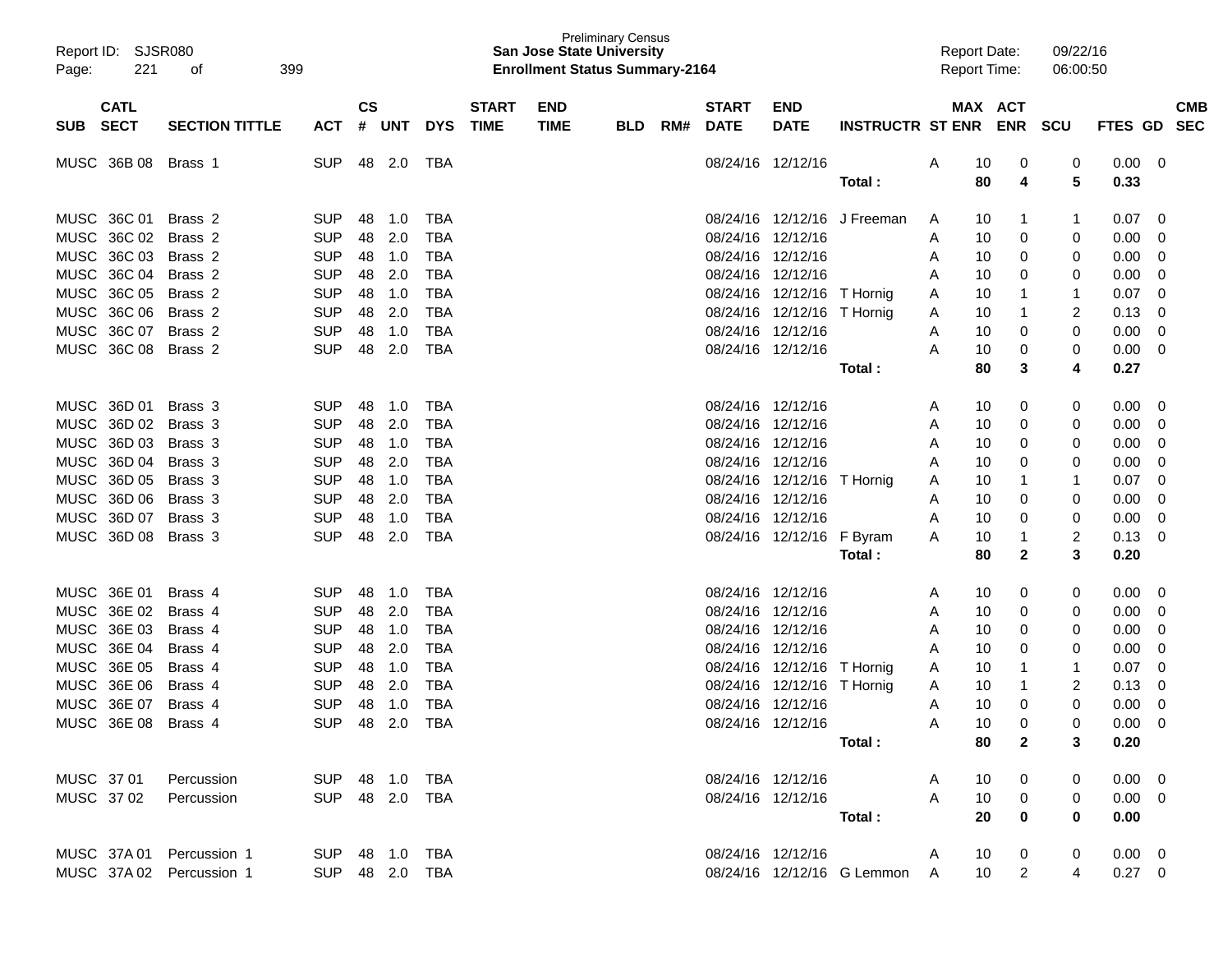| Report ID:<br>Page:                      | <b>SJSR080</b><br>222 | 399<br>οf                 |                |                    |            |            |                             | <b>San Jose State University</b><br><b>Enrollment Status Summary-2164</b> | <b>Preliminary Census</b> |     |                             |                           |                            | <b>Report Date:</b><br><b>Report Time:</b> |    |                       | 09/22/16<br>06:00:50 |             |                          |                          |
|------------------------------------------|-----------------------|---------------------------|----------------|--------------------|------------|------------|-----------------------------|---------------------------------------------------------------------------|---------------------------|-----|-----------------------------|---------------------------|----------------------------|--------------------------------------------|----|-----------------------|----------------------|-------------|--------------------------|--------------------------|
| <b>CATL</b><br><b>SECT</b><br><b>SUB</b> |                       | <b>SECTION TITTLE</b>     | <b>ACT</b>     | $\mathsf{cs}$<br># | <b>UNT</b> | <b>DYS</b> | <b>START</b><br><b>TIME</b> | <b>END</b><br><b>TIME</b>                                                 | <b>BLD</b>                | RM# | <b>START</b><br><b>DATE</b> | <b>END</b><br><b>DATE</b> | <b>INSTRUCTR ST ENR</b>    |                                            |    | MAX ACT<br><b>ENR</b> | <b>SCU</b>           | FTES GD     |                          | <b>CMB</b><br><b>SEC</b> |
|                                          |                       |                           |                |                    |            |            |                             |                                                                           |                           |     |                             |                           | Total:                     |                                            | 20 | $\mathbf{2}$          | 4                    | 0.27        |                          |                          |
|                                          |                       |                           |                |                    |            |            |                             |                                                                           |                           |     |                             |                           |                            |                                            |    |                       |                      |             |                          |                          |
| MUSC 37B 01                              |                       | Percussion 2              | <b>SUP</b>     | 48                 | 1.0        | <b>TBA</b> |                             |                                                                           |                           |     |                             | 08/24/16 12/12/16         |                            | A                                          | 10 | 0                     | 0                    | 0.00        | 0                        |                          |
| MUSC 37B 02                              |                       | Percussion 2              | <b>SUP</b>     | 48                 | 2.0        | <b>TBA</b> |                             |                                                                           |                           |     |                             | 08/24/16 12/12/16         |                            | A                                          | 10 | 0                     | 0                    | 0.00        | 0                        |                          |
|                                          |                       |                           |                |                    |            |            |                             |                                                                           |                           |     |                             |                           | Total:                     |                                            | 20 | 0                     | 0                    | 0.00        |                          |                          |
| MUSC 37C 01                              |                       | Percussion 3              | <b>SUP</b>     | 48                 | 1.0        | <b>TBA</b> |                             |                                                                           |                           |     |                             | 08/24/16 12/12/16         |                            | A                                          | 10 | 0                     | 0                    | 0.00        | 0                        |                          |
| MUSC 37C 02                              |                       | Percussion 3              | <b>SUP</b>     | 48                 | 2.0        | <b>TBA</b> |                             |                                                                           |                           |     |                             | 08/24/16 12/12/16         | G Lemmon                   | A                                          | 10 | 3                     | 6                    | 0.40        | 0                        |                          |
|                                          |                       |                           |                |                    |            |            |                             |                                                                           |                           |     |                             |                           | Total:                     |                                            | 20 | 3                     | 6                    | 0.40        |                          |                          |
| MUSC 37D 01                              |                       | Percussion 4              | <b>SUP</b>     | 48                 | 1.0        | <b>TBA</b> |                             |                                                                           |                           |     | 08/24/16                    | 12/12/16                  | G Lemmon                   | A                                          | 10 | 1                     | 1                    | 0.07        | 0                        |                          |
| MUSC 37D 02                              |                       | Percussion 4              | <b>SUP</b>     | 48                 | 2.0        | <b>TBA</b> |                             |                                                                           |                           |     |                             | 08/24/16 12/12/16         | G Lemmon                   | A                                          | 10 | $\mathbf{1}$          | $\overline{c}$       | 0.13        | 0                        |                          |
|                                          |                       |                           |                |                    |            |            |                             |                                                                           |                           |     |                             |                           | Total:                     |                                            | 20 | $\mathbf{2}$          | 3                    | 0.20        |                          |                          |
| MUSC 38 01                               |                       | Composition               | <b>SUP</b>     | 48                 | 1.0        | <b>TBA</b> |                             |                                                                           |                           |     |                             | 08/24/16 12/12/16         |                            | Α                                          | 10 | 0                     | 0                    | 0.00        | 0                        |                          |
| MUSC 38 02                               |                       | Composition               | <b>SUP</b>     | 48                 | 2.0        | <b>TBA</b> |                             |                                                                           |                           |     |                             | 08/24/16 12/12/16         |                            | A                                          | 10 | 0                     | 0                    | 0.00        | 0                        |                          |
|                                          |                       |                           |                |                    |            |            |                             |                                                                           |                           |     |                             |                           | Total:                     |                                            | 20 | $\mathbf 0$           | 0                    | 0.00        |                          |                          |
| MUSC                                     | 38B 01                | Composition 1             | <b>SUP</b>     | 48                 | 1.0        | <b>TBA</b> |                             |                                                                           |                           |     |                             |                           | 08/24/16 12/12/16 P Furman | A                                          | 10 | $\mathbf 1$           | 1                    | 0.07        | 0                        |                          |
| MUSC                                     | 38B 02                | Composition 1             | <b>SUP</b>     | 48                 | 2.0        | <b>TBA</b> |                             |                                                                           |                           |     | 08/24/16                    | 12/12/16                  |                            | A                                          | 10 | 0                     | 0                    | 0.00        | 0                        |                          |
| <b>MUSC</b>                              | 38B 03                | Composition 1             | <b>SUP</b>     | 48                 | 1.0        | <b>TBA</b> |                             |                                                                           |                           |     |                             | 08/24/16 12/12/16         |                            | A                                          | 10 | 0                     | 0                    | 0.00        | 0                        |                          |
| MUSC 38B 04                              |                       | Composition 1             | <b>SUP</b>     | 48                 | 2.0        | <b>TBA</b> |                             |                                                                           |                           |     |                             | 08/24/16 12/12/16         |                            | A                                          | 10 | 0                     | 0                    | 0.00        | 0                        |                          |
|                                          |                       |                           |                |                    |            |            |                             |                                                                           |                           |     |                             |                           | Total:                     |                                            | 40 | $\mathbf 1$           | 1                    | 0.07        |                          |                          |
| MUSC 38C 01                              |                       | Composition 2             | <b>SUP</b>     | 48                 | 1.0        | <b>TBA</b> |                             |                                                                           |                           |     |                             | 08/24/16 12/12/16         | P Furman                   | A                                          | 10 | 3                     | 3                    | 0.20        | - 0                      |                          |
| <b>MUSC</b>                              | 38C 02                | Composition 2             | <b>SUP</b>     | 48                 | 2.0        | <b>TBA</b> |                             |                                                                           |                           |     |                             | 08/24/16 12/12/16         |                            | A                                          | 10 | 0                     | 0                    | 0.00        | 0                        |                          |
| <b>MUSC</b>                              | 38C 03                | Composition 2             | <b>SUP</b>     | 48                 | 1.0        | <b>TBA</b> |                             |                                                                           |                           |     |                             | 08/24/16 12/12/16         |                            | A                                          | 10 | 1                     | 1                    | 0.07        | 0                        |                          |
| MUSC 38C 04                              |                       | Composition 2             | <b>SUP</b>     | 48                 | 2.0        | <b>TBA</b> |                             |                                                                           |                           |     |                             | 08/24/16 12/12/16         |                            | А                                          | 10 | 0                     | 0                    | 0.00        | 0                        |                          |
|                                          |                       |                           |                |                    |            |            |                             |                                                                           |                           |     |                             |                           | Total:                     |                                            | 40 | 4                     | 4                    | 0.27        |                          |                          |
|                                          |                       | MUSC 38D 01 Composition 3 | SUP 48 1.0 TBA |                    |            |            |                             |                                                                           |                           |     |                             |                           | 08/24/16 12/12/16 P Furman | A                                          | 10 | 2                     | 2                    | $0.13 \ 0$  |                          |                          |
|                                          |                       | MUSC 38D 02 Composition 3 | <b>SUP</b>     |                    | 48 2.0     | TBA        |                             |                                                                           |                           |     |                             | 08/24/16 12/12/16         |                            | Α                                          | 10 | 0                     | 0                    | 0.00        | - 0                      |                          |
|                                          |                       | MUSC 38D 03 Composition 3 | <b>SUP</b>     |                    | 48 1.0     | TBA        |                             |                                                                           |                           |     |                             | 08/24/16 12/12/16 B Belet |                            | Α                                          | 10 | $\overline{2}$        | 2                    | 0.13        | $\overline{\phantom{0}}$ |                          |
|                                          |                       | MUSC 38D 04 Composition 3 | <b>SUP</b>     |                    | 48 2.0     | TBA        |                             |                                                                           |                           |     |                             | 08/24/16 12/12/16         |                            | A                                          | 10 | $\pmb{0}$             | 0                    | $0.00 \t 0$ |                          |                          |
|                                          |                       |                           |                |                    |            |            |                             |                                                                           |                           |     |                             |                           | Total:                     |                                            | 40 | 4                     | 4                    | 0.27        |                          |                          |
| MUSC 38E 01                              |                       | Composition 4             | <b>SUP</b>     |                    | 48 1.0     | TBA        |                             |                                                                           |                           |     |                             |                           | 08/24/16 12/12/16 P Furman | A                                          | 10 |                       | 1                    | $0.07$ 0    |                          |                          |
| MUSC 38E 02                              |                       | Composition 4             | <b>SUP</b>     | 48                 | 2.0        | TBA        |                             |                                                                           |                           |     |                             | 08/24/16 12/12/16 B Belet |                            | Α                                          | 10 | $\overline{c}$        | 4                    | 0.27        | $\overline{\phantom{0}}$ |                          |
|                                          |                       | MUSC 38E 03 Composition 4 | <b>SUP</b>     |                    | 48 1.0     | <b>TBA</b> |                             |                                                                           |                           |     |                             | 08/24/16 12/12/16 B Belet |                            | A                                          | 10 | 0                     | 0                    | $0.00 \t 0$ |                          |                          |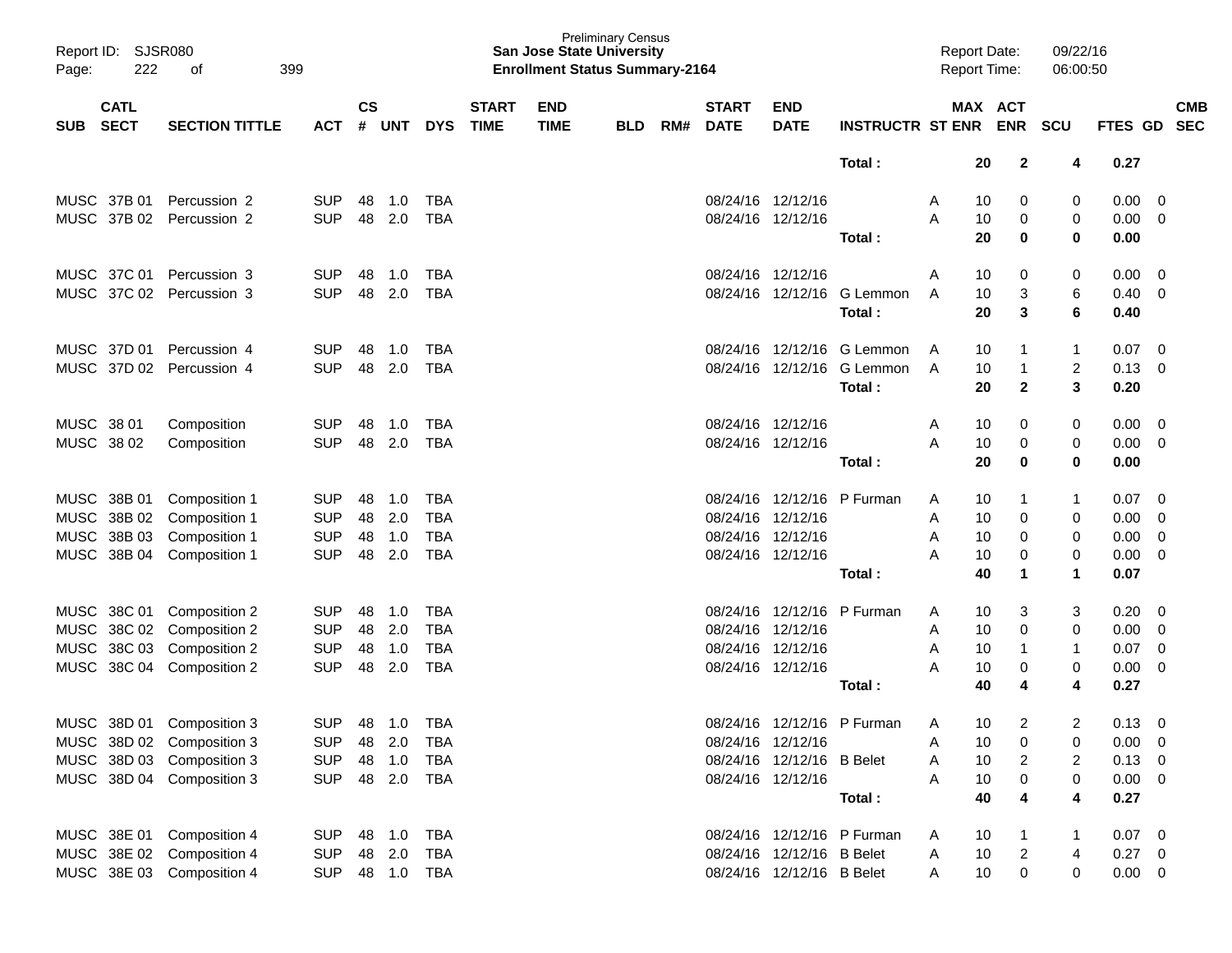| Report ID: SJSR080<br>Page: | 223         | 399<br>оf                   |            |           |        |            |              | <b>San Jose State University</b><br><b>Enrollment Status Summary-2164</b> | <b>Preliminary Census</b> |     |              |                               |                               |   | <b>Report Date:</b><br><b>Report Time:</b> |                | 09/22/16<br>06:00:50 |                        |            |
|-----------------------------|-------------|-----------------------------|------------|-----------|--------|------------|--------------|---------------------------------------------------------------------------|---------------------------|-----|--------------|-------------------------------|-------------------------------|---|--------------------------------------------|----------------|----------------------|------------------------|------------|
|                             | <b>CATL</b> |                             |            | <b>CS</b> |        |            | <b>START</b> | <b>END</b>                                                                |                           |     | <b>START</b> | <b>END</b>                    |                               |   | MAX ACT                                    |                |                      |                        | <b>CMB</b> |
| <b>SUB</b>                  | <b>SECT</b> | <b>SECTION TITTLE</b>       | <b>ACT</b> | #         | UNT    | <b>DYS</b> | <b>TIME</b>  | <b>TIME</b>                                                               | <b>BLD</b>                | RM# | <b>DATE</b>  | <b>DATE</b>                   | <b>INSTRUCTR ST ENR</b>       |   | <b>ENR</b>                                 | <b>SCU</b>     | FTES GD              |                        | <b>SEC</b> |
| MUSC 38E 04                 |             | Composition 4               | <b>SUP</b> | 48        | 2.0    | TBA        |              |                                                                           |                           |     |              | 08/24/16 12/12/16             | A Lington<br>Total:           | A | 0<br>10<br>40<br>3                         | 0<br>5         | 0.00<br>0.33         | 0                      |            |
| MUSC 39A 01                 |             | ImprovCompArr 1             | <b>SUP</b> | 48        | 1.0    | <b>TBA</b> |              |                                                                           |                           |     |              | 08/24/16 12/12/16 A Lington   |                               | A | 10<br>1                                    |                | 0.07                 | 0                      |            |
| MUSC                        | 39A 03      | ImprovCompArr 1             | <b>SUP</b> | 48        | 1.0    | <b>TBA</b> |              |                                                                           |                           |     |              | 08/24/16 12/12/16             | D Behroozi                    | A | 10<br>1                                    |                | 0.07                 | 0                      |            |
| MUSC                        | 39A 05      | ImprovCompArr 1             | <b>SUP</b> | 48        | 1.0    | <b>TBA</b> |              |                                                                           |                           |     |              | 08/24/16 12/12/16             | J Lewis                       | A | 10<br>1                                    | 1              | 0.07                 | 0                      |            |
| <b>MUSC</b>                 | 39A 07      | ImprovCompArr 1             | <b>SUP</b> | 48        | 1.0    | <b>TBA</b> |              |                                                                           |                           |     |              | 08/24/16 12/12/16             |                               | A | 10<br>0                                    | 0              | 0.00                 | 0                      |            |
| <b>MUSC</b>                 | 39A 09      | ImprovCompArr 1             | <b>SUP</b> | 48        | 1.0    | <b>TBA</b> |              |                                                                           |                           |     |              | 08/24/16 12/12/16             |                               | Α | 10<br>0                                    | 0              | 0.00                 | 0                      |            |
| <b>MUSC</b>                 | 39A 11      | ImprovCompArr 1             | <b>SUP</b> | 48        | 1.0    | <b>TBA</b> |              |                                                                           |                           |     |              | 08/24/16 12/12/16             | R Vandivier                   | A | 3<br>10                                    | 3              | 0.20                 |                        | 0          |
| MUSC 39A 13                 |             | ImprovCompArr 1             | <b>SUP</b> | 48        | 1.0    | <b>TBA</b> |              |                                                                           |                           |     |              | 08/24/16 12/12/16             | K Geisick                     | A | 10<br>1                                    | 1              | 0.07                 | 0                      |            |
|                             |             |                             |            |           |        |            |              |                                                                           |                           |     |              |                               | Total:                        |   | $\overline{\mathbf{r}}$<br>70              | $\overline{7}$ | 0.47                 |                        |            |
| MUSC 39B 01                 |             | ImprovCompArr 2             | <b>SUP</b> | 48        | 1.0    | <b>TBA</b> |              |                                                                           |                           |     |              | 08/24/16 12/12/16             |                               | A | 10<br>0                                    | 0              | 0.00                 | 0                      |            |
| <b>MUSC</b>                 | 39B 03      | ImprovCompArr 2             | <b>SUP</b> | 48        | 1.0    | <b>TBA</b> |              |                                                                           |                           |     | 08/24/16     | 12/12/16                      |                               | A | 0<br>10                                    | 0              | 0.00                 | 0                      |            |
| MUSC                        | 39B 05      | ImprovCompArr 2             | <b>SUP</b> | 48        | 1.0    | <b>TBA</b> |              |                                                                           |                           |     | 08/24/16     | 12/12/16                      |                               | A | 0<br>10                                    | 0              | 0.00                 |                        | 0          |
| MUSC                        | 39B 07      | ImprovCompArr 2             | <b>SUP</b> | 48        | 1.0    | <b>TBA</b> |              |                                                                           |                           |     |              | 08/24/16 12/12/16             |                               | A | 0<br>10                                    | 0              | 0.00                 |                        | 0          |
| <b>MUSC</b>                 | 39B 09      | ImprovCompArr 2             | <b>SUP</b> | 48        | 1.0    | <b>TBA</b> |              |                                                                           |                           |     |              | 08/24/16 12/12/16             |                               | Α | 0<br>10                                    | 0              | 0.00                 | 0                      |            |
| <b>MUSC</b>                 | 39B 11      | ImprovCompArr 2             | <b>SUP</b> | 48        | 1.0    | <b>TBA</b> |              |                                                                           |                           |     |              | 08/24/16 12/12/16             | R Vandivier                   | A | 10<br>3                                    | 3              | 0.20                 | 0                      |            |
| <b>MUSC</b>                 | 39B 13      | ImprovCompArr 2             | <b>SUP</b> | 48        | 1.0    | <b>TBA</b> |              |                                                                           |                           |     |              | 08/24/16 12/12/16             | K Geisick                     | Α | 10<br>1                                    | 1              | 0.07                 | 0                      |            |
|                             |             |                             |            |           |        |            |              |                                                                           |                           |     |              |                               | Total:                        |   | 70<br>4                                    | 4              | 0.27                 |                        |            |
| MUSC 39C 01                 |             | ImprovCompArr 3             | <b>SUP</b> | 48        | 1.0    | <b>TBA</b> |              |                                                                           |                           |     |              | 08/24/16 12/12/16             | A Lington                     | A | 10<br>1                                    |                | 0.07                 | 0                      |            |
| <b>MUSC</b>                 | 39C 03      | ImprovCompArr 3             | <b>SUP</b> | 48        | 1.0    | <b>TBA</b> |              |                                                                           |                           |     | 08/24/16     | 12/12/16                      | D Behroozi                    | A | 10<br>1                                    | 1              | 0.07                 | 0                      |            |
| <b>MUSC</b>                 | 39C 05      | ImprovCompArr 3             | <b>SUP</b> | 48        | 1.0    | <b>TBA</b> |              |                                                                           |                           |     | 08/24/16     | 12/12/16                      | J Lewis                       | A | 2<br>10                                    | 2              | 0.13                 | 0                      |            |
| <b>MUSC</b>                 | 39C 07      | ImprovCompArr 3             | <b>SUP</b> | 48        | 1.0    | <b>TBA</b> |              |                                                                           |                           |     |              | 08/24/16 12/12/16             |                               | A | 10<br>0                                    | 0              | 0.00                 | 0                      |            |
| <b>MUSC</b>                 | 39C 09      | ImprovCompArr 3             | <b>SUP</b> | 48        | 1.0    | <b>TBA</b> |              |                                                                           |                           |     |              | 08/24/16 12/12/16             |                               | A | 10<br>0                                    | 0              | 0.00                 | 0                      |            |
| <b>MUSC</b>                 | 39C 11      | ImprovCompArr 3             | <b>SUP</b> | 48        | 1.0    | <b>TBA</b> |              |                                                                           |                           |     | 08/24/16     | 12/12/16                      | R Vandivier                   | A | 2<br>10                                    | 2              | 0.13                 | 0                      |            |
| <b>MUSC</b>                 | 39C 13      | ImprovCompArr 3             | <b>SUP</b> | 48        | 1.0    | <b>TBA</b> |              |                                                                           |                           |     |              | 08/24/16 12/12/16             | K Geisick                     | A | 10<br>1                                    | $\mathbf 1$    | 0.07                 | 0                      |            |
|                             |             |                             |            |           |        |            |              |                                                                           |                           |     |              |                               | Total:                        |   | 70<br>7                                    | $\overline{7}$ | 0.47                 |                        |            |
|                             |             | MUSC 39D 01 ImprovCompArr 4 | <b>SUP</b> | 48        | 1.0    | TBA        |              |                                                                           |                           |     |              | 08/24/16 12/12/16             |                               | A | 0<br>10                                    | 0              |                      | 0.00<br>$\overline{0}$ |            |
|                             |             | MUSC 39D 03 ImprovCompArr 4 | <b>SUP</b> | 48        | 1.0    | <b>TBA</b> |              |                                                                           |                           |     |              | 08/24/16 12/12/16             |                               | Α | 10<br>0                                    | 0              | 0.00                 | $\overline{0}$         |            |
| MUSC 39D 05                 |             | ImprovCompArr 4             | <b>SUP</b> |           | 48 1.0 | <b>TBA</b> |              |                                                                           |                           |     |              | 08/24/16 12/12/16             |                               | Α | 10<br>0                                    | 0              | 0.00                 | 0                      |            |
| MUSC 39D 07                 |             | ImprovCompArr 4             | <b>SUP</b> |           | 48 1.0 | <b>TBA</b> |              |                                                                           |                           |     |              | 08/24/16 12/12/16 J Shifflett |                               | Α | 10                                         |                | 0.07                 | 0                      |            |
| MUSC 39D 09                 |             | ImprovCompArr 4             | <b>SUP</b> |           | 48 1.0 | <b>TBA</b> |              |                                                                           |                           |     |              | 08/24/16 12/12/16             |                               | Α | 10<br>0                                    | 0              | 0.00                 | - 0                    |            |
| MUSC 39D 11                 |             | ImprovCompArr 4             | <b>SUP</b> |           | 48 1.0 | TBA        |              |                                                                           |                           |     |              |                               | 08/24/16 12/12/16 R Vandivier | A | 2<br>10                                    | 2              | 0.13                 | - 0                    |            |
|                             |             | MUSC 39D 13 ImprovCompArr 4 | <b>SUP</b> |           | 48 1.0 | TBA        |              |                                                                           |                           |     |              | 08/24/16 12/12/16             |                               | A | 10<br>0                                    | 0              |                      | 0.00<br>$\overline{0}$ |            |
|                             |             |                             |            |           |        |            |              |                                                                           |                           |     |              |                               | Total:                        |   | 70<br>3                                    | 3              | 0.20                 |                        |            |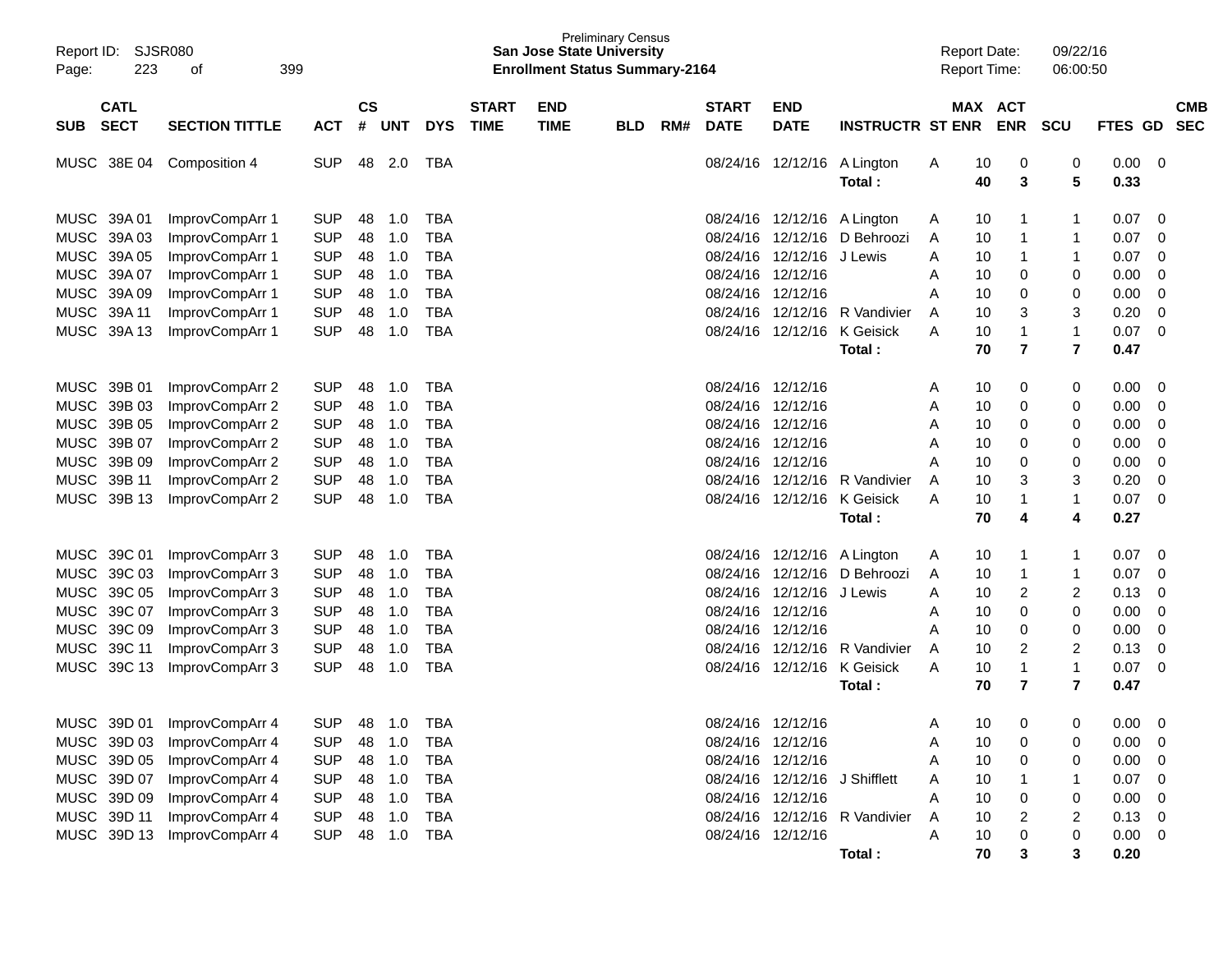| Report ID:<br>224<br>Page:               | <b>SJSR080</b><br>399<br>οf        |                   |                    |            |                  |                             | <b>Preliminary Census</b><br><b>San Jose State University</b><br><b>Enrollment Status Summary-2164</b> |                          |            |                             |                                        |                                 | <b>Report Date:</b><br><b>Report Time:</b> |                                  | 09/22/16<br>06:00:50 |                             |                         |            |
|------------------------------------------|------------------------------------|-------------------|--------------------|------------|------------------|-----------------------------|--------------------------------------------------------------------------------------------------------|--------------------------|------------|-----------------------------|----------------------------------------|---------------------------------|--------------------------------------------|----------------------------------|----------------------|-----------------------------|-------------------------|------------|
| <b>CATL</b><br><b>SECT</b><br><b>SUB</b> | <b>SECTION TITTLE</b>              | <b>ACT</b>        | $\mathsf{cs}$<br># | <b>UNT</b> | <b>DYS</b>       | <b>START</b><br><b>TIME</b> | <b>END</b><br><b>TIME</b>                                                                              | <b>BLD</b>               | RM#        | <b>START</b><br><b>DATE</b> | <b>END</b><br><b>DATE</b>              | <b>INSTRUCTR ST ENR</b>         |                                            | MAX ACT<br><b>ENR</b>            | <b>SCU</b>           | FTES GD SEC                 |                         | <b>CMB</b> |
| MUSC 40A 01<br>MUSC 40A 02               | Jazz Improv - I<br>Jazz Improv - I | SEM<br><b>ACT</b> | 05<br>09           | 2.0<br>0.0 | TR<br><b>TBA</b> |                             | 10:30 AM 11:45 AM                                                                                      | <b>MUS</b>               | 150        |                             | 08/24/16 12/12/16<br>08/24/16 12/12/16 | N Boaz<br>N Boaz<br>Total:      | A<br>A                                     | 35<br>40<br>40<br>40<br>75<br>80 | 80<br>40<br>120      | 5.33<br>$0.00 \t 0$<br>5.33 | $\overline{0}$          |            |
| MUSC 41A 01                              | <b>Applied Lyric Dict</b>          | ACT               | 09                 | 1.0        | МW               |                             | 08:30 AM 09:20 AM                                                                                      | MUS 210                  |            |                             | 08/24/16 12/12/16                      | L Pugh<br>Total:                | A                                          | 20<br>17<br>20<br>17             | 17<br>17             | 1.13<br>1.13                | $\overline{\mathbf{0}}$ |            |
| MUSC 50A 01                              | ConcertChoir                       | ACT               |                    | 21 1.0     | MW               |                             | 01:30 PM 03:20 PM                                                                                      | <b>MUS 150</b>           |            |                             | 08/24/16 12/12/16                      | J Benson<br>Total:              | A                                          | 55<br>41<br>55<br>41             | 41<br>41             | 2.73<br>2.73                | $\overline{\mathbf{0}}$ |            |
| MUSC 51 01<br>MUSC 51 02                 | UnivChorales<br>UnivChorales       | ACT<br><b>ACT</b> | 09<br>09           | 1.0<br>1.0 | <b>TR</b><br>MW  |                             | 03:30 PM 04:20 PM<br>03:30 PM 04:20 PM                                                                 | <b>MUS</b><br><b>MUS</b> | 182<br>182 |                             | 08/24/16 12/12/16<br>08/24/16 12/12/16 | M Millman<br>J Benson<br>Total: | A<br>A                                     | 30<br>16<br>13<br>20<br>50<br>29 | 16<br>13<br>29       | $1.07 \t 0$<br>0.88<br>1.95 | $\overline{1}$          |            |
| MUSC 52 01                               | <b>ENS: OperaTheater</b>           | ACT               |                    | 21 1.0     | TR               |                             | 03:30 PM 05:20 PM                                                                                      | MUS 176                  |            |                             | 08/24/16 12/12/16                      | L Chianakas A<br>Total:         |                                            | 6<br>20<br>20<br>6               | 6<br>6               | $0.40 \quad 0$<br>0.40      |                         |            |
| MUSC 53 01                               | ENS: UnivSymphOrcheACT 21 1.0 TR   |                   |                    |            |                  |                             | 01:30 PM 03:20 PM                                                                                      | MUS 176                  |            |                             | 08/24/16 12/12/16                      | S Jones-Haye A<br>Total:        |                                            | 12<br>30<br>12<br>30             | 12<br>12             | $0.80 \ 0$<br>0.80          |                         |            |
| MUSC 54 01                               | SymphBand                          | ACT               |                    | 21 1.0     | <b>TR</b>        |                             | 01:30 PM 03:20 PM                                                                                      | <b>MUS 150</b>           |            |                             | 08/24/16 12/12/16                      | D Hollinger<br>Total:           | A                                          | 30<br>27<br>30<br>27             | 27<br>27             | $1.80 \ 0$<br>1.80          |                         |            |
| MUSC 55 01                               | ENS: WindEnsemble ACT              |                   |                    | $21 \t1.0$ | MW               |                             | 01:30 PM 03:20 PM                                                                                      | MUS 176                  |            |                             | 08/24/16 12/12/16                      | E Harris<br>Total:              | A                                          | 60<br>17<br>60<br>17             | 17<br>17             | 1.13<br>1.13                | $\overline{\mathbf{0}}$ |            |
| MUSC 56 01                               | MarchBand                          | ACT               | 21                 | 2.0        |                  | MWF 03:45 PM 06:00 PM       |                                                                                                        | <b>MUS 150</b>           |            |                             | 08/24/16 12/12/16                      | G Pierson<br>Total:             | 100<br>A<br>100                            | 64<br>64                         | 64<br>64             | 8.53<br>8.53                | $\overline{\mathbf{0}}$ |            |
| MUSC 57 01                               | <b>JazzOrch</b>                    | ACT               | 20                 | 1.0        | <b>TR</b>        |                             | 03:30 PM 05:20 PM                                                                                      | <b>MUS</b>               | 150        |                             | 08/24/16 12/12/16                      | A Lington<br>Total:             | A                                          | 8<br>30<br>8<br>30               | 8<br>8               | 0.53<br>0.53                | $\overline{0}$          |            |
|                                          | MUSC 59 01 AfroLatinJazzEns        | ACT 20 1.0        |                    |            |                  |                             | MW  01:30 PM  03:20 PM  MUS  186                                                                       |                          |            |                             | 08/24/16 12/12/16 J Lewis              | Total:                          |                                            | 20<br>20<br>4                    | 4                    | $0.27 \quad 0$<br>0.27      |                         |            |
| MUSC 60A 01 Choraliers                   |                                    |                   |                    |            |                  |                             | ACT 21 1.0 TR  01:30 PM  03:20 PM  MUS  182                                                            |                          |            |                             | 08/24/16 12/12/16                      | J Benson<br>Total:              | A                                          | 11<br>20<br>20<br>11             | 11<br>11             | $0.73 \quad 0$<br>0.73      |                         |            |
|                                          | MUSC 60C 01 EnsChamberMusic        |                   |                    |            |                  |                             | ACT 10 1.0 T 03:30 PM 05:20 PM MUS 211                                                                 |                          |            |                             | 08/24/16 12/12/16 G Mok                |                                 | A                                          | 15<br>3                          | 3                    | $0.20 \ 0$                  |                         |            |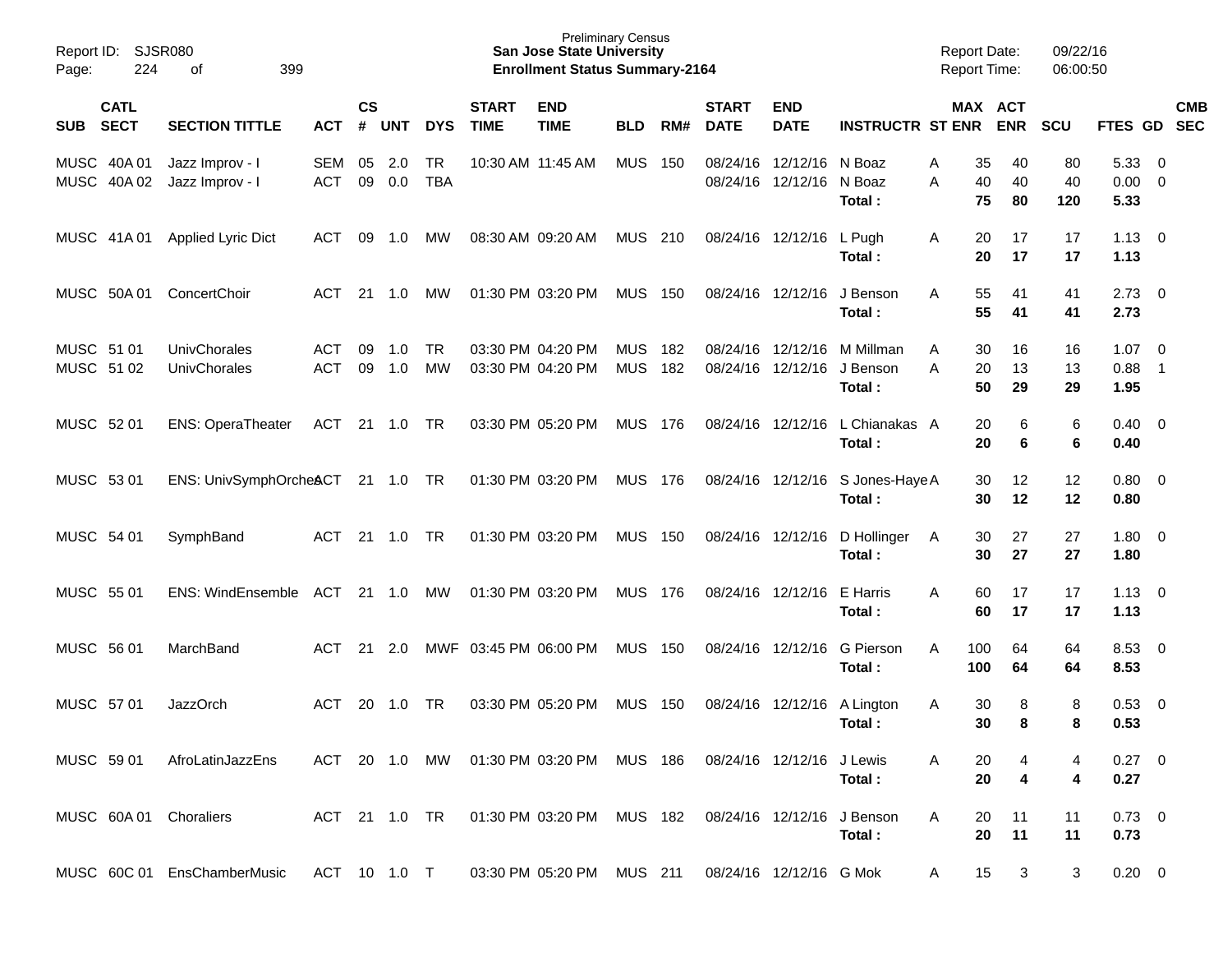| Page:                                  | Report ID: SJSR080<br>225  | 399<br>оf                                    |                                  |               |                      |                                 |                             | <b>Preliminary Census</b><br><b>San Jose State University</b><br><b>Enrollment Status Summary-2164</b> |                |     |                             |                                                                            |                                             | <b>Report Date:</b><br><b>Report Time:</b> |                                          | 09/22/16<br>06:00:50                     |                                               |                                                    |
|----------------------------------------|----------------------------|----------------------------------------------|----------------------------------|---------------|----------------------|---------------------------------|-----------------------------|--------------------------------------------------------------------------------------------------------|----------------|-----|-----------------------------|----------------------------------------------------------------------------|---------------------------------------------|--------------------------------------------|------------------------------------------|------------------------------------------|-----------------------------------------------|----------------------------------------------------|
| <b>SUB</b>                             | <b>CATL</b><br><b>SECT</b> | <b>SECTION TITTLE</b>                        | <b>ACT</b>                       | $\mathsf{cs}$ | # UNT                | <b>DYS</b>                      | <b>START</b><br><b>TIME</b> | <b>END</b><br><b>TIME</b>                                                                              | <b>BLD</b>     | RM# | <b>START</b><br><b>DATE</b> | <b>END</b><br><b>DATE</b>                                                  | <b>INSTRUCTR ST ENR</b>                     |                                            | MAX ACT<br><b>ENR</b>                    | <b>SCU</b>                               |                                               | <b>CMB</b><br>FTES GD SEC                          |
|                                        |                            |                                              |                                  |               |                      |                                 |                             |                                                                                                        |                |     |                             |                                                                            | Total:                                      | 15                                         | 3                                        | 3                                        | 0.20                                          |                                                    |
| MUSC 60F 01<br>MUSC 60F 02             | MUSC 60F03                 | SmallJazzEns<br>SmallJazzEns<br>SmallJazzEns | ACT.<br><b>ACT</b><br><b>ACT</b> | 10<br>10      | 1.0<br>1.0<br>10 1.0 | TBA<br><b>TBA</b><br><b>TBA</b> |                             |                                                                                                        |                |     |                             | 08/24/16 12/12/16<br>08/24/16 12/12/16<br>08/24/16 12/12/16                | J Lewis<br>J Shifflett<br>P Block<br>Total: | 15<br>A<br>15<br>Α<br>Α<br>10<br>40        | 3<br>$\overline{c}$<br>$\mathbf{1}$<br>6 | 3<br>$\overline{2}$<br>$\mathbf{1}$<br>6 | 0.20<br>0.13<br>$0.07 \ 0$<br>0.40            | $\overline{\mathbf{0}}$<br>$\overline{\mathbf{0}}$ |
|                                        | MUSC 60H 01                | PercEns                                      | ACT                              |               | 10 1.0               | -F                              |                             | 10:30 AM 12:20 PM                                                                                      | <b>MUS 176</b> |     | 08/24/16 12/12/16           |                                                                            | G Lemmon<br>Total:                          | 20<br>A<br>20                              | 8<br>8                                   | 8<br>8                                   | 0.53<br>0.53                                  | $\overline{\mathbf{0}}$                            |
| MUSC 601 01                            |                            | EnsJazzEnsemble                              | ACT                              |               | 10 1.0               | -F                              |                             | 12:30 PM 02:20 PM                                                                                      | <b>MUS 182</b> |     | 08/24/16 12/12/16           |                                                                            | K Strom<br>Total:                           | 15<br>A<br>15                              | 9<br>9                                   | 9<br>9                                   | $0.60 \quad 0$<br>0.60                        |                                                    |
| MUSC 60J 01                            |                            | StringEns                                    | ACT                              |               | 10 1.0               | -F                              |                             | 03:30 PM 05:30 PM                                                                                      | MUS 210        |     |                             |                                                                            | 08/24/16 12/12/16 S Jones-Haye A<br>Total:  | 15<br>15                                   | 5<br>5                                   | 5<br>5                                   | 0.33<br>0.33                                  | $\overline{\phantom{0}}$                           |
|                                        | MUSC 60K 01                | <b>BrassEns</b>                              | ACT                              |               | 10 1.0               | -F                              |                             | 10:30 AM 12:20 PM                                                                                      | <b>MUS 150</b> |     |                             | 08/24/16 12/12/16                                                          | T Hornig<br>Total:                          | 20<br>A<br>20                              | 10<br>10                                 | 10<br>10                                 | $0.67$ 0<br>0.67                              |                                                    |
| MUSC 60L01<br>MUSC 60L02<br>MUSC 60L03 |                            | WoodwindEns<br>WoodwindEns<br>WoodwindEns    | ACT<br><b>ACT</b><br><b>ACT</b>  | 10<br>10      | 1.0<br>1.0<br>10 1.0 | F<br><b>TBA</b><br><b>TBA</b>   |                             | 10:30 AM 12:20 PM                                                                                      | <b>MUS 182</b> |     |                             | 08/24/16 12/12/16<br>08/24/16 12/12/16 C Payne<br>08/24/16 12/12/16 Y Chou | J Averett<br>Total:                         | 15<br>A<br>15<br>A<br>15<br>Α<br>45        | 6<br>2<br>0<br>8                         | 6<br>$\overline{2}$<br>0<br>8            | 0.40<br>$0.13 \quad 0$<br>$0.00 \t 0$<br>0.53 | $\overline{\mathbf{0}}$                            |
|                                        |                            | MUSC 60M 01 SaxophoneEns                     | ACT                              | 10            | 1.0                  | $\top$                          |                             | 07:00 PM 09:00 PM                                                                                      | MUS            | 150 |                             | 08/24/16 12/12/16                                                          | M Hernandez A<br>Total:                     | 15<br>15                                   | 3<br>3                                   | 3<br>3                                   | 0.20<br>0.20                                  | $\overline{\phantom{0}}$                           |
|                                        |                            | MUSC 60O 01 TromboneEns                      | ACT                              | 10            | 1.0                  | F                               |                             | 08:30 AM 10:20 AM                                                                                      | MUS            | 150 |                             | 08/24/16 12/12/16                                                          | T Hornig<br>Total:                          | 15<br>A<br>15                              | 4<br>4                                   | 4<br>4                                   | 0.27<br>0.27                                  | $\overline{\phantom{0}}$                           |
| MUSC 61 01                             |                            | StylesIntrpOpera1                            | ACT                              |               | 09 1.0               | TBA                             |                             |                                                                                                        |                |     |                             |                                                                            | 08/24/16 12/12/16 S Snitkovska A<br>Total:  | 15<br>15                                   | 1<br>$\mathbf 1$                         | $\mathbf{1}$<br>1                        | $0.07 \quad 0$<br>0.07                        |                                                    |
| MUSC 63 01                             |                            | StylesIntrpOpera2                            | <b>ACT</b>                       |               | 09 1.0 TBA           |                                 |                             |                                                                                                        |                |     |                             |                                                                            | 08/24/16 12/12/16 S Snitkovska A<br>Total:  | 15<br>15                                   | $\overline{1}$                           | 1<br>$\mathbf{1}$                        | $0.07$ 0<br>0.07                              |                                                    |
| MUSC 81 01                             |                            | Concert Listening I                          | ACT 09 1.0 TR                    |               |                      |                                 |                             | 12:30 PM 01:20 PM MUS 176                                                                              |                |     | 08/24/16 12/12/16           |                                                                            | A Cohen<br>Total:                           | 150<br>A<br>150                            | 20<br>20                                 | 20<br>20                                 | $1.33 \ 0$<br>1.33                            |                                                    |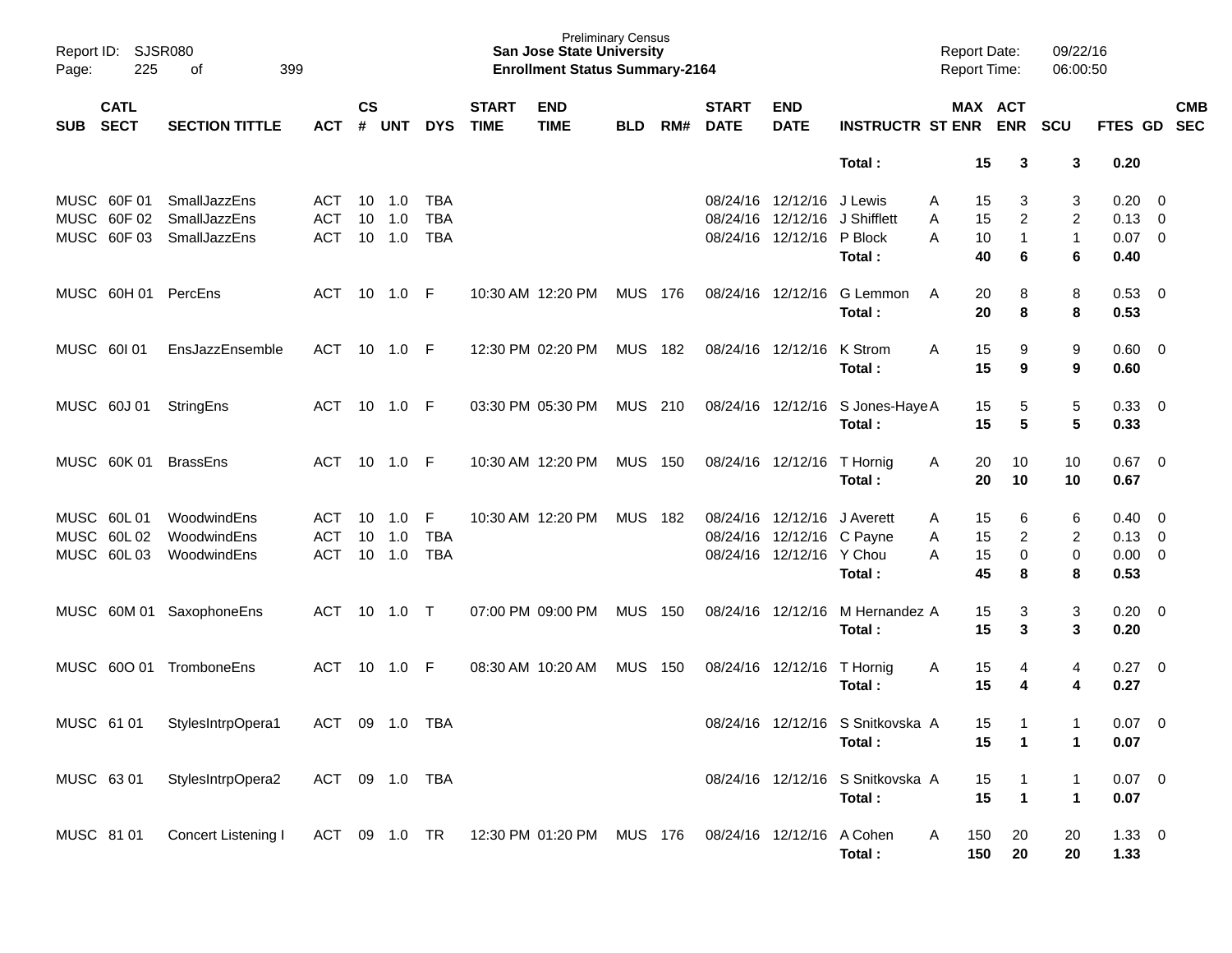| Report ID:<br>226<br>Page:                | <b>SJSR080</b><br>399<br>of                        |                                 |                    |                      |                               |                             | <b>Preliminary Census</b><br><b>San Jose State University</b><br><b>Enrollment Status Summary-2164</b> |                          |            |                                        |                           |                                                             | <b>Report Date:</b><br><b>Report Time:</b> |                                                    | 09/22/16<br>06:00:50     |                                       |                                              |            |
|-------------------------------------------|----------------------------------------------------|---------------------------------|--------------------|----------------------|-------------------------------|-----------------------------|--------------------------------------------------------------------------------------------------------|--------------------------|------------|----------------------------------------|---------------------------|-------------------------------------------------------------|--------------------------------------------|----------------------------------------------------|--------------------------|---------------------------------------|----------------------------------------------|------------|
| <b>CATL</b><br><b>SECT</b><br><b>SUB</b>  | <b>SECTION TITTLE</b>                              | <b>ACT</b>                      | $\mathsf{cs}$<br># | <b>UNT</b>           | <b>DYS</b>                    | <b>START</b><br><b>TIME</b> | <b>END</b><br><b>TIME</b>                                                                              | <b>BLD</b>               | RM#        | <b>START</b><br><b>DATE</b>            | <b>END</b><br><b>DATE</b> | <b>INSTRUCTR ST ENR</b>                                     |                                            | MAX ACT<br><b>ENR</b>                              | <b>SCU</b>               | FTES GD SEC                           |                                              | <b>CMB</b> |
|                                           | MUSC 100W 01 Writing Workshop                      | SEM                             | 04                 | 3.0                  | MW                            | 09:00 AM 10:15 AM           |                                                                                                        |                          |            | 08/24/16                               | 12/12/16 A Cohen          | Total:                                                      | 25<br>A<br>25                              | 20<br>20                                           | 60<br>60                 | $4.00 \ 0$<br>4.00                    |                                              |            |
| MUSC 102 01                               | Orchestration                                      | SEM                             |                    | 04 3.0               | TBA                           |                             |                                                                                                        |                          |            |                                        | 08/24/16 12/12/16         | A Cohen<br>Total:                                           | A                                          | 2<br>$\overline{2}$<br>$\mathbf 2$<br>$\mathbf{2}$ | 6<br>6                   | $0.40 \quad 0$<br>0.40                |                                              |            |
| MUSC 103 01                               | Form & Analysis                                    | SEM                             | 04                 | 3.0                  | <b>TR</b>                     | 09:00 AM 10:15 AM           |                                                                                                        | <b>MUS</b>               | 160        | 08/24/16 12/12/16                      |                           | <b>B</b> Belet<br>Total:                                    | 30<br>A<br>30                              | 27<br>27                                           | 81<br>81                 | $5.40 \ 0$<br>5.40                    |                                              |            |
| MUSC 104 01                               | Counterpoint                                       | SEM                             | 04                 | 3.0                  | МW                            |                             | 12:00 PM 01:15 PM                                                                                      | <b>MUS 210</b>           |            | 08/24/16 12/12/16                      |                           | P Furman<br>Total:                                          | 25<br>A<br>25                              | 19<br>19                                           | 57<br>57                 | 3.80 0<br>3.80                        |                                              |            |
| MUSC 106A01                               | Jazz Arranging I                                   | SEM                             | 04                 | 2.0                  | МW                            | 10:30 AM 11:20 AM           |                                                                                                        | <b>MUS 160</b>           |            | 08/24/16 12/12/16                      |                           | A Lington<br>Total:                                         | Α<br>18<br>18                              | 7<br>$\overline{7}$                                | 14<br>14                 | $1.00$ 2<br>1.00                      |                                              |            |
| MUSC 110 01                               | Bar/Class Mus Histor LEC                           |                                 | 02                 | 3.0                  | МW                            | 09:00 AM 10:15 AM           |                                                                                                        | <b>MUS</b>               | 250        | 08/24/16 12/12/16                      |                           | G Haramaki A<br>Total:                                      | 50<br>50                                   | 58<br>58                                           | 174<br>174               | 11.70 2<br>11.70                      |                                              |            |
| MUSC 111 01                               | Rom/Modern Mus HistoLEC                            |                                 |                    | 3.0                  |                               |                             |                                                                                                        |                          |            |                                        |                           | Total:                                                      | Χ                                          | 0<br>0<br>$\bf{0}$<br>$\bf{0}$                     | 0<br>$\mathbf 0$         | $0.00 \t 0$<br>0.00                   |                                              |            |
| MUSC 120 01<br>MUSC 120 03<br>MUSC 120 10 | Worlds of Jazz<br>Worlds of Jazz<br>Worlds of Jazz | LEC<br><b>LEC</b><br><b>LEC</b> | 01<br>01<br>01     | 3.0<br>3.0<br>3.0    | МW<br><b>TR</b><br><b>TBA</b> | 10:30 AM 11:45 AM           | 12:00 PM 01:15 PM                                                                                      | <b>MUS</b><br><b>MUS</b> | 150<br>150 | 08/24/16<br>08/24/16                   | 12/12/16<br>12/12/16      | J Lewis<br>J Lewis<br>08/24/16 12/12/16 A Lington<br>Total: | 70<br>Α<br>70<br>Α<br>A<br>100<br>240      | 63<br>47<br>42<br>152                              | 189<br>141<br>126<br>456 | $12.60 \t 0$<br>9.45<br>8.45<br>30.50 | $\overline{1}$<br>$\overline{\phantom{0}}$ 1 |            |
|                                           | MUSC 122A 01 Fund Tech Woodwnds ACT 10 1.0         |                                 |                    |                      | <b>TR</b>                     |                             | 11:30 AM 12:20 PM                                                                                      | <b>MUS</b>               | 182        | 08/24/16 12/12/16                      |                           | J Averett<br>Total:                                         | 20<br>A<br>20                              | 20<br>20                                           | 20<br>20                 | 1.35<br>1.35                          | $\overline{\phantom{0}}$                     |            |
|                                           | MUSC 123A 01 Fund Tech Brass                       | ACT                             | 10                 | 1.0                  | МW                            | 10:30 AM 11:20 AM           |                                                                                                        | <b>MUS</b>               | 250        | 08/24/16                               | 12/12/16                  | T Hornig<br>Total:                                          | 20<br>Α<br>20                              | 21<br>21                                           | 21<br>21                 | 1.43<br>1.43                          | $\overline{2}$                               |            |
|                                           | MUSC 127A 01 Fund Tech Strings                     |                                 |                    |                      |                               |                             | ACT 10 1.0 TR 08:00 AM 08:50 AM MUS 150                                                                |                          |            |                                        |                           | 08/24/16 12/12/16 S Jones-Haye A<br>Total:                  | 20<br>20                                   | 20<br>20                                           | 20<br>20                 | $1.33 \ 0$<br>1.33                    |                                              |            |
| MUSC 129 01<br>MUSC 129 02                | Electro-Acoustics<br>Electro-Acoustics             | <b>SUP</b><br><b>SUP</b>        |                    | 36 1.0<br>36 2.0 TBA | <b>TBA</b>                    |                             |                                                                                                        |                          |            | 08/24/16 12/12/16<br>08/24/16 12/12/16 |                           | Total:                                                      | 10<br>A<br>A<br>10<br>20                   | 0<br>0<br>0                                        | 0<br>0<br>0              | $0.00 \t 0$<br>$0.00 \t 0$<br>0.00    |                                              |            |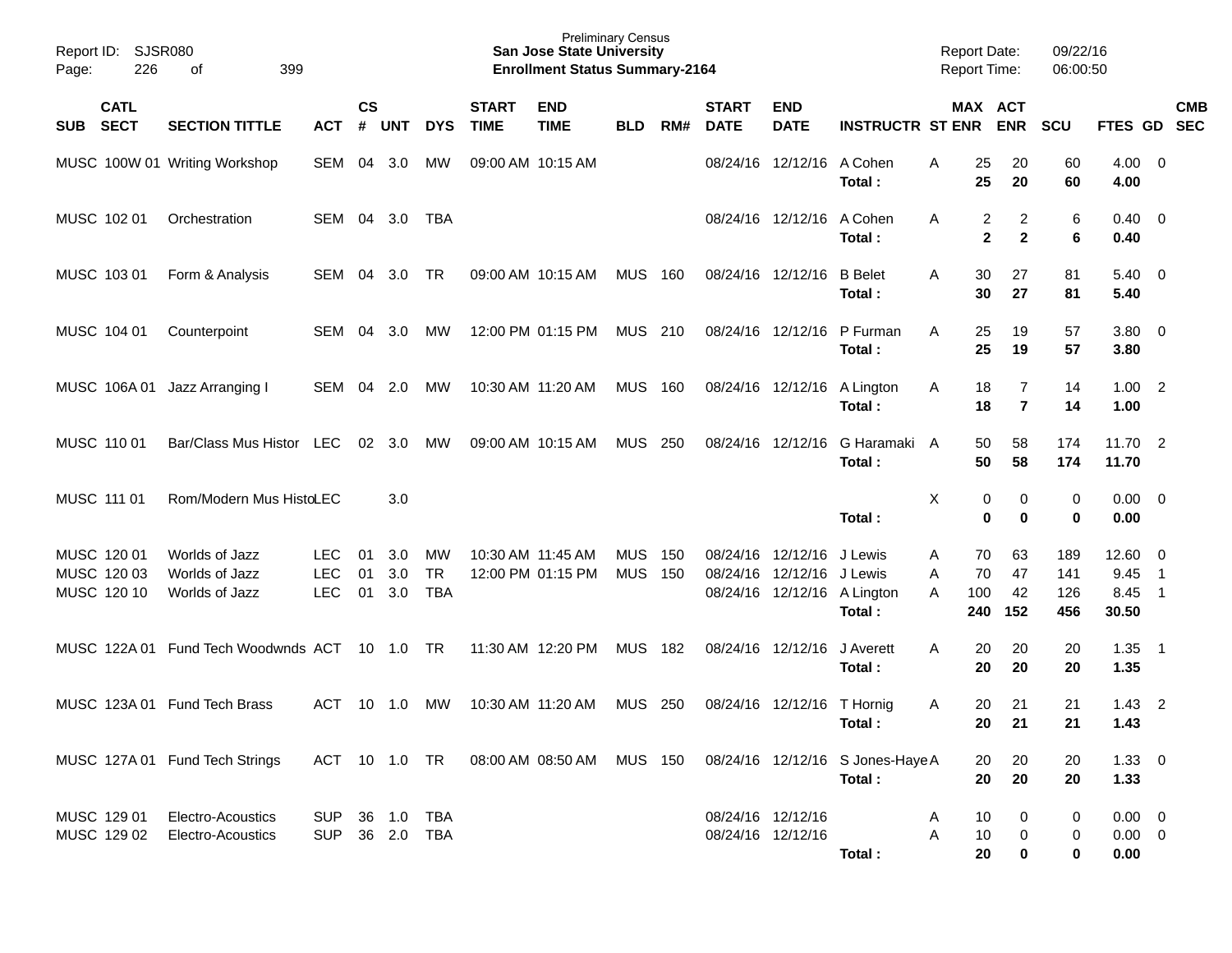| Report ID: SJSR080<br>Page: | 227 | 399<br>οf               |                |               |              |            |              | <b>San Jose State University</b><br><b>Enrollment Status Summary-2164</b> | <b>Preliminary Census</b> |     |              |                         |                              |   | <b>Report Date:</b><br><b>Report Time:</b> |            | 09/22/16<br>06:00:50 |                |            |
|-----------------------------|-----|-------------------------|----------------|---------------|--------------|------------|--------------|---------------------------------------------------------------------------|---------------------------|-----|--------------|-------------------------|------------------------------|---|--------------------------------------------|------------|----------------------|----------------|------------|
| <b>CATL</b>                 |     |                         |                | $\mathsf{cs}$ |              |            | <b>START</b> | <b>END</b>                                                                |                           |     | <b>START</b> | <b>END</b>              |                              |   |                                            | MAX ACT    |                      |                | <b>CMB</b> |
| <b>SECT</b><br><b>SUB</b>   |     | <b>SECTION TITTLE</b>   | <b>ACT</b>     | #             | <b>UNT</b>   | <b>DYS</b> | <b>TIME</b>  | <b>TIME</b>                                                               | <b>BLD</b>                | RM# | <b>DATE</b>  | <b>DATE</b>             | <b>INSTRUCTR ST ENR</b>      |   |                                            | <b>ENR</b> | <b>SCU</b>           | <b>FTES GD</b> | <b>SEC</b> |
|                             |     | MUSC 129A 01 ElecAcous5 | <b>SUP</b>     | 36            | 1.0          | <b>TBA</b> |              |                                                                           |                           |     |              | 08/24/16 12/12/16       |                              | A | 10                                         | 0          | 0                    | 0.00           | 0          |
|                             |     | MUSC 129A 02 ElecAcous5 | <b>SUP</b>     | 36            | 2.0          | TBA        |              |                                                                           |                           |     |              | 08/24/16 12/12/16       |                              | A | 10                                         | 0          | 0                    | 0.00           | 0          |
|                             |     | MUSC 129A 03 ElecAcous5 | <b>SUP</b>     | 36            | 1.0          | <b>TBA</b> |              |                                                                           |                           |     |              | 08/24/16 12/12/16       |                              | A | 10                                         | 0          | 0                    | 0.00           | 0          |
|                             |     | MUSC 129A 04 ElecAcous5 | <b>SUP</b>     | 36            | 2.0          | <b>TBA</b> |              |                                                                           |                           |     |              | 08/24/16 12/12/16       |                              | A | 10                                         | 0          | 0                    | 0.00           | 0          |
|                             |     |                         |                |               |              |            |              |                                                                           |                           |     |              |                         | Total:                       |   | 40                                         | 0          | 0                    | 0.00           |            |
|                             |     | MUSC 129B 01 ElecAcous6 | <b>SUP</b>     | 36            | 1.0          | <b>TBA</b> |              |                                                                           |                           |     |              | 08/24/16 12/12/16       |                              | A | 10                                         | 0          | 0                    | 0.00           | 0          |
|                             |     | MUSC 129B 02 ElecAcous6 | <b>SUP</b>     | 36            | 2.0          | <b>TBA</b> |              |                                                                           |                           |     |              | 08/24/16 12/12/16       |                              | A | 10                                         | 0          | 0                    | 0.00           | 0          |
|                             |     | MUSC 129B 03 ElecAcous6 | <b>SUP</b>     | 36            | 1.0          | <b>TBA</b> |              |                                                                           |                           |     |              | 08/24/16 12/12/16       |                              | A | 10                                         | 0          | 0                    | 0.00           | 0          |
|                             |     | MUSC 129B 04 ElecAcous6 | <b>SUP</b>     | 36            | 2.0          | <b>TBA</b> |              |                                                                           |                           |     |              | 08/24/16 12/12/16       |                              | A | 10                                         | 0          | 0                    | 0.00           | 0          |
|                             |     |                         |                |               |              |            |              |                                                                           |                           |     |              |                         | Total:                       |   | 40                                         | 0          | 0                    | 0.00           |            |
|                             |     | MUSC 129C 01 ElecAcous7 | SUP            | 36            | 1.0          | <b>TBA</b> |              |                                                                           |                           |     |              | 08/24/16 12/12/16       |                              | A | 10                                         | 0          | 0                    | 0.00           | 0          |
|                             |     | MUSC 129C 02 ElecAcous7 | <b>SUP</b>     | 36            | 2.0          | TBA        |              |                                                                           |                           |     |              | 08/24/16 12/12/16       |                              | A | 10                                         | 0          | 0                    | 0.00           | 0          |
|                             |     | MUSC 129C 03 ElecAcous7 | <b>SUP</b>     | 36            | 1.0          | TBA        |              |                                                                           |                           |     |              | 08/24/16 12/12/16       |                              | A | 10                                         | 0          | 0                    | 0.00           | 0          |
|                             |     | MUSC 129C 04 ElecAcous7 | <b>SUP</b>     | 36            | 2.0          | <b>TBA</b> |              |                                                                           |                           |     |              | 08/24/16 12/12/16       |                              | А | 10                                         | 0          | 0                    | 0.00           | 0          |
|                             |     |                         |                |               |              |            |              |                                                                           |                           |     |              |                         | Total:                       |   | 40                                         | 0          | 0                    | 0.00           |            |
|                             |     | MUSC 129D 01 ElecAcous8 | <b>SUP</b>     | 36            | 1.0          | <b>TBA</b> |              |                                                                           |                           |     |              | 08/24/16 12/12/16       |                              | A | 10                                         | 0          | 0                    | 0.00           | 0          |
|                             |     | MUSC 129D 02 ElecAcous8 | <b>SUP</b>     | 36            | 2.0          | <b>TBA</b> |              |                                                                           |                           |     |              | 08/24/16 12/12/16       | P Furman                     | A | 10                                         | -1         | 2                    | 0.13           | 0          |
|                             |     | MUSC 129D 03 ElecAcous8 | <b>SUP</b>     | 36            | 1.0          | <b>TBA</b> |              |                                                                           |                           |     |              | 08/24/16 12/12/16       |                              | A | 10                                         | 0          | 0                    | 0.00           | 0          |
|                             |     | MUSC 129D 04 ElecAcous8 | <b>SUP</b>     | 36            | 2.0          | <b>TBA</b> |              |                                                                           |                           |     |              | 08/24/16 12/12/16       |                              | A | 10                                         | 0          | 0                    | 0.00           | 0          |
|                             |     |                         |                |               |              |            |              |                                                                           |                           |     |              |                         | Total:                       |   | 40                                         | 1          | $\mathbf{2}$         | 0.13           |            |
| MUSC 130 01                 |     | Piano                   | <b>SUP</b>     | 36            | 1.0          | <b>TBA</b> |              |                                                                           |                           |     |              | 08/24/16 12/12/16       |                              | A | 10                                         | 0          | 0                    | 0.00           | 0          |
| MUSC 130 02                 |     | Piano                   | <b>SUP</b>     | 36            | 2.0          | TBA        |              |                                                                           |                           |     |              | 08/24/16 12/12/16       |                              | A | 10                                         | 0          | 0                    | 0.00           | 0          |
|                             |     |                         |                |               |              |            |              |                                                                           |                           |     |              |                         | Total:                       |   | 20                                         | 0          | 0                    | 0.00           |            |
| MUSC 130A 01 Piano 5        |     |                         | SUP            | 36            | 1.0          | TBA        |              |                                                                           |                           |     |              |                         | 08/24/16 12/12/16 N Sultanov | A | 10                                         | 1          | 1                    | 0.07           | 0          |
| MUSC 130A 02 Piano 5        |     |                         | <b>SUP</b>     | 36            | 2.0          | <b>TBA</b> |              |                                                                           |                           |     |              | 08/24/16 12/12/16 G Mok |                              | A | 10                                         | 0          | 0                    | 0.00           | 0          |
| MUSC 130A 03 Piano 5        |     |                         | <b>SUP</b>     |               | 36 1.0       | <b>TBA</b> |              |                                                                           |                           |     |              | 08/24/16 12/12/16       |                              | A | 10                                         | 0          | 0                    | 0.00           | $\Omega$   |
| MUSC 130A 04 Piano 5        |     |                         | SUP            |               |              |            |              |                                                                           |                           |     |              | 08/24/16 12/12/16       |                              | A | 10                                         | 0          | 0                    | $0.00 \quad 0$ |            |
| MUSC 130A 05 Piano 5        |     |                         | <b>SUP</b>     |               | 36 1.0       | TBA        |              |                                                                           |                           |     |              | 08/24/16 12/12/16       |                              | A | 10                                         | 0          | 0                    | $0.00 \t 0$    |            |
| MUSC 130A 06 Piano 5        |     |                         | <b>SUP</b>     |               | 36  2.0  TBA |            |              |                                                                           |                           |     |              | 08/24/16 12/12/16       |                              | A | 10                                         | 0          | $\Omega$             | $0.00 \t 0$    |            |
|                             |     |                         |                |               |              |            |              |                                                                           |                           |     |              |                         | Total:                       |   | 60                                         | 1          | 1                    | 0.07           |            |
| MUSC 130B 01 Piano 6        |     |                         | SUP 36 1.0 TBA |               |              |            |              |                                                                           |                           |     |              | 08/24/16 12/12/16       |                              | A | 10                                         | 0          | 0                    | $0.00 \quad 0$ |            |
| MUSC 130B 02 Piano 6        |     |                         | SUP            |               | 36 2.0 TBA   |            |              |                                                                           |                           |     |              | 08/24/16 12/12/16       |                              | A | 10                                         | 0          | 0                    | $0.00 \quad 0$ |            |
| MUSC 130B 03 Piano 6        |     |                         | SUP 36 1.0 TBA |               |              |            |              |                                                                           |                           |     |              | 08/24/16 12/12/16       |                              | A | 10                                         | 0          | 0                    | $0.00 \t 0$    |            |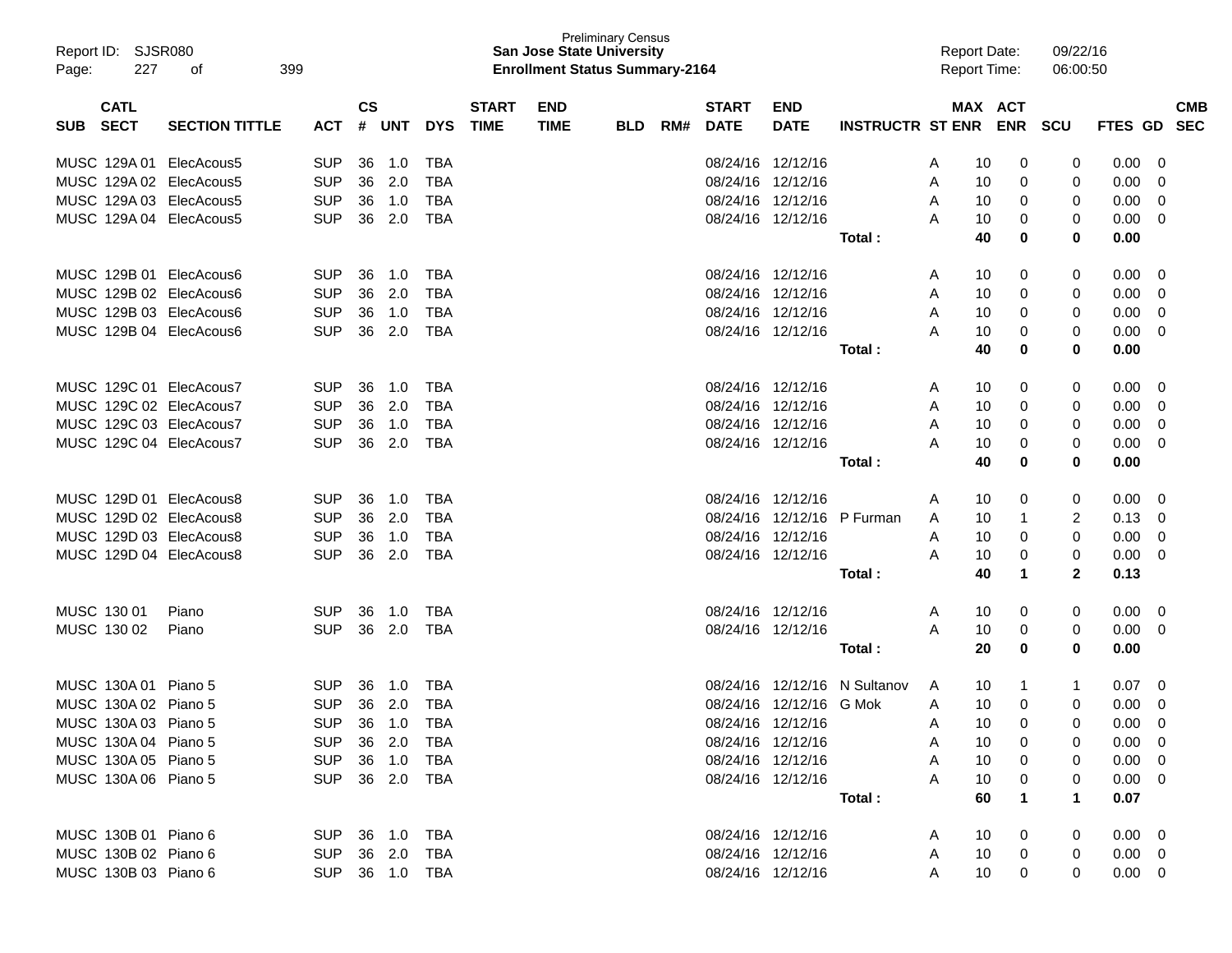| Page: | Report ID: SJSR080<br>228  | 399<br>of                 |            |               |            |            |                             | <b>San Jose State University</b><br><b>Enrollment Status Summary-2164</b> | <b>Preliminary Census</b> |     |                             |                           |                              |   | <b>Report Date:</b><br><b>Report Time:</b> |              | 09/22/16<br>06:00:50 |                   |                          |
|-------|----------------------------|---------------------------|------------|---------------|------------|------------|-----------------------------|---------------------------------------------------------------------------|---------------------------|-----|-----------------------------|---------------------------|------------------------------|---|--------------------------------------------|--------------|----------------------|-------------------|--------------------------|
| SUB   | <b>CATL</b><br><b>SECT</b> | <b>SECTION TITTLE</b>     | <b>ACT</b> | $\mathsf{cs}$ | # UNT      | <b>DYS</b> | <b>START</b><br><b>TIME</b> | <b>END</b><br><b>TIME</b>                                                 | <b>BLD</b>                | RM# | <b>START</b><br><b>DATE</b> | <b>END</b><br><b>DATE</b> | <b>INSTRUCTR ST ENR ENR</b>  |   |                                            | MAX ACT      | <b>SCU</b>           | FTES GD           | <b>CMB</b><br><b>SEC</b> |
|       |                            |                           |            |               |            |            |                             |                                                                           |                           |     |                             |                           |                              |   |                                            |              |                      |                   |                          |
|       | MUSC 130B 04 Piano 6       |                           | <b>SUP</b> | 36            | 2.0        | TBA        |                             |                                                                           |                           |     |                             | 08/24/16 12/12/16         |                              | A | 10                                         | 0            | 0                    | 0.00              | 0                        |
|       | MUSC 130B 05 Piano 6       |                           | <b>SUP</b> | 36            | 1.0        | <b>TBA</b> |                             |                                                                           |                           |     |                             | 08/24/16 12/12/16         |                              | Α | 10                                         | 0            | 0                    | 0.00              | 0                        |
|       | MUSC 130B 06 Piano 6       |                           | <b>SUP</b> | 36            | 2.0        | <b>TBA</b> |                             |                                                                           |                           |     |                             | 08/24/16 12/12/16         | Total :                      | A | 10<br>60                                   | 0<br>0       | 0<br>0               | 0.00<br>0.00      | $\mathbf 0$              |
|       |                            |                           |            |               |            |            |                             |                                                                           |                           |     |                             |                           |                              |   |                                            |              |                      |                   |                          |
|       | MUSC 130C 01 Piano 7       |                           | <b>SUP</b> | 36            | 1.0        | <b>TBA</b> |                             |                                                                           |                           |     |                             | 08/24/16 12/12/16         |                              | A | 10                                         | 0            | 0                    | 0.00              | 0                        |
|       | MUSC 130C 02 Piano 7       |                           | <b>SUP</b> | 36            | 2.0        | <b>TBA</b> |                             |                                                                           |                           |     |                             | 08/24/16 12/12/16         |                              | A | 10                                         | 0            | 0                    | 0.00              | 0                        |
|       | MUSC 130C 03 Piano 7       |                           | <b>SUP</b> | 36            | 1.0        | <b>TBA</b> |                             |                                                                           |                           |     |                             | 08/24/16 12/12/16         |                              | A | 10                                         | 0            | 0                    | 0.00              | 0                        |
|       | MUSC 130C 04 Piano 7       |                           | <b>SUP</b> | 36            | 2.0        | <b>TBA</b> |                             |                                                                           |                           |     |                             | 08/24/16 12/12/16         |                              | A | 10                                         | 0            | 0                    | 0.00              | 0                        |
|       | MUSC 130C 05 Piano 7       |                           | <b>SUP</b> | 36            | 1.0        | <b>TBA</b> |                             |                                                                           |                           |     |                             | 08/24/16 12/12/16         |                              | A | 10                                         | $\Omega$     | 0                    | 0.00              | 0                        |
|       | MUSC 130C 06 Piano 7       |                           | <b>SUP</b> | 36            | 2.0        | <b>TBA</b> |                             |                                                                           |                           |     |                             | 08/24/16 12/12/16         |                              | A | 10                                         | 0            | 0                    | 0.00              | 0                        |
|       |                            |                           |            |               |            |            |                             |                                                                           |                           |     |                             |                           | Total :                      |   | 60                                         | 0            | 0                    | 0.00              |                          |
|       | MUSC 130D 01 Piano 8       |                           | <b>SUP</b> | 36            | 1.0        | TBA        |                             |                                                                           |                           |     |                             |                           | 08/24/16 12/12/16 N Sultanov | A | 10                                         | 2            | 2                    | 0.13              | 0                        |
|       | MUSC 130D 02 Piano 8       |                           | <b>SUP</b> | 36            | 2.0        | <b>TBA</b> |                             |                                                                           |                           |     |                             | 08/24/16 12/12/16 S Brook |                              | A | 10                                         | 0            | 0                    | 0.00              | 0                        |
|       | MUSC 130D 03 Piano 8       |                           | <b>SUP</b> | 36            | 1.0        | <b>TBA</b> |                             |                                                                           |                           |     |                             | 08/24/16 12/12/16         |                              | A | 10                                         | 0            | 0                    | 0.00              | 0                        |
|       | MUSC 130D 04 Piano 8       |                           | <b>SUP</b> | 36            | 2.0        | <b>TBA</b> |                             |                                                                           |                           |     |                             | 08/24/16 12/12/16         |                              | A | 10                                         | 0            | 0                    | 0.00              | 0                        |
|       | MUSC 130D 05 Piano 8       |                           | <b>SUP</b> | 36            | 1.0        | <b>TBA</b> |                             |                                                                           |                           |     |                             | 08/24/16 12/12/16         |                              | A | 10                                         | $\Omega$     | 0                    | 0.00              | 0                        |
|       | MUSC 130D 06 Piano 8       |                           | <b>SUP</b> | 36            | 2.0        | <b>TBA</b> |                             |                                                                           |                           |     |                             | 08/24/16 12/12/16         |                              | A | 10                                         | 0            | 0                    | 0.00              | 0                        |
|       |                            |                           |            |               |            |            |                             |                                                                           |                           |     |                             |                           | Total :                      |   | 60                                         | $\mathbf{2}$ | $\mathbf{2}$         | 0.13              |                          |
|       | MUSC 131 01                | Keyboard                  | <b>SUP</b> | 36            | 1.0        | <b>TBA</b> |                             |                                                                           |                           |     |                             | 08/24/16 12/12/16         |                              | A | 10                                         | 0            | 0                    | 0.00              | 0                        |
|       | MUSC 131 02                | Keyboard                  | <b>SUP</b> | 36            | 2.0        | <b>TBA</b> |                             |                                                                           |                           |     |                             | 08/24/16 12/12/16         |                              | A | 10                                         | 0            | 0                    | 0.00              | $\overline{0}$           |
|       |                            |                           |            |               |            |            |                             |                                                                           |                           |     |                             |                           | Total:                       |   | 20                                         | 0            | 0                    | 0.00              |                          |
|       |                            | MUSC 131A 01 HarpsOrgan 5 | <b>SUP</b> | 36            | 1.0        | <b>TBA</b> |                             |                                                                           |                           |     |                             | 08/24/16 12/12/16         |                              | A | 10                                         | 0            | 0                    | 0.00              | 0                        |
|       |                            | MUSC 131A 02 HarpsOrgan 5 | <b>SUP</b> | 36            | 2.0        | <b>TBA</b> |                             |                                                                           |                           |     |                             | 08/24/16 12/12/16         |                              | A | 10                                         | 0            | 0                    | 0.00              | 0                        |
|       |                            |                           |            |               |            |            |                             |                                                                           |                           |     |                             |                           | Total:                       |   | 20                                         | 0            | 0                    | 0.00              |                          |
|       |                            |                           |            |               |            |            |                             |                                                                           |                           |     |                             |                           |                              |   |                                            |              |                      |                   |                          |
|       |                            | MUSC 131B 01 HarpsOrgan 6 | <b>SUP</b> | 36            | 1.0        | <b>TBA</b> |                             |                                                                           |                           |     |                             | 08/24/16 12/12/16         |                              | A | 10                                         | 0            | 0                    | 0.00              | 0                        |
|       |                            | MUSC 131B 02 HarpsOrgan 6 | <b>SUP</b> |               | 36 2.0     | TBA        |                             |                                                                           |                           |     |                             | 08/24/16 12/12/16         |                              | A | 10                                         | $\Omega$     | 0                    | 0.00 <sub>1</sub> | $\Omega$                 |
|       |                            |                           |            |               |            |            |                             |                                                                           |                           |     |                             |                           | Total:                       |   | 20                                         | 0            | 0                    | 0.00              |                          |
|       |                            | MUSC 131C 01 HarpsOrgan 7 | SUP        |               | 36 1.0     | TBA        |                             |                                                                           |                           |     |                             | 08/24/16 12/12/16         |                              | A | 10                                         | 0            | 0                    | $0.00 \t 0$       |                          |
|       |                            | MUSC 131C 02 HarpsOrgan 7 | <b>SUP</b> |               | 36 2.0 TBA |            |                             |                                                                           |                           |     |                             | 08/24/16 12/12/16         |                              | A | 10                                         | 0            | 0                    | $0.00 \t 0$       |                          |
|       |                            |                           |            |               |            |            |                             |                                                                           |                           |     |                             |                           | Total:                       |   | 20                                         | $\mathbf 0$  | $\mathbf 0$          | 0.00              |                          |
|       |                            | MUSC 131D 01 HarpsOrgan 8 | <b>SUP</b> |               | 36 1.0     | TBA        |                             |                                                                           |                           |     |                             | 08/24/16 12/12/16         |                              | A | 10                                         | 0            | 0                    | $0.00 \quad 0$    |                          |
|       |                            | MUSC 131D 02 HarpsOrgan 8 | <b>SUP</b> |               | 36 2.0 TBA |            |                             |                                                                           |                           |     |                             | 08/24/16 12/12/16         |                              | A | 10                                         | 0            | 0                    | $0.00 \t 0$       |                          |
|       |                            |                           |            |               |            |            |                             |                                                                           |                           |     |                             |                           |                              |   |                                            |              |                      |                   |                          |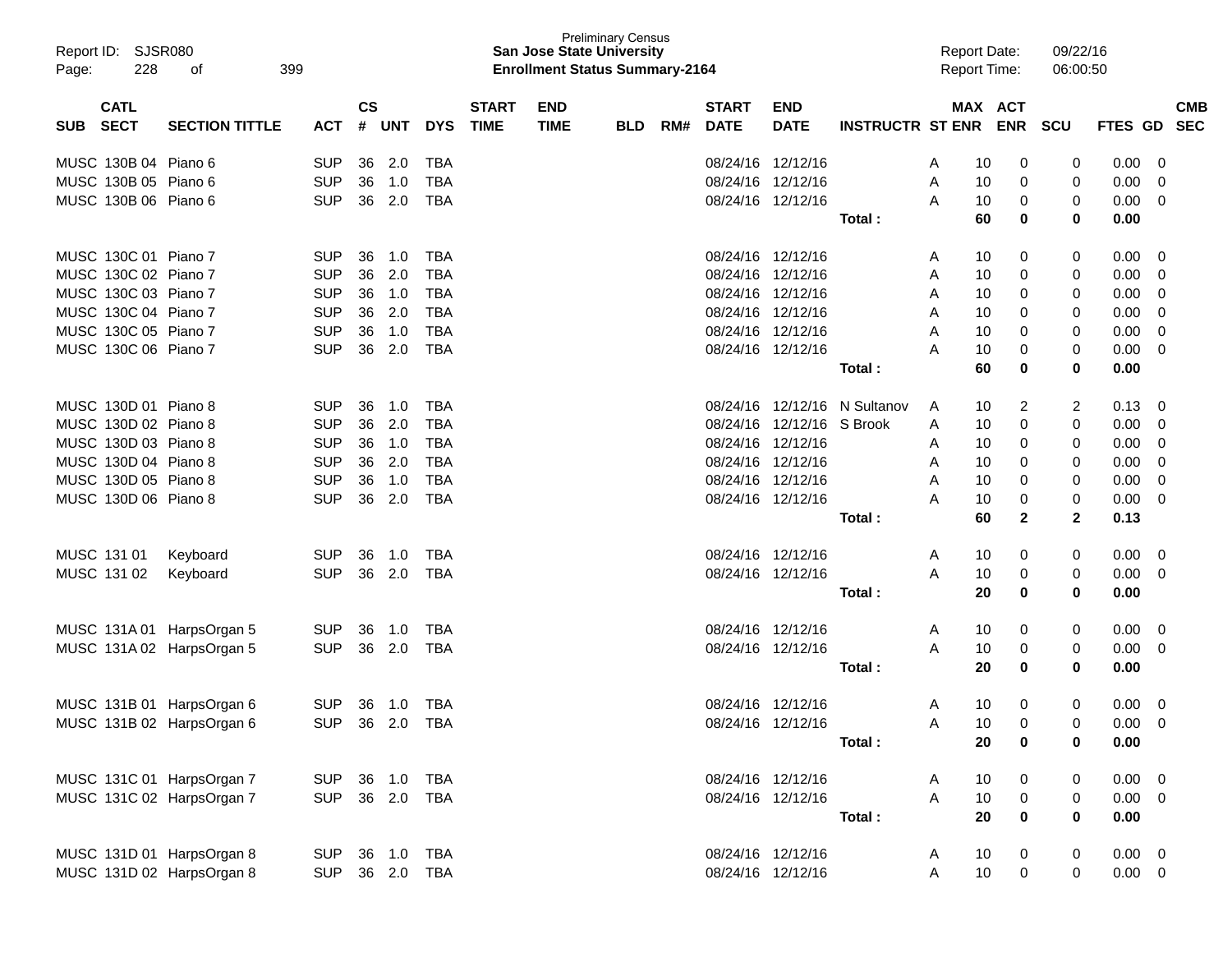| Report ID: SJSR080                       |                       |                |               |       |            |                             |                           | <b>Preliminary Census</b><br><b>San Jose State University</b> |     |                             |                           |                                 | <b>Report Date:</b> |         |                | 09/22/16 |                 |                          |
|------------------------------------------|-----------------------|----------------|---------------|-------|------------|-----------------------------|---------------------------|---------------------------------------------------------------|-----|-----------------------------|---------------------------|---------------------------------|---------------------|---------|----------------|----------|-----------------|--------------------------|
| 229<br>Page:                             | 399<br>οf             |                |               |       |            |                             |                           | <b>Enrollment Status Summary-2164</b>                         |     |                             |                           |                                 | <b>Report Time:</b> |         |                | 06:00:50 |                 |                          |
| <b>CATL</b><br><b>SECT</b><br><b>SUB</b> | <b>SECTION TITTLE</b> | <b>ACT</b>     | $\mathsf{cs}$ | # UNT | <b>DYS</b> | <b>START</b><br><b>TIME</b> | <b>END</b><br><b>TIME</b> | <b>BLD</b>                                                    | RM# | <b>START</b><br><b>DATE</b> | <b>END</b><br><b>DATE</b> | INSTRUCTR ST ENR ENR SCU        |                     | MAX ACT |                |          | FTES GD         | <b>CMB</b><br><b>SEC</b> |
|                                          |                       |                |               |       |            |                             |                           |                                                               |     |                             |                           | Total:                          |                     | 20      | 0              | 0        | 0.00            |                          |
| MUSC 133 01                              | Voice                 | <b>SUP</b>     | 36            | 1.0   | TBA        |                             |                           |                                                               |     | 08/24/16 12/12/16           |                           |                                 | A                   | 10      | 0              | 0        | 0.00            | $\overline{\mathbf{0}}$  |
| MUSC 133 02                              | Voice                 | <b>SUP</b>     | 36            | 2.0   | <b>TBA</b> |                             |                           |                                                               |     |                             | 08/24/16 12/12/16         |                                 | A                   | 10      | 0              | 0        | 0.00            | $\overline{0}$           |
|                                          |                       |                |               |       |            |                             |                           |                                                               |     |                             |                           | Total:                          |                     | 20      | 0              | 0        | 0.00            |                          |
| MUSC 133A 01 Voice 5                     |                       | <b>SUP</b>     | 36            | 1.0   | TBA        |                             |                           |                                                               |     |                             |                           | 08/24/16 12/12/16 L Chianakas A |                     | 10      | 1              |          | 0.08            | $\overline{1}$           |
| MUSC 133A 02 Voice 5                     |                       | <b>SUP</b>     | 36            | 2.0   | <b>TBA</b> |                             |                           |                                                               |     |                             |                           | 08/24/16 12/12/16 L Chianakas A |                     | 10      | 4              | 8        | 0.57            | $\overline{1}$           |
| MUSC 133A 03 Voice 5                     |                       | <b>SUP</b>     | 36            | 1.0   | <b>TBA</b> |                             |                           |                                                               |     | 08/24/16 12/12/16           |                           |                                 | A                   | 10      | 0              | 0        | 0.00            | 0                        |
| MUSC 133A 04 Voice 5                     |                       | <b>SUP</b>     | 36            | 2.0   | <b>TBA</b> |                             |                           |                                                               |     |                             |                           | 08/24/16 12/12/16 S Bengochea A |                     | 10      | 2              | 4        | 0.27            | 0                        |
| MUSC 133A 05 Voice 5                     |                       | <b>SUP</b>     | 36            | 1.0   | <b>TBA</b> |                             |                           |                                                               |     | 08/24/16 12/12/16           |                           |                                 | A                   | 10      | 0              | 0        | 0.00            | 0                        |
| MUSC 133A 06 Voice 5                     |                       | <b>SUP</b>     | 36            | 2.0   | <b>TBA</b> |                             |                           |                                                               |     |                             | 08/24/16 12/12/16         |                                 | A                   | 10      | 0              | 0        | 0.00            | 0                        |
| MUSC 133A 07 Voice 5                     |                       | <b>SUP</b>     | 36            | 1.0   | <b>TBA</b> |                             |                           |                                                               |     | 08/24/16 12/12/16           |                           |                                 | A                   | 10      | 0              | 0        | 0.00            | $\mathbf 0$              |
| MUSC 133A 08 Voice 5                     |                       | <b>SUP</b>     | 36            | 2.0   | <b>TBA</b> |                             |                           |                                                               |     |                             | 08/24/16 12/12/16 L Pugh  |                                 | A                   | 10      | 2              | 4        | 0.27            | $\overline{0}$           |
|                                          |                       |                |               |       |            |                             |                           |                                                               |     |                             |                           | Total:                          |                     | 80      | 9              | 17       | 1.18            |                          |
| MUSC 133B 01 Voice 6                     |                       | <b>SUP</b>     | 36            | 1.0   | TBA        |                             |                           |                                                               |     | 08/24/16 12/12/16           |                           |                                 | A                   | 10      | 0              | 0        | 0.00            | $\overline{\mathbf{0}}$  |
| MUSC 133B 02 Voice 6                     |                       | <b>SUP</b>     | 36            | 2.0   | <b>TBA</b> |                             |                           |                                                               |     | 08/24/16 12/12/16           |                           |                                 | A                   | 10      | 0              | 0        | 0.00            | $\mathbf 0$              |
| MUSC 133B 03 Voice 6                     |                       | <b>SUP</b>     | 36            | 1.0   | <b>TBA</b> |                             |                           |                                                               |     | 08/24/16 12/12/16           |                           |                                 | Α                   | 10      | 0              | 0        | 0.00            | 0                        |
| MUSC 133B 04 Voice 6                     |                       | <b>SUP</b>     | 36            | 2.0   | <b>TBA</b> |                             |                           |                                                               |     |                             |                           | 08/24/16 12/12/16 S Bengochea A |                     | 10      | 2              | 4        | 0.27            | 0                        |
| MUSC 133B 05 Voice 6                     |                       | <b>SUP</b>     | 36            | 1.0   | <b>TBA</b> |                             |                           |                                                               |     | 08/24/16 12/12/16           |                           |                                 | A                   | 10      | 0              | 0        | 0.00            | 0                        |
| MUSC 133B 06 Voice 6                     |                       | <b>SUP</b>     | 36            | 2.0   | <b>TBA</b> |                             |                           |                                                               |     |                             | 08/24/16 12/12/16 J Frank |                                 | A                   | 10      | 2              | 4        | 0.27            | 0                        |
| MUSC 133B 07 Voice 6                     |                       | <b>SUP</b>     | 36            | 1.0   | <b>TBA</b> |                             |                           |                                                               |     |                             | 08/24/16 12/12/16 L Pugh  |                                 | A                   | 10      | 1              | 1        | 0.07            | 0                        |
| MUSC 133B 08 Voice 6                     |                       | <b>SUP</b>     | 36            | 2.0   | <b>TBA</b> |                             |                           |                                                               |     |                             | 08/24/16 12/12/16 L Pugh  |                                 | A                   | 10      | 2              | 4        | 0.27            | $\overline{0}$           |
|                                          |                       |                |               |       |            |                             |                           |                                                               |     |                             |                           | Total:                          |                     | 80      | $\overline{7}$ | 13       | 0.87            |                          |
| MUSC 133C 01 Voice 7                     |                       | <b>SUP</b>     | 36            | 1.0   | TBA        |                             |                           |                                                               |     | 08/24/16 12/12/16           |                           |                                 | A                   | 10      | 0              | 0        | 0.00            | $\overline{0}$           |
| MUSC 133C 02 Voice 7                     |                       | <b>SUP</b>     | 36            | 2.0   | TBA        |                             |                           |                                                               |     | 08/24/16 12/12/16           |                           |                                 | Α                   | 10      | 0              | 0        | 0.00            | $\overline{0}$           |
| MUSC 133C 03 Voice 7                     |                       | <b>SUP</b>     | 36            | 1.0   | <b>TBA</b> |                             |                           |                                                               |     | 08/24/16 12/12/16           |                           |                                 | A                   | 10      | 0              | 0        | 0.00            | 0                        |
| MUSC 133C 04 Voice 7                     |                       | <b>SUP</b>     | 36            | 2.0   | <b>TBA</b> |                             |                           |                                                               |     |                             |                           | 08/24/16 12/12/16 S Bengochea A |                     | 10      | 1              | 2        | 0.13            | 0                        |
| MUSC 133C 05 Voice 7                     |                       | <b>SUP</b>     | 36            | 1.0   | <b>TBA</b> |                             |                           |                                                               |     | 08/24/16 12/12/16           |                           |                                 | A                   | 10      | 0              | 0        | 0.00            | 0                        |
| MUSC 133C 06 Voice 7                     |                       | SUP 36 2.0 TBA |               |       |            |                             |                           |                                                               |     |                             | 08/24/16 12/12/16 J Frank |                                 | A                   | 10      | 2              |          | $0.27 \quad 0$  |                          |
| MUSC 133C 07 Voice 7                     |                       | SUP 36 1.0     |               |       | TBA        |                             |                           |                                                               |     |                             | 08/24/16 12/12/16 L Pugh  |                                 | A                   | 10      |                |          | $0.08$ 1        |                          |
| MUSC 133C 08 Voice 7                     |                       | SUP 36 2.0 TBA |               |       |            |                             |                           |                                                               |     |                             | 08/24/16 12/12/16 L Pugh  |                                 | A                   | 10      | 2              | 4        | $0.27 \ 0$      |                          |
|                                          |                       |                |               |       |            |                             |                           |                                                               |     |                             |                           | Total:                          |                     | 80      | 6              | 11       | 0.75            |                          |
| MUSC 133D 01 Voice 8                     |                       | SUP 36 1.0 TBA |               |       |            |                             |                           |                                                               |     |                             | 08/24/16 12/12/16         |                                 | A                   | 10      | 0              | 0        | $0.00 \quad 0$  |                          |
| MUSC 133D 02 Voice 8                     |                       | SUP 36 2.0 TBA |               |       |            |                             |                           |                                                               |     |                             | 08/24/16 12/12/16         |                                 | A                   | 10      | 0              | 0        | $0.00 \quad 0$  |                          |
| MUSC 133D 03 Voice 8                     |                       | SUP 36 1.0 TBA |               |       |            |                             |                           |                                                               |     |                             | 08/24/16 12/12/16         |                                 | A                   | 10      | 0              | 0        | $0.00\quad$ $0$ |                          |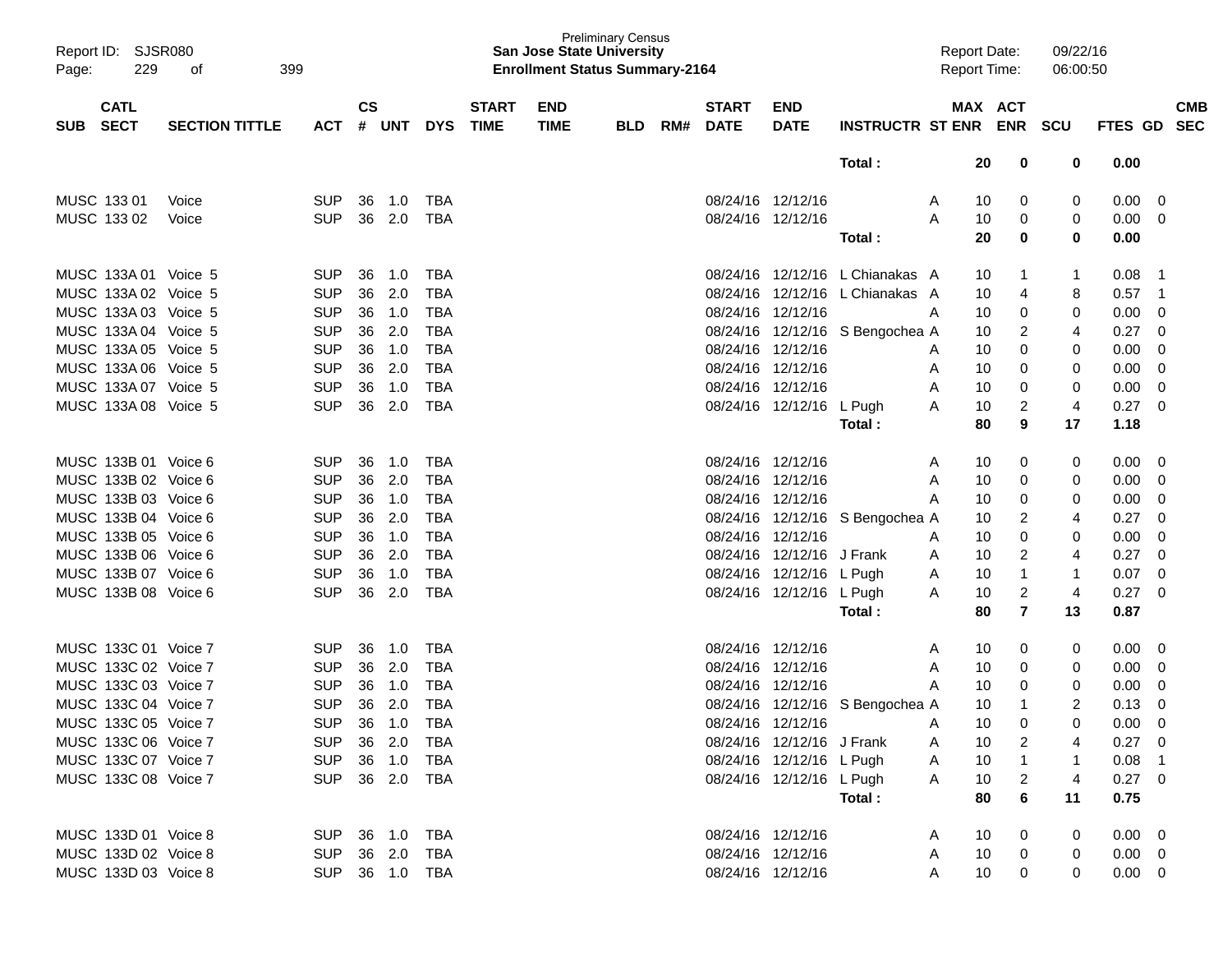| Report ID: SJSR080<br>230<br>Page: | 399<br>οf             |            |               |        |            |              | <b>San Jose State University</b><br><b>Enrollment Status Summary-2164</b> | <b>Preliminary Census</b> |     |              |                           |                                  | <b>Report Date:</b><br><b>Report Time:</b> |                      | 09/22/16<br>06:00:50 |                |            |
|------------------------------------|-----------------------|------------|---------------|--------|------------|--------------|---------------------------------------------------------------------------|---------------------------|-----|--------------|---------------------------|----------------------------------|--------------------------------------------|----------------------|----------------------|----------------|------------|
| <b>CATL</b>                        |                       |            | $\mathsf{cs}$ |        |            | <b>START</b> | <b>END</b>                                                                |                           |     | <b>START</b> | <b>END</b>                |                                  |                                            | MAX ACT              |                      |                | <b>CMB</b> |
| <b>SECT</b><br><b>SUB</b>          | <b>SECTION TITTLE</b> | <b>ACT</b> |               | # UNT  | <b>DYS</b> | <b>TIME</b>  | <b>TIME</b>                                                               | <b>BLD</b>                | RM# | <b>DATE</b>  | <b>DATE</b>               | <b>INSTRUCTR ST ENR ENR</b>      |                                            |                      | <b>SCU</b>           | <b>FTES GD</b> | <b>SEC</b> |
| MUSC 133D 04 Voice 8               |                       | <b>SUP</b> | 36            | 2.0    | TBA        |              |                                                                           |                           |     |              | 08/24/16 12/12/16         |                                  | 10<br>A                                    | 0                    | 0                    | 0.00           | 0          |
| MUSC 133D 05 Voice 8               |                       | <b>SUP</b> | 36            | 1.0    | <b>TBA</b> |              |                                                                           |                           |     |              | 08/24/16 12/12/16         |                                  | 10<br>A                                    | 0                    | 0                    | 0.00           | 0          |
| MUSC 133D 06 Voice 8               |                       | <b>SUP</b> | 36            | 2.0    | <b>TBA</b> |              |                                                                           |                           |     |              | 08/24/16 12/12/16 J Frank |                                  | 10<br>A                                    | 1                    | 2                    | 0.13           | 0          |
| MUSC 133D 07 Voice 8               |                       | <b>SUP</b> | 36            | 1.0    | <b>TBA</b> |              |                                                                           |                           |     |              | 08/24/16 12/12/16         |                                  | 10<br>A                                    | 0                    | 0                    | 0.00           | 0          |
| MUSC 133D 08 Voice 8               |                       | <b>SUP</b> | 36            | 2.0    | <b>TBA</b> |              |                                                                           |                           |     |              | 08/24/16 12/12/16         |                                  | A<br>10                                    | 0                    | 0                    | 0.00           | 0          |
|                                    |                       |            |               |        |            |              |                                                                           |                           |     |              |                           | Total:                           | 80                                         | 1                    | $\mathbf{2}$         | 0.13           |            |
| MUSC 134 01                        | Strings               | <b>SUP</b> | 36            | 1.0    | TBA        |              |                                                                           |                           |     |              | 08/24/16 12/12/16         |                                  | 10<br>A                                    | 0                    | 0                    | 0.00           | 0          |
| MUSC 134 02                        | Strings               | <b>SUP</b> | 36            | 2.0    | TBA        |              |                                                                           |                           |     |              |                           | 08/24/16 12/12/16 S Jones-Haye A | 10                                         | 1                    | 2                    | 0.13           | 0          |
|                                    |                       |            |               |        |            |              |                                                                           |                           |     |              |                           | Total :                          | 20                                         | $\blacktriangleleft$ | $\mathbf{2}$         | 0.13           |            |
| MUSC 134A 01 Strings 5             |                       | <b>SUP</b> | 36            | 1.0    | TBA        |              |                                                                           |                           |     |              |                           | 08/24/16 12/12/16 S Jones-Haye A | 10                                         | 2                    | 2                    | 0.15           | -1         |
| MUSC 134A 02 Strings 5             |                       | <b>SUP</b> | 36            | 2.0    | <b>TBA</b> |              |                                                                           |                           |     |              | 08/24/16 12/12/16         |                                  | 10<br>A                                    | 0                    | 0                    | 0.00           | 0          |
| MUSC 134A 03 Strings 5             |                       | <b>SUP</b> | 36            | 1.0    | <b>TBA</b> |              |                                                                           |                           |     |              | 08/24/16 12/12/16         |                                  | 10<br>A                                    | 0                    | 0                    | 0.00           | 0          |
| MUSC 134A 04 Strings 5             |                       | <b>SUP</b> | 36            | 2.0    | <b>TBA</b> |              |                                                                           |                           |     |              | 08/24/16 12/12/16         |                                  | 10<br>A                                    | 0                    | 0                    | 0.00           | 0          |
| MUSC 134A 05 Strings 5             |                       | <b>SUP</b> | 36            | 1.0    | <b>TBA</b> |              |                                                                           |                           |     |              | 08/24/16 12/12/16 S Lin   |                                  | 10<br>A                                    | 1                    | 1                    | 0.08           | -1         |
| MUSC 134A 06 Strings 5             |                       | <b>SUP</b> | 36            | 2.0    | <b>TBA</b> |              |                                                                           |                           |     |              | 08/24/16 12/12/16         |                                  | 10<br>A                                    | 0                    | 0                    | 0.00           | 0          |
| MUSC 134A 07 Strings 5             |                       | <b>SUP</b> | 36            | 1.0    | <b>TBA</b> |              |                                                                           |                           |     |              | 08/24/16 12/12/16         |                                  | Α<br>10                                    | 0                    | 0                    | 0.00           | 0          |
| MUSC 134A 08 Strings 5             |                       | <b>SUP</b> | 36            | 2.0    | <b>TBA</b> |              |                                                                           |                           |     |              | 08/24/16 12/12/16         |                                  | A<br>10                                    | 0                    | 0                    | 0.00           | 0          |
|                                    |                       |            |               |        |            |              |                                                                           |                           |     |              |                           | Total:                           | 80                                         | 3                    | 3                    | 0.23           |            |
| MUSC 134B 01 Strings 6             |                       | <b>SUP</b> | 36            | 1.0    | TBA        |              |                                                                           |                           |     |              | 08/24/16 12/12/16         |                                  | 10<br>A                                    | 0                    | 0                    | 0.00           | 0          |
| MUSC 134B 02 Strings 6             |                       | <b>SUP</b> | 36            | 2.0    | <b>TBA</b> |              |                                                                           |                           |     |              | 08/24/16 12/12/16         |                                  | 10<br>A                                    | 0                    | 0                    | 0.00           | 0          |
| MUSC 134B 03 Strings 6             |                       | <b>SUP</b> | 36            | 1.0    | <b>TBA</b> |              |                                                                           |                           |     |              | 08/24/16 12/12/16         |                                  | 10<br>A                                    | 0                    | 0                    | 0.00           | 0          |
| MUSC 134B 04 Strings 6             |                       | <b>SUP</b> | 36            | 2.0    | <b>TBA</b> |              |                                                                           |                           |     |              | 08/24/16 12/12/16         |                                  | 10<br>A                                    | 0                    | 0                    | 0.00           | 0          |
| MUSC 134B 05 Strings 6             |                       | <b>SUP</b> | 36            | 1.0    | <b>TBA</b> |              |                                                                           |                           |     |              | 08/24/16 12/12/16         |                                  | 10<br>A                                    | 0                    | 0                    | 0.00           | 0          |
| MUSC 134B 06 Strings 6             |                       | <b>SUP</b> | 36            | 2.0    | <b>TBA</b> |              |                                                                           |                           |     |              | 08/24/16 12/12/16         |                                  | 10<br>A                                    | 0                    | 0                    | 0.00           | 0          |
| MUSC 134B 07 Strings 6             |                       | <b>SUP</b> | 36            | 1.0    | <b>TBA</b> |              |                                                                           |                           |     |              | 08/24/16 12/12/16         |                                  | 10<br>Α                                    | 0                    | 0                    | 0.00           | 0          |
| MUSC 134B 08 Strings 6             |                       | <b>SUP</b> | 36            | 2.0    | <b>TBA</b> |              |                                                                           |                           |     |              | 08/24/16 12/12/16         |                                  | 10<br>A                                    | 0                    | 0                    | 0.00           | 0          |
|                                    |                       |            |               |        |            |              |                                                                           |                           |     |              |                           | Total :                          | 80                                         | 0                    | 0                    | 0.00           |            |
| MUSC 134C 01 Strings 7             |                       | <b>SUP</b> |               | 36 1.0 | TBA        |              |                                                                           |                           |     |              | 08/24/16 12/12/16         |                                  | 10<br>A                                    | 0                    |                      | 0.00           | 0          |
| MUSC 134C 02 Strings 7             |                       | <b>SUP</b> |               | 36 2.0 | <b>TBA</b> |              |                                                                           |                           |     |              |                           | 08/24/16 12/12/16 S Jones-Haye A | 10                                         | 1                    |                      | 0.13           | 0          |
| MUSC 134C 03 Strings 7             |                       | <b>SUP</b> |               | 36 1.0 | <b>TBA</b> |              |                                                                           |                           |     |              | 08/24/16 12/12/16         |                                  | 10<br>A                                    | 0                    | 0                    | 0.00           | 0          |
| MUSC 134C 04 Strings 7             |                       | <b>SUP</b> |               | 36 2.0 | <b>TBA</b> |              |                                                                           |                           |     |              | 08/24/16 12/12/16         |                                  | 10<br>A                                    | 0                    | 0                    | 0.00           | 0          |
| MUSC 134C 05 Strings 7             |                       | <b>SUP</b> |               | 36 1.0 | <b>TBA</b> |              |                                                                           |                           |     |              | 08/24/16 12/12/16         |                                  | 10<br>Α                                    | 0                    | 0                    | 0.00           | 0          |
| MUSC 134C 06 Strings 7             |                       | <b>SUP</b> |               | 36 2.0 | <b>TBA</b> |              |                                                                           |                           |     |              | 08/24/16 12/12/16         |                                  | 10<br>Α                                    | 0                    | 0                    | 0.00           | 0          |
| MUSC 134C 07 Strings 7             |                       | <b>SUP</b> |               | 36 1.0 | <b>TBA</b> |              |                                                                           |                           |     |              | 08/24/16 12/12/16         |                                  | 10<br>Α                                    | 0                    | 0                    | 0.00           | 0          |
| MUSC 134C 08 Strings 7             |                       | <b>SUP</b> |               |        | 36 2.0 TBA |              |                                                                           |                           |     |              | 08/24/16 12/12/16         |                                  | 10<br>A                                    | 0                    | 0                    | $0.00 \t 0$    |            |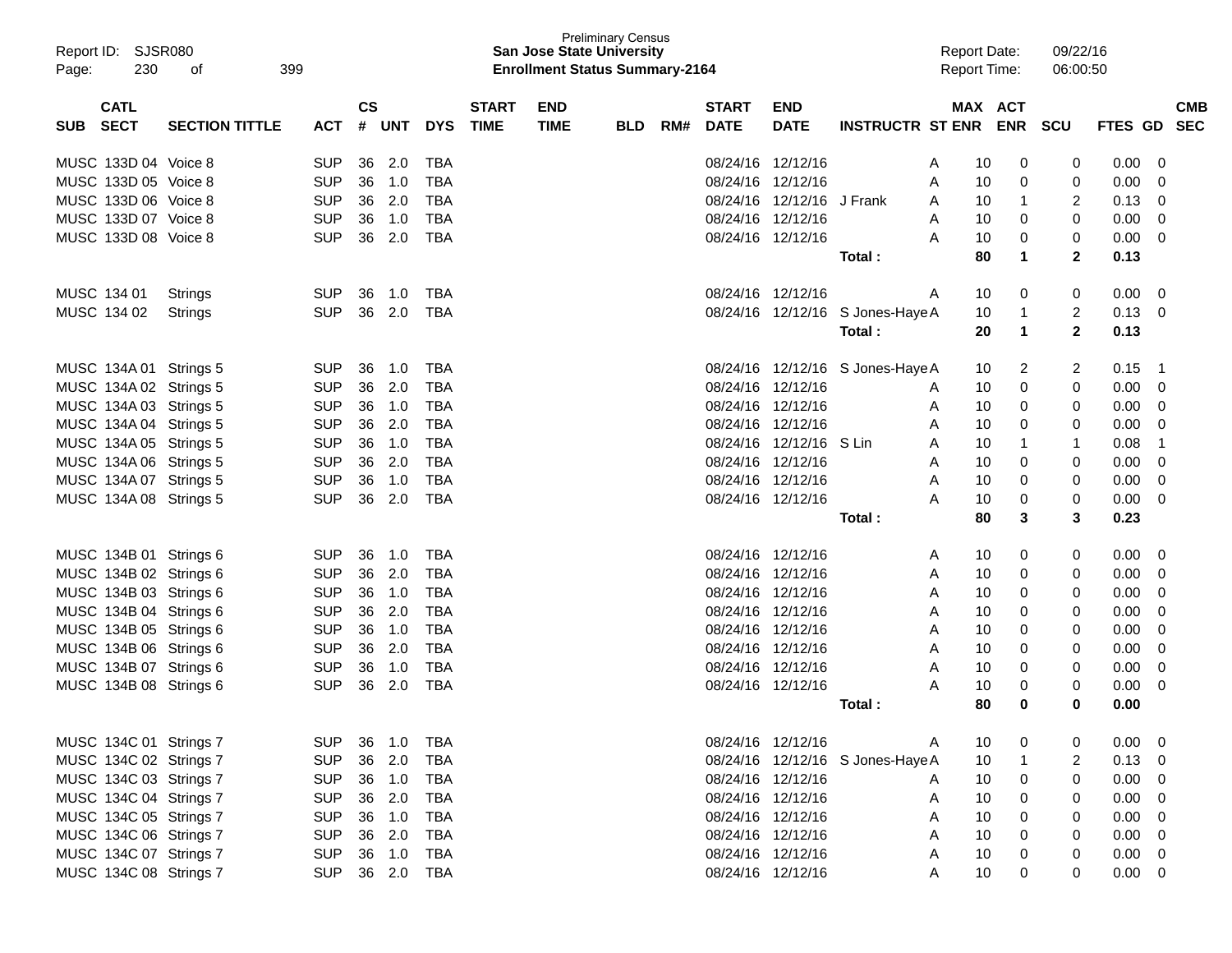|       | Report ID: SJSR080     |                          |            |               |            |            |              |             | <b>Preliminary Census</b><br><b>San Jose State University</b> |     |                   |                   |                          |     | <b>Report Date:</b> | 09/22/16     |                |                |
|-------|------------------------|--------------------------|------------|---------------|------------|------------|--------------|-------------|---------------------------------------------------------------|-----|-------------------|-------------------|--------------------------|-----|---------------------|--------------|----------------|----------------|
| Page: | 231                    | 399<br>οf                |            |               |            |            |              |             | <b>Enrollment Status Summary-2164</b>                         |     |                   |                   |                          |     | <b>Report Time:</b> | 06:00:50     |                |                |
|       |                        |                          |            |               |            |            |              |             |                                                               |     |                   |                   |                          |     |                     |              |                |                |
|       | <b>CATL</b>            |                          |            | $\mathsf{cs}$ |            |            | <b>START</b> | <b>END</b>  |                                                               |     | <b>START</b>      | <b>END</b>        |                          |     | MAX ACT             |              |                | <b>CMB</b>     |
| SUB   | <b>SECT</b>            | <b>SECTION TITTLE</b>    | <b>ACT</b> |               | # UNT      | <b>DYS</b> | <b>TIME</b>  | <b>TIME</b> | <b>BLD</b>                                                    | RM# | <b>DATE</b>       | <b>DATE</b>       | INSTRUCTR ST ENR ENR SCU |     |                     |              | FTES GD        | <b>SEC</b>     |
|       |                        |                          |            |               |            |            |              |             |                                                               |     |                   |                   |                          |     |                     |              |                |                |
|       |                        |                          |            |               |            |            |              |             |                                                               |     |                   |                   | Total:                   |     | 80<br>1             | $\mathbf{2}$ | 0.13           |                |
|       |                        |                          |            |               |            |            |              |             |                                                               |     |                   |                   |                          |     |                     |              |                |                |
|       | MUSC 134D 01 Strings 8 |                          | <b>SUP</b> | 36            | 1.0        | TBA        |              |             |                                                               |     | 08/24/16 12/12/16 |                   |                          | A   | 10<br>0             | 0            | 0.00           | $\overline{0}$ |
|       | MUSC 134D 02 Strings 8 |                          | <b>SUP</b> | 36            | 2.0        | <b>TBA</b> |              |             |                                                               |     | 08/24/16 12/12/16 |                   |                          | A   | 10<br>0             | 0            | 0.00           | 0              |
|       | MUSC 134D 03 Strings 8 |                          | <b>SUP</b> | 36            | 1.0        | <b>TBA</b> |              |             |                                                               |     |                   | 08/24/16 12/12/16 |                          | A   | 10<br>0             | 0            | 0.00           | 0              |
|       | MUSC 134D 04 Strings 8 |                          | <b>SUP</b> | 36            | 2.0        | <b>TBA</b> |              |             |                                                               |     |                   | 08/24/16 12/12/16 |                          | A   | 10<br>0             | 0            | 0.00           | 0              |
|       | MUSC 134D 05 Strings 8 |                          | <b>SUP</b> | 36            | 1.0        | <b>TBA</b> |              |             |                                                               |     |                   | 08/24/16 12/12/16 |                          | A   | 10<br>0             | 0            | 0.00           | 0              |
|       | MUSC 134D 06 Strings 8 |                          | <b>SUP</b> | 36            | 2.0        | <b>TBA</b> |              |             |                                                               |     |                   | 08/24/16 12/12/16 |                          | A   | 10<br>0             | 0            | 0.00           | 0              |
|       | MUSC 134D 07 Strings 8 |                          | <b>SUP</b> | 36            | 1.0        | <b>TBA</b> |              |             |                                                               |     | 08/24/16 12/12/16 |                   |                          | Α   | 10<br>0             | 0            | 0.00           | 0              |
|       | MUSC 134D 08 Strings 8 |                          | <b>SUP</b> | 36            | 2.0        | <b>TBA</b> |              |             |                                                               |     | 08/24/16 12/12/16 |                   |                          | А   | 0<br>10             | 0            | 0.00           | 0              |
|       |                        |                          |            |               |            |            |              |             |                                                               |     |                   |                   | Total:                   |     | 80<br>0             | 0            | 0.00           |                |
|       | MUSC 135 01            | Woodwinds                | <b>SUP</b> | 36            | 1.0        | TBA        |              |             |                                                               |     | 08/24/16 12/12/16 |                   |                          |     |                     |              |                |                |
|       |                        |                          |            |               |            |            |              |             |                                                               |     |                   |                   |                          | A   | 0<br>10             | 0            | 0.00           | $\overline{0}$ |
|       | MUSC 135 02            | Woodwinds                | <b>SUP</b> | 36            | 2.0        | <b>TBA</b> |              |             |                                                               |     | 08/24/16 12/12/16 |                   | Total:                   | Α   | 0<br>10<br>20<br>0  | 0<br>0       | 0.00<br>0.00   | 0              |
|       |                        |                          |            |               |            |            |              |             |                                                               |     |                   |                   |                          |     |                     |              |                |                |
|       |                        | MUSC 135A 01 Woodwinds 5 | <b>SUP</b> | 36            | 1.0        | TBA        |              |             |                                                               |     | 08/24/16 12/12/16 |                   |                          | A   | 10<br>0             | 0            | 0.00           | 0              |
|       |                        | MUSC 135A 02 Woodwinds 5 | <b>SUP</b> | 36            | 2.0        | <b>TBA</b> |              |             |                                                               |     |                   | 08/24/16 12/12/16 | J Averett                | A   | 10<br>1             | 2            | 0.13           | 0              |
|       |                        | MUSC 135A 03 Woodwinds 5 | <b>SUP</b> | 36            | 1.0        | <b>TBA</b> |              |             |                                                               |     |                   | 08/24/16 12/12/16 |                          | A   | 10<br>0             | 0            | 0.00           | 0              |
|       |                        | MUSC 135A 04 Woodwinds 5 | <b>SUP</b> | 36            | 2.0        | <b>TBA</b> |              |             |                                                               |     |                   | 08/24/16 12/12/16 |                          | A   | 10<br>0             | 0            | 0.00           | 0              |
|       |                        | MUSC 135A 05 Woodwinds 5 | <b>SUP</b> | 36            | 1.0        | <b>TBA</b> |              |             |                                                               |     |                   | 08/24/16 12/12/16 |                          | A   | 10<br>0             | 0            | 0.00           | 0              |
|       |                        | MUSC 135A 06 Woodwinds 5 | <b>SUP</b> | 36            | 2.0        | <b>TBA</b> |              |             |                                                               |     | 08/24/16 12/12/16 |                   |                          | Α   | 10<br>0             | 0            | 0.00           | 0              |
|       |                        | MUSC 135A 07 Woodwinds 5 | <b>SUP</b> | 36            | 1.0        | <b>TBA</b> |              |             |                                                               |     | 08/24/16 12/12/16 |                   |                          | Α   | 0<br>10             | 0            | 0.00           | 0              |
|       |                        | MUSC 135A 08 Woodwinds 5 | <b>SUP</b> | 36            | 2.0        | <b>TBA</b> |              |             |                                                               |     |                   | 08/24/16 12/12/16 | M Hernandez A            |     | 10<br>1             | 2            | 0.13           | 0              |
|       |                        | MUSC 135A 09 Woodwinds 5 | <b>SUP</b> | 36            | 1.0        | <b>TBA</b> |              |             |                                                               |     | 08/24/16 12/12/16 |                   |                          | A   | 10<br>0             | 0            | 0.00           | 0              |
|       |                        | MUSC 135A 10 Woodwinds 5 | <b>SUP</b> | 36            | 2.0        | <b>TBA</b> |              |             |                                                               |     | 08/24/16 12/12/16 |                   |                          | Α   | 10<br>0             | 0            | 0.00           | 0              |
|       |                        |                          |            |               |            |            |              |             |                                                               |     |                   |                   | Total:                   | 100 | $\mathbf{2}$        | 4            | 0.27           |                |
|       |                        |                          |            |               |            |            |              |             |                                                               |     |                   |                   |                          |     |                     |              |                |                |
|       |                        | MUSC 135B 01 Woodwinds 6 | <b>SUP</b> | 36            | 1.0        | <b>TBA</b> |              |             |                                                               |     | 08/24/16 12/12/16 |                   |                          | A   | 0<br>10             | 0            | 0.00           | $\mathbf{0}$   |
|       |                        | MUSC 135B 02 Woodwinds 6 | <b>SUP</b> | 36            | 2.0        | <b>TBA</b> |              |             |                                                               |     | 08/24/16 12/12/16 |                   |                          | A   | 10<br>0             | 0            | 0.00           | 0              |
|       |                        | MUSC 135B 03 Woodwinds 6 | <b>SUP</b> | 36            | 1.0        | <b>TBA</b> |              |             |                                                               |     | 08/24/16 12/12/16 |                   |                          | A   | $\Omega$<br>10      | 0            | 0.00           | 0              |
|       |                        | MUSC 135B 04 Woodwinds 6 | <b>SUP</b> |               | 36 2.0     | TBA        |              |             |                                                               |     |                   | 08/24/16 12/12/16 |                          | A   | 10<br>0             | 0            | $0.00 \quad 0$ |                |
|       |                        | MUSC 135B 05 Woodwinds 6 | <b>SUP</b> |               | 36 1.0     | TBA        |              |             |                                                               |     |                   | 08/24/16 12/12/16 |                          | Α   | 10<br>0             |              | $0.00 \t 0$    |                |
|       |                        | MUSC 135B 06 Woodwinds 6 | <b>SUP</b> |               | 36 2.0     | <b>TBA</b> |              |             |                                                               |     |                   | 08/24/16 12/12/16 |                          | Α   | 10<br>0             | 0            | $0.00 \t 0$    |                |
|       |                        | MUSC 135B 07 Woodwinds 6 | <b>SUP</b> |               | 36 1.0     | TBA        |              |             |                                                               |     |                   | 08/24/16 12/12/16 |                          | Α   | 10<br>0             | 0            | $0.00 \quad 0$ |                |
|       |                        | MUSC 135B 08 Woodwinds 6 | <b>SUP</b> |               | 36 2.0     | TBA        |              |             |                                                               |     |                   | 08/24/16 12/12/16 |                          | Α   | 10<br>0             | 0            | $0.00 \quad 0$ |                |
|       |                        | MUSC 135B 09 Woodwinds 6 | SUP        |               | 36 1.0     | TBA        |              |             |                                                               |     |                   | 08/24/16 12/12/16 |                          | Α   | 10<br>0             | 0            | $0.00 \quad 0$ |                |
|       |                        | MUSC 135B 10 Woodwinds 6 | <b>SUP</b> |               | 36 2.0 TBA |            |              |             |                                                               |     |                   | 08/24/16 12/12/16 |                          | A   | 10<br>0             | 0            | $0.00 \quad 0$ |                |
|       |                        |                          |            |               |            |            |              |             |                                                               |     |                   |                   | Total:                   |     | 100<br>0            | 0            | 0.00           |                |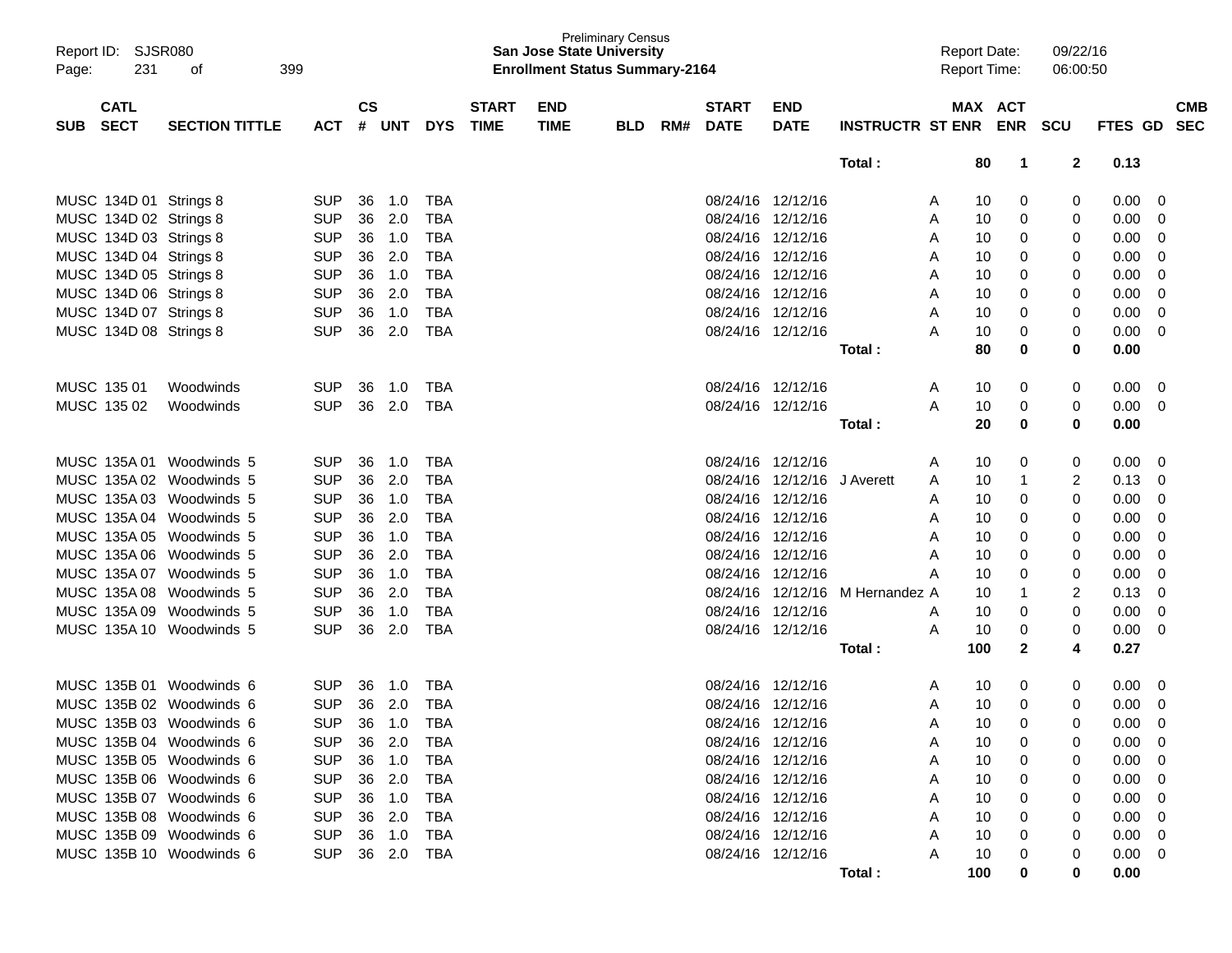| Report ID:<br>SJSR080<br>232<br>Page: | 399<br>οf                       |            |               |            |            |              | <b>San Jose State University</b><br><b>Enrollment Status Summary-2164</b> | <b>Preliminary Census</b> |     |              |                           |                                 |   | <b>Report Date:</b><br><b>Report Time:</b> |              | 09/22/16<br>06:00:50 |                |            |
|---------------------------------------|---------------------------------|------------|---------------|------------|------------|--------------|---------------------------------------------------------------------------|---------------------------|-----|--------------|---------------------------|---------------------------------|---|--------------------------------------------|--------------|----------------------|----------------|------------|
| <b>CATL</b>                           |                                 |            | $\mathsf{cs}$ |            |            | <b>START</b> | <b>END</b>                                                                |                           |     | <b>START</b> | <b>END</b>                |                                 |   | MAX ACT                                    |              |                      |                | <b>CMB</b> |
| <b>SECT</b><br><b>SUB</b>             | <b>SECTION TITTLE</b>           | <b>ACT</b> | #             | <b>UNT</b> | <b>DYS</b> | <b>TIME</b>  | <b>TIME</b>                                                               | <b>BLD</b>                | RM# | <b>DATE</b>  | <b>DATE</b>               | <b>INSTRUCTR ST ENR ENR</b>     |   |                                            |              | scu                  | FTES GD        | <b>SEC</b> |
| MUSC 135C 01 Woodwinds 7              |                                 | <b>SUP</b> | 36            | 1.0        | <b>TBA</b> |              |                                                                           |                           |     |              | 08/24/16 12/12/16         |                                 | A | 10                                         | 0            | 0                    | 0.00           | 0          |
| MUSC 135C 02 Woodwinds 7              |                                 | <b>SUP</b> | 36            | 2.0        | <b>TBA</b> |              |                                                                           |                           |     | 08/24/16     | 12/12/16                  | J Averett                       | A | 10                                         | 2            | 4                    | 0.27           | 0          |
| MUSC 135C 03 Woodwinds 7              |                                 | <b>SUP</b> | 36            | 1.0        | <b>TBA</b> |              |                                                                           |                           |     |              | 08/24/16 12/12/16         |                                 | A | 10                                         | 0            | 0                    | 0.00           | 0          |
| MUSC 135C 04 Woodwinds 7              |                                 | <b>SUP</b> | 36            | 2.0        | <b>TBA</b> |              |                                                                           |                           |     |              | 08/24/16 12/12/16         |                                 | A | 10                                         | 0            | 0                    | 0.00           | 0          |
| MUSC 135C 05 Woodwinds 7              |                                 | <b>SUP</b> | 36            | 1.0        | <b>TBA</b> |              |                                                                           |                           |     |              | 08/24/16 12/12/16         |                                 | A | 10                                         | 0            | 0                    | 0.00           | 0          |
| MUSC 135C 06 Woodwinds 7              |                                 | <b>SUP</b> | 36            | 2.0        | <b>TBA</b> |              |                                                                           |                           |     |              | 08/24/16 12/12/16         |                                 | A | 10                                         | 0            | 0                    | 0.00           | 0          |
| MUSC 135C 07 Woodwinds 7              |                                 | <b>SUP</b> | 36            | 1.0        | <b>TBA</b> |              |                                                                           |                           |     |              | 08/24/16 12/12/16         |                                 | A | 10                                         | 0            | 0                    | 0.00           | 0          |
| MUSC 135C 08 Woodwinds 7              |                                 | <b>SUP</b> | 36            | 2.0        | <b>TBA</b> |              |                                                                           |                           |     | 08/24/16     | 12/12/16                  |                                 | A | 10                                         | 0            | 0                    | 0.00           | 0          |
| MUSC 135C 09 Woodwinds 7              |                                 | <b>SUP</b> | 36            | 1.0        | <b>TBA</b> |              |                                                                           |                           |     |              | 08/24/16 12/12/16 C Payne |                                 | A | 10                                         | 1            | 1                    | 0.07           | 0          |
| MUSC 135C 10 Woodwinds 7              |                                 | <b>SUP</b> | 36            | 2.0        | <b>TBA</b> |              |                                                                           |                           |     |              | 08/24/16 12/12/16 C Payne |                                 | A | 10                                         | 0            | 0                    | 0.00           | 0          |
|                                       |                                 |            |               |            |            |              |                                                                           |                           |     |              |                           | Total:                          |   | 100                                        | 3            | 5                    | 0.33           |            |
| MUSC 135D 01 Woodwinds 8              |                                 | <b>SUP</b> | 36            | 1.0        | <b>TBA</b> |              |                                                                           |                           |     |              | 08/24/16 12/12/16         |                                 | A | 10                                         | 0            | 0                    | 0.00           | 0          |
| MUSC 135D 02 Woodwinds 8              |                                 | <b>SUP</b> | 36            | 2.0        | <b>TBA</b> |              |                                                                           |                           |     | 08/24/16     | 12/12/16                  | J Averett                       | A | 10                                         | 1            | 2                    | 0.13           | 0          |
| MUSC 135D 03 Woodwinds 8              |                                 | <b>SUP</b> | 36            | 1.0        | <b>TBA</b> |              |                                                                           |                           |     |              | 08/24/16 12/12/16         |                                 | A | 10                                         | 0            | 0                    | 0.00           | 0          |
| MUSC 135D 04 Woodwinds 8              |                                 | <b>SUP</b> | 36            | 2.0        | <b>TBA</b> |              |                                                                           |                           |     |              | 08/24/16 12/12/16         |                                 | A | 10                                         | 0            | 0                    | 0.00           | 0          |
| MUSC 135D 05 Woodwinds 8              |                                 | <b>SUP</b> | 36            | 1.0        | <b>TBA</b> |              |                                                                           |                           |     |              | 08/24/16 12/12/16         |                                 | A | 10                                         | 0            | 0                    | 0.00           | 0          |
| MUSC 135D 06 Woodwinds 8              |                                 | <b>SUP</b> | 36            | 2.0        | <b>TBA</b> |              |                                                                           |                           |     |              | 08/24/16 12/12/16         |                                 | A | 10                                         | 0            | 0                    | 0.00           | 0          |
| MUSC 135D 07 Woodwinds 8              |                                 | <b>SUP</b> | 36            | 1.0        | <b>TBA</b> |              |                                                                           |                           |     |              | 08/24/16 12/12/16         |                                 | A | 10                                         | 0            | 0                    | 0.00           | 0          |
| MUSC 135D 08 Woodwinds 8              |                                 | <b>SUP</b> | 36            | 2.0        | <b>TBA</b> |              |                                                                           |                           |     |              | 08/24/16 12/12/16         | M Hernandez A                   |   | 10                                         | 1            | 2                    | 0.13           | 0          |
| MUSC 135D 09 Woodwinds 8              |                                 | <b>SUP</b> | 36            | 1.0        | <b>TBA</b> |              |                                                                           |                           |     |              | 08/24/16 12/12/16         |                                 | A | 10                                         | 0            | 0                    | 0.00           | 0          |
| MUSC 135D 10 Woodwinds 8              |                                 | <b>SUP</b> | 36            | 2.0        | <b>TBA</b> |              |                                                                           |                           |     |              | 08/24/16 12/12/16         |                                 | A | 10                                         | 0            | 0                    | 0.00           | 0          |
|                                       |                                 |            |               |            |            |              |                                                                           |                           |     |              |                           | Total:                          |   | 100                                        | $\mathbf{2}$ | 4                    | 0.27           |            |
| MUSC 136 01                           | <b>Brass</b>                    | <b>SUP</b> | 36            | 1.0        | <b>TBA</b> |              |                                                                           |                           |     |              | 08/24/16 12/12/16         |                                 | A | 10                                         | 0            | 0                    | 0.00           | 0          |
| MUSC 136 02                           | <b>Brass</b>                    | <b>SUP</b> | 36            | 2.0        | <b>TBA</b> |              |                                                                           |                           |     |              | 08/24/16 12/12/16         |                                 | A | 10                                         | 0            | 0                    | 0.00           | 0          |
|                                       |                                 |            |               |            |            |              |                                                                           |                           |     |              |                           | Total:                          |   | 20                                         | 0            | 0                    | 0.00           |            |
|                                       | MUSC 136A 01 Vocal-Instr Improv | <b>SUP</b> | 36            | 1.0        | TBA        |              |                                                                           |                           |     |              | 08/24/16 12/12/16         |                                 | A | 5                                          | 0            | 0                    | 0.00           | 0          |
|                                       |                                 |            |               |            |            |              |                                                                           |                           |     |              |                           | Total :                         |   | 5                                          | 0            | 0                    | 0.00           |            |
| MUSC 136B 01 Brass 5                  |                                 | <b>SUP</b> |               | 36 1.0     | TBA        |              |                                                                           |                           |     |              |                           | 08/24/16 12/12/16 J Freeman     | A | 10                                         | 2            |                      | 0.13           | -0         |
| MUSC 136B 02 Brass 5                  |                                 | <b>SUP</b> |               | 36 2.0     | <b>TBA</b> |              |                                                                           |                           |     |              |                           | 08/24/16 12/12/16 J Freeman     | A | 10                                         | 1            | 2                    | 0.13           | 0          |
| MUSC 136B 03 Brass 5                  |                                 | <b>SUP</b> |               | 36 1.0     | <b>TBA</b> |              |                                                                           |                           |     |              | 08/24/16 12/12/16         |                                 | A | 10                                         | 0            | 0                    | 0.00           | 0          |
| MUSC 136B 04 Brass 5                  |                                 | <b>SUP</b> |               | 36 2.0     | <b>TBA</b> |              |                                                                           |                           |     |              | 08/24/16 12/12/16 F Byram |                                 | A | 10                                         |              | 2                    | 0.13           | 0          |
| MUSC 136B 05 Brass 5                  |                                 | <b>SUP</b> |               | 36 1.0     | <b>TBA</b> |              |                                                                           |                           |     |              | 08/24/16 12/12/16         |                                 | A | 10                                         | 0            | 0                    | 0.00           | 0          |
| MUSC 136B 06 Brass 5                  |                                 | <b>SUP</b> |               | 36 2.0     | <b>TBA</b> |              |                                                                           |                           |     |              | 08/24/16 12/12/16         |                                 | A | 10                                         | 0            | 0                    | 0.00           | 0          |
| MUSC 136B 07 Brass 5                  |                                 | <b>SUP</b> |               | 36 1.0     | TBA        |              |                                                                           |                           |     |              |                           | 08/24/16 12/12/16 A Rosenfeld A |   | 10                                         |              | 1.                   | $0.07 \quad 0$ |            |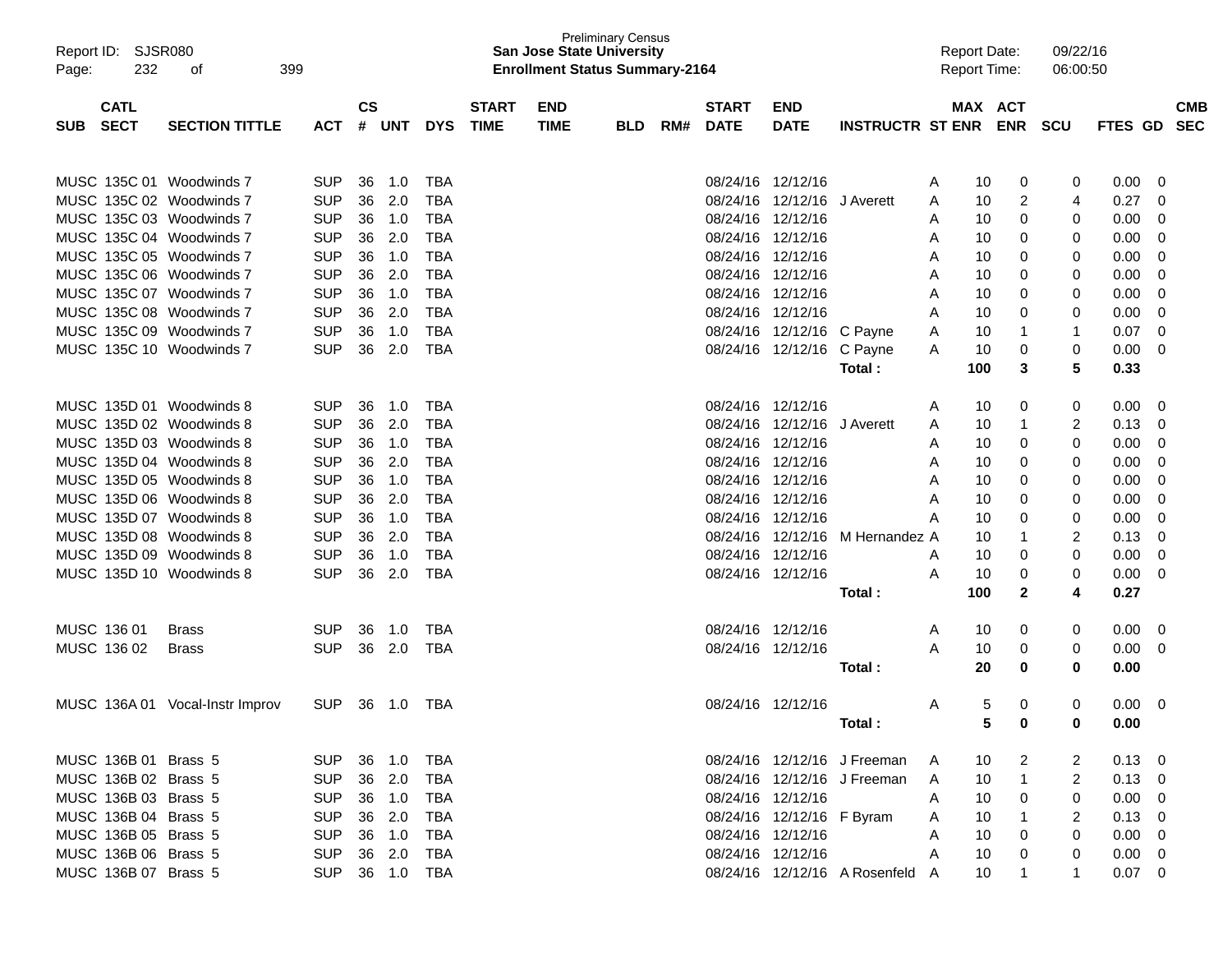| Report ID: SJSR080<br>233<br>Page: | 399<br>οf             |                |               |        |            |                             | <b>San Jose State University</b><br><b>Enrollment Status Summary-2164</b> | <b>Preliminary Census</b> |     |                   |                            |                              |   | <b>Report Date:</b><br><b>Report Time:</b> |                | 09/22/16<br>06:00:50 |                |                          |
|------------------------------------|-----------------------|----------------|---------------|--------|------------|-----------------------------|---------------------------------------------------------------------------|---------------------------|-----|-------------------|----------------------------|------------------------------|---|--------------------------------------------|----------------|----------------------|----------------|--------------------------|
| <b>CATL</b><br><b>SECT</b>         |                       |                | $\mathsf{cs}$ |        |            | <b>START</b><br><b>TIME</b> | <b>END</b>                                                                |                           |     | <b>START</b>      | <b>END</b>                 |                              |   |                                            | <b>MAX ACT</b> |                      | FTES GD        | <b>CMB</b><br><b>SEC</b> |
| <b>SUB</b>                         | <b>SECTION TITTLE</b> | <b>ACT</b>     |               | # UNT  | <b>DYS</b> |                             | <b>TIME</b>                                                               | <b>BLD</b>                | RM# | <b>DATE</b>       | <b>DATE</b>                | <b>INSTRUCTR ST ENR ENR</b>  |   |                                            |                | <b>SCU</b>           |                |                          |
| MUSC 136B 08 Brass 5               |                       | <b>SUP</b>     | 36            | 2.0    | TBA        |                             |                                                                           |                           |     |                   | 08/24/16 12/12/16          |                              | A | 10                                         | 0              | 0                    | 0.00           | - 0                      |
|                                    |                       |                |               |        |            |                             |                                                                           |                           |     |                   |                            | Total :                      |   | 80                                         | 5              | $\overline{7}$       | 0.47           |                          |
| MUSC 136C 01 Brass 6               |                       | <b>SUP</b>     | 36            | 1.0    | TBA        |                             |                                                                           |                           |     | 08/24/16 12/12/16 |                            |                              | A | 10                                         | 0              | 0                    | 0.00           | - 0                      |
| MUSC 136C 02 Brass 6               |                       | <b>SUP</b>     | 36            | 2.0    | TBA        |                             |                                                                           |                           |     | 08/24/16 12/12/16 |                            |                              | A | 10                                         | 0              | 0                    | 0.00           | 0                        |
| MUSC 136C 03 Brass 6               |                       | <b>SUP</b>     | 36            | 1.0    | TBA        |                             |                                                                           |                           |     |                   | 08/24/16 12/12/16          |                              | A | 10                                         | 0              | 0                    | 0.00           | 0                        |
| MUSC 136C 04 Brass 6               |                       | <b>SUP</b>     | 36            | 2.0    | TBA        |                             |                                                                           |                           |     |                   | 08/24/16 12/12/16          |                              | A | 10                                         | 0              | 0                    | 0.00           | 0                        |
| MUSC 136C 05 Brass 6               |                       | <b>SUP</b>     | 36            | 1.0    | TBA        |                             |                                                                           |                           |     |                   | 08/24/16 12/12/16          |                              | A | 10                                         | 0              | 0                    | 0.00           | 0                        |
| MUSC 136C 06 Brass 6               |                       | <b>SUP</b>     | 36            | 2.0    | TBA        |                             |                                                                           |                           |     |                   | 08/24/16 12/12/16          |                              | A | 10                                         | 0              | 0                    | 0.00           | 0                        |
| MUSC 136C 07 Brass 6               |                       | <b>SUP</b>     | 36            | 1.0    | TBA        |                             |                                                                           |                           |     |                   | 08/24/16 12/12/16          |                              | A | 10                                         | 0              | 0                    | 0.00           | 0                        |
| MUSC 136C 08 Brass 6               |                       | <b>SUP</b>     | 36            | 2.0    | <b>TBA</b> |                             |                                                                           |                           |     |                   | 08/24/16 12/12/16          |                              | А | 10                                         | 0              | 0                    | 0.00           | 0                        |
|                                    |                       |                |               |        |            |                             |                                                                           |                           |     |                   |                            | Total :                      |   | 80                                         | 0              | 0                    | 0.00           |                          |
| MUSC 136D 01 Brass 7               |                       | <b>SUP</b>     | 36            | 1.0    | TBA        |                             |                                                                           |                           |     |                   | 08/24/16 12/12/16          | J Freeman                    | A | 10                                         | 2              | 2                    | 0.13           | 0                        |
| MUSC 136D 02 Brass 7               |                       | <b>SUP</b>     | 36            | 2.0    | TBA        |                             |                                                                           |                           |     |                   | 08/24/16 12/12/16          |                              | A | 10                                         | 0              | 0                    | 0.00           | 0                        |
| MUSC 136D 03 Brass 7               |                       | <b>SUP</b>     | 36            | 1.0    | TBA        |                             |                                                                           |                           |     |                   | 08/24/16 12/12/16          |                              | A | 10                                         | 0              | 0                    | 0.00           | 0                        |
| MUSC 136D 04 Brass 7               |                       | <b>SUP</b>     | 36            | 2.0    | TBA        |                             |                                                                           |                           |     |                   | 08/24/16 12/12/16          |                              | A | 10                                         | 0              | 0                    | 0.00           | 0                        |
| MUSC 136D 05 Brass 7               |                       | <b>SUP</b>     | 36            | 1.0    | TBA        |                             |                                                                           |                           |     |                   | 08/24/16 12/12/16 T Hornig |                              | Α | 10                                         | 1              | 1                    | 0.07           | 0                        |
| MUSC 136D 06 Brass 7               |                       | <b>SUP</b>     | 36            | 2.0    | <b>TBA</b> |                             |                                                                           |                           |     |                   | 08/24/16 12/12/16 T Hornig |                              | A | 10                                         | 3              | 6                    | 0.40           | 0                        |
| MUSC 136D 07 Brass 7               |                       | <b>SUP</b>     | 36            | 1.0    | TBA        |                             |                                                                           |                           |     |                   | 08/24/16 12/12/16          |                              | A | 10                                         | 0              | 0                    | 0.00           | 0                        |
| MUSC 136D 08 Brass 7               |                       | <b>SUP</b>     | 36            | 2.0    | <b>TBA</b> |                             |                                                                           |                           |     |                   | 08/24/16 12/12/16          | A Rosenfeld                  | A | 10                                         | 1              | $\overline{c}$       | 0.13           | 0                        |
|                                    |                       |                |               |        |            |                             |                                                                           |                           |     |                   |                            | Total:                       |   | 80                                         | 7              | 11                   | 0.73           |                          |
| MUSC 136E 01 Brass 8               |                       | <b>SUP</b>     | 36            | 1.0    | TBA        |                             |                                                                           |                           |     | 08/24/16 12/12/16 |                            |                              | A | 10                                         | 0              | 0                    | 0.00           | - 0                      |
| MUSC 136E 02 Brass 8               |                       | <b>SUP</b>     | 36            | 2.0    | TBA        |                             |                                                                           |                           |     |                   | 08/24/16 12/12/16          |                              | A | 10                                         | 0              | 0                    | 0.00           | 0                        |
| MUSC 136E 03 Brass 8               |                       | <b>SUP</b>     | 36            | 1.0    | TBA        |                             |                                                                           |                           |     | 08/24/16 12/12/16 |                            |                              | A | 10                                         | 0              | 0                    | 0.00           | 0                        |
| MUSC 136E 04 Brass 8               |                       | <b>SUP</b>     | 36            | 2.0    | TBA        |                             |                                                                           |                           |     |                   | 08/24/16 12/12/16 F Byram  |                              | A | 10                                         | 1              | 2                    | 0.13           | 0                        |
| MUSC 136E 05 Brass 8               |                       | <b>SUP</b>     | 36            | 1.0    | TBA        |                             |                                                                           |                           |     |                   | 08/24/16 12/12/16          |                              | A | 10                                         | 0              | 0                    | 0.00           | 0                        |
| MUSC 136E 06 Brass 8               |                       | <b>SUP</b>     | 36            | 2.0    | TBA        |                             |                                                                           |                           |     | 08/24/16 12/12/16 |                            |                              | A | 10                                         | 0              | 0                    | 0.00           | 0                        |
| MUSC 136E 07 Brass 8               |                       | <b>SUP</b>     | 36            | 1.0    | <b>TBA</b> |                             |                                                                           |                           |     | 08/24/16 12/12/16 |                            |                              | A | 10                                         | 0              | 0                    | 0.00           | 0                        |
| MUSC 136E 08 Brass 8               |                       | <b>SUP</b>     |               | 36 2.0 | TBA        |                             |                                                                           |                           |     |                   | 08/24/16 12/12/16          |                              |   | 10                                         | 0              | 0                    | 0.00           | $\Omega$                 |
|                                    |                       |                |               |        |            |                             |                                                                           |                           |     |                   |                            | Total:                       |   | 80                                         | 1              | $\mathbf{2}$         | 0.13           |                          |
| MUSC 137 01                        | Percussion            | SUP 36 1.0 TBA |               |        |            |                             |                                                                           |                           |     |                   | 08/24/16 12/12/16          |                              | A | 10                                         | 0              | 0                    | $0.00 \quad 0$ |                          |
| MUSC 137 02                        | Percussion            | SUP 36 2.0 TBA |               |        |            |                             |                                                                           |                           |     |                   | 08/24/16 12/12/16          |                              | A | 10                                         | 0              | 0                    | $0.00 \ 0$     |                          |
|                                    |                       |                |               |        |            |                             |                                                                           |                           |     |                   |                            | Total:                       |   | 20                                         | $\bf{0}$       | 0                    | 0.00           |                          |
| MUSC 137A 01 Percussion 5          |                       | SUP 36 1.0 TBA |               |        |            |                             |                                                                           |                           |     |                   |                            | 08/24/16 12/12/16 G Lemmon A |   | 10                                         | 1              |                      | $0.07 \quad 0$ |                          |
| MUSC 137A 02 Percussion 5          |                       | SUP 36 2.0 TBA |               |        |            |                             |                                                                           |                           |     |                   |                            | 08/24/16 12/12/16 G Lemmon A |   | 10 <sup>1</sup>                            | 3              | 6                    | $0.40 \quad 0$ |                          |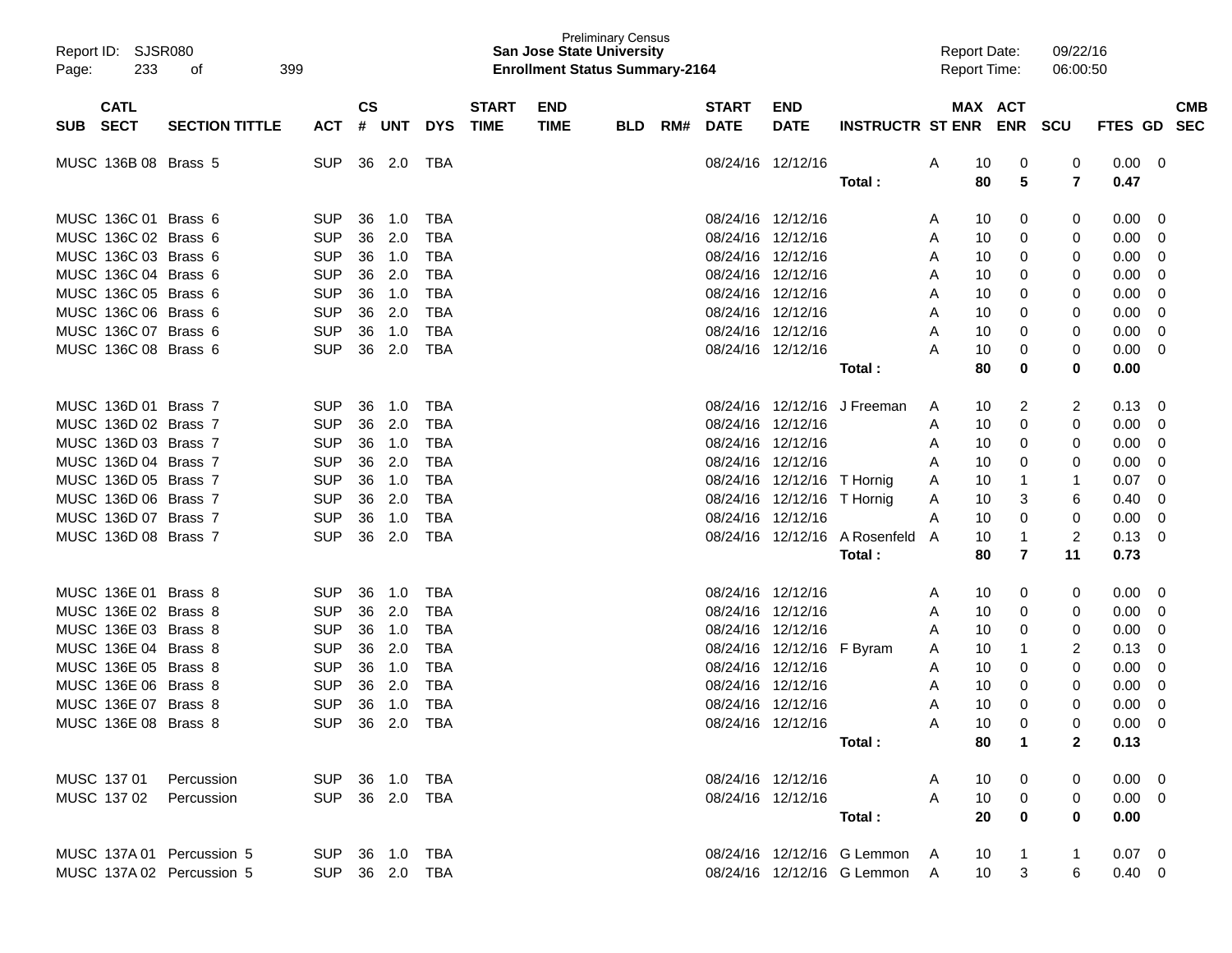| Report ID:<br>Page:       | SJSR080<br>234<br>399<br>οf<br><b>CATL</b> |                                             |                |                    |            |            |                             | <b>San Jose State University</b><br><b>Enrollment Status Summary-2164</b> | <b>Preliminary Census</b> |     |                             |                           |                            |   | <b>Report Date:</b><br><b>Report Time:</b> |              | 09/22/16<br>06:00:50 |                |                          |
|---------------------------|--------------------------------------------|---------------------------------------------|----------------|--------------------|------------|------------|-----------------------------|---------------------------------------------------------------------------|---------------------------|-----|-----------------------------|---------------------------|----------------------------|---|--------------------------------------------|--------------|----------------------|----------------|--------------------------|
| <b>SECT</b><br><b>SUB</b> |                                            | <b>SECTION TITTLE</b>                       | <b>ACT</b>     | $\mathsf{cs}$<br># | <b>UNT</b> | <b>DYS</b> | <b>START</b><br><b>TIME</b> | <b>END</b><br><b>TIME</b>                                                 | <b>BLD</b>                | RM# | <b>START</b><br><b>DATE</b> | <b>END</b><br><b>DATE</b> | <b>INSTRUCTR ST ENR</b>    |   | MAX ACT                                    | <b>ENR</b>   | <b>SCU</b>           | <b>FTES GD</b> | <b>CMB</b><br><b>SEC</b> |
|                           |                                            |                                             |                |                    |            |            |                             |                                                                           |                           |     |                             |                           |                            |   |                                            |              |                      |                |                          |
|                           |                                            |                                             |                |                    |            |            |                             |                                                                           |                           |     |                             |                           | Total:                     |   | 20                                         | 4            | $\overline{7}$       | 0.47           |                          |
|                           |                                            | MUSC 137B 01 Percussion 6                   | <b>SUP</b>     | 36                 | 1.0        | TBA        |                             |                                                                           |                           |     |                             | 08/24/16 12/12/16         |                            | A | 10                                         | 0            | 0                    | 0.00           | 0                        |
|                           |                                            | MUSC 137B 02 Percussion 6                   | <b>SUP</b>     | 36                 | 2.0        | <b>TBA</b> |                             |                                                                           |                           |     |                             | 08/24/16 12/12/16         |                            | A | 10                                         | 0            | 0                    | 0.00           | 0                        |
|                           |                                            |                                             |                |                    |            |            |                             |                                                                           |                           |     |                             |                           | Total:                     |   | 20                                         | 0            | 0                    | 0.00           |                          |
|                           |                                            | MUSC 137C 01 Percussion 7                   | <b>SUP</b>     | 36                 | 1.0        | TBA        |                             |                                                                           |                           |     |                             | 08/24/16 12/12/16         | G Lemmon                   | A | 10                                         | 1            | $\mathbf{1}$         | 0.07           | 0                        |
|                           |                                            | MUSC 137C 02 Percussion 7                   | <b>SUP</b>     | 36                 | 2.0        | <b>TBA</b> |                             |                                                                           |                           |     |                             | 08/24/16 12/12/16         |                            | A | 10                                         | 0            | 0                    | 0.00           | 0                        |
|                           |                                            |                                             |                |                    |            |            |                             |                                                                           |                           |     |                             |                           | Total:                     |   | 20                                         | 1            | $\mathbf 1$          | 0.07           |                          |
|                           |                                            | MUSC 137D 01 Percussion 8                   | <b>SUP</b>     | 36                 | 1.0        | TBA        |                             |                                                                           |                           |     | 08/24/16 12/12/16           |                           |                            | A | 10                                         | 0            | 0                    | 0.00           | 0                        |
|                           |                                            | MUSC 137D 02 Percussion 8                   | <b>SUP</b>     | 36                 | 2.0        | <b>TBA</b> |                             |                                                                           |                           |     |                             | 08/24/16 12/12/16         |                            | A | 10                                         | 0            | 0                    | 0.00           | 0                        |
|                           |                                            |                                             |                |                    |            |            |                             |                                                                           |                           |     |                             |                           | Total:                     |   | 20                                         | 0            | 0                    | 0.00           |                          |
|                           |                                            | MUSC 138A 01 Comp/Arr-Improv Mus SUP 36 1.0 |                |                    |            | TBA        |                             |                                                                           |                           |     |                             | 08/24/16 12/12/16         |                            | A | 10                                         | 0            | 0                    | 0.00           | $\overline{0}$           |
|                           |                                            |                                             |                |                    |            |            |                             |                                                                           |                           |     |                             |                           | Total:                     |   | 10                                         | 0            | 0                    | 0.00           |                          |
|                           |                                            | MUSC 138B 01 Composition 5                  | <b>SUP</b>     | 36                 | 1.0        | TBA        |                             |                                                                           |                           |     | 08/24/16 12/12/16           |                           |                            | A | 10                                         | 0            | 0                    | 0.00           | 0                        |
|                           |                                            | MUSC 138B 02 Composition 5                  | <b>SUP</b>     | 36                 | 2.0        | <b>TBA</b> |                             |                                                                           |                           |     |                             | 08/24/16 12/12/16         | P Furman                   | A | 10                                         | 1            | $\overline{c}$       | 0.13           | 0                        |
|                           |                                            | MUSC 138B 03 Composition 5                  | <b>SUP</b>     | 36                 | 1.0        | <b>TBA</b> |                             |                                                                           |                           |     | 08/24/16 12/12/16           |                           |                            | A | 10                                         | 0            | 0                    | 0.00           | 0                        |
|                           |                                            | MUSC 138B 04 Composition 5                  | <b>SUP</b>     | 36                 | 2.0        | <b>TBA</b> |                             |                                                                           |                           |     |                             | 08/24/16 12/12/16         | <b>B</b> Belet             | A | 10                                         | 1            | $\overline{c}$       | 0.13           | 0                        |
|                           |                                            |                                             |                |                    |            |            |                             |                                                                           |                           |     |                             |                           | Total:                     |   | 40                                         | $\mathbf{2}$ | 4                    | 0.27           |                          |
|                           |                                            | MUSC 138C 01 Composition 6                  | <b>SUP</b>     | 36                 | 1.0        | TBA        |                             |                                                                           |                           |     | 08/24/16 12/12/16           |                           |                            | A | 10                                         | 0            | 0                    | 0.00           | 0                        |
|                           |                                            | MUSC 138C 02 Composition 6                  | <b>SUP</b>     | 36                 | 2.0        | <b>TBA</b> |                             |                                                                           |                           |     |                             | 08/24/16 12/12/16         |                            | A | 10                                         | 0            | 0                    | 0.00           | 0                        |
|                           |                                            | MUSC 138C 03 Composition 6                  | <b>SUP</b>     | 36                 | 1.0        | <b>TBA</b> |                             |                                                                           |                           |     |                             | 08/24/16 12/12/16         |                            | A | 10                                         | 0            | 0                    | 0.00           | 0                        |
|                           |                                            | MUSC 138C 04 Composition 6                  | <b>SUP</b>     | 36                 | 2.0        | <b>TBA</b> |                             |                                                                           |                           |     |                             | 08/24/16 12/12/16         |                            | Α | 10                                         | 0            | 0                    | 0.00           | 0                        |
|                           |                                            |                                             |                |                    |            |            |                             |                                                                           |                           |     |                             |                           | Total:                     |   | 40                                         | 0            | 0                    | 0.00           |                          |
|                           |                                            | MUSC 138D 01 Composition 7                  | <b>SUP</b>     | 36                 | 1.0        | TBA        |                             |                                                                           |                           |     | 08/24/16 12/12/16           |                           |                            | A | 10                                         | 0            | 0                    | 0.00           | 0                        |
|                           |                                            | MUSC 138D 02 Composition 7                  | SUP 36 2.0 TBA |                    |            |            |                             |                                                                           |                           |     | 08/24/16 12/12/16           |                           |                            | Α | 10                                         | 0            | $\overline{0}$       | $0.00 \t 0$    |                          |
|                           |                                            | MUSC 138D 03 Composition 7                  | <b>SUP</b>     |                    | 36 1.0     | TBA        |                             |                                                                           |                           |     |                             | 08/24/16 12/12/16         |                            | A | 10                                         | 0            | 0                    | 0.00           | $\overline{\mathbf{0}}$  |
|                           |                                            | MUSC 138D 04 Composition 7                  | <b>SUP</b>     |                    | 36 2.0     | TBA        |                             |                                                                           |                           |     |                             | 08/24/16 12/12/16         |                            | A | 10                                         | 0            | 0                    | 0.00           | $\overline{\mathbf{0}}$  |
|                           |                                            |                                             |                |                    |            |            |                             |                                                                           |                           |     |                             |                           | Total:                     |   | 40                                         | 0            | 0                    | 0.00           |                          |
|                           |                                            | MUSC 138E 01 Composition 8                  | <b>SUP</b>     |                    | 36 1.0     | TBA        |                             |                                                                           |                           |     |                             | 08/24/16 12/12/16         |                            | A | 10                                         | 0            | 0                    | 0.00           | $\overline{\mathbf{0}}$  |
|                           |                                            | MUSC 138E 02 Composition 8                  | <b>SUP</b>     |                    | 36 2.0     | TBA        |                             |                                                                           |                           |     |                             |                           | 08/24/16 12/12/16 P Furman | A | 10                                         | 0            | 0                    | 0.00           | - 0                      |
|                           |                                            | MUSC 138E 03 Composition 8                  | <b>SUP</b>     |                    | 36 1.0     | TBA        |                             |                                                                           |                           |     |                             | 08/24/16 12/12/16         |                            | Α | 10                                         | 0            | 0                    | 0.00           | $\overline{0}$           |
|                           |                                            | MUSC 138E 04 Composition 8                  | <b>SUP</b>     |                    | 36 2.0 TBA |            |                             |                                                                           |                           |     |                             | 08/24/16 12/12/16 B Belet |                            | A | 10                                         | 3            | 6                    | $0.40 \ 0$     |                          |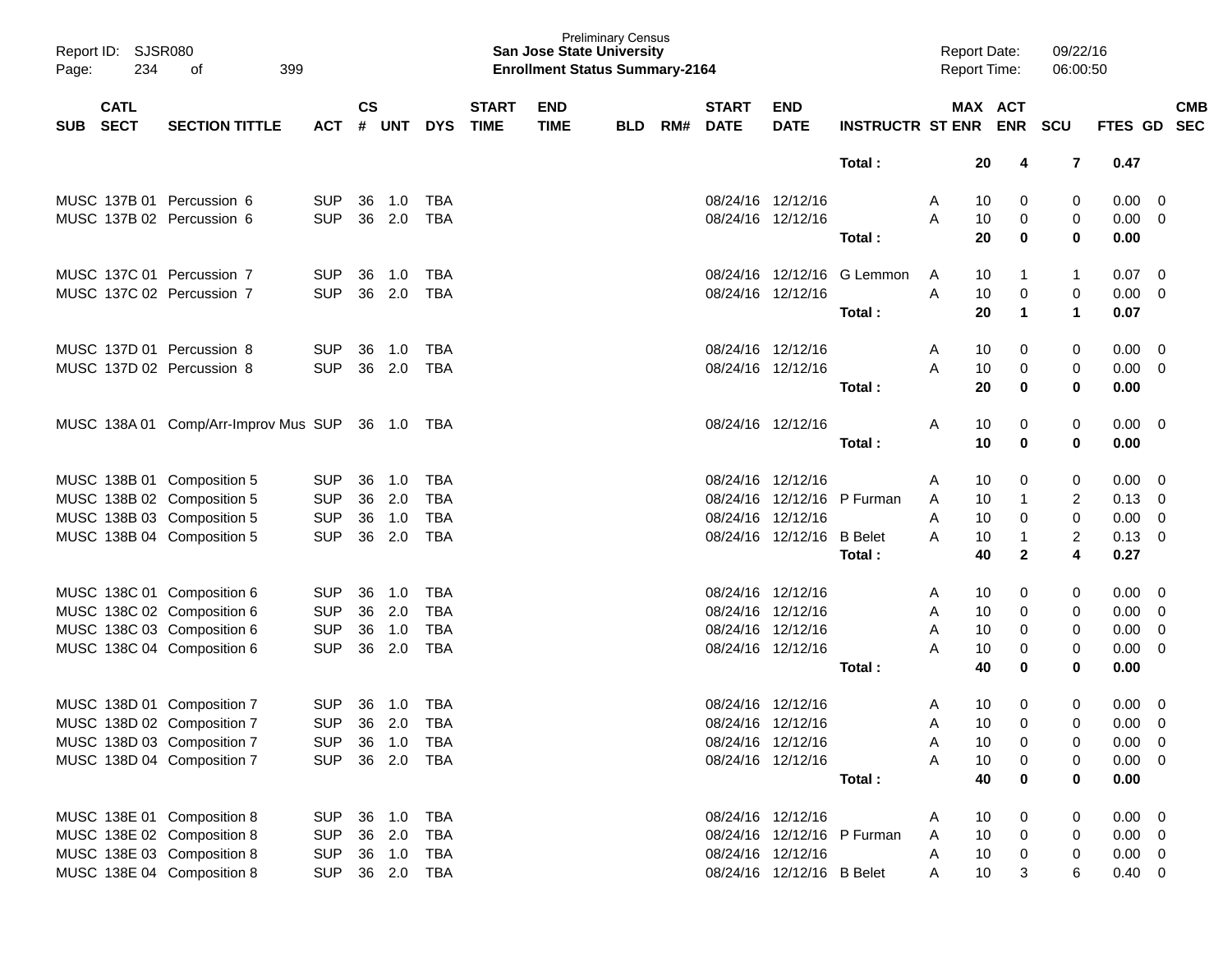| Report ID: SJSR080        |                              |            |               |            |            |              |             | <b>Preliminary Census</b><br><b>San Jose State University</b> |     |                   |                               |                              | <b>Report Date:</b> |                               | 09/22/16                |                |                |            |
|---------------------------|------------------------------|------------|---------------|------------|------------|--------------|-------------|---------------------------------------------------------------|-----|-------------------|-------------------------------|------------------------------|---------------------|-------------------------------|-------------------------|----------------|----------------|------------|
| 235<br>Page:              | 399<br>οf                    |            |               |            |            |              |             | <b>Enrollment Status Summary-2164</b>                         |     |                   |                               |                              | <b>Report Time:</b> |                               | 06:00:50                |                |                |            |
|                           |                              |            |               |            |            |              |             |                                                               |     |                   |                               |                              |                     |                               |                         |                |                |            |
| <b>CATL</b>               |                              |            | $\mathsf{cs}$ |            |            | <b>START</b> | <b>END</b>  |                                                               |     | <b>START</b>      | <b>END</b>                    |                              |                     | MAX ACT                       |                         |                |                | <b>CMB</b> |
| <b>SECT</b><br><b>SUB</b> | <b>SECTION TITTLE</b>        | <b>ACT</b> | #             | <b>UNT</b> | <b>DYS</b> | <b>TIME</b>  | <b>TIME</b> | <b>BLD</b>                                                    | RM# | <b>DATE</b>       | <b>DATE</b>                   | <b>INSTRUCTR ST ENR</b>      |                     | <b>ENR</b>                    | <b>SCU</b>              | <b>FTES GD</b> |                | <b>SEC</b> |
|                           |                              |            |               |            |            |              |             |                                                               |     |                   |                               |                              |                     |                               |                         |                |                |            |
|                           |                              |            |               |            |            |              |             |                                                               |     |                   |                               | Total:                       |                     | 40<br>3                       | 6                       | 0.40           |                |            |
| MUSC 139A 01              | ImprovCompArr 5              | <b>SUP</b> | 36            | 2.0        | TBA        |              |             |                                                               |     |                   | 08/24/16 12/12/16 A Lington   |                              | A                   | 0<br>10                       | 0                       | 0.00           | 0              |            |
|                           | MUSC 139A 02 ImprovCompArr 5 | <b>SUP</b> | 36            | 2.0        | <b>TBA</b> |              |             |                                                               |     |                   | 08/24/16 12/12/16 A Lington   |                              | Α                   | 0<br>10                       | 0                       | 0.00           | 0              |            |
|                           | MUSC 139A 03 ImprovCompArr 5 | <b>SUP</b> |               | 1.0        |            |              |             |                                                               |     |                   |                               |                              | х                   | 0<br>0                        | 0                       | 0.00           | $\mathbf 0$    |            |
|                           | MUSC 139A 04 ImprovCompArr 5 | <b>SUP</b> | 36            | 2.0        | <b>TBA</b> |              |             |                                                               |     |                   | 08/24/16 12/12/16             | D Behroozi                   | A                   | 10<br>$\mathbf 1$             | 2                       | 0.13           | $\mathbf 0$    |            |
|                           | MUSC 139A 05 ImprovCompArr 5 | <b>SUP</b> |               | 1.0        |            |              |             |                                                               |     |                   |                               |                              | х                   | 0<br>0                        | 0                       | 0.00           | 0              |            |
|                           | MUSC 139A 06 ImprovCompArr 5 | <b>SUP</b> | 36            | 2.0        | <b>TBA</b> |              |             |                                                               |     | 08/24/16          | 12/12/16 J Lewis              |                              | Α                   | $\overline{\mathbf{c}}$<br>10 | 4                       | 0.27           | $\mathbf 0$    |            |
| MUSC 139A 07              | ImprovCompArr 5              | <b>SUP</b> | 36            | 2.0        | <b>TBA</b> |              |             |                                                               |     |                   | 08/24/16 12/12/16             |                              | A                   | $\mathbf 0$<br>10             | 0                       | 0.00           | $\mathbf 0$    |            |
|                           | MUSC 139A 08 ImprovCompArr 5 | <b>SUP</b> | 36            | 2.0        | <b>TBA</b> |              |             |                                                               |     |                   | 08/24/16 12/12/16 J Shifflett |                              | A                   | 0<br>10                       | 0                       | 0.00           | $\mathbf 0$    |            |
|                           | MUSC 139A 09 ImprovCompArr 5 | <b>SUP</b> |               | 1.0        |            |              |             |                                                               |     |                   |                               |                              | Χ                   | 0<br>0                        | 0                       | 0.00           | $\mathbf 0$    |            |
|                           | MUSC 139A 10 ImprovCompArr 5 | <b>SUP</b> | 36            | 2.0        | <b>TBA</b> |              |             |                                                               |     | 08/24/16          | 12/12/16                      | J Lewis                      | Α                   | 0<br>10                       | 0                       | 0.00           | $\mathbf 0$    |            |
| MUSC 139A 11              | ImprovCompArr 5              | <b>SUP</b> | 36            | 1.0        | <b>TBA</b> |              |             |                                                               |     | 08/24/16          | 12/12/16                      | R Vandivier                  | A                   | $\mathbf{1}$<br>10            | 1                       | 0.07           | $\mathbf 0$    |            |
|                           | MUSC 139A 12 ImprovCompArr 5 | <b>SUP</b> | 36            | 2.0        | <b>TBA</b> |              |             |                                                               |     | 08/24/16          | 12/12/16                      | R Vandivier                  | Α                   | 0<br>10                       | 0                       | 0.00           | $\mathbf 0$    |            |
|                           | MUSC 139A 13 ImprovCompArr 5 | <b>SUP</b> | 36            | 2.0        | <b>TBA</b> |              |             |                                                               |     |                   | 08/24/16 12/12/16             |                              | A                   | 10<br>0                       | 0                       | 0.00           | $\mathbf 0$    |            |
|                           |                              |            |               |            |            |              |             |                                                               |     |                   |                               | Total:                       | 100                 | 4                             | $\overline{7}$          | 0.47           |                |            |
|                           |                              |            |               |            |            |              |             |                                                               |     |                   |                               |                              |                     |                               |                         |                |                |            |
|                           | MUSC 139B 01 ImprovCompArr 6 | <b>SUP</b> |               | 1.0        |            |              |             |                                                               |     |                   |                               |                              | Χ                   | 0<br>0                        | 0                       | 0.00           | 0              |            |
|                           | MUSC 139B 02 ImprovCompArr 6 | <b>SUP</b> | 36            | 2.0        | <b>TBA</b> |              |             |                                                               |     |                   | 08/24/16 12/12/16 A Lington   |                              | Α                   | 10<br>0                       | 0                       | 0.00           | 0              |            |
|                           | MUSC 139B 03 ImprovCompArr 6 | <b>SUP</b> | 36            | 2.0        | <b>TBA</b> |              |             |                                                               |     |                   | 08/24/16 12/12/16             |                              | Α                   | 0<br>10                       | 0                       | 0.00           | $\mathbf 0$    |            |
|                           | MUSC 139B 04 ImprovCompArr 6 | <b>SUP</b> | 36            | 2.0        | <b>TBA</b> |              |             |                                                               |     |                   | 08/24/16 12/12/16             | D Behroozi                   | A                   | 10<br>-1                      | $\overline{\mathbf{c}}$ | 0.13           | $\mathbf 0$    |            |
|                           | MUSC 139B 05 ImprovCompArr 6 | <b>SUP</b> |               | 1.0        |            |              |             |                                                               |     |                   |                               |                              | х                   | 0<br>0                        | 0                       | 0.00           | $\mathbf 0$    |            |
|                           | MUSC 139B 06 ImprovCompArr 6 | <b>SUP</b> | 36            | 2.0        | <b>TBA</b> |              |             |                                                               |     | 08/24/16          | 12/12/16                      | J Lewis                      | Α                   | 10<br>-1                      | 2                       | 0.13           | $\mathbf 0$    |            |
|                           | MUSC 139B 07 ImprovCompArr 6 | <b>SUP</b> | 36            | 1.0        | <b>TBA</b> |              |             |                                                               |     |                   | 08/24/16 12/12/16             | J Shifflett                  | A                   | 10<br>-1                      | 1                       | 0.07           | $\mathbf 0$    |            |
|                           | MUSC 139B 08 ImprovCompArr 6 | <b>SUP</b> | 36            | 2.0        | <b>TBA</b> |              |             |                                                               |     |                   | 08/24/16 12/12/16 J Shifflett |                              | Α                   | 0<br>10                       | 0                       | 0.00           | 0              |            |
|                           | MUSC 139B 09 ImprovCompArr 6 | <b>SUP</b> | 36            | 2.0        | <b>TBA</b> |              |             |                                                               |     | 08/24/16 12/12/16 |                               |                              | A                   | 0<br>10                       | 0                       | 0.00           | $\mathbf 0$    |            |
|                           | MUSC 139B 10 ImprovCompArr 6 | <b>SUP</b> | 36            | 2.0        | <b>TBA</b> |              |             |                                                               |     |                   | 08/24/16 12/12/16             | J Lewis                      | A                   | 0<br>10                       | 0                       | 0.00           | $\mathbf 0$    |            |
|                           | MUSC 139B 11 ImprovCompArr 6 | <b>SUP</b> | 36            | 2.0        | <b>TBA</b> |              |             |                                                               |     | 08/24/16 12/12/16 |                               |                              | A                   | 0<br>10                       | 0                       | 0.00           | $\mathbf 0$    |            |
|                           | MUSC 139B 12 ImprovCompArr 6 | <b>SUP</b> | 36            | 2.0        | <b>TBA</b> |              |             |                                                               |     |                   | 08/24/16 12/12/16             | R Vandivier                  | A                   | 0<br>10                       | 0                       | 0.00           | $\mathbf 0$    |            |
|                           | MUSC 139B 13 ImprovCompArr 6 | <b>SUP</b> | 36            | 2.0        | <b>TBA</b> |              |             |                                                               |     |                   | 08/24/16 12/12/16             |                              | Α                   | 0<br>10                       | 0                       | 0.00           | $\mathbf 0$    |            |
|                           |                              |            |               |            |            |              |             |                                                               |     |                   |                               | Total:                       | 110                 | 3                             | 5                       | 0.33           |                |            |
|                           |                              |            |               |            |            |              |             |                                                               |     |                   |                               |                              |                     |                               |                         |                |                |            |
|                           | MUSC 139C 01 ImprovCompArr 7 | <b>SUP</b> |               | 1.0        |            |              |             |                                                               |     |                   |                               |                              | Χ                   | 0<br>0                        | 0                       | 0.00           | - 0            |            |
|                           | MUSC 139C 02 ImprovCompArr 7 | <b>SUP</b> | 36            | 2.0        | <b>TBA</b> |              |             |                                                               |     |                   | 08/24/16 12/12/16 A Lington   |                              | Α                   | 10<br>$\mathbf{1}$            | $\overline{\mathbf{c}}$ | 0.13           | 0              |            |
|                           | MUSC 139C 03 ImprovCompArr 7 | <b>SUP</b> |               | 36 2.0     | <b>TBA</b> |              |             |                                                               |     |                   | 08/24/16 12/12/16             |                              | Α                   | $\pmb{0}$<br>10               | 0                       | 0.00           | $\overline{0}$ |            |
|                           | MUSC 139C 04 ImprovCompArr 7 | <b>SUP</b> |               | 36 2.0     | <b>TBA</b> |              |             |                                                               |     |                   |                               | 08/24/16 12/12/16 D Behroozi | A                   | 10<br>0                       | 0                       | 0.00           | $\overline{0}$ |            |
|                           | MUSC 139C 05 ImprovCompArr 7 | <b>SUP</b> |               | 1.0        |            |              |             |                                                               |     |                   |                               |                              | X                   | $\pmb{0}$<br>0                | 0                       | 0.00           | $\overline{0}$ |            |
|                           | MUSC 139C 06 ImprovCompArr 7 | <b>SUP</b> | 36            | 2.0        | <b>TBA</b> |              |             |                                                               |     |                   | 08/24/16 12/12/16 J Lewis     |                              | A                   | $\overline{c}$<br>10          | 4                       | 0.27           | $\overline{0}$ |            |
|                           | MUSC 139C 07 ImprovCompArr 7 | <b>SUP</b> |               | 36 2.0     | TBA        |              |             |                                                               |     |                   | 08/24/16 12/12/16 J Shifflett |                              | A                   | $\mathbf 0$<br>10             | 0                       | 0.00           | $\overline{0}$ |            |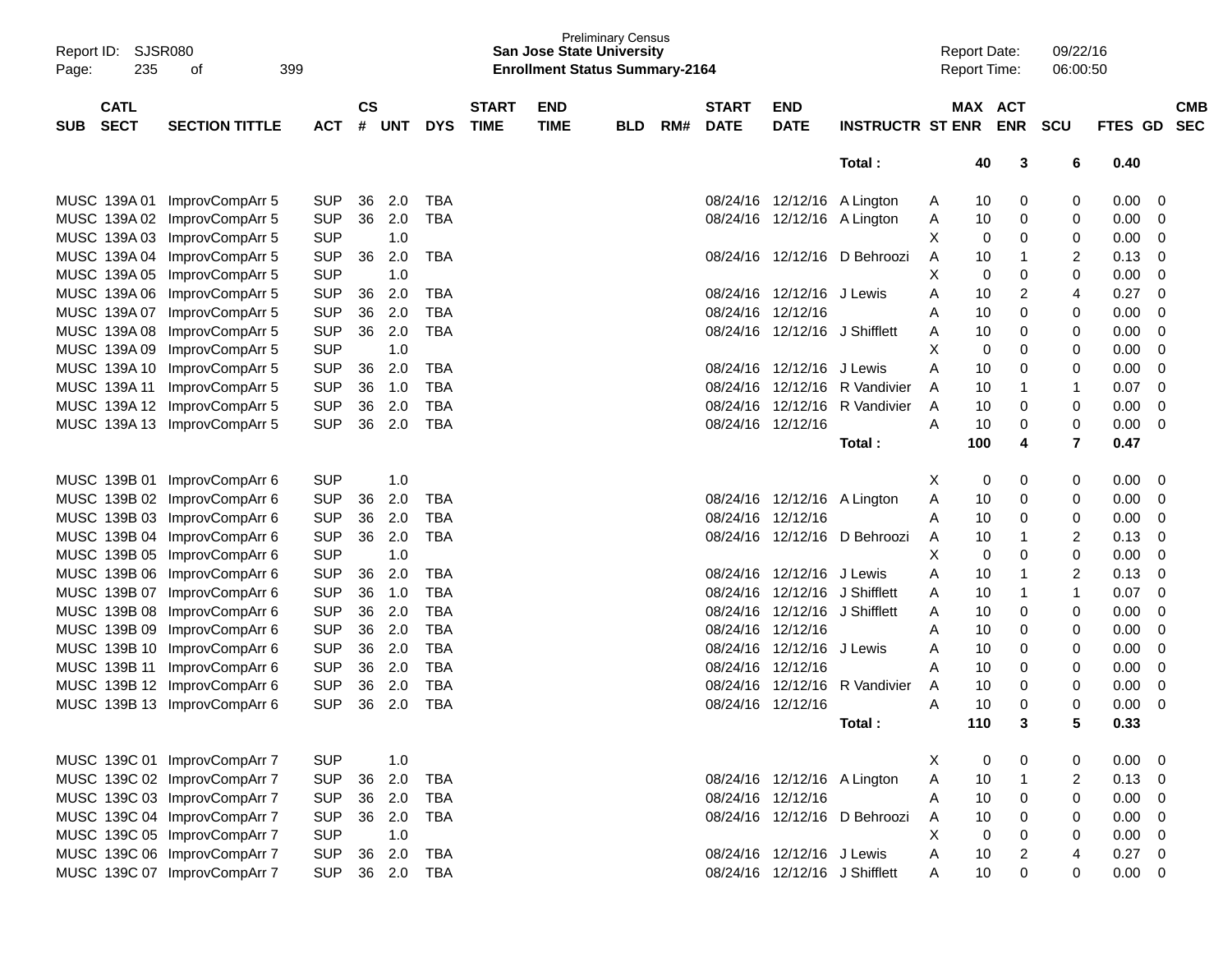| Report ID:<br>236<br>Page: | SJSR080<br>399<br>οf                                                                               |               |               |            |            |              | <b>Preliminary Census</b><br>San Jose State University<br><b>Enrollment Status Summary-2164</b> |            |       |              |                             |                             |   | <b>Report Date:</b><br><b>Report Time:</b> |                | 09/22/16<br>06:00:50 |          |    |            |
|----------------------------|----------------------------------------------------------------------------------------------------|---------------|---------------|------------|------------|--------------|-------------------------------------------------------------------------------------------------|------------|-------|--------------|-----------------------------|-----------------------------|---|--------------------------------------------|----------------|----------------------|----------|----|------------|
| <b>CATL</b>                |                                                                                                    |               | $\mathsf{cs}$ |            |            | <b>START</b> | <b>END</b>                                                                                      |            |       | <b>START</b> | <b>END</b>                  |                             |   | MAX ACT                                    |                |                      |          |    | <b>CMB</b> |
| <b>SECT</b><br><b>SUB</b>  | <b>SECTION TITTLE</b>                                                                              | <b>ACT</b>    | #             | <b>UNT</b> | <b>DYS</b> | <b>TIME</b>  | <b>TIME</b>                                                                                     | <b>BLD</b> | RM#   | <b>DATE</b>  | <b>DATE</b>                 | <b>INSTRUCTR ST ENR</b>     |   |                                            | <b>ENR</b>     | <b>SCU</b>           | FTES GD  |    | <b>SEC</b> |
|                            | MUSC 139C 08 ImprovCompArr 7                                                                       | <b>SUP</b>    | 36            | 2.0        | TBA        |              |                                                                                                 |            |       | 08/24/16     | 12/12/16 J Shifflett        |                             | Α | 10                                         | 2              | 4                    | 0.27     | 0  |            |
|                            | MUSC 139C 09 ImprovCompArr 7                                                                       | <b>SUP</b>    |               | 1.0        |            |              |                                                                                                 |            |       |              |                             |                             | х | 0                                          | 0              | 0                    | 0.00     | 0  |            |
|                            | MUSC 139C 10 ImprovCompArr 7                                                                       | <b>SUP</b>    | 36            | 2.0        | <b>TBA</b> |              |                                                                                                 |            |       |              | 08/24/16 12/12/16 J Lewis   |                             | A | 10                                         | -1             | 2                    | 0.13     | 0  |            |
|                            | MUSC 139C 11 ImprovCompArr 7                                                                       | <b>SUP</b>    | 36            | 2.0        | TBA        |              |                                                                                                 |            |       |              | 08/24/16 12/12/16           |                             | A | 10                                         | 0              | 0                    | 0.00     | 0  |            |
|                            | MUSC 139C 12 ImprovCompArr 7                                                                       | <b>SUP</b>    | 36            | 2.0        | TBA        |              |                                                                                                 |            |       |              | 08/24/16 12/12/16           | R Vandivier                 | A | 10                                         | -1             | 2                    | 0.13     | 0  |            |
|                            | MUSC 139C 13 ImprovCompArr 7                                                                       | <b>SUP</b>    | 36            | 2.0        | TBA        |              |                                                                                                 |            |       |              | 08/24/16 12/12/16           |                             | A | 10                                         | 0              | 0                    | 0.00     | 0  |            |
|                            |                                                                                                    |               |               |            |            |              |                                                                                                 |            |       |              |                             | Total:                      |   | 100                                        | $\overline{7}$ | 14                   | 0.93     |    |            |
|                            | MUSC 139D 01 ImprovCompArr 8                                                                       | <b>SUP</b>    | 36            | 2.0        | <b>TBA</b> |              |                                                                                                 |            |       |              | 08/24/16 12/12/16           |                             | Α | 10                                         | 0              | 0                    | 0.00     | 0  |            |
|                            | MUSC 139D 02 ImprovCompArr 8                                                                       | <b>SUP</b>    | 36            | 2.0        | TBA        |              |                                                                                                 |            |       |              | 08/24/16 12/12/16 A Lington |                             | Α | 10                                         | 0              | 0                    | 0.00     | 0  |            |
|                            | MUSC 139D 03 ImprovCompArr 8                                                                       | <b>SUP</b>    | 36            | 2.0        | TBA        |              |                                                                                                 |            |       | 08/24/16     | 12/12/16                    |                             | A | 10                                         | 0              | 0                    | 0.00     | 0  |            |
|                            | MUSC 139D 04 ImprovCompArr 8                                                                       | <b>SUP</b>    | 36            | 2.0        | TBA        |              |                                                                                                 |            |       |              | 08/24/16 12/12/16           | D Behroozi                  | Α | 10                                         | 0              | 0                    | 0.00     | 0  |            |
|                            | MUSC 139D 05 ImprovCompArr 8                                                                       | <b>SUP</b>    | 36            | 2.0        | <b>TBA</b> |              |                                                                                                 |            |       | 08/24/16     | 12/12/16                    |                             | A | 10                                         | 0              | 0                    | 0.00     | 0  |            |
|                            | MUSC 139D 06 ImprovCompArr 8                                                                       | <b>SUP</b>    | 36            | 2.0        | <b>TBA</b> |              |                                                                                                 |            |       |              | 08/24/16 12/12/16           | J Lewis                     | A | 10                                         | 0              | 0                    | 0.00     | 0  |            |
|                            | MUSC 139D 07 ImprovCompArr 8                                                                       | <b>SUP</b>    | 36            | 2.0        | <b>TBA</b> |              |                                                                                                 |            |       |              | 08/24/16 12/12/16           |                             | Α | 10                                         | 0              | 0                    | 0.00     | 0  |            |
|                            | MUSC 139D 09 ImprovCompArr 8                                                                       | <b>SUP</b>    |               | 1.0        |            |              |                                                                                                 |            |       |              |                             |                             | Х | 0                                          | 0              | 0                    | 0.00     | 0  |            |
|                            | MUSC 139D 11 ImprovCompArr 8                                                                       | <b>SUP</b>    | 36            | 2.0        | TBA        |              |                                                                                                 |            |       |              | 08/24/16 12/12/16           |                             | A | 10                                         | 0              | 0                    | 0.00     | 0  |            |
|                            | MUSC 139D 13 ImprovCompArr 8                                                                       | <b>SUP</b>    | 36            | 2.0        | <b>TBA</b> |              |                                                                                                 |            |       |              | 08/24/16 12/12/16           | J Lewis                     | Α | 10                                         | -1             | 2                    | 0.13     | 0  |            |
|                            |                                                                                                    |               |               |            |            |              |                                                                                                 |            |       |              |                             | Total :                     |   | 90                                         | 1              | $\mathbf{2}$         | 0.13     |    |            |
| MUSC 144 01                | REP:Solo Lit Perf Pr                                                                               | <b>ACT</b>    | 09            | 1.0        | M          |              | 03:30 PM 05:20 PM                                                                               | <b>MUS</b> | 176   |              | 08/24/16 12/12/16           | G Mok                       | Α | 20                                         | 16             | 16                   | 1.15     | 5  |            |
| MUSC 144 02                | REP:Solo Lit Perf Pr                                                                               | <b>ACT</b>    | 09            | 1.0        | W          |              | 03:30 PM 05:20 PM                                                                               | MUS        | 211   |              | 08/24/16 12/12/16           | S Snitkovska A              |   | 20                                         | 13             | 13                   | 0.95     | 5  |            |
|                            |                                                                                                    |               |               |            |            |              |                                                                                                 |            |       |              |                             | Total:                      |   | 40                                         | 29             | 29                   | 2.10     |    |            |
|                            | MUSC 146A 01 Pedagogy Piano                                                                        | <b>ACT</b>    | 10            | 2.0        | TR         |              | 01:30 PM 02:20 PM                                                                               | MUS        | 210   |              | 08/24/16 12/12/16           | G Mok                       | Α | 20                                         | 5              | 10                   | 0.77     | -3 |            |
|                            |                                                                                                    |               |               |            |            |              |                                                                                                 |            |       |              |                             | Total:                      |   | 20                                         | 5              | 10                   | 0.77     |    |            |
| MUSC 147A 01               | <b>Begin Conducting</b>                                                                            | SEM           | 04            | 2.0        | MW         |              | 12:00 PM 01:15 PM                                                                               | MUS        | - 150 |              | 08/24/16 12/12/16           | E Harris                    | A | 25                                         | 21             | 21                   | 2.80     | 0  |            |
| MUSC 147A 02               | <b>Begin Conducting</b>                                                                            | <b>ACT</b>    | 10            | 0.0        | TBA        |              |                                                                                                 |            |       | 08/24/16     | 12/12/16                    | E Harris                    | A | 25                                         | 21             | 21                   | 0.00     | 0  |            |
|                            | MUSC 147A 03 Begin Conducting                                                                      | <b>SEM</b>    | 04            | 2.0        | MW         |              | 12:00 PM 01:15 PM                                                                               | <b>MUS</b> | 182   |              | 08/24/16 12/12/16 J Benson  |                             | Α | 25                                         | 21             | 21                   | 2.83     | -1 |            |
|                            | MUSC 147A 04 Begin Conducting                                                                      | ACT 10 0.0    |               |            | <b>TBA</b> |              |                                                                                                 |            |       |              | 08/24/16 12/12/16 J Benson  |                             | Α | 25                                         | 21             | 21                   | 0.00     | -1 |            |
|                            |                                                                                                    |               |               |            |            |              |                                                                                                 |            |       |              |                             | Total:                      |   | 100                                        | 84             | 84                   | 5.63     |    |            |
|                            |                                                                                                    |               |               |            |            |              |                                                                                                 |            |       |              |                             |                             |   |                                            |                |                      |          |    |            |
|                            | MUSC 150A 01 ENS: Concert Choir ACT 09 1.0 MW 01:30 PM 03:20 PM MUS 150 08/24/16 12/12/16 J Benson |               |               |            |            |              |                                                                                                 |            |       |              |                             |                             | A | 80                                         | 41             | 41                   | $2.85$ 7 |    |            |
|                            |                                                                                                    |               |               |            |            |              |                                                                                                 |            |       |              |                             | Total:                      |   | 80                                         | 41             | 41                   | 2.85     |    |            |
| MUSC 151 01                | <b>ENS: UnivChorales</b>                                                                           | ACT 09 1.0 TR |               |            |            |              | 03:30 PM 04:20 PM MUS 182                                                                       |            |       |              |                             | 08/24/16 12/12/16 M Millman | A | 40                                         | 8              | 8                    | $0.57$ 2 |    |            |
| MUSC 151 02                | <b>ENS: UnivChorales</b>                                                                           | ACT 09 1.0    |               |            | MW         |              | 03:30 PM 04:20 PM                                                                               | MUS 182    |       |              | 08/24/16 12/12/16 J Benson  |                             | A | 20                                         | -7             | 7                    | $0.52$ 3 |    |            |
|                            |                                                                                                    |               |               |            |            |              |                                                                                                 |            |       |              |                             | Total:                      |   | 60                                         | 15             | 15                   | 1.08     |    |            |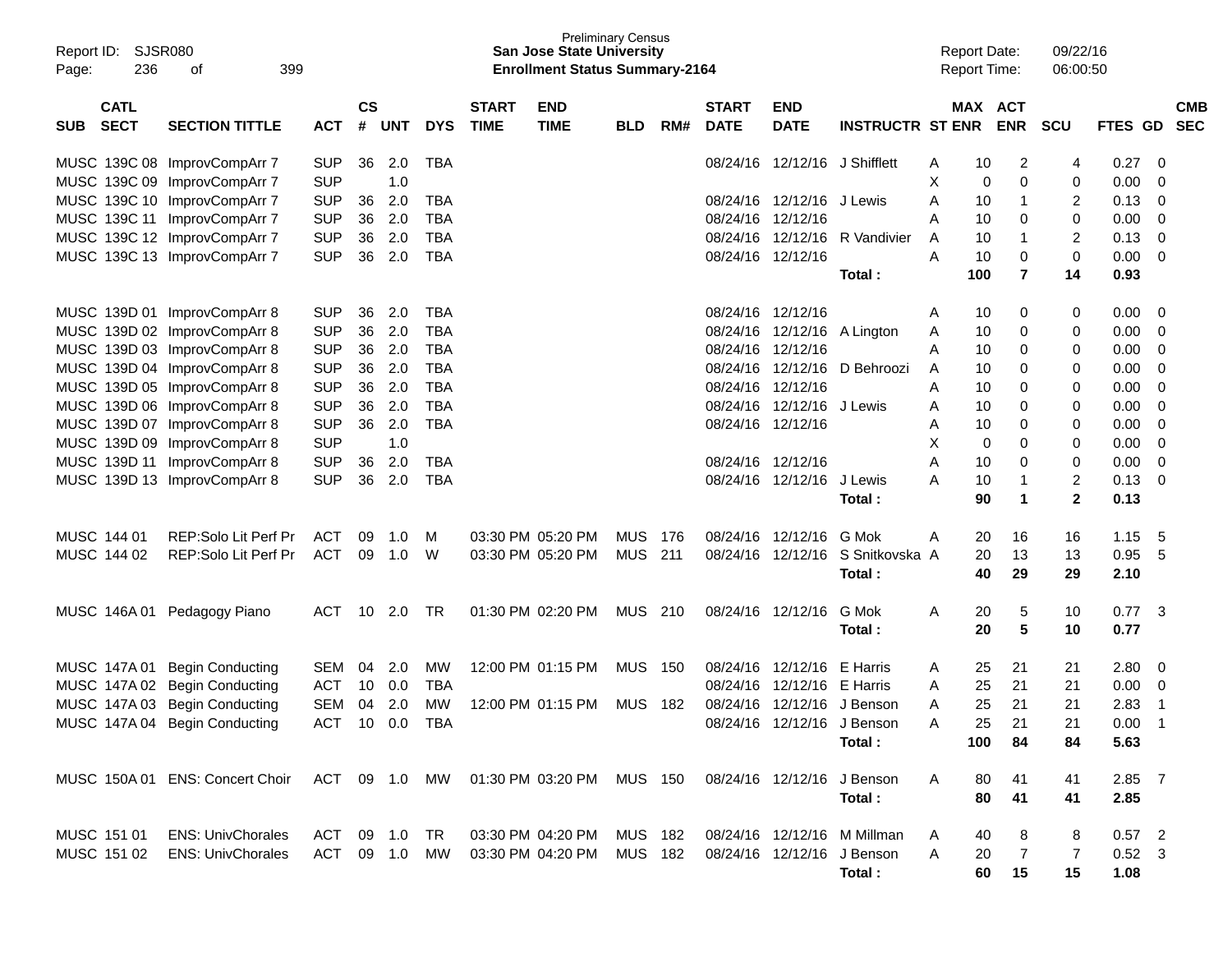| Report ID: SJSR080<br>237<br>Page:       | 399<br>of                                                                                                               |              |           |                                                    |                                 |                             | <b>Preliminary Census</b><br><b>San Jose State University</b><br><b>Enrollment Status Summary-2164</b> |                |     |                             |                                                        |                                            | <b>Report Date:</b><br>Report Time: |                     | 09/22/16<br>06:00:50             |                                                  |            |
|------------------------------------------|-------------------------------------------------------------------------------------------------------------------------|--------------|-----------|----------------------------------------------------|---------------------------------|-----------------------------|--------------------------------------------------------------------------------------------------------|----------------|-----|-----------------------------|--------------------------------------------------------|--------------------------------------------|-------------------------------------|---------------------|----------------------------------|--------------------------------------------------|------------|
| <b>CATL</b><br><b>SECT</b><br><b>SUB</b> | <b>SECTION TITTLE</b>                                                                                                   | <b>ACT</b>   | <b>CS</b> | # UNT                                              | <b>DYS</b>                      | <b>START</b><br><b>TIME</b> | <b>END</b><br><b>TIME</b>                                                                              | <b>BLD</b>     | RM# | <b>START</b><br><b>DATE</b> | <b>END</b><br><b>DATE</b>                              | <b>INSTRUCTR ST ENR ENR</b>                | MAX ACT                             |                     | <b>SCU</b>                       | FTES GD SEC                                      | <b>CMB</b> |
| MUSC 152 01                              | ENS: Opera Theater ACT 20 1.0 TR                                                                                        |              |           |                                                    |                                 |                             | 03:30 PM 05:20 PM                                                                                      | <b>MUS 176</b> |     |                             |                                                        | 08/24/16 12/12/16 L Chianakas A<br>Total:  | 20<br>20                            | 14<br>14            | 14<br>14                         | 1.02 <sub>5</sub><br>1.02                        |            |
| MUSC 153 01                              | ENS:UnivSymphOrchesACT 21 1.0 TR                                                                                        |              |           |                                                    |                                 |                             | 01:30 PM 03:20 PM MUS 176                                                                              |                |     |                             |                                                        | 08/24/16 12/12/16 S Jones-Haye A<br>Total: | 60<br>60                            | 11<br>11            | 11<br>11                         | $0.77$ 2<br>0.77                                 |            |
| MUSC 154 01                              | ENS: Symphonic Band ACT 21 1.0 TR                                                                                       |              |           |                                                    |                                 |                             | 01:30 PM 03:20 PM MUS 150                                                                              |                |     |                             |                                                        | 08/24/16 12/12/16 D Hollinger<br>Total:    | 60<br>A<br>60                       | 18<br>18            | 18<br>18                         | $1.23 \quad 2$<br>1.23                           |            |
| MUSC 155 01                              | ENS: Wind Ensemble ACT 21 1.0 MW                                                                                        |              |           |                                                    |                                 |                             | 01:30 PM 03:20 PM                                                                                      | MUS 176        |     |                             | 08/24/16 12/12/16 E Harris                             | Total:                                     | 60<br>A<br>60                       | 27<br>27            | 27<br>27                         | $1.80 \ 0$<br>1.80                               |            |
| MUSC 156 01                              | ENS: Spartan March B ACT 21 2.0 MWF 03:45 PM 06:00 PM MUS 150                                                           |              |           |                                                    |                                 |                             |                                                                                                        |                |     |                             |                                                        | 08/24/16 12/12/16 G Pierson<br>Total:      | 150<br>A<br>150                     | 31<br>31            | 62<br>62                         | $4.17$ 1<br>4.17                                 |            |
| MUSC 157 01                              | ENS: Jazz Orch                                                                                                          | ACT          |           | 20 1.0                                             | TR                              |                             | 03:30 PM 05:20 PM                                                                                      | <b>MUS 150</b> |     |                             |                                                        | 08/24/16 12/12/16 A Lington<br>Total:      | 50<br>A<br>50                       | 13<br>13            | 13<br>13                         | $0.88$ 1<br>0.88                                 |            |
| MUSC 159 01                              | ENS: Afro-Latin Jazz ACT 20 1.0 MW                                                                                      |              |           |                                                    |                                 |                             | 01:30 PM 03:20 PM                                                                                      | MUS 186        |     | 08/24/16 12/12/16           |                                                        | J Lewis<br>Total:                          | 20<br>A<br>20                       | 11<br>11            | 11<br>11                         | $0.82$ 5<br>0.82                                 |            |
|                                          | MUSC 160A 01 ENS: Choraliers                                                                                            | ACT          |           | 21  1.0                                            | TR                              |                             | 01:30 PM 03:20 PM                                                                                      | MUS 182        |     | 08/24/16 12/12/16           |                                                        | J Benson<br>Total:                         | A<br>30<br>30                       | 20<br>20            | 20<br>20                         | $1.40 \quad 4$<br>1.40                           |            |
|                                          | MUSC 160C 01 EnsChamberMusic                                                                                            | ACT          |           | 10 1.0 T                                           |                                 |                             | 03:30 PM 05:20 PM                                                                                      | <b>MUS 211</b> |     |                             | 08/24/16 12/12/16                                      | G Mok<br>Total:                            | Α<br>15<br>15                       | 7<br>$\overline{7}$ | $\overline{7}$<br>$\overline{7}$ | $0.52$ 3<br>0.52                                 |            |
|                                          | MUSC 160F 01 ENS: Small Jazz Ense ACT<br>MUSC 160F 02 ENS: Small Jazz Ense ACT<br>MUSC 160F 03 ENS: Small Jazz Ense ACT |              |           | $10 \quad 1.0$<br>$10 \quad 1.0$<br>$10 \quad 1.0$ | TBA<br><b>TBA</b><br><b>TBA</b> |                             |                                                                                                        |                |     | 08/24/16                    | 08/24/16 12/12/16 J Lewis<br>08/24/16 12/12/16 P Block | 12/12/16 J Shifflett<br>Total:             | 15<br>A<br>15<br>A<br>A<br>10<br>40 | 4<br>6<br>3<br>13   | 4<br>6<br>3<br>13                | $0.28$ 1<br>$0.40 \quad 0$<br>$0.20 \ 0$<br>0.88 |            |
|                                          | MUSC 160H 01 ENS: Percuss EnsemblACT 10 1.0 F                                                                           |              |           |                                                    |                                 |                             | 10:30 AM_12:20 PM  MUS 176                                                                             |                |     |                             |                                                        | 08/24/16 12/12/16 G Lemmon<br>Total:       | 20<br>A<br>20                       | 6<br>6              | 6<br>6                           | $0.40 \quad 0$<br>0.40                           |            |
|                                          | MUSC 1601 01 EnsJazzEnsemble                                                                                            | ACT 10 1.0 F |           |                                                    |                                 |                             | 12:30 PM 02:20 PM MUS 182                                                                              |                |     |                             | 08/24/16 12/12/16 K Strom                              | Total:                                     | 15<br>A<br>15                       | 4                   | 4<br>4                           | $0.28$ 1<br>0.28                                 |            |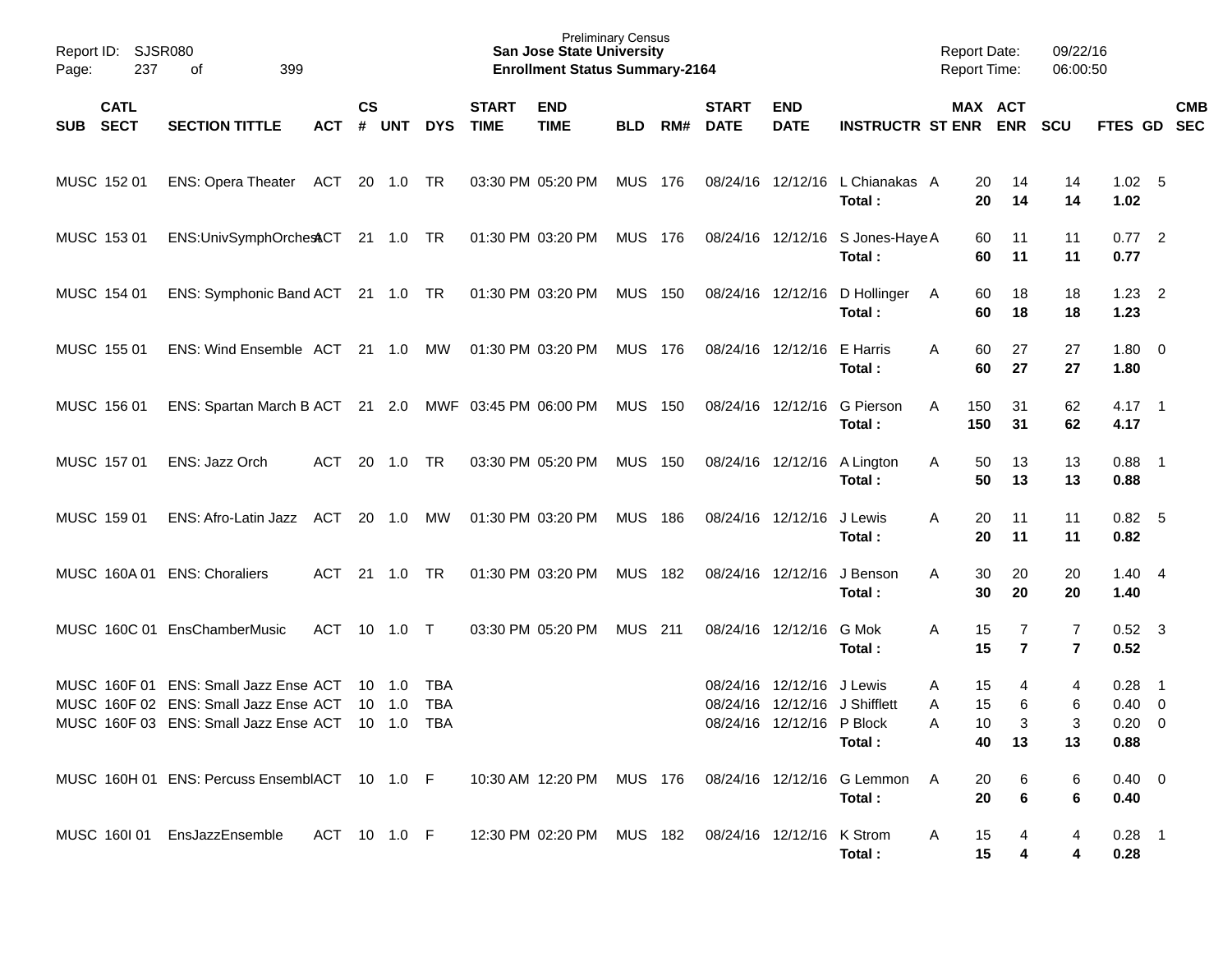| Report ID:<br>238<br>Page:                                                             | SJSR080<br>399<br>οf                                                                                                                         |                                                                                          |                    |                                         |                                        |                             | <b>Preliminary Census</b><br><b>San Jose State University</b><br><b>Enrollment Status Summary-2164</b> |                |     |                             |                                                                                                                              |                                             | <b>Report Date:</b><br><b>Report Time:</b>                                   |                                                   | 09/22/16<br>06:00:50                                 |                                                                                                |                          |
|----------------------------------------------------------------------------------------|----------------------------------------------------------------------------------------------------------------------------------------------|------------------------------------------------------------------------------------------|--------------------|-----------------------------------------|----------------------------------------|-----------------------------|--------------------------------------------------------------------------------------------------------|----------------|-----|-----------------------------|------------------------------------------------------------------------------------------------------------------------------|---------------------------------------------|------------------------------------------------------------------------------|---------------------------------------------------|------------------------------------------------------|------------------------------------------------------------------------------------------------|--------------------------|
| <b>CATL</b><br><b>SECT</b><br><b>SUB</b>                                               | <b>SECTION TITTLE</b>                                                                                                                        | <b>ACT</b>                                                                               | $\mathsf{cs}$<br># | <b>UNT</b>                              | <b>DYS</b>                             | <b>START</b><br><b>TIME</b> | <b>END</b><br><b>TIME</b>                                                                              | <b>BLD</b>     | RM# | <b>START</b><br><b>DATE</b> | <b>END</b><br><b>DATE</b>                                                                                                    | <b>INSTRUCTR ST ENR</b>                     |                                                                              | MAX ACT<br><b>ENR</b>                             | <b>SCU</b>                                           | FTES GD                                                                                        | <b>CMB</b><br><b>SEC</b> |
| MUSC 160J 01                                                                           | <b>ENS: String Ensemble ACT</b>                                                                                                              |                                                                                          |                    | 10 1.0                                  | -F                                     |                             | 03:30 PM 05:30 PM                                                                                      | <b>MUS</b>     | 210 |                             | 08/24/16 12/12/16                                                                                                            | S Jones-Haye A<br>Total:                    | 15<br>15                                                                     | 1                                                 | 1<br>1                                               | $0.07$ 0<br>0.07                                                                               |                          |
| MUSC 160K 01                                                                           | <b>ENS: Brass Ensemble ACT</b>                                                                                                               |                                                                                          |                    | 10 1.0                                  | - F                                    |                             | 10:30 AM 12:20 PM                                                                                      | <b>MUS</b>     | 150 |                             | 08/24/16 12/12/16                                                                                                            | T Hornig<br>Total:                          | 20<br>A<br>20                                                                | 9<br>9                                            | 9<br>9                                               | $0.60 \quad 0$<br>0.60                                                                         |                          |
| MUSC 160L 01<br>MUSC 160L02<br>MUSC 160L03                                             | <b>ENS: Woodwind Ensem&amp;CT</b><br><b>ENS: Woodwind Ensem&amp;CT</b><br><b>ENS: Woodwind Ensem&amp;CT</b>                                  |                                                                                          | 10                 | 1.0<br>$10 \quad 1.0$<br>$10 \quad 1.0$ | F<br><b>TBA</b><br><b>TBA</b>          |                             | 10:30 AM 12:20 PM                                                                                      | <b>MUS 182</b> |     | 08/24/16<br>08/24/16        | 12/12/16<br>12/12/16 C Payne<br>08/24/16 12/12/16 Y Chou                                                                     | J Averett<br>Total :                        | 15<br>Α<br>15<br>Α<br>15<br>Α<br>45                                          | 7<br>3<br>0<br>10                                 | 7<br>3<br>$\mathbf 0$<br>10                          | $0.47 \quad 0$<br>0.22<br>$0.00 \ 0$<br>0.68                                                   | $\overline{\phantom{1}}$ |
|                                                                                        | MUSC 160M 01 ENS: Saxophone EnserACT 10 1.0 T                                                                                                |                                                                                          |                    |                                         |                                        |                             | 07:00 PM 09:00 PM                                                                                      | <b>MUS</b>     | 150 | 08/24/16                    | 12/12/16                                                                                                                     | M Hernandez A<br>Total :                    | 18<br>18                                                                     | 2<br>$\mathbf{2}$                                 | 2<br>$\mathbf{2}$                                    | $0.13 \quad 0$<br>0.13                                                                         |                          |
|                                                                                        | MUSC 1600 01 Trombone Ensemble                                                                                                               | ACT                                                                                      |                    | $10 \quad 1.0$                          | - F                                    |                             | 08:30 AM 10:20 AM                                                                                      | <b>MUS</b>     | 150 |                             | 08/24/16 12/12/16                                                                                                            | T Hornig<br>Total :                         | 18<br>Α<br>18                                                                | 3<br>3                                            | 3<br>3                                               | $0.20 \ 0$<br>0.20                                                                             |                          |
| MUSC 161 01                                                                            | REP: Styles Interp O                                                                                                                         | ACT                                                                                      |                    | 09 1.0                                  | TBA                                    |                             |                                                                                                        |                |     |                             |                                                                                                                              | 08/24/16 12/12/16 S Snitkovska A<br>Total : | 15<br>15                                                                     | 2<br>$\mathbf{2}$                                 | 2<br>$\mathbf{2}$                                    | $0.15$ 1<br>0.15                                                                               |                          |
| MUSC 163 01                                                                            | REP: Styles Intrp Op                                                                                                                         | ACT                                                                                      |                    | 09 1.0                                  | TBA                                    |                             |                                                                                                        |                |     |                             | 08/24/16 12/12/16                                                                                                            | S Snitkovska A<br>Total :                   | 15<br>15                                                                     | 2<br>$\mathbf{2}$                                 | 2<br>$\mathbf{2}$                                    | $0.15$ 1<br>0.15                                                                               |                          |
| MUSC 167 01                                                                            | Electro-Acoustic Mu                                                                                                                          | SEM 04                                                                                   |                    | 3.0                                     | W                                      |                             | 03:30 PM 06:15 PM                                                                                      | MUS            | 226 |                             | 08/24/16 12/12/16                                                                                                            | P Furman<br>Total:                          | A<br>20<br>20                                                                | 15<br>15                                          | 45<br>45                                             | $3.10$ 2<br>3.10                                                                               |                          |
|                                                                                        | MUSC 170A 01 Fund Sound Recordg SEM 04 3.0                                                                                                   |                                                                                          |                    |                                         | M                                      |                             | 07:00 PM 09:45 PM                                                                                      | <b>MUS 124</b> |     |                             | 08/24/16 12/12/16                                                                                                            | S Vasiliou<br>Total:                        | 25<br>A<br>25                                                                | 24<br>24                                          | 72<br>72                                             | 4.90 2<br>4.90                                                                                 |                          |
| MUSC 180 01<br>MUSC 180 02<br>MUSC 180 03<br>MUSC 180 04<br>MUSC 180 05<br>MUSC 180 06 | <b>Indiv Studies</b><br><b>Indiv Studies</b><br><b>Indiv Studies</b><br><b>Indiv Studies</b><br><b>Indiv Studies</b><br><b>Indiv Studies</b> | <b>SUP</b><br>SUP 78 2.0 TBA<br>SUP 78 1.0<br><b>SUP</b><br><b>SUP</b><br>SUP 78 2.0 TBA |                    | 78 1.0<br>78 2.0<br>78 1.0              | <b>TBA</b><br>TBA<br><b>TBA</b><br>TBA |                             |                                                                                                        |                |     |                             | 08/24/16 12/12/16 A Cohen<br>08/24/16 12/12/16 S Brook<br>08/24/16 12/12/16<br>08/24/16 12/12/16 F Levy<br>08/24/16 12/12/16 | 08/24/16 12/12/16 L Chianakas A<br>Total:   | 25<br>Α<br>10 <sup>°</sup><br>A<br>A<br>10<br>10<br>Α<br>10<br>A<br>10<br>75 | $\overline{2}$<br>$\mathbf 0$<br>0<br>0<br>0<br>3 | $\overline{2}$<br>$\overline{0}$<br>0<br>0<br>0<br>3 | $0.13 \quad 0$<br>$0.00 \t 0$<br>$0.00 \t 0$<br>$0.00 \t 0$<br>$0.07$ 0<br>$0.00 \t 0$<br>0.20 |                          |
|                                                                                        | MUSC 181 01 Concert Listening II ACT 09 1.0 TR 12:30 PM 01:20 PM MUS 176 08/24/16 12/12/16 A Cohen                                           |                                                                                          |                    |                                         |                                        |                             |                                                                                                        |                |     |                             |                                                                                                                              | Total:                                      | 100<br>A<br>100                                                              | 24<br>24                                          | 24<br>24                                             | $1.62$ 1<br>1.62                                                                               |                          |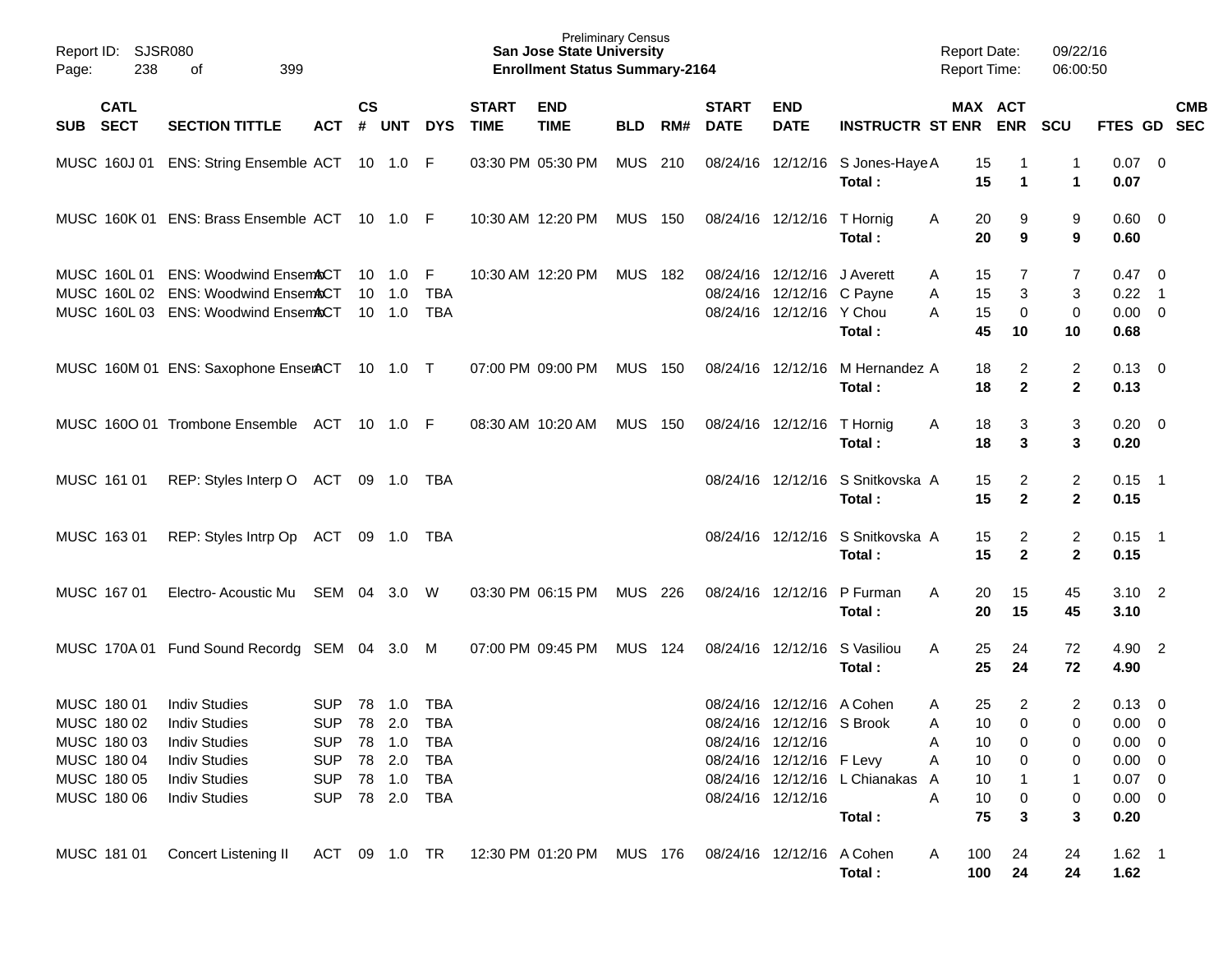| Report ID:<br>Page:                                                                                                                                                                                                                                         | <b>SJSR080</b><br>239      | 399<br>οf                                                                                                                                                                                                                                                                                                                                                                                                                                                                                |                                                                                                                                                                                                                                                |                                                                            |                                                                                                                 |                                                                                                                                                                                           |                             | <b>Preliminary Census</b><br><b>San Jose State University</b><br><b>Enrollment Status Summary-2164</b> |            |     |                                                                                              |                                                                                                                                                         |                                                                                                                                                                                                                                                                             | <b>Report Date:</b><br><b>Report Time:</b>                |                                                                                          |                                                                                                                                                                       | 09/22/16<br>06:00:50                                                                                                           |                                                                                                                                                         |                                                                                                                                                                                                                                                                                |                          |
|-------------------------------------------------------------------------------------------------------------------------------------------------------------------------------------------------------------------------------------------------------------|----------------------------|------------------------------------------------------------------------------------------------------------------------------------------------------------------------------------------------------------------------------------------------------------------------------------------------------------------------------------------------------------------------------------------------------------------------------------------------------------------------------------------|------------------------------------------------------------------------------------------------------------------------------------------------------------------------------------------------------------------------------------------------|----------------------------------------------------------------------------|-----------------------------------------------------------------------------------------------------------------|-------------------------------------------------------------------------------------------------------------------------------------------------------------------------------------------|-----------------------------|--------------------------------------------------------------------------------------------------------|------------|-----|----------------------------------------------------------------------------------------------|---------------------------------------------------------------------------------------------------------------------------------------------------------|-----------------------------------------------------------------------------------------------------------------------------------------------------------------------------------------------------------------------------------------------------------------------------|-----------------------------------------------------------|------------------------------------------------------------------------------------------|-----------------------------------------------------------------------------------------------------------------------------------------------------------------------|--------------------------------------------------------------------------------------------------------------------------------|---------------------------------------------------------------------------------------------------------------------------------------------------------|--------------------------------------------------------------------------------------------------------------------------------------------------------------------------------------------------------------------------------------------------------------------------------|--------------------------|
| <b>SUB</b>                                                                                                                                                                                                                                                  | <b>CATL</b><br><b>SECT</b> | <b>SECTION TITTLE</b>                                                                                                                                                                                                                                                                                                                                                                                                                                                                    | <b>ACT</b>                                                                                                                                                                                                                                     | $\mathsf{cs}$<br>#                                                         | <b>UNT</b>                                                                                                      | <b>DYS</b>                                                                                                                                                                                | <b>START</b><br><b>TIME</b> | <b>END</b><br><b>TIME</b>                                                                              | <b>BLD</b> | RM# | <b>START</b><br><b>DATE</b>                                                                  | <b>END</b><br><b>DATE</b>                                                                                                                               | <b>INSTRUCTR ST ENR</b>                                                                                                                                                                                                                                                     |                                                           |                                                                                          | MAX ACT<br><b>ENR</b>                                                                                                                                                 | <b>SCU</b>                                                                                                                     | FTES GD                                                                                                                                                 |                                                                                                                                                                                                                                                                                | <b>CMB</b><br><b>SEC</b> |
| MUSC 182 01                                                                                                                                                                                                                                                 |                            | Senior Project                                                                                                                                                                                                                                                                                                                                                                                                                                                                           | <b>ACT</b>                                                                                                                                                                                                                                     | 10                                                                         | 1.0                                                                                                             | TBA                                                                                                                                                                                       |                             |                                                                                                        |            |     |                                                                                              | 08/24/16 12/12/16                                                                                                                                       | J Averett<br>Total:                                                                                                                                                                                                                                                         | A                                                         | 30<br>30                                                                                 | 5<br>5                                                                                                                                                                | 5<br>5                                                                                                                         | 0.33<br>0.33                                                                                                                                            | $\overline{\mathbf{0}}$                                                                                                                                                                                                                                                        |                          |
| MUSC 200 01<br>MUSC 200 02                                                                                                                                                                                                                                  |                            | Meth Mus Res Writ<br>Meth Mus Res Writ                                                                                                                                                                                                                                                                                                                                                                                                                                                   | <b>SEM</b><br>SEM                                                                                                                                                                                                                              | 05                                                                         | 3.0<br>3.0                                                                                                      | м                                                                                                                                                                                         |                             | 04:00 PM 06:45 PM                                                                                      | MUS        | 272 |                                                                                              | 08/24/16 12/12/16                                                                                                                                       | P Ellison<br>Total:                                                                                                                                                                                                                                                         | X<br>A                                                    | 0<br>18<br>18                                                                            | 0<br>15<br>15                                                                                                                                                         | 0<br>45<br>45                                                                                                                  | 0.00<br>3.75 15<br>3.75                                                                                                                                 | - 0                                                                                                                                                                                                                                                                            |                          |
| MUSC 203 01<br>MUSC 203 02                                                                                                                                                                                                                                  |                            | Sem in Styl & Perf<br>Sem in Styl & Perf                                                                                                                                                                                                                                                                                                                                                                                                                                                 | <b>SEM</b><br>SEM                                                                                                                                                                                                                              | 05                                                                         | 3.0<br>3.0                                                                                                      | W                                                                                                                                                                                         |                             | 04:00 PM 06:45 PM                                                                                      | MUS        | 272 |                                                                                              | 08/24/16 12/12/16                                                                                                                                       | G Haramaki<br>Total:                                                                                                                                                                                                                                                        | Χ<br>A                                                    | 0<br>18<br>18                                                                            | 0<br>9<br>9                                                                                                                                                           | 0<br>27<br>27                                                                                                                  | 0.00<br>2.20<br>2.20                                                                                                                                    | $\overline{0}$<br>- 8                                                                                                                                                                                                                                                          |                          |
| MUSC 222 01<br>MUSC 222 02                                                                                                                                                                                                                                  |                            | Sp Top Mus<br>Sp Top Mus                                                                                                                                                                                                                                                                                                                                                                                                                                                                 | SEM<br>SEM                                                                                                                                                                                                                                     | 05<br>05                                                                   | 1.0<br>1.0                                                                                                      | <b>TBA</b><br><b>TBA</b>                                                                                                                                                                  |                             |                                                                                                        |            |     |                                                                                              | 08/24/16 12/12/16<br>08/24/16 12/12/16                                                                                                                  | A Lington<br>N Sultanov<br>Total:                                                                                                                                                                                                                                           | A<br>A                                                    | 2<br>10<br>12                                                                            | -1<br>$\overline{1}$<br>$\mathbf{2}$                                                                                                                                  | 1<br>$\mathbf{1}$<br>$\mathbf{2}$                                                                                              | 0.08<br>0.08<br>0.17                                                                                                                                    | $\overline{1}$<br>$\overline{1}$                                                                                                                                                                                                                                               |                          |
| MUSC 224 01<br>MUSC 224 02<br>MUSC 224 03<br>MUSC 224 04<br>MUSC 224 05<br>MUSC 224 06<br>MUSC 224 07<br>MUSC 224 08<br>MUSC 224 09<br>MUSC 224 10<br>MUSC 224 11<br>MUSC 224 12<br>MUSC 224 13<br>MUSC 224 14<br>MUSC 224 15<br>MUSC 224 16<br>MUSC 224 17 |                            | <b>Supv Grad Studies</b><br><b>Supv Grad Studies</b><br><b>Supv Grad Studies</b><br><b>Supv Grad Studies</b><br><b>Supv Grad Studies</b><br><b>Supv Grad Studies</b><br><b>Supv Grad Studies</b><br><b>Supv Grad Studies</b><br><b>Supv Grad Studies</b><br><b>Supv Grad Studies</b><br><b>Supv Grad Studies</b><br><b>Supv Grad Studies</b><br><b>Supv Grad Studies</b><br><b>Supv Grad Studies</b><br><b>Supv Grad Studies</b><br><b>Supv Grad Studies</b><br><b>Supv Grad Studies</b> | <b>SUP</b><br><b>SUP</b><br><b>SUP</b><br><b>SUP</b><br><b>SUP</b><br><b>SUP</b><br><b>SUP</b><br><b>SUP</b><br><b>SUP</b><br><b>SUP</b><br><b>SUP</b><br><b>SUP</b><br><b>SUP</b><br><b>SUP</b><br><b>SUP</b><br>SUP 78 2.0 TBA<br><b>SUP</b> | 78<br>78<br>78<br>78<br>78<br>78<br>78<br>78<br>78<br>78<br>78<br>78<br>78 | 2.0<br>2.0<br>2.0<br>2.0<br>2.0<br>2.0<br>2.0<br>2.0<br>2.0<br>2.0<br>1.0<br>1.0<br>1.0<br>2.0<br>1.0<br>78 2.0 | <b>TBA</b><br><b>TBA</b><br><b>TBA</b><br><b>TBA</b><br><b>TBA</b><br><b>TBA</b><br><b>TBA</b><br><b>TBA</b><br><b>TBA</b><br><b>TBA</b><br><b>TBA</b><br><b>TBA</b><br><b>TBA</b><br>TBA |                             |                                                                                                        |            |     | 08/24/16<br>08/24/16<br>08/24/16<br>08/24/16<br>08/24/16<br>08/24/16<br>08/24/16<br>08/24/16 | 08/24/16 12/12/16 F Levy<br>12/12/16<br>12/12/16<br>08/24/16 12/12/16 C Payne<br>12/12/16<br>08/24/16 12/12/16 J Shifflett<br>08/24/16 12/12/16 J Frank | G Mok<br>J Benson<br>08/24/16 12/12/16 A Lington<br>12/12/16 N Sultanov<br>D Behroozi<br>12/12/16 L Chianakas A<br>12/12/16 D Hollinger<br>12/12/16 L Chianakas A<br>12/12/16 S Bengochea A<br>08/24/16 12/12/16 R Vandivier A<br>08/24/16 12/12/16 D Hollinger A<br>Total: | Α<br>A<br>A<br>Α<br>A<br>A<br>A<br>A<br>Α<br>X<br>A<br>X. | 4<br>4<br>4<br>4<br>4<br>4<br>4<br>6<br>4<br>4<br>4<br>4<br>0<br>4<br>0<br>4<br>10<br>68 | 3<br>$\overline{\mathbf{1}}$<br>4<br>$\overline{c}$<br>$\overline{c}$<br>-1<br>-1<br>3<br>$\overline{c}$<br>0<br>-1<br>0<br>0<br>-1<br>0<br>$\overline{1}$<br>0<br>22 | 6<br>2<br>8<br>4<br>4<br>$\overline{c}$<br>$\overline{c}$<br>6<br>4<br>0<br>1<br>0<br>0<br>$\overline{c}$<br>0<br>2<br>0<br>43 | 0.50<br>0.17<br>0.67<br>0.33<br>0.33<br>0.17<br>0.17<br>0.50<br>0.33<br>0.00<br>0.08<br>0.00<br>0.00<br>0.17<br>0.00<br>$0.17$ 1<br>$0.00 \t 0$<br>3.58 | $\overline{\mathbf{3}}$<br>$\overline{\phantom{0}}$ 1<br>- 4<br>$\overline{2}$<br>$\overline{2}$<br>$\overline{1}$<br>$\overline{1}$<br>-3<br>$\overline{2}$<br>$\mathbf 0$<br>$\overline{1}$<br>$\overline{0}$<br>$\overline{0}$<br>$\overline{1}$<br>$\overline{\mathbf{0}}$ |                          |
| MUSC 232 01<br>MUSC 232 02<br>MUSC 232 03<br>MUSC 232 04                                                                                                                                                                                                    |                            | Adv Fld Exp<br>Adv Fld Exp<br>Adv Fld Exp<br>Adv Fld Exp                                                                                                                                                                                                                                                                                                                                                                                                                                 | <b>SUP</b><br><b>SUP</b><br><b>SUP</b><br>SUP 78 1.0 TBA                                                                                                                                                                                       |                                                                            | 78 1.0<br>78 1.0<br>78 1.0                                                                                      | <b>TBA</b><br>TBA<br>TBA                                                                                                                                                                  |                             |                                                                                                        |            |     |                                                                                              | 08/24/16 12/12/16 S Brook                                                                                                                               | 08/24/16 12/12/16 R Vandivier A<br>08/24/16 12/12/16 D Hollinger<br>08/24/16 12/12/16 N Sultanov                                                                                                                                                                            | A<br>A<br>A                                               | 10<br>10<br>10<br>10                                                                     | $\overline{c}$<br>$\overline{c}$<br>$\mathbf{1}$                                                                                                                      | 1<br>2<br>$\overline{c}$<br>$\mathbf{1}$                                                                                       | $0.08$ 1<br>$0.17$ 2<br>$0.17$ 2<br>$0.08$ 1                                                                                                            |                                                                                                                                                                                                                                                                                |                          |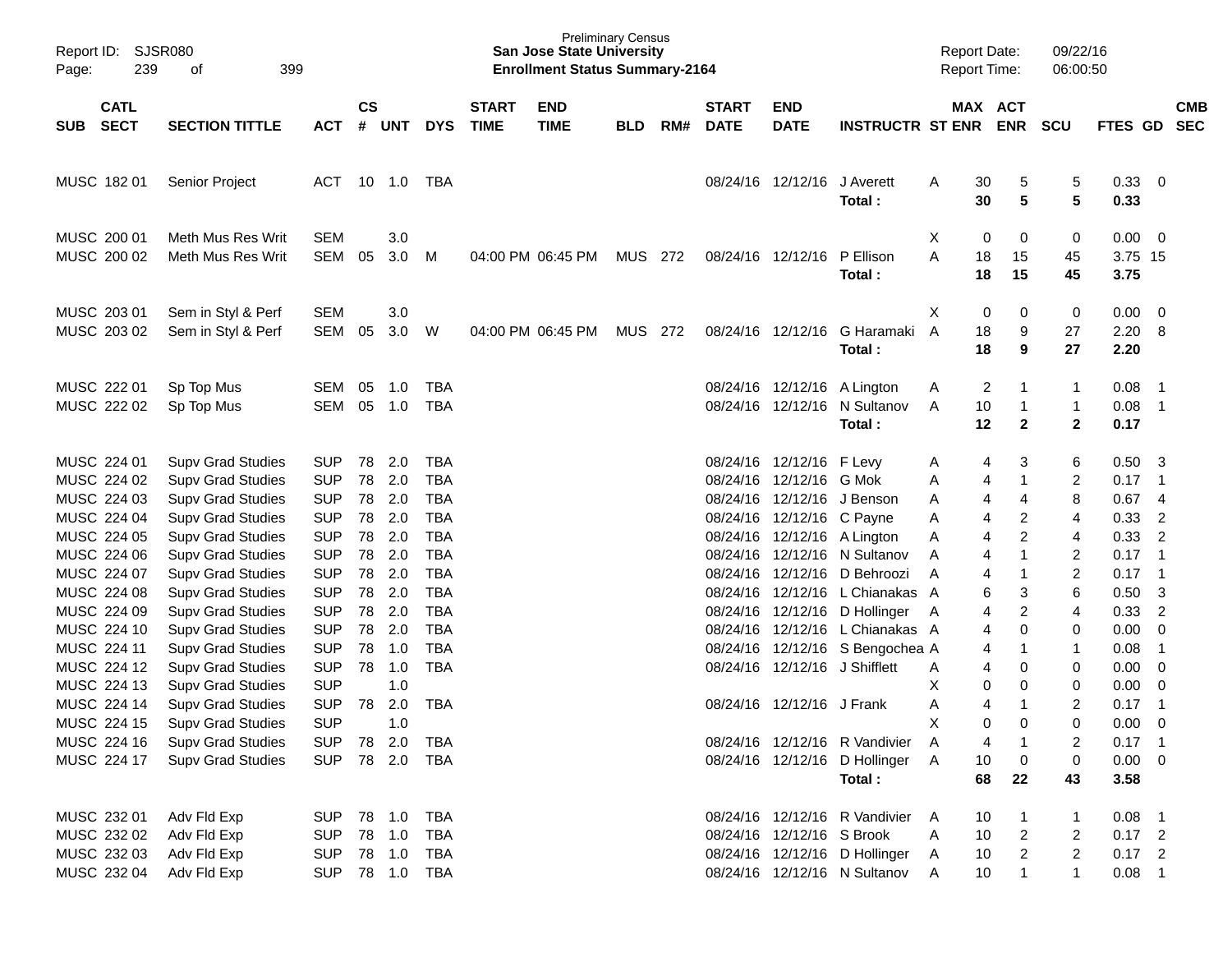| Report ID:<br>240<br>Page:               | SJSR080<br>399<br>οf                 |                          |                    |            |            |                             | <b>San Jose State University</b><br><b>Enrollment Status Summary-2164</b> | <b>Preliminary Census</b> |     |                             |                           |                         |        | <b>Report Date:</b><br><b>Report Time:</b> |                          | 09/22/16<br>06:00:50 |                |                          |
|------------------------------------------|--------------------------------------|--------------------------|--------------------|------------|------------|-----------------------------|---------------------------------------------------------------------------|---------------------------|-----|-----------------------------|---------------------------|-------------------------|--------|--------------------------------------------|--------------------------|----------------------|----------------|--------------------------|
| <b>CATL</b><br><b>SECT</b><br><b>SUB</b> | <b>SECTION TITTLE</b>                | <b>ACT</b>               | $\mathsf{cs}$<br># | <b>UNT</b> | <b>DYS</b> | <b>START</b><br><b>TIME</b> | <b>END</b><br><b>TIME</b>                                                 | <b>BLD</b>                | RM# | <b>START</b><br><b>DATE</b> | <b>END</b><br><b>DATE</b> | <b>INSTRUCTR ST ENR</b> |        | <b>MAX</b>                                 | <b>ACT</b><br><b>ENR</b> | <b>SCU</b>           | <b>FTES GD</b> | <b>CMB</b><br><b>SEC</b> |
|                                          |                                      |                          |                    |            |            |                             |                                                                           |                           |     |                             |                           |                         |        |                                            |                          |                      |                |                          |
| MUSC 232 05                              | Adv Fld Exp                          | <b>SUP</b>               | 78                 | 1.0        | <b>TBA</b> |                             |                                                                           |                           |     | 08/24/16                    | 12/12/16                  |                         | A      | 10<br>50                                   | 0<br>6                   | 0<br>6               | 0.00<br>0.50   | - 0                      |
|                                          |                                      |                          |                    |            |            |                             |                                                                           |                           |     |                             |                           | Total:                  |        |                                            |                          |                      |                |                          |
| MUSC 298 01                              | <b>Special Study</b>                 | <b>SUP</b>               | 78                 | 1.0        | <b>TBA</b> |                             |                                                                           |                           |     | 08/24/16                    | 12/12/16                  |                         | A      | 10                                         | 0                        | 0                    | 0.00           | - 0                      |
| MUSC 298 02                              | <b>Special Study</b>                 | <b>SUP</b>               | 78                 | 1.0        | <b>TBA</b> |                             |                                                                           |                           |     | 08/24/16                    | 12/12/16                  |                         | A      | 10                                         | 0                        | 0                    | 0.00           | 0                        |
| MUSC 298 03                              | <b>Special Study</b>                 | <b>SUP</b>               | 78                 | 1.0        | <b>TBA</b> |                             |                                                                           |                           |     | 08/24/16                    | 12/12/16                  |                         | A      | 10                                         | 0                        | 0                    | 0.00           | 0                        |
| MUSC 298 04                              | <b>Special Study</b>                 | <b>SUP</b>               | 78                 | 1.0        | <b>TBA</b> |                             |                                                                           |                           |     | 08/24/16                    | 12/12/16                  |                         | A      | 10                                         | 0                        | 0                    | 0.00           | 0                        |
| MUSC 298 05                              | <b>Special Study</b>                 | <b>SUP</b>               | 78                 | 2.0        | <b>TBA</b> |                             |                                                                           |                           |     | 08/24/16                    | 12/12/16                  |                         | A      | 10                                         | 0                        | 0                    | 0.00           | 0                        |
| MUSC 298 06                              | <b>Special Study</b>                 | <b>SUP</b>               | 78                 | 2.0        | <b>TBA</b> |                             |                                                                           |                           |     |                             | 08/24/16 12/12/16         |                         | Α      | 10                                         | 0                        | 0                    | 0.00           | $\overline{0}$           |
|                                          |                                      |                          |                    |            |            |                             |                                                                           |                           |     |                             |                           | Total:                  |        | 60                                         | 0                        | 0                    | 0.00           |                          |
| MUSC 299 01                              |                                      |                          |                    | 1.0        | <b>TBA</b> |                             |                                                                           |                           |     | 08/24/16                    | 12/12/16                  |                         |        |                                            |                          |                      |                |                          |
| MUSC 299 02                              | Mstr Ths Rct Cmp<br>Mstr Ths Rct Cmp | <b>SUP</b><br><b>SUP</b> | 78<br>78           | 1.0        | <b>TBA</b> |                             |                                                                           |                           |     | 08/24/16                    | 12/12/16                  |                         | A<br>A | 10<br>10                                   | 0<br>0                   | 0<br>0               | 0.00<br>0.00   | - 0<br>0                 |
| MUSC 299 03                              | Mstr Ths Rct Cmp                     | <b>SUP</b>               | 78                 | 1.0        | <b>TBA</b> |                             |                                                                           |                           |     | 08/24/16                    | 12/12/16                  |                         | A      | 10                                         | 0                        | 0                    | 0.00           | 0                        |
| MUSC 299 04                              | Mstr Ths Rct Cmp                     | <b>SUP</b>               | 78                 | 2.0        | <b>TBA</b> |                             |                                                                           |                           |     | 08/24/16                    | 12/12/16                  |                         | A      | 10                                         | 0                        | 0                    | 0.00           | 0                        |
| MUSC 299 05                              | Mstr Ths Rct Cmp                     | <b>SUP</b>               | 78                 | 2.0        | <b>TBA</b> |                             |                                                                           |                           |     | 08/24/16                    | 12/12/16                  |                         | A      | 10                                         | 0                        | 0                    | 0.00           | $\Omega$                 |
| MUSC 299 06                              | Mstr Ths Rct Cmp                     | <b>SUP</b>               | 78                 | 3.0        | <b>TBA</b> |                             |                                                                           |                           |     | 08/24/16                    | 12/12/16                  |                         | A      | 10                                         | 0                        | 0                    | 0.00           | $\Omega$                 |
| MUSC 299 07                              | Mstr Ths Rct Cmp                     | <b>SUP</b>               | 78                 | 3.0        | <b>TBA</b> |                             |                                                                           |                           |     | 08/24/16                    | 12/12/16                  |                         | A      | 10                                         | 0                        | 0                    | 0.00           | $\Omega$                 |
|                                          |                                      |                          |                    |            |            |                             |                                                                           |                           |     |                             |                           | Total:                  |        | 70                                         | 0                        | 0                    | 0.00           |                          |
|                                          |                                      |                          |                    |            |            |                             |                                                                           |                           |     |                             |                           |                         |        |                                            |                          |                      |                |                          |
|                                          |                                      |                          |                    |            |            |                             |                                                                           |                           |     |                             |                           |                         |        |                                            |                          |                      |                |                          |

**Department : Music & Dance** 

| Department Total:         | 10684 3509 7272 |                |     | 489.35 |
|---------------------------|-----------------|----------------|-----|--------|
| <b>Lower Division:</b>    |                 | 5434 2179 4709 |     | 314.53 |
| Upper Division:           |                 | 4939 1282 2463 |     | 166.70 |
| <b>Graduate Division:</b> | 311             | 48.            | 100 | 8.12   |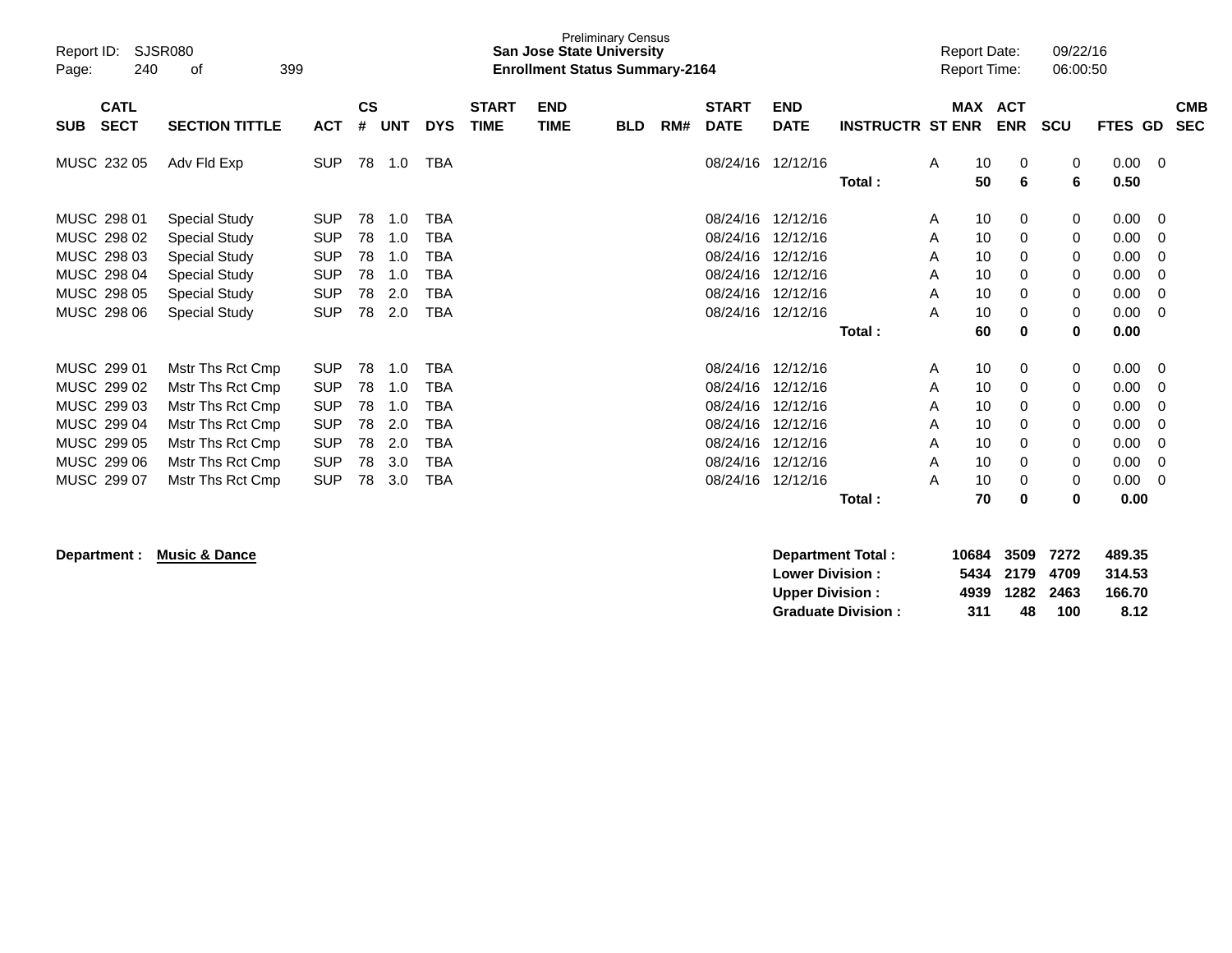| Page:       | SJSR080<br>Report ID:<br>241<br>399<br>оf |                                                       |               | <b>CS</b> |        |            |                             | <b>Preliminary Census</b><br><b>San Jose State University</b><br><b>Enrollment Status Summary-2164</b> |                |       |                             |                             |                             |               | <b>Report Date:</b><br>Report Time: | 09/22/16<br>06:00:50 |                |                          |                          |
|-------------|-------------------------------------------|-------------------------------------------------------|---------------|-----------|--------|------------|-----------------------------|--------------------------------------------------------------------------------------------------------|----------------|-------|-----------------------------|-----------------------------|-----------------------------|---------------|-------------------------------------|----------------------|----------------|--------------------------|--------------------------|
| <b>SUB</b>  | <b>CATL</b><br><b>SECT</b>                | <b>SECTION TITTLE</b>                                 | <b>ACT</b>    | #         | UNT    | <b>DYS</b> | <b>START</b><br><b>TIME</b> | <b>END</b><br><b>TIME</b>                                                                              | BLD            | RM#   | <b>START</b><br><b>DATE</b> | <b>END</b><br><b>DATE</b>   | <b>INSTRUCTR ST ENR</b>     |               | MAX ACT<br><b>ENR</b>               | <b>SCU</b>           | <b>FTES GD</b> |                          | <b>CMB</b><br><b>SEC</b> |
| College     | Department :                              | <b>Humanities &amp; the Arts</b><br><b>Philosophy</b> |               |           |        |            |                             |                                                                                                        |                |       |                             |                             |                             |               |                                     |                      |                |                          |                          |
| <b>PHIL</b> | 901                                       | Math/Logic for GE                                     | <b>SEM</b>    | 04        | 3.0    | TR         |                             | 03:00 PM 04:15 PM                                                                                      | <b>BBC</b>     | 205   |                             | 08/24/16 12/12/16           | A Vaidya<br>Total:          | 40<br>Α<br>40 | 15<br>15                            | 45<br>45             | 3.00<br>3.00   | $\overline{\phantom{0}}$ |                          |
| PHIL        | 10 01                                     | Intro to Phil                                         | LEC.          | 03        | 3.0    | MW         |                             | 07:30 AM 08:45 AM                                                                                      | <b>BBC</b>     | 205   |                             | 08/24/16 12/12/16           | <b>F</b> Alberts            | 45<br>Α       | 43                                  | 129                  | 8.60           | $\overline{\mathbf{0}}$  |                          |
| PHIL        | 10 02                                     | Intro to Phil                                         | <b>LEC</b>    | 03        | 3.0    | МW         |                             | 10:30 AM 11:45 AM                                                                                      | WSQ            | 109   |                             | 08/24/16 12/12/16           | T Lott                      | 130<br>Α      | 92                                  | 276                  | 18.40          | 0                        |                          |
| <b>PHIL</b> | 10 03                                     | Intro to Phil                                         | <b>LEC</b>    | 03        | 3.0    | МW         |                             | 01:30 PM 02:45 PM                                                                                      | <b>BBC</b>     | 205   |                             | 08/24/16 12/12/16           | P Bashaw                    | 45<br>Α       | 45                                  | 135                  | 9.00           | 0                        |                          |
| <b>PHIL</b> | 10 04                                     | Intro to Phil                                         | <b>LEC</b>    | 03        | 3.0    | <b>TR</b>  |                             | 09:00 AM 10:15 AM                                                                                      | <b>BBC</b>     | 205   |                             | 08/24/16 12/12/16           | <b>F</b> Alberts            | 45<br>Α       | 45                                  | 135                  | 9.00           | $\mathbf 0$              |                          |
| <b>PHIL</b> | 10 05                                     | Intro to Phil                                         | <b>LEC</b>    | 03        | 3.0    | <b>TR</b>  |                             | 12:00 PM 01:15 PM                                                                                      | <b>BBC</b>     | 205   |                             | 08/24/16 12/12/16           | K Brown                     | Α<br>45       | 45                                  | 135                  | 9.00           | $\overline{0}$           |                          |
| <b>PHIL</b> | 10 06                                     | Intro to Phil                                         | <b>LEC</b>    | 03        | 3.0    | <b>TR</b>  |                             | 01:30 PM 02:45 PM                                                                                      | <b>BBC</b>     | 205   |                             | 08/24/16 12/12/16           | K Burnett                   | 35<br>Α       | 35                                  | 105                  | 7.00           | $\overline{0}$           |                          |
| <b>PHIL</b> | 10 07                                     | Intro to Phil                                         | <b>LEC</b>    | 03        | 3.0    | F          |                             | 01:30 PM 04:15 PM                                                                                      | <b>BBC</b>     | 205   |                             | 08/24/16 12/12/16           | K Brown                     | 45<br>Α       | 44                                  | 132                  | 8.80           | $\overline{0}$           |                          |
|             |                                           |                                                       |               |           |        |            |                             |                                                                                                        |                |       |                             |                             | Total:                      | 390           | 349                                 | 1047                 | 69.80          |                          |                          |
| PHIL        | 12 01                                     | Phil of the Person                                    | <b>LEC</b>    | 03        | 3.0    | MW         |                             | 12:00 PM 01:15 PM                                                                                      | <b>BBC</b>     | 222   |                             | 08/24/16 12/12/16           | A Korsund                   | 45<br>Α       | 44                                  | 132                  | 8.80           | $\overline{\mathbf{0}}$  |                          |
| PHIL        | 12 02                                     | Phil of the Person                                    | <b>LEC</b>    | 03        | 3.0    | TR         |                             | 03:00 PM 04:15 PM                                                                                      | <b>HGH</b>     | 124   |                             | 08/24/16 12/12/16           | N Osborne                   | 45<br>Α       | 45                                  | 135                  | 9.00           | $\overline{0}$           |                          |
| <b>PHIL</b> | 12 03                                     | Phil of the Person                                    | <b>LEC</b>    | 03        | 3.0    | F          |                             | 10:30 AM 01:15 PM                                                                                      | <b>BBC</b>     | 203   |                             | 08/24/16 12/12/16           | N Osborne                   | 45<br>A       | 40                                  | 120                  | 8.00           | $\overline{\mathbf{0}}$  |                          |
|             |                                           |                                                       |               |           |        |            |                             |                                                                                                        |                |       |                             |                             | Total:                      | 135           | 129                                 | 387                  | 25.80          |                          |                          |
| PHIL        | 57 01                                     | Logic & Crit Reas                                     | <b>SEM</b>    | 04        | 3.0    | MW         |                             | 09:00 AM 10:15 AM                                                                                      | <b>BBC</b>     | 203   |                             | 08/24/16 12/12/16           | A Vaidya                    | 45<br>A       | 42                                  | 126                  | 8.40           | $\overline{\mathbf{0}}$  |                          |
| PHIL        | 57 02                                     | Logic & Crit Reas                                     | <b>SEM</b>    | 04        | 3.0    | MW         |                             | 12:00 PM 01:15 PM                                                                                      | <b>HGH</b>     | - 124 |                             | 08/24/16 12/12/16           | A Vaidya                    | 45<br>Α       | 41                                  | 123                  | 8.20           | 0                        |                          |
| PHIL        | 57 03                                     | Logic & Crit Reas                                     | SEM           | 04        | 3.0    | MW         |                             | 03:00 PM 04:15 PM                                                                                      | <b>BBC</b>     | 205   |                             | 08/24/16 12/12/16           | P Bashaw                    | 45<br>Α       | 29                                  | 87                   | 5.80           | $\mathbf 0$              |                          |
| <b>PHIL</b> | 57 04                                     | Logic & Crit Reas                                     | SEM           | 04        | 3.0    | <b>TR</b>  |                             | 09:00 AM 10:15 AM                                                                                      | <b>HGH</b>     | - 124 |                             |                             | 08/24/16 12/12/16 T Nguyen  | 45<br>Α       | 42                                  | 126                  | 8.40           | $\mathbf 0$              |                          |
| <b>PHIL</b> | 57 05                                     | Logic & Crit Reas                                     | SEM           | 04        | 3.0    | <b>TR</b>  |                             | 10:30 AM 11:45 AM                                                                                      | <b>BBC</b>     | 205   |                             | 08/24/16 12/12/16           | N Friedman-B A              | 45            | 41                                  | 123                  | 8.20           | $\overline{0}$           |                          |
| PHIL        | 57 06                                     | Logic & Crit Reas                                     | SEM           | 04        | 3.0    | <b>TR</b>  |                             | 12:00 PM 01:15 PM                                                                                      | <b>BBC</b>     | 203   |                             | 08/24/16 12/12/16           | N Friedman-B A              | 45            | 41                                  | 123                  | 8.20           | $\mathbf 0$              |                          |
| <b>PHIL</b> | 57 07                                     | Logic & Crit Reas                                     | SEM           | 04        | 3.0    |            |                             |                                                                                                        |                |       |                             | 08/24/16 12/12/16           |                             | Χ             | 0<br>$\mathbf 0$                    | 0                    | 0.00           | $\overline{0}$           |                          |
|             |                                           |                                                       |               |           |        |            |                             |                                                                                                        |                |       |                             |                             | Total:                      | 270           | 236                                 | 708                  | 47.20          |                          |                          |
| PHIL        | 61 01                                     | <b>Moral Issues</b>                                   | <b>LEC</b>    | 03        | 3.0    | <b>MW</b>  |                             | 10:30 AM 11:45 AM                                                                                      | <b>BBC</b>     | 203   |                             | 08/24/16 12/12/16           | M Jordan                    | 45<br>Α       | 45                                  | 135                  | 9.00           | $\overline{\mathbf{0}}$  |                          |
| <b>PHIL</b> | 61 02                                     | <b>Moral Issues</b>                                   | <b>LEC</b>    | 03        | 3.0    | MW         |                             | 12:00 PM 01:15 PM                                                                                      | <b>BBC</b>     | 203   |                             | 08/24/16 12/12/16           | M Jordan                    | 45<br>Α       | 44                                  | 132                  | 8.80           | 0                        |                          |
| <b>PHIL</b> | 61 03                                     | Moral Issues                                          | <b>LEC</b>    | 03        | 3.0    | MW         |                             | 01:30 PM 02:45 PM                                                                                      | <b>BBC</b>     | 125   |                             | 08/24/16 12/12/16           | M Jordan                    | 40<br>Α       | 40                                  | 120                  | 8.00           | 0                        |                          |
| <b>PHIL</b> | 61 04                                     | Moral Issues                                          | LEC.          |           | 03 3.0 | TR         |                             | 10:30 AM 11:45 AM                                                                                      | <b>BBC</b> 203 |       |                             |                             | 08/24/16 12/12/16 P Bashaw  | 45<br>Α       | 42                                  | 126                  | 8.40 0         |                          |                          |
| <b>PHIL</b> | 61 05                                     | Moral Issues                                          | <b>LEC</b>    |           | 03 3.0 | TR         |                             | 01:30 PM 02:45 PM                                                                                      | <b>HGH 124</b> |       |                             |                             | 08/24/16 12/12/16 N Osborne | 45<br>A       | 45                                  | 135                  | $9.00 \t 0$    |                          |                          |
| PHIL        | 61 06                                     | Moral Issues                                          | <b>LEC</b>    |           | 03 3.0 | TR         |                             | 04:30 PM 05:45 PM                                                                                      | BBC 205        |       |                             | 08/24/16 12/12/16 T Gullion |                             | 45<br>A       | 44                                  | 132                  | 8.80 0         |                          |                          |
| PHIL        | 61 07                                     | Moral Issues                                          | <b>LEC</b>    |           | 03 3.0 | - F        |                             | 12:00 PM 02:45 PM                                                                                      | <b>BBC</b> 125 |       |                             | 08/24/16 12/12/16 T Gullion |                             | 35<br>A       | 34                                  | 102                  | $6.80\ 0$      |                          |                          |
|             |                                           |                                                       |               |           |        |            |                             |                                                                                                        |                |       |                             |                             | Total:                      | 300           | 294                                 | 882                  | 58.80          |                          |                          |
| PHIL        | 66 01                                     | Intro Aesthetics                                      | LEC           |           | 03 3.0 | MW         |                             | 10:30 AM 11:45 AM                                                                                      | BBC 205        |       |                             | 08/24/16 12/12/16 T Leddy   |                             | 45<br>A       | 44                                  | 132                  | 8.80 0         |                          |                          |
| PHIL        | 66 02                                     | Intro Aesthetics                                      | LEC 03 3.0 MW |           |        |            |                             | 12:00 PM 01:15 PM                                                                                      | BBC 205        |       |                             | 08/24/16 12/12/16 T Leddy   |                             | 45<br>A       | 45                                  | 135                  | $9.00 \t 0$    |                          |                          |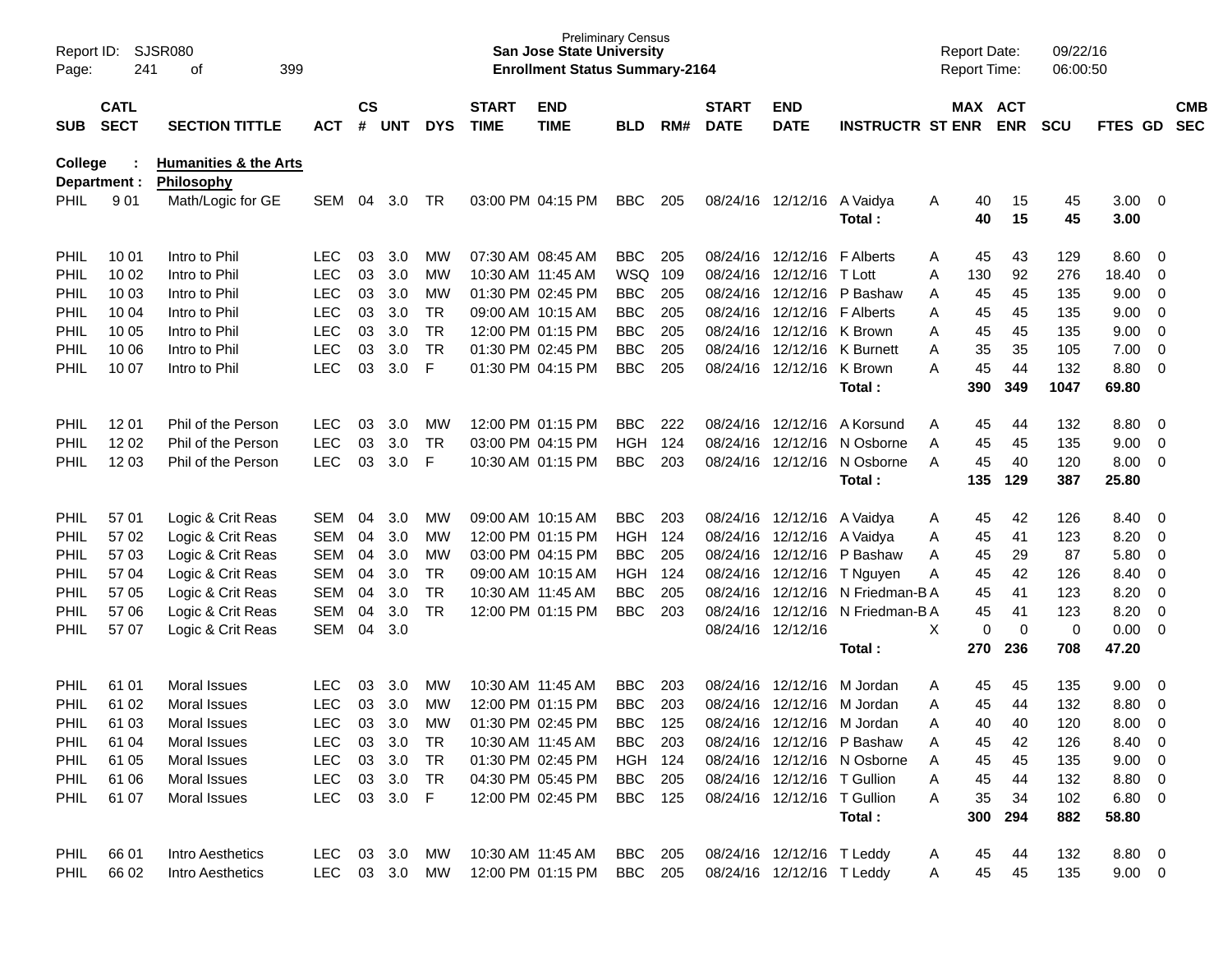| Report ID:<br>Page: | SJSR080<br>242             | 399<br>оf                            |                          |                |            |                 |                             | <b>San Jose State University</b><br><b>Enrollment Status Summary-2164</b> | Preliminary Census       |            |                             |                                        |                                  | <b>Report Date:</b><br><b>Report Time:</b> |          |                       | 09/22/16<br>06:00:50 |                  |                         |                                  |
|---------------------|----------------------------|--------------------------------------|--------------------------|----------------|------------|-----------------|-----------------------------|---------------------------------------------------------------------------|--------------------------|------------|-----------------------------|----------------------------------------|----------------------------------|--------------------------------------------|----------|-----------------------|----------------------|------------------|-------------------------|----------------------------------|
| <b>SUB</b>          | <b>CATL</b><br><b>SECT</b> | <b>SECTION TITTLE</b>                | ACT                      | <b>CS</b><br># | UNT        | <b>DYS</b>      | <b>START</b><br><b>TIME</b> | <b>END</b><br><b>TIME</b>                                                 | <b>BLD</b>               | RM#        | <b>START</b><br><b>DATE</b> | <b>END</b><br><b>DATE</b>              | <b>INSTRUCTR ST ENR</b>          |                                            |          | MAX ACT<br><b>ENR</b> | <b>SCU</b>           | <b>FTES GD</b>   |                         | <b>CMB</b><br><b>SEC</b>         |
|                     |                            |                                      |                          |                |            |                 |                             |                                                                           |                          |            |                             |                                        | Total:                           |                                            | 90       | 89                    | 267                  | 17.80            |                         |                                  |
| <b>PHIL</b>         | 70A 01                     | <b>Ancient Philosophy</b>            | <b>LEC</b>               | 03             | 3.0        | MW.             |                             | 03:00 PM 04:15 PM                                                         | <b>BBC</b>               | 125        | 08/24/16 12/12/16           |                                        | D Williamson A<br>Total:         |                                            | 40<br>40 | 32<br>32              | 96<br>96             | 6.40<br>6.40     | $\overline{\mathbf{0}}$ |                                  |
| <b>PHIL</b>         | 70B 01                     | <b>Modern Philosophy</b>             | <b>LEC</b>               | 03             | 3.0        | <b>TR</b>       |                             | 09:00 AM 10:15 AM                                                         | <b>BBC</b>               | 125        |                             | 08/24/16 12/12/16                      | J Lindahl<br>Total:              | Α                                          | 40<br>40 | 40<br>40              | 120<br>120           | 8.00<br>8.00     | - 0                     |                                  |
| <b>PHIL</b>         | 104 01                     | Asian Philosophy                     | <b>LEC</b>               | 02             | 3.0        | <b>MW</b>       |                             | 12:00 PM 01:15 PM                                                         | <b>BBC</b>               | 125        |                             | 08/24/16 12/12/16                      | C Phan                           | A                                          | 40       | 14                    | 42                   | 2.80             |                         | $0\,$ C                          |
| <b>RELS</b>         | 104 01                     | Asian Philosophy                     | <b>LEC</b>               | 02             | 3.0        | MW              |                             | 12:00 PM 01:15 PM                                                         | <b>BBC</b>               | 125        |                             | 08/24/16 12/12/16                      | C Phan                           | Α                                          | 0        | 0                     | 0                    | 0.00             |                         | 0 <sup>o</sup>                   |
| ASIA                | 104 01                     | Asian Philosophy                     | <b>LEC</b>               | 02             | 3.0        | MW              |                             | 12:00 PM 01:15 PM                                                         | <b>BBC</b>               | 125        |                             | 08/24/16 12/12/16 C Phan               |                                  | Α                                          | 0        | 3                     | 9                    | 0.60             |                         | 0 <sup>o</sup>                   |
| <b>PHIL</b>         | 104 02                     | Asian Philosophy                     | <b>LEC</b>               |                | 3.0        |                 |                             |                                                                           |                          |            |                             |                                        |                                  | X                                          | 0        | 0                     | 0                    | 0.00             | 0                       |                                  |
| <b>RELS</b>         | 104 02                     | Asian Philosophy                     | <b>LEC</b>               |                | 3.0        |                 |                             |                                                                           |                          |            |                             |                                        |                                  | X                                          | 0        | 0                     | 0                    | 0.00             | 0                       |                                  |
| ASIA                | 104 02                     | Asian Philosophy                     | <b>LEC</b>               |                | 3.0        |                 |                             |                                                                           |                          |            |                             |                                        |                                  | X                                          | 0        | 0                     | 0                    | 0.00             | 0                       |                                  |
| <b>PHIL</b>         | 104 03                     | Asian Philosophy                     | <b>LEC</b>               | 02             | 3.0        | TR              |                             | 01:30 PM 02:45 PM                                                         | <b>BBC</b>               | 125        |                             | 08/24/16 12/12/16<br>08/24/16 12/12/16 | C Phan                           | Α                                          | 40       | 17<br>-1              | 51                   | 3.40             |                         | $0\,$ C                          |
| <b>RELS</b><br>ASIA | 104 03<br>104 03           | Asian Philosophy<br>Asian Philosophy | <b>LEC</b><br><b>LEC</b> | 02<br>02       | 3.0<br>3.0 | TR<br><b>TR</b> |                             | 01:30 PM 02:45 PM<br>01:30 PM 02:45 PM                                    | <b>BBC</b><br><b>BBC</b> | 125<br>125 |                             | 08/24/16 12/12/16                      | C Phan<br>C Phan                 | Α                                          | 0<br>0   | 3                     | 3<br>9               | 0.20<br>0.60     |                         | 0 <sup>o</sup><br>0 <sup>o</sup> |
| <b>PHIL</b>         | 104 04                     | Asian Philosophy                     | <b>LEC</b>               | 02             | 3.0        | <b>TBA</b>      |                             |                                                                           |                          |            |                             | 08/24/16 12/12/16                      | B Mou                            | Α<br>A                                     | 45       | 27                    | 81                   | 5.45             |                         | 1 C                              |
| <b>RELS</b>         | 104 04                     | Asian Philosophy                     | LEC                      | 02             | 3.0        | <b>TBA</b>      |                             |                                                                           |                          |            |                             | 08/24/16 12/12/16                      | B Mou                            | Α                                          | 0        | 5                     | 15                   | 1.00             |                         | 0 <sup>o</sup>                   |
| ASIA                | 104 04                     | Asian Philosophy                     | <b>LEC</b>               | 02             | 3.0        | <b>TBA</b>      |                             |                                                                           |                          |            |                             | 08/24/16 12/12/16                      | B Mou                            | Α                                          | 0        | 13                    | 39                   | 2.60             |                         | 0 <sup>o</sup>                   |
|                     |                            |                                      |                          |                |            |                 |                             |                                                                           |                          |            |                             |                                        | Total:                           |                                            | 125      | 83                    | 249                  | 16.65            |                         |                                  |
|                     |                            |                                      |                          |                |            |                 |                             |                                                                           |                          |            |                             |                                        |                                  |                                            |          |                       |                      |                  |                         |                                  |
| <b>PHIL</b>         | 109 01                     | Phil of Religion                     | <b>LEC</b>               | 02             | 3.0        | TR              |                             | 12:00 PM 01:15 PM                                                         | <b>BBC</b>               | 125        |                             | 08/24/16 12/12/16                      | J Giddings                       | A                                          | 35       | 25                    | 75                   | 5.10             |                         | 2 C                              |
| <b>RELS</b>         | 109 01                     | Phil of Religion                     | <b>LEC</b>               | 02             | 3.0        | TR              |                             | 12:00 PM 01:15 PM                                                         | <b>BBC</b>               | 125        |                             | 08/24/16 12/12/16                      | J Giddings                       | A                                          | 0        | 3                     | 9                    | 0.60             |                         | 0 <sup>o</sup>                   |
|                     |                            |                                      |                          |                |            |                 |                             |                                                                           |                          |            |                             |                                        | Total:                           |                                            | 35       | 28                    | 84                   | 5.70             |                         |                                  |
| PHIL.               | 110 01                     | Sci Tech & Hum Val                   | <b>LEC</b>               | 03             | 3.0        | <b>TR</b>       | 10:30 AM 11:45 AM           |                                                                           | <b>BBC</b>               | 125        |                             | 08/24/16 12/12/16                      | D Susser                         | Α                                          | 40       | 40                    | 120                  | 8.00             | - 0                     |                                  |
| <b>PHIL</b>         | 110 02                     | Sci Tech & Hum Val                   | <b>LEC</b>               | 03             | 3.0        | TR              |                             | 12:00 PM 01:15 PM                                                         | <b>BBC</b>               | 222        |                             | 08/24/16 12/12/16                      | D Susser                         | A                                          | 64       | 62                    | 186                  | 12.45            | -1                      |                                  |
|                     |                            |                                      |                          |                |            |                 |                             |                                                                           |                          |            |                             |                                        | Total:                           |                                            | 104      | 102                   | 306                  | 20.45            |                         |                                  |
| PHIL                | 111 01                     | <b>Medical Ethics</b>                | <b>LEC</b>               | 02             | 3.0        | MW              |                             | 09:00 AM 10:15 AM                                                         | <b>BBC</b>               | 125        |                             | 08/24/16 12/12/16                      | M Jordan                         | A                                          | 35       | 9                     | 27                   | 1.85             |                         | 1 C                              |
| GERO 111 01         |                            | <b>Medical Ethics</b>                | LEC                      |                | 02 3.0     | MW              |                             | 09:00 AM 10:15 AM                                                         | <b>BBC</b> 125           |            |                             |                                        | 08/24/16 12/12/16 M Jordan       |                                            | 0        | 3                     | 9                    | $0.60 \t 0 \t C$ |                         |                                  |
| NURS 111 01         |                            | <b>Medical Ethics</b>                | LEC                      |                | 02 3.0     | MW              |                             | 09:00 AM 10:15 AM                                                         | BBC 125                  |            |                             |                                        | 08/24/16 12/12/16 M Jordan       | Α                                          | 0        | 0                     | 0                    | $0.00 \t 0 C$    |                         |                                  |
| HS.                 | 111 01                     | <b>Medical Ethics</b>                | LEC 02 3.0               |                |            | MW              |                             | 09:00 AM 10:15 AM                                                         | <b>BBC</b> 125           |            |                             |                                        | 08/24/16 12/12/16 M Jordan       | A                                          | 0        | 6                     | 18                   | $1.20 \t 0 C$    |                         |                                  |
|                     |                            |                                      |                          |                |            |                 |                             |                                                                           |                          |            |                             |                                        | Total:                           |                                            | 35       | 18                    | 54                   | 3.65             |                         |                                  |
|                     | PHIL 112 01                | American Phil                        |                          |                |            |                 |                             | LEC 02 3.0 MW 04:30 PM 05:45 PM BBC 125                                   |                          |            |                             |                                        | 08/24/16 12/12/16 D Williamson A |                                            | 35       | 8                     | 24                   | $1.65$ 1         |                         |                                  |
|                     |                            |                                      |                          |                |            |                 |                             |                                                                           |                          |            |                             |                                        | Total:                           |                                            | 35       | 8                     | 24                   | 1.65             |                         |                                  |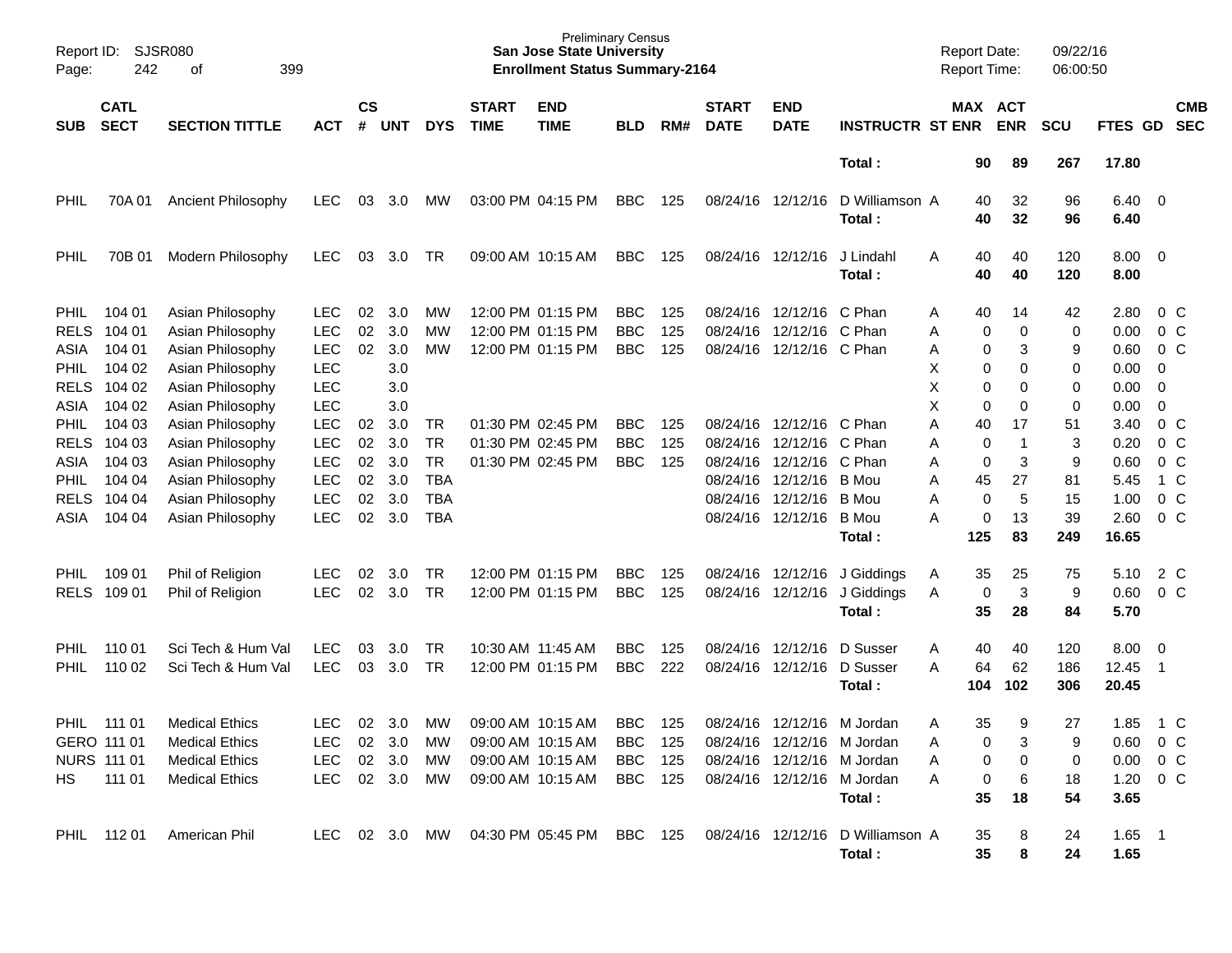| Page:                                             | Report ID: SJSR080<br>243<br>399<br>0f              |                                                                                                                                          |                                        |                    |                                                          | <b>Preliminary Census</b><br><b>San Jose State University</b><br><b>Enrollment Status Summary-2164</b> |                             |                                                             |                                        |                   |                             | <b>Report Date:</b>                                         | Report Time:                                                                                                                                                       | 09/22/16<br>06:00:50         |                                                                 |                                        |                                                      |                                                                               |            |
|---------------------------------------------------|-----------------------------------------------------|------------------------------------------------------------------------------------------------------------------------------------------|----------------------------------------|--------------------|----------------------------------------------------------|--------------------------------------------------------------------------------------------------------|-----------------------------|-------------------------------------------------------------|----------------------------------------|-------------------|-----------------------------|-------------------------------------------------------------|--------------------------------------------------------------------------------------------------------------------------------------------------------------------|------------------------------|-----------------------------------------------------------------|----------------------------------------|------------------------------------------------------|-------------------------------------------------------------------------------|------------|
| <b>SUB</b>                                        | <b>CATL</b><br><b>SECT</b>                          | <b>SECTION TITTLE</b>                                                                                                                    | <b>ACT</b>                             | $\mathsf{cs}$<br># | <b>UNT</b>                                               | <b>DYS</b>                                                                                             | <b>START</b><br><b>TIME</b> | <b>END</b><br><b>TIME</b>                                   | <b>BLD</b>                             | RM#               | <b>START</b><br><b>DATE</b> | <b>END</b><br><b>DATE</b>                                   | <b>INSTRUCTR ST ENR ENR</b>                                                                                                                                        |                              | MAX ACT                                                         | <b>SCU</b>                             | FTES GD SEC                                          |                                                                               | <b>CMB</b> |
|                                                   | PHIL 121 01<br>WOMS 121 01                          | Phil and Feminism<br>Phil and Feminism                                                                                                   | <b>LEC</b><br><b>LEC</b>               | 02<br>02           | 3.0<br>3.0                                               | TR<br><b>TR</b>                                                                                        |                             | 03:00 PM 04:15 PM<br>03:00 PM 04:15 PM                      | <b>BBC</b><br><b>BBC</b>               | 203<br>203        |                             | 08/24/16 12/12/16 K Brown<br>08/24/16 12/12/16              | K Brown<br>Total:                                                                                                                                                  | Α<br>A                       | 35<br>18<br>$\overline{2}$<br>$\mathbf 0$<br>35<br>20           | 54<br>6<br>60                          | 3.90<br>0.40<br>4.30                                 | 6 C<br>$0\,C$                                                                 |            |
| PHIL                                              | 132 01                                              | <b>Ethical Theory</b>                                                                                                                    | SEM                                    | 04                 | 3.0                                                      | МW                                                                                                     |                             | 01:30 PM 02:45 PM                                           | <b>BBC</b>                             | 203               |                             | 08/24/16 12/12/16                                           | T Lott<br>Total:                                                                                                                                                   | Α                            | 8<br>40<br>40<br>8                                              | 24<br>24                               | $1.60 \quad 0$<br>1.60                               |                                                                               |            |
| <b>PHIL</b>                                       | 133 01                                              | <b>Ethics in Science</b>                                                                                                                 | <b>LEC</b>                             | 03                 | 3.0                                                      | TR                                                                                                     |                             | 12:00 PM 01:15 PM                                           | WSQ 109                                |                   |                             | 08/24/16 12/12/16                                           | J Stemwedel A<br>Total:                                                                                                                                            | 110<br>110                   | 86<br>86                                                        | 258<br>258                             | $17.20 \t 0$<br>17.20                                |                                                                               |            |
| <b>PHIL</b><br>PHIL<br><b>PHIL</b><br><b>PHIL</b> | PHIL 134 01<br>134 02<br>134 03<br>134 04<br>134 05 | Computers, Ethics, S LEC<br>Computers, Ethics, S LEC<br>Computers, Ethics, S LEC<br>Computers, Ethics, S LEC<br>Computers, Ethics, S LEC |                                        | 02<br>02           | $02 \quad 3.0$<br>3.0<br>3.0<br>02 3.0<br>$02 \quad 3.0$ | TBA<br><b>TBA</b><br><b>TBA</b><br><b>TBA</b><br><b>TBA</b>                                            |                             |                                                             |                                        |                   |                             |                                                             | 08/24/16 12/12/16 E Sonnier<br>08/24/16 12/12/16 E Sonnier<br>08/24/16 12/12/16 E Sonnier<br>08/24/16 12/12/16 E Sonnier<br>08/24/16 12/12/16 K Yrigoyen<br>Total: | Α<br>Α<br>Α<br>Α<br>A<br>222 | 42<br>42<br>49<br>49<br>42<br>39<br>49<br>49<br>40<br>38<br>217 | 126<br>147<br>117<br>147<br>114<br>651 | 8.40<br>9.80<br>7.80<br>9.80<br>$7.60 \t 0$<br>43.40 | $\overline{\mathbf{0}}$<br>$\overline{0}$<br>$\overline{0}$<br>$\overline{0}$ |            |
| <b>PHIL</b>                                       | 155 01                                              | Phil of Law                                                                                                                              | SEM                                    | 04                 | 3.0                                                      | <b>TR</b>                                                                                              |                             | 03:00 PM 04:15 PM                                           | <b>BBC</b>                             | 125               |                             | 08/24/16 12/12/16                                           | W Shaw<br>Total:                                                                                                                                                   | A                            | 30<br>13<br>30<br>13                                            | 39<br>39                               | $2.60 \quad 0$<br>2.60                               |                                                                               |            |
| <b>PHIL</b>                                       | 158 01                                              | Phil of Language                                                                                                                         | SEM                                    | 04                 | 3.0                                                      | TBA                                                                                                    |                             |                                                             |                                        |                   |                             | 08/24/16 12/12/16                                           | <b>B</b> Mou<br>Total:                                                                                                                                             | Α                            | 18<br>30<br>30<br>18                                            | 54<br>54                               | 3.75<br>3.75                                         | $\overline{\mathbf{3}}$                                                       |            |
| <b>PHIL</b><br><b>PHIL</b><br><b>PHIL</b>         | 160 01<br>160 02<br>160 03                          | Phil of Science<br>Phil of Science<br>Phil of Science                                                                                    | <b>LEC</b><br><b>LEC</b><br><b>LEC</b> | 02<br>02<br>02     | 3.0<br>3.0<br>3.0                                        | МW<br>MW<br>TR                                                                                         |                             | 09:00 AM 10:15 AM<br>10:30 AM 11:45 AM<br>09:00 AM 10:15 AM | <b>BBC</b><br><b>BBC</b><br><b>BBC</b> | 222<br>125<br>222 |                             | 08/24/16 12/12/16<br>08/24/16 12/12/16                      | J Lindahl<br>08/24/16 12/12/16 K Yrigoyen<br>K Yrigoyen<br>Total:                                                                                                  | Α<br>A<br>A<br>168           | 64<br>64<br>40<br>40<br>64<br>43<br>147                         | 192<br>120<br>129<br>441               | 12.85<br>8.00<br>8.60 0<br>29.45                     | $\overline{1}$<br>$\overline{\mathbf{0}}$                                     |            |
| <b>PHIL</b><br>PHIL<br><b>PHIL</b>                | 180 01<br>180 02<br>180 03                          | <b>Indiv Studies</b><br><b>Indiv Studies</b><br><b>Indiv Studies</b>                                                                     | <b>SUP</b><br><b>SUP</b><br><b>SUP</b> | 78<br>78<br>78     | 1.0<br>2.0<br>3.0                                        | TBA<br><b>TBA</b><br><b>TBA</b>                                                                        |                             |                                                             |                                        |                   |                             | 08/24/16 12/12/16<br>08/24/16 12/12/16<br>08/24/16 12/12/16 | Total:                                                                                                                                                             | Α<br>Α<br>A                  | 5<br>0<br>5<br>0<br>5<br>$\Omega$<br>15<br>0                    | 0<br>0<br>$\Omega$<br>0                | 0.00<br>0.00<br>0.00<br>0.00                         | $\overline{\mathbf{0}}$<br>$\overline{0}$<br>$\overline{0}$                   |            |
|                                                   | PHIL 184 01<br>PHIL 184 02<br>PHIL 184 03           | Directed Reading<br><b>Directed Reading</b><br><b>Directed Reading</b>                                                                   | <b>SUP</b><br><b>SUP</b><br><b>SUP</b> | 78                 | 3.0<br>78 3.0<br>78 3.0                                  | TBA<br><b>TBA</b><br>TBA                                                                               |                             |                                                             |                                        |                   |                             | 08/24/16 12/12/16<br>08/24/16 12/12/16<br>08/24/16 12/12/16 | Total:                                                                                                                                                             | Α<br>Α                       | 5<br>0<br>$\,$ 5 $\,$<br>0<br>$\mathbf 5$<br>0<br>15<br>0       | 0<br>0<br>0<br>$\bf{0}$                | $0.00 \t 0$<br>$0.00 \t 0$<br>$0.00 \t 0$<br>0.00    |                                                                               |            |
|                                                   | PHIL 186 01                                         | Prof & Bus Ethics                                                                                                                        | LEC                                    |                    | 03 3.0                                                   | MW                                                                                                     |                             | 07:30 AM 08:45 AM                                           | BBC 222                                |                   |                             |                                                             | 08/24/16 12/12/16 L Bernasconi A                                                                                                                                   |                              | 64<br>40                                                        | 120                                    | 8.00                                                 | $0\,C$                                                                        |            |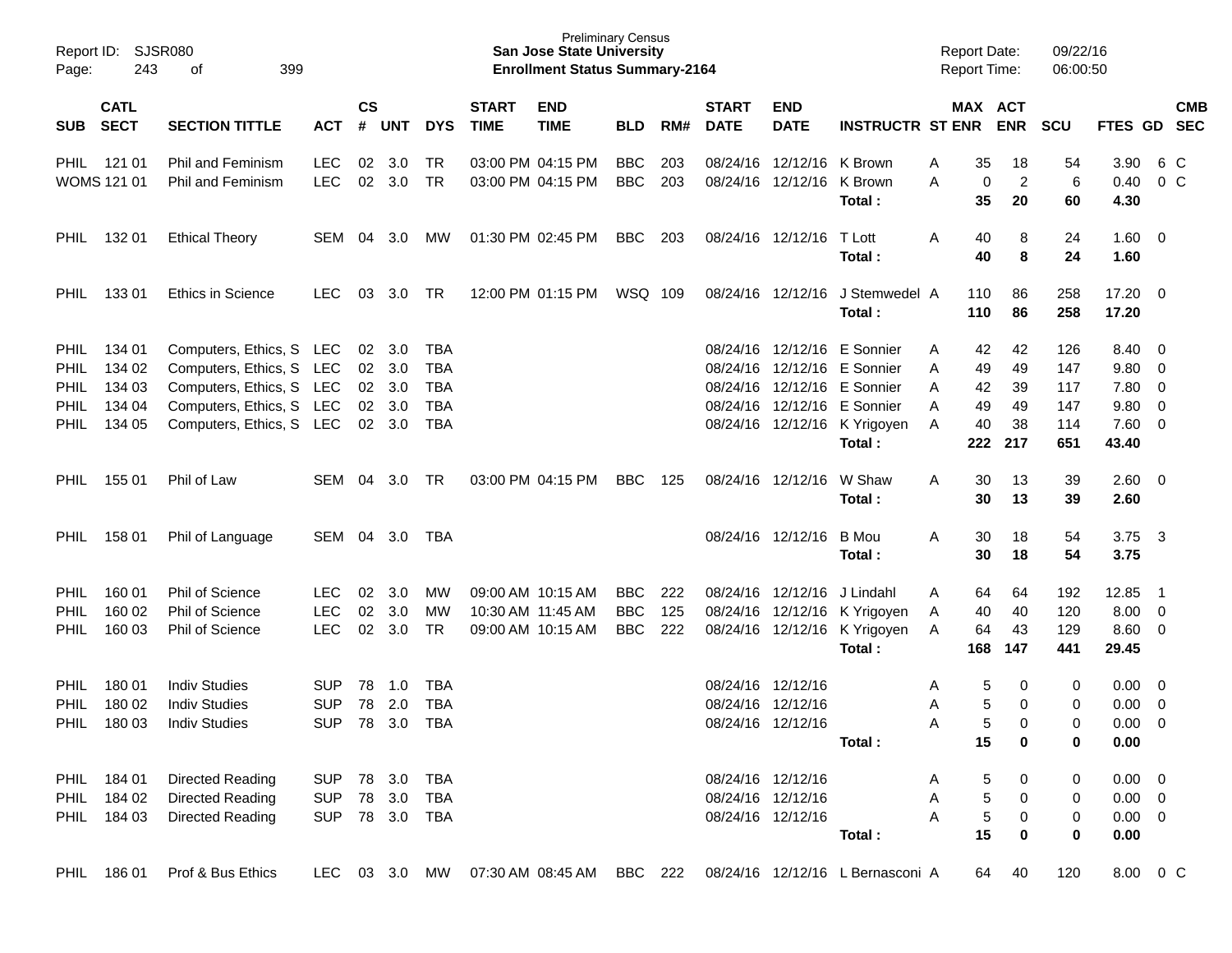| $\mathsf{cs}$<br><b>END</b><br>MAX ACT<br><b>CMB</b><br><b>CATL</b><br><b>START</b><br><b>END</b><br><b>START</b><br><b>SECT</b><br><b>SECTION TITTLE</b><br>#<br><b>UNT</b><br><b>TIME</b><br><b>TIME</b><br><b>DATE</b><br><b>DATE</b><br><b>INSTRUCTR ST ENR</b><br><b>ENR</b><br><b>SCU</b><br>FTES GD<br><b>SEC</b><br><b>ACT</b><br><b>DYS</b><br><b>BLD</b><br>RM#<br><b>SUB</b><br>18601<br>Prof & Bus Ethics<br>03<br>3.0<br>07:30 AM 08:45 AM<br>222<br>12/12/16<br>L Bernasconi A<br>24<br>0 C<br>BUS3<br>LEC<br>мw<br>BBC.<br>08/24/16<br>0<br>72<br>4.80<br><b>LEC</b><br>03<br>L Bernasconi A<br>6.60<br>0 <sup>o</sup><br>186 02<br>Prof & Bus Ethics<br>3.0<br>МW<br>09:00 AM 10:15 AM<br><b>BBC</b><br>205<br>08/24/16<br>12/12/16<br>33<br>99<br><b>PHIL</b><br>45<br>BUS3<br><b>LEC</b><br>12/12/16<br>12<br>0 <sup>o</sup><br>186 02<br>Prof & Bus Ethics<br>03<br>3.0<br>МW<br>09:00 AM 10:15 AM<br><b>BBC</b><br>205<br>08/24/16<br>L Bernasconi A<br>36<br>2.40<br>0<br><b>LEC</b><br>222<br>12/12/16<br>47<br>$0\,C$<br>18603<br>Prof & Bus Ethics<br>03<br>3.0<br>МW<br>10:30 AM 11:45 AM<br><b>BBC</b><br>08/24/16<br>L Bernasconi A<br>141<br>9.40<br><b>PHIL</b><br>64<br>BUS3<br><b>LEC</b><br>03<br>222<br>12/12/16<br>L Bernasconi A<br>17<br>$0\,C$<br>18603<br>Prof & Bus Ethics<br>3.0<br>МW<br>10:30 AM 11:45 AM<br><b>BBC</b><br>08/24/16<br>51<br>3.40<br>0<br><b>LEC</b><br>222<br>12/12/16<br>L Bernasconi A<br>$0\,C$<br>186 04<br>Prof & Bus Ethics<br>03<br>3.0<br>МW<br>01:30 PM 02:45 PM<br><b>BBC</b><br>08/24/16<br>42<br>126<br>8.40<br><b>PHIL</b><br>64<br>BUS3<br><b>LEC</b><br>222<br>12/12/16<br>L Bernasconi A<br>22<br>66<br>0 <sup>o</sup><br>186 04<br>Prof & Bus Ethics<br>03<br>3.0<br>МW<br>01:30 PM 02:45 PM<br><b>BBC</b><br>08/24/16<br>0<br>4.40<br>47<br><b>LEC</b><br>03<br>222<br>12/12/16<br>L Bernasconi A<br>$0\,C$<br>186 05<br>Prof & Bus Ethics<br>3.0<br>МW<br>03:00 PM 04:15 PM<br><b>BBC</b><br>08/24/16<br>141<br>9.40<br><b>PHIL</b><br>64<br>BUS3<br><b>LEC</b><br>03<br>222<br>12/12/16<br>17<br>$0\,C$<br>186 05<br>Prof & Bus Ethics<br>3.0<br>MW<br>03:00 PM 04:15 PM<br><b>BBC</b><br>08/24/16<br>L Bernasconi A<br>51<br>3.40<br>0<br><b>LEC</b><br>222<br>0 <sup>o</sup><br>186 06<br>Prof & Bus Ethics<br>03<br>3.0<br>TR.<br>07:30 AM 08:45 AM<br><b>BBC</b><br>08/24/16<br>12/12/16<br>T Nguyen<br>27<br>81<br>5.40<br><b>PHIL</b><br>64<br>Α<br>BUS3<br><b>LEC</b><br>03<br>222<br>19<br>0 <sup>o</sup><br>186 06<br>Prof & Bus Ethics<br>3.0<br>TR<br>07:30 AM 08:45 AM<br><b>BBC</b><br>08/24/16<br>12/12/16<br>T Nguyen<br>57<br>3.80<br>0<br>A<br><b>LEC</b><br>03<br>0 <sup>o</sup><br>186 07<br>Prof & Bus Ethics<br>3.0<br>TR<br>09:00 AM 10:15 AM<br><b>BBC</b><br>203<br>08/24/16<br>12/12/16<br>D Williamson A<br>20<br>60<br>4.00<br><b>PHIL</b><br>45<br>BUS3<br><b>LEC</b><br><b>TR</b><br>D Williamson A<br>13<br>0 <sup>o</sup><br>186 07<br>Prof & Bus Ethics<br>03<br>3.0<br>09:00 AM 10:15 AM<br><b>BBC</b><br>203<br>08/24/16<br>12/12/16<br>39<br>2.60<br>0<br><b>LEC</b><br>222<br>0 <sup>o</sup><br>18608<br>Prof & Bus Ethics<br>03<br>3.0<br>TR<br>10:30 AM 11:45 AM<br><b>BBC</b><br>08/24/16<br>12/12/16 D Williamson A<br>30<br>90<br>6.00<br><b>PHIL</b><br>64<br>BUS3<br><b>LEC</b><br>03<br>222<br>12/12/16<br>18<br>3.60<br>0 <sup>o</sup><br>18608<br>Prof & Bus Ethics<br>3.0<br>TR<br>10:30 AM 11:45 AM<br><b>BBC</b><br>08/24/16<br>D Williamson A<br>0<br>54<br><b>LEC</b><br>03<br><b>TR</b><br>12/12/16 W Shaw<br>180<br>327<br>21.80<br>$0\,C$<br>186 09<br>Prof & Bus Ethics<br>3.0<br>12:00 PM 01:15 PM<br>101<br>08/24/16<br>109<br><b>PHIL</b><br>MD.<br>A<br>BUS3<br><b>LEC</b><br><b>TR</b><br>12/12/16 W Shaw<br>63<br>12.60<br>0 <sup>o</sup><br>186 09<br>Prof & Bus Ethics<br>03<br>3.0<br>12:00 PM 01:15 PM<br>08/24/16<br>0<br>189<br>MD.<br>101<br>Α<br><b>LEC</b><br>03<br>5.80<br>0 <sup>o</sup><br>186 10<br>Prof & Bus Ethics<br>3.0<br>TR<br>01:30 PM 02:45 PM<br><b>BBC</b><br>203<br>08/24/16<br>12/12/16<br>45<br>29<br>87<br><b>PHIL</b><br>J Giddings<br>Α<br>16<br>BUS3<br><b>LEC</b><br>03<br>3.20<br>$0\,C$<br>186 10<br>Prof & Bus Ethics<br>3.0<br>TR<br>01:30 PM 02:45 PM<br><b>BBC</b><br>203<br>08/24/16<br>12/12/16 J Giddings<br>0<br>48<br>A<br><b>LEC</b><br><b>TR</b><br>222<br>1 C<br>186 11<br>Prof & Bus Ethics<br>03<br>3.0<br>01:30 PM 02:45 PM<br><b>BBC</b><br>08/24/16<br>12/12/16<br>R Manning<br>52<br>156<br>10.45<br><b>PHIL</b><br>A<br>64<br>BUS3<br><b>LEC</b><br>222<br>10<br>2.00<br>$0\,C$<br>186 11<br>Prof & Bus Ethics<br>03<br>3.0<br>TR<br>01:30 PM 02:45 PM<br><b>BBC</b><br>08/24/16<br>12/12/16<br>R Manning<br>0<br>30<br>A<br><b>LEC</b><br>03<br>222<br>5.00<br>0 <sup>o</sup><br>186 12<br>Prof & Bus Ethics<br>3.0<br>TR<br>03:00 PM 04:15 PM<br><b>BBC</b><br>08/24/16<br>12/12/16 J Giddings<br>25<br>75<br><b>PHIL</b><br>64<br>A<br>BUS3<br><b>LEC</b><br>03<br>222<br>24<br>72<br>$0\,C$<br>186 12<br>Prof & Bus Ethics<br>3.0<br>TR<br>03:00 PM 04:15 PM<br><b>BBC</b><br>08/24/16<br>12/12/16 J Giddings<br>0<br>4.80<br>A<br><b>LEC</b><br>03<br>F<br>0 <sup>o</sup><br>186 13<br>Prof & Bus Ethics<br>3.0<br>07:30 AM 10:15 AM<br><b>BBC</b><br>203<br>08/24/16<br>12/12/16<br>J Wilhelmsso A<br>26<br>78<br>5.20<br><b>PHIL</b><br>45<br>BUS3<br><b>LEC</b><br>03<br>15<br>3.00<br>0 <sup>o</sup><br>186 13<br>Prof & Bus Ethics<br>3.0<br>F<br>07:30 AM 10:15 AM<br><b>BBC</b><br>203<br>08/24/16<br>12/12/16<br>J Wilhelmsso A<br>45<br>0<br><b>LEC</b><br>03<br>222<br>13<br>2.60<br>0 <sup>o</sup><br>186 14<br>Prof & Bus Ethics<br>3.0<br>F<br>10:30 AM 01:15 PM<br><b>BBC</b><br>08/24/16<br>12/12/16<br>39<br><b>PHIL</b><br>T Nguyen<br>64<br>Α<br>BUS3<br><b>LEC</b><br>9<br>0 <sup>o</sup><br>186 14<br>Prof & Bus Ethics<br>03<br>3.0<br>F<br>10:30 AM 01:15 PM<br><b>BBC</b><br>222<br>08/24/16<br>12/12/16<br>27<br>1.80<br>T Nguyen<br>0<br>Α<br><b>LEC</b><br>0 <sup>o</sup><br>186 15<br>Prof & Bus Ethics<br>03<br>3.0<br>03:00 PM 05:45 PM<br><b>BBC</b><br>301<br>08/24/16<br>12/12/16 M Ingerson<br>40<br>25<br>75<br>5.00<br><b>PHIL</b><br>W<br>A<br>BUS3<br><b>LEC</b><br>03<br>13<br>2.60<br>0 <sup>o</sup><br>186 15<br>Prof & Bus Ethics<br>3.0<br>W<br>03:00 PM 05:45 PM<br><b>BBC</b><br>301<br>08/24/16<br>12/12/16 M Ingerson<br>39<br>0<br>A<br><b>LEC</b><br>03<br>06:00 PM 08:45 PM<br><b>BBC</b><br>08/24/16 12/12/16 M Ingerson<br>3.80<br>0 <sup>o</sup><br><b>PHIL</b><br>186 16<br>Prof & Bus Ethics<br>3.0<br>W<br>301<br>40<br>19<br>57<br>A<br>BUS3 186 16<br>LEC<br>06:00 PM 08:45 PM BBC 301<br>08/24/16 12/12/16 M Ingerson<br>Prof & Bus Ethics<br>03 3.0 W<br>12<br>36<br>2.40 0 C<br>0<br>PHIL 186 17<br>08/24/16 12/12/16 C Sanchez<br>5.20<br>0 C<br>Prof & Bus Ethics<br>LEC<br>03 3.0<br>TBA<br>45<br>26<br>78<br>A<br>BUS3 186 17<br>03 3.0<br>08/24/16 12/12/16 C Sanchez<br>19<br>$0\,C$<br>Prof & Bus Ethics<br>LEC<br>TBA<br>3.80<br>- A<br>0<br>57<br>03 3.0<br>08/24/16 12/12/16 C Sanchez<br>$0\,C$<br>PHIL 186 18<br>Prof & Bus Ethics<br>LEC<br>TBA<br>29<br>5.80<br>A<br>45<br>87<br>BUS3 186 18<br>03 3.0<br>08/24/16 12/12/16 C Sanchez<br>16<br>Prof & Bus Ethics<br>LEC<br>TBA<br>0<br>3.20<br>$0\,$ C<br>A<br>48<br>PHIL 186 19<br>03 3.0<br>08/24/16 12/12/16 T Gullion<br>Prof & Bus Ethics<br>LEC<br>TBA<br>45<br>28<br>5.60<br>$0\,$ C<br>A<br>84 | Report ID:<br>Page: | <b>SJSR080</b><br>244 | οf | 399 | <b>Preliminary Census</b><br><b>San Jose State University</b><br><b>Enrollment Status Summary-2164</b> |  |  |  |  |  |  |  |  | <b>Report Date:</b><br><b>Report Time:</b> | 09/22/16<br>06:00:50 |  |  |  |  |
|----------------------------------------------------------------------------------------------------------------------------------------------------------------------------------------------------------------------------------------------------------------------------------------------------------------------------------------------------------------------------------------------------------------------------------------------------------------------------------------------------------------------------------------------------------------------------------------------------------------------------------------------------------------------------------------------------------------------------------------------------------------------------------------------------------------------------------------------------------------------------------------------------------------------------------------------------------------------------------------------------------------------------------------------------------------------------------------------------------------------------------------------------------------------------------------------------------------------------------------------------------------------------------------------------------------------------------------------------------------------------------------------------------------------------------------------------------------------------------------------------------------------------------------------------------------------------------------------------------------------------------------------------------------------------------------------------------------------------------------------------------------------------------------------------------------------------------------------------------------------------------------------------------------------------------------------------------------------------------------------------------------------------------------------------------------------------------------------------------------------------------------------------------------------------------------------------------------------------------------------------------------------------------------------------------------------------------------------------------------------------------------------------------------------------------------------------------------------------------------------------------------------------------------------------------------------------------------------------------------------------------------------------------------------------------------------------------------------------------------------------------------------------------------------------------------------------------------------------------------------------------------------------------------------------------------------------------------------------------------------------------------------------------------------------------------------------------------------------------------------------------------------------------------------------------------------------------------------------------------------------------------------------------------------------------------------------------------------------------------------------------------------------------------------------------------------------------------------------------------------------------------------------------------------------------------------------------------------------------------------------------------------------------------------------------------------------------------------------------------------------------------------------------------------------------------------------------------------------------------------------------------------------------------------------------------------------------------------------------------------------------------------------------------------------------------------------------------------------------------------------------------------------------------------------------------------------------------------------------------------------------------------------------------------------------------------------------------------------------------------------------------------------------------------------------------------------------------------------------------------------------------------------------------------------------------------------------------------------------------------------------------------------------------------------------------------------------------------------------------------------------------------------------------------------------------------------------------------------------------------------------------------------------------------------------------------------------------------------------------------------------------------------------------------------------------------------------------------------------------------------------------------------------------------------------------------------------------------------------------------------------------------------------------------------------------------------------------------------------------------------------------------------------------------------------------------------------------------------------------------------------------------------------------------------------------------------------------------------------------------------------------------------------------------------------------------------------------------------------------------------------------------------------------------------------------------------------------------------------------------------------------------------------------------------------------------------------------------------------------------------------------------------------------------------------------------------------------------------------------------------------------------------------------------------------------------------------------------------------------------------------------------------------------------------------------------------------------------------------------------------------------------------------------------------------------------------------------------------------------------------------------------------------------------------------------------------------------------------------------------------------------------------------------------------------------------------------------------------------------------------------------------------------------------------------------------------------------------------------------------------------------------------------------------------------------------------------------------------------------------------------------------------------------------------------------------------------------------------------------------------------------------------------------------------------------------------------------------------------------------------------------------------------------------------------------------------------------------------------------------------------------------------------------------------------------|---------------------|-----------------------|----|-----|--------------------------------------------------------------------------------------------------------|--|--|--|--|--|--|--|--|--------------------------------------------|----------------------|--|--|--|--|
|                                                                                                                                                                                                                                                                                                                                                                                                                                                                                                                                                                                                                                                                                                                                                                                                                                                                                                                                                                                                                                                                                                                                                                                                                                                                                                                                                                                                                                                                                                                                                                                                                                                                                                                                                                                                                                                                                                                                                                                                                                                                                                                                                                                                                                                                                                                                                                                                                                                                                                                                                                                                                                                                                                                                                                                                                                                                                                                                                                                                                                                                                                                                                                                                                                                                                                                                                                                                                                                                                                                                                                                                                                                                                                                                                                                                                                                                                                                                                                                                                                                                                                                                                                                                                                                                                                                                                                                                                                                                                                                                                                                                                                                                                                                                                                                                                                                                                                                                                                                                                                                                                                                                                                                                                                                                                                                                                                                                                                                                                                                                                                                                                                                                                                                                                                                                                                                                                                                                                                                                                                                                                                                                                                                                                                                                                                                                                                                                                                                                                                                                                                                                                                                                                                                                                                                                                                                                                                                                                                                                                                                                                                                                                                                                                                                                                                                                                                                                                                        |                     |                       |    |     |                                                                                                        |  |  |  |  |  |  |  |  |                                            |                      |  |  |  |  |
|                                                                                                                                                                                                                                                                                                                                                                                                                                                                                                                                                                                                                                                                                                                                                                                                                                                                                                                                                                                                                                                                                                                                                                                                                                                                                                                                                                                                                                                                                                                                                                                                                                                                                                                                                                                                                                                                                                                                                                                                                                                                                                                                                                                                                                                                                                                                                                                                                                                                                                                                                                                                                                                                                                                                                                                                                                                                                                                                                                                                                                                                                                                                                                                                                                                                                                                                                                                                                                                                                                                                                                                                                                                                                                                                                                                                                                                                                                                                                                                                                                                                                                                                                                                                                                                                                                                                                                                                                                                                                                                                                                                                                                                                                                                                                                                                                                                                                                                                                                                                                                                                                                                                                                                                                                                                                                                                                                                                                                                                                                                                                                                                                                                                                                                                                                                                                                                                                                                                                                                                                                                                                                                                                                                                                                                                                                                                                                                                                                                                                                                                                                                                                                                                                                                                                                                                                                                                                                                                                                                                                                                                                                                                                                                                                                                                                                                                                                                                                                        |                     |                       |    |     |                                                                                                        |  |  |  |  |  |  |  |  |                                            |                      |  |  |  |  |
|                                                                                                                                                                                                                                                                                                                                                                                                                                                                                                                                                                                                                                                                                                                                                                                                                                                                                                                                                                                                                                                                                                                                                                                                                                                                                                                                                                                                                                                                                                                                                                                                                                                                                                                                                                                                                                                                                                                                                                                                                                                                                                                                                                                                                                                                                                                                                                                                                                                                                                                                                                                                                                                                                                                                                                                                                                                                                                                                                                                                                                                                                                                                                                                                                                                                                                                                                                                                                                                                                                                                                                                                                                                                                                                                                                                                                                                                                                                                                                                                                                                                                                                                                                                                                                                                                                                                                                                                                                                                                                                                                                                                                                                                                                                                                                                                                                                                                                                                                                                                                                                                                                                                                                                                                                                                                                                                                                                                                                                                                                                                                                                                                                                                                                                                                                                                                                                                                                                                                                                                                                                                                                                                                                                                                                                                                                                                                                                                                                                                                                                                                                                                                                                                                                                                                                                                                                                                                                                                                                                                                                                                                                                                                                                                                                                                                                                                                                                                                                        |                     |                       |    |     |                                                                                                        |  |  |  |  |  |  |  |  |                                            |                      |  |  |  |  |
|                                                                                                                                                                                                                                                                                                                                                                                                                                                                                                                                                                                                                                                                                                                                                                                                                                                                                                                                                                                                                                                                                                                                                                                                                                                                                                                                                                                                                                                                                                                                                                                                                                                                                                                                                                                                                                                                                                                                                                                                                                                                                                                                                                                                                                                                                                                                                                                                                                                                                                                                                                                                                                                                                                                                                                                                                                                                                                                                                                                                                                                                                                                                                                                                                                                                                                                                                                                                                                                                                                                                                                                                                                                                                                                                                                                                                                                                                                                                                                                                                                                                                                                                                                                                                                                                                                                                                                                                                                                                                                                                                                                                                                                                                                                                                                                                                                                                                                                                                                                                                                                                                                                                                                                                                                                                                                                                                                                                                                                                                                                                                                                                                                                                                                                                                                                                                                                                                                                                                                                                                                                                                                                                                                                                                                                                                                                                                                                                                                                                                                                                                                                                                                                                                                                                                                                                                                                                                                                                                                                                                                                                                                                                                                                                                                                                                                                                                                                                                                        |                     |                       |    |     |                                                                                                        |  |  |  |  |  |  |  |  |                                            |                      |  |  |  |  |
|                                                                                                                                                                                                                                                                                                                                                                                                                                                                                                                                                                                                                                                                                                                                                                                                                                                                                                                                                                                                                                                                                                                                                                                                                                                                                                                                                                                                                                                                                                                                                                                                                                                                                                                                                                                                                                                                                                                                                                                                                                                                                                                                                                                                                                                                                                                                                                                                                                                                                                                                                                                                                                                                                                                                                                                                                                                                                                                                                                                                                                                                                                                                                                                                                                                                                                                                                                                                                                                                                                                                                                                                                                                                                                                                                                                                                                                                                                                                                                                                                                                                                                                                                                                                                                                                                                                                                                                                                                                                                                                                                                                                                                                                                                                                                                                                                                                                                                                                                                                                                                                                                                                                                                                                                                                                                                                                                                                                                                                                                                                                                                                                                                                                                                                                                                                                                                                                                                                                                                                                                                                                                                                                                                                                                                                                                                                                                                                                                                                                                                                                                                                                                                                                                                                                                                                                                                                                                                                                                                                                                                                                                                                                                                                                                                                                                                                                                                                                                                        |                     |                       |    |     |                                                                                                        |  |  |  |  |  |  |  |  |                                            |                      |  |  |  |  |
|                                                                                                                                                                                                                                                                                                                                                                                                                                                                                                                                                                                                                                                                                                                                                                                                                                                                                                                                                                                                                                                                                                                                                                                                                                                                                                                                                                                                                                                                                                                                                                                                                                                                                                                                                                                                                                                                                                                                                                                                                                                                                                                                                                                                                                                                                                                                                                                                                                                                                                                                                                                                                                                                                                                                                                                                                                                                                                                                                                                                                                                                                                                                                                                                                                                                                                                                                                                                                                                                                                                                                                                                                                                                                                                                                                                                                                                                                                                                                                                                                                                                                                                                                                                                                                                                                                                                                                                                                                                                                                                                                                                                                                                                                                                                                                                                                                                                                                                                                                                                                                                                                                                                                                                                                                                                                                                                                                                                                                                                                                                                                                                                                                                                                                                                                                                                                                                                                                                                                                                                                                                                                                                                                                                                                                                                                                                                                                                                                                                                                                                                                                                                                                                                                                                                                                                                                                                                                                                                                                                                                                                                                                                                                                                                                                                                                                                                                                                                                                        |                     |                       |    |     |                                                                                                        |  |  |  |  |  |  |  |  |                                            |                      |  |  |  |  |
|                                                                                                                                                                                                                                                                                                                                                                                                                                                                                                                                                                                                                                                                                                                                                                                                                                                                                                                                                                                                                                                                                                                                                                                                                                                                                                                                                                                                                                                                                                                                                                                                                                                                                                                                                                                                                                                                                                                                                                                                                                                                                                                                                                                                                                                                                                                                                                                                                                                                                                                                                                                                                                                                                                                                                                                                                                                                                                                                                                                                                                                                                                                                                                                                                                                                                                                                                                                                                                                                                                                                                                                                                                                                                                                                                                                                                                                                                                                                                                                                                                                                                                                                                                                                                                                                                                                                                                                                                                                                                                                                                                                                                                                                                                                                                                                                                                                                                                                                                                                                                                                                                                                                                                                                                                                                                                                                                                                                                                                                                                                                                                                                                                                                                                                                                                                                                                                                                                                                                                                                                                                                                                                                                                                                                                                                                                                                                                                                                                                                                                                                                                                                                                                                                                                                                                                                                                                                                                                                                                                                                                                                                                                                                                                                                                                                                                                                                                                                                                        |                     |                       |    |     |                                                                                                        |  |  |  |  |  |  |  |  |                                            |                      |  |  |  |  |
|                                                                                                                                                                                                                                                                                                                                                                                                                                                                                                                                                                                                                                                                                                                                                                                                                                                                                                                                                                                                                                                                                                                                                                                                                                                                                                                                                                                                                                                                                                                                                                                                                                                                                                                                                                                                                                                                                                                                                                                                                                                                                                                                                                                                                                                                                                                                                                                                                                                                                                                                                                                                                                                                                                                                                                                                                                                                                                                                                                                                                                                                                                                                                                                                                                                                                                                                                                                                                                                                                                                                                                                                                                                                                                                                                                                                                                                                                                                                                                                                                                                                                                                                                                                                                                                                                                                                                                                                                                                                                                                                                                                                                                                                                                                                                                                                                                                                                                                                                                                                                                                                                                                                                                                                                                                                                                                                                                                                                                                                                                                                                                                                                                                                                                                                                                                                                                                                                                                                                                                                                                                                                                                                                                                                                                                                                                                                                                                                                                                                                                                                                                                                                                                                                                                                                                                                                                                                                                                                                                                                                                                                                                                                                                                                                                                                                                                                                                                                                                        |                     |                       |    |     |                                                                                                        |  |  |  |  |  |  |  |  |                                            |                      |  |  |  |  |
|                                                                                                                                                                                                                                                                                                                                                                                                                                                                                                                                                                                                                                                                                                                                                                                                                                                                                                                                                                                                                                                                                                                                                                                                                                                                                                                                                                                                                                                                                                                                                                                                                                                                                                                                                                                                                                                                                                                                                                                                                                                                                                                                                                                                                                                                                                                                                                                                                                                                                                                                                                                                                                                                                                                                                                                                                                                                                                                                                                                                                                                                                                                                                                                                                                                                                                                                                                                                                                                                                                                                                                                                                                                                                                                                                                                                                                                                                                                                                                                                                                                                                                                                                                                                                                                                                                                                                                                                                                                                                                                                                                                                                                                                                                                                                                                                                                                                                                                                                                                                                                                                                                                                                                                                                                                                                                                                                                                                                                                                                                                                                                                                                                                                                                                                                                                                                                                                                                                                                                                                                                                                                                                                                                                                                                                                                                                                                                                                                                                                                                                                                                                                                                                                                                                                                                                                                                                                                                                                                                                                                                                                                                                                                                                                                                                                                                                                                                                                                                        |                     |                       |    |     |                                                                                                        |  |  |  |  |  |  |  |  |                                            |                      |  |  |  |  |
|                                                                                                                                                                                                                                                                                                                                                                                                                                                                                                                                                                                                                                                                                                                                                                                                                                                                                                                                                                                                                                                                                                                                                                                                                                                                                                                                                                                                                                                                                                                                                                                                                                                                                                                                                                                                                                                                                                                                                                                                                                                                                                                                                                                                                                                                                                                                                                                                                                                                                                                                                                                                                                                                                                                                                                                                                                                                                                                                                                                                                                                                                                                                                                                                                                                                                                                                                                                                                                                                                                                                                                                                                                                                                                                                                                                                                                                                                                                                                                                                                                                                                                                                                                                                                                                                                                                                                                                                                                                                                                                                                                                                                                                                                                                                                                                                                                                                                                                                                                                                                                                                                                                                                                                                                                                                                                                                                                                                                                                                                                                                                                                                                                                                                                                                                                                                                                                                                                                                                                                                                                                                                                                                                                                                                                                                                                                                                                                                                                                                                                                                                                                                                                                                                                                                                                                                                                                                                                                                                                                                                                                                                                                                                                                                                                                                                                                                                                                                                                        |                     |                       |    |     |                                                                                                        |  |  |  |  |  |  |  |  |                                            |                      |  |  |  |  |
|                                                                                                                                                                                                                                                                                                                                                                                                                                                                                                                                                                                                                                                                                                                                                                                                                                                                                                                                                                                                                                                                                                                                                                                                                                                                                                                                                                                                                                                                                                                                                                                                                                                                                                                                                                                                                                                                                                                                                                                                                                                                                                                                                                                                                                                                                                                                                                                                                                                                                                                                                                                                                                                                                                                                                                                                                                                                                                                                                                                                                                                                                                                                                                                                                                                                                                                                                                                                                                                                                                                                                                                                                                                                                                                                                                                                                                                                                                                                                                                                                                                                                                                                                                                                                                                                                                                                                                                                                                                                                                                                                                                                                                                                                                                                                                                                                                                                                                                                                                                                                                                                                                                                                                                                                                                                                                                                                                                                                                                                                                                                                                                                                                                                                                                                                                                                                                                                                                                                                                                                                                                                                                                                                                                                                                                                                                                                                                                                                                                                                                                                                                                                                                                                                                                                                                                                                                                                                                                                                                                                                                                                                                                                                                                                                                                                                                                                                                                                                                        |                     |                       |    |     |                                                                                                        |  |  |  |  |  |  |  |  |                                            |                      |  |  |  |  |
|                                                                                                                                                                                                                                                                                                                                                                                                                                                                                                                                                                                                                                                                                                                                                                                                                                                                                                                                                                                                                                                                                                                                                                                                                                                                                                                                                                                                                                                                                                                                                                                                                                                                                                                                                                                                                                                                                                                                                                                                                                                                                                                                                                                                                                                                                                                                                                                                                                                                                                                                                                                                                                                                                                                                                                                                                                                                                                                                                                                                                                                                                                                                                                                                                                                                                                                                                                                                                                                                                                                                                                                                                                                                                                                                                                                                                                                                                                                                                                                                                                                                                                                                                                                                                                                                                                                                                                                                                                                                                                                                                                                                                                                                                                                                                                                                                                                                                                                                                                                                                                                                                                                                                                                                                                                                                                                                                                                                                                                                                                                                                                                                                                                                                                                                                                                                                                                                                                                                                                                                                                                                                                                                                                                                                                                                                                                                                                                                                                                                                                                                                                                                                                                                                                                                                                                                                                                                                                                                                                                                                                                                                                                                                                                                                                                                                                                                                                                                                                        |                     |                       |    |     |                                                                                                        |  |  |  |  |  |  |  |  |                                            |                      |  |  |  |  |
|                                                                                                                                                                                                                                                                                                                                                                                                                                                                                                                                                                                                                                                                                                                                                                                                                                                                                                                                                                                                                                                                                                                                                                                                                                                                                                                                                                                                                                                                                                                                                                                                                                                                                                                                                                                                                                                                                                                                                                                                                                                                                                                                                                                                                                                                                                                                                                                                                                                                                                                                                                                                                                                                                                                                                                                                                                                                                                                                                                                                                                                                                                                                                                                                                                                                                                                                                                                                                                                                                                                                                                                                                                                                                                                                                                                                                                                                                                                                                                                                                                                                                                                                                                                                                                                                                                                                                                                                                                                                                                                                                                                                                                                                                                                                                                                                                                                                                                                                                                                                                                                                                                                                                                                                                                                                                                                                                                                                                                                                                                                                                                                                                                                                                                                                                                                                                                                                                                                                                                                                                                                                                                                                                                                                                                                                                                                                                                                                                                                                                                                                                                                                                                                                                                                                                                                                                                                                                                                                                                                                                                                                                                                                                                                                                                                                                                                                                                                                                                        |                     |                       |    |     |                                                                                                        |  |  |  |  |  |  |  |  |                                            |                      |  |  |  |  |
|                                                                                                                                                                                                                                                                                                                                                                                                                                                                                                                                                                                                                                                                                                                                                                                                                                                                                                                                                                                                                                                                                                                                                                                                                                                                                                                                                                                                                                                                                                                                                                                                                                                                                                                                                                                                                                                                                                                                                                                                                                                                                                                                                                                                                                                                                                                                                                                                                                                                                                                                                                                                                                                                                                                                                                                                                                                                                                                                                                                                                                                                                                                                                                                                                                                                                                                                                                                                                                                                                                                                                                                                                                                                                                                                                                                                                                                                                                                                                                                                                                                                                                                                                                                                                                                                                                                                                                                                                                                                                                                                                                                                                                                                                                                                                                                                                                                                                                                                                                                                                                                                                                                                                                                                                                                                                                                                                                                                                                                                                                                                                                                                                                                                                                                                                                                                                                                                                                                                                                                                                                                                                                                                                                                                                                                                                                                                                                                                                                                                                                                                                                                                                                                                                                                                                                                                                                                                                                                                                                                                                                                                                                                                                                                                                                                                                                                                                                                                                                        |                     |                       |    |     |                                                                                                        |  |  |  |  |  |  |  |  |                                            |                      |  |  |  |  |
|                                                                                                                                                                                                                                                                                                                                                                                                                                                                                                                                                                                                                                                                                                                                                                                                                                                                                                                                                                                                                                                                                                                                                                                                                                                                                                                                                                                                                                                                                                                                                                                                                                                                                                                                                                                                                                                                                                                                                                                                                                                                                                                                                                                                                                                                                                                                                                                                                                                                                                                                                                                                                                                                                                                                                                                                                                                                                                                                                                                                                                                                                                                                                                                                                                                                                                                                                                                                                                                                                                                                                                                                                                                                                                                                                                                                                                                                                                                                                                                                                                                                                                                                                                                                                                                                                                                                                                                                                                                                                                                                                                                                                                                                                                                                                                                                                                                                                                                                                                                                                                                                                                                                                                                                                                                                                                                                                                                                                                                                                                                                                                                                                                                                                                                                                                                                                                                                                                                                                                                                                                                                                                                                                                                                                                                                                                                                                                                                                                                                                                                                                                                                                                                                                                                                                                                                                                                                                                                                                                                                                                                                                                                                                                                                                                                                                                                                                                                                                                        |                     |                       |    |     |                                                                                                        |  |  |  |  |  |  |  |  |                                            |                      |  |  |  |  |
|                                                                                                                                                                                                                                                                                                                                                                                                                                                                                                                                                                                                                                                                                                                                                                                                                                                                                                                                                                                                                                                                                                                                                                                                                                                                                                                                                                                                                                                                                                                                                                                                                                                                                                                                                                                                                                                                                                                                                                                                                                                                                                                                                                                                                                                                                                                                                                                                                                                                                                                                                                                                                                                                                                                                                                                                                                                                                                                                                                                                                                                                                                                                                                                                                                                                                                                                                                                                                                                                                                                                                                                                                                                                                                                                                                                                                                                                                                                                                                                                                                                                                                                                                                                                                                                                                                                                                                                                                                                                                                                                                                                                                                                                                                                                                                                                                                                                                                                                                                                                                                                                                                                                                                                                                                                                                                                                                                                                                                                                                                                                                                                                                                                                                                                                                                                                                                                                                                                                                                                                                                                                                                                                                                                                                                                                                                                                                                                                                                                                                                                                                                                                                                                                                                                                                                                                                                                                                                                                                                                                                                                                                                                                                                                                                                                                                                                                                                                                                                        |                     |                       |    |     |                                                                                                        |  |  |  |  |  |  |  |  |                                            |                      |  |  |  |  |
|                                                                                                                                                                                                                                                                                                                                                                                                                                                                                                                                                                                                                                                                                                                                                                                                                                                                                                                                                                                                                                                                                                                                                                                                                                                                                                                                                                                                                                                                                                                                                                                                                                                                                                                                                                                                                                                                                                                                                                                                                                                                                                                                                                                                                                                                                                                                                                                                                                                                                                                                                                                                                                                                                                                                                                                                                                                                                                                                                                                                                                                                                                                                                                                                                                                                                                                                                                                                                                                                                                                                                                                                                                                                                                                                                                                                                                                                                                                                                                                                                                                                                                                                                                                                                                                                                                                                                                                                                                                                                                                                                                                                                                                                                                                                                                                                                                                                                                                                                                                                                                                                                                                                                                                                                                                                                                                                                                                                                                                                                                                                                                                                                                                                                                                                                                                                                                                                                                                                                                                                                                                                                                                                                                                                                                                                                                                                                                                                                                                                                                                                                                                                                                                                                                                                                                                                                                                                                                                                                                                                                                                                                                                                                                                                                                                                                                                                                                                                                                        |                     |                       |    |     |                                                                                                        |  |  |  |  |  |  |  |  |                                            |                      |  |  |  |  |
|                                                                                                                                                                                                                                                                                                                                                                                                                                                                                                                                                                                                                                                                                                                                                                                                                                                                                                                                                                                                                                                                                                                                                                                                                                                                                                                                                                                                                                                                                                                                                                                                                                                                                                                                                                                                                                                                                                                                                                                                                                                                                                                                                                                                                                                                                                                                                                                                                                                                                                                                                                                                                                                                                                                                                                                                                                                                                                                                                                                                                                                                                                                                                                                                                                                                                                                                                                                                                                                                                                                                                                                                                                                                                                                                                                                                                                                                                                                                                                                                                                                                                                                                                                                                                                                                                                                                                                                                                                                                                                                                                                                                                                                                                                                                                                                                                                                                                                                                                                                                                                                                                                                                                                                                                                                                                                                                                                                                                                                                                                                                                                                                                                                                                                                                                                                                                                                                                                                                                                                                                                                                                                                                                                                                                                                                                                                                                                                                                                                                                                                                                                                                                                                                                                                                                                                                                                                                                                                                                                                                                                                                                                                                                                                                                                                                                                                                                                                                                                        |                     |                       |    |     |                                                                                                        |  |  |  |  |  |  |  |  |                                            |                      |  |  |  |  |
|                                                                                                                                                                                                                                                                                                                                                                                                                                                                                                                                                                                                                                                                                                                                                                                                                                                                                                                                                                                                                                                                                                                                                                                                                                                                                                                                                                                                                                                                                                                                                                                                                                                                                                                                                                                                                                                                                                                                                                                                                                                                                                                                                                                                                                                                                                                                                                                                                                                                                                                                                                                                                                                                                                                                                                                                                                                                                                                                                                                                                                                                                                                                                                                                                                                                                                                                                                                                                                                                                                                                                                                                                                                                                                                                                                                                                                                                                                                                                                                                                                                                                                                                                                                                                                                                                                                                                                                                                                                                                                                                                                                                                                                                                                                                                                                                                                                                                                                                                                                                                                                                                                                                                                                                                                                                                                                                                                                                                                                                                                                                                                                                                                                                                                                                                                                                                                                                                                                                                                                                                                                                                                                                                                                                                                                                                                                                                                                                                                                                                                                                                                                                                                                                                                                                                                                                                                                                                                                                                                                                                                                                                                                                                                                                                                                                                                                                                                                                                                        |                     |                       |    |     |                                                                                                        |  |  |  |  |  |  |  |  |                                            |                      |  |  |  |  |
|                                                                                                                                                                                                                                                                                                                                                                                                                                                                                                                                                                                                                                                                                                                                                                                                                                                                                                                                                                                                                                                                                                                                                                                                                                                                                                                                                                                                                                                                                                                                                                                                                                                                                                                                                                                                                                                                                                                                                                                                                                                                                                                                                                                                                                                                                                                                                                                                                                                                                                                                                                                                                                                                                                                                                                                                                                                                                                                                                                                                                                                                                                                                                                                                                                                                                                                                                                                                                                                                                                                                                                                                                                                                                                                                                                                                                                                                                                                                                                                                                                                                                                                                                                                                                                                                                                                                                                                                                                                                                                                                                                                                                                                                                                                                                                                                                                                                                                                                                                                                                                                                                                                                                                                                                                                                                                                                                                                                                                                                                                                                                                                                                                                                                                                                                                                                                                                                                                                                                                                                                                                                                                                                                                                                                                                                                                                                                                                                                                                                                                                                                                                                                                                                                                                                                                                                                                                                                                                                                                                                                                                                                                                                                                                                                                                                                                                                                                                                                                        |                     |                       |    |     |                                                                                                        |  |  |  |  |  |  |  |  |                                            |                      |  |  |  |  |
|                                                                                                                                                                                                                                                                                                                                                                                                                                                                                                                                                                                                                                                                                                                                                                                                                                                                                                                                                                                                                                                                                                                                                                                                                                                                                                                                                                                                                                                                                                                                                                                                                                                                                                                                                                                                                                                                                                                                                                                                                                                                                                                                                                                                                                                                                                                                                                                                                                                                                                                                                                                                                                                                                                                                                                                                                                                                                                                                                                                                                                                                                                                                                                                                                                                                                                                                                                                                                                                                                                                                                                                                                                                                                                                                                                                                                                                                                                                                                                                                                                                                                                                                                                                                                                                                                                                                                                                                                                                                                                                                                                                                                                                                                                                                                                                                                                                                                                                                                                                                                                                                                                                                                                                                                                                                                                                                                                                                                                                                                                                                                                                                                                                                                                                                                                                                                                                                                                                                                                                                                                                                                                                                                                                                                                                                                                                                                                                                                                                                                                                                                                                                                                                                                                                                                                                                                                                                                                                                                                                                                                                                                                                                                                                                                                                                                                                                                                                                                                        |                     |                       |    |     |                                                                                                        |  |  |  |  |  |  |  |  |                                            |                      |  |  |  |  |
|                                                                                                                                                                                                                                                                                                                                                                                                                                                                                                                                                                                                                                                                                                                                                                                                                                                                                                                                                                                                                                                                                                                                                                                                                                                                                                                                                                                                                                                                                                                                                                                                                                                                                                                                                                                                                                                                                                                                                                                                                                                                                                                                                                                                                                                                                                                                                                                                                                                                                                                                                                                                                                                                                                                                                                                                                                                                                                                                                                                                                                                                                                                                                                                                                                                                                                                                                                                                                                                                                                                                                                                                                                                                                                                                                                                                                                                                                                                                                                                                                                                                                                                                                                                                                                                                                                                                                                                                                                                                                                                                                                                                                                                                                                                                                                                                                                                                                                                                                                                                                                                                                                                                                                                                                                                                                                                                                                                                                                                                                                                                                                                                                                                                                                                                                                                                                                                                                                                                                                                                                                                                                                                                                                                                                                                                                                                                                                                                                                                                                                                                                                                                                                                                                                                                                                                                                                                                                                                                                                                                                                                                                                                                                                                                                                                                                                                                                                                                                                        |                     |                       |    |     |                                                                                                        |  |  |  |  |  |  |  |  |                                            |                      |  |  |  |  |
|                                                                                                                                                                                                                                                                                                                                                                                                                                                                                                                                                                                                                                                                                                                                                                                                                                                                                                                                                                                                                                                                                                                                                                                                                                                                                                                                                                                                                                                                                                                                                                                                                                                                                                                                                                                                                                                                                                                                                                                                                                                                                                                                                                                                                                                                                                                                                                                                                                                                                                                                                                                                                                                                                                                                                                                                                                                                                                                                                                                                                                                                                                                                                                                                                                                                                                                                                                                                                                                                                                                                                                                                                                                                                                                                                                                                                                                                                                                                                                                                                                                                                                                                                                                                                                                                                                                                                                                                                                                                                                                                                                                                                                                                                                                                                                                                                                                                                                                                                                                                                                                                                                                                                                                                                                                                                                                                                                                                                                                                                                                                                                                                                                                                                                                                                                                                                                                                                                                                                                                                                                                                                                                                                                                                                                                                                                                                                                                                                                                                                                                                                                                                                                                                                                                                                                                                                                                                                                                                                                                                                                                                                                                                                                                                                                                                                                                                                                                                                                        |                     |                       |    |     |                                                                                                        |  |  |  |  |  |  |  |  |                                            |                      |  |  |  |  |
|                                                                                                                                                                                                                                                                                                                                                                                                                                                                                                                                                                                                                                                                                                                                                                                                                                                                                                                                                                                                                                                                                                                                                                                                                                                                                                                                                                                                                                                                                                                                                                                                                                                                                                                                                                                                                                                                                                                                                                                                                                                                                                                                                                                                                                                                                                                                                                                                                                                                                                                                                                                                                                                                                                                                                                                                                                                                                                                                                                                                                                                                                                                                                                                                                                                                                                                                                                                                                                                                                                                                                                                                                                                                                                                                                                                                                                                                                                                                                                                                                                                                                                                                                                                                                                                                                                                                                                                                                                                                                                                                                                                                                                                                                                                                                                                                                                                                                                                                                                                                                                                                                                                                                                                                                                                                                                                                                                                                                                                                                                                                                                                                                                                                                                                                                                                                                                                                                                                                                                                                                                                                                                                                                                                                                                                                                                                                                                                                                                                                                                                                                                                                                                                                                                                                                                                                                                                                                                                                                                                                                                                                                                                                                                                                                                                                                                                                                                                                                                        |                     |                       |    |     |                                                                                                        |  |  |  |  |  |  |  |  |                                            |                      |  |  |  |  |
|                                                                                                                                                                                                                                                                                                                                                                                                                                                                                                                                                                                                                                                                                                                                                                                                                                                                                                                                                                                                                                                                                                                                                                                                                                                                                                                                                                                                                                                                                                                                                                                                                                                                                                                                                                                                                                                                                                                                                                                                                                                                                                                                                                                                                                                                                                                                                                                                                                                                                                                                                                                                                                                                                                                                                                                                                                                                                                                                                                                                                                                                                                                                                                                                                                                                                                                                                                                                                                                                                                                                                                                                                                                                                                                                                                                                                                                                                                                                                                                                                                                                                                                                                                                                                                                                                                                                                                                                                                                                                                                                                                                                                                                                                                                                                                                                                                                                                                                                                                                                                                                                                                                                                                                                                                                                                                                                                                                                                                                                                                                                                                                                                                                                                                                                                                                                                                                                                                                                                                                                                                                                                                                                                                                                                                                                                                                                                                                                                                                                                                                                                                                                                                                                                                                                                                                                                                                                                                                                                                                                                                                                                                                                                                                                                                                                                                                                                                                                                                        |                     |                       |    |     |                                                                                                        |  |  |  |  |  |  |  |  |                                            |                      |  |  |  |  |
|                                                                                                                                                                                                                                                                                                                                                                                                                                                                                                                                                                                                                                                                                                                                                                                                                                                                                                                                                                                                                                                                                                                                                                                                                                                                                                                                                                                                                                                                                                                                                                                                                                                                                                                                                                                                                                                                                                                                                                                                                                                                                                                                                                                                                                                                                                                                                                                                                                                                                                                                                                                                                                                                                                                                                                                                                                                                                                                                                                                                                                                                                                                                                                                                                                                                                                                                                                                                                                                                                                                                                                                                                                                                                                                                                                                                                                                                                                                                                                                                                                                                                                                                                                                                                                                                                                                                                                                                                                                                                                                                                                                                                                                                                                                                                                                                                                                                                                                                                                                                                                                                                                                                                                                                                                                                                                                                                                                                                                                                                                                                                                                                                                                                                                                                                                                                                                                                                                                                                                                                                                                                                                                                                                                                                                                                                                                                                                                                                                                                                                                                                                                                                                                                                                                                                                                                                                                                                                                                                                                                                                                                                                                                                                                                                                                                                                                                                                                                                                        |                     |                       |    |     |                                                                                                        |  |  |  |  |  |  |  |  |                                            |                      |  |  |  |  |
|                                                                                                                                                                                                                                                                                                                                                                                                                                                                                                                                                                                                                                                                                                                                                                                                                                                                                                                                                                                                                                                                                                                                                                                                                                                                                                                                                                                                                                                                                                                                                                                                                                                                                                                                                                                                                                                                                                                                                                                                                                                                                                                                                                                                                                                                                                                                                                                                                                                                                                                                                                                                                                                                                                                                                                                                                                                                                                                                                                                                                                                                                                                                                                                                                                                                                                                                                                                                                                                                                                                                                                                                                                                                                                                                                                                                                                                                                                                                                                                                                                                                                                                                                                                                                                                                                                                                                                                                                                                                                                                                                                                                                                                                                                                                                                                                                                                                                                                                                                                                                                                                                                                                                                                                                                                                                                                                                                                                                                                                                                                                                                                                                                                                                                                                                                                                                                                                                                                                                                                                                                                                                                                                                                                                                                                                                                                                                                                                                                                                                                                                                                                                                                                                                                                                                                                                                                                                                                                                                                                                                                                                                                                                                                                                                                                                                                                                                                                                                                        |                     |                       |    |     |                                                                                                        |  |  |  |  |  |  |  |  |                                            |                      |  |  |  |  |
|                                                                                                                                                                                                                                                                                                                                                                                                                                                                                                                                                                                                                                                                                                                                                                                                                                                                                                                                                                                                                                                                                                                                                                                                                                                                                                                                                                                                                                                                                                                                                                                                                                                                                                                                                                                                                                                                                                                                                                                                                                                                                                                                                                                                                                                                                                                                                                                                                                                                                                                                                                                                                                                                                                                                                                                                                                                                                                                                                                                                                                                                                                                                                                                                                                                                                                                                                                                                                                                                                                                                                                                                                                                                                                                                                                                                                                                                                                                                                                                                                                                                                                                                                                                                                                                                                                                                                                                                                                                                                                                                                                                                                                                                                                                                                                                                                                                                                                                                                                                                                                                                                                                                                                                                                                                                                                                                                                                                                                                                                                                                                                                                                                                                                                                                                                                                                                                                                                                                                                                                                                                                                                                                                                                                                                                                                                                                                                                                                                                                                                                                                                                                                                                                                                                                                                                                                                                                                                                                                                                                                                                                                                                                                                                                                                                                                                                                                                                                                                        |                     |                       |    |     |                                                                                                        |  |  |  |  |  |  |  |  |                                            |                      |  |  |  |  |
|                                                                                                                                                                                                                                                                                                                                                                                                                                                                                                                                                                                                                                                                                                                                                                                                                                                                                                                                                                                                                                                                                                                                                                                                                                                                                                                                                                                                                                                                                                                                                                                                                                                                                                                                                                                                                                                                                                                                                                                                                                                                                                                                                                                                                                                                                                                                                                                                                                                                                                                                                                                                                                                                                                                                                                                                                                                                                                                                                                                                                                                                                                                                                                                                                                                                                                                                                                                                                                                                                                                                                                                                                                                                                                                                                                                                                                                                                                                                                                                                                                                                                                                                                                                                                                                                                                                                                                                                                                                                                                                                                                                                                                                                                                                                                                                                                                                                                                                                                                                                                                                                                                                                                                                                                                                                                                                                                                                                                                                                                                                                                                                                                                                                                                                                                                                                                                                                                                                                                                                                                                                                                                                                                                                                                                                                                                                                                                                                                                                                                                                                                                                                                                                                                                                                                                                                                                                                                                                                                                                                                                                                                                                                                                                                                                                                                                                                                                                                                                        |                     |                       |    |     |                                                                                                        |  |  |  |  |  |  |  |  |                                            |                      |  |  |  |  |
|                                                                                                                                                                                                                                                                                                                                                                                                                                                                                                                                                                                                                                                                                                                                                                                                                                                                                                                                                                                                                                                                                                                                                                                                                                                                                                                                                                                                                                                                                                                                                                                                                                                                                                                                                                                                                                                                                                                                                                                                                                                                                                                                                                                                                                                                                                                                                                                                                                                                                                                                                                                                                                                                                                                                                                                                                                                                                                                                                                                                                                                                                                                                                                                                                                                                                                                                                                                                                                                                                                                                                                                                                                                                                                                                                                                                                                                                                                                                                                                                                                                                                                                                                                                                                                                                                                                                                                                                                                                                                                                                                                                                                                                                                                                                                                                                                                                                                                                                                                                                                                                                                                                                                                                                                                                                                                                                                                                                                                                                                                                                                                                                                                                                                                                                                                                                                                                                                                                                                                                                                                                                                                                                                                                                                                                                                                                                                                                                                                                                                                                                                                                                                                                                                                                                                                                                                                                                                                                                                                                                                                                                                                                                                                                                                                                                                                                                                                                                                                        |                     |                       |    |     |                                                                                                        |  |  |  |  |  |  |  |  |                                            |                      |  |  |  |  |
|                                                                                                                                                                                                                                                                                                                                                                                                                                                                                                                                                                                                                                                                                                                                                                                                                                                                                                                                                                                                                                                                                                                                                                                                                                                                                                                                                                                                                                                                                                                                                                                                                                                                                                                                                                                                                                                                                                                                                                                                                                                                                                                                                                                                                                                                                                                                                                                                                                                                                                                                                                                                                                                                                                                                                                                                                                                                                                                                                                                                                                                                                                                                                                                                                                                                                                                                                                                                                                                                                                                                                                                                                                                                                                                                                                                                                                                                                                                                                                                                                                                                                                                                                                                                                                                                                                                                                                                                                                                                                                                                                                                                                                                                                                                                                                                                                                                                                                                                                                                                                                                                                                                                                                                                                                                                                                                                                                                                                                                                                                                                                                                                                                                                                                                                                                                                                                                                                                                                                                                                                                                                                                                                                                                                                                                                                                                                                                                                                                                                                                                                                                                                                                                                                                                                                                                                                                                                                                                                                                                                                                                                                                                                                                                                                                                                                                                                                                                                                                        |                     |                       |    |     |                                                                                                        |  |  |  |  |  |  |  |  |                                            |                      |  |  |  |  |
|                                                                                                                                                                                                                                                                                                                                                                                                                                                                                                                                                                                                                                                                                                                                                                                                                                                                                                                                                                                                                                                                                                                                                                                                                                                                                                                                                                                                                                                                                                                                                                                                                                                                                                                                                                                                                                                                                                                                                                                                                                                                                                                                                                                                                                                                                                                                                                                                                                                                                                                                                                                                                                                                                                                                                                                                                                                                                                                                                                                                                                                                                                                                                                                                                                                                                                                                                                                                                                                                                                                                                                                                                                                                                                                                                                                                                                                                                                                                                                                                                                                                                                                                                                                                                                                                                                                                                                                                                                                                                                                                                                                                                                                                                                                                                                                                                                                                                                                                                                                                                                                                                                                                                                                                                                                                                                                                                                                                                                                                                                                                                                                                                                                                                                                                                                                                                                                                                                                                                                                                                                                                                                                                                                                                                                                                                                                                                                                                                                                                                                                                                                                                                                                                                                                                                                                                                                                                                                                                                                                                                                                                                                                                                                                                                                                                                                                                                                                                                                        |                     |                       |    |     |                                                                                                        |  |  |  |  |  |  |  |  |                                            |                      |  |  |  |  |
|                                                                                                                                                                                                                                                                                                                                                                                                                                                                                                                                                                                                                                                                                                                                                                                                                                                                                                                                                                                                                                                                                                                                                                                                                                                                                                                                                                                                                                                                                                                                                                                                                                                                                                                                                                                                                                                                                                                                                                                                                                                                                                                                                                                                                                                                                                                                                                                                                                                                                                                                                                                                                                                                                                                                                                                                                                                                                                                                                                                                                                                                                                                                                                                                                                                                                                                                                                                                                                                                                                                                                                                                                                                                                                                                                                                                                                                                                                                                                                                                                                                                                                                                                                                                                                                                                                                                                                                                                                                                                                                                                                                                                                                                                                                                                                                                                                                                                                                                                                                                                                                                                                                                                                                                                                                                                                                                                                                                                                                                                                                                                                                                                                                                                                                                                                                                                                                                                                                                                                                                                                                                                                                                                                                                                                                                                                                                                                                                                                                                                                                                                                                                                                                                                                                                                                                                                                                                                                                                                                                                                                                                                                                                                                                                                                                                                                                                                                                                                                        |                     |                       |    |     |                                                                                                        |  |  |  |  |  |  |  |  |                                            |                      |  |  |  |  |
|                                                                                                                                                                                                                                                                                                                                                                                                                                                                                                                                                                                                                                                                                                                                                                                                                                                                                                                                                                                                                                                                                                                                                                                                                                                                                                                                                                                                                                                                                                                                                                                                                                                                                                                                                                                                                                                                                                                                                                                                                                                                                                                                                                                                                                                                                                                                                                                                                                                                                                                                                                                                                                                                                                                                                                                                                                                                                                                                                                                                                                                                                                                                                                                                                                                                                                                                                                                                                                                                                                                                                                                                                                                                                                                                                                                                                                                                                                                                                                                                                                                                                                                                                                                                                                                                                                                                                                                                                                                                                                                                                                                                                                                                                                                                                                                                                                                                                                                                                                                                                                                                                                                                                                                                                                                                                                                                                                                                                                                                                                                                                                                                                                                                                                                                                                                                                                                                                                                                                                                                                                                                                                                                                                                                                                                                                                                                                                                                                                                                                                                                                                                                                                                                                                                                                                                                                                                                                                                                                                                                                                                                                                                                                                                                                                                                                                                                                                                                                                        |                     |                       |    |     |                                                                                                        |  |  |  |  |  |  |  |  |                                            |                      |  |  |  |  |
|                                                                                                                                                                                                                                                                                                                                                                                                                                                                                                                                                                                                                                                                                                                                                                                                                                                                                                                                                                                                                                                                                                                                                                                                                                                                                                                                                                                                                                                                                                                                                                                                                                                                                                                                                                                                                                                                                                                                                                                                                                                                                                                                                                                                                                                                                                                                                                                                                                                                                                                                                                                                                                                                                                                                                                                                                                                                                                                                                                                                                                                                                                                                                                                                                                                                                                                                                                                                                                                                                                                                                                                                                                                                                                                                                                                                                                                                                                                                                                                                                                                                                                                                                                                                                                                                                                                                                                                                                                                                                                                                                                                                                                                                                                                                                                                                                                                                                                                                                                                                                                                                                                                                                                                                                                                                                                                                                                                                                                                                                                                                                                                                                                                                                                                                                                                                                                                                                                                                                                                                                                                                                                                                                                                                                                                                                                                                                                                                                                                                                                                                                                                                                                                                                                                                                                                                                                                                                                                                                                                                                                                                                                                                                                                                                                                                                                                                                                                                                                        |                     |                       |    |     |                                                                                                        |  |  |  |  |  |  |  |  |                                            |                      |  |  |  |  |
|                                                                                                                                                                                                                                                                                                                                                                                                                                                                                                                                                                                                                                                                                                                                                                                                                                                                                                                                                                                                                                                                                                                                                                                                                                                                                                                                                                                                                                                                                                                                                                                                                                                                                                                                                                                                                                                                                                                                                                                                                                                                                                                                                                                                                                                                                                                                                                                                                                                                                                                                                                                                                                                                                                                                                                                                                                                                                                                                                                                                                                                                                                                                                                                                                                                                                                                                                                                                                                                                                                                                                                                                                                                                                                                                                                                                                                                                                                                                                                                                                                                                                                                                                                                                                                                                                                                                                                                                                                                                                                                                                                                                                                                                                                                                                                                                                                                                                                                                                                                                                                                                                                                                                                                                                                                                                                                                                                                                                                                                                                                                                                                                                                                                                                                                                                                                                                                                                                                                                                                                                                                                                                                                                                                                                                                                                                                                                                                                                                                                                                                                                                                                                                                                                                                                                                                                                                                                                                                                                                                                                                                                                                                                                                                                                                                                                                                                                                                                                                        |                     |                       |    |     |                                                                                                        |  |  |  |  |  |  |  |  |                                            |                      |  |  |  |  |
|                                                                                                                                                                                                                                                                                                                                                                                                                                                                                                                                                                                                                                                                                                                                                                                                                                                                                                                                                                                                                                                                                                                                                                                                                                                                                                                                                                                                                                                                                                                                                                                                                                                                                                                                                                                                                                                                                                                                                                                                                                                                                                                                                                                                                                                                                                                                                                                                                                                                                                                                                                                                                                                                                                                                                                                                                                                                                                                                                                                                                                                                                                                                                                                                                                                                                                                                                                                                                                                                                                                                                                                                                                                                                                                                                                                                                                                                                                                                                                                                                                                                                                                                                                                                                                                                                                                                                                                                                                                                                                                                                                                                                                                                                                                                                                                                                                                                                                                                                                                                                                                                                                                                                                                                                                                                                                                                                                                                                                                                                                                                                                                                                                                                                                                                                                                                                                                                                                                                                                                                                                                                                                                                                                                                                                                                                                                                                                                                                                                                                                                                                                                                                                                                                                                                                                                                                                                                                                                                                                                                                                                                                                                                                                                                                                                                                                                                                                                                                                        |                     |                       |    |     |                                                                                                        |  |  |  |  |  |  |  |  |                                            |                      |  |  |  |  |
|                                                                                                                                                                                                                                                                                                                                                                                                                                                                                                                                                                                                                                                                                                                                                                                                                                                                                                                                                                                                                                                                                                                                                                                                                                                                                                                                                                                                                                                                                                                                                                                                                                                                                                                                                                                                                                                                                                                                                                                                                                                                                                                                                                                                                                                                                                                                                                                                                                                                                                                                                                                                                                                                                                                                                                                                                                                                                                                                                                                                                                                                                                                                                                                                                                                                                                                                                                                                                                                                                                                                                                                                                                                                                                                                                                                                                                                                                                                                                                                                                                                                                                                                                                                                                                                                                                                                                                                                                                                                                                                                                                                                                                                                                                                                                                                                                                                                                                                                                                                                                                                                                                                                                                                                                                                                                                                                                                                                                                                                                                                                                                                                                                                                                                                                                                                                                                                                                                                                                                                                                                                                                                                                                                                                                                                                                                                                                                                                                                                                                                                                                                                                                                                                                                                                                                                                                                                                                                                                                                                                                                                                                                                                                                                                                                                                                                                                                                                                                                        |                     |                       |    |     |                                                                                                        |  |  |  |  |  |  |  |  |                                            |                      |  |  |  |  |
| BUS3 186 19<br>03 3.0<br>08/24/16 12/12/16 T Gullion<br>Prof & Bus Ethics<br>LEC<br>TBA<br>Α<br>0<br>51<br>3.40 0 C                                                                                                                                                                                                                                                                                                                                                                                                                                                                                                                                                                                                                                                                                                                                                                                                                                                                                                                                                                                                                                                                                                                                                                                                                                                                                                                                                                                                                                                                                                                                                                                                                                                                                                                                                                                                                                                                                                                                                                                                                                                                                                                                                                                                                                                                                                                                                                                                                                                                                                                                                                                                                                                                                                                                                                                                                                                                                                                                                                                                                                                                                                                                                                                                                                                                                                                                                                                                                                                                                                                                                                                                                                                                                                                                                                                                                                                                                                                                                                                                                                                                                                                                                                                                                                                                                                                                                                                                                                                                                                                                                                                                                                                                                                                                                                                                                                                                                                                                                                                                                                                                                                                                                                                                                                                                                                                                                                                                                                                                                                                                                                                                                                                                                                                                                                                                                                                                                                                                                                                                                                                                                                                                                                                                                                                                                                                                                                                                                                                                                                                                                                                                                                                                                                                                                                                                                                                                                                                                                                                                                                                                                                                                                                                                                                                                                                                    |                     |                       |    |     |                                                                                                        |  |  |  |  |  |  |  |  |                                            | 17                   |  |  |  |  |
| <b>LEC</b><br>03 3.0<br>08/24/16 12/12/16 N Friedman-B A<br>$0\,$ C<br>PHIL 186 20<br>Prof & Bus Ethics<br>TBA<br>25<br>5.00<br>40<br>75                                                                                                                                                                                                                                                                                                                                                                                                                                                                                                                                                                                                                                                                                                                                                                                                                                                                                                                                                                                                                                                                                                                                                                                                                                                                                                                                                                                                                                                                                                                                                                                                                                                                                                                                                                                                                                                                                                                                                                                                                                                                                                                                                                                                                                                                                                                                                                                                                                                                                                                                                                                                                                                                                                                                                                                                                                                                                                                                                                                                                                                                                                                                                                                                                                                                                                                                                                                                                                                                                                                                                                                                                                                                                                                                                                                                                                                                                                                                                                                                                                                                                                                                                                                                                                                                                                                                                                                                                                                                                                                                                                                                                                                                                                                                                                                                                                                                                                                                                                                                                                                                                                                                                                                                                                                                                                                                                                                                                                                                                                                                                                                                                                                                                                                                                                                                                                                                                                                                                                                                                                                                                                                                                                                                                                                                                                                                                                                                                                                                                                                                                                                                                                                                                                                                                                                                                                                                                                                                                                                                                                                                                                                                                                                                                                                                                               |                     |                       |    |     |                                                                                                        |  |  |  |  |  |  |  |  |                                            |                      |  |  |  |  |
| BUS3 186 20<br>LEC 03 3.0 TBA<br>08/24/16 12/12/16 N Friedman-B A<br>$\overline{0}$<br>15<br>3.05 1 C<br>Prof & Bus Ethics<br>45                                                                                                                                                                                                                                                                                                                                                                                                                                                                                                                                                                                                                                                                                                                                                                                                                                                                                                                                                                                                                                                                                                                                                                                                                                                                                                                                                                                                                                                                                                                                                                                                                                                                                                                                                                                                                                                                                                                                                                                                                                                                                                                                                                                                                                                                                                                                                                                                                                                                                                                                                                                                                                                                                                                                                                                                                                                                                                                                                                                                                                                                                                                                                                                                                                                                                                                                                                                                                                                                                                                                                                                                                                                                                                                                                                                                                                                                                                                                                                                                                                                                                                                                                                                                                                                                                                                                                                                                                                                                                                                                                                                                                                                                                                                                                                                                                                                                                                                                                                                                                                                                                                                                                                                                                                                                                                                                                                                                                                                                                                                                                                                                                                                                                                                                                                                                                                                                                                                                                                                                                                                                                                                                                                                                                                                                                                                                                                                                                                                                                                                                                                                                                                                                                                                                                                                                                                                                                                                                                                                                                                                                                                                                                                                                                                                                                                       |                     |                       |    |     |                                                                                                        |  |  |  |  |  |  |  |  |                                            |                      |  |  |  |  |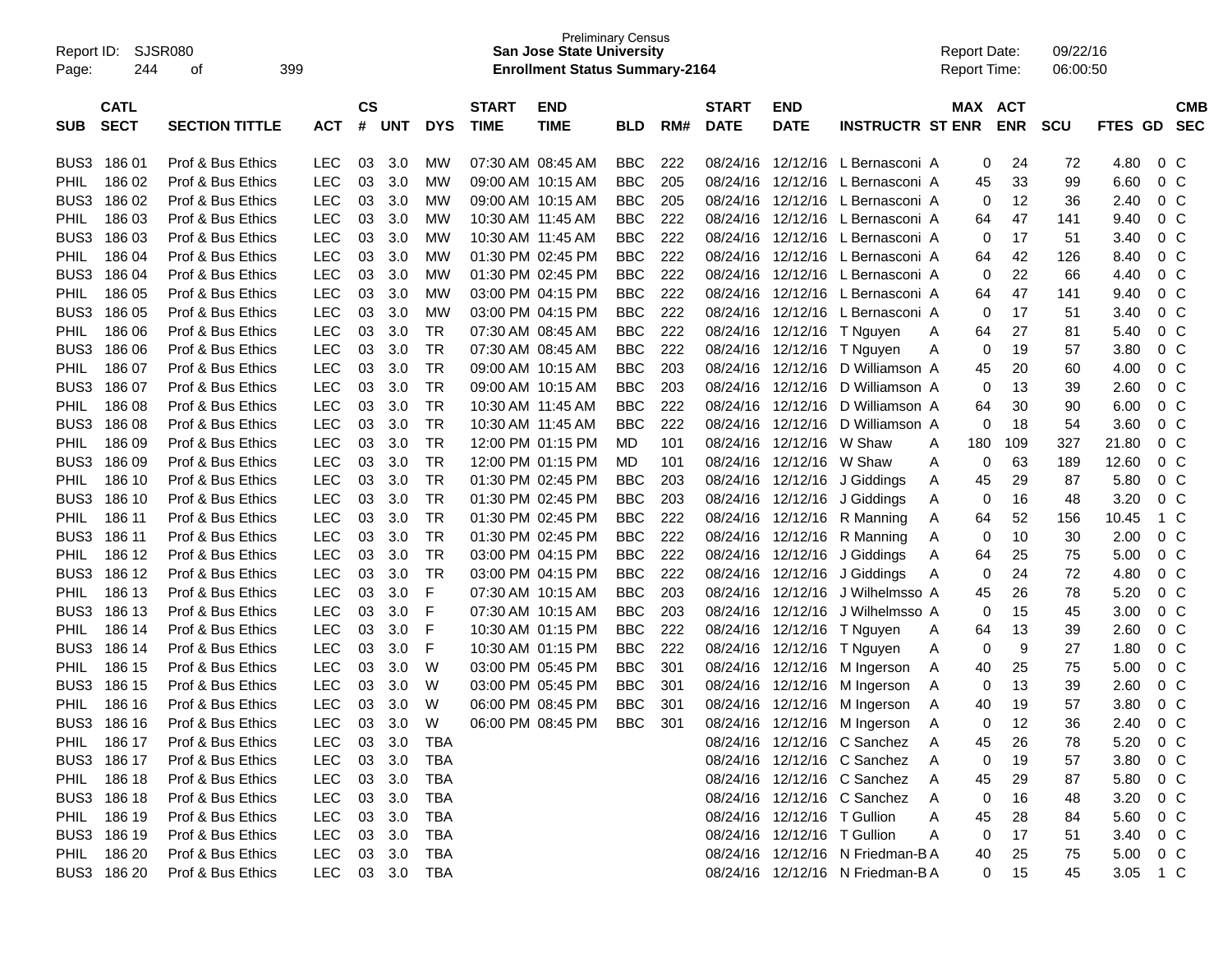| Page:                           | Report ID: SJSR080<br>245<br>399<br>of |                                                                   |                                        |                |                   |                                        | <b>Preliminary Census</b><br><b>San Jose State University</b><br><b>Enrollment Status Summary-2164</b> |                           |            |     |                             |                                                                    | <b>Report Date:</b><br>Report Time:                   |                   |                                | 09/22/16<br>06:00:50             |                            |                                    |                                                                                      |            |
|---------------------------------|----------------------------------------|-------------------------------------------------------------------|----------------------------------------|----------------|-------------------|----------------------------------------|--------------------------------------------------------------------------------------------------------|---------------------------|------------|-----|-----------------------------|--------------------------------------------------------------------|-------------------------------------------------------|-------------------|--------------------------------|----------------------------------|----------------------------|------------------------------------|--------------------------------------------------------------------------------------|------------|
| <b>SUB</b>                      | <b>CATL</b><br><b>SECT</b>             | <b>SECTION TITTLE</b>                                             | <b>ACT</b>                             | <b>CS</b><br># | <b>UNT</b>        | <b>DYS</b>                             | <b>START</b><br><b>TIME</b>                                                                            | <b>END</b><br><b>TIME</b> | <b>BLD</b> | RM# | <b>START</b><br><b>DATE</b> | <b>END</b><br><b>DATE</b>                                          | <b>INSTRUCTR ST ENR</b>                               |                   | <b>MAX ACT</b>                 | <b>ENR</b>                       | <b>SCU</b>                 | FTES GD SEC                        |                                                                                      | <b>CMB</b> |
| <b>PHIL</b><br>BUS <sub>3</sub> | 186 21<br>186 21                       | Prof & Bus Ethics<br>Prof & Bus Ethics                            | <b>LEC</b><br><b>LEC</b>               | 03<br>03       | 3.0<br>3.0        | <b>TBA</b><br><b>TBA</b>               |                                                                                                        |                           |            |     | 08/24/16                    | 12/12/16<br>08/24/16 12/12/16                                      | J Giddings<br>J Giddings<br>Total:                    | A<br>$\mathsf{A}$ | 40<br>0<br>1231 1100           | 22<br>15                         | 66<br>45<br>3300           | 4.40<br>3.00<br>220.10             | $0\,$ C<br>$0\,C$                                                                    |            |
| <b>PHIL</b>                     | 190 01                                 | Sem Phil Classics                                                 | SEM                                    | 05             | 3.0               | W                                      |                                                                                                        | 07:00 PM 09:45 PM         | <b>BBC</b> | 203 |                             | 08/24/16 12/12/16 T Leddy                                          | Total:                                                | A                 | 25<br>25                       | 18<br>18                         | 54<br>54                   | 3.804<br>3.80                      |                                                                                      |            |
| <b>PHIL</b>                     | 290 01                                 | Adv Sem Select Philo SEM                                          |                                        |                | 05 3.0            | M                                      |                                                                                                        | 07:00 PM 09:45 PM         | <b>BBC</b> | 203 |                             | 08/24/16 12/12/16                                                  | C Sanchez<br>Total:                                   | A                 | 20<br>20                       | 19<br>19                         | 57<br>57                   | 4.60 16<br>4.60                    |                                                                                      |            |
| <b>PHIL</b>                     | 291 01                                 | Epistem or Metaphy                                                | SEM 05 3.0 T                           |                |                   |                                        |                                                                                                        | 07:00 PM 09:45 PM         | <b>BBC</b> | 203 |                             | 08/24/16 12/12/16                                                  | B Mou<br>Total:                                       | A                 | 20<br>20                       | $\overline{7}$<br>$\overline{7}$ | 21<br>21                   | 1.604<br>1.60                      |                                                                                      |            |
| PHIL<br>PHIL<br>PHIL            | 298 01<br>298 02<br>298 03             | <b>Spec Studies</b><br><b>Spec Studies</b><br><b>Spec Studies</b> | <b>SUP</b><br><b>SUP</b><br><b>SUP</b> | 78<br>78<br>78 | 3.0<br>3.0<br>3.0 | <b>TBA</b><br><b>TBA</b><br><b>TBA</b> |                                                                                                        |                           |            |     | 08/24/16                    | 12/12/16 K Brown<br>08/24/16 12/12/16 T Leddy<br>08/24/16 12/12/16 | C Sanchez<br>Total:                                   | A<br>A<br>A       | 5<br>5<br>5<br>15              | 3                                | 3<br>3<br>$\sqrt{3}$<br>9  | 0.25<br>0.25<br>0.25<br>0.75       | $\overline{\phantom{0}}$ 1<br>$\overline{\phantom{0}}$<br>$\overline{\phantom{0}}$ 1 |            |
| <b>PHIL</b>                     | 299 01                                 | <b>Masters Thesis</b>                                             | <b>SUP</b>                             | 78             | 3.0               | <b>TBA</b>                             |                                                                                                        |                           |            |     |                             | 08/24/16 12/12/16                                                  | Total:                                                | Α                 | $\overline{c}$<br>$\mathbf{2}$ | 0<br>0                           | 0<br>$\mathbf 0$           | 0.00<br>0.00                       | $\overline{\mathbf{0}}$                                                              |            |
|                                 | Department :                           | <b>Philosophy</b>                                                 |                                        |                |                   |                                        |                                                                                                        |                           |            |     |                             | <b>Lower Division:</b><br><b>Upper Division:</b>                   | <b>Department Total:</b><br><b>Graduate Division:</b> |                   | 3617<br>1305<br>2255<br>57     | 3079<br>1184<br>1866<br>29       | 9237<br>3552<br>5598<br>87 | 618.05<br>236.80<br>374.30<br>6.95 |                                                                                      |            |